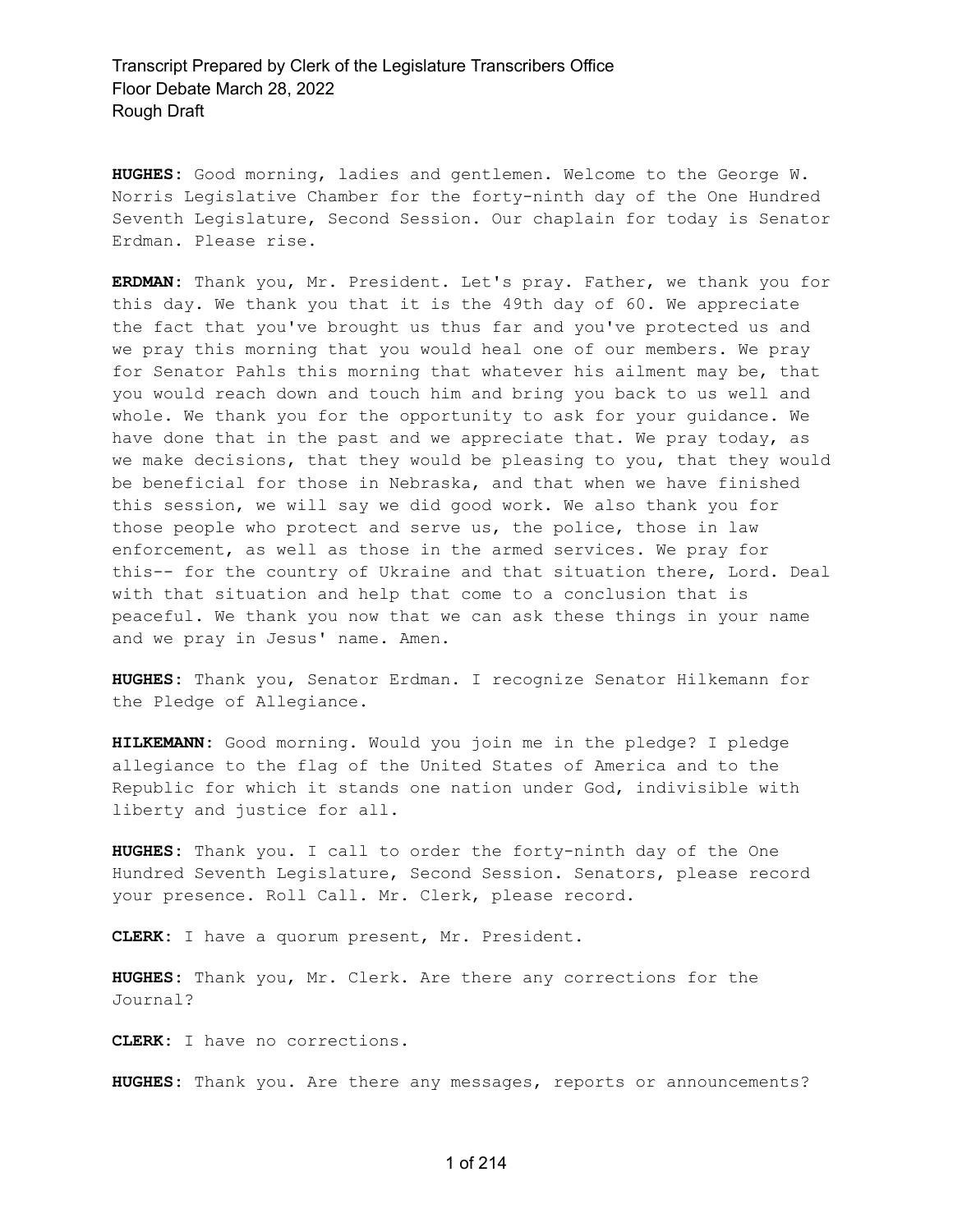**CLERK:** I do, Mr. President. New resolutions: LR369 is by Senator Gragert. That will be laid over. Also have a resolution, LR370, calling for an interim study. That will be referred to the Executive Board. That's all that I have, Mr. President.

**HUGHES:** Thank you, Mr. Clerk. Speaker Hilgers, for an announcement.

**HILGERS:** Thank you, Mr. President. Good morning, colleagues. I just want to make two notes regarding the schedule today. Number one is as a reminder, as I noted last Friday, we are having ARPA this aft-- I anticipate will be this afternoon at 1 o'clock. Please have your amendments filed no later than 10 o'clock this morning. That's 10 o'clock this morning. If you do it after that, they, they still can be considered, but that will give us the best chance to order them the right way. Secondly, you'll note on the agenda we did something a little bit different. I mentioned on Friday that we're going to try to make a couple of tweaks to make-- be most efficient with our time. And so what we're doing today-- and I anticipate many, but-- maybe not all of our evening days the rest of the session, we're going to have an evening agenda and you see that starting at 7 o'clock today. The idea is-- this evening-- the idea is to try to schedule some things that are not controversial that should take less time in general. It doesn't mean it's all going to be consent calendar. We'll have some General File bills that probably will require some discussion, but we're going to try to not spend time or put things on the agenda in the evening that really go on to controversial bills and items. And then it really puts it to the body to say how long do we want to take in the evening? Is it 45 minutes or an hour or two hours? But at least that way, people can sort of anticipate what's coming, but also, I think it will be more efficient and hopefully we'll be able to move those things that might get caught up in the middle of the day during a particular day, getting caught up in debate on some other, on some other bill. And so today, as an example, we tried to select Select File bills that we think are fairly clean, that don't really have any substantive amendments and that should go, we think, should go fairly quickly. And if we are able to go through that, then we also-- we have at the end of the day LB1144, which if we're, if we're moving well on Select File, we will get to that. So the idea is to set things up in the evening that we try to get through the entire of that evening agenda so that we can continue to keep those important bills moving that maybe are less controversial. Please let me know if you have any questions. Thank you, Mr. President.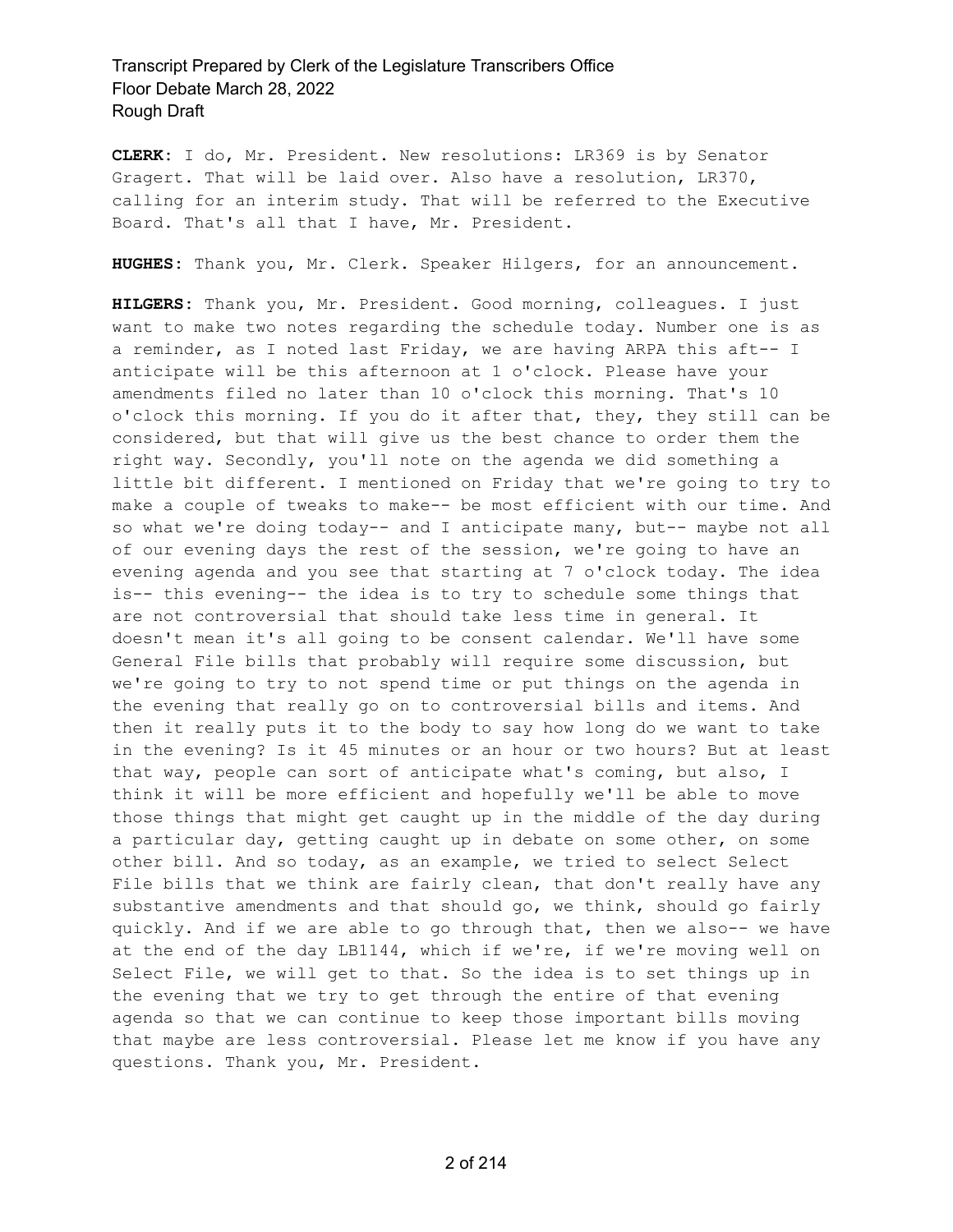**HUGHES:** Thank you, Speaker Hilgers. Senator Myron Dorn would like to rise-- recognize Dr. Eric Thompsen of Beatrice, who is serving as the family physician of the day today on behalf of the Nebraska Academy of Family Physicians, Dr. Thompsen, if you would please rise to be recognized by your Nebraska Legislature? Mr. Clerk, we'll now proceed to the first item on the agenda.

**CLERK:** Mr. President, LR263CA is a proposed constitutional amendment offered by Senator Blood. Introduced on January 5 of this year, proposes an amendment to Article III, Section 22 of the Nebraska State Constitution. Subject to its introduction, the bill was-- or the, the amendment, I should say, was referred to the Government Committee, advanced to General File. At this time, I have no amendments to the resolution, Mr. President.

**HUGHES:** Thank you, Mr. Clerk. Senator Blood, you're recognized to open on LR263CA.

**BLOOD:** Thank you, Mr. President. Fellow senators, friends all, thank you for the opportunity to bring forward LR263CA. LR263CA creates an opportunity to review our existing programs to help us make sound financial decisions on the cost benefit ratio of existing programs and will help those who come after us create well-thought-out and necessary policies with complete financial backing of the Legislature. This is not a partisan bill. In fact, it is a resolution that really embraces all of our concerns as to how we pay for good legislation in Nebraska. You'll note that it was voted out of the Government, Military and Veterans Affairs Committee with an 8-0 vote and there were no opponents, no neutral testimony, and many proponents that included NACO, the League of Municipalities, the city of Lincoln, the city of Omaha, and the Sarpy County Board, to name only a few of the supporters. LR263CA seeks to propose a constitutional amendment so Nebraskans can let us know their expectations at the polls. The constitutional amendment would prohibit the Nebraska Legislature from imposing any financial responsibility for new programs or increased levels of service under existing programs on any political-- can I have the gavel, please?-- on any political subdivision after the year 2022. In Nebraska, state statute clearly describes political subdivisions and includes villages, cities of all classes, counties, school districts, learning communities, public power districts, and all other units of local government. We know as policymakers that Dillon's Rule construes grants of power to localities very narrowly. The bottom law is if there is a question about a local government's power or authority, then the local government does not receive the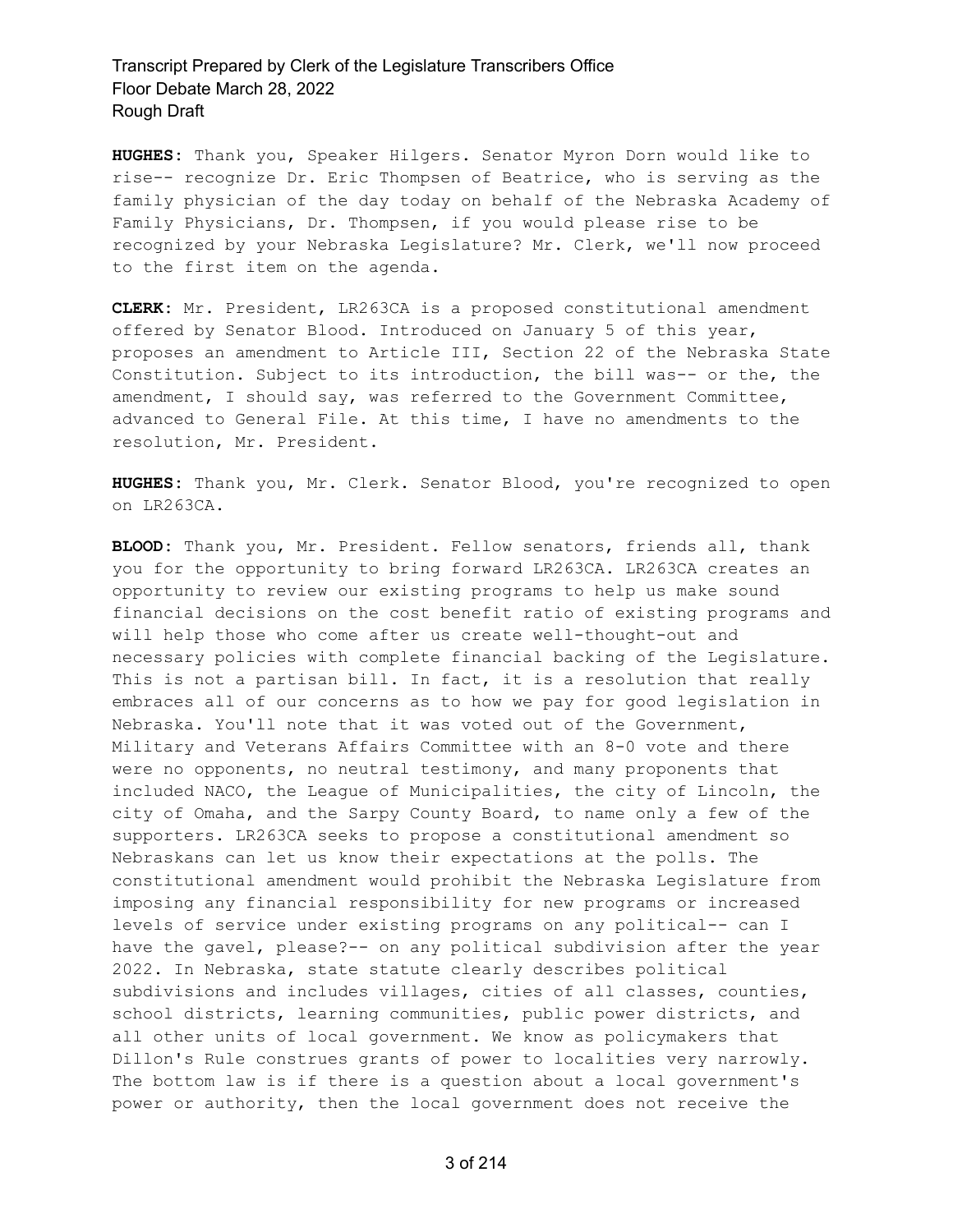benefit of the doubt. Their power is granted in the express words of our state statute. So when we place an unfunded or an un-- underfunded mandate on our political subdivisions, they really have few options when it comes to paying for those mandates outside of property taxes. This bill is timely to our ongoing cause of finding long-term solutions to lowering property taxes. In the years since the publication of Senator Sue Crawford's LR582 2014 report where not only where-- were mandates and the burden they created for local government listed, but the report included a long list of ways this could be corrected to prevent future issues. Nebraska has made little to no progress on these unfunded mandates and has even added new ones. Meanwhile, the state tends to point to local government as the reason our property taxes are high while each year adding to the financial burdens with new mandates. In 2018, my taxpayers in Sarpy County paid over \$8.1 million in costs directly associated with unfunded mandates and it has continued to rise since that time. You'll note that Sarpy County did participate in the survey that we have provided you as a handout today. Additionally, should we eventually pass one of the bills brought to try and cap local government, it'll further tie their hands and make it tougher for those government entities to function. Underfunded and unfunded mandates permeate many aspects of our systems. The passage of LB383 offers a perfect example of unfunded mandates. Because of LB383, counties like the one I represent, Sarpy County, no longer receive full reimbursement for the housing of state prisoners. For Sarpy County taxpayers, the true cost of holding a state prisoner, as calculated in the county's indirect cost allocation plan for the 2020 fiscal year, is \$136.83 per day. The 11,172 prisoner days multiplied by a daily rate of \$136.63 equals the annual cost to local taxpayers of \$1,526,430. The total prisoner days for the 2020 fiscal year was \$59,376. Also, as you know, your district court judges are state employees. Sarpy County is required to pay for the bailiff, personal secretary for each judge and for a law clerk who's shared by all three judges. Personnel costs are \$321,633, not including health and dental insurance. Senator Flood, I can hear you all the way over here. Sarpy County also pays for expenses such as court appointed counsel, law library costs, supplies, computers, and furniture. Sarpy County Juvenile Court judges are also state employees. The county is required to pay for a bailiff for each judge, as well as a file clerk and a part-time receptionist. Sarpy County pays for court-appointed attorneys, evaluations, and supplies. Legislation regarding court-appointed attorney and guardian ad litem fees caused attorney fees in the current budget to increase from \$292,657 in 2015 to \$476,853 in 2021. Since I've referred to Nebraska's fastest-growing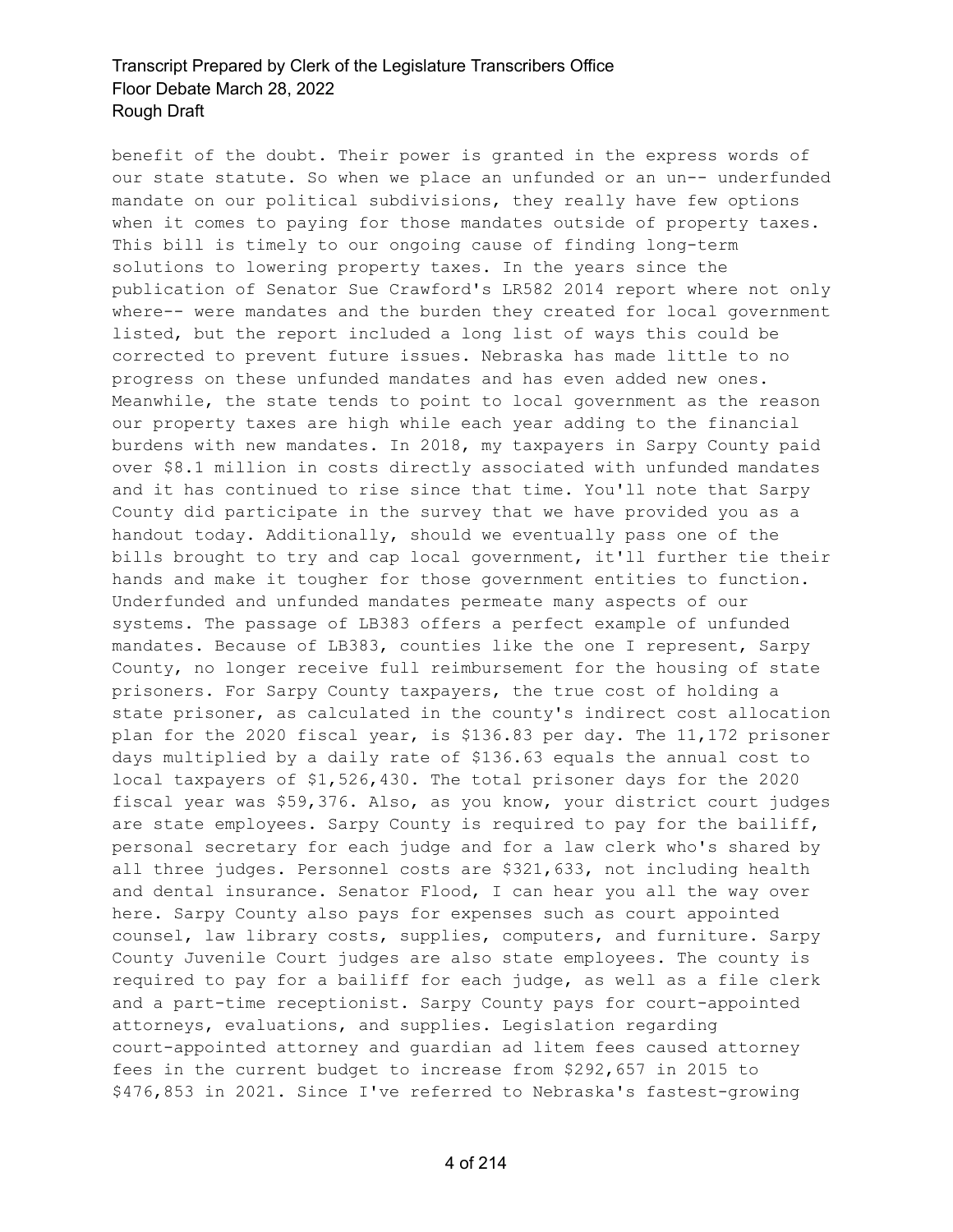county several times today, I've included their own spreadsheet in your handouts today as well. So let's take a look at Johnson County, specifically the Tecumseh State Prison. When an inmate dies in the state prison, who do you think pays for the autopsy? Who pays for the grand jury investigation? It's not the state, it's the county. Johnson County has a small population, as many Nebraska counties do. How is it fair that they must be responsible for this burden? Is it fair that they will likely have to make decisions about what roads will receive gravel or be plowed as a result? Those are the types of the decisions that must be made when these expenses happen for our counties with smaller populations. I'd like to next address the cost to counties to provide the Department of Health and Human Services, Probation, and other state offices space and maintenance costs free of charge. This is an issue that everyone from former state senator Deb Fischer to Senator Justin Wayne has tried to tackle with no relief. Beginning in 1983, in exchange for the state taking over many of the Health and Human Services functions previously provided by counties, counties were required to maintain, at no additional cost to DHHS, facilities used for the administration of public assistance programs. This might seem like a great idea until you see the costs. The net value of the space provided to DHHS in Sarpy County. is approximately \$1.3 million. Housing of DHHS employees in county courthouses also limit the amount of space available for services directly supporting court functions such as probation officers. In 2014, Hall County appropriated \$600,000 to purchase an office building just to house all of its probation officers who are state employees. In Lancaster County, lease and equipment costs for Probation, both adult and juvenile, and DHHS topped \$725,000 in 2018 and 2019. Adult and juvenile probation costs in Sarpy County total almost \$358,000. Finally, I'd like to discuss unfunded mandates to school districts, another entity that relies on property taxes to provide public education and related services to students and their families. This time, I am going to focus on bills introduced in a recent session to give you an idea of how large and pervasive this issue is. In recent years, the Legislature passed legislation requiring additional training or instruction that did not include additional funding or reduction requirement for schools. This includes dating violence, substance abuse teaching, returned-to-learn protocols for students, and suicide awareness and prevention training. These are all very worthy and important issues facing students and schools, which is why legislation was introduced and passed by this body. However, the Legislature has not funded most of these initiatives, instead relying on school districts to provide the services and training without reimbursement. Changes in curriculum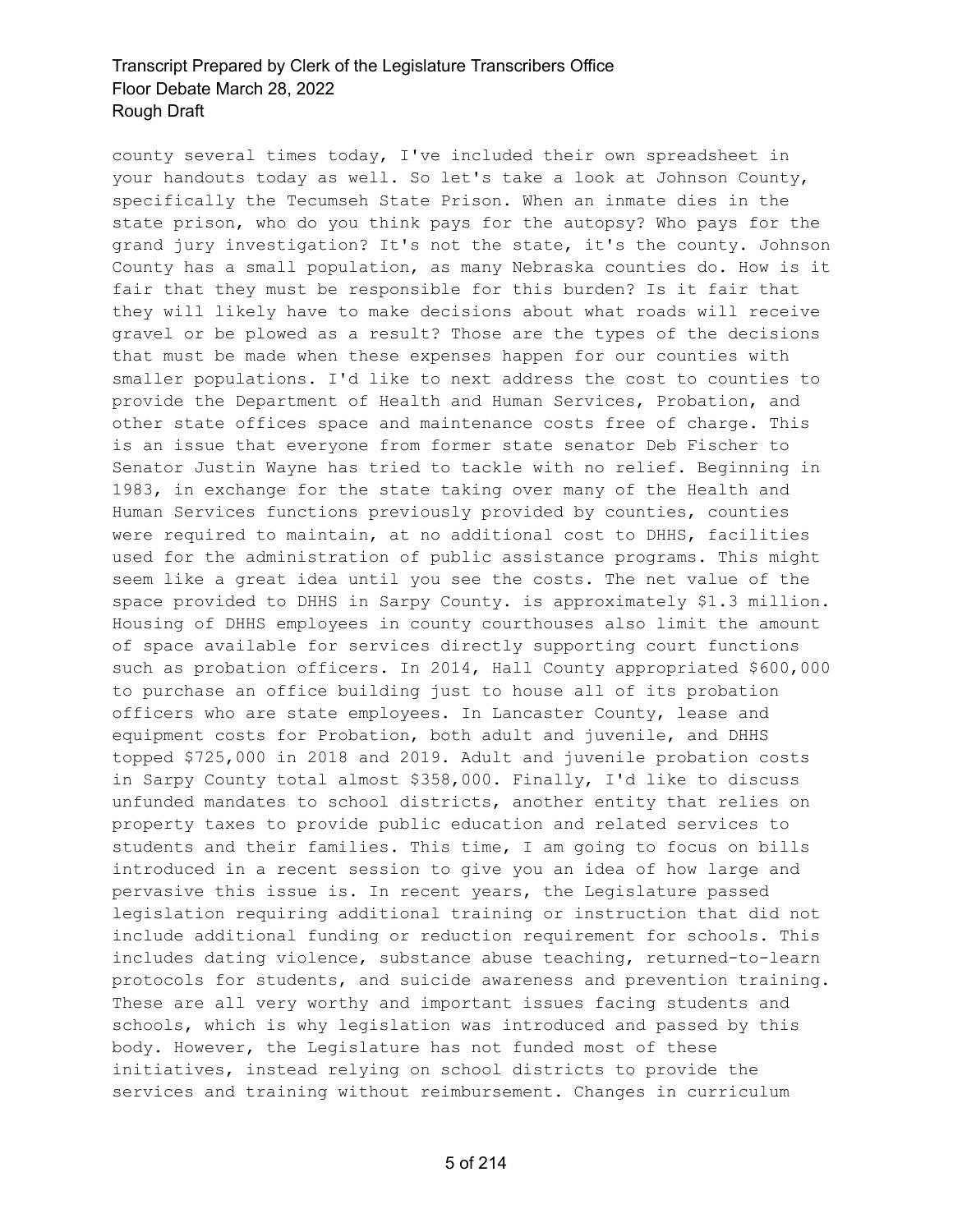require expenditures for school districts' curriculum toolbox process, which involves teachers choosing and vetting materials, alignment to state standards and development of a curriculum guide, and corresponding assessment tools. This requires either paying certified staff for additional hours during the summer or providing substitutes for them during the school year--

**HUGHES:** One minute.

**BLOOD:** --in addition to the purchase of classroom materials to fulfill the curriculum requirements. I could go on, but I think you can gain a pretty good picture of how it affects our political subdivisions. Nebraska has been largely unwilling to address unfunded mandates and has added new unfunded mandates each year from-- each year. From Senator Fischer and Crawford to Senator Wayne, legislative attempts to remedy existing unfunded mandates are repeatedly shut down or languished in committee year after year, yet the state takes little responsibility when it comes to the role it plays in property taxes being so high across Nebraska. I'll speak a little more on this issue since my time is almost up, but with that, I would ask for your support of LR263CA with your green vote. Thank you, Mr. President.

**HUGHES:** Thank you, Senator Blood. Senator Arch, you're recognized.

**ARCH:** Thank you, Mr. President. I rise in-- I-- my support for the intent of this is, is absolute solid. What has been going on over the years is, is not correct. The unfunded mandates need to stop. My issue-- and these are questions that I'm going to pose on the mike. I'm not going to ask Senator Blood to respond to them immediately, but I know she'll have other opportunities. My issues has to do with the, with the practicality of the implementation of this constitutional amendment and, and in particular, two, two issues in my mind: one is, is should this pass, I'm, I'm sure there would have to be some type of legislation to follow, as we did with gambling. A constitutional amendment passes, we have to have some type of enabling legislation. I'd prefer to see that introduced rather than a constitutional amendment, but that's a different issue. So the first question is cost, the, the definition of cost. Now we've, we've received spreadsheets that have come from the counties and, and they provide us with their definition of cost. How, how will we determine that in, in this, in this case, an unfunded mandate and its cost? So rent, Senator Blood talked about rent in Sarpy County. It's a real issue. Rent goes up every year. So does-- I mean, cost goes up every year. So then would they be sending us a bill? Who would, who would adjudicate well,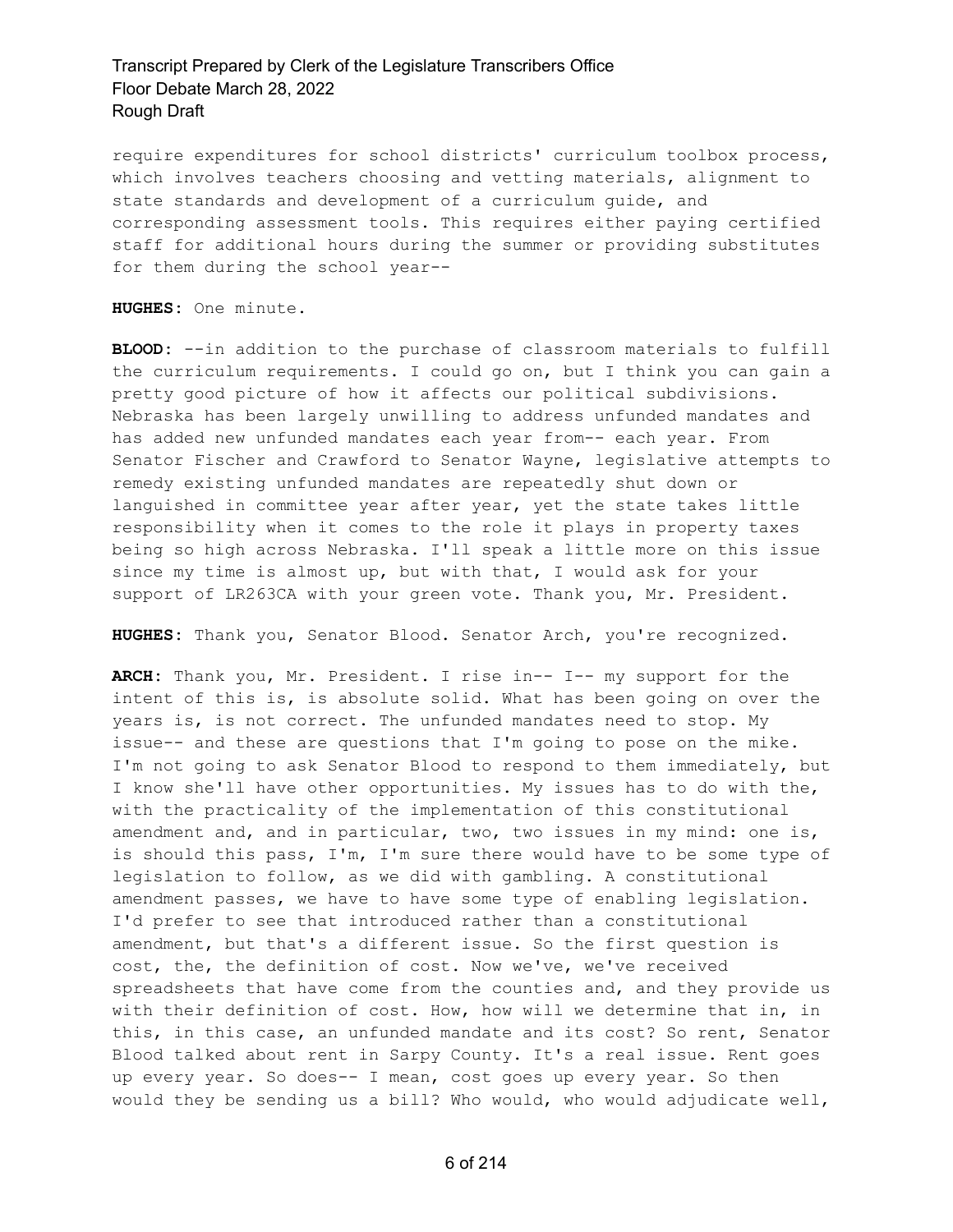we don't agree, the state doesn't agree that that's a cost or the state doesn't agree that that's that costs, the cost for that? So how is, how-- you know, I'm-- my mind goes to the details of it, but how do we determine what is cost? Probably even more fundamental than that is how do we determine what is an unfunded mandate? I think you could look in almost every one of our bills and every one of our bills has implications for local jurisdictions. I don't think there's, there's any way around it. If nothing else, they are implementing some of these bills that we pass. So now we take a percent of the county attorney. The, the percent of the county attorney is handed to the state. I mean, I think the, I think the practicality, the workability of something like this is, is challenging, however, not the concept, not the concept. The concept, again, I say I agree 100 percent with. We should not be passing unfunded mandates onto local jurisdictions. We turn and we say, well, property taxes are too high. I get it, but I'm just-- I'm focused on those issues of, of how do we adjudicate what cost is? How do we, how do we even define what an unfunded mandate is because of so many of the, so many of the implications of the bills that we pass here? So with that, I'll sit down and I'll listen to the, I'll, I'll listen to the debate here and I yield the balance of my time to the Chair.

**HUGHES:** Thank you, Senator Arch. Senator Hilgers, you are recognized.

**HILGERS:** Thank you, Mr. President. Good morning, colleagues. I appreciate Senator Arch's comments. Mine are going to be somewhat similar, but let me say at the outset, Senator Blood and I came into the Legislature the same year and I don't think there's been a greater champion on this particular issue, both local control and on the other side of the coin, unfunded mandates than Senator Blood. I think every year in the Legislature, she has pushed to push back on unfunded mandates, to make sure the state pays for the fair share of what they impose on counties and political subdivisions, and I think in many ways, this CA is the culmination of the logic of the work that she's put in. Like Senator Arch, I agree with the concept. I certainly agree that the state should not be putting, putting these unfunded mandates on local political subdivisions. I, I don't think that's appropriate. At the same time, I do have a lot of questions about this particular mechanism and this mechanism, not just as it's drafted, but that it's in the state constitution. So I might only speak twice on this today. I'm going to speak with Senator Blood off the mike. And right now, I do plan on voting on the LR, voting for it so that we have the opportunity between General and Select to work on it. But I probably- if I only speak twice, I'm going to focus one portion on the ambiguity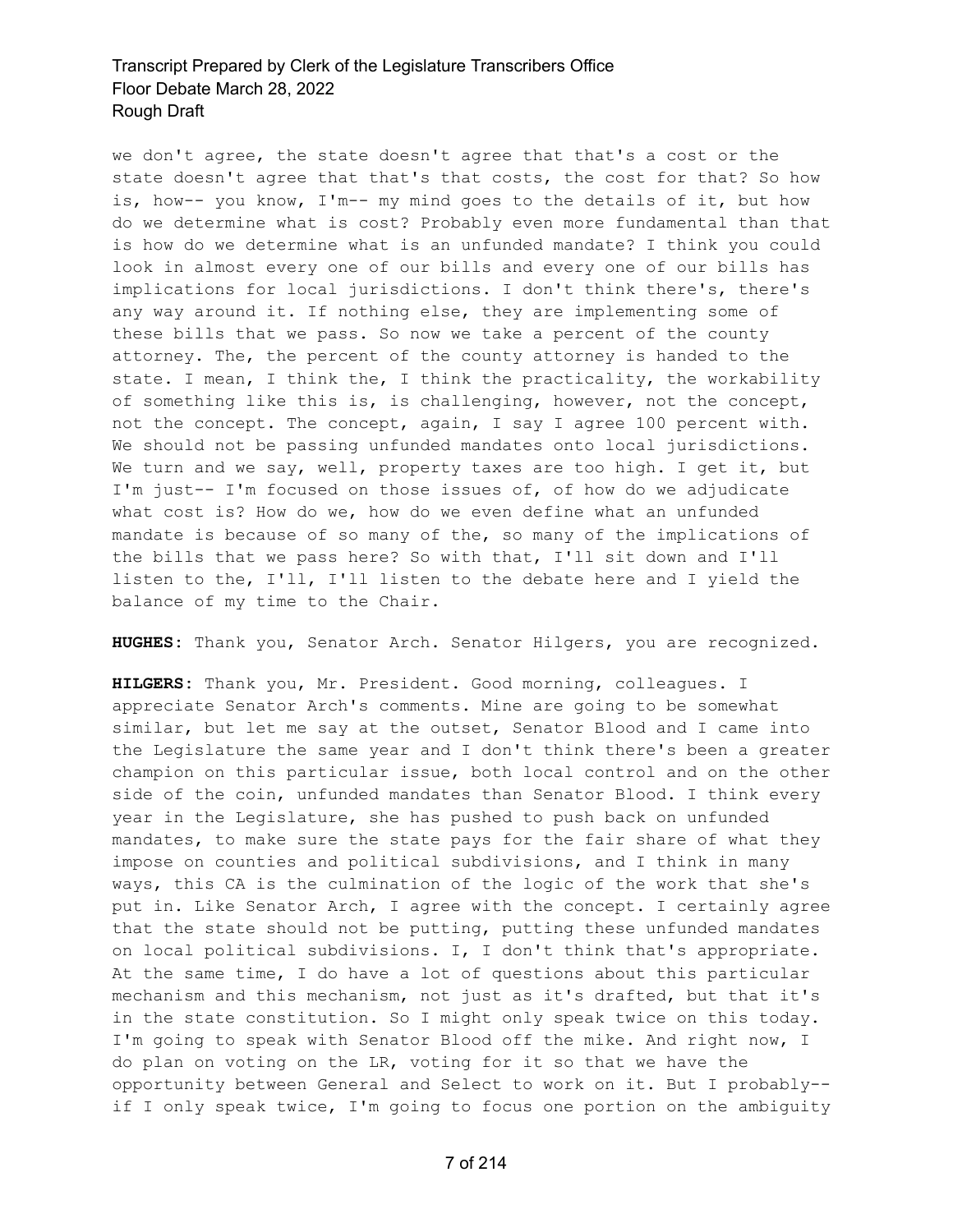and the difficulties of the constitutional amendment itself and the second portion on how we actually mechanize this if it is indeed in the constitution. Because I think there are a lot of implications for this body and for the state that we ought to be thinking through that-- if this actually goes to the voters and gets passed in the constitution. So as we walk through the language-- and I understand-- I think I spoke to Senator Erdman. I mean, there's a lot of reasons why this, I think, has to be draft the way it is in terms of a single-subject rule and the like. And, and it's-- at a very high level, it does make some sense. On the other hand, it actually puts a lot of ambiguity into our constitution that raises quite a few questions. Senator Arch referenced what-- how do we define an unfunded mandate? Well, the reality is colleagues, the term "unfunded mandate" is nowhere in the lines of this section. The terms are really kind of unique terms that I have not seen in other statutes. They may exist, but need to be defined and we should ask-- and they, they raise questions about how this actually would be implemented in practice. So just going through the language, it is very short, lines 14 through 21, "the Legislature shall not impose responsibility--" what is the imposition of a responsibility? Is that what we might think of as a direct mandate, you must do X, or is it something like an indirect mandate? Maybe as an example that I'll work through on my second time on the mike, we mandate that there's going to be an additional judge and that means sort of indirectly then the county has to supply the bailiff? What does that mean? What does it impose a responsibility? Is that a responsibility that necessarily leads to a cost or is it just we're asking them to do something, something additional? We are asking them, as an example, to provide electronic notice of a public meeting. Does that-- it doesn't maybe have any kind of cost or very, very marginal one. Is that an imposition of responsibility that would trigger this particular constitutional provision? The next one, "for a program created after the year 2022 or an increased level of service--" Again, what is the increased level of-- who defines that? Now, the courts ultimately will have to weigh in, but this is triggered by the action of this body. So if this were to pass, a subsequent Legislature would have to have its legislative actions pass constitutional muster under this provision. So this is a question we would have to ask ourselves: are we actually increasing a level of service and by whose definition? Is that defined by some quantitative amount? They're, they are actually spending additional money? Is it qualitative now that the service was at some service level and now it's at a higher service level, we're asking them to meet a higher standard? Do they decide, do we decide? Next-- and this goes to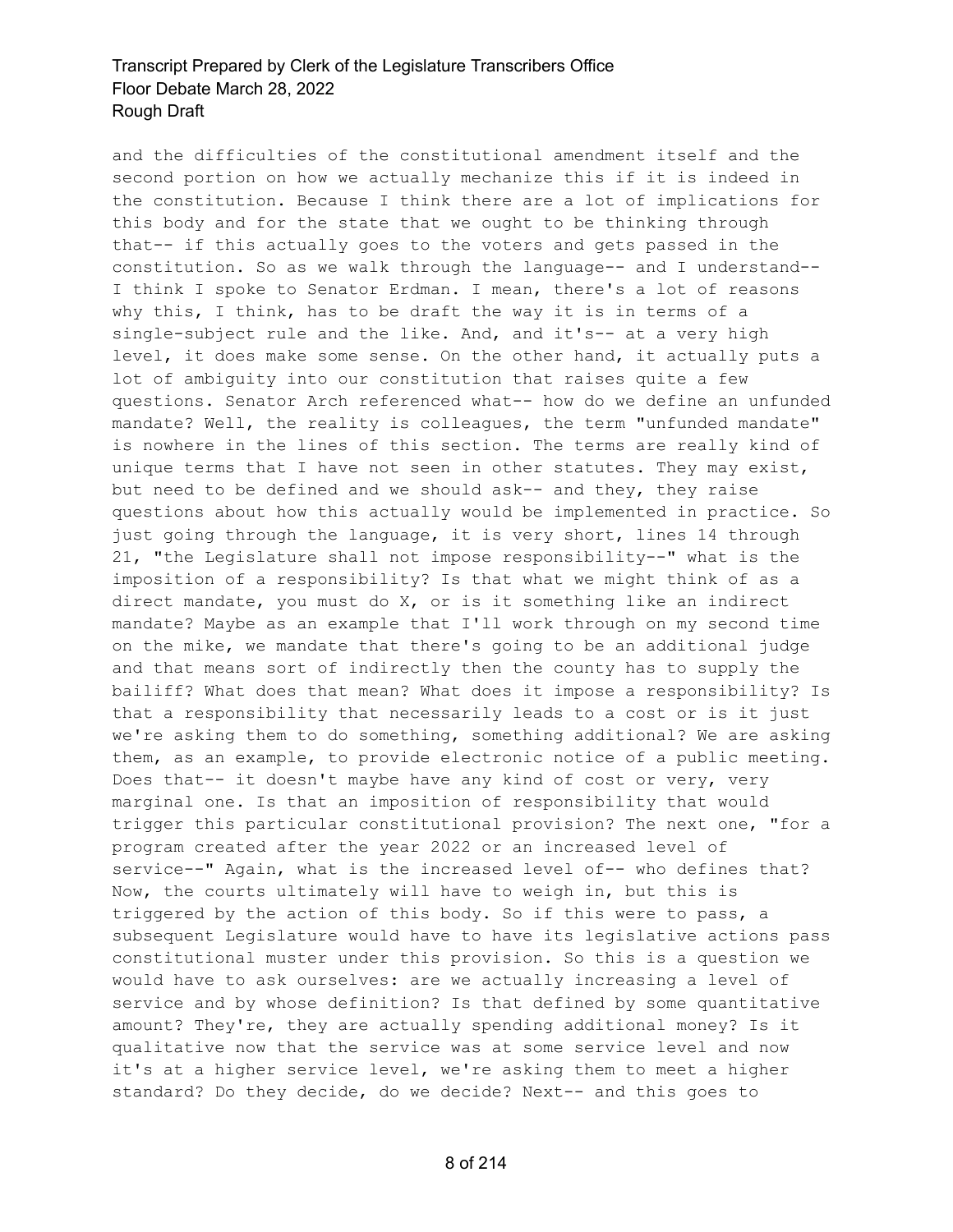Senator Arch's comments on line 17, it requires that we can't do that, "unless the subdivision is fully reimbursed by the state for the cost--" Fully reimbursed under whose definition, under whose accounting? Cost under whose definition, under whose accounting? Same thing with the increased level of service. Now these raise a lot of questions, colleagues, in my mind for future Legislatures--

**HUGHES:** One minute.

**HILGERS:** --thank you, Mr. President-- to walk through and understand how would our future actions, direct or indirect, impact be viewed under this constitutional provision? Now when I come back on the mike the second time, I'll walked through maybe a real life example of how this could work and, and some of the difficulties interpreting this provision, in my view, as it's currently drafted. Then I'll talk a little bit about, I think, the difficulties of what it poses to this institution and our action and for the function of government at those local political subdivisions. Because in the-- where there is uncertainty in how this will apply, that I think will mean in more cases than not, we will be in litigation. And I think how that litigation could unfold and be resolved is a question we should address now and not at that time. Thank you, Mr. President.

**HUGHES:** Thank you, Speaker Hilgers. Senator Friesen, you are recognized.

**FRIESEN:** Thank you, Mr. President. You know, everybody keeps talking about supporting the concept, but  $I--$  as it stands now, the way this bill is written, I can't support it because it talks about there of every political subdivision. And when you do that, you're talking about NRDs. You can go down a long list of entities now who we can't impose new regulations on. And unless-- you know, if Senator Blood wants to clarify some of this, these are questions I would have is that, you know, let's, let's say that down the, down the road here, our, our standards for building county highways changes. Well, we've now placed an unfunded mandate upon those counties if they have to change their, their road standard. If they have to make them a foot wider, does the state have to pick up that tab? These are unfunded mandates. If we change building codes for a city and suddenly there's some cost there, does the state have to pick those up? And when you're talking about every political entity out there, I'm, I'm-- generally I have not complained about the cost of my county's taxes, but we have put things on counties that I don't feel counties should pay for. When we talk about Probation and some of the other things that we have--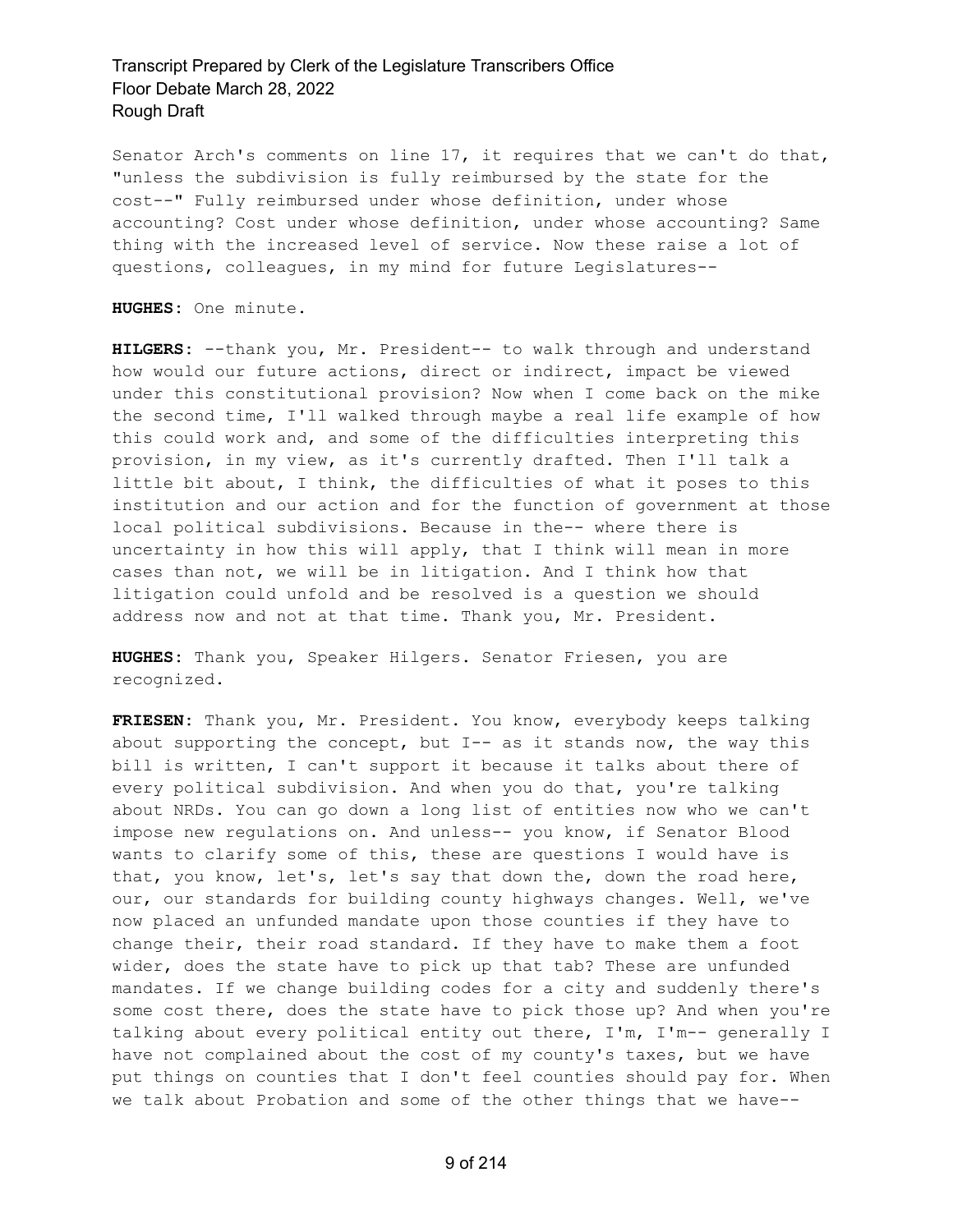taking care of prisoners, when you look at a county, cities and counties don't pass any regulations that mandate a felony. Those are state laws. And so should the, should the county have to pay for people violating a state law? No. I think there's where the state should pick up the tab for funding for prisoners because there is no prisoners, I don't believe, put into county jails even for breaking a city's ordinances. And so, yes, we have done a lot of unfunded mandates. We require counties to provide office space, things like that, and it falls disproportionately on some counties more than others. So I am-- you know, if, if, if Senator Blood wants to answer some of these questions down the road, I'm, I'm open and I'm listening, but I, I think the legislation or the, the draft goes too far. And when we talk about every entity, I just see situations where we are even maybe required down the road to change some requirements that cities and counties have to operate by. And when we do that, would we be subject to picking up that cost? It's a very broad interpretation. And I do think that the state has pushed a lot of mandates on cities and counties and NRDs, but what if we change some requirements on drinking water? Are we going to pick up the tab of doing that or does each entity have to do his own? Those are some of the things that I think-- I don't know if they can be clarified in this the way it's drafted. It sounds to me like it's-- it covers almost anything that we do when we change the rules and regs which counties and cities operate under. NRDs, fire districts, all those things, we are now required to pick up the tab if we increase the cost of their doing business. So I'm looking forward to the discussion. But at this time, I can't support LR263CA. Thank you, Mr. President.

**HUGHES:** Thank you, Senator Friesen. Senator Dorn, you are recognized.

**DORN:** Thank you, Mr. President. And I, too-- I probably will support the concept of this and vote it onto second round. But I'm a little bit different than, I guess, a lot of people in here because I sit on a county board and many of those years that we sit on county board, one of our discussion, especially at some of our meetings, was what was the Legislature going to impose this year or enact into statutes that now was going to cost us more? And we always kind of jokingly had-- a great day was when the Legislature adjourned and they couldn't make no more laws or whatever, no impositions on us. And, and we did that not from the fact that, oh my gosh, all of this was going to be imposed on us, but when they did do something-- and Senator Hilgers and Senator Arch really, I, I thought, kind of laid the groundwork here. What is the interpretation of it? You know, it, it-- the last two years I was on the board, they really talked about-- this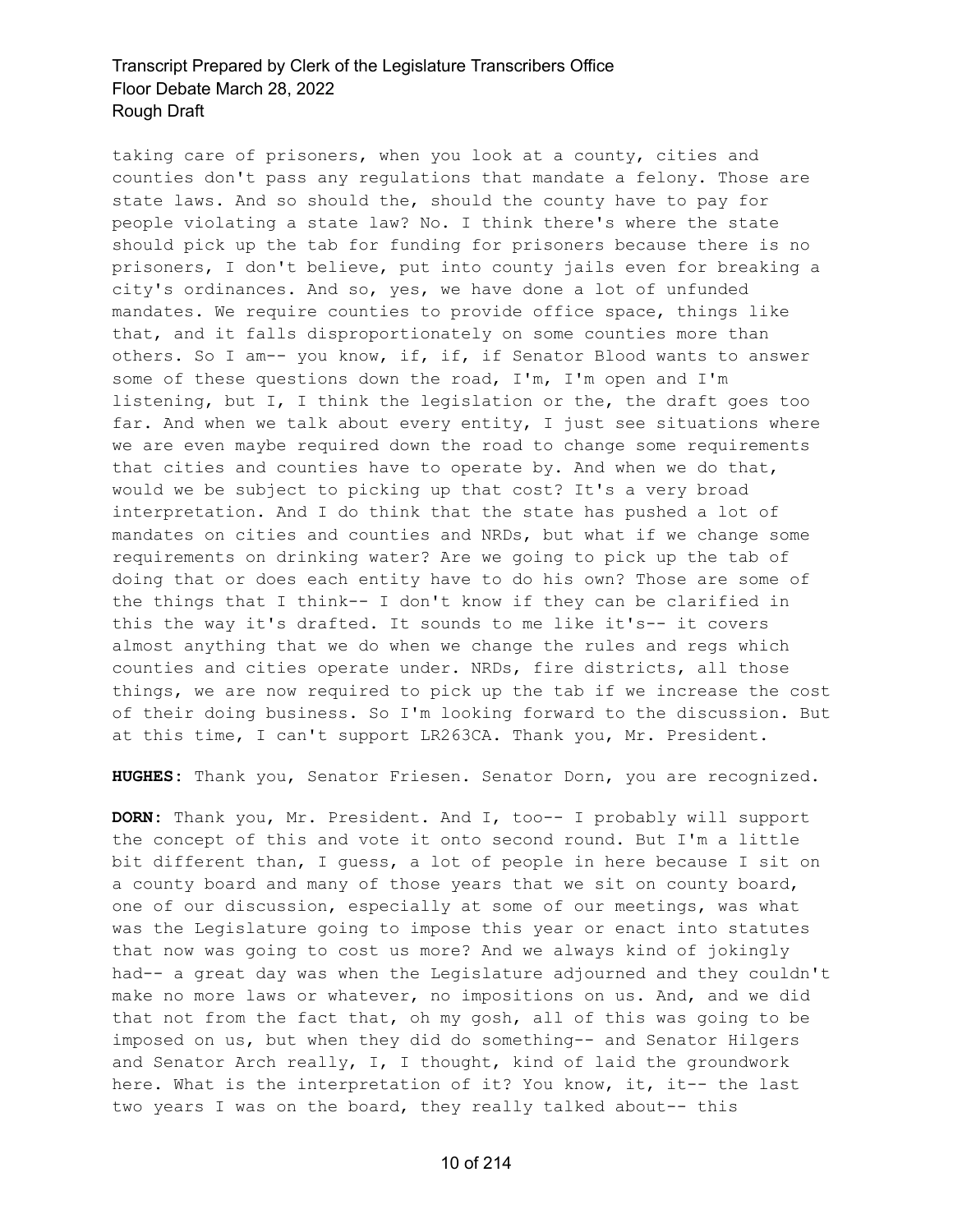legislative body about right now, if someone is sentenced a year or less, less they stay in the county jail. They don't go to the, the, the correction facilities. And there was a lot of talk and I know we had several meetings with our sheriff about they were going to maybe raise that to two years and what that other year now would mean to the counties or whatever or to any public entity, that additional cost. That was an unfunded mandate the way we looked at it. But would Senator Blood yield a question? I do have a question on another subject that we've talked about this year.

**HUGHES:** Senator Blood, will you yield?

**BLOOD:** Yes, gladly.

**DORN:** Well, thank you. My question is we had a good discussion. Senator Clements brought, I call it the inheritance tax bill this year and we did lower some of that. Now, in my mind, sitting where I sit for years on the county board, that was an unfunded mandate, even though it depends on, as Senator Hilgers said, how you-- or how this is going to be looked at or, or what the courts might interpret. In my, in my opinion, if we took some, some income that they were getting, which from inheritance tax, the counties are getting that inheritance tax, and now we said, you're not going to collect it. We're going to lower the rate. Under your proposal here, is that considered an unfunded mandate?

**BLOOD:** Well, I think the unfunded mandates are clearly listed in every study that's been done from Deb Fischer to Justin Wayne. So if you look at the list of what the counties brought forward when they met as far back as Ben Nelson, they will tell you what they felt an unfunded mandate was. So what you're talking about is not something-- not a burden that we're putting on the county, is that not correct? We're putting that burden on the citizens. Would you say that's accurate? Who has the burden, who has the burden when it comes to inheritance tax?

**DORN:** Well, that-- right now, the, the counties collect all of that.

**BLOOD:** The counties collect it--

**DORN:** Yes and then--

**BLOOD:** --but the burden is actually on the taxpayer.

**DORN:** The burden is on the taxpayer.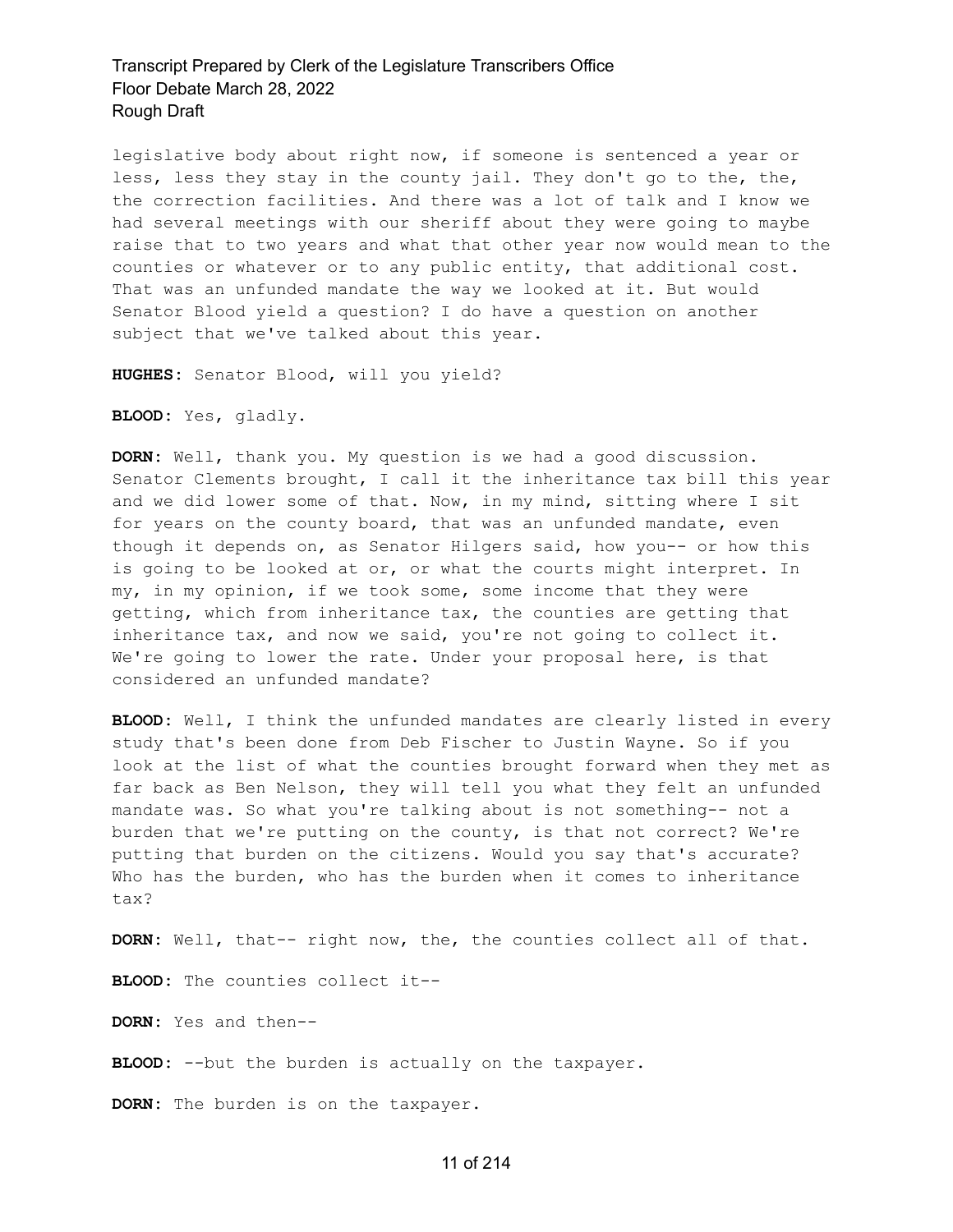**BLOOD:** Right.

**DORN:** So then you're saying that would not be an unfunded mandate?

**BLOOD:** That is not an unfunded mandate. That is part of doing business.

**DORN:** OK, thank you. Thank you for answering the question. And I, and I guess this is where I look at it-- if I sit on the county board, I look at it different. Now, I had the ability or generally in a year out there, I had the ability to collect that. And I know that-- and I'm 100 percent for getting rid of the inheritance tax, but they have the ability to collect that as revenue and now they're not burden the taxpayers with more taxpayer dollars. So for me, that's an unfunded mandate. We as a state are doing something that has a direct effect on that county that now they don't have the ability to collect that same amount of income. They have to go about it at a different-- they have to go about it in a different sense. They are not collecting it from inheritance tax.

**HUGHES:** One minute.

**DORN:** So is that an unfunded mandate or not? I don't know. I think Senator Hilgers brought up a good point when he said many of these things the courts will decide or whatever. That is why I think in principle-- in, in the concept of this, yes, we should not be passing things up here that if we're not going to, as a state, fund them, we should not be passing and imposing, imposing on some other body to do something without us funding them. And it depends on whose interpretation you have then. And listened to Speaker Hilgers very closely there and his concepts because he has a very good way of explaining I call it the details of this. And for some of them, my thought may be different than somebody else's and I guess if this would come to pass and it would be passed by the voters, then this body would have that opportunity to weigh in on that. Thank you.

**HUGHES:** Thank you, Senator Dorn. Senator Jacobson, you are recognized.

JACOBSON: Thank you, Mr. President. And Senator Blood, I appreciate you bringing this, this CR [SIC] and I appreciate you bringing attention to the problem. I do tend to agree with my-- the previous speakers with regard to there are some issues certainly with this, but I really think we've got to think long and hard about this problem and, and by bringing attention to it, I think we're focusing a little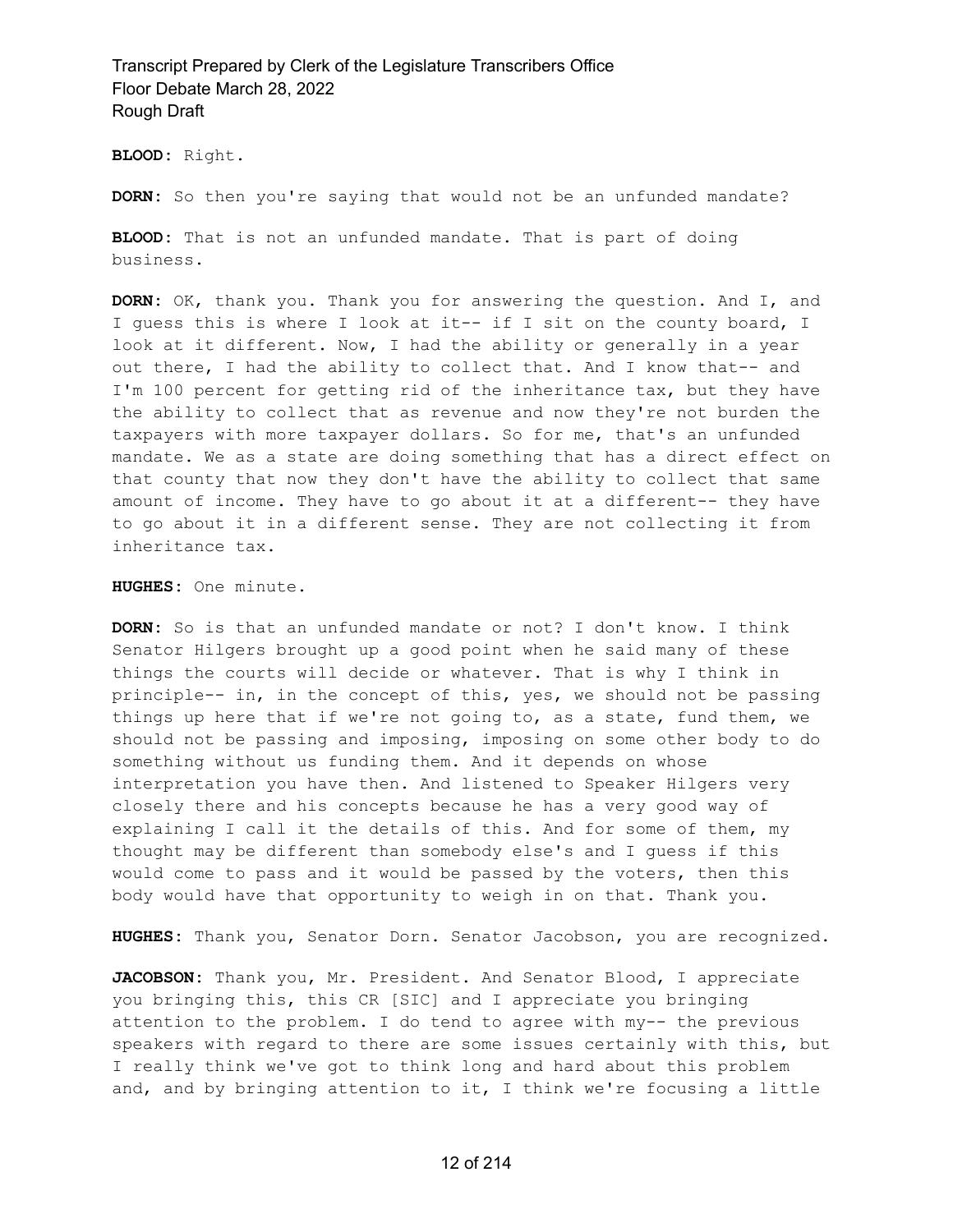more on one of the things that I think all of us came down here or many of us came down here to do and that is to lower property taxes. And as we know, as we get these unfunded mandates, whether they're federal or whether they're state, we're putting burden on those local municipalities and local taxing authorities and the only place they end up having to go for relief is property taxes. Our property tax burden is overwhelming. It's got to come down. One of the ways to do it is eliminating these unfunded mandates. So I, I like the concept. I love the concept. I too have some concerns. I'm not an attorney. There are certainly some attorneys here in there-- in the body and I'm going to defer to them as to what fixes need to be made to be able to move this forward, but I think their concerns are well-founded in terms of what the CA brings. But the concept is-- that's something that we've got to all be focused on and, and I-- and, and how we fix it is going to be important. I'm prepared to move this to the next-- to, to Select and vote in favor on General File, but I'm going to be reluctant to move it forward unless we can see some fixes. And with that, I'm going to yield the rest of my time to Speaker Hilgers.

**HUGHES:** Thank you, Senator Jacobson. Yield-- Senator Hilgers, 3:10.

**HILGERS:** Thank you, Mr. President, and thank you, Senator Jacobson. I appreciate the time. So just to follow up on my conversation, let's just take a real-world example and see how this might work in reality. So there's a bill-- I think that Senator Lathrop has a bill-- it's been prioritized this year-- that would increase the number of judges, I think, in the fourth judicial district. As Senator Blood has pointed out, if we increase the number of judges and that's a state obligation, there's a corresponding increase in the bailiffs and that's a county obligation. Let's say that bill passes as is today. And right now, that bill does not actually have any sort of corresponding obligation or payment for the county bailiff or the bailiff that would be paid for by the counties. So let's say that bill passes as is. Now, the county says, wait a second. You didn't pay for this increased level of service that I have, this increased responsibility. I now have to pay for a bailiff. Now let's say we adjourn sine die and this-- there's no E clause, this comes in place, and is now effective sometime in the latter half of the year, and the county says, no, I'm not going to do this. We're, we're just not going to, we're not going to provide the bailiff. Now what happens? Does the, does the district court judge still get filled? Well, the state law says that there has to, but now there's no bailiff. Now, conversely, what does the county do? Let's say the county says, OK, you've put this, you've put this imposition on me and I need to be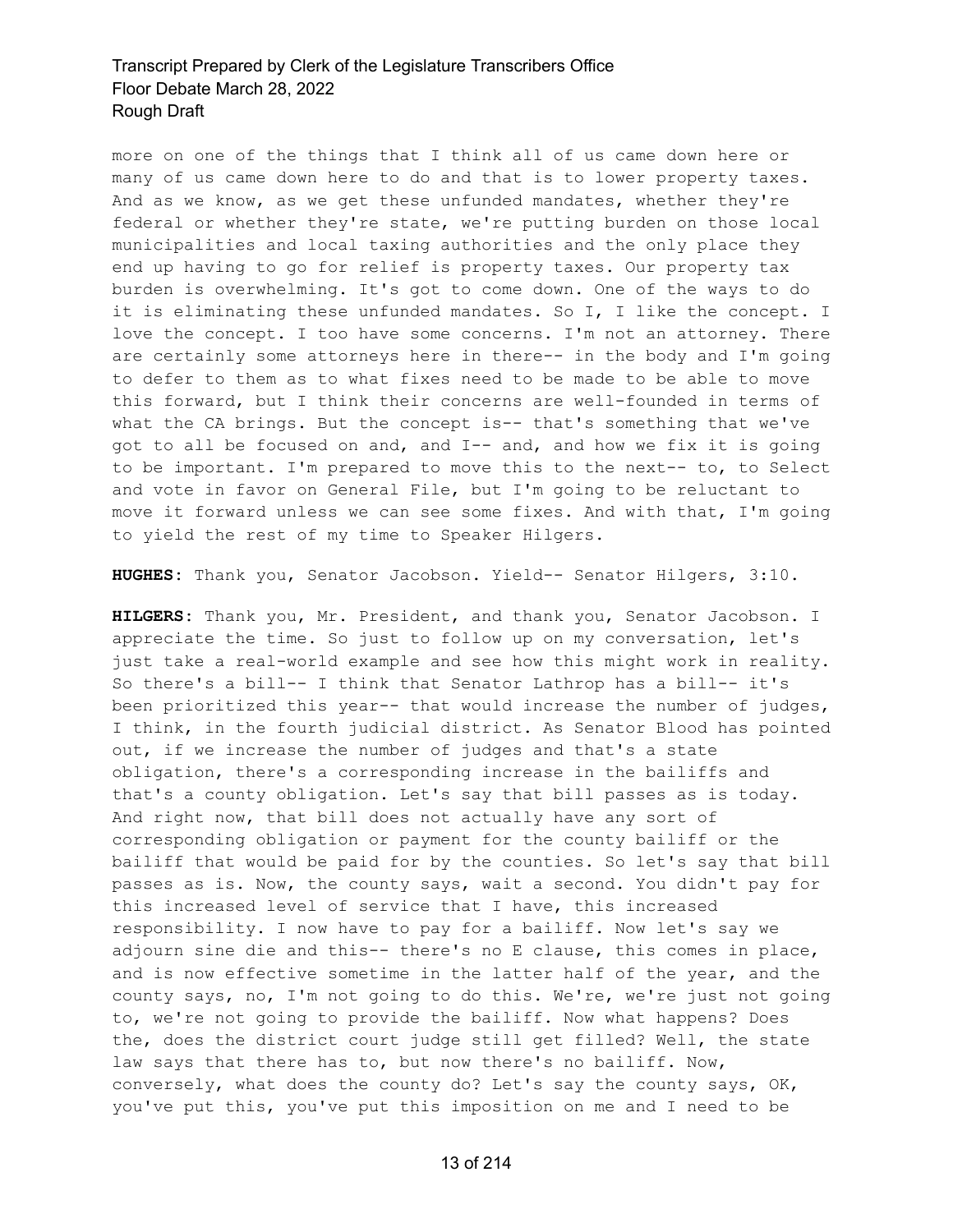reimbursed. Well, they could go to court. Well, what would the court do? Well, one thing the court could do is order this body, or the state that is, to come back and appropriate additional dollars. That's what this-- the constitutional amendment says. You cannot do this unless you do the appropriation or give us more money. So the county goes to court and says, OK, well, the Legislature increased my responsibility as a county, probably conceded. Now they have to increase the appropriation. Well, we're in sine die. So if-- what does the judge-- or the court do? Well in normal circumstances, it would feel very-- it would, it would not-- it would probably vi-- be a violation of separation of powers for the court to say Legislature, you need to go into special session to address this. However, this is an amendment to the constitution. This is an amendment that arguably gives a court the authority to order us to go make that appropriation. Now they could say--

**HUGHES:** One minute.

**HILGERS:** --well, just do it-- this won't go into effect until you go into session and give some dollars, which frustrates our work, or there's nothing in here that would suggest that they couldn't order us into a special session to provide that appropriation. Now, I'm not doing a parade of horribles to suggest, oh gosh, corp could put us into a special session. This is, this is the reason to oppose it. I'm not suggesting that whatsoever. The point, though, is that it creates significant conflict in interpreting these types of issues that would have to be addressed by a court that implicate us downstream. And so I think these are the types of questions we need to work through in real-world examples to see how this could work because the idea is great, the concept is great, how it works out in reality, with all the different branches of government and our, and our work, I think it's far messier and far more complex and creates maybe a lot of unintended consequences. And I'll probably come back one more time on the mike to, to discuss that a little bit further. Thank you, Mr. President.

**HUGHES:** Thank you, Speaker Hilgers. Senator Erdman, you are recognized.

**ERDMAN:** Thank you, Mr. President. I am in support of the amendment- constitutional amendment, LR263CA. From the first day that I arrived here, I had the opinion-- and it hasn't changed-- that the unfunded mandates are an excessive burden on our property tax. And in my county, I asked our county attorney has there ever been a law that was broken or a statute that was violated that is a county statute or law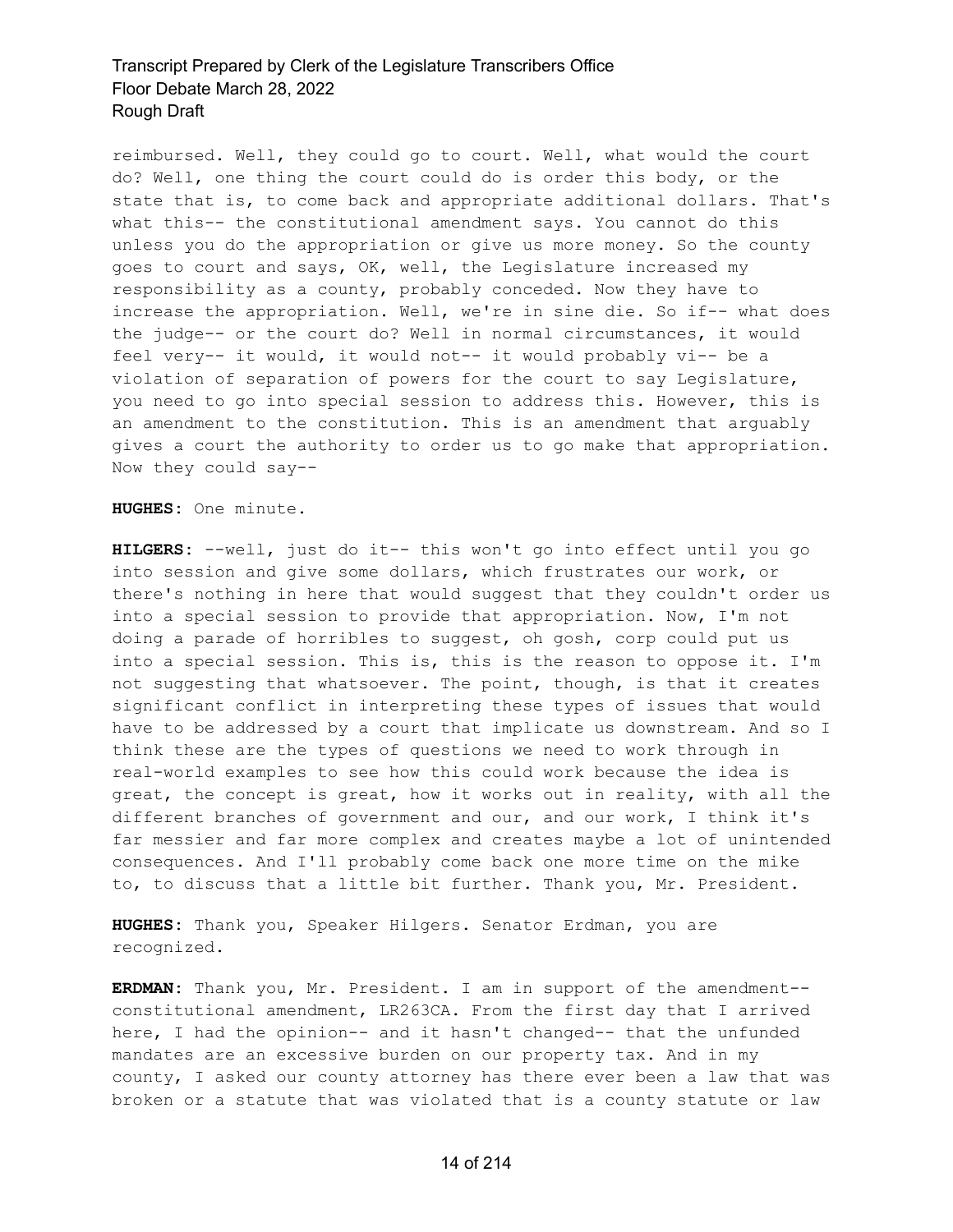that you put somebody in our jail? The answer was no. We prosecute and protect people against state laws all the time. It's all we do. All of that goes to the property taxpayer. Every bill that comes before this body, whether the state pays for it or whether it goes to the county, city, school, or NRD or whoever, should have an appropriation attached stating, stating how much it is and who is going to pay. And Senator Hilgers' example about the bailiff, what we will do going forward, if this passes, we will make decisions about how are we going to fund that? But currently, we give total disregard when we pass a bill that's going to be in effect on property tax. So if you think about how much of the county budgets go to unfunded mandates that are doing things for the state that don't get reimbursed, it's a significant number. In some counties, it's probably 40 percent of their budget. And I've heard, well, if you do that, then you need to lower your mill levy. I can tell you this: the county in which I live, if that happened, they would lower the mill levy and there's history to prove that. When I became the county commissioner, our mill levy was 49.85 percent, mills, 49.85. When I left, it was 33. The valuation had gone up and when the valuation went up, we lowered the mill levy and there was a lot of counties that are in that same position that will do the same thing. So what we to talk about-- and Senator Blood, I've heard all these excuses before about, well, you don't have any implementation bill. You don't have a written out how each one of these is going to work. I heard that all the time. OK, I get it. You know what? That's why we meet here. That's why the 49 of us will get together and we will figure out how to solve all of those issues that Senator Hilgers has, that Senator Arch has. And all of those things we're talking about, we will solve those. But because you don't want to take the effort, get involved, do the research, get involved in helping develop those policies, you just would rather say you have to figure out a way to develop a funding mechanism or a procedure on how we're going to do this. That's what we do. We say that and then we can pass it off. So here's, here's your problem: we do not focus on those who pay the taxes. What we focus on is those who collect the taxes. And I find it very peculiar that when the inheritance tax came up, we fought against that tooth and nail because the county commissioners wanted to continue the inheritance tax, so we did what the county boards wanted us to do. So here today we have overwhelming support from the county boards and we're going to question whether they're right or not.

**HUGHES:** One minute.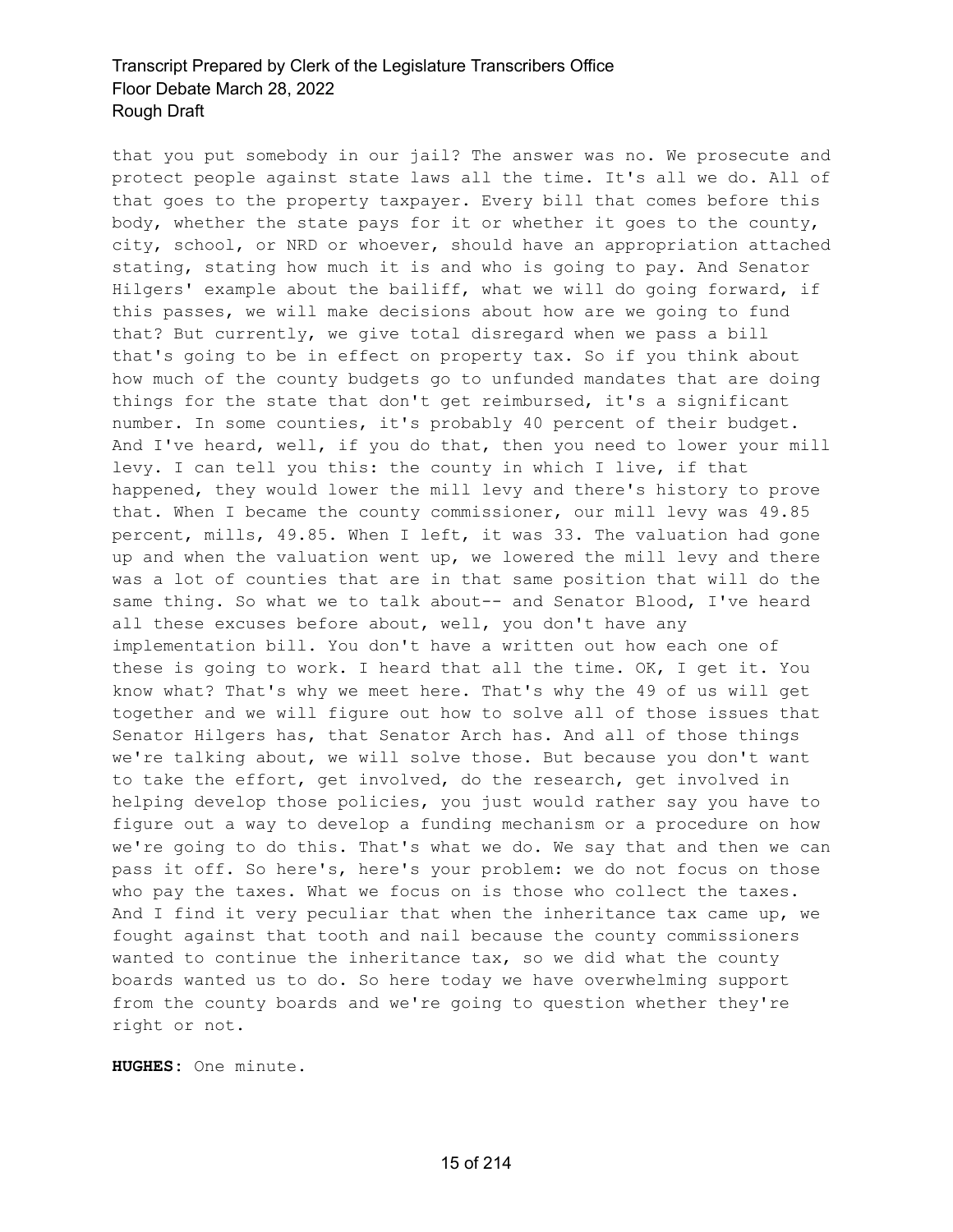**ERDMAN:** If they were right under the inheritance tax proposal, perhaps they're right on this. This is an opportunity for us to make common sense decisions about what we're adding to property tax going forward. What Senator Blood is asking is future obligations. I don't believe she's asking to take away the, the, the obligations that we've already placed. And if I'm, I'm wrong on that, she can answer that, but that's my understanding. So I'll be supporting LR263CA and I think we can figure out how to make it work. Thank you.

**HUGHES:** Thank you, Senator Erdman. Senator Flood, you are recognized.

**FLOOD:** Thank you, Mr. President. Good morning, members. As you know, I supported the 3 percent cap on political subdivisions and I actually think this is a route to the same thing. Let me tell you why. Let's say we change the state's DUI standard from .08 to .05. We could assume that that will result in another 15,000 arrests for DUI, taking more time up for law enforcement officers, for sheriff's deputies. Do we end up paying for more police? Probably. Let's say we change a penalty in a DUI second. Right now, it's a mandatory 14 days. We move that to 30. Do we pay for those next two weeks in jail? Probably. If the state pays for it, we will control it. That is the 100-hundred year lesson of the Nebraska Legislature. If we pay for it, we control it. What does that mean? That means that we could eliminate county attorneys and we could have district attorneys through the attorney general who already has concurrent jurisdiction. We could eliminate the role of county attorney and we can have a series of district attorneys and there's some in here that have talked about it. Register of Deeds, blockchain is coming. Guess what? We could administer that whole program on behalf of the state of Nebraska. Every single Register of Deeds Office, out of business. Clerks of the district court, one of my favorites, clerks of the district court, the Supreme Court, has said, please let us have the clerks of the district court. We already run a county court, court clerk in every single county; eliminated, eliminated, no more because anything we add onto the clerk of the district court we pay for and we're already, through the Supreme Court, paying for the clerk of the county court. Treasurer, we can do that online. The state of Nebraska can do that online. We can save all of that expense. We could have regional sheriffs. We could even have regional state jails. If all of these penalties are going to come back on us, we could figure out what the county contribution will be and we'll have regional state jails. Let's imagine this: Medicaid. The federal government passes a regulation or a law that says the state of Nebraska has to do this with its Medicaid program, which affects the way that juveniles are handled in Madison County. Well, we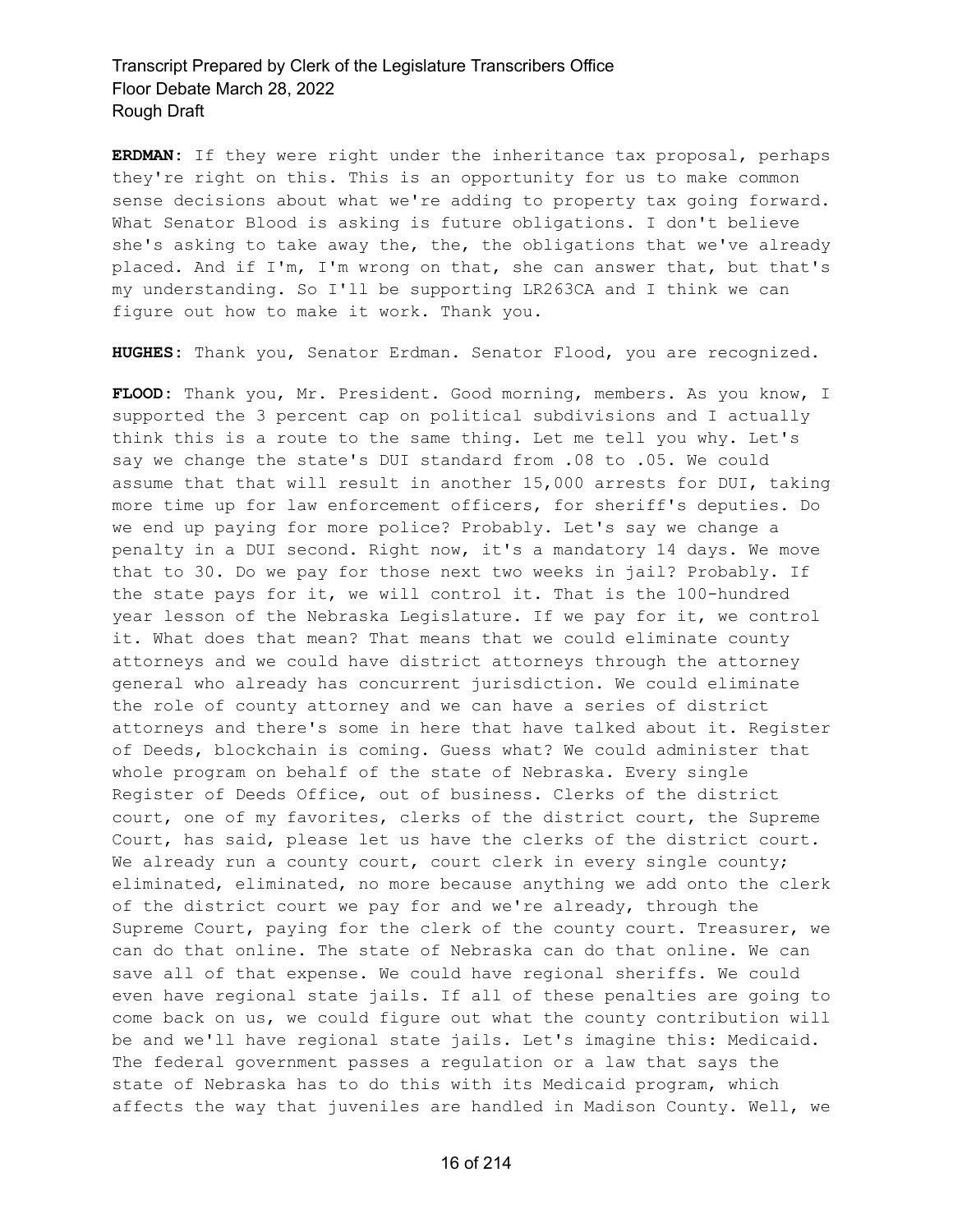didn't do it, but under this in the constitution, we will then be responsible for it so now we pay for the federal government's decisions too. Juvenile accountability, law enforcement is saying to me get us the ability to put these 12-year-olds that are violent in jail. We do that, we pay for it under this in the constitution. If you value that local control, you're going to lose it, but you-- we will, we will assume more of the county's responsibilities under this. I want to point out that the next bill on the agenda from Senator Day, LB852, let's take a look at what it does. It requires that school districts, on or before August 21-- August 1, 2023, to designate one or more behavioral health point of contact for each school building. Each behavioral health point of control will have the knowledge of community behavioral health services providers and other resources available for students and families. No fiscal impact to the state. If you're for this bill, Senator Day's bill is an unfunded mandate. I think this is a dangerous deal, but I'm also-- I see the value.

**HUGHES:** One minute.

**FLOOD:** I see the value. We can take a lot of these services and if we're going to end up paying for the increases, we can make them more effective, I guess, across the state. Thank you, Mr. President.

**HUGHES:** Thank you, Senator Flood. Senator Sanders, you are recognized.

**SANDERS:** Thank you, Mr. President. Good morning, colleagues. Before I begin, I want to thank Senator, Senator Blood and I appreciate when we can work on a, on a bill and support our counties together. During my time as mayor for Bellevue, I could see the impact on unfunded mandates. They are unfair and fiscally irresponsible. I will support this bill on General File. With that being said, I would like to see some minor fixes before Select File that has been brought to my attention. Both of my concerns deal with loopholes in the language of this resolution. The key factor here is the "revelant" political subdivision is the one who decides how much a piece of Legislature costs. For example, this language, if adopted, would imply that all duties from local entities are locked in after 2022. This means that any political subdivision can argue a cost associated with maintaining their existing duties and attach a fiscal note to almost any bill. For example, let's say that Senator Brewer's constitutional carry bill was instead brought in 2023. Perhaps the Lincoln Public School Board would decide that it could make this existing duty of keeping kids more safe or difficult-- more difficult and they could attach a fiscal note to the bill for \$10 million for new security systems in their school. So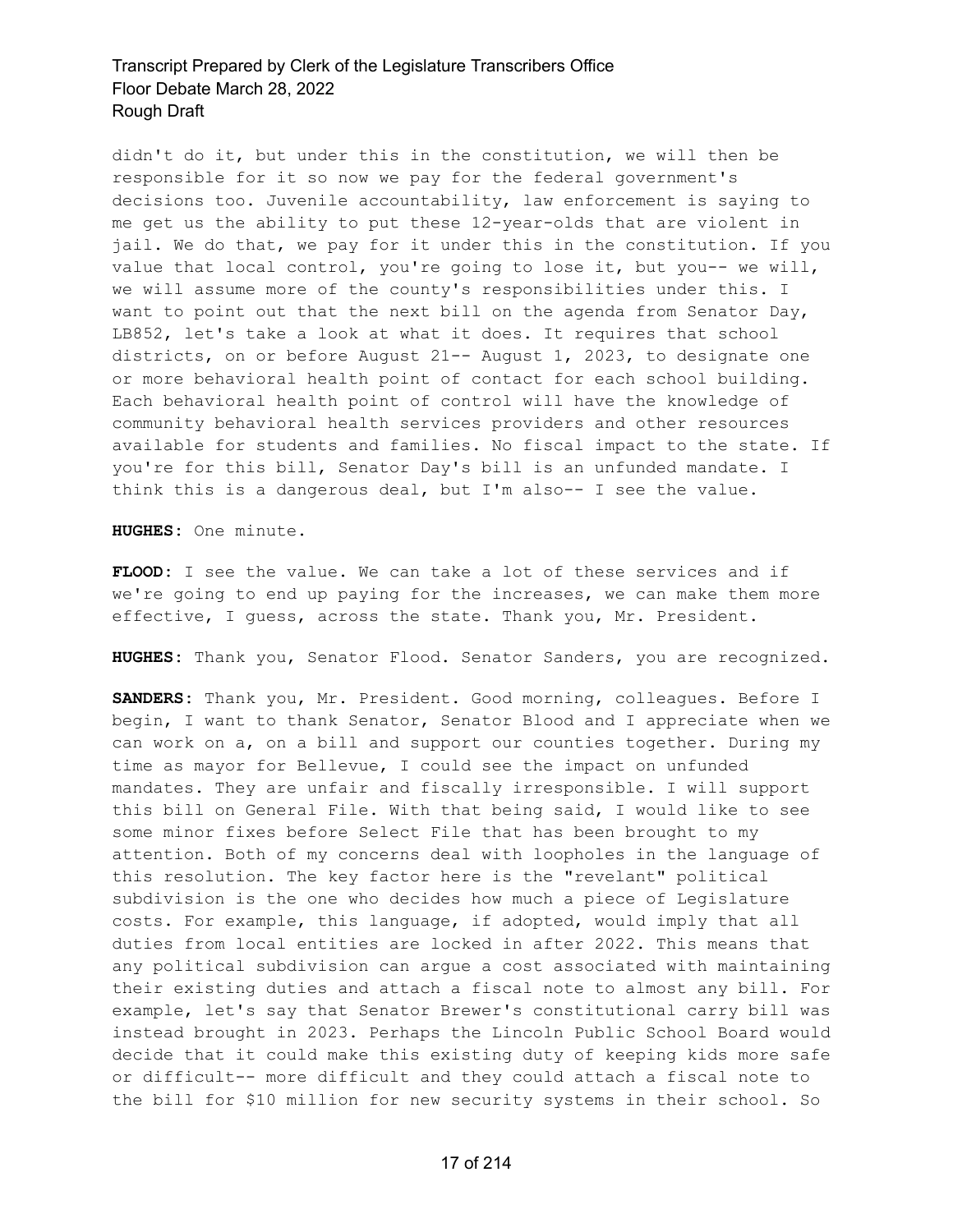if this state failed to reimburse the local subdivision for the relevant fiscal note through state funds, the bill would be rendered unconstitutional. In a way, this gives political subdivisions, subdivisions the power to veto a bill through a fiscal note. This isn't the only loophole that could be exploited. LR263CA has no reference of our two-year budget cycle. This means that when political subdivisions submit a fiscal estimate to attach to a bill through the Fiscal Office, they could potentially project costs out to the end of time without any cutoffs. If the state failed to reimburse this, the bill could be ruled unconstitutional. The way I understand it, it's impossible to put together a budget and a revenue forecast without any limitations of our expected liability of this bill. Hypothetically, we can expect an increase in more students as a result of our great economic growth. They could attach a ten-year fiscal note with estimates on how much they would need for a projected number of students that could easily top \$1 billion for a single bill. Once again, it provides a veto for local entities to kill a bill. To summarize, fiscal notes rely on quotes given from the political subdivision. So political subdivisions could offer inflated quotes because by law, the state would have to assume that quote is accurate and pay the entire amount. There is no appeal process outlined in this bill and there is no control put on the subdivisions that could be suggested. These concerns should be addressed before we take this bill up again. I am supportive of LR263CA and I will vote to advance it to Select File so we can address the concerns. Thank you, Senator Blood, for bringing this CR-- LR263CA forward and thank you, Mr. President.

**HUGHES:** Thank you, Senator Sanders. Senator Linehan, you're recognized.

**LINEHAN:** Thank you, Mr. President, and good morning, colleagues. So I'm just going to talk about a couple things on this bill. I understand what Senator Blood is trying to do and I have empathy for her efforts. However, on the sheet she handed out, the third one, it says requires that counties, cities, and school districts-- and this is actually Senator Ben Hansen's bill-- but community colleges to hold a joint public hearing if one of these entities wishes to request more property tax dollars from the previous year. That-- and I understand that that is probably a typo. It's only if they're going-- their tax taking is going to go up more than 3 percent plus real growth. Well- and what that means is you real growth doesn't count. So you have a new subdivision, a new shopping center, that's real growth so you don't have to have a meeting if-- because that pushes you up. But if you go up more than 3 percent on your tax taking, you have to have a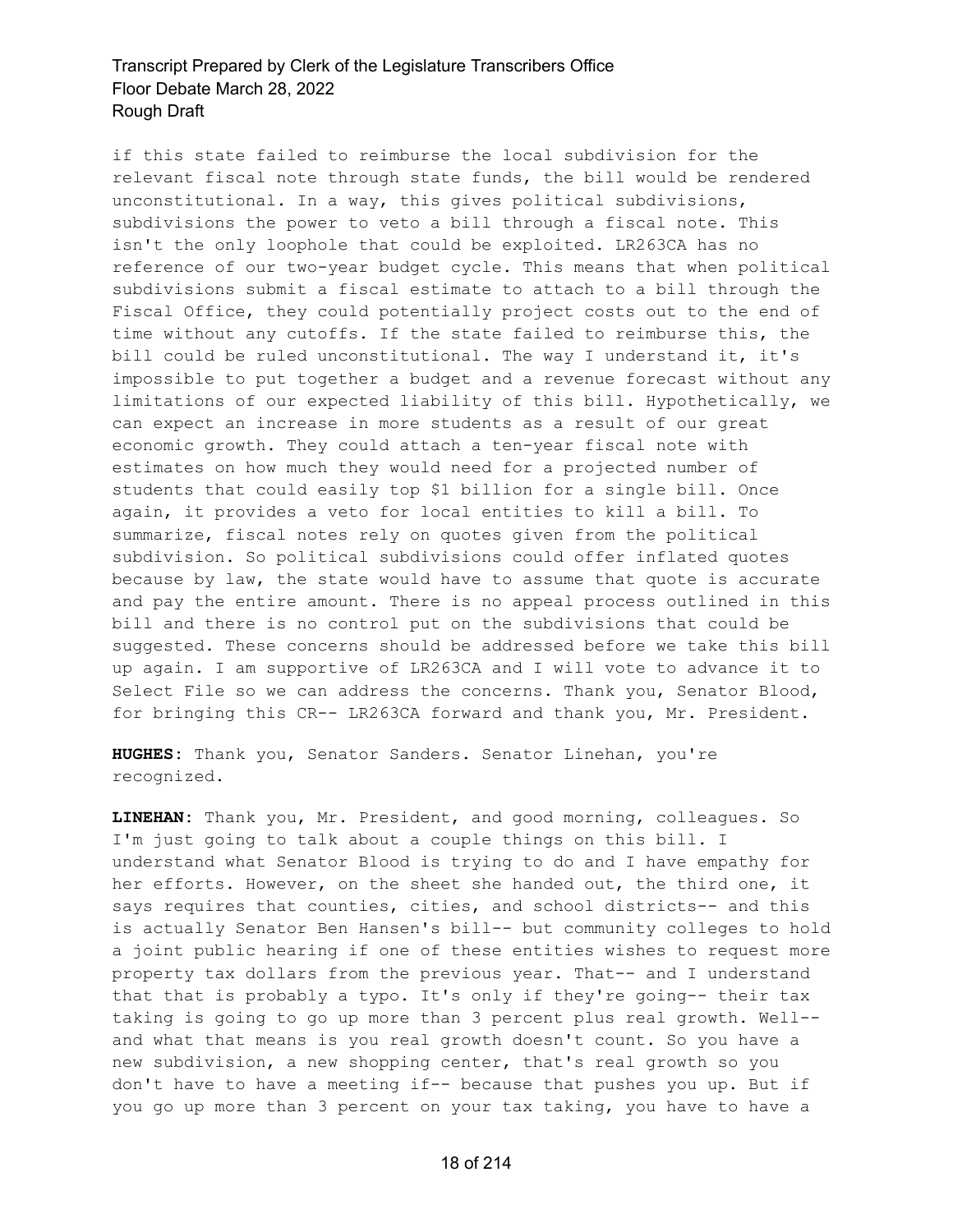meeting. So that, I would argue, is not-- I mean, it's only-- they don't have to do it if they don't go up more than 3 percent, so I don't think that's an unfunded mandate. The other thing-- and this is not my expertise at all-- not that I have any, actually-- but in the '80s, I think it was in the '80s-- and I kind of remember this, but not in any detail, there was a huge agreement made between the counties and the state that the state would take over Medicaid. Now think about that for a minute. Before then, the counties were in control and had to administer Medicaid. So when that agreement was made, my understanding-- and anybody that knows better can feel free to correct me-- my understanding is when that agreement was made, the counties agreed to provide the space for what they needed for Medicaid. So I think this is-- this is going to get very complicated because there's a lot of back and forth on what's an unfunded mandate and what is not an unfunded mandate. I mean, I think Senator Flood hit on several points. I would say too that you run the risk-- and this is one of the battles we have on school funding. If we're paying 100 percent, then we're going to run it. That's just the way the world works. If the state is going to pick up 100 percent or something, the state will just take over the project. The one group he left out is county assessors. And I have thought, for the last three or four years, I don't understand why every county has a county assessor when in fact you can go in-- go online and go to any of the multiple realtors that are online and go to any county and they will tell you what they think a house is worth. So why we have-- it would save so much grief in this state if we had a statewide assessment system versus different counties. And we all know that, you know, some get it done every year, some don't-- only do it every three years, some let a piece of property sit for years without an increase in assessment. I mean, there's-- this road-- if we head down this road, it's, I believe, very dangerous for the counties. Thank you, Mr. President.

**WILLIAMS:** Thank you, Senator Linehan. Senator Blood, you are recognized.

**BLOOD:** Thank you, Mr. President. So I knew right away we're going to have a little bit of a filibuster because people wanted to ask me questions without actually, actually yielding me time. So I'm hoping I can get many of the questions answered and my, my peers will maybe throw some time my way. I do want to say really quick in defense of, of Senator Day's bill, there's no fiscal note and there's no cost involved with that bill. But I'm not here to talk about her bill because she'll talk about that next. So in reference to what Senator Hilgers had to say, I-- first of all, I'm really-- I'm kind of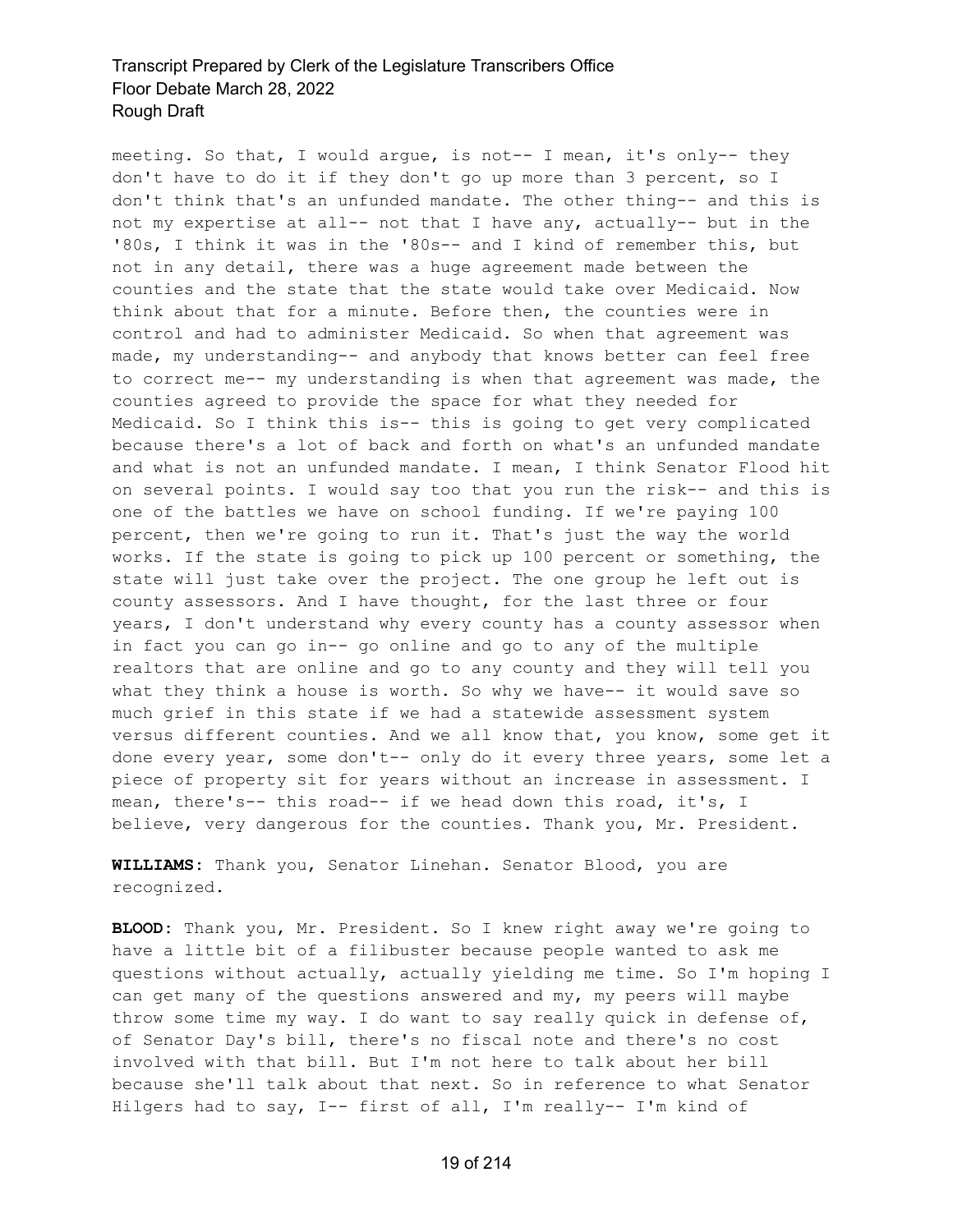disappointed that I've had people stand up at the mike and clearly did not listen to the introduction that I gave on this bill because a lot of what you're asking I said in my introduction. But I'm going to try and get everybody's questions asked. So, you know, one of the things Senator Hilgers talked about was the costs that are involved. How do we know the cost? And Senator Arch said the very same thing and I, I don't see him on the floor now, so I hope he's somewhere where he can hear the answer. So we figure out the cost of something when we get the fiscal note. I-- am I the only person that's been here for six years? So come on, guys. We know what the costs are for things and we're not talking about existing programs, as I said in my introduction. We're talking about programs going forward. And by the way, we're not the only state to do this. So we know that it's, it's, it's something that can be done. But I also want to say that although I thought Senator Flood's approach was quite clever, nobody's losing local control. This is a Dillon's Rule state. If we want to take away local control through legislation, we take away local control. Again, said in my introduction. Sometimes I wonder if I'm in stealth mode. That's why I asked for the gavel. Because you could hear people talking. You saw people get into the queue immediately, so obviously this was discussed before I even talked about what this bill was about. And in reference to Senator Linehan-- and I appreciate her keen eye-- this-- she was just referring to the Sarpy County spreadsheet. I don't necessarily agree or disagree with their descriptions. This is what they gave us as a standalone document. We gave you a much better document that involves other counties and so if you have questions, I encourage you to go and talk to their counties. And with Senator Sanders, I'd be really curious who brought it to her attention because that would be very clarifying for me, but I'm not going to yield time to her since nobody wants to yield time for questions today. I, I do disagree and don't disagree with Senator Hilgers. I think that if they want more clarifying language, I am more than happy to write more clarifying language. I think that's an easy fix. In reference to the person who asked me why this isn't a bill and why it's a constitutional amendment, it's because every time a bill was brought forward, it either didn't get out of committee or it failed. I'm going to stress this again. All the way back to Deb Fischer, back to when Ben Nelson was Governor, you have spent-- or our predecessors have spent taxpayer dollars on researching this. And like everything else that government tends to do, they put that three-ring binder on the shelf and ignored the answers that they were given. So we're going to appease the taxpayers by saying, you know what? We're going to research this one, two, three, four, or five times, but we're really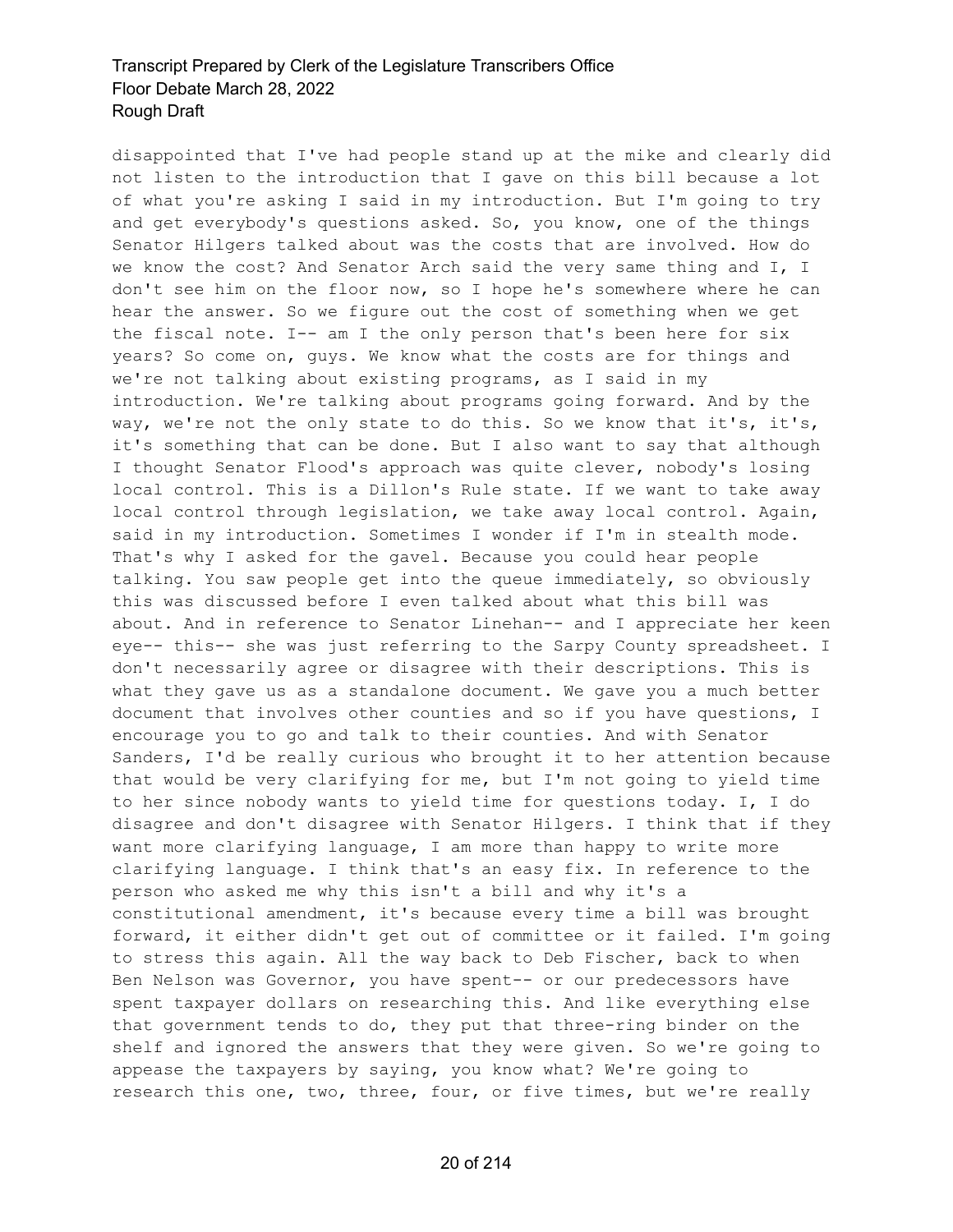not going to do anything about it. That's one of the reasons and one of the things that drives me crazy about government.

**WILLIAMS:** One minute.

**BLOOD:** The last question I want to respond to is one of Senator Arch's again. How do you determine the cost? Well, with all due respect, county boards, school boards, they use a cost benefit ratio, which again, I talked about in my introduction. They're not going to be sending us a bill and past mandates again, do not apply. How do you budget, Senator Arch, when you're on a nonprofit board? How do you budget when you were on a county board, a city board, a municipality, municipality? You have a tool that you use, you have a guide that you use, and you decide, OK, we know that rent is going up in this area at 5 percent, this is what we're currently paying for rent for a building, we anticipate in our future budget this rent will go up 5 percent as well. It's common sense, it's something that you have to do when you're a county commissioner, and it's something that you have to do when you sit on any board when you do a budget. And so cost benefit ratio utilizing the tools that are around you and readily available to all.

**WILLIAMS:** Time, Senator.

**BLOOD:** Thank you, Mr. President.

**WILLIAMS:** Thank you, Senator Blood. Senator McCollister, you are recognized.

**McCOLLISTER:** Thank you, Mr. President. Good morning, colleagues. I was on the Government Committee and we passed this bill out 8-0, as Senator Blood indicated. But I confess that perhaps we didn't consider the full implications of this bill and I'm glad that we're kind of talking about those now. Would Senator Blood yield to a few questions?

**WILLIAMS:** Senator Blood, would you yield?

**BLOOD:** I will.

**McCOLLISTER:** Perhaps, Senator Blood, I wasn't as attentive as I should be, but do we have a cost at all, a fiscal note? I went through the, the bill itself or the, the--

**BLOOD:** On, on this?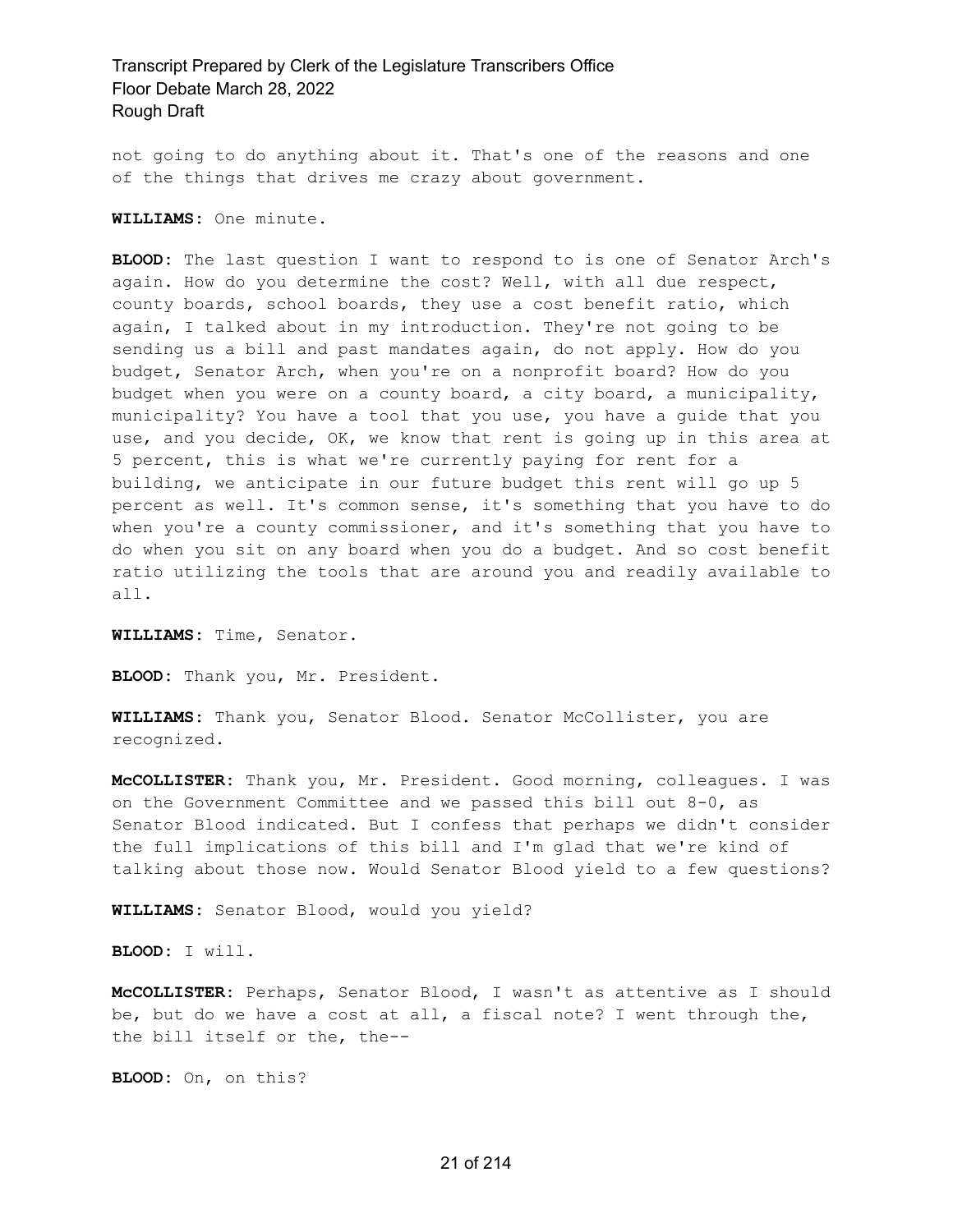**McCOLLISTER:** --and I see no, I see no fiscal note.

**BLOOD:** No, actually, you and I discussed that off to the side in committee that day. You asked me if there was a fiscal note and I said there wouldn't be one.

**McCOLLISTER:** Yeah, I think on constitutional, constitutional amendments, there is never a fiscal note. But we need to make an estimate, I think, of what, what the fiscal impact would be to the state.

**BLOOD:** I, I think that that would definitely be something that you would want to talk to the folks that do the fiscal notes because I'm sure they would have that information readily available and we can probably get that for you by round two.

**McCOLLISTER:** Did I understand you correctly, Senator Blood, that there's a standstill proposition here and we're only looking at new regulations that come forth, not just the old ones that we've passed decades and decades ago?

**BLOOD:** That would be accurate.

**McCOLLISTER:** I understand. Thank you, Senator Blood. Senator Linehan, would you yield to a question?

**WILLIAMS:** Senator Linehan, would you yield?

**LINEHAN:** Certainly.

**McCOLLISTER:** If we're looking at a reordering of obligations, Senator Linehan, can you tell me what the Homestead Exemption is and how much it costs the state right now?

**LINEHAN:** Yes. Thank you, Senator McCollister. So Homestead Exemption is an effort to keep older people, retired people, or disabled people in their homes. So as I'm sure all of you have heard from people in your districts who live in their home, their home was paid for and now the property taxes is higher than their mortgage payment ever was. So what the state does is we say if you are over 65 and retired or if you're disabled and your income is not above X-- and I think it's around-- for married, I think it's around 60 and the value of a home is not above Y, which I think is about the median price of a house- then on a sliding scale, the state will pay-- reimburse all the taxing entities for your property taxes. So in case of, let's say, a \$250,000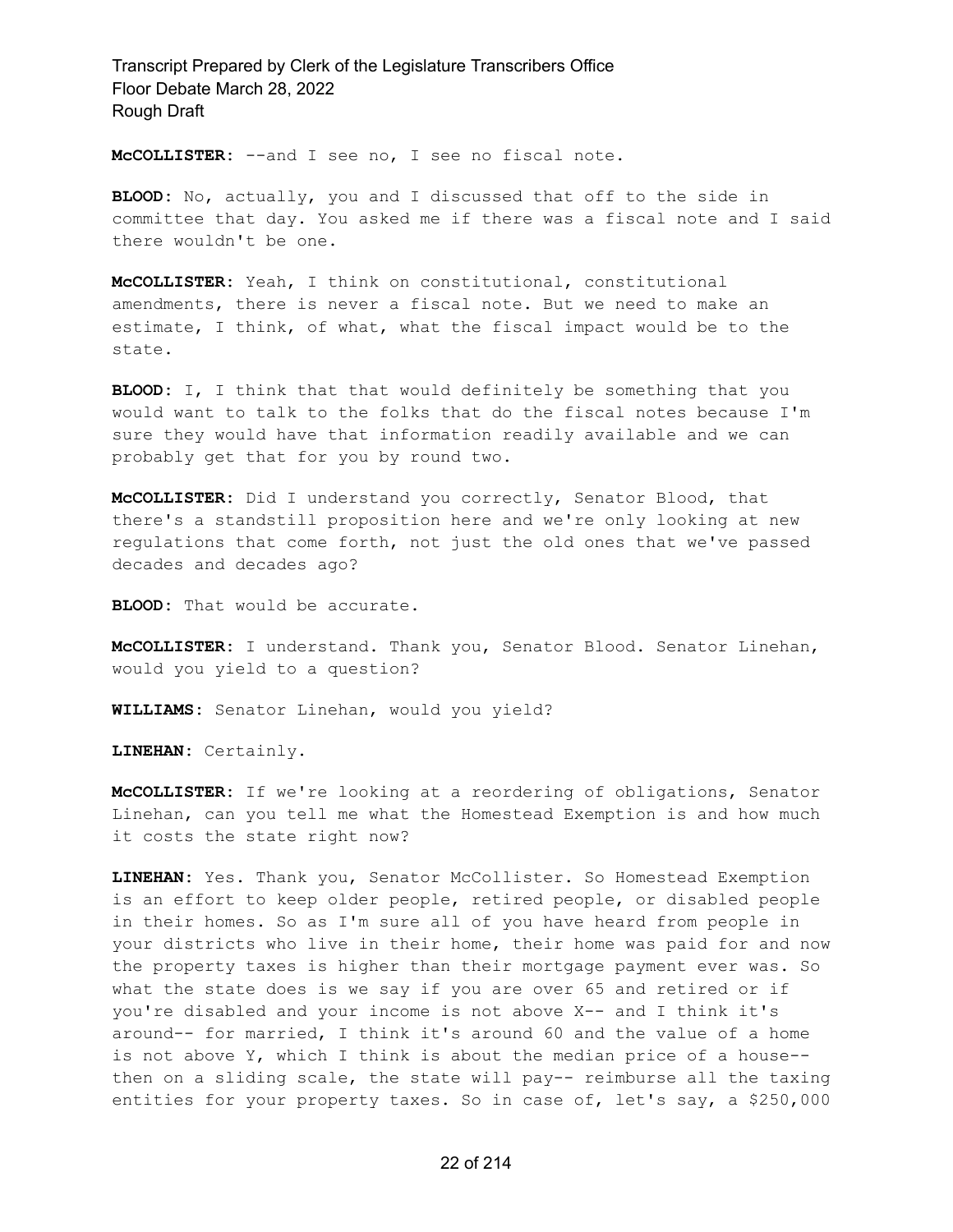house and the total tax is \$2,400, it would be about 60 percent of that would go to the schools from a state, some of it would go the county, city; all the taxing needs, they're made whole by the state. And when I first became Chair of Revenue, I think it was right- almost-- well, I remember the year. It was three years ago. It went over \$100 million a year and now it is increasing-- I think if you look at your budget books from now, it's increasing like \$6 million, \$7 million, \$8 million a year. So it is--

**McCOLLISTER:** Thank you, Senator.

**LINEHAN:** --rapidly growing.

**McCOLLISTER:** Thank you. Thank you very much, Senator Linehan. And you also mentioned, Senator Linehan, about Medicaid. And at one time, the counties had an obligation to pick up that expense, but now the state picks that up. And so it would be helpful to know how much the state picked up when, when that occurred, but that's, I bet, decades ago, correct? Thank you. Well, I think we need to discuss some of these operational difficulties with this bill. As I mentioned, I did vote it out of committee, but I'm anxious to deal with some of the legal issues and some of the operational issues which we have not resolved. Thank you, Mr. President.

**WILLIAMS:** Thank you, Senator McCollister, Linehan, and Blood. Senator Albrecht, you are recognized.

**ALBRECHT:** Thank you and good morning, colleagues. You know, serving on a city council, county board, and now at the state level and serving on our Revenue Committee in the last two years, when I think about this-- and, and Senator Blood, I did listen to your opening and when you said all political subdivisions would be included in this, that's where I drew heartburn. You know, I think any one of them could write a bill and come back to us and ask us to entertain backing out of a mandate that we put forth if the courts felt like they wanted to do certain things at a state level instead of a local level. You know, we look at those things all the time. But those very same people that you want to allow a cost benefit process are the very same people that will not lower their levies for us and work with us when it comes to property tax relief. They don't have any ideas for us. Now this is a great idea if we just scrap from this point forward so they don't ever have to worry about anything. But again, you're looking at these large populated areas-- and I came from Sarpy County, I get it, but they're the ones that are reaping the benefit of the levies that they impose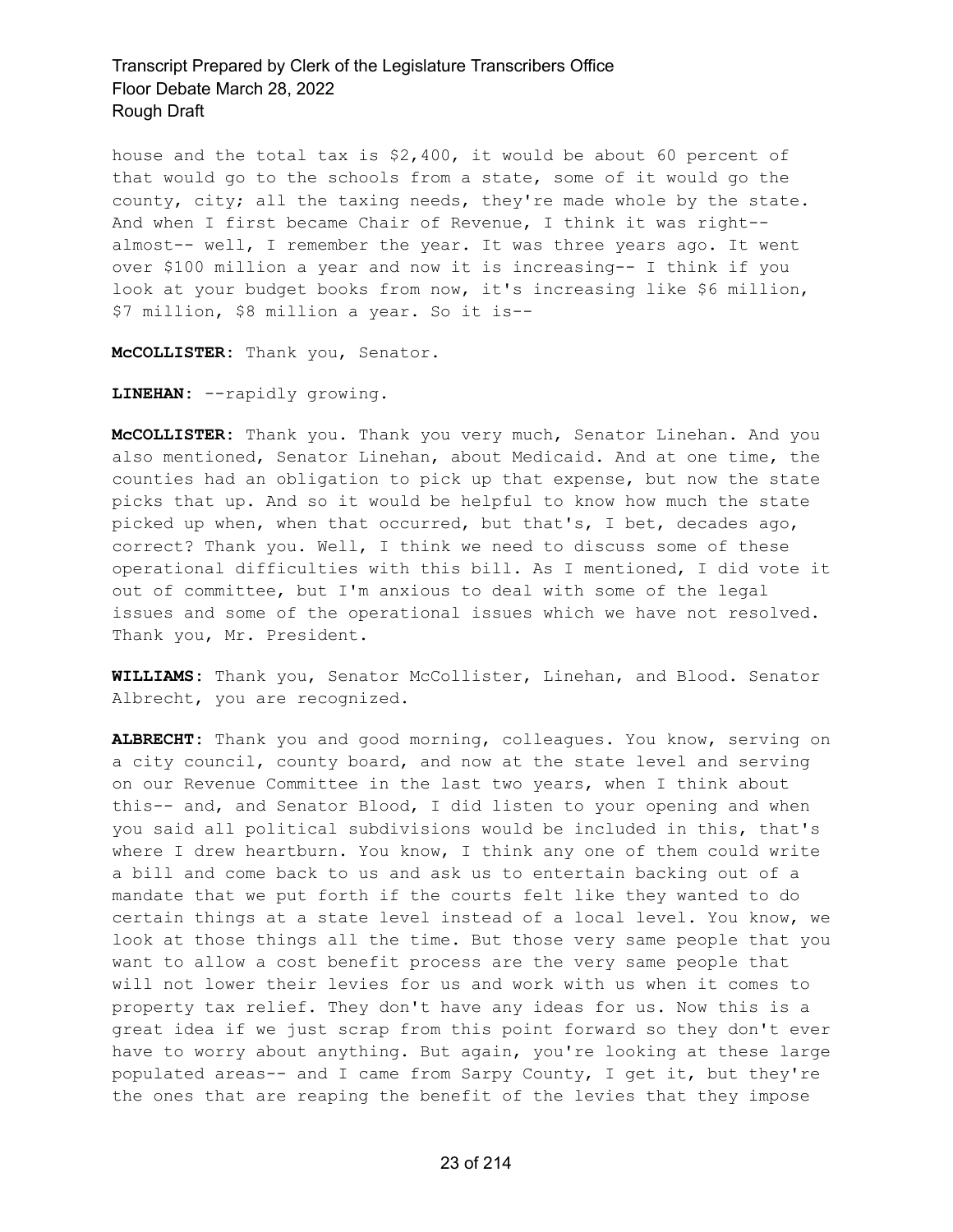on their folks. And if they have to because they have to meet the mandates, if they don't like that mandate, bring it back to us. Let's talk about it. I've said up here before I'd, I'd scrap every unfunded mandate we ever gave to the schools if they'd go back to the basics and allow our children to get out of K-12 being majorly productive citizens with high-scoring academic levels. Sometimes we do just need to go back to the basics, but this isn't a one size fits all. A lot of our counties-- our rural counties are still suffering. They can only ask for so much, but this is just something that is very complicated. And if you go from this point forward and, and we just have to have a-- you know, the, the largest majority to move something to make it a mandate for any and all counties, I think that's very difficult. And when you put that in front of the public and they aren't here like we are scrapping through every single bill to see what type of funding we have available or whether we should take care of it or they should take care of it, it seems like every time those political subdivisions get into a bit of a hiccup, who do they turn to but us? Who fixes it? We do. So I can't stand here-- others might want to take a look, but I just can't in good conscience stand up and say yes to this for the citizens of Nebraska. Thank you.

**WILLIAMS:** Thank you, Senator Albrecht. Members, Senator Stinner would like to introduce an important guest from Gering: Charlie Knapper. Charlie is sitting in the north balcony. Would you please stand and be recognized by your Nebraska Legislature? Returning to debate. Speaker Hilgers, you are recognized.

**HILGERS:** Thank you, Mr. President. Good morning again, colleagues. I, I won't take my entire time and I yield whatever I have left to Senator Blood. I appreciate the conversation this morning. I want to be clear I'm going to vote for green on this, Senator Blood, and I will work with you between General and Select. I'm working through the language. I appreciate the invitation you made last time on the mike to work through some of this language. I certainly understand why you put it in the form that you did, in particular with constitutional amendments. And I think, I think there's a lot of logic behind it and I think this is an important problem that hopefully one way or the other during your time in the Legislature, we will address it. So I just wanted to respond to a couple of points that Senator Blood made and follow up on some of the constitutional-- the issues with the- kind of mechanizing this if it ultimately would pass. One is I think- there was a question on the floor about, well, how do we define cost? And Senator Blood, if I heard you correctly, that one way we'd, we would define cost as through a fiscal note. That is-- if, if this--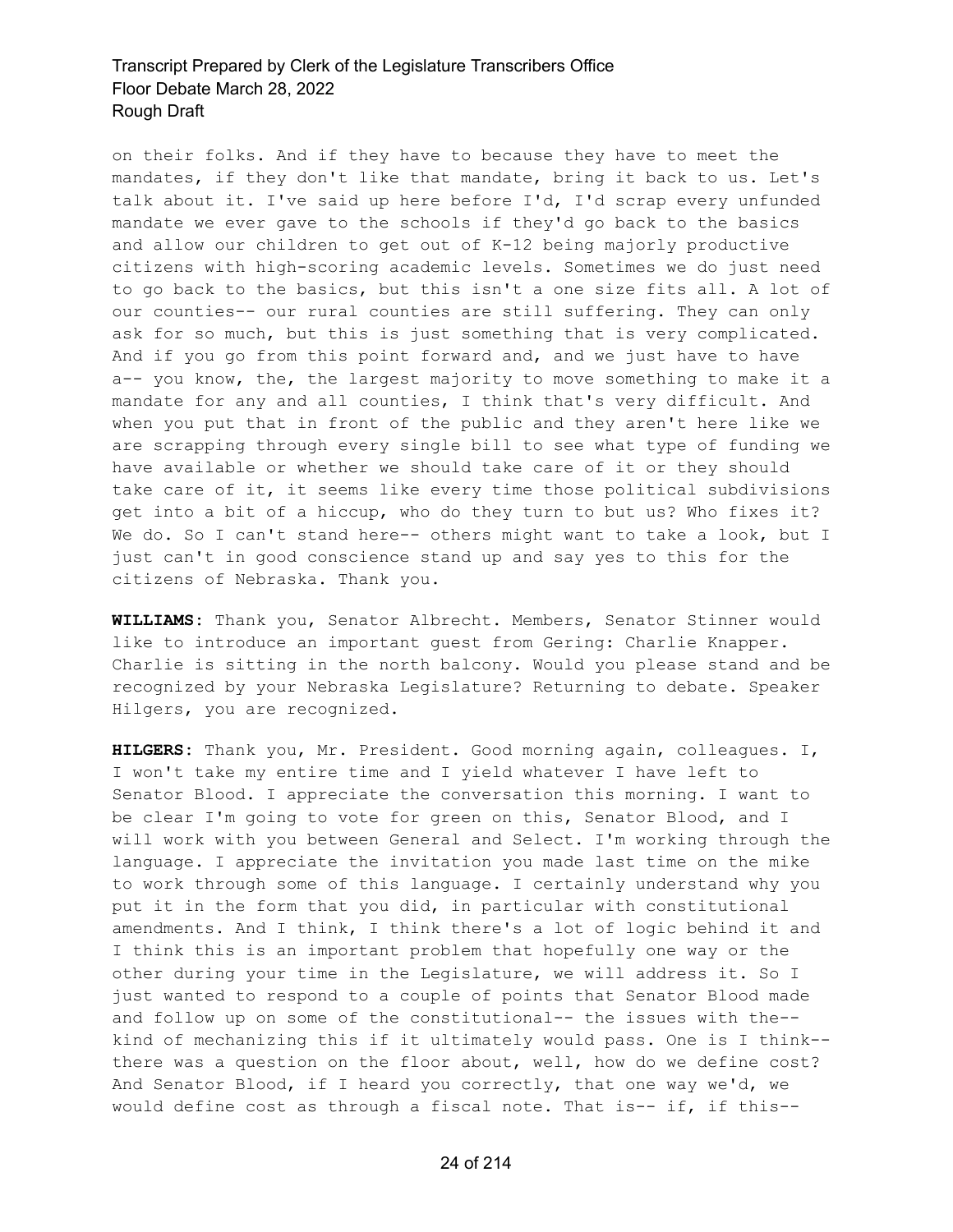the constitutional amendment is intended to simply have the Legislature pay for mandates where it's a very specifically defined thing and we are-- we know exactly how to quantify the cost to the county or political subdivision, that might be one thing. But in my experience, when we have this kind of a broad, maybe more indirect cost-- and the bailiff example that I used before, I think, is one of them-- our fiscal notes wouldn't have the-- wouldn't capture those indirect costs in our legislative process. So as an example, if you were to look at the bill I referenced earlier, I think it's LB922 that expands the number of judges-- and I'm conceding, by the way, stipulating that, that this wouldn't apply under this particular constitutional amendment because it would be a 2022 program. But if you do that, our fiscal note doesn't then say, well, the county has to pay for a bailiff and here's how we're going to quantify the costs to the bailiff. In fact, you could envision if it were to do so going forward, that would create a whole nother set of questions, which is how do we determine what that actual cost is? Do we actually go to each of the counties? Currently, we go to a state agency. We go to revenue, we go to HHS. How do we-- what's the fiscal note? What's the cost of implementing this particular provision? If we were to do that for counties, well, who would we go to ask-- to even answer the question,? Would we go to the County Attorney Association? That creates a whole host of problems. Would we go to Sarpy County? Would we go to Douglas County? Would we go to Perkins County? We might get different answers depending on who we're going to ask. And so I think-- I don't think it's-- in my opinion as it's currently drafted, I don't think the answer on cost is as easily answered-- the question on cost is as easily answered as just pointing to the fiscal note. Although I certainly agree with Senator Blood that we are capable in many instances of trying to define what a cost is, I just think when the cost here or the mandates that are brought within the scope of this particular provision include indirect responsibilities and not just a direct unfunded mandate, do X and we'll pay you Y to do it, I do think that creates a whole host of problems. Ultimately, I do think the questions-- and I want to give Senator Blood my time here at the end. I do think if this were to pass in the current form in-- at a minimum, without a lot of these questions addressed, I just think that the body should be thinking about what happens if this-- a statute that we pass or a program that we implement creates a conflict with this particular constitutional provision and down the road, how does that get addressed? Does it get addressed through a subsequent legislative action when we come back in a regular session and in the meantime, but it's state, it's held in abeyance? What does that mean?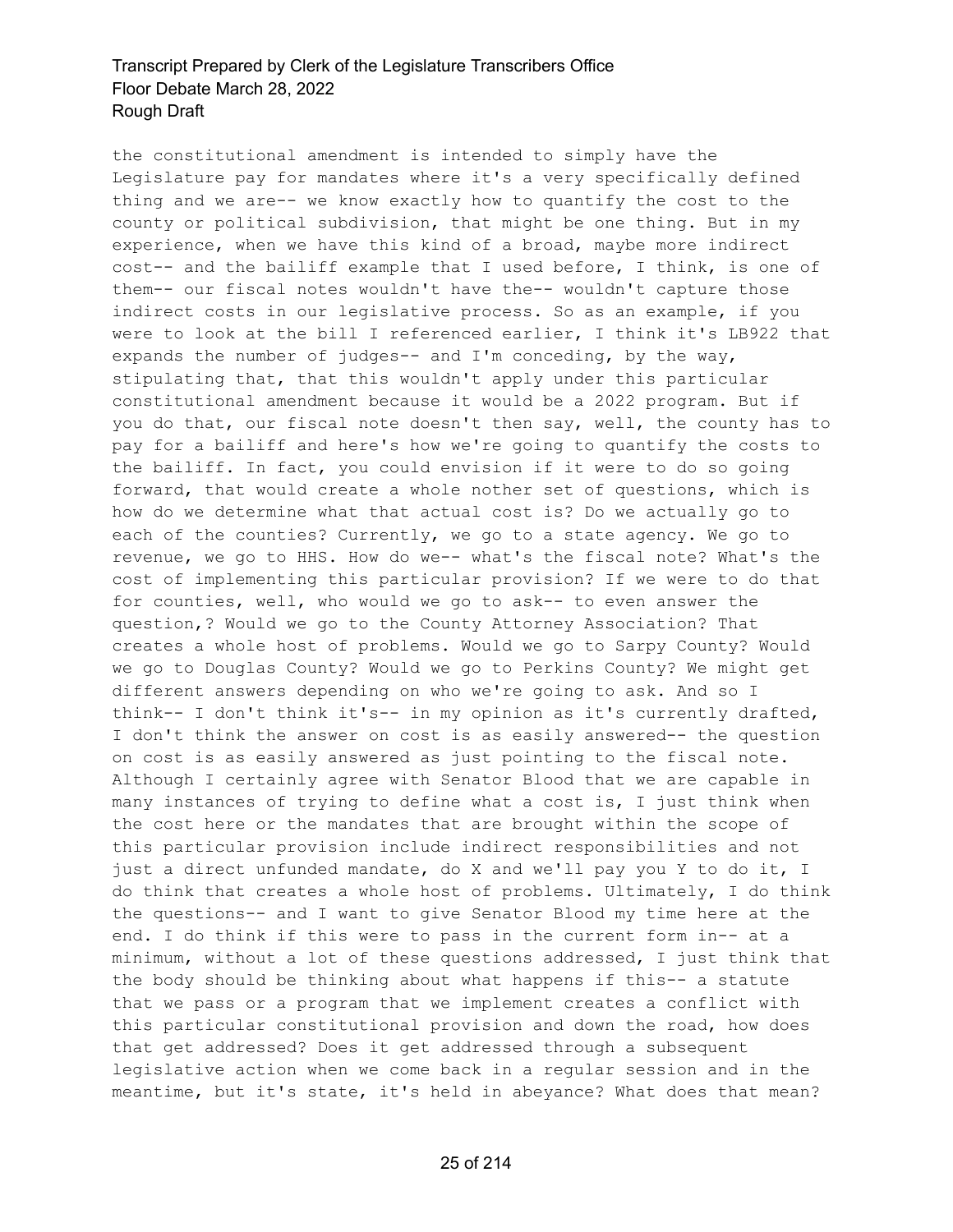What does that mean for the programs that we're-- that this body is trying to implement? Does it get addressed by a judge in some particular county deciding that the Legislature has to appropriate dollars? Does that mean we do it in regular session, through a special session? What does that mean for our, our structure of separation of powers? I think just implementing this when there are conflicts-- it's one thing to say state, you should appropriate dollars. It's another thing to say in the constitution that if we don't, some pretty significant things don't have to happen. One might be that program isn't implemented at all. Another might be that we have to come back and appropriate dollars. How does that impact our budget decisions?

**WILLIAMS:** One minute.

**HILGERS:** Thank you, Mr. President. I'll yield the rest of my time to Senator Blood and I apologize for not leaving you much time.

**WILLIAMS:** Senator Blood, you are yielded 55 seconds.

**BLOOD:** Ooh, I'll talk fast. I want to answer the no process question. I still remember Senator Geist's abortion bill and the vast majority of you voted that out and one of my concerns with that bill is that it had no process to implement the bill. But at that time, nobody seemed concerned about process. So I, I want to make sure that if we're worried about process, we need to make sure that it's that way in every bill, but I think we do have a process and we're part of the process right now. Both hearings and what happens on the floor is part of that process. But I'll take this further when I have another chance on the mike. Thank you, Mr. President.

**WILLIAMS:** Thank you. Speaker Hilgers and Senator Blood. Senator Friesen, you are recognized.

**FRIESEN:** Thank you, Mr. President. I will yield the rest of my time to Senator Blood.

**BLOOD:** Thank you, Senator Friesen.

**WILLIAMS:** Senator Blood, you're yielded 4:50.

**BLOOD:** So I want to make sure that there's a clear understanding that exemptions aren't mandates. We're really going off into the weeds. And again, I know that at least Senator Crawford's study is online. If you want to find it, it's on the committee that had the hearing. If you want to kind of peruse it and learn more about mandates. I mean, she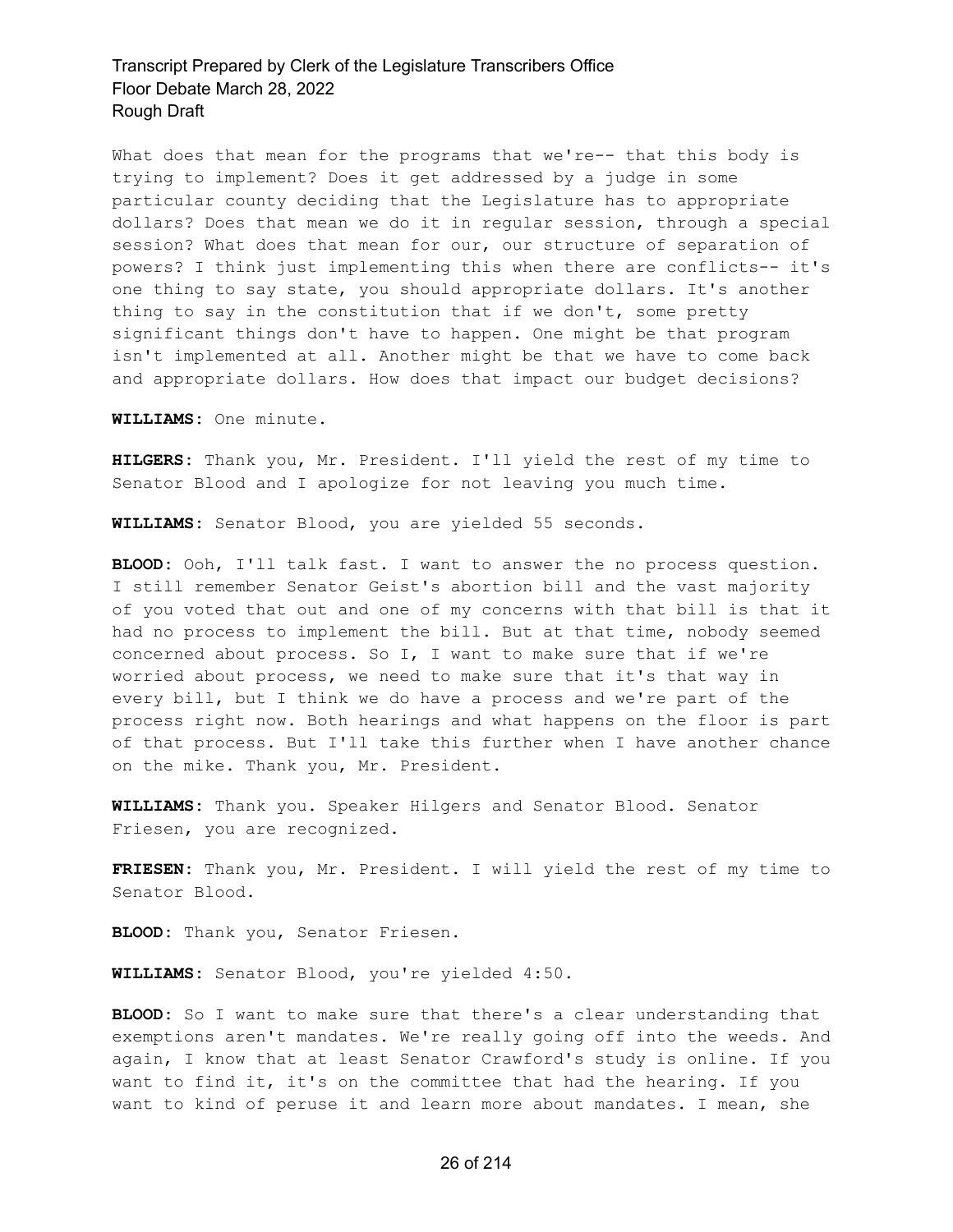always did a really clear job of trying to get her bills passed on the floor and explaining what they were as well. But exemptions aren't mandates. Mandates are the cost of doing business, friends, the cost of doing business. So I want to have teachers expand what they do. It's going to require them to each have an extra hour work per week. That has a real cost involved to it. If they can do it in-house without a cost, that's good too. And that's what we do now anyway. And if you listened to my introduction, I was really clear that the purpose of this bill isn't just to stop unfunded, underfunded mandates to political subdivision, but it's going to help us make sound-- and I'm saying this verbatim again-- it's an opportunity to review our existing programs to help us make sound financial decisions on the cost benefit ratio of existing programs. And it's going to help those who come after us to create well-thought-out and necessary policies with the complete financial backing of the Legislature. They're not going to do this on an island. And then one of the concerns I had- and I didn't write down who said it and I apologize for this-- is that what if this goes on and on and there's no cut off? Well, I'm pretty sure we had something called a sunset clause. If we're concerned about something, we would put a sunset on it. If we have an existing program that we want to, to fund a way-- find a way to fund it and we think it might be a burden in the past, then we bring a bill forward and say, hey, we want to put a sunset on this. We have our tools in the toolbox for a lot of the concerns that you're, you're worried about. And if, if Senator Albrecht is concerned about certain political subdivisions-- and, you know, frankly, I think we're all friends, but I know there's concerns for-- from some districts for certain subdivisions-- then let's pick the ones that we're really concerned about, which are our counties, municipalities, and our schools. Let's clarify. If you're worried that somebody will be a ne'er do well and you have evidence that they've been a ne'er do well, let's, let's leave them out of it. Because at least we've started doing something, at least we've decided to take this 20-plus years, years of data, this 20-plus years of people begging for us to do something and actually done something with it. And I'm always puzzled when someone says, I can't, I can't do this because I want to-- I don't-- I can't do this to taxpayers. Do, do what, save money? We push forward tax bills that have no sustainability and we don't blink twice. I don't get involved a lot with the things that pertain to taxes and the reason I don't is because I need things in my head to make sense and to be simple. And I, as Senator Hilgers brought to your attention, have been talking about unfunded mandates since I got elected and the reason I do is because I live in the fastest-growing county in Nebraska. This is a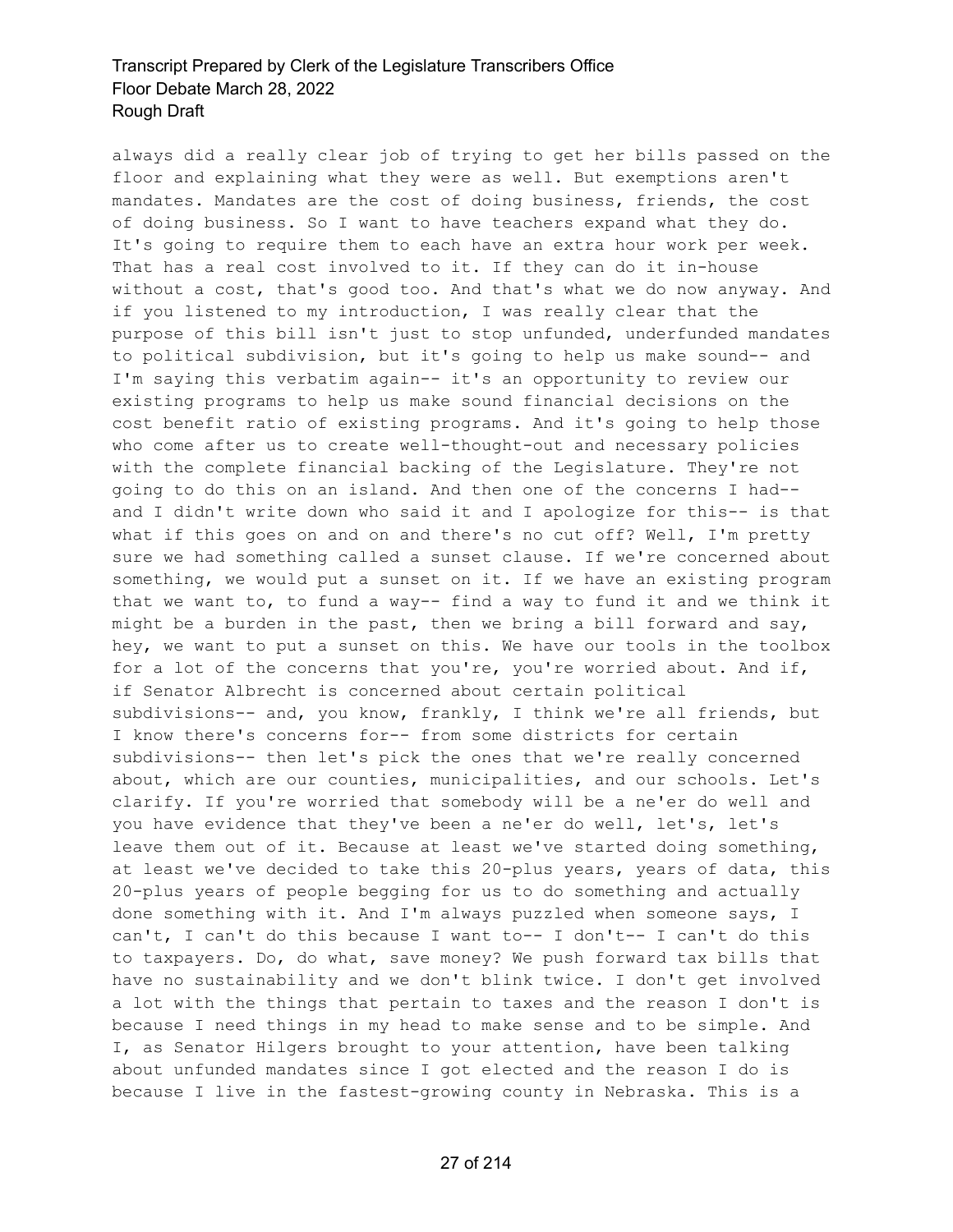burden on our growth. And as long as we are a Dillon's Rule state, unless you want to take that to the constitution, to the public to vote on, there aren't a lot of options for our counties. There aren't a lot of options for our schools and I'm really puzzled by all of this.

**WILLIAMS:** One minute.

**BLOOD:** I want to do what I think is right for Nebraska taxpayers, which is to build a strong foundation for us to make better policy decisions in the future and in the now. We can't do anything about the past unless we choose to bring it forward at a later date, but we can do something about the future. We know there's another recession coming. We know that. We know Nebraska is going to be in a bunch of trouble because we have a drought coming. We know what's going on across the seas in Russia and so we're going to have trouble with fertilizer and fuel. If we want to get our act together, we've got to do something bold and this is how we do it and we do it with voter support. And if the voters think it's a bad idea, guess what? It won't get passed and that's OK too, but at least we pulled the trigger once and for all for all the tens of thousands of dollars we spent on this research. What a waste of taxpayer dollars to never pull the trigger. And all the past ways that people tried to pull the trigger were met with dissension and were met--

**WILLIAMS:** Time, Senator.

**BLOOD:** --with noes.

**WILLIAMS:** Thank you, Senator Blood, Mr. Clerk for items.

**CLERK:** Mr. President, study resolutions: LR371, LR372, Senator Williams; Walz, LR373, LR374; Lathrop, LR375; Matt Hansen, LR376, LR377; Day, LR378 and LR379 and LR380. All study resolutions. Thank you, Mr. President.

**WILLIAMS:** Thank you, Mr. Clerk. Returning to debate. Senator Morfeld, you are recognized.

**MORFELD:** Thank you, Mr. President. I rise in support of LR263CA and I appreciate Senator Blood bringing this proposed constitutional amendment because, quite frankly, this is something that we've been doing for the last 20 or 30 years and likely before that, but particularly in the last 20 or 30 years, which is really shoving the cost of doing business with state government down to the counties. And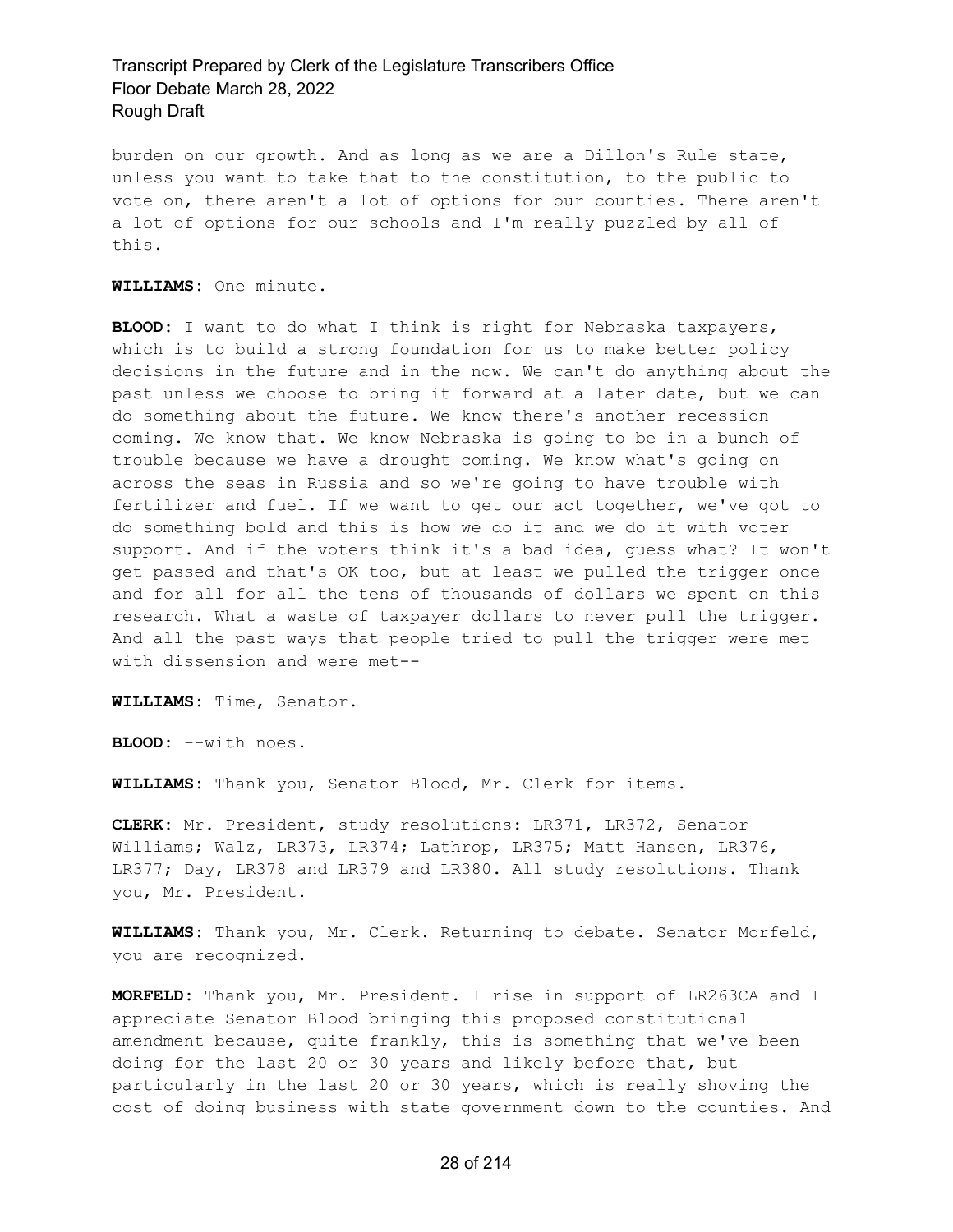it's had a really negative impact on those counties in the sense that they now shoulder that burden and they have to then increase property taxes and other types of taxes and defend that. And so to me, this is holding the Legislature accountable for our actions and these new mandates that we are constantly pushing back down to the county or completely unfunding in general. So I rise in support of, of the proposed constitutional amendment. I also want to say that I've talked to Senator Blood. I've talked to Senator Hilgers about some of his concerns in terms of tightening up some of the language and, and providing clarifying language as well. And I, I remain committed to working with Senator Blood and Senator Hilgers between now and Select to work on that language and both have told me that they'll work with me. You know, just to talk a little bit about statutory interpretation, in this case, constitutional interpretation, because this would be a constitutional amendment, statutory interpretation really begins with the text and the text is to given it-- to be given as plain and ordinary meaning. And oftentimes what we do on that is we review that language to ascertain the meaning of those words. And if they're not plain, direct, and unambiguous, then what we do is we start interpreting what is the intent of the introducer and the people that supported it? And then we also go to the dictionary. And if you pull up the Black Law Dictionary, because responsibility was kind of a pain point, I think in line 14 on page 1 there, If you look at responsibility or the definition of it, it's the quality, state or condition of being answerable or accountable. And then a synonym for that is liability. Well, if you go to Black's Law Dictionary and you look at then liability, the definition of liability is the quality, state or condition of being legally obligated or accountable; legal responsibility to another or to society enforceable by civil remedy or criminal punishment. So in this context, in this case, the quality, state or condition of being legally obligated or accountable. So if we are imposing an obligation that is legal in nature, that-- which any statute would-- that is legal in nature for the county to do something new, then therefore the state would be legally obligated to pay for that and to have an appropriation. So I think some of the terms, yes, maybe need to be defined. Some of this needs to be made a little bit more precise in terms of what we're talking about. And defining what a new program is, I think that's language that also needs to be addressed. I think in general, the courts will interpret this using the plain meaning of those words. And I think that if you read the Black's Law Dictionary of responsibility, you look at the, cited synonym of that, liability, I think it becomes fairly clear on that part. Now what we need to tighten up, I think, is what constitutes a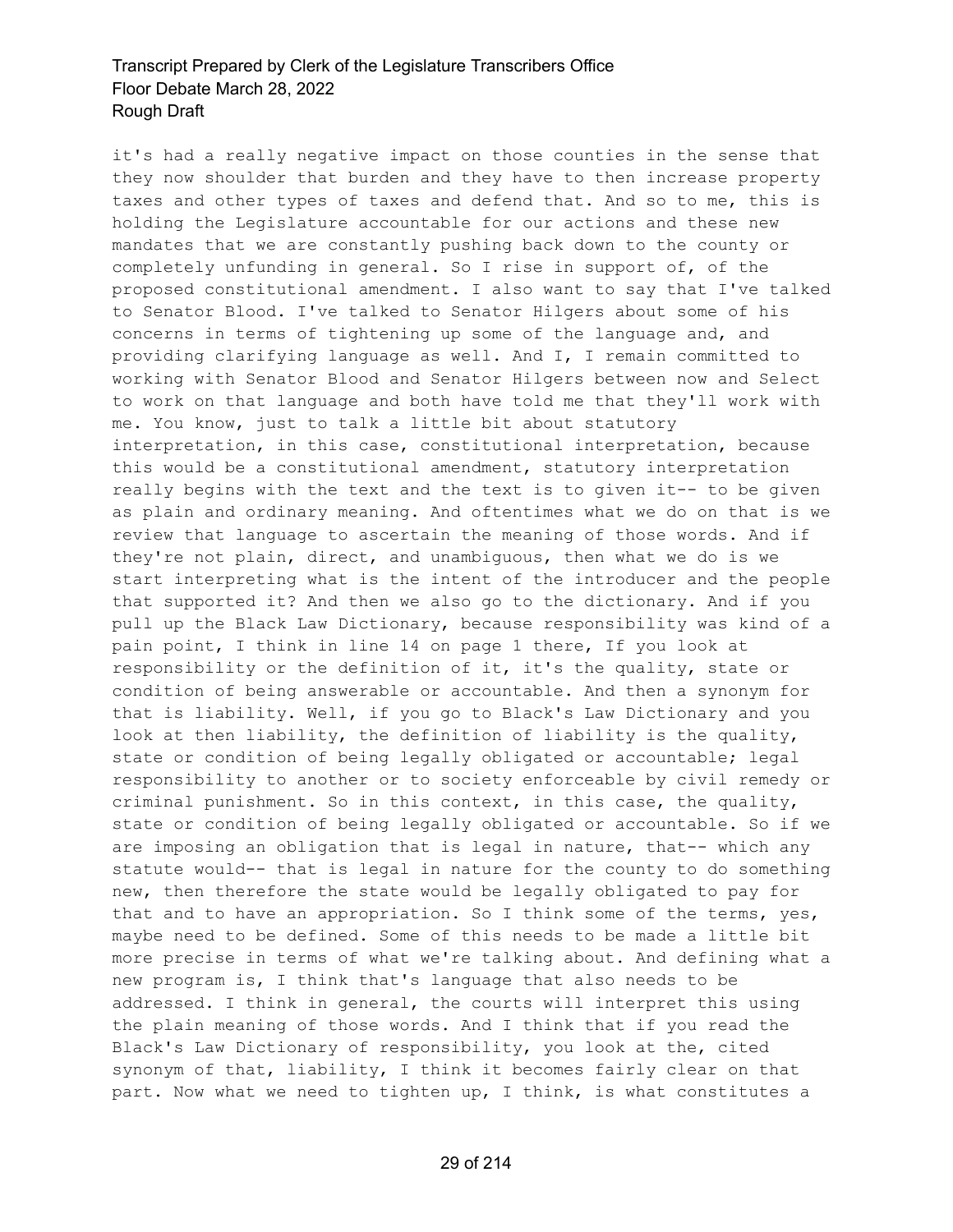new program. So bailiffs have been around for a long time. I'm assuming it's been in statute since 1800s. I haven't done legal research on that yet, but adding a new bailiff to me doesn't mean that that's a new program. That's an existing program, you're just adding a new person. But those are the types of things that need to be tightened up and cleaned up between now and Select File. I also think, you know, some language that was suggested by some folks is line 16, adding as the Legislature may determine, so that would give a--

**WILLIAMS:** One minute.

**MORFELD:** --little bit of flexibility to the Legislature and to this body to be able to determine that. Now the danger of that sometimes is if we give the Legislature more flexibility, there's more ways around the intent of the proposed constitutional amendment. So all that being said, I think that what I've heard on the floor is that people think that this is an important issue and policy to advance to Select File. I think that there's a few of us that need to work on tightening up the language and providing clarifying language and I'm committed to doing that with Senator Hilgers and Senator Blood and I urge you to support it on General File. Thank you, Mr. President.

**WILLIAMS:** Thank you. Senator Morfeld. Senator Matt Hansen, you are recognized.

**M. HANSEN:** Thank you, Mr. President, and good morning, colleagues. Colleagues, I do rise in support of LR263CA. As has been kind of mentioned before, we've looked at this kind of issue of unfunded mandates a number of times throughout our term in the-- throughout my tenure in the Legislature and had a variety of different roadblocks from actually resolving that. Some obviously, you know, kind of short-term fiscal situation in the state, the inability to provide more money in those certain circumstances and others kind of more philosophical or broad issues in terms of what we should do or what is the role specifically between the counties and the state in terms of the counties being kind of creations of the state designed largely to amend state policy, which I think singles them out in a different way than, say, a home rule city or a school board or some of the other political subdivisions that we have. And one of the reasons that I wanted to support this and move forward with it is I do think we kind of need to have this bigger, broader conversation on what are we going to do? I think some of the practical matters that are brought up are worth reflecting upon. You know, for example, the concern that a fiscal note won't be accurate or might be inflated in terms of trying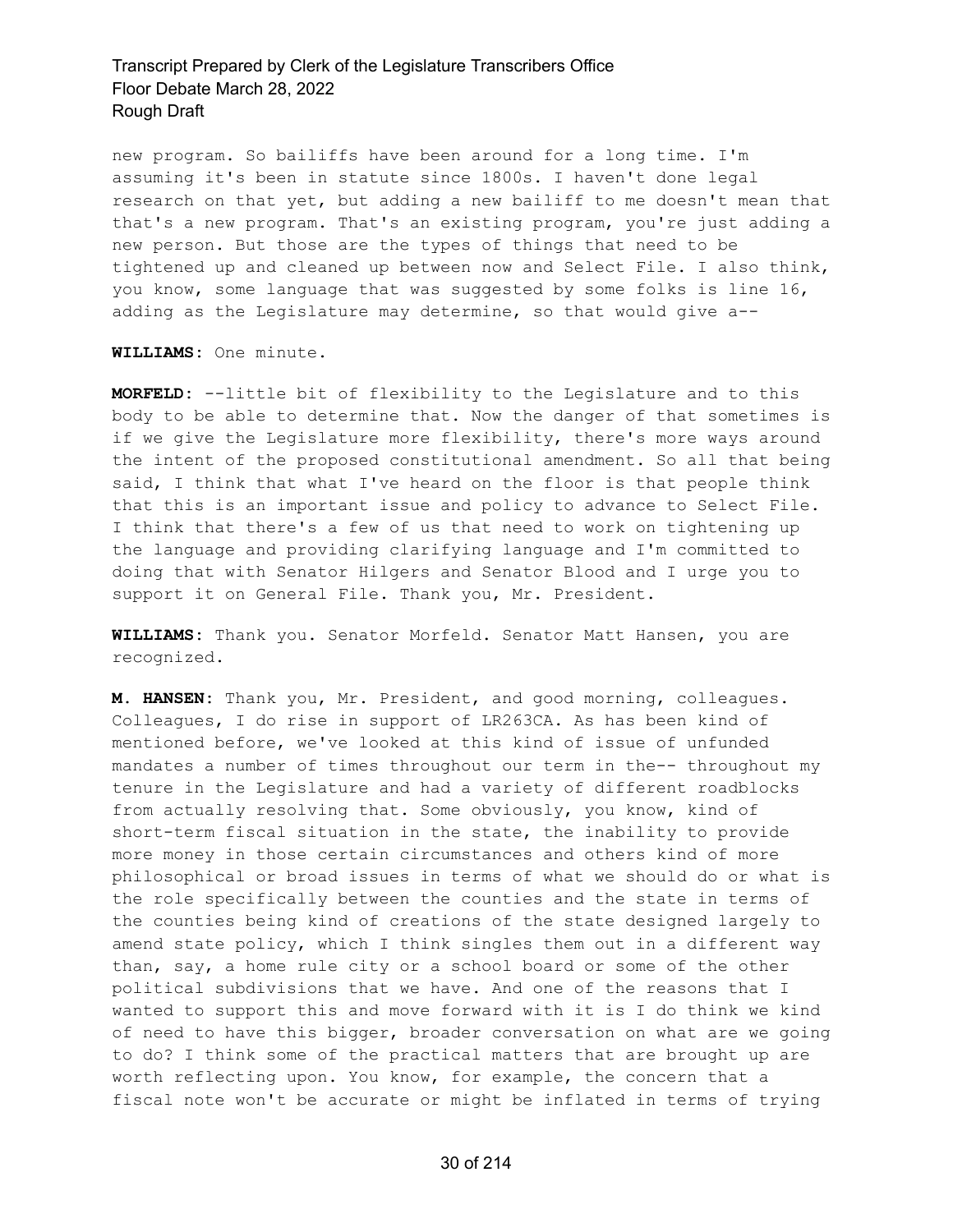to derail policy or derail legislation. Colleagues, I agree that's a potential concern, but I would like to point out that's a potential concern and problem now. And we do routinely see fiscal notes that I think many of us question the sincerity and see that as a way, especially in waned-down fiscal years, because kind of under our own rules, we have to respect fiscal notes, which at least while a county or school board or city putting a fiscal note on a bill doesn't necessarily kill it, a state department does. So I understand the concern that a county being able to put a fiscal note on a bill might kill it in a tough budget year, but that's something we have already, as a body, conceded to state departments. I don't think rightfully so, I think that's something we should look at, but I'm willing to say that, hey, if a state department fiscal note kind of gets looked at as, you know-- and I understand Fiscal, Fiscal Office does their review and their, and their critique of it, but, you know, if a, if a state fiscal note-- state department starts off as presumed to be valid and presumed to be significant, we probably owe that to our political subdivisions too, especially when assigning them duties. The other thing that I want to note about is, you know, these different unfunded mandates kind of hit different counties differently for a variety of reasons. But we've seen this--- and I think I've been privy to serve on the Government Committee during some of the interim studies that have been referenced and seen some of the materials in some of the previous proposed bills. But we see counties that have a lot of the state institutions or state government roles have disproportionate impacts. You know, for example, Lancaster County, but-- in addition to obviously having the State Capitol out of the administrative offices also has a significant portion of the state correctional facilities between the State Pen, D&E, Community Corrections-Lincoln. And we see that as an opportunity where there are some things that are just charged to the county for the sheer fact that they have a correctional institution in their county. And that's the same across the state with all the different facilities. And that's something that again only probably hits-- I can't don't know the exact number off the top of my head, but probably only hits five or six counties. It hits those counties very differently than in counties that don't have a facility. And I know there's some philosophy and sort of tradeoff in that that's a job driver. It's an economic driver in terms of being an employer. And maybe there's some tradeoffs there, but it is still kind of an unfunded requirement for the counties to, to supervise. Again, we also see that with some of the difficulties and I believe this is one that's come up throughout time has been--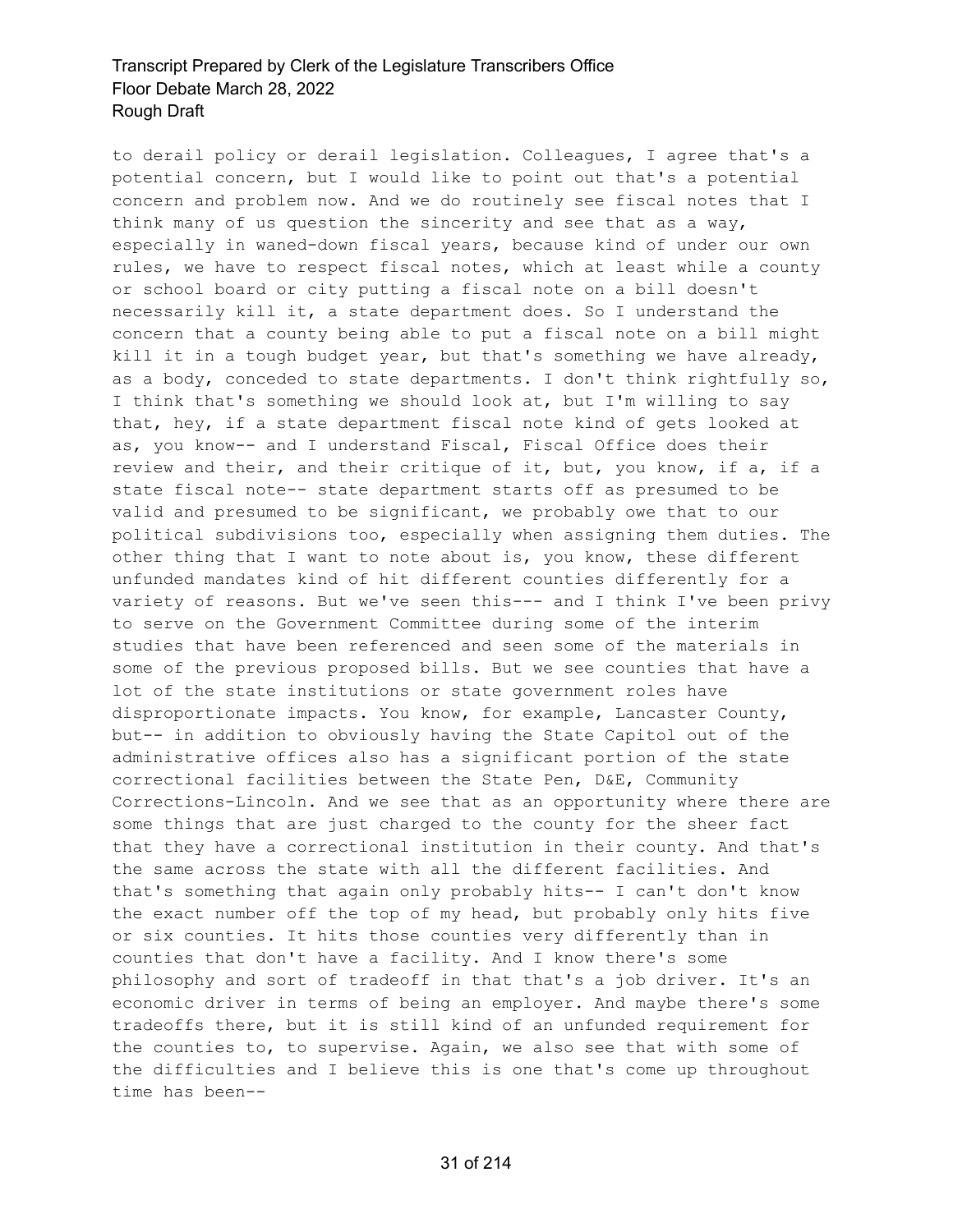**WILLIAMS:** One minute.

**M. HANSEN:** --thank you. Mr. President-- has been the reference of the state taking over some of the county's Medicaid responsibilities, but then the county continuing to pay for office space. That's an issue that I know we've seen in Lancaster County, where the-- you know, the county is beholden to whatever office space the state chooses essentially, which in the past has been kind of some nice downtown space and maybe isn't the most cost effective for their needs. But the county doesn't have a say and because of the state law, you know, wherever office space, you know, DHHS signs a lease in Lancaster County, we have the obligation of-- including, I think there's some difficulties where as we've consolidated things at DHHS, the Lancaster County office being-- kind of becoming a more regional office and so there's some more regional efforts being subsidized by Lancaster County kind of at the sheer choice of what lease DHHS wants. This is obviously something this bill is not going to solve because it's an existing program, an existing statute, but that's kind of the idea of what we need to get at and probably need to prevent in the future. Thank you, Mr. President.

**WILLIAMS:** Thank you. Senator Hansen. Senator Pansing Brooks, you are recognized.

**PANSING BROOKS:** Thank you, Mr. President. I stand in full support of LR263CA by Senator Blood. You know, all the people that have been complaining to us about property taxes from day one since I've been in here, this is a way to help solve that, Nebraskans. You know, the root cause of property taxes are-- and why they're so high is because of the high costs of the state mandates, all the state mandates that we've passed on to the counties. So, you know, people have been standing up and saying the language isn't exactly correct, it needs to be tightened. That's fine. All-- that language can be tightened. That's not a problem. I want to read a letter from Don Kelly, who's the chair of the Sarpy County Board of Commissioners. He said, Good afternoon, Chairman Brewer-- this was on January 28-- and members of the Government, Military and Veterans Affairs Committee. My name is Don Kelly and I am chairman of the Sarpy County Board of Commissioners. I want to thank Senator Carol Blood for introducing LR263CA. Sarpy County appreciates her longstanding support and her long-term commitment to supporting the elimination of unfunded and underfunded mandates to counties. Over several years, we have watched many well-meaning legislative proposals directing local governments to implement and ultimately pay for in the long term. Over the past few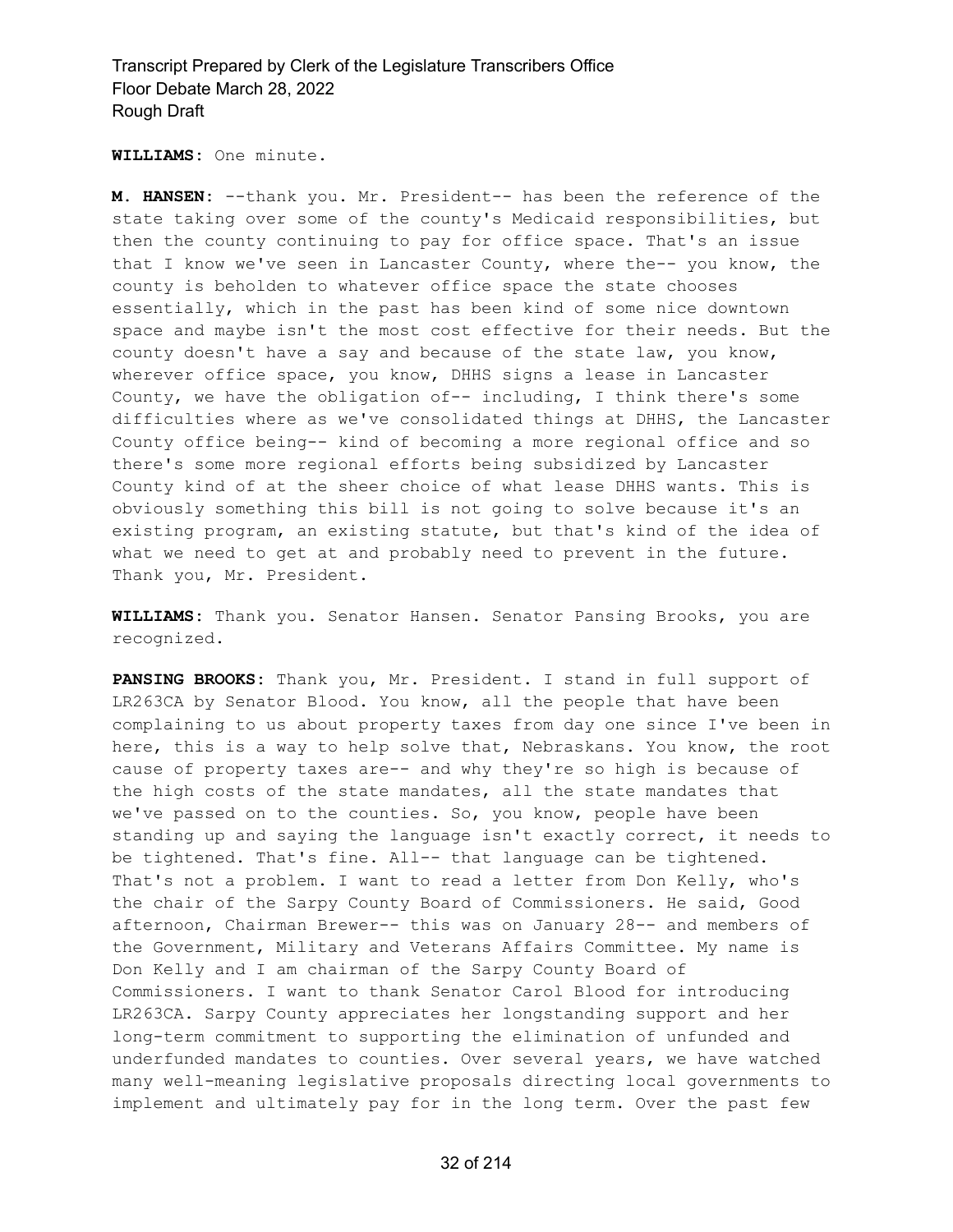legislative sessions, we have seen more and more bills that limit local governments' funding and therefore limit the ability to pay for the current programs, which are in most cases, operating on skinny budgets. We support measures that would fully fund programs our county would be responsible for operating and maintaining. LR263CA would certainly give teeth to any legislative measures passed by the Legislature, which are sure to be created after 2022. As an elected official who must manage a budget, I understand some concerns that may limit your financial flexibility. However, I would suggest that you already have financial limits with your requirement to stay within a balanced budget. I believe LR263CA, if passed by the voters, would benefit the Legislature by adding reasonable language to pay for the services and programs any Legislature would pursue in the future. In closing, I handed out a short list of long-term expenses on state programs, which are long-term unfunded mandates for your review and may-- which we have discussed over the years-- and will continue to educate legislators in the coming years. Thank you for your service and opportunity to visit with you today. So that was from Sarpy County Commissioner Don Kelly. And Senator Blood handed out the list. I'm looking at, at Lancaster and Sarpy. Sarpy, Sarpy has office space costs of \$103,000, office-- for the district court's office space costs for the county courts of \$68,000. Lancaster is \$506,000. As far as Probation, it's \$294,000 for Sarpy County. For Lincoln-- for Lancaster County, it's \$393,000. I mean, the costs are extensive and we do continue to pass bills that cost these counties way too much. And if they're costing the counties, guess how they're paying for them? It isn't a secret. It's through property taxes. So again, everyone comes to, to us to say lower the property taxes. Well, this allows us to help the counties lower property taxes. This is a great idea by Senator Blood. We can take it to the people and if the people--

#### **WILLIAMS:** One minute.

**PANSING BROOKS:** --do not want to pass this constitutional amendment, then we'll know. But I don't know what people are afraid of to take this to the people. I don't know what the legislators in here are afraid of about taking it to the people. We're going to have to come together and figure out the best way to help property taxes and this is clearly one significant, major way to do so. Thank you, Mr. President.

**WILLIAMS:** Thank you, Senator Pansing Brooks. Senator Moser, you are recognized.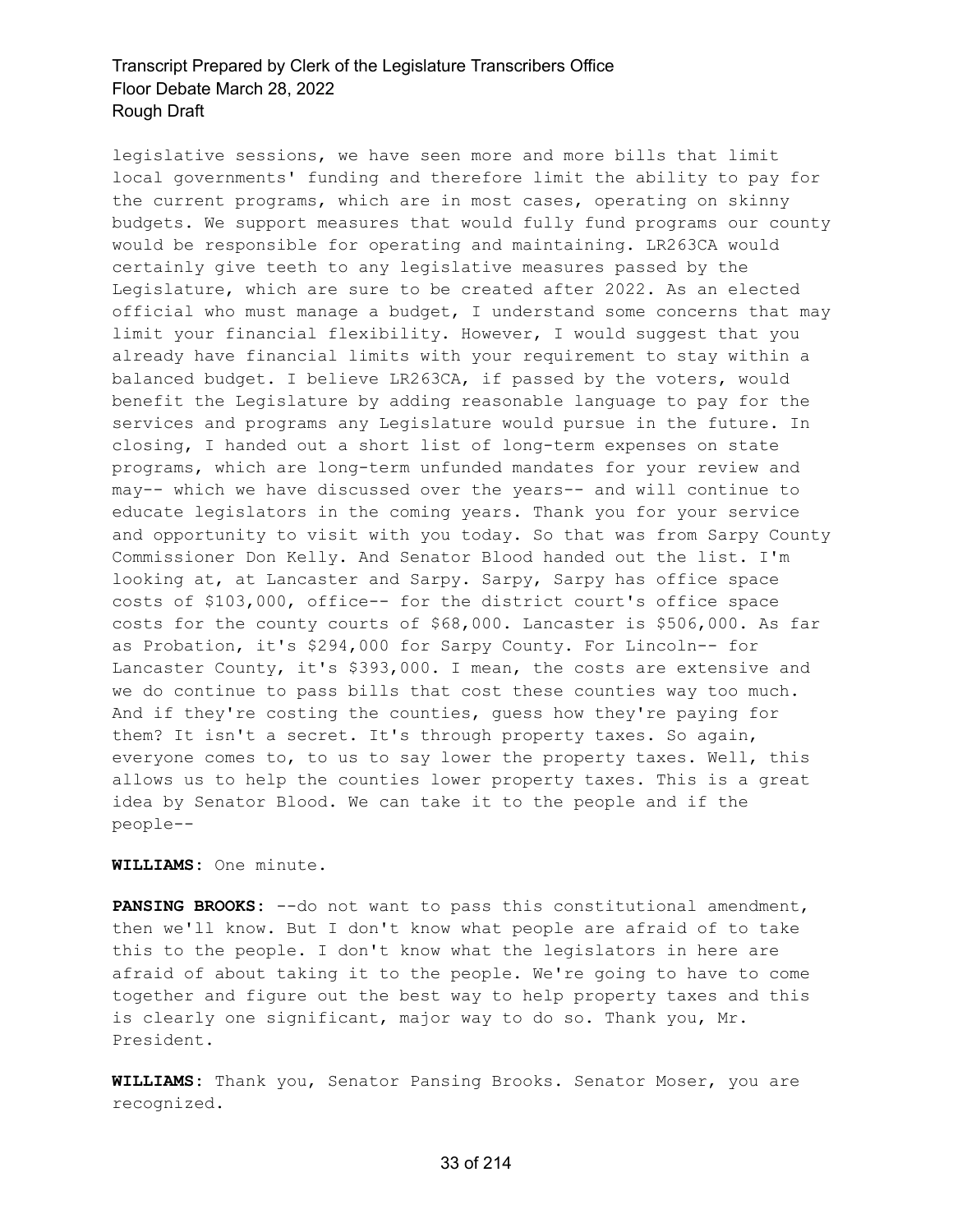**MOSER:** Thank you, Mr. President. Well as having been in government for 16 years, I understand unfunded mandates. We've sure had our share at the city. But these mandates trickle down to the state from the federal government and the federal government's not going to pay for every mandate they come up with. So for the state to assume that responsibility, I think, could get really, really expensive. You know, imagine they have some new energy policy. Maybe they don't want any carbon fuel used in generating electricity and so they pass a law that all states have to come up with a carbon-free power policy. And then the power districts would have to correspond and, and get rid of all carbon-generated electricity and then they would send the bill to the state and the state would have to pay for it. Now, some might think that's a good thing having carbon-free electricity, but I'm just using that as an example of how this thing could go. And we would have no control over how the power districts implemented that plan and as long as the state's going to pay for it, they wouldn't really have any motivation to do it in any way that necessarily saves the state money. They're going to do it in a way that accomplishes the goal that they want to accomplish. I, I think that the, the theory that unmun-unfunded mandates are painful and they shouldn't occur, I can agree with that in theory. But in the implementation, I can see so many problems that, you know, I just don't think that we anticipate at this point. Thank you, Mr. President.

**WILLIAMS:** Thank you. Senator Moser. Senator Ben Hansen, you are recognized.

**B. HANSEN:** Thank you, Mr. President. Little torn on this bill here because it-- I, I think there's a lot of moving parts of this bill and I think-- and I appreciate especially a lot of the discussion that we're having here and ask-- and answering a lot of questions. And I appreciate Senator Blood for answering these questions because the bill does have a lot of moving parts. Some of it might be unintended consequences we don't realize and so I'm hoping some of these questions will kind of flesh those out a little bit. But I'm a little torn because this does-- like what Senator Morfeld was saying earlier, that this does actually make us have to justify any bill that we have to pass that's going to impose a mandate on a county because now we have to pay for it. And so I think then that makes it more difficult for us as the Legislature to pass laws that might negatively affect counties. But I did have a couple of questions for Senator Blood if she would be willing to yield, please.

**B. HANSEN:** Senator Blood, would you yield?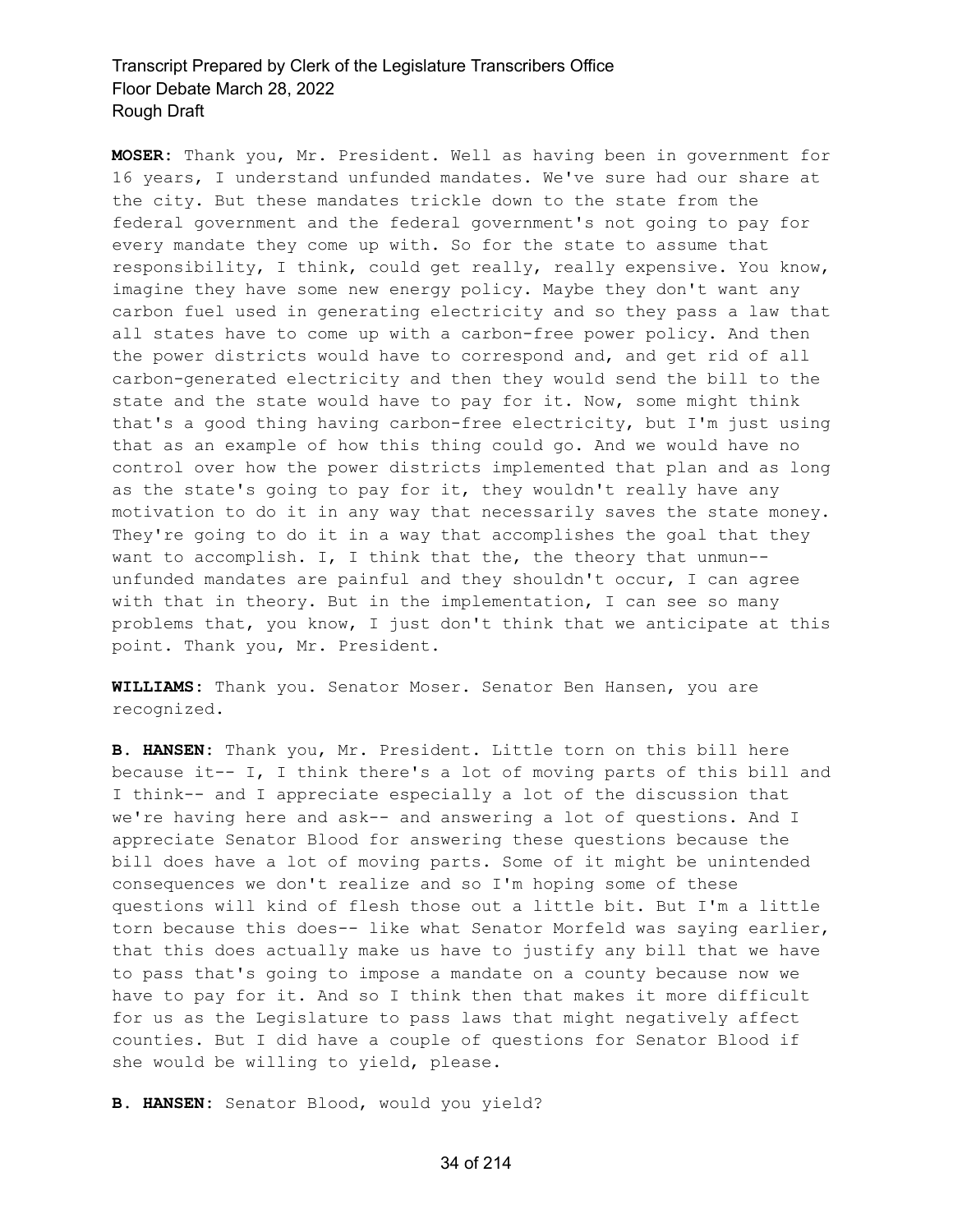**BLOOD:** Yes, I would be happy to yield.

**B. HANSEN:** So you mentioned earlier that this bill is intended for any mandate moving forward from this point on, correct?

**BLOOD:** That is correct.

**B. HANSEN:** OK. What happens if we have like a cleanup bill to a law that's a mandate that changes, like, one word? Would not change the law, would we have to now pay for that mandate?

**BLOOD:** No because that would still be a past mandate. You're not changing the mandate. You're just changing language in the mandate, unless you were to expand the mandate and then that would be a new mandate.

**B. HANSEN:** OK. All right. And some of these questions, I think, that Senator-- Speaker Hilgers had as well-- who determines the fiscal note? You kind of mentioned that a little bit.

**BLOOD:** The, the Fiscal Office--

**B. HANSEN:** OK.

**BLOOD:** --as it does now.

**B. HANSEN:** OK, so we, we impose a mandate onto a county, the Fiscal Office then determines how much that's going to cost the county, not the county.

**BLOOD:** Right-- well, actually, if you read your fiscal notes, you'll notice that the, the Fiscal Office actually reaches out to that particular county. They'll reach out to all the counties and to NACO and say, this is the bill we're considering. If we were to impose this mandate, what would be the cost to your county?

**B. HANSEN:** OK and it would typically always be the Fiscal Office fiscal note that we use?

**BLOOD:** I'm sorry, can you repeat that? I can't you--

**B. HANSEN:** Because sometimes when you get a fiscal note, we get it from different sources that have different numbers sometimes and so which one would we take?

**BLOOD:** Well, which one do we take now, Senator?

#### 35 of 214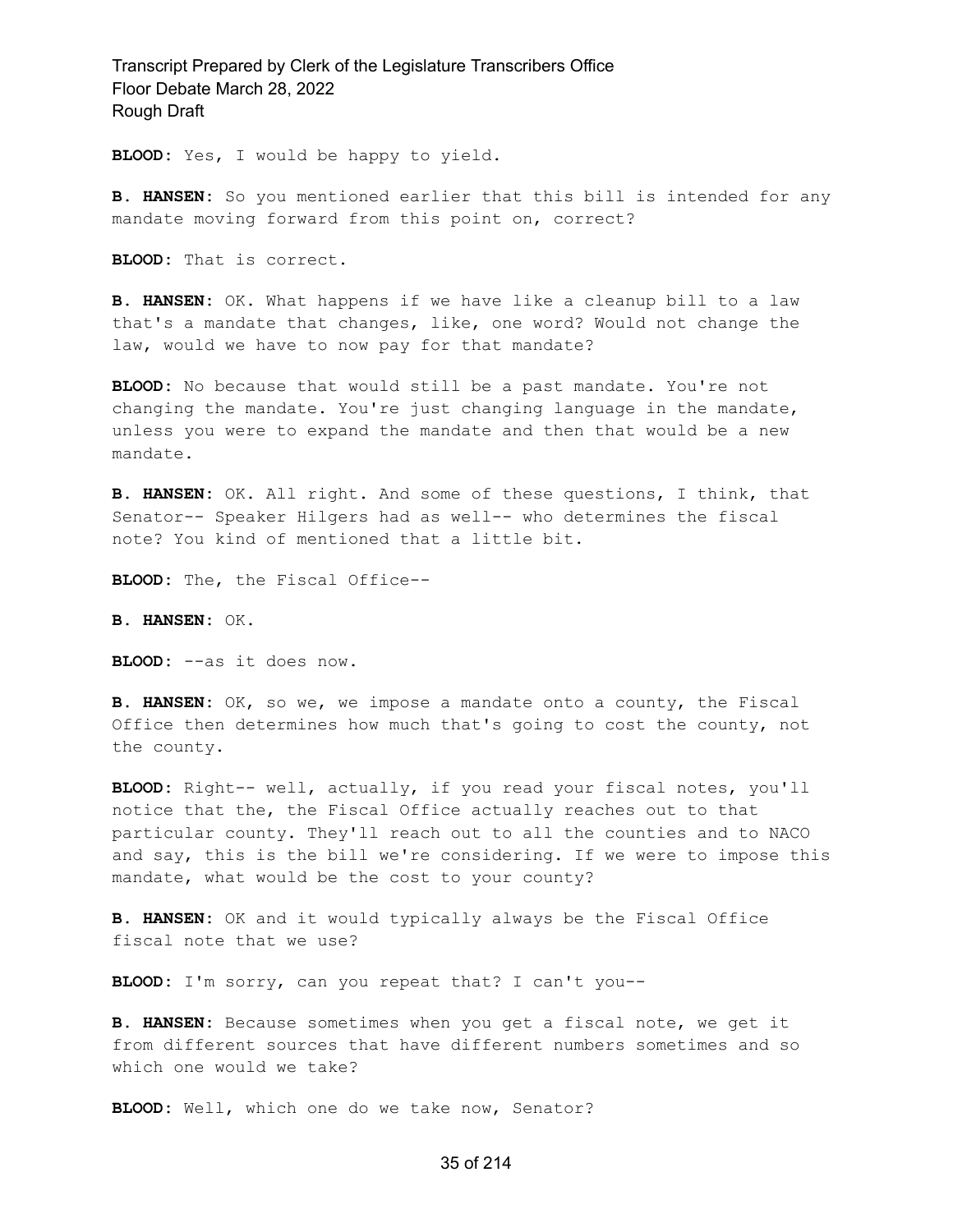**B. HANSEN:** It depends because we just don't really take either one. We just-- that's-- there's going to-- our opinions. Like with the Fiscal Office, we'd probably generally take what they say versus I guess some other kind of entity.

**BLOOD:** I mean, we have the, the option, just like we do now. For instance, both Senator Linehan and I have had fiscal notes that were like outrageous and it was clear that there was a misunderstanding from the Fiscal Office who does a great job, but there was a misunderstanding. And then you say, we think there's a misunderstanding on this fiscal note. We need you to correct this and this is why we think we had this misunderstanding. So we have the ability now should we question something to change it.

**B. HANSEN:** OK.

**BLOOD:** And that doesn't change with this bill.

**B. HANSEN:** OK, I appreciate your answer that. That's act-- that helps. Do you have any concern that this could potentially be abused by political subdivisions?

**BLOOD:** Could you give me an example?

**B. HANSEN:** Well, for instance, like, all of a sudden, a school says now, because we pass constitutional carry, that we have to now increase our security in our building by \$5 million. And then they- because that's a mandate that we have not really put on them, but because the unintended consequence of a bill that we passed, then they would have to-- we'd have to foot the bill for something like that. That's an example. I'm not saying that's going to happen, but--

**BLOOD:** Well, I think any bill we have usually implements with the policy is and how that policy goes into place. So unless we're asking them to add half a million dollars in security within the, the legislation, I, I find that near-- nearly impossible that something like that could happen. It can't happen now any more than it could happen then.

**B. HANSEN:** OK. Would you-- I know Senator Hilgers-- Speaker Hilgers also talked about maybe working on this between now and Select File and I'm, I'm, I'm kind of in line with what he's saying too. I might--

**WILLIAMS:** One minute.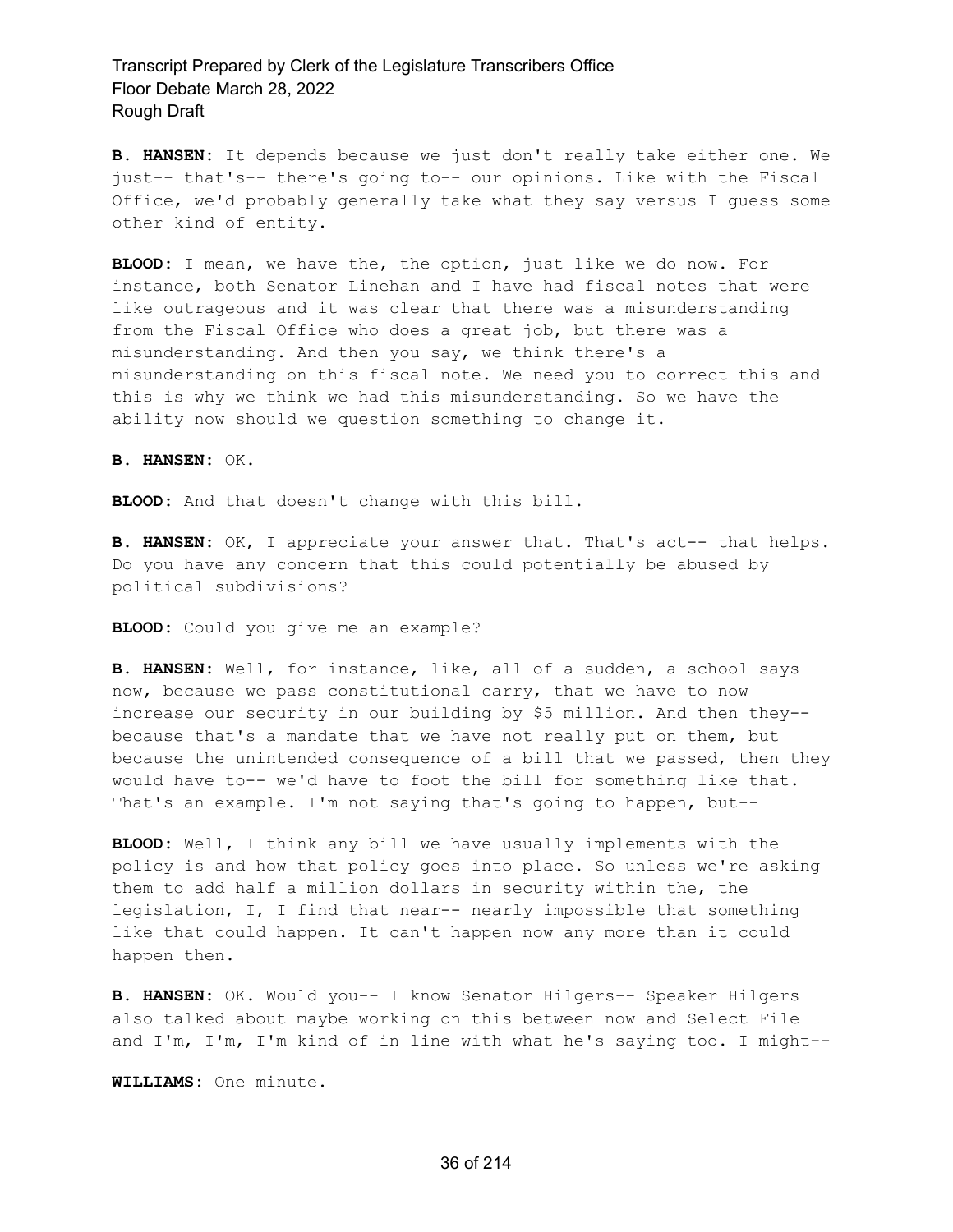**B. HANSEN:** --possibly be a green vote on this. Would you oppose maybe putting a cap or limiting the amount the state funds can mandate or are matching requirement, maybe?

**BLOOD:** Actually, Senator Hansen, when I'm next in the queue or someone yields me to some time, I'm actually going to address that.

**B. HANSEN:** OK. All right. Cool. Or if this gets passed, then the counties will be forced to lower the levy based on the amount of funding that they get from the state? So-- and Senator Pansing Brooks brought this up too. She's like this will help lower property taxes. But how do we guarantee that?

**BLOOD:** Well, we guarantee this for several reasons because we're going to be more fiscally responsible as a body because now we're really going to have to think about how much money we spend, for starters. Because right now, when we can't figure out how to pay for something, we pass it down to the counties, to the schools, to the municipalities, and other political subdivisions. And we've done that for a very long time, Senator Hansen.

**B. HANSEN:** Yep, and it-- and that makes sense and I, and I agree with that. But then now if we start paying for things for political subdivisions or for the counties, then I would hope or I would expect them to say, look, we don't need as much money now so we are actually going to lower our-- we're going to lower our levy or lower the amount of tax burden that we're putting on the people through property taxes, but--

**WILLIAMS:** Time, Senator.

**B. HANSEN:** Thank you.

**WILLIAMS:** Thank you, Senator Hansen and Senator Blood. Senator DeBoer, you are recognized.

**DeBOER:** Thank you, Mr. President. I'd like to yield my time to Senator Blood.

**WILLIAMS:** Senator Blood, yielded 4:54.

**BLOOD:** Thank you, Senator DeBoer, and thank you, Mr. President. And to answer that question, that is exactly the point, Senator Hansen, is to give our local subdivisions the ability to lower local property taxes. I look at a county like Sarpy County who is very fiscally responsible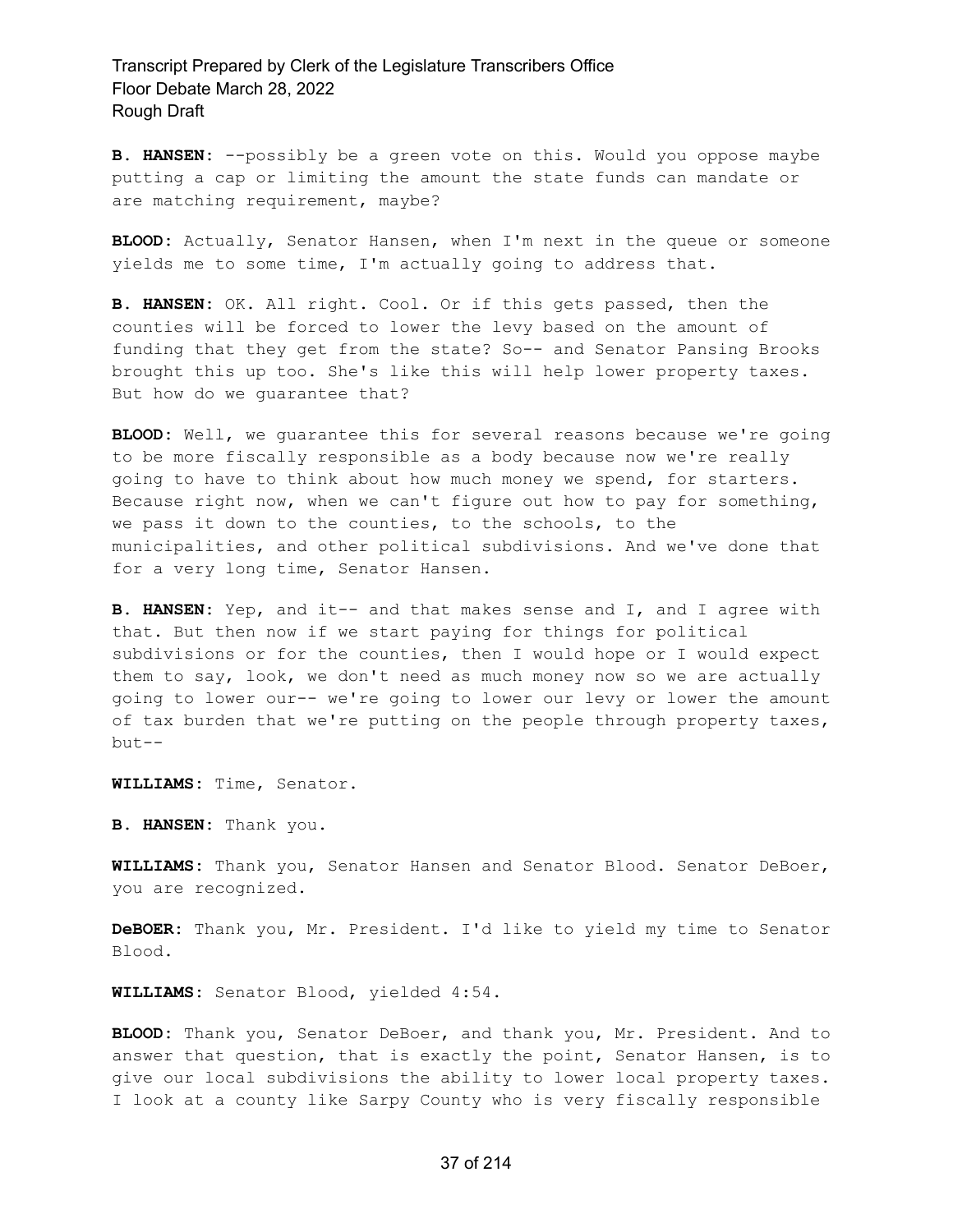and the amazing things that they have done with our budget without raising taxes, including the brand new jail that we are building, and I believe the voters of Sarpy County have made good decisions in who they put on that board. And so that is exactly what should happen from this. And so in response to some of them the concerns, I want to propose some of the language. If we did a definition of "unfunded mandate" and made it part of this legislative resolution, we could say, as determined by the Legislature or outside lid and levy limits as the Legislature may determine or as determined outside the lid on restricted funds and levy limits. We have the ability to change the language quite easily. And I know for a fact that our friends that are out in the Rotunda-- and I didn't know there were going to be so many friends, but good on them-- are willing to work on the language because a lot of our counties, especially our smaller counties, are at a breaking point. And for some reason, even though we're Dillon's Rule state-- and we know that they can't spend any money or do anything really unless we put it in a state statute. And I don't understand why we're not more concerned with them except to try and cap them all the time. We like to point the finger and say they're responsible for why people's property taxes are high. Look at the schools, look at the counties, but what are we doing about it on the state level? And, and friends, you know, when I talked to some of you about the past research that's been done, I-- you know, when I was researching to become a senator, that was one of the first things I did is look historically at what the State Legislature has done, some good and some not so good, and we know that this stuff is public information. And I know Senator Sue Crawford, who is probably the most diligent senator I have ever met since I have been here-- and when I was on the city council and worked with state senators. And she brought forward an excellent case, an excellent case that was well researched, that was well presented, and where did it go? Nowhere. It went nowhere. So we can stand here today and say, why isn't this a bill? Well, that's why it's not a bill. We can stand here and we can say, why do we have to make this constitutional? Because that's really our only option left. But if we stand here and say I'm not going to support it, period, because I don't like a certain political subdivision or I'm not OK with the language, I think back to all the times that we've negotiated-- and I've supported changing the language from General to Select. It's a small tweak in the language to appease the concerns that you have, a small tweak and then what do we get from this? The people's voices get to be heard, they get to decide this in the voting booth, and if they don't like it, guess what's going to happen? It's not going to pass. And maybe there's a special interest group doesn't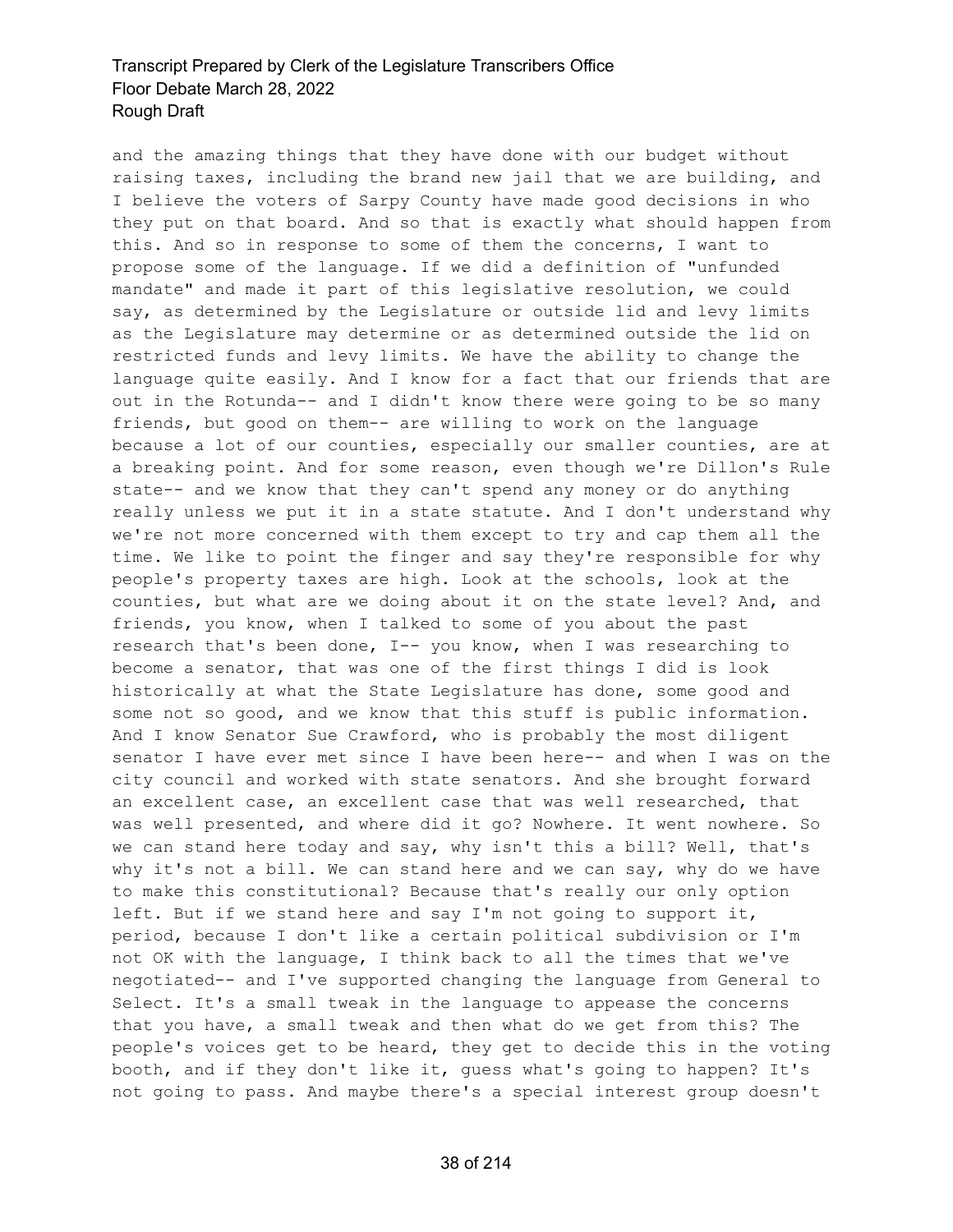want it to pass and you know they'll pump millions of dollars into it anyway. So where's the fear? What's the concern? If they vote it forward, we're going to make sure that we're protecting our coffers. We have to protect--

**WILLIAMS:** One minute.

**BLOOD:** --our coffers and we don't always have to do that through fancy legislation. We can do this by building a strong foundation where we have the expectation that people don't spend money unless they have it or they can prove that they can get it. That's what we had to do our first two years in the Legislature when I came on because there was no money and we took that seriously and we didn't pass a bill unless we could show how we could pay for it. Now we've kind of gotten off track because we've got this big old piggy bank this time. But it's not always going to be that way, friends. And so if you have doubts, talk to me about those doubts, but if you vote against it just to vote against it, that's really just a shame because I really feel that this is for the betterment of all, for the betterment of the future and what's best for Nebraska citizens. Thank you, Mr. President.

**WILLIAMS:** Thank you, Senator Blood. Senator Blood, you are next in the queue. This is your last opportunity, but you will have an opportunity to close. You are recognized.

**BLOOD:** I'm actually going to read the two paragraphs that I didn't have time to read in my closing today. And historically, this has been on our radar for decades. In 1996, the Legislature passed LB299, which created the task force on unfunded mandates who, at that time, identified and reviewed all programs and services enacted by the Legislature, which resulted or may result in an increase in expenditures of funds by the political subdivisions assigned to perform or provide the programs and services. In 1994, Governor Ben Nelson created the Nebraska Mandate Initiative to help small municipal governments better cope with mandates. There was also a governor's summit on education mandates in 1995. This is crazy. If we're unwilling to address unfunded mandates or curb the state's use of them moving forward, we face leaving political subdivisions with even fewer funds available to address the costs we've forced them to incur. It's time, friends, to take a look at these issues and start breaking down what is necessary and what has value. And frankly, we should be revisiting a lot of our past laws and doing that right now. If these programs have value, then the state should consider how they fund the programs and we need to quit kicking this particular can down the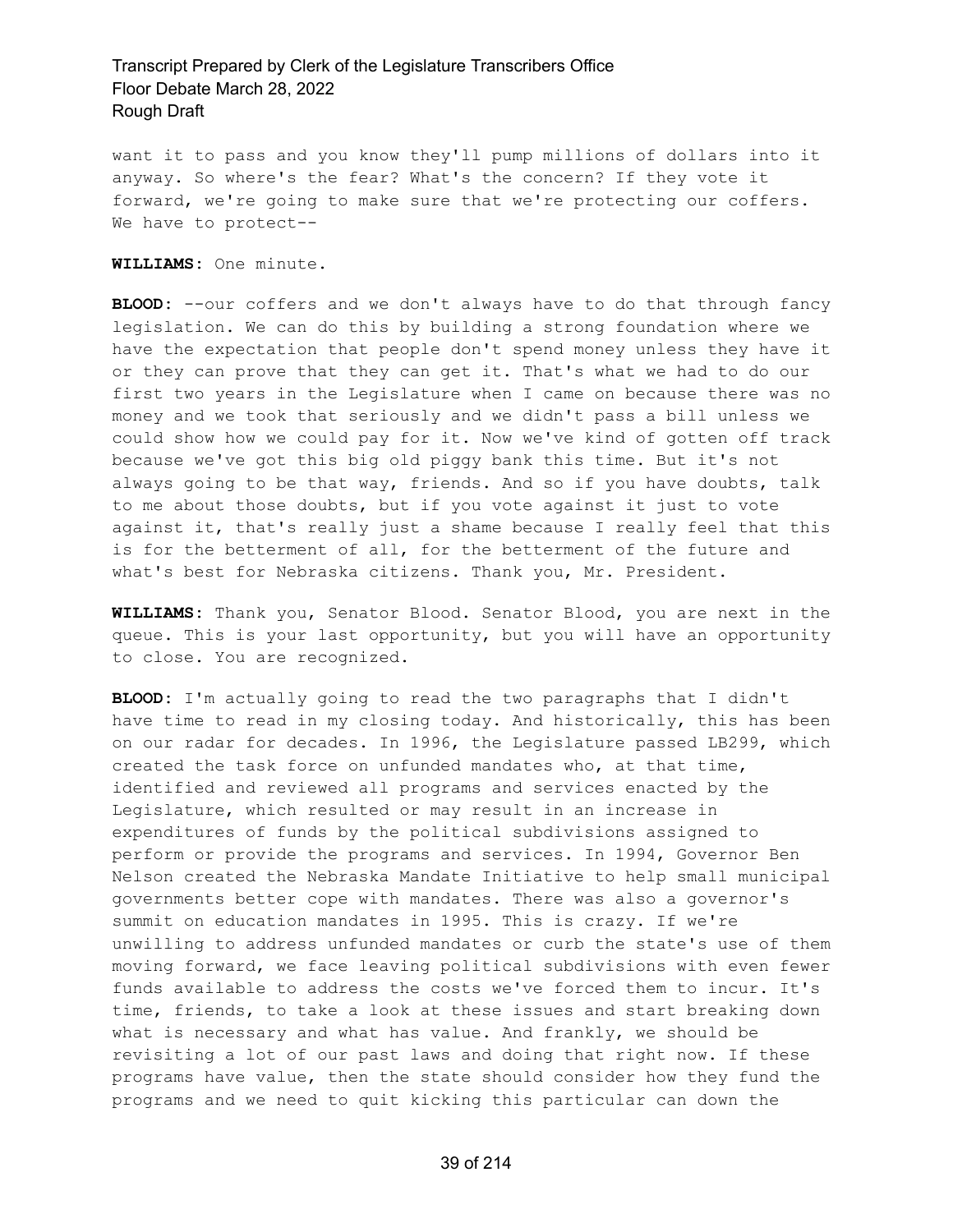road. I have researched, obviously, and worked on this for years and I knew that I could never bring forward a bill because we've never been able to get support for this. And people get off on the weeds in the discussion and they don't see how it can work, but we have an opportunity here today. There's very little language that needs to be tweaked. We can change and be specific on the subdivisions and, and appease Senator Albrecht. We can tweak the language that Senator Hilgers is concerned about. There's some negotiating I think I need to do with Senator Friesen and I'm willing to do the hard work, but friends, this is my priority bill. I didn't bring forward a whole bunch of bills this year. This is my most important bill and I'm going to ask you to have faith that we can work together and make this bill better. Help me get it to Select. And when I say I'm going to negotiate, I'm not just saying that on the mike and then I'm going to try and shove something down your throat on Select as we've seen happen before. I'm going to work with everybody and make it a better bill, make it a better constitutional amendment, and I'm going to pray that we can move it forward because I believe in my heart that this is the first step to being more fiscally conservative and working more so as a team, which we've kind of gotten away from. We can do better. We are better than how we do business right now and we can move this forward. How much time do I have left, Mr. President?

#### **WILLIAMS:** 1:50.

**BLOOD:** And so I'm very pleased that many of you said I like this idea, I think this is a good idea, but it needs to be tweaked. So knowing that, I'm giving you my promise we're going to tweak it. For those of you that have said some random things as to why you can't address it, I really wish you'd give me the opportunity to address your concerns and see if we can fix it. And if not, don't vote for it in Select. I know we've had a lot of people that we've done that solid for here on the, on the floor before. So if it's a, you know, a matter of-- like if you like one senator more than the other, I guess I can respect that too, but I thought we were all here about good policy. It was about party. I though we were here about good policy. I'm just asking that you look-- and there aren't a lot of moving parts, I'd like to correct that.

#### **WILLIAMS:** One minute.

**BLOOD:** There's, like, literally a paragraph. One paragraph is what this constitutional amendment is, not a lot of moving parts. It's going to require a small tweak to get everybody on board with their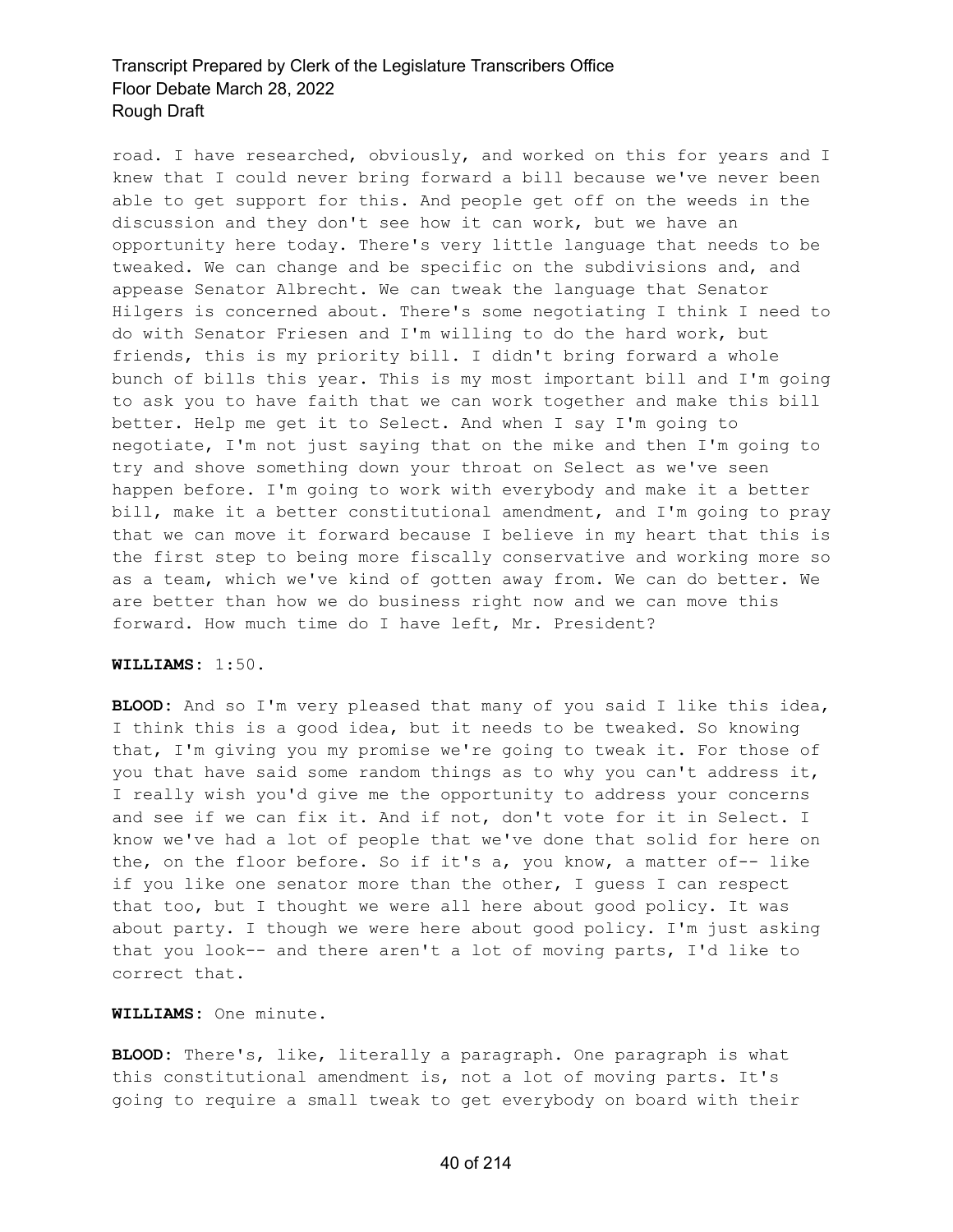concerns. They're easy tweaks and if everybody is legitimately saying that that's then when they're going to support it in Select, I hope everybody stands by their words because these are something we can fix. But I did take notes-- and people who told me that if we could tweak it, they would, they would vote through-- out of General they said today. And then if we fix it, they will vote it out of Select. I have your names written down. I'm going to hold you to your promises as well. And with that, I would yield any time I have back to, to you, Mr. President.

**WILLIAMS:** Thank you, Senator Blood. Senator Walz, you are recognized.

**WALZ:** Thank you, Mr. President. I yield my time to Senator Blood.

**WILLIAMS:** Senator Blood, 4:55.

**BLOOD:** I would ask that Senator Erdman yield to some questions.

**WILLIAMS:** Senator Erdman, would you yield?

**ERDMAN:** Yes, I would.

**BLOOD:** Senator Erdman, you and I had a conversation earlier because for you and I, this is, like, a head-scratcher that people wouldn't support this. And the experience that we have, I think, really guides how we feel about this. Could, could you kind of address what you and I talked about on the mike?

**ERDMAN:** Well, Senator Blood, you know, the conversation that we had was the fact that we have these unfunded mandates. And going forward, what your bill does is prevent us from increasing those mandates and we're not restricting them or taking away the mandates or the requirements they currently have. And I think it makes sense and I think it also makes sense that the 49 of us, whoever they be once this passes, will sit in this room and will decide how those things are implemented and we'll try to go through all of those situations and scenarios that have been brought up and try to fix that. You'll have- you have the same issue with your constitutional amendment that I have with mine and we can fix that. We can figure out how to make that work, but sometimes we don't get the opportunity to do that.

**BLOOD:** Thank you, Senator Erdman. Senator Erdman, how long were you on the county board?

**ERDMAN:** I served 12 years on the county board.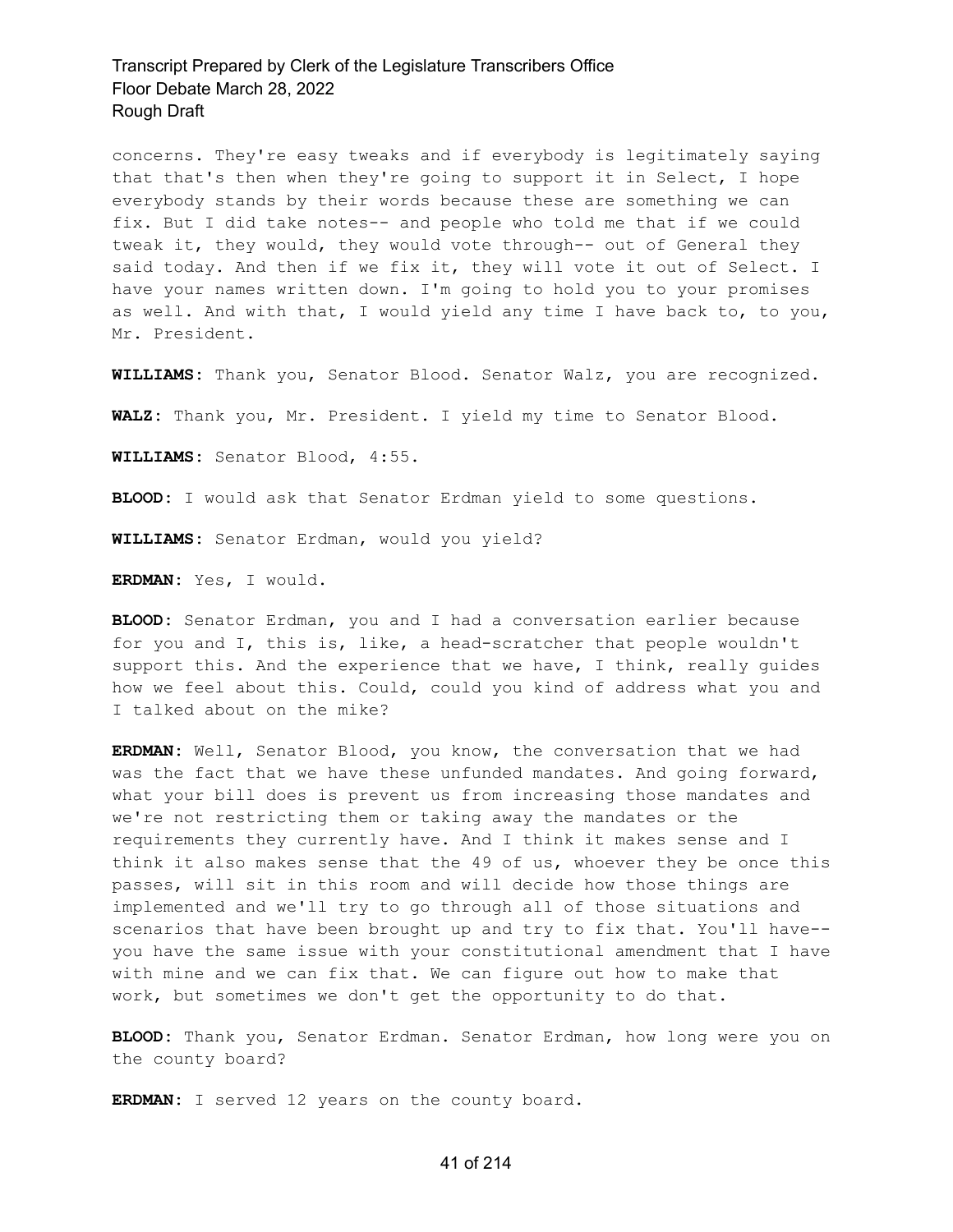**BLOOD:** Twelve years. And I want to get this on record, the first time you looked at the budget, what was your impression?

**ERDMAN:** Well, the first time when I reviewed the budget, I was taken back a bit by how many dollars we were spending on unfunded mandates like criminal justice and, and all of those things that the county is required to do. And I was puzzled by it and I didn't realize that the taxpayers are paying that much of the burden.

**BLOOD:** And so during that time when you tried to remedy it, when you brought it to people's attention, what was the demeanor usually when you-- with folks?

**ERDMAN:** Can you repeat that?

**BLOOD:** So when you would bring it to people's attention and explain what your concern was, what were people's usual demeanors? Were they puzzled why they had to pay for it? Were they concerned that they had to pay for it?

**ERDMAN:** Right, I understand. Well, the first, the first time that I brought that up, it was just-- the comment was that's what happens. And that's what we have to deal with because when the Legislature is in session and they pass certain things and it's not funded by the state, it comes down to the county. So basically it was you just have to deal with it. That's one of the things that we have to deal with as commissioners.

**BLOOD:** And did you find that frustrating?

**ERDMAN:** I did.

**BLOOD:** And so for the people that come after you, do you think that that-- a bill like this or a constitutional amendment like this might take away some of that frustration and let them be able to get down to, to doing better government because they have more money to, to actually spend?

**ERDMAN:** I believe it will and, and the main reason is it changes the focus from those who collect and spend the taxes to those who pay the taxes. Because just like when Senator Day's bill is going to come up, there's no fiscal note attached to it, but somebody is going to pay that. And when those kind of bills pass, we would have to make a decision. Do we want to fund that or not? And so consequently now, we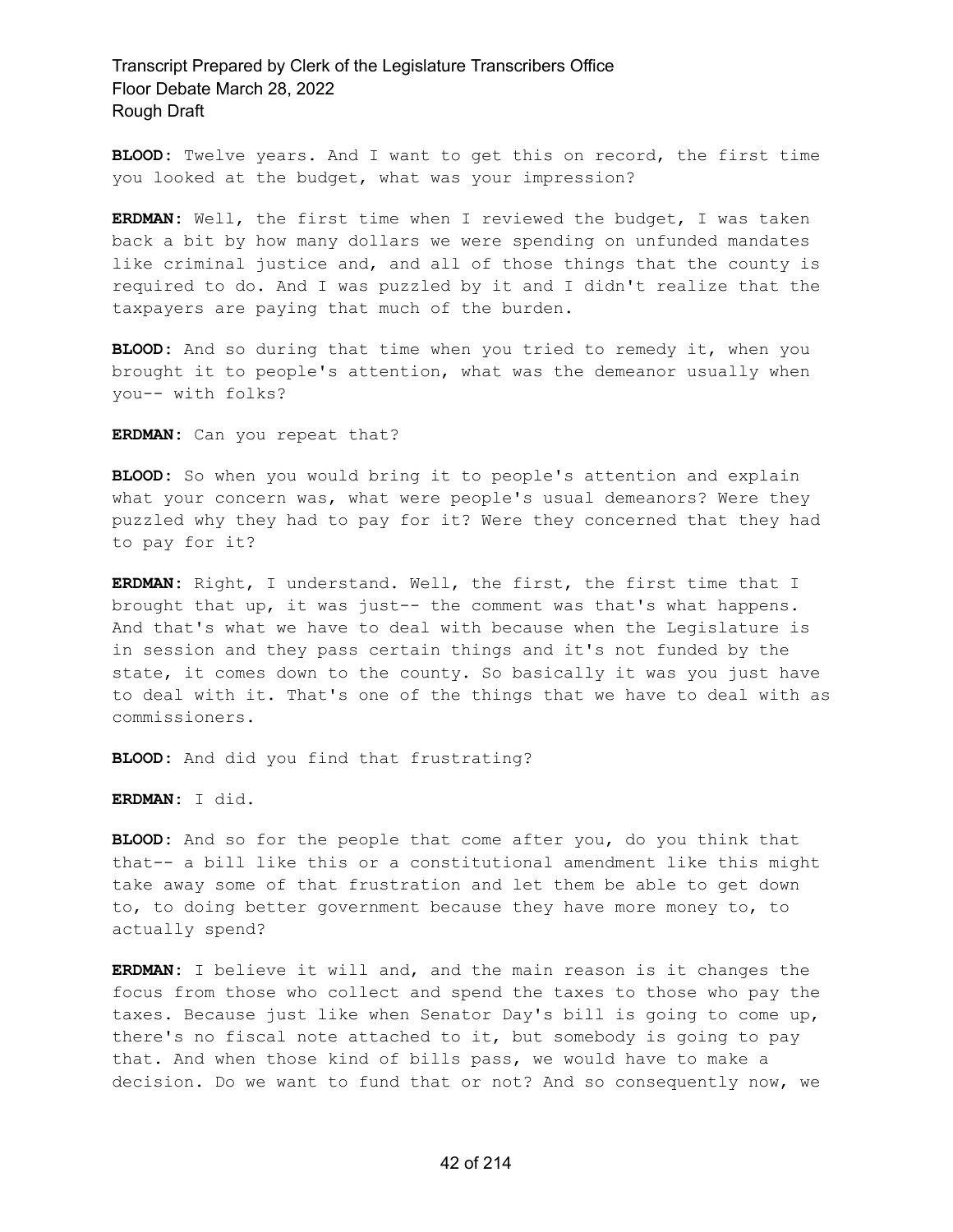don't make that decision because we know the taxpayers are going to pick up the bill.

**BLOOD:** And ultimately, if indeed we can move something like this forward, there is the potential for property taxes to go down because they no longer have to fund the future unfunded mandates.

**ERDMAN:** That's correct. In our case, when I was first elected, our mill levy was 49.85. And as our valuation increased, we would decrease the mill levy and when I left office, it was 33 mills.

**BLOOD:** That's a good point. And so friends, I-- first I want to get on record that Senator Erdman and I actually agree on something because I don't think that happens a lot-- a few times-- he's supported quite a few of my bills, actually, and I appreciate his friendship--

**WILLIAMS:** One minute.

**BLOOD:** --and his vote. Again, I'm looking to the senators who talked about this on the mike and said that should we make changes, they could support, they'll support it in General. And if we change the language, they'll support it on Select. For those senators that talked to me before this even came [RECORDER MALFUNCTION] told me they would support or vote it out of committee to the floor, I ask for your continued support and I question if you were not to support it and I hope that you come and talk to me about that, but this is a good bill. I don't bring a lot of bills pertaining to the budget forward because I never really find things that are sustainable. I had circuit breaker bill-- breaker bills that didn't get out of committee. I feel circuit breakers really have sustainability and it really helped those most in need, but that's not what we get to talk about today. What we get to talk about today is a constitutional amendment that allows Nebraskans to use their voices to say, you know what? We want you to not only be fiscally conservative, but we really--

**WILLIAMS:** Time, Senator.

**BLOOD:** --want you to review.

**WILLIAMS:** Thank you, Senator Blood and Senator Erdman. Members, Senator Briese would like to introduce 22 seniors, two teachers, and a sponsor from Civic Nebraska to the Central Valley High School in Greeley, Nebraska. They are seated in the north balcony. Would you please stand to be recognized by your Nebraska Legislature? Returning to debate. Senator Erdman, you are recognized.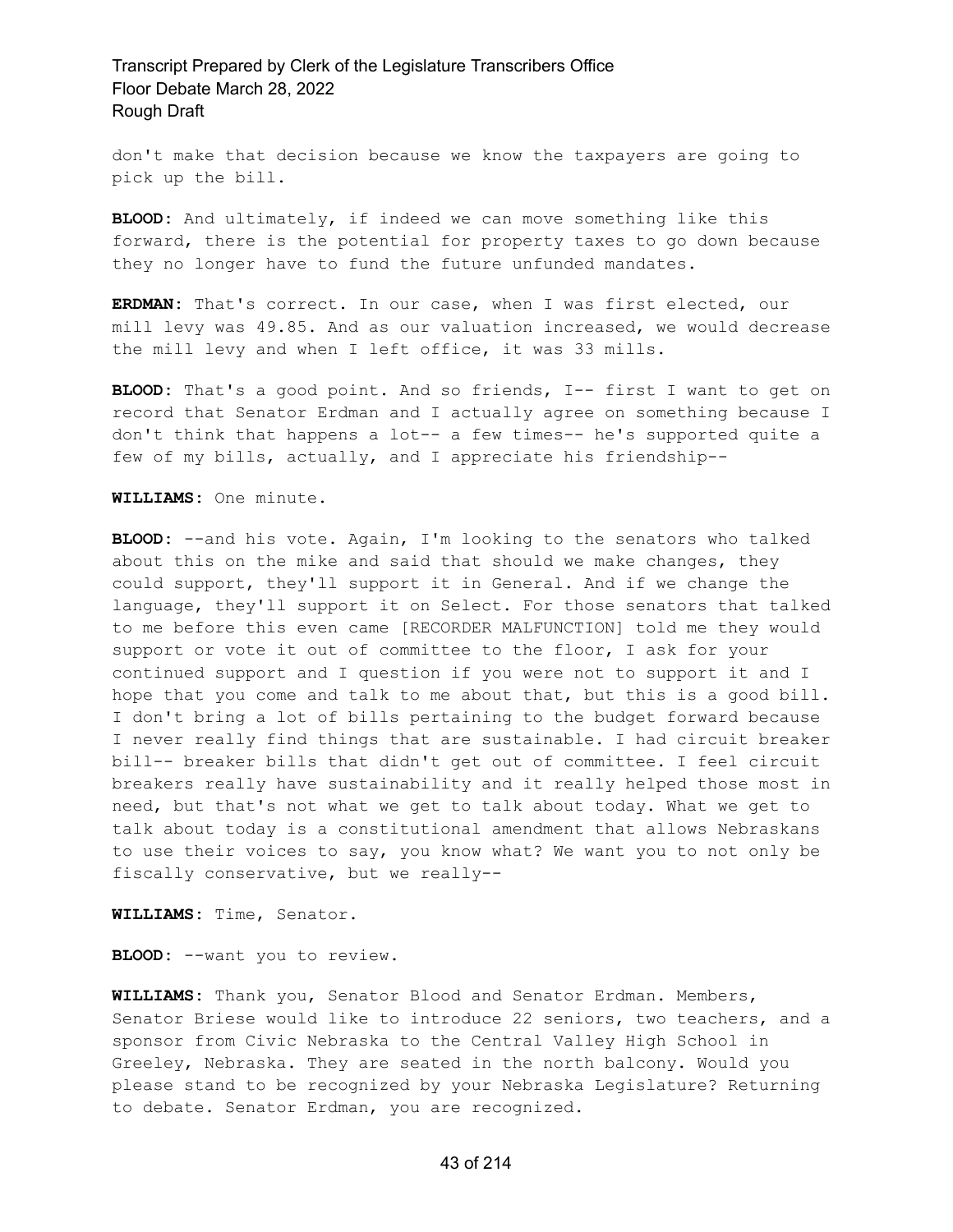**ERDMAN:** Thank you, Mr. President. You know, as we are visiting about the constitutional amendment that Senator Blood brought and she said this is something that we've talked about for a long time, she's exactly right. Several years ago, NACO had done an analysis of unfunded mandates and I, I had a copy of that study and I have given it to the Governor, but I, I remember it was four counties, I believe, Scotts Bluff, Hall, Douglas, and Lancaster County. And that document was about a couple hundred pages of all the unfunded mandates that are placed upon just the counties. Now, that didn't include the school, the NRD, the city, and all of those people; just on the counties. And it, it was a big enorm-- it was an enormous amount of money if you figure up all the unfunded mandates. And Senator Blood had brought it to your attention that we've talked about this in the past and we have talked about property tax relief for 54 years. And so I guess in the Legislature, it takes a long time to make a change. And, and sometimes that is required because it's a significant change, but what she's asking for today is to discontinue increasing the amount of unfunded mandates. She's not asking us to remove and have the state pay for the things that are currently in place. That's not what she's asking for. And so I don't think it is a stretch to say that the 49 of us or the new 49 that will be here next year would not be able to figure out how to write a statute that would protect all of those local units of government and also cure the problems that have been mentioned like Senator Hilgers brought up by the bailiffs. We could do all that. That's not an impossibility. But what you have to do, first of all, is you have to figure out how to get this to the floor, how to get this to the ballot so that people can vote on it. And I would conclude that if this goes to the ballot, it'll pass because I think everyone who pays property taxes understands that these unfunded mandates make their property tax higher. And so we sometimes, in this body, don't want to give the people the choice or the opportunity to make a decision, but we call them the second house. But we seldom give them an opportunity to voice that authority or to vote on issues that affect them and so that's exactly what Senator Blood is doing here today. And she made a comment about her and I don't often agree, but I will tell you this: when someone brings a bill that makes sense irregardless [SIC] of who they are, I vote for it. And today I'm standing up in support of LR263CA because of that reason. And we sometimes don't make decisions like that in this body. It's a lot like junior high student council sometimes; if you didn't vote for my bill, I'm won't vote for your bill. That's not the way we make laws or we shouldn't make laws like that here. What we should do is does this bill make sense? Will it make people's lives better? And if it does,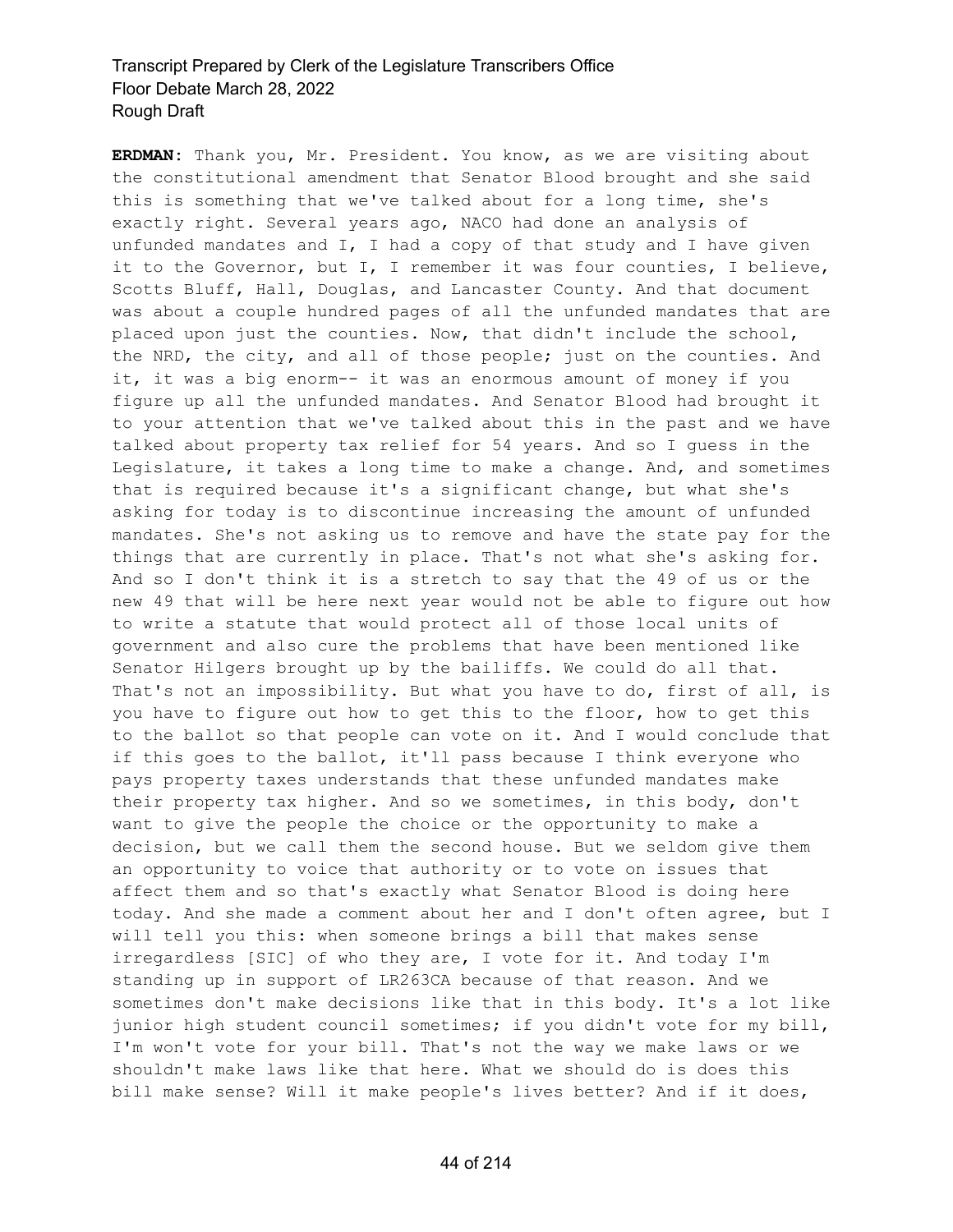then we should vote for it. And I have voted for bills from Senator Morfeld. I've voted for several bills for Senator Wayne and he said don't use them all up yet. So I do support good legislation when it makes sense and I will be supporting LR263CA. Thank you.

**WILLIAMS:** Thank you, Senator Erdman. Members, Senator Arch would like to introduce 63 fourth-graders from Trumble Park Elementary in Papillion. They are seated in the north balcony. Would you please stand and be recognized by your Nebraska Legislature? Members, seeing no one in the queue, Senator Blood, you are recognized to close on LR263CA.

**BLOOD:** Thank you, Mr. President. Friends, we've had good debate. And for those of you that were authentic in asking for help and asking me to change the language, we will be working on that between General and Select. What you've brought forward are really quite easy fixes. And so for those of you that want changes and sincerely want to see a better bill, please come to me if you're not-- you don't believe I understood you clearly. I want to make sure that no voice is left behind. But meanwhile, the voices that I want to make sure that we do hear are the voices of Nebraskans when the-- this gets placed on the ballot. This is a message, a unified message saying that we do care about how much money we spend in this body. We do care that we bring forward good policy with good bipartisan support and we do care that you have a better state where you can live and raise your family. With that, I would ask for a call of the house, roll call vote reverse order.

**WILLIAMS:** Members, there has been a request for a call of the house. All those in favor vote aye; those opposed vote nay. Record, Mr. Clerk.

**CLERK:** 25 ayes, 4 nays to place the house under call.

**WILLIAMS:** The house is under call. Senators, please record your presence. Those unexcused senators outside the Chamber, please return to the Chamber and record your presence. All unauthorized personnel, please leave the floor. The house is under call. Senators, the house is under call. Unex-- all unexcused members, please return to the Chamber. Senator Geist, Senator McDonnell, Senator Flood, Senator McKinney, Senator Wayne, Senator Lathrop. Senator Blood, we are short Senator Flood. Would you like to wait? We will. Senator Blood, Senator Flood's office is having trouble locating him. Would you still like to wait? All members are present. Members, the question is the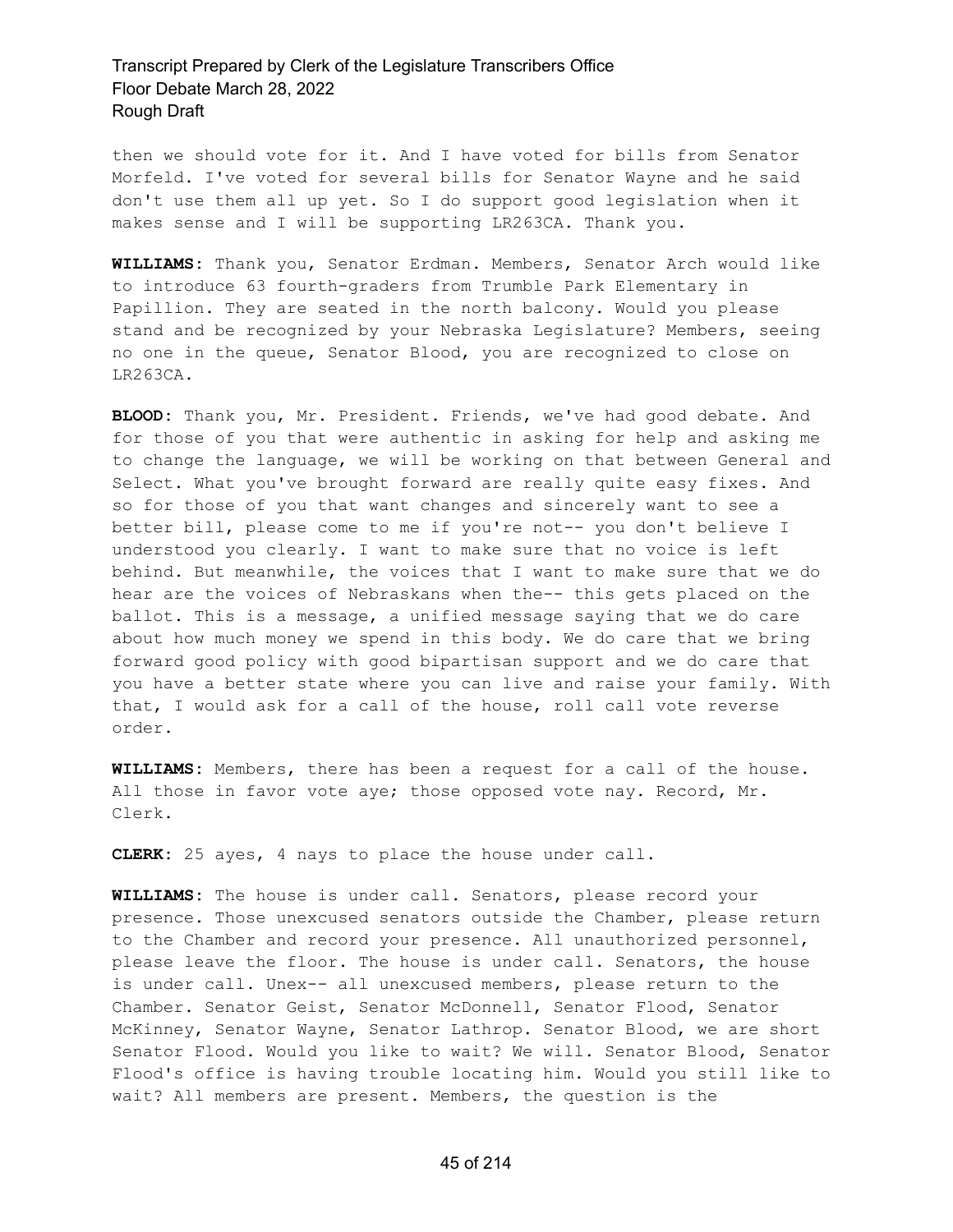advancement of LR263CA to E&R Initial. There's been a request for a roll call vote in reverse order. Mr. Clerk.

**CLERK:** Senator Wishart voting yes. Senator Williams voting yes. Senator Wayne voting yes. Senator Walz voting yes. Senator Vargas voting yes. Senator Stinner voting yes. Senator Slama voting yes. Senator Sanders voting yes. Senator Pansing Brooks voting yes. Senator Pahls. Senator Murman voting yes. Senator Moser voting no. Senator Morfeld voting yes. Senator McKinney voting yes. Senator McDonnell voting yes. Senator McCollister voting yes. Senator Lowe not voting. Senator Linehan voting no. Senator Lindstrom. Senator Lathrop voting yes. Senator Kolterman. Senator Jacobson voting yes. Senator Hunt voting yes. Senator Hughes voting no. Senator Hilkemann voting yes. Senator Hilgers voting yes. Senator Matt Hansen voting yes. Senator Ben Hansen voting yes. Senator Halloran voting yes. Senator Gragert voting yes. Senator Geist. Senator Geist. I know, Senator. How would you like to vote? Yes-- I was a little quick on the trigger, forgive me. Senator Friesen not voting. Senator Flood voting yes. Senator Erdman voting yes. Senator Dorn voting yes. Senator DeBoer voting yes. Senator Day voting yes. Senator Clements not voting. Senator Machaela Cavanaugh voting yes. Senator John Cavanaugh voting yes. Senator Briese voting no. Senator Brewer voting yes, Senator Brandt not voting. Senator Bostelman not voting. Senator Bostar voting yes. Senator Blood voting yes. Senator Arch voting yes. Senator Albrecht voting no. Senator Aguilar not voting. 34 ayes, 5 nays on the advancement.

**WILLIAMS:** LR263CA advances. Raise the call. Mr. Clerk for items.

**CLERK:** Mr. President, two new study resol-- or I'm sorry, regular resolution: LR381, Senator Murman; LR382, Senator Gragert. Those will both be laid over. That's all that I have.

**ARCH:** We will continue with the agenda for the day. Mr. Clerk.

**CLERK:** Mr. President, LB852, a bill by Senator Day. It's bill for an act relating to schools; provides for behavioral health points of contact; provides duties for the State Department of Education, Division of Behavioral Health. Introduced on January 6 of this year. At that time, referred to the Education Committee, advanced to General File. I have amendments to the bill, Mr. President.

**ARCH:** Senator Day, you're welcome to open on LB852.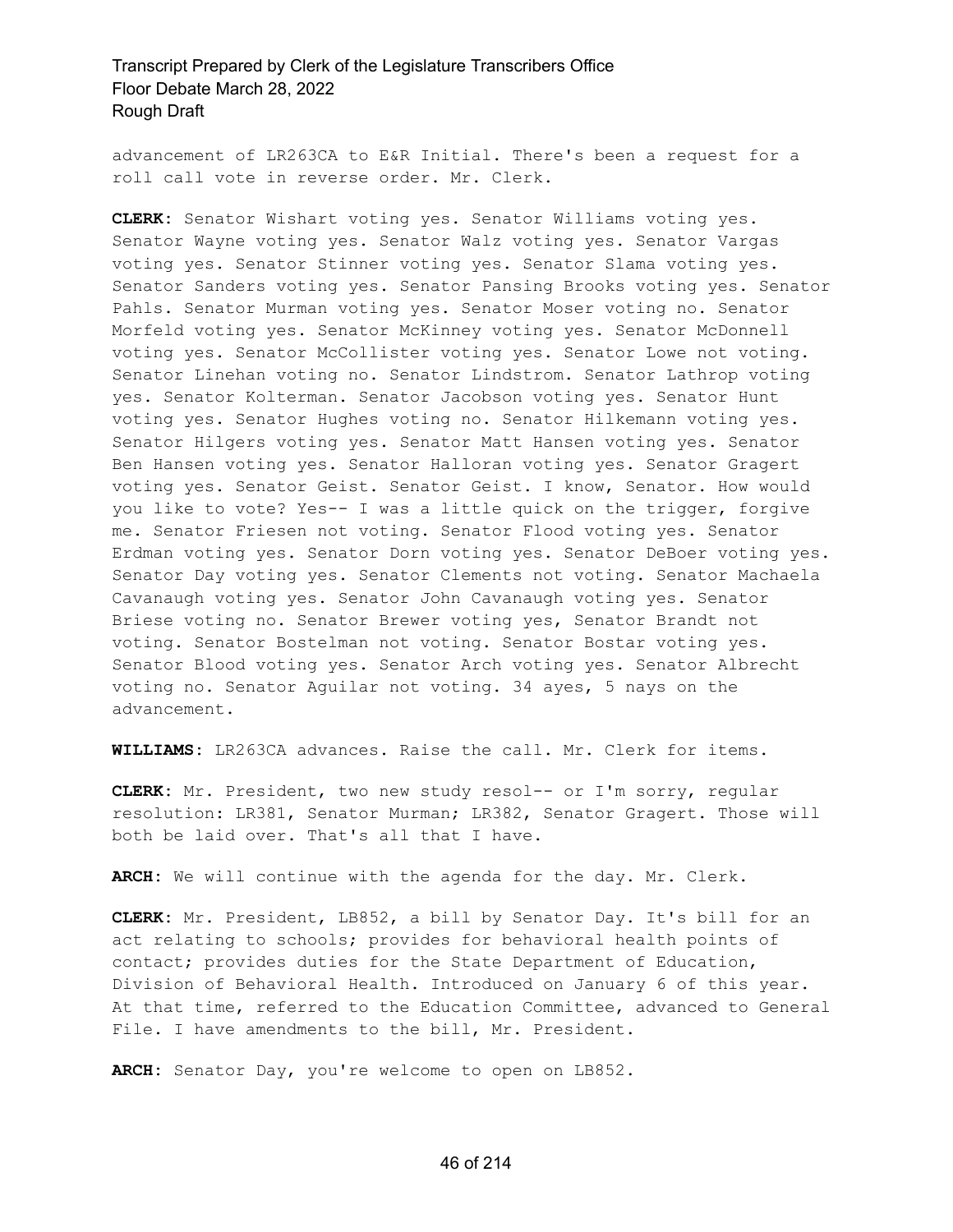**DAY:** Thank you, Mr. President, and good morning, colleagues. I rise today to introduce LB852, which provides a process for parents and students to quickly access available behavioral health service providers in their community. We do not need to reinvent the wheel to get access to these resources, but simply utilize the geographic listing already kept an updated by the Nebraska Family Helpline, currently housed at Boys Town and funded through the Department of Health and Human Services. I'm grateful to Senator Walz for making this her personal priority bill. As our schools are responding to the mental health needs of students, providing information for parents to determine who is available to provide treatment and counseling should not be an obstacle. LB852 puts the system in place by having the schools identify the person in each school building, the information can-- the informate-- who keeps the information, excuse me, and can access it for parents. The Department of Education, working with the Department of Health and Human Services, can distribute the information to the schools by geographic area and keeps the information updated annually. In this bill, we do not require the school personnel to have any specific training, but rather identify who is the mental health point of contact so they can best serve parents and students. We establish a deadline of August 1, 2023, for the designation of point-- points of contact around the state by school districts. If services are available during the day-- during the school day at the school, the point of contact will help facilitate that process. We were experiencing a youth mental health crisis prior to COVID, but we know the pandemic has greatly exacerbated this issue. These are difficult times for our students and I believe that LB852 is one of the simplest ways we can provide better access to mental behavioral healthcare to students. I will add that this bill came out of committee unanimously,  $8-0$ , with no opposition testimony. And with that, I would encourage your green vote on LB852.

**ARCH:** Thank you, Senator Day. You may proceed to the committee amendment. Senator Walz, you're recognized.

**WALZ:** Thank you, Mr. President. AM1607 strikes "whenever possible" on page 2, line 20 of the bill, thus making the facilitation of access to services during the school day at the school the student attends mandatory. I encourage your green vote on the amendment and the bill. Thank you.

**ARCH:** Thank you, Senator Walz. Debate is now open and Senator Bostelman, you are recognized.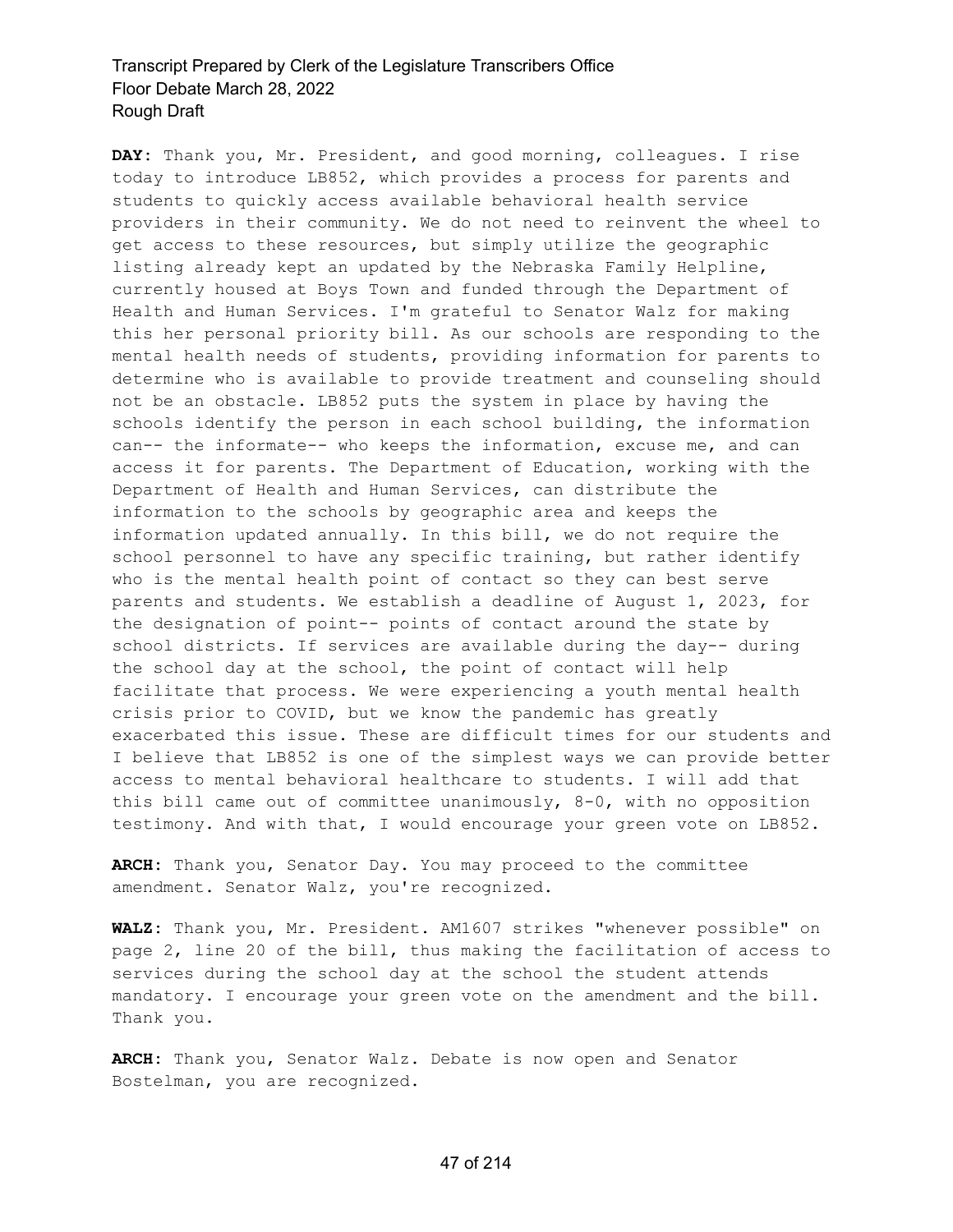**BOSTELMAN:** Thank you, Mr. President. Good morning, colleagues. Good morning, Nebraska. First say I don't have any issues with Senator Day's bill or the amendment. I think they're fine. I do believe our schools-- in my district, several schools are already doing this. I think we passed a bill a couple of years ago to allow private insurance to come in and provide some services for mental health to where they can provide those services and some schools are doing it in the school already itself. So, you know, making this awareness out there, the schools are supportive of that and I don't have a disagreement with that. I want to talk about something completely different that I guess I was oblivious to for some time that came to my attention this weekend. And many people I've talked to already know about this. It's something that kind of took me back just a little bit and I'm a little shocked, I guess, is what I would put it. It's called something called furries. If you don't know what furries are, it's where schoolchildren dress up as animals, cats or dogs, during the school day. They meow and they bark and they interact with their school, with the teachers and that in this fashion. And now schools are wanting to put litter boxes in the schools for these children to use. How is this sanitary? I'm going to have a discussion with CEO Smith about this. This is something I think-- how can schools allow this to happen? I think it's very disruptive within the school system. I think it's very disruptive within the classes. I even heard from one person here recently said that a, that a, that a student identified as a cat and wanted a litter box and the school didn't provide the litter box so the student went and defecated on the floor. Really? Really? School administrators, what is going on? Nebraska Department of Education, what is going on? State Board of Education, what is going on? Now some kids can't wear American flag to walk through the school on their shirt and you keep them out of school and you kick them out of school, but it's OK if, if they wear a cat costume and that's fine and you have a litter box for them and that's fine? I don't think so. So perhaps , Senator Day, you're on a bigger issue here than what people are thinking of. There are some issues there, but the other question I have is where are the parents? There are some problems in our schools. Those need to be taken care of. Administrators and others need to pay attention and listen up because I think there's going to be some legislation coming really soon to start addressing a lot of these things if you don't address it yourself. Thank you, Mr. President.

**ARCH:** Thank you, Senator. Senator Erdman, you are recognized.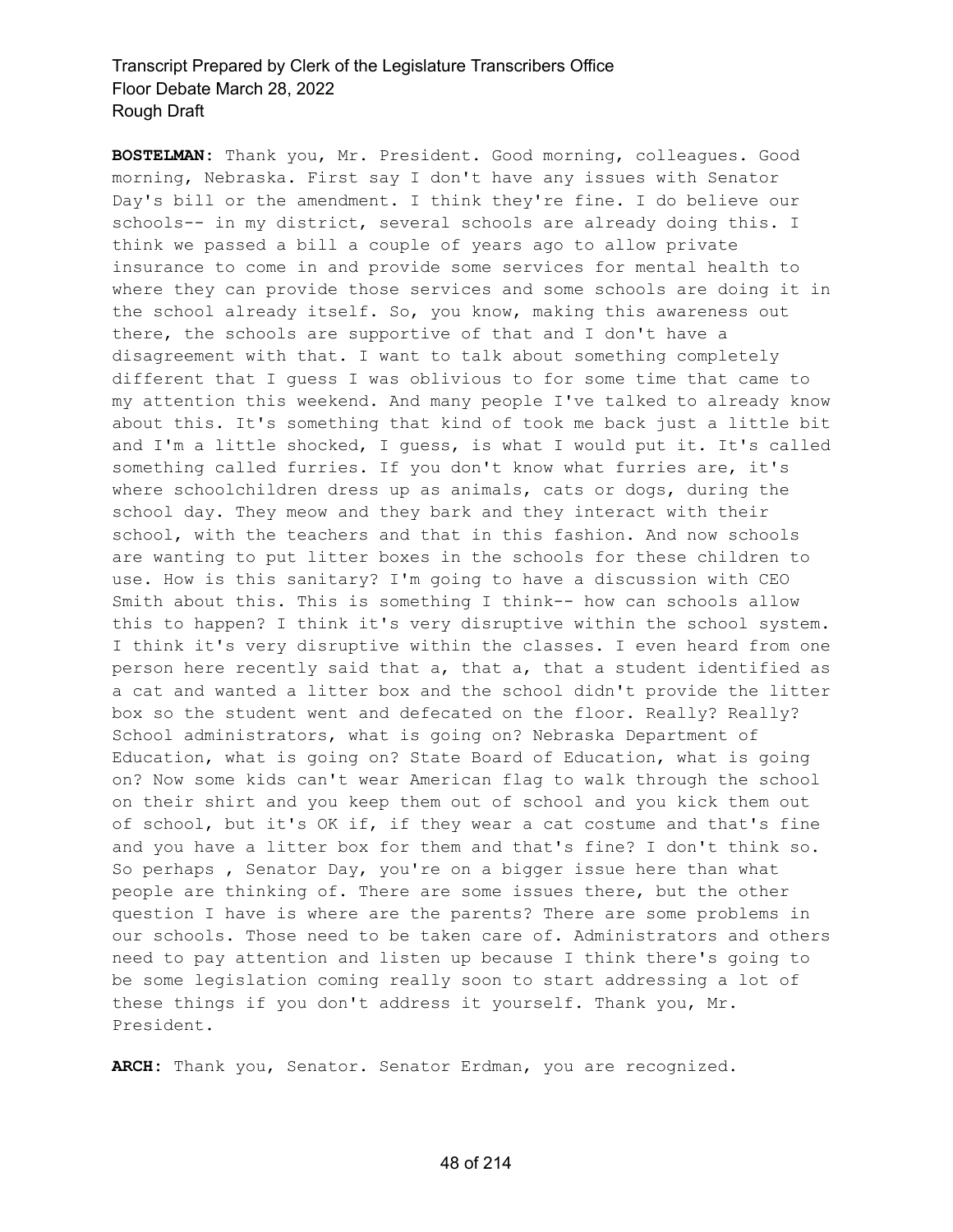**ERDMAN:** Thank you, Mr. President. So I, I see this amendment strikes-- I think it strikes whenever possible, however possible. Senator Day, do you yield to a question?

**ARCH:** Senator Day, will you yield?

**DAY:** Yes, I will.

**ERDMAN:** Senator Day, can you explain-- is that-- this amendment, is this the one that strikes "whenever possible?"

DAY: Yes, L-- AM1607 strikes "whenever possible."

**ERDMAN:** OK and what's your thought process? Why does-- why was that amendment included?

**DAY:** To ensure that every school building in the state has a, a point of contact.

**ERDMAN:** So whenever possible, if my district doesn't have that, then are exempt from having these requirements?

**DAY:** Essentially, yes, but we wanted to make sure that that was not the case.

**ERDMAN:** OK, how do you make sure that that's not the case? I mean, if it gives them an exemption, if it says whenever possible--

**DAY:** But that's why we're, that's why we're striking "whenever possible."

**ERDMAN:** OK, so they're making sure that they always have those?

**DAY:** Correct.

**ERDMAN:** OK.

**DAY:** Or, or the ESUs are, are another option--

**ERDMAN:** OK.

DAY: --especially in rural areas.

**ERDMAN:** So what, what is the penalty if they don't?

**DAY:** There, there is no penalty.

#### 49 of 214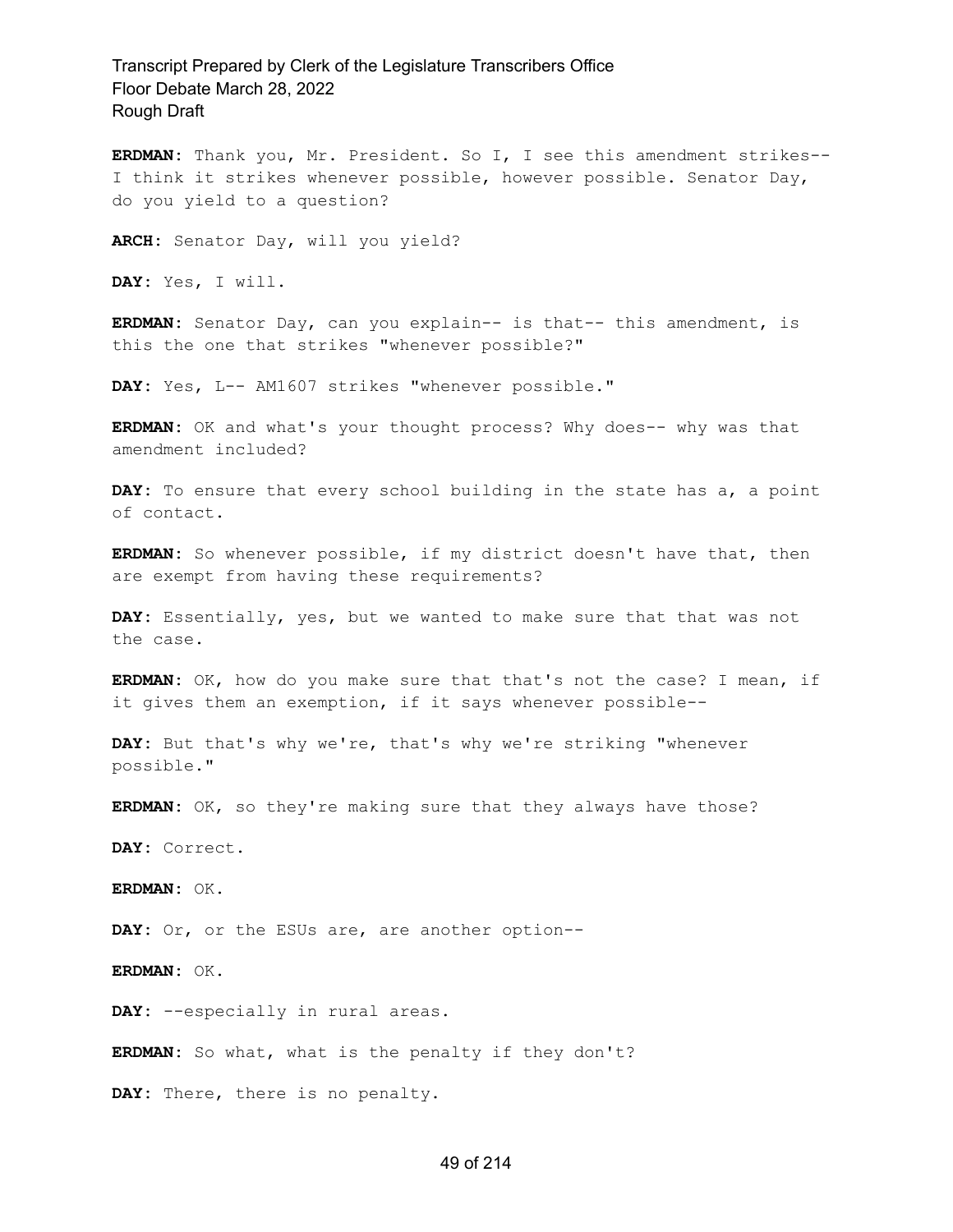**ERDMAN:** So then how do you enforce that?

**DAY:** We ask the schools to, to do this just like we would anything else. There's-- just like there's no other penalties for the other things that we're asking schools to do.

**ERDMAN:** All right, so if a school chooses or can't meet this requirement, then what happens?

**DAY:** You know, Senator Erdman, I'm not really sure what the process would be at that.

**ERDMAN:** OK. I was just, I just curious. I don't know, I don't know if my schools provide this. I'm pretty sure they probably do, but I'm just wondering if we're putting a restriction or an obligation on the schools that don't have this opportunity. That's my, that's my concern, so we'll listen to the discussion to see if my questions get answered. Thank you for your time.

**DAY:** Thank you.

**ARCH:** Thank you, Senator Erdman, Senator Day. Senator Ben Hansen, you are recognized.

**B. HANSEN:** Thank you, Mr. President. I was hoping Senator Day would yield to a couple of questions, please.

**ARCH:** Senator Day, will you yield?

**DAY:** Yes.

**B. HANSEN:** All right. Thank you, by the way, for answering questions.

**DAY:** Um-hum.

**B. HANSEN:** Just a couple of thoughts on Section 1, on that last sentence, "each behavior health point of context will have knowledge of community behavior, health service providers and other resources available for students and families," do you have any examples of what other resources might be available for students and families?

**DAY:** I am not sure exactly what other resources would pertain to.

**B. HANSEN:** OK, just, just curious because I'm trying to figure out who determines, you know--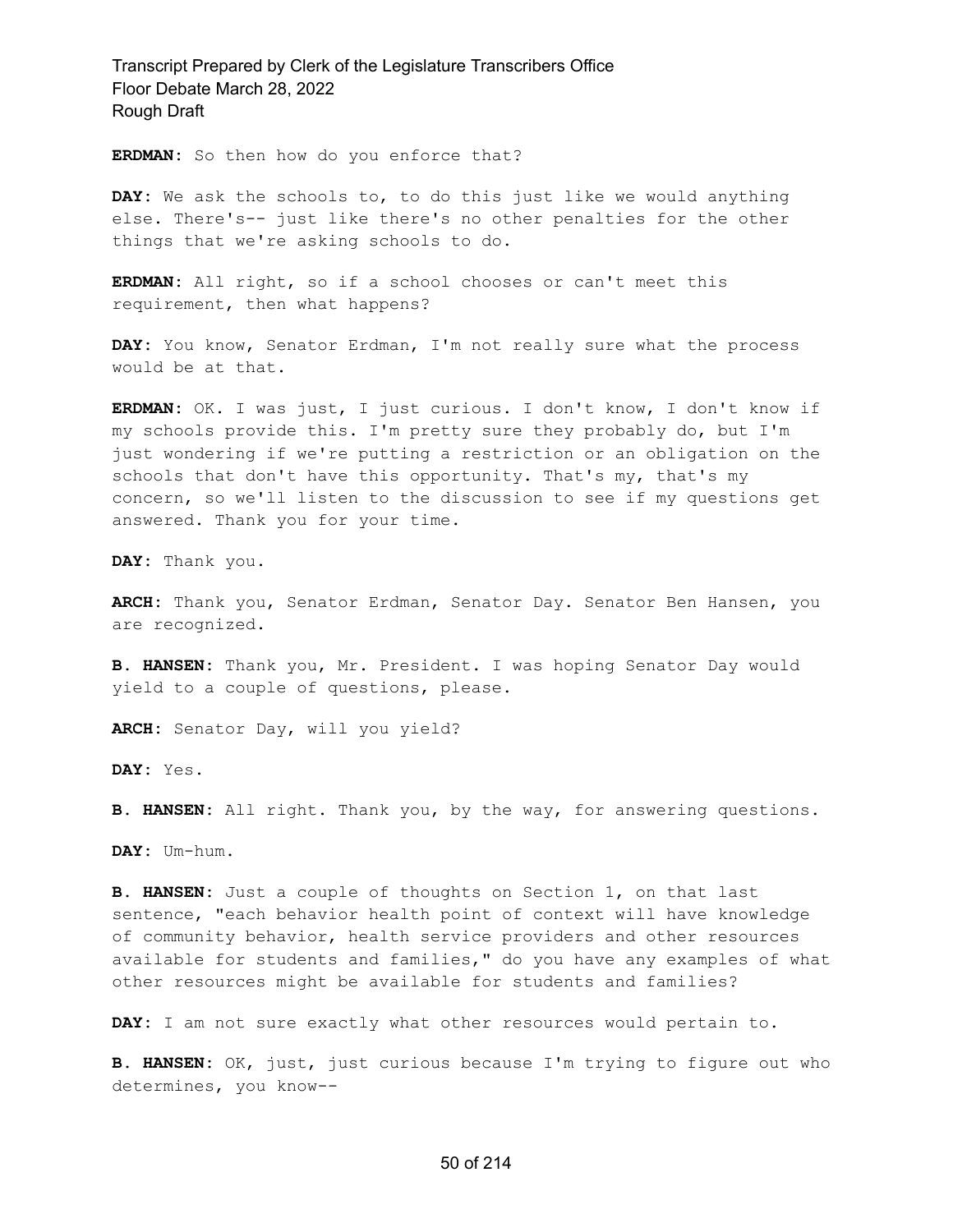**DAY:** Well, the--

**B. HANSEN:** I don't know if it's too broad or who determines what--

**DAY:** --the Nebraska Department of Education and the Department of Health and Human-- Health and Human Services are the ones that would have the, the list of providers, in addition to the Nebraska helpline at Boys Town.

**B. HANSEN:** OK. All right, makes sense. And the, the registry of the, the local behavioral health providers, is that also at-- DHHS will provide that, right?

#### **DAY:** Yes.

**B. HANSEN:** OK. And it's more about in-- on Section 3, that the "point of contact shall coordinate access to community behavior, health services for students and families and facilitate access to services during the school day at the school the student attends whenever possible," now what-- my question was about to facilitate access part. Does that mean-- would we be providing transportation or would they be coming to the school? I'm trying to figure out what that mean-- or just--

**DAY:** There, there-- this bill doesn't require any kind of transportation or anything like that. The, the idea is just designating a point of contact and helping facilitate that. This is not-- we're not requiring the schools to, to do anything outside of saying these people need resources, who has the list of resources, let's make sure that they have--

#### **B. HANSEN:** OK.

**DAY:** --access to that.

**B. HANSEN:** And I, I actually-- I'm not-- I don't think I'm really even opposed to the bill. I'm just trying to kind of work out some of these questions that I wouldn't say would have unintended consequences, but, but that might come up later. And if somebody-- and you have it here in the last sentence on Section 3, "such facilitation shall be approved by the student's parent or guardian" and so if the parent or guardian denies that, what happ-- does anything happen or is there- they have to fill out a form or just say, look, we didn't-- we're going to deny-- the-- like the point of contact says, look, we, we feel like this student would be better served going to this behavioral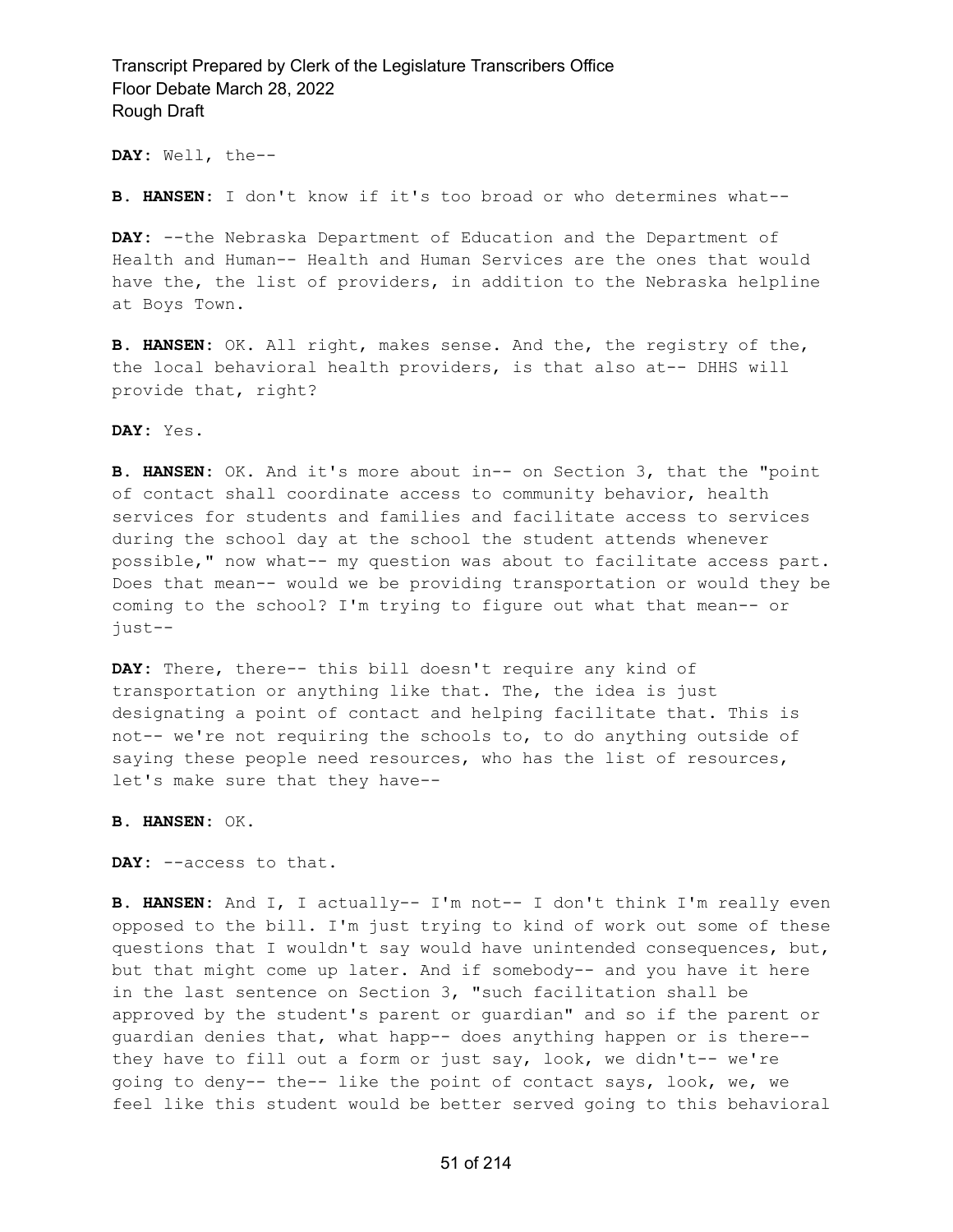health specialist. The parent says, no, we do not want them going to that. How does that-- do you know how that, how that would happen? Do you have anything on your mind, like, they would they fill out a form or something or--

**DAY:** Well, the, the age of majority for mental and behavioral health services is 18 in Nebraska, so there can be no services provided or, or services facilitated without the parental consent.

**B. HANSEN:** Yes and so that-- I get that part, but then what happens after the parent says, I don't want my kid going to behavioral specialist? Like, would the school have to report that? Would they say anything--

**DAY:** No.

**B. HANSEN:** OK, just to make sure, like, if-- there's no repercussions for the parent-- the student to the parent.

**DAY:** Right.

**B. HANSEN:** --for that.

**DAY:** Correct, yes.

**B. HANSEN:** OK, well, thank you. I appreciate you--

**DAY:** Um-hum.

**B. HANSEN:** --answering my questions. Thank you. I yield the rest of my time.

**ARCH:** Thank you, Senator Hansen, Senator Day. Seeing no one left in the queue, Senator Walz, you're welcome to close on the committee amendment. Senator Walz waives close. Question before the body is the adoption of AM1607 to LB852. Those in favor vote aye; those opposed nay. Have you all voted? Mr. Clerk, record.

**CLERK:** 33 ayes, 2 nays, Mr. President, on the committee amendments.

**ARCH:** AM1607 is adopted. Mr. Clerk, for the next amendment.

**CLERK:** Mr. President, Senator Day, by rule, yours is the next amendment, AM2563.

**ARCH:** Senator Day, you are welcome to open on your amendment.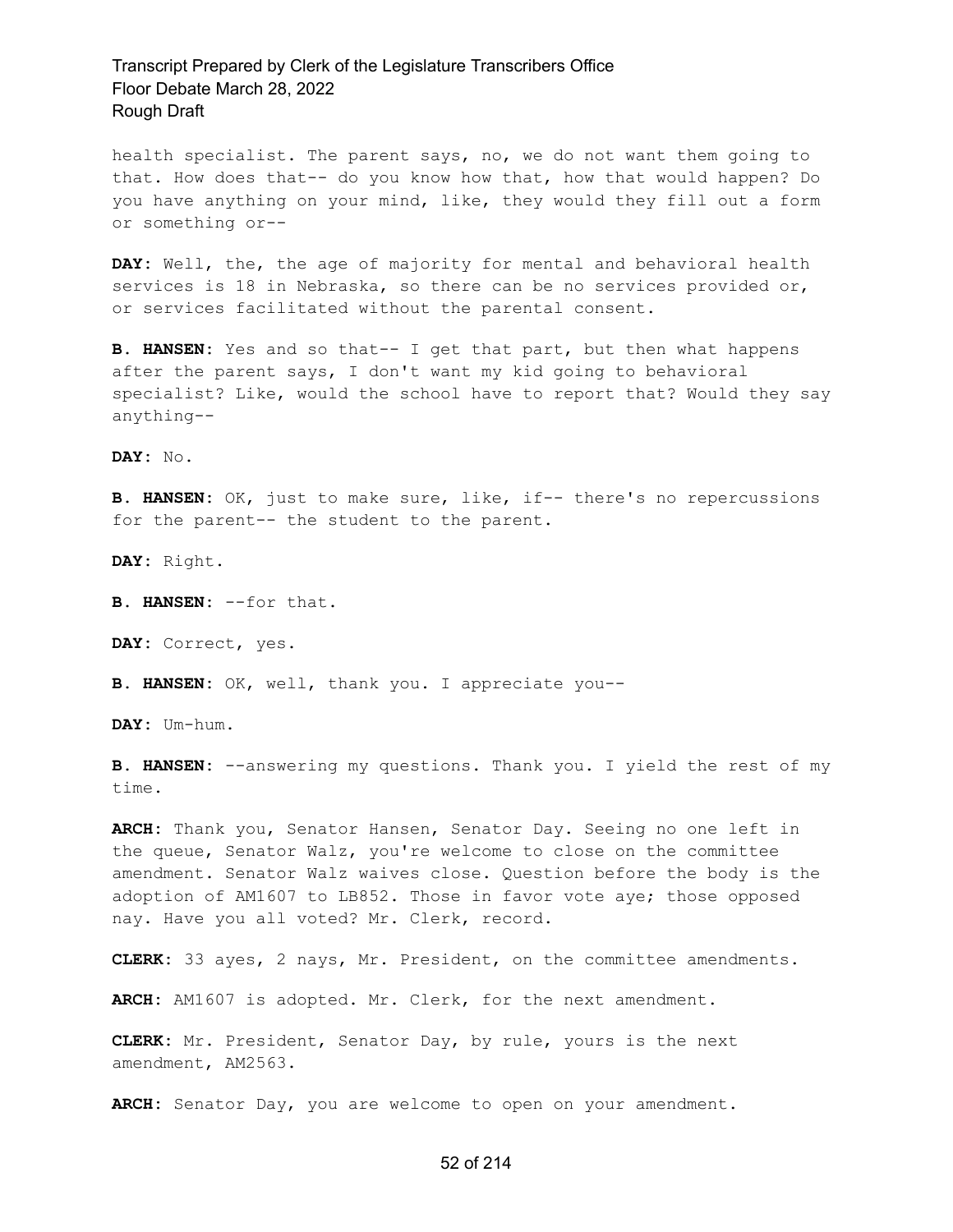**DAY:** Sorry, got it right here. Thank you, Mr. President. AM2563 makes a small but important change to this bill. In the green copy, we specify that the required behavioral point of contact may, may be an administrator, a school nurse, a school psychologist, or another designated school employee. What we have recently learned is that in some cases, especially in rural schools, the most logical and qualified person at the school to assign these responsibilities to or that is already doing the work is actually a contracted worker at the school. Most generally, this person is an employee of an ESU that works full or part time at the school. In order to allow these contracted persons to be able to serve as a behavioral point of contact, we are changing "school employee" to "person affiliated with such school building or other division." This simple but substantive change keeps with the spirit of the bill, but provides greater flexibility to local school districts. I encourage your green vote on this amendment and the underlying bill, LB852. Thank you.

**ARCH:** Thank you, Senator Day. Debate is now open on AM2563. Senator Erdman, you are recognized.

**ERDMAN:** Thank you, Mr. President. So I listened to Senator Day's comments there on the opening on this amendment. It sounds like that these schools are already doing this. I'm, I'm concerned or I'm confused, maybe, as to why we need a bill to continue what they're already doing. Maybe if I ask Senator Day a question, she could explain that.

**ARCH:** Senator Day, will you yield?

**DAY:** Yes, I will.

**ERDMAN:** Senator Day, did you hear my comments?

**DAY:** I did.

**ERDMAN:** Can you explain that?

**DAY:** Yeah, so I appreciate that, Senator Erdman. There are many schools in the state already doing this and they already have a designated point of contact, but there are school-- some schools that do not. We-- this is a bill that, that we've been working on for years. It is a necessary change so that we can ensure that there was someone in every school building to help facilitate the connection between students and parents and outside resources in the community.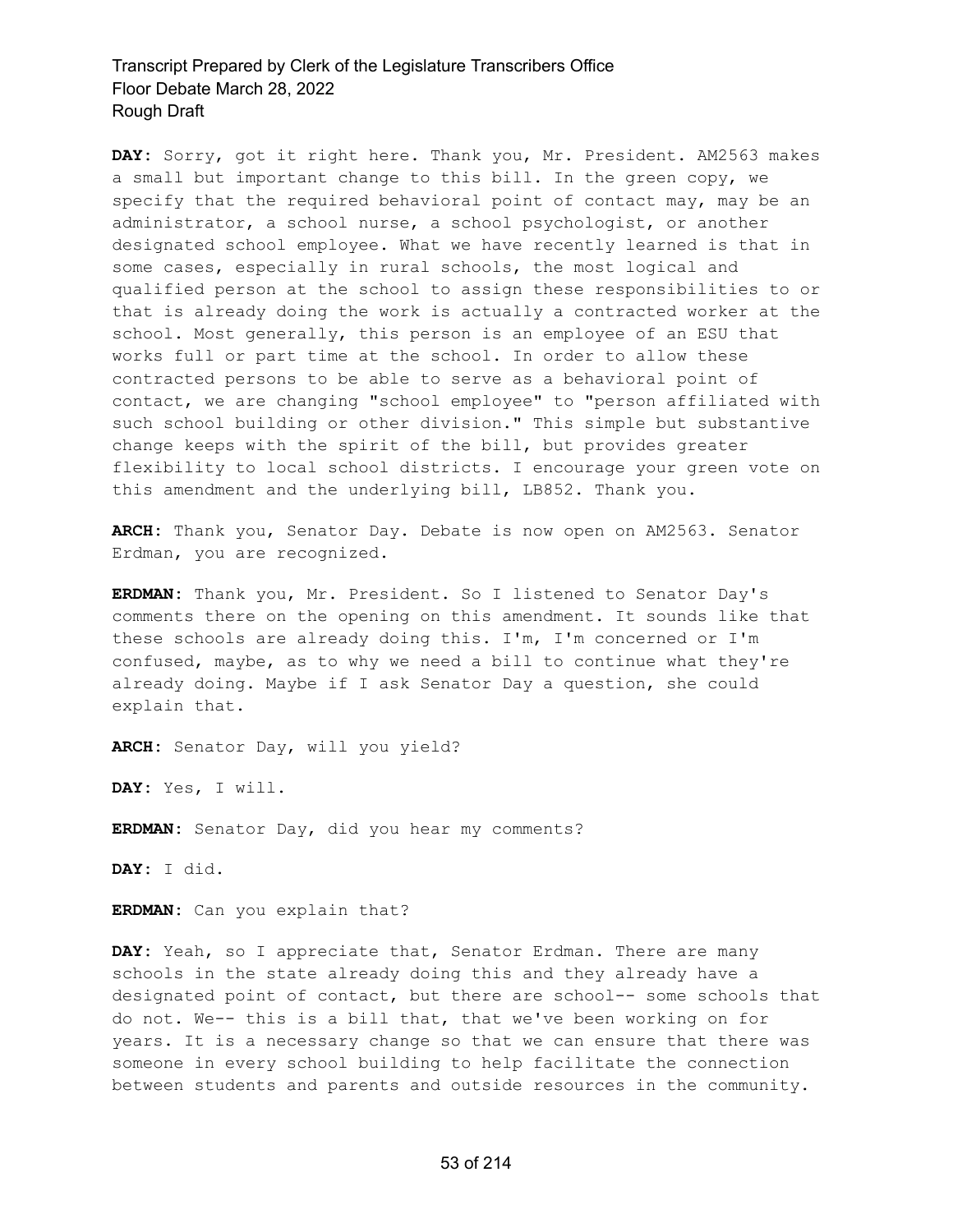**ERDMAN:** OK. So is that a large number of schools you think that don't do anything that are failing in this regard?

**DAY:** I wouldn't say it's a large number, but it's significant enough that we felt like we needed to bring a bill to ensure that there, there is somebody in every building.

**ERDMAN:** OK, so who brought you this idea, the department?

**DAY:** This was actually a bill that was previously Senator Walz's bill a few years back.

**ERDMAN:** And it didn't go anywhere? Is that why you're bringing it back now?

**DAY:** That's correct.

**ERDMAN:** OK. So what happens if we don't do this bill?

**DAY:** Kids are not going to have the best possible chance of getting access to behavioral and mental health services.

**ERDMAN:** OK. Do you think, you think this bill is more necessary now because of the, the implications or the, the results of COVID, being masked and dismissed from school and social distancing and all of those issues?

**DAY:** I do believe that the need is much greater now because of the pandemic, yes.

**ERDMAN:** OK, thank you.

**ARCH:** Thank you, Senator Erdman, Senator Day. Senator Jacobson, you are recognized.

**JACOBSON:** Thank you, Mr. President. I got-- so I want to follow up on the comments of Senator Erdman. I, I've got some of the same concerns, I guess. My, my question is I, I do see the problem. This is a significant problem across the state on-- and behavioral health is something we've got to continue to be focused on. I'm a little concerned about how this impacts the school and particularly whether we're really talking about potentially an unfunded mandate here too or whether this-- what the flexibility is at the school level or what are we actually going to accomplish? And maybe I could ask Senator Day if you would mind yielding to a question?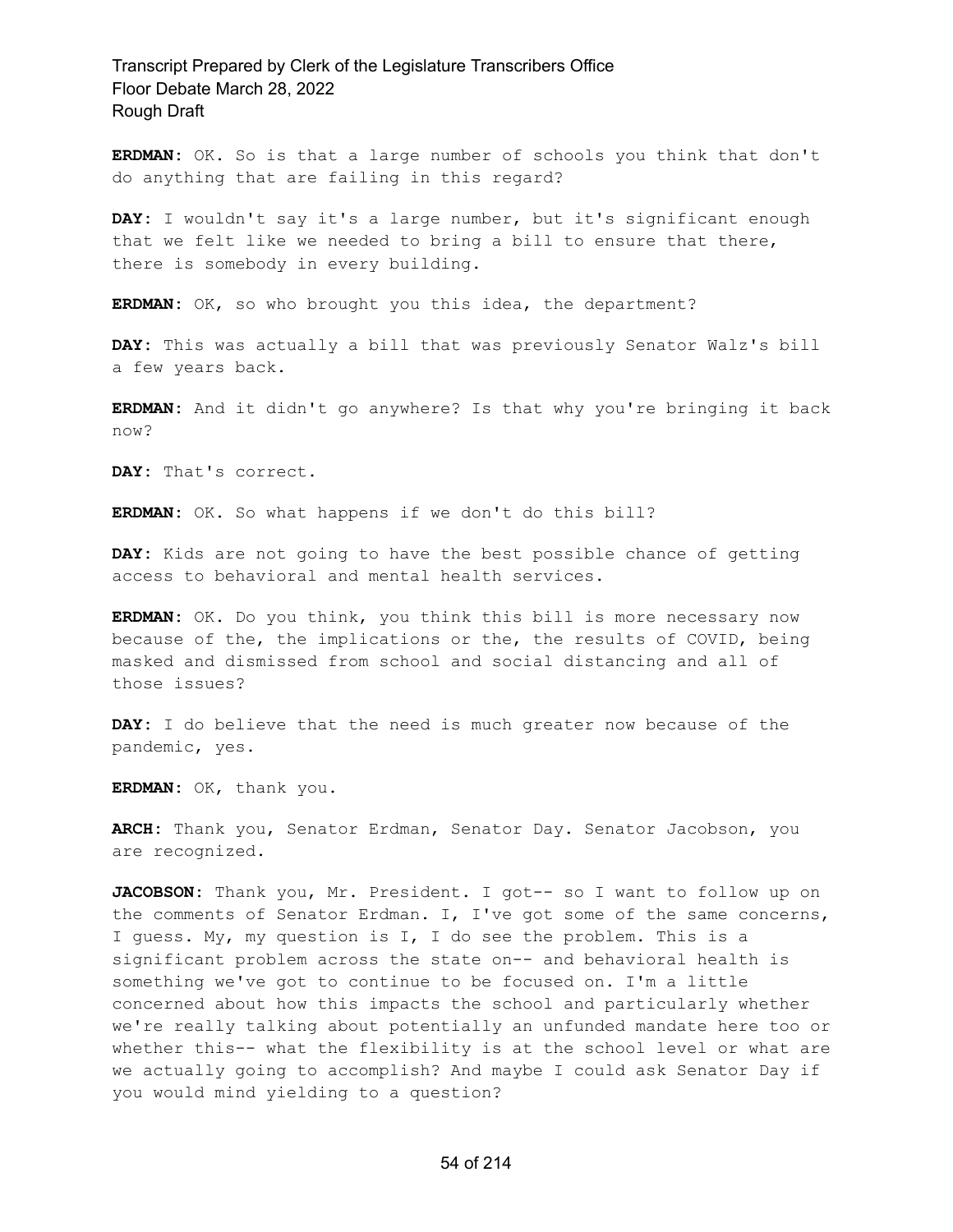**ARCH:** Senator Day, will you yield?

**DAY:** Yes, I will.

**JACOBSON:** I guess my question would be if you could just elaborate a little bit more. I know I've, I've spoken with, with my local school district in North Platte. I think they see some value. I think they have some questions about costs associated with this. Can you explain how this works? Is this a recommendation, is this a requirement, and then how would that be funded?

**DAY:** So-- yes, thank you, Senator Jacobson. I appreciate your question. So the only thing that this bill does is we're not requiring them to hire any new staff. We are just asking schools to say this is the person in the building with all of the contact information and the list of, of resources that is relevant to the geographic area if a student or family were to need behavioral or mental health services. And so we're just facilitating the connection between students, parents, and resources in the community outside the school for these services.

JACOBSON: Perfect. Thank you very much. And I'll-- I, I would intend to vote green based upon that response. Thank you.

**DAY:** Thank you.

**ARCH:** Thank you, Senator Jacobson, Senator Day. Senator Linehan, you are recognized.

**LINEHAN:** Thank you, Mr. President. I just want to get up for a second here and say I'm in full support of the amendment and the underlying bill. This is something that we've actually-- it seems pretty simple, but I think we've been-- with Senator Walz, we've been working on it for three or four years. This is so if a provider needs to talk to the school, they call the school and the school knows who to send the call to because yes, some schools are set up where they've got it covered, but this is in every building too, so just to make sure that there's somebody to answer the phone if a provider needs to talk to them in the school. So I'd appreciate your support for both. Thank you.

**ARCH:** Thank you, Senator Linehan. Seeing no one left in the queue, Senator Day, you're welcome to close on AM2563. Senator Day waives close. The question before the body is the adoption of AM2563 to LB852. All those in favor vote aye; opposed nay. Has everyone voted? Mr. Clerk, please record.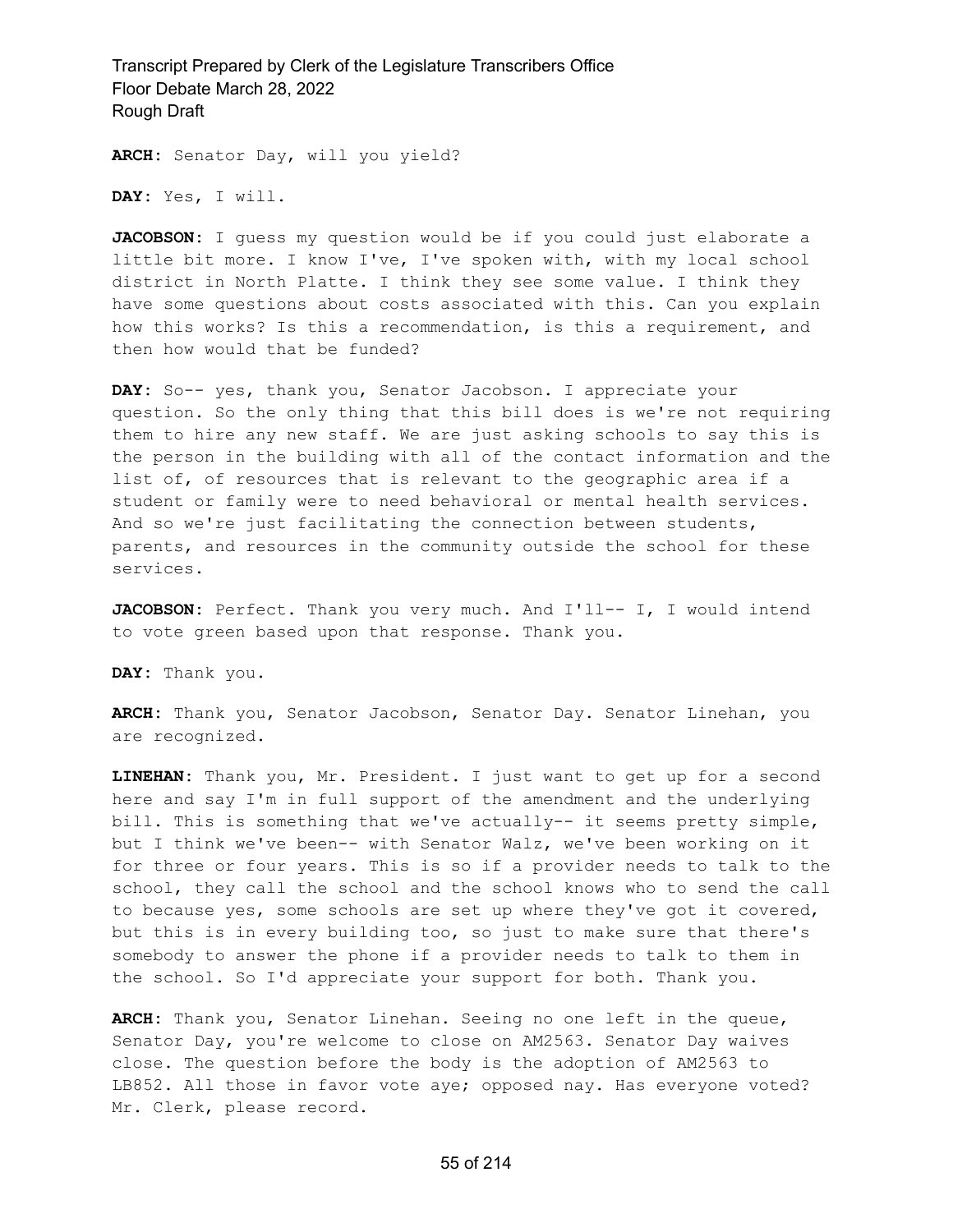**CLERK:** 34 ayes, 0 nays on adoption of Senator Day's amendment.

**ARCH:** AM2563 is adopted. Next amendment. Mr. Clerk.

**CLERK:** Senator Morfeld would move to amend, AM2272.

**ARCH:** Senator Morfeld, you are welcome to open on AM2272.

**MORFELD:** Thank you, Mr. President. Colleagues, today I bring AM7-- AM2272 to LB852, which includes my LB912, a bill that adds mental health aid first training for school personnel to programs covered in part by lottery funds. This would be a voluntary program that would be made available to any teachers, administrators, or support staff that would be able to help gain knowledge to help recognize the signs and symptoms of mental illness and substance use disorders, including opioids and alcohol, information on local resources and services to share with students and parents and others who may be experiencing a mental health or substance abuse challenge, and also techniques to safely de-escalate crisis situations and how to refer a student and their parent to services if these students are identified as somebody who needs maybe a little additional help. I want to thank the committee for working with me on this, particularly Senator Linehan and Senator Murman. Both had suggestions which are incorporated into the amendment, one of which is that any referral must be approved by the parent so that there is parental control and guidance in this. And then in addition, we took out some of the other conditions that are sometimes tougher to identify unless you're a trained professional like schizophrenia and bipolar disorder. Otherwise, the bill came out with no no votes and I just want to thank the committee for working with me on this and particularly Senator, Senator Linehan and Senator Murman. Thank you.

**ARCH:** Thank you, Senator Morfeld. Debate is now open on AM2272. Senator Erdman, you are recognized.

**ERDMAN:** Thank you, Mr. President. So I wondered if Senator Morfeld would yield to a question or two?

**ARCH:** Senator Morfeld, will you yield?

**MORFELD:** Yes.

**ERDMAN:** Senator Morfeld, did you say this is a voluntary program that people can sign up for?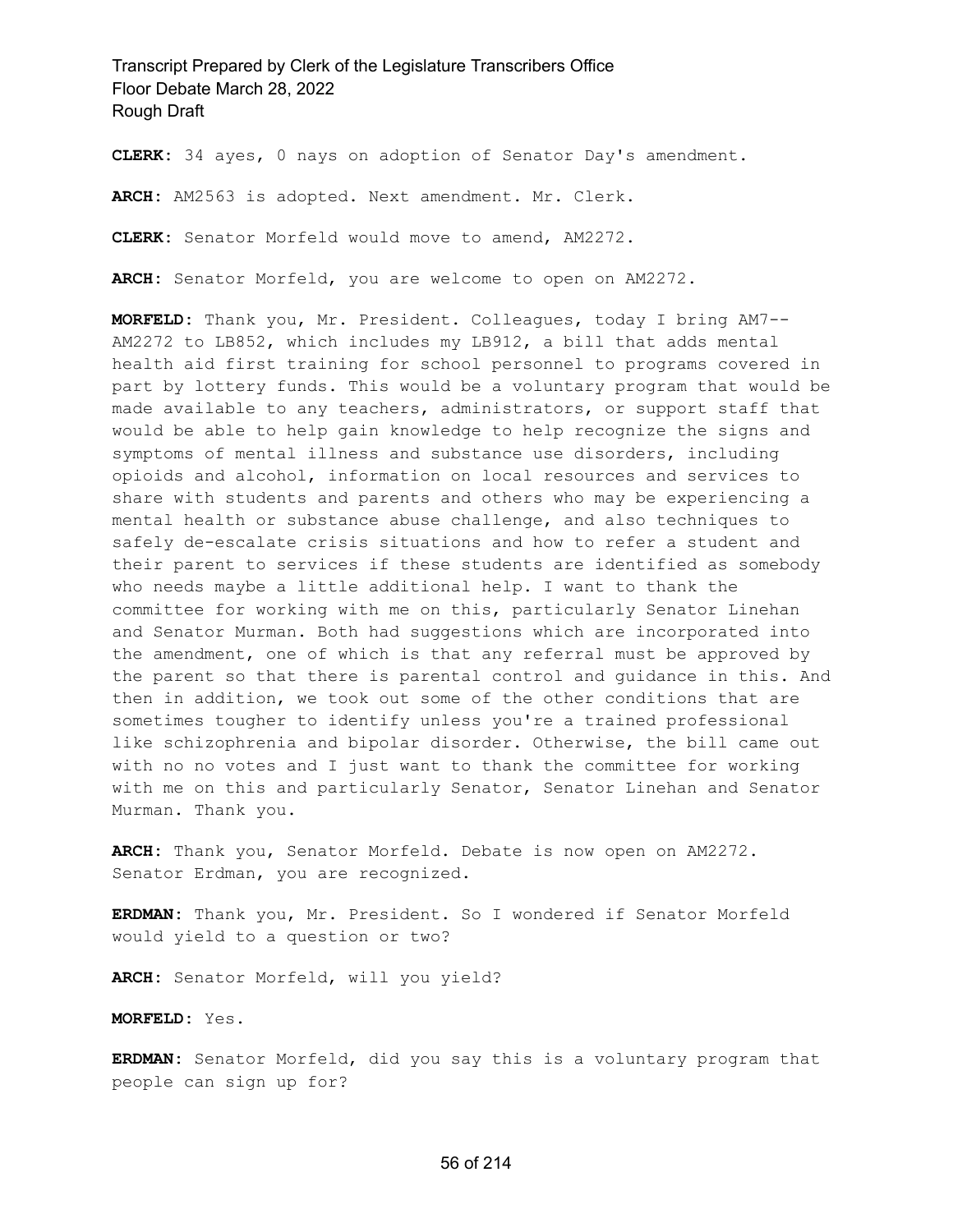**MORFELD:** Yep, it's a voluntary program that people can sign up for, but the training costs money, which is why we have to have a program or a little pool of money to be able to provide for that training. So it's not an unfunded mandate on this.

**ERDMAN:** OK, how much is that little pool of money?

**MORFELD:** So when we originally introduced it the last few years, I think we were taking about a quarter million to a half a million from the lottery funds. This funding would actually come next year when the lottery funds are reallocated.

ERDMAN: So you're, you're taking the money from the lottery funds then?

**MORFELD:** Yep, the money will be taken from the lottery funds next year when those are reallocated.

**ERDMAN:** And did you say a quarter of a million?

**MORFELD:** Pardon me?

**ERDMAN:** A quarter of a million dollars?

**MORFELD:** I believe, I-- it's based on a percentage of the lottery funds, so it's a moving target.

**ERDMAN:** OK.

**MORFELD:** So let me, let me find out how much we did. That'll be up to the Legislature next year on how to allocate how much, so.

**ERDMAN:** Do you know, do you know how many trainers that might be? I mean the--

**MORFELD:** Well, the-- there's two different ways you can get training; one, the department would maybe be able to bring in a national trainer or the, the better way would be to have a "train the trainer," like a trainer in the state of Nebraska that would be able to provide that training. That would also be cheaper.

**ERDMAN:** Would they have to be a psychologist or what kind of training would they have to have prior to taking this?

**MORFELD:** Yeah, almost all the trainers are trained mental health professionals. I, I don't know if it's psychologists or therapists--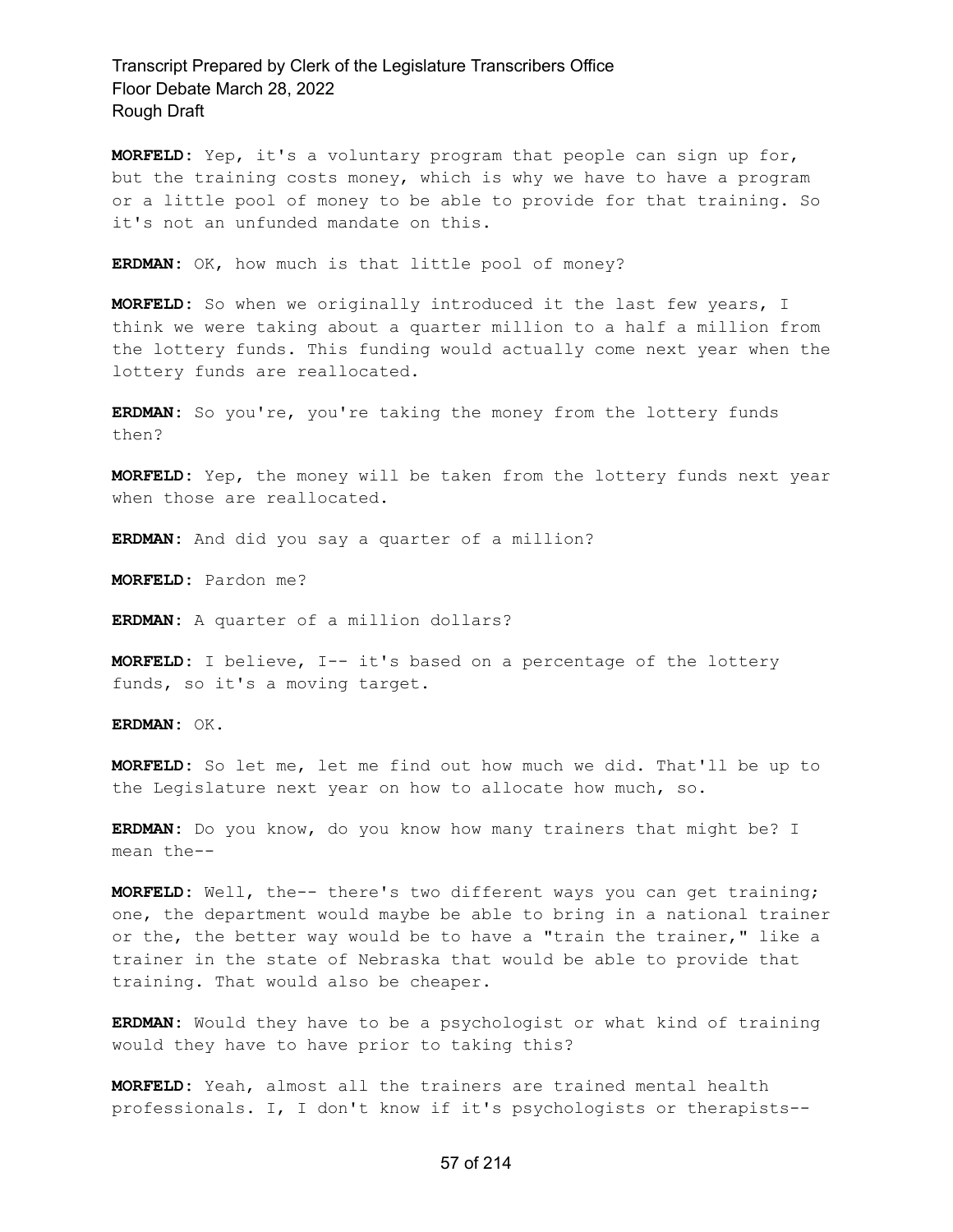**ERDMAN:** OK.

**MORFELD:** --level or credential.

**ERDMAN:** All right. Well, thank you.

**MORFELD:** Thank you.

**ERDMAN:** Thank you, Senator Erdman, Senator Morfeld. Senator Walz, you are recognized.

**WALZ:** Thank you, Mr. President. I rise today in support of LB852, which is my personal priority, along with the support of AM1607 and AM2272. This is something that we've been working on for over three years and I believe that now is the time to get this bill across the finish line. In 2019, I introduced LB727, which was cosponsored by Senator Linehan, Pansing Brooks, Wishart, and Hilkemann. Thank you to these four senators for cosponsoring this bill again with Senator Day. The hearing had proponent testimony representing Nebraska Association of School Boards, the Nebraska School Psychologists Association, the educational service unit, Nebraska Council of School Administrators, Boys Town, Children's Hospital, the Medical Center, and ACLU of Nebraska. There was no opponent testimony and the bill advanced unanimously from committee. I believe this is a great bill with broad school support that makes common sense for Nebraska's children. We know that it is good for kids because we have seen the process work already. For example, Ralston Public Schools made the decision to implement a similar process seven years ago. While they contract with an outside agency to provide resources for students, their model can be compared to the concepts found in Senator Day's LB852. As a result of their efforts, Ralston Public Schools has been able to help many of the families and staff members work their way through a behavioral/mental health crisis and feel those steps have made significant difference in the lives of their students and staff. Let's replicate those remarkable, those remarkable outcomes across the state and please join me in voting green for AM2563, AM2272, AM1607, and the underlying bill, LB852. Thank you, Mr. President.

**ARCH:** Thank you, Senator Walz. Senator Jacobson, you are recognized.

**JACOBSON:** Thank you, Mr. President. Again, I guess I want to follow up on, on some of the questions that Senator Erdman had and I would have a question again for Senator Morfeld as it relates to shifting of funds from the lottery funds. Obviously, we, we're having our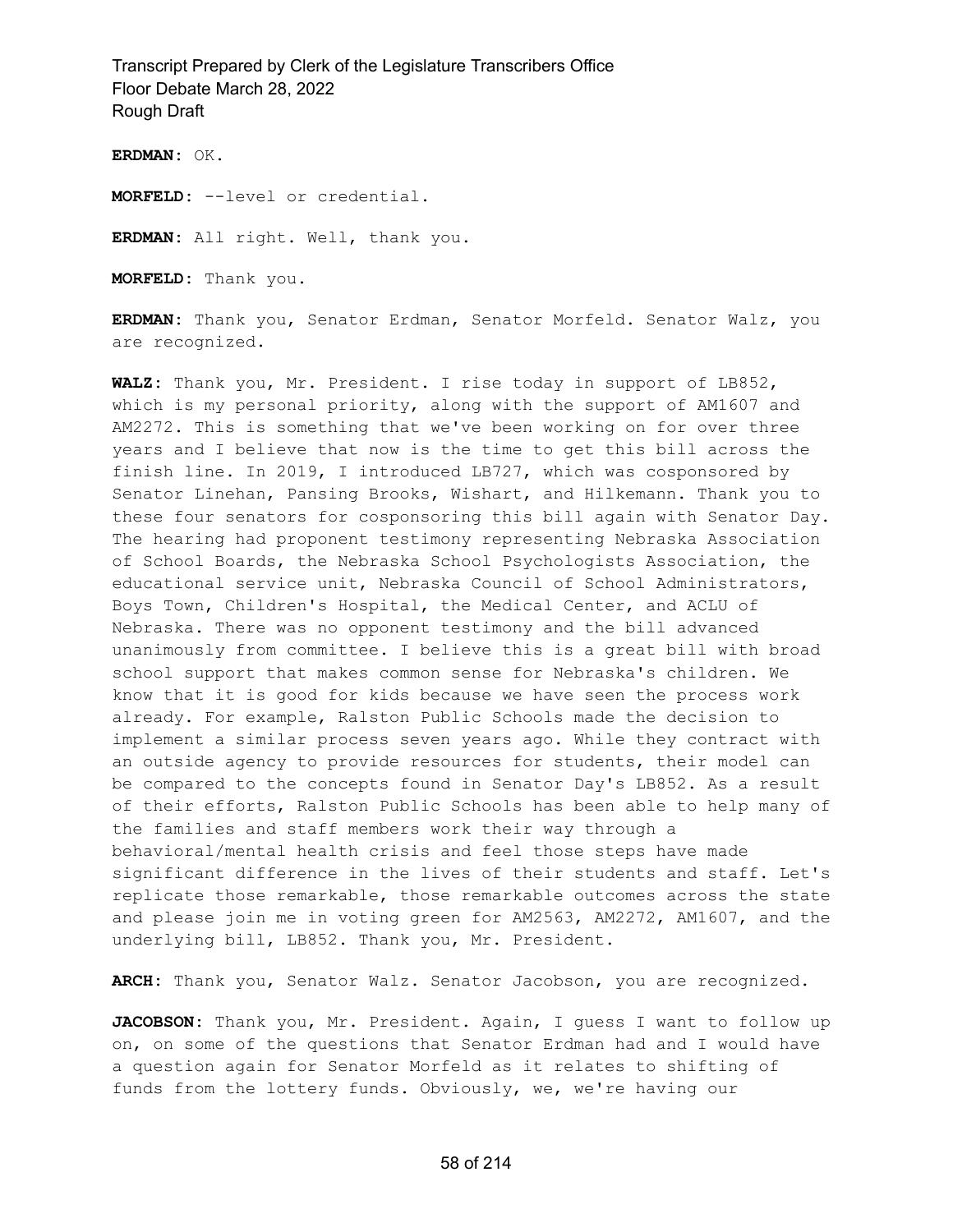discussions in here about ARPA and there's a finite amount of money and so if somebody wants to get some money, they've got to take it from somebody. So I guess Senator Morfeld might-- if he would be willing to yield?

**ARCH:** Senator Morfeld, will you yield?

**MORFELD:** Yeah.

**JACOBSON:** My question would be can you tell me a little more precisely where would you be looking or would you-- I'm trying to figure out where the money would come from, from the lottery funds to--

**MORFELD:** Um-hum.

**JACOBSON:** Who would we take it from to shifted to fund this program?

**MORFELD:** Yeah, so every-- I think it's about every ten years, maybe every five years, the Education Committee reallocates all the lottery funds. Lottery funds, as you probably know, comes from the lottery and constitutionally, a certain amount of it has to go through K through 12 and higher education, per the constitution. So right now, there are programs that will be sunsetting, particularly discretionary funding that the Department of Education gets to then redistribute out. So again, it's going to be up to this Legislature next year or the next Legislature, I should say, but there's millions of dollars that are discretionary that right now goes to the Department of Education. They are in support of this legislation. So it would come out of that type of allocation and then the percentages would be reallocated accordingly.

**JACOBSON:** Perfect.

**MORFELD:** Yep.

JACOBSON: All right, well, thank you very much. I, I-- again, I, I am very concerned, as I know the rest of you are, about unfunded mandates and also about we start allocating/reallocating dollars, then suddenly somebody needs a General Fund appropriation. So I think if we're going to contain it within the lottery and even if those dollars would dip due to the other gambling that may be going on. I'm assuming the Department of Education would have to figure out how to allocate this and prioritize it. So I guess I'm inclined to support the bill or support the amendment and ultimately the bill based upon that. So thank you, Senator Morfeld.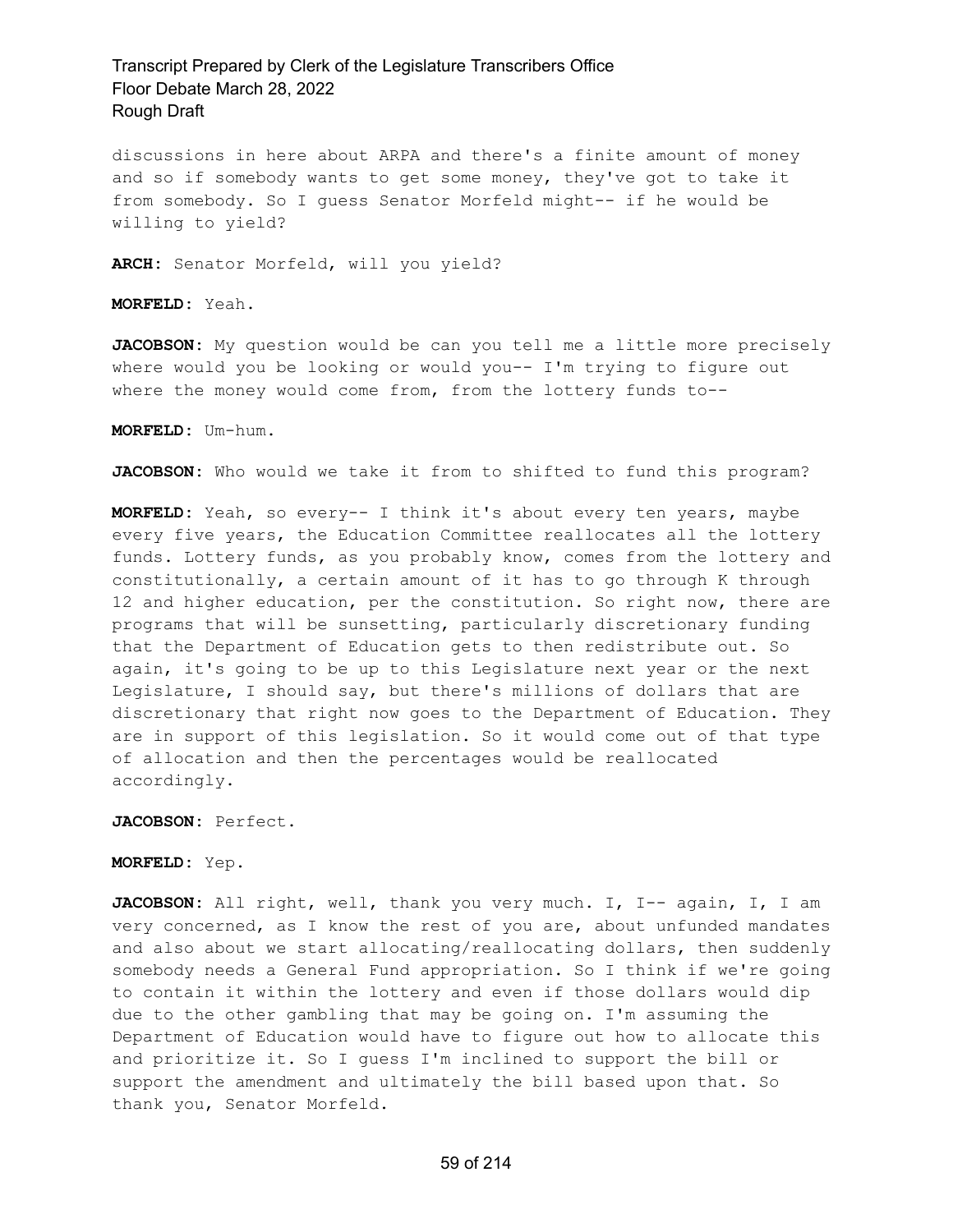**ARCH:** Thank you, Senator Jacobson. Senator Friesen, you are recognized.

**FRIESEN:** Thank you, Mr. President. Would Senator Morfeld yield to a question?

**ARCH:** Senator Morfeld, will you yield?

**MORFELD:** Yes.

**ARCH:** So on page 2, line 3, it talks about, you know, most all of this will be approved with the-- by the parent or guardian, except as in- tit states 43-2101. Could you explain in what circumstance would a parent or guardian not approve?

**MORFELD:** Yeah, thanks for asking that question. I'm going to double-check this off the mike because I remember looking at this- the statute a few weeks ago when we were doing this, but 43-2101, I believe, refers to if they don't have a parent or guardian, they're a ward of the, the state, but let me triple-check that [INAUDIBLE]--

**FRIESEN:** OK, thank you.

**MORFELD:** Yep.

**FRIESEN:** Thank you, Senator Morfeld. Otherwise, I, I know it's going to be a reapportionment of money out of the lottery. Again, I think there may be a need for this. I'm still reading through the rest of the bill, so I'll reserve judgment on it yet. Thank you, Mr. President.

**ARCH:** Thank you, Senator Friesen. Senator Ben Hansen, you are recognized.

**B. HANSEN:** Thank you, Mr. President. I just read, I just read a certain section that I had some questions on and so I have to admit, I didn't ask Senator Morfeld beforehand what I was going to ask him, so I was hoping to get him to yield to a couple of questions, please?

**ARCH:** Senator Morfeld, will you yield?

**MORFELD:** Yes.

**B. HANSEN:** You on page 3, line 21, you start talking about the, the State Board of Education shall establish innovation grant programs. I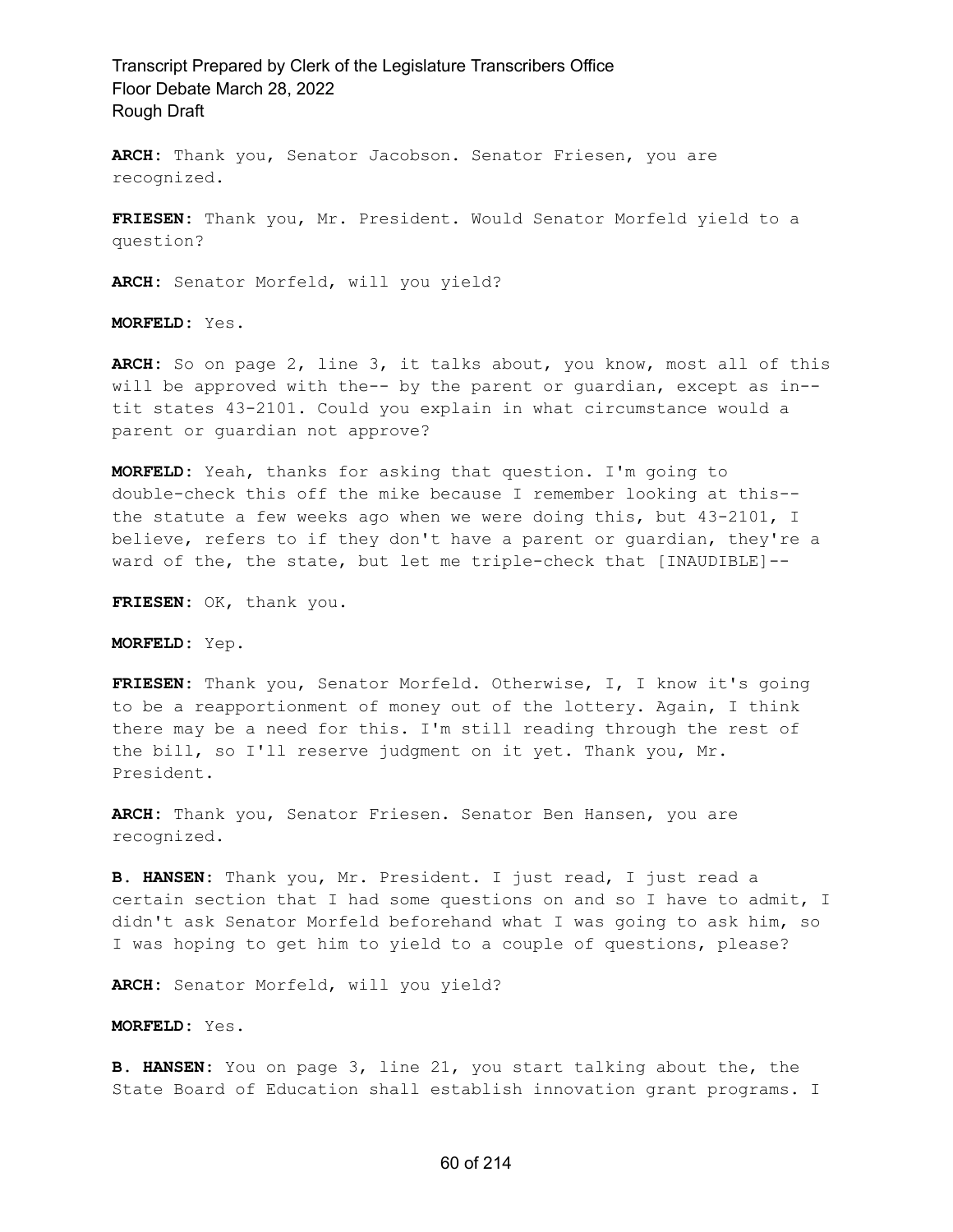was hope-- unless I-- I hope I didn't miss it. Could you elaborate on that a little bit? I more had a question about not the mental health first aid because that pertains to bill we're talking about, but what's early literacy and quality instruction materials and personalized learning through digital education or other innovative areas identified by the board? What would that like entail? What does that mean?

**MORFELD:** I think that's left over to legislation actually--

**B. HANSEN:** OK.

**MORFELD:** --from a year or two ago. We may need to clean that up on Select. That's a good find. As you were reading through that, I think this was a part of a broader package a year or two ago. That's not the intent to have that in there.

**B. HANSEN:** OK.

**MORFELD:** So I'm going to double-check on that and make sure that I'm not missing something that that was required language, but I believe that this is leftover language from a year or two ago when we first introduced this.

**B. HANSEN:** OK, well, thanks. We'll, we'll talk off the mike about it some more.

**MORFELD:** We'll-- let's talk about the mike and I, I, I will take that out.

**B. HANSEN:** Cool. All right, thank you. I'll yield the rest of my time, thanks.

**ARCH:** Thank you, Senator Hansen, Senator Morfeld. Seeing no one left in the queue, Senator Morfeld, you are welcome to close on AM2272. Senator Morfeld waives close. The question before the body is the adoption of AM2272 to LB852. All those in favor vote aye; opposed nay. Has everyone voted? Mr. Clerk, please record.

**CLERK:** 28 ayes, 0 days on adoption of Senator Morfeld's amendment.

**ARCH:** AM2272 is adopted. Seeing no other amendments, Senator Day, you're welcome to close on LB852.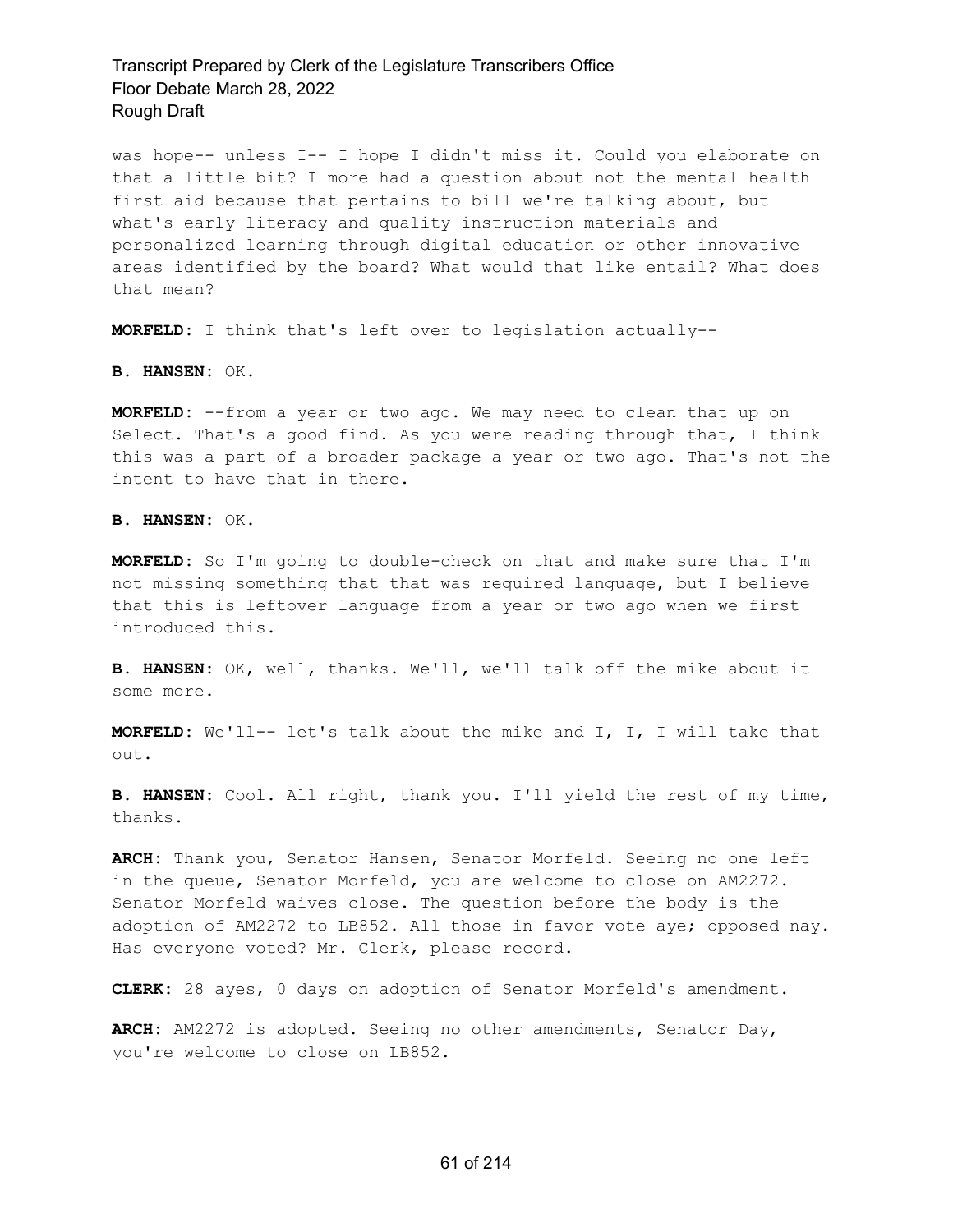**DAY:** Thank you, Mr. President, and thank you to my colleagues for the discussion this morning. I am very excited about this bill. I did want to mention there was a recent study that was done titled America's Mental Health Report Card [SIC] and it was reported that Nebraska, I believe, was in the bottom ten, maybe even the bottom five states in the country in terms of providing students with adequate mental behavioral health services. And so I think there's a lot of room for us to improve in this area and I think that this is one of the first small steps that we can make in helping to mitigate some of the issues that have become exacerbated by the pandemic in terms of youth mental/behavioral health services. And with that, I would encourage your green vote on LB852. Thank you.

**ARCH:** Thank you, Senator Day. The question is the advancement of LB852 to E&R Initial. All those in favor vote aye; all those opposed vote nay. Mr. Clerk, please record.

**CLERK:** 27 ayes, 0 nays, Mr. President, on the advancement of LB852.

**ARCH:** LB852 is advanced to E&R Initial. Mr. Clerk, next item.

**CLERK:** Mr. President, LB1016, a bill by Senator Walz. It's a bill for an act relating to the Transportation Innovation Act; defines terms; provides for public-private partnerships. Introduced on January 13, referred to the Education-- or the Transportation Committee, excuse me. The bill was advanced to General File. There are committee amendments, Mr. President.

**ARCH:** Thank you. Senator Walz, you're welcome to open.

**WALZ:** Thank you, Mr. President. Good morning, colleagues. Today, I'm very excited to introduce LB1016. Last year, I brought LB542, which was a bill that would allow the Department of Transportation-- I'm trying to hurry because I know everybody wants to go to lunch-- to bond to help speed up the construction and completion of Nebraska roads, highways, and bridges. This was a concern specifically for me because of the expressway system that was passed in the Legislature in 1988. There is now one-third of that left of, of the left of the system and it's now on track to be finished in 2040, according to the department's most recent report. The expressway system was estimated to be complete by 2003 and would expand 600 miles of two-lane traffic to four-lane highways. In 2016, the Transportation Innovation Act the Legislature, the Legislature passed in statute that was-- that the expressway system would be completed by 2033, but now its completion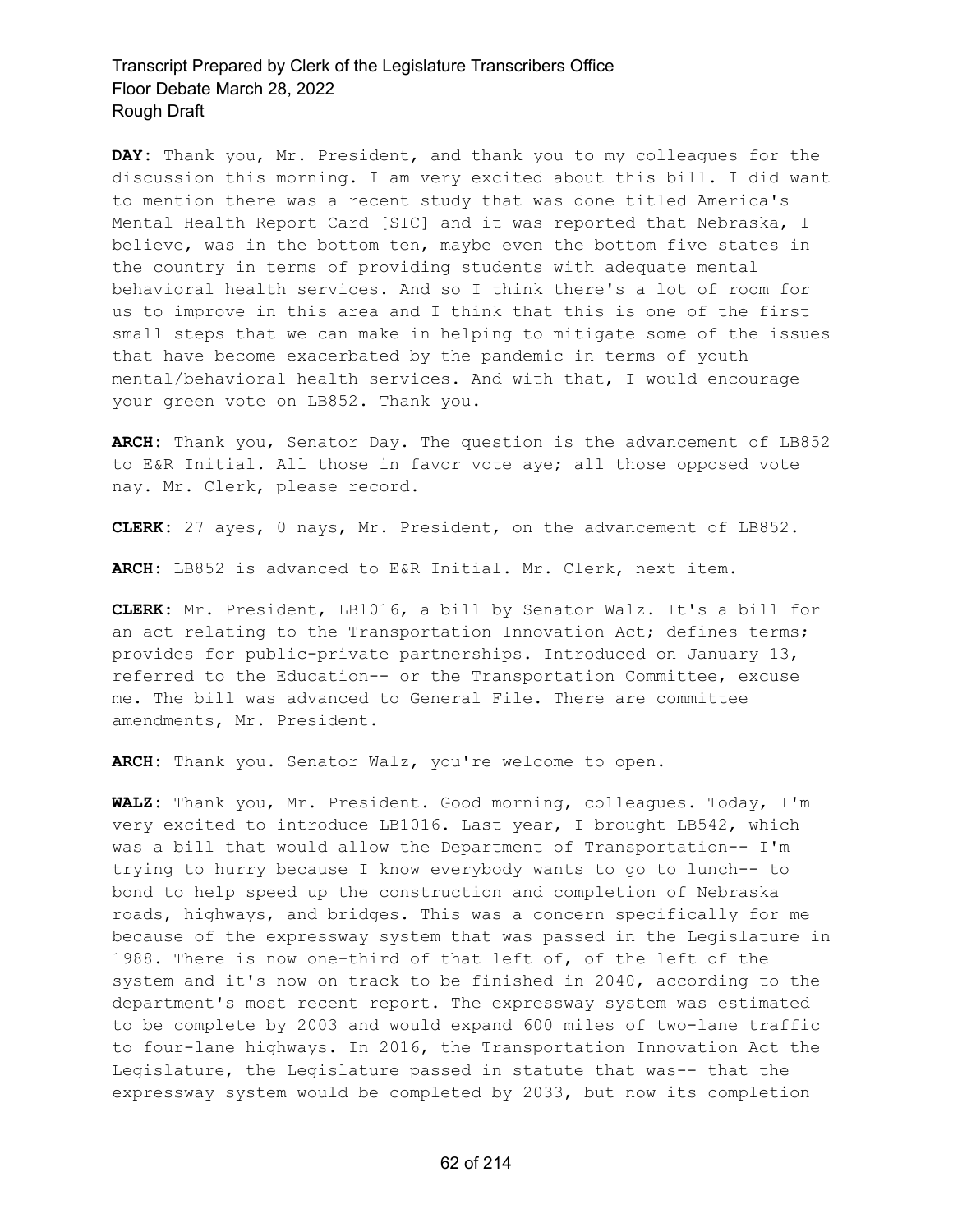date has been pushed back seven more years. Over the seven-- summer, the Governor's Office and NDOT held listening sessions in key spots where the system is not complete, including in my district. Through these listening sessions, it became clear to me that pushing more money toward the department was not the best path forward because the biggest obstacle NDT seems to have has been with the delivery of projects, the ability to complete studies, design, and construct. This brings me to LB1016. Through research, I asked the question, how do other states complete projects so quickly? My office found that 32 other states allow in statute for public-private partnerships or P3s. NDOT's legal counsel, who is an Assistant Attorney General, has interpreted our current statue as not enabling the department to enter into P3s. As I'm sure you know, we are a pay-as-you-go state, which seems like the fiscally responsible thing to do, but as we continue to see inflation, wages, and supply costs increase, we may not have the financial resources to continue down that path for every project. Through my office's work with the Fiscal Office, it's clear that interest payments are significantly less costly than what the state is paying in terms of inflation. For example, the initial projected cost of the expressway system was around \$200 million and now, just to complete the final one-third of this project, it will cost upwards of \$500 million, with the cost increasing every year. When the Transportation Innovation Act passed in 2016, it was my understanding that there were hearings across the state to see what Nebraskans needed most for transportation. That's where the goals, which we have listed in the statement of intent, came from. Seeing the goalpost for the expressway system move again even from 2016 is very frustrating for all Nebraskans. We are trying to make sure that we can accomplish the goals set out in 2016 before the Transportation Innovation Act money sunsets in 2033. P3 contracts would provide us with a different delivery method of construction and completion. It would allow the state to partner with a contractor or a business to enter into a contract for construction and completion of capital projects or services. Essentially, we are trying to lift the burden off the state needing the money in full at the time of the project construction and instead working with a private contractor in the payment and completion of a project. The bill's intention is to have the private partner finance the project and the state would make payments to the partner over a period of time. Let me take you-- just take a minute to walk you through the bill. First, it would enable the department to enter into contracts for construction and/or financing of current projects outlined under the Transportation Innovation Act. Secondly, we drafted the bill in a way to ensure that the contracting agency,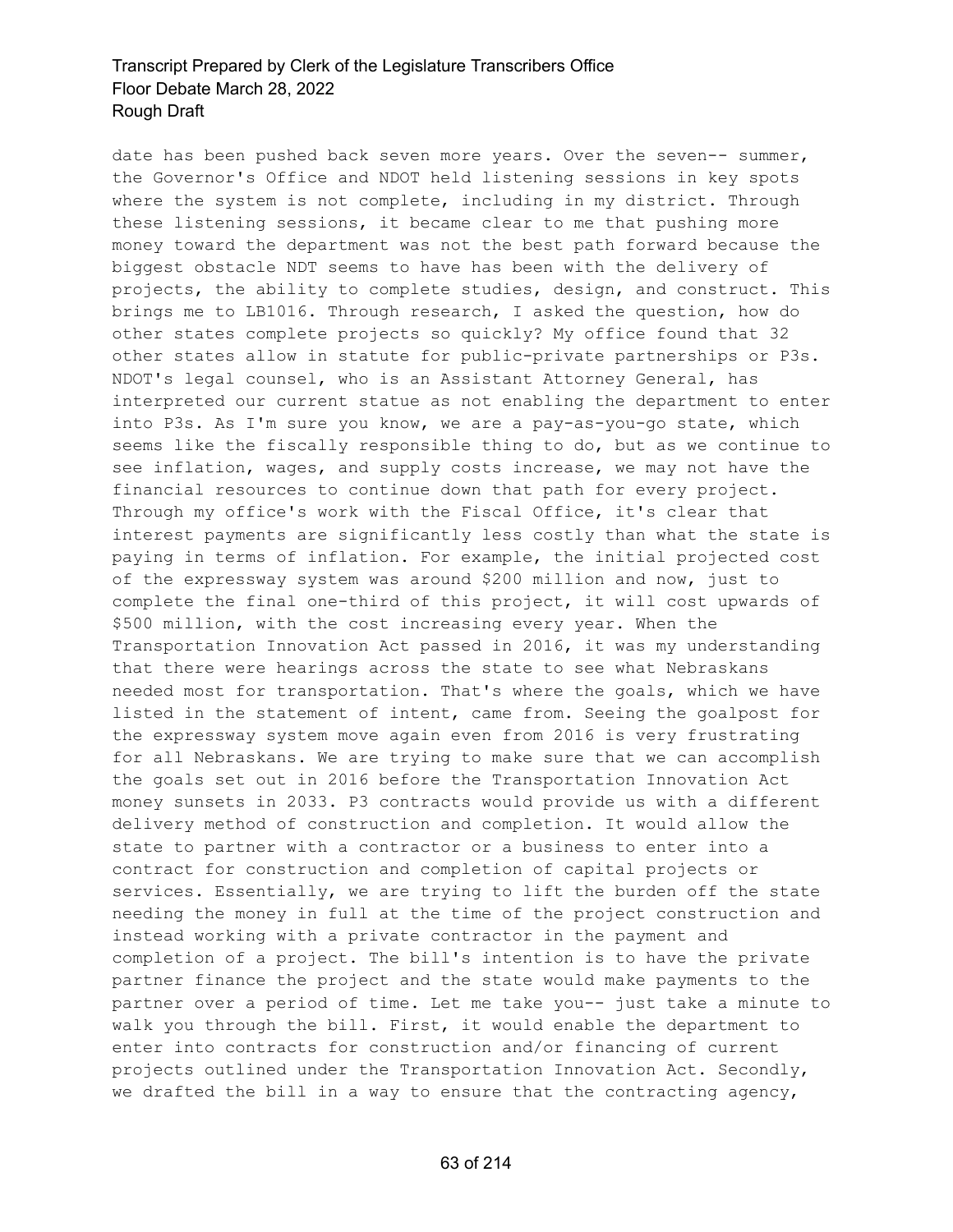NDOT, has oversight of the partner and ensures legislative oversight. Third, the bill asks the direct-- the director of the Nebraska Department of Transportation to create and adopt rules and regulations that would need to be followed for these contracts. And last, the bill gives-- fourth, it gives an outline of what needs to be included in the RFP and that the public or the private partner must demonstrate to the contracting agency that they are able to perform any duty, responsibility, or function that it's authorized to perform. Finally, we make it clear that this is only for solicited proposals so private partners can't approach the state with a project. I want to be clear the state is not required to enter into these contracts. We are just giving the department another tool to complete projects. The Nebraska Department of Transportation has been working collaboratively with us on this bill and is in full support of P3s. Not only is this bill important for us to complete our current state expressway system, it allows us to update our state's infrastructure. By allowing the department to enter into P3 contacts [SIC], we are creating safer bridges and highways for Nebraska and speeding up project completion time and helping to promote more commerce. We are also trying to ensure that the goals laid out in the Transportation Innovation Act are accomplished in our lifetimes. Chairman Friesen will be reviewing AM2128, which does a few things, including removing the \$100 million cap and the reference to the State Highway Commission. The amendment also includes enabling language for the NDOT to utilize progressive design-build project delivery. This came out of committee with an 8-0 vote. It has been support-- it has support from the Nebraska Department of Transportation, the League of Municipalities, and the city of Norfolk. The department sees this as something necessary they need to help Nebraska prepare for the 21st century transportation system. Additionally, this bill would help the NDOT to work with broadband partners, prepare for expanded electric vehicle charger state installation, and much more. I ask for your green vote on LB1016 and AM2128. Thank you, Mr. President.

**ARCH:** Before we continue debate, Senator Flood would like to recognize 50 members from the fifth grade at Norfolk Middle School in Norfolk, Nebraska, seated in the north balcony. Students, please rise, be welcomed by your Nebraska Legislature. Mr. Clerk, for a committee amendment.

**CLERK:** Transportation Committee, chaired by Senator Friesen, offers committee amendments, Mr. President.

**ARCH:** Senator Friesen, you're welcome to open.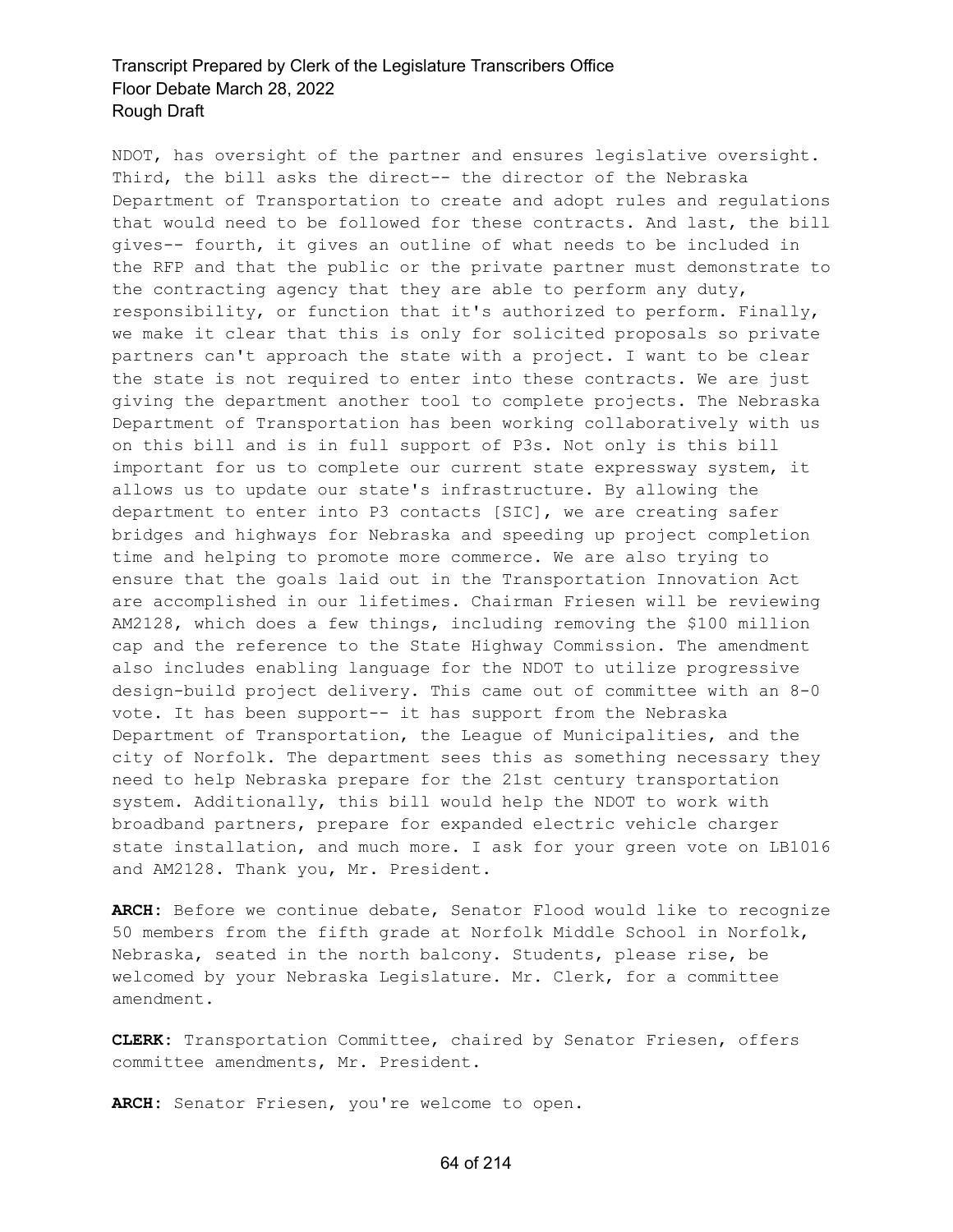**FRIESEN:** Thank you, Mr. President, and thank you, Senator Walz, for introducingLB1016 this year. The Transportation and Telecommunications Committee held a public hearing on LB1016 on January 31 and advanced the bill on an 8-0 vote of the committee. The amendment substitutes for and replaces the bill as introduced. The introduced copy of the bill is retained with the following changes: the term "progressive design-build" is added and defined as a project delivery process in which both the design and construction of a project are procured from a single entity that is selected through a qualifications-based selection process, the earliest possible stage of a project. It provides that pursuant to the Transportation Innovation Act, the Department of Transportation may utilize the progressive design-build contracting process in addition to the design-build or construction manager general contractor method of project delivery. The following provisions are eliminated from the bill: it removes the requirement that requests for public-private partnerships be provided to the State Highway Commission; it removes the requirement that public-private partnership projects be approved by the Legislature; and it removes the requirement that the State Highway Commission shall review and approve a public-private partnership entered into by the Department of Transportation. I would ask your support of the committee amendment. Thank you, Mr. President.

**ARCH:** Thank you, Senator Friesen. Mr. Clerk for an amendment.

**CLERK:** Mr. President, Senator Bostelman would move to amend committee amendments, AM2239.

**ARCH:** Senator Bostelman, you're welcome, welcome to open on AM2239.

**BOSTELMAN:** Thank you, Mr. President. I'll be quick. AM2239 was, was brought because of a discussion I've had with Associated General Contractors and this amendment was agreed by all parties involved with this bill. AM2239 strengthens the criteria when selecting contractors for progressive design-build contracts by including past costs and expenses of a firm when bidding and completing projects. What this does is allow our smaller firms that may have a smaller resume and less resource availability, but they may have a much better record on cost competitiveness. AM2239 ensures that the state takes into account the past costs and expenses of firms bidding on contracts and ensures our smaller firms have a seat at the table. I want to thank Senator Walz for allowing me to introduce this amendment. I urge a green vote on AM2239, AM2128, and LB1016. Thank you, Mr. President.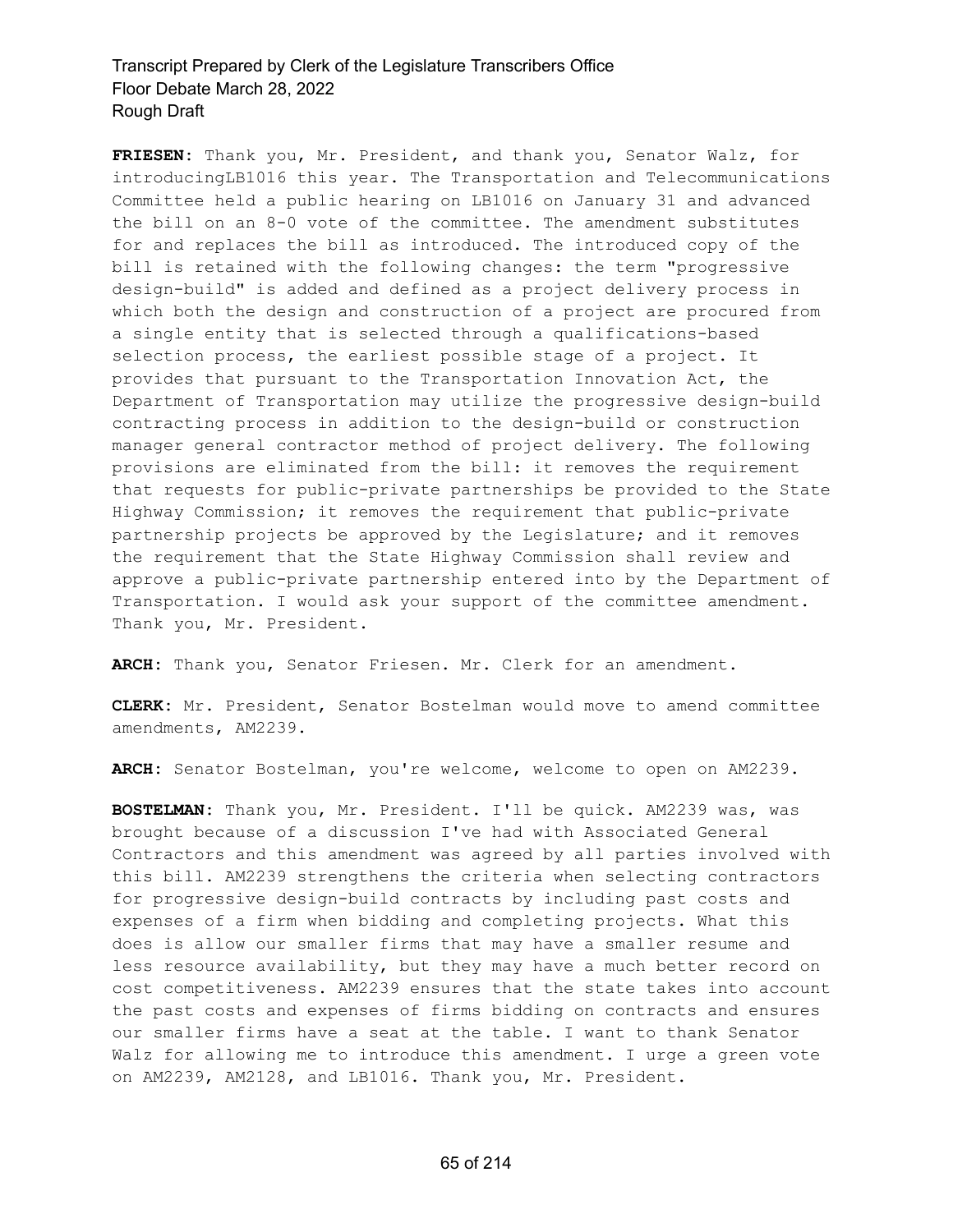**ARCH:** Thank you, Senator Bostelman. Debate is now open. Seeing no one in the queue, question before the body is the adoption of AM2239. Senator Bostelman waives close. All those in favor vote aye; all those opposed vote nay. Has everyone voted? Mr. Clerk, please record.

**CLERK:** 31 ayes, 0 nays, Mr. President, on the adoption of Senator Bostelman's amendment to the committee amendments.

**ARCH:** AM2239 is adopted. Next question before the body is AM2-- AM2128. Senator Friesen, you're welcome to close. Senator Friesen waives close. Question is the adoption of AM2128 to LB1016. All those in favor vote aye; opposed nay. Has everyone voted? Mr. Clerk, please record.

**CLERK:** 31 ayes, 0 nays on adoption of committee amendments.

**ARCH:** AM2128 is adopted. Senator Walz, you're welcome to close on LB1016. Senator Walz waives close. The question is the advancement of LB1016 to E&R Initial. All those in favor vote aye; all those opposed vote nay. Has everyone voted? Mr. Clerk, please record.

**CLERK:** 31 ayes, 0 nays on the advancement of the bill, Mr. President.

**ARCH:** LB1016 advances. Mr. Clerk.

**CLERK:** Mr. President, some items: LR383, a study resolution by Senator Erdman. Enrollment and Review reports LB519, LB741, and LB917 as correctly engrossed. Mr. President, Senator Hilkemann would move to recess the body until 1:00 p.m.

**ARCH:** All those in favor say aye. Opposed. We are recessed till 1:00.

[RECESS]

**HUGHES:** Good afternoon, ladies and gentlemen. Welcome to the George W. Norris Legislative Chamber, the afternoon session is about to reconvene. Senators, please record your presence. Roll call. Mr. Clerk, please record.

**CLERK:** I have a quorum present, Mr. President.

**HUGHES:** Thank you, Mr. Clerk. Do you have any items for the record?

**CLERK:** I have one, new study resolution, LR384, Senator Machaela Cavanaugh. That's all that I had, Mr. President.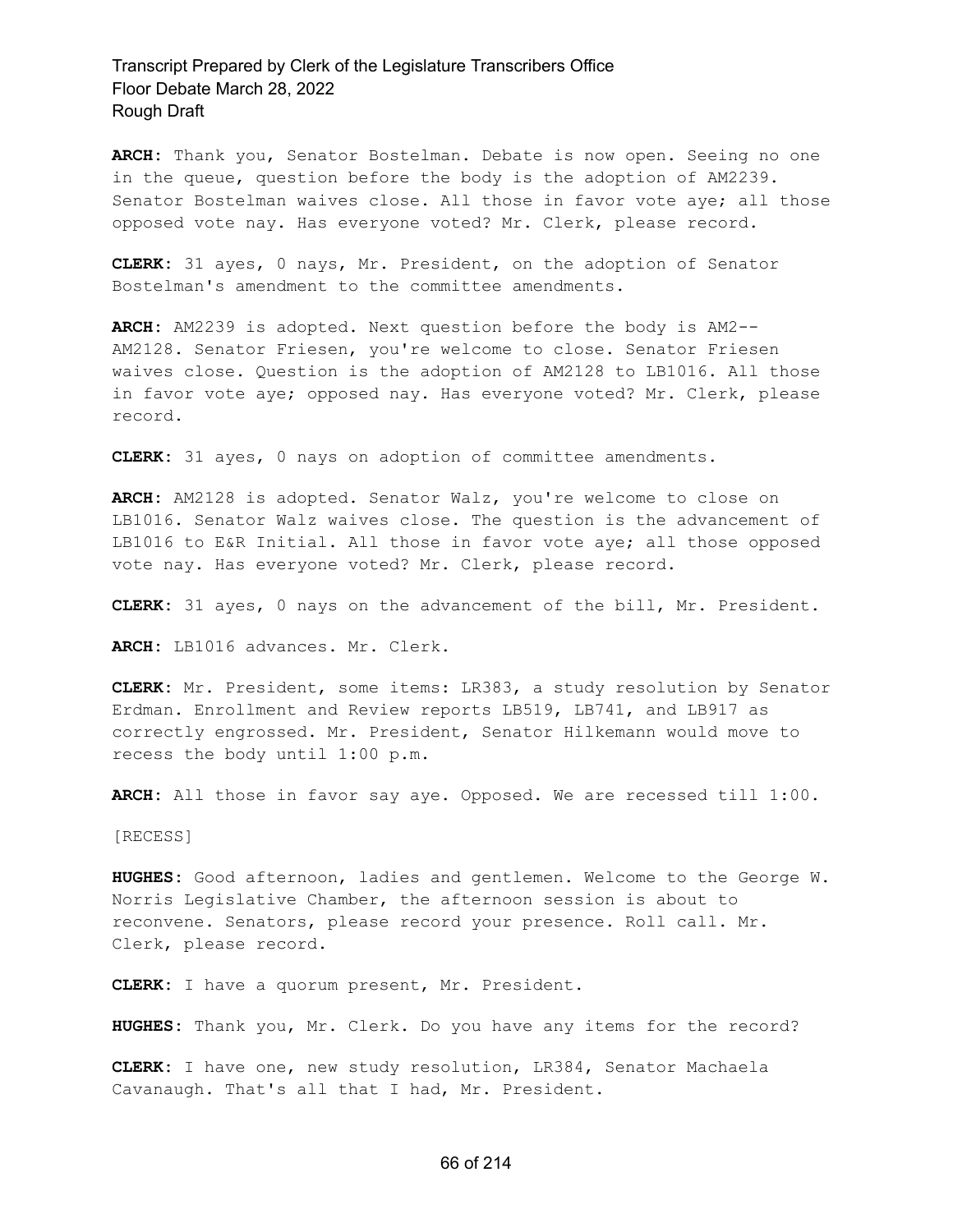**HUGHES:** Thank you, Mr. Clerk. We will proceed to the first item on the afternoon's agenda. Mr. Clerk. Speaker Hilgers.

**HILGERS:** Thank you, Mr. President. Good afternoon, colleagues. We're about to start on LB1014. As I indicated before, this is a Speaker major proposal. I've worked with Senator Stinner to order the amendments. I've got the first round. There were fewer amendments this time around and they were also from fewer senators. So you'll see- you will hear some senators have more than one. And so here are the first several. So first we've got the E&R amendments. Then after that, we have Senator Stinner's AM2584, which is the committee technical changes; Senator Linehan, AM2610; Senator Stinner, AM2580; Senator Morfeld, AM2561; and Senator Linehan, AM2608. I anticipate we'll have more after that round, but those are the first round, AM2584, AM2610, AM2580, AM2561, and AM2608. Thank you, Mr. President.

**HUGHES:** Thank you, Speaker Hilgers. Senator Matt Hansen, you're recognized.

**M. HANSEN:** Thank you, Mr. President. I move we adopt the E&R amendments to LB1014.

**HUGHES:** Members, the question is the adoption of the E&R amendments. All those in favor say aye. Opposed nay. E&R amendments are adopted.

**CLERK:** Mr. President, Senator Stinner would move to amend with AM2584.

**HUGHES:** Senator Stinner, you're welcome to open on your amendment, AM2584.

**STINNER:** Thank you, Mr. President and members of the Legislature. AM2584 is a technical amendment to add corrections to the ARPA spending bill to reflect the intentions of the bill as deliberated upon to this point. I'd like to walk the members through each section of this amendment to review those corrections. First, the first two of the corrections add operating expenditure language to account for the potential for administrative costs to, to the funding. Item number one adds the needed operating expenditure language to incentives under the Rural Health Systems and Professional Incentive Act. Item number two similarly, similarly adds operating expenditure language to incentives for the nursing scholarship program. Item number three clarifies that local public health departments receiving aid under the county public health aid program are the local public health departments eligible for ARPA funding. Item four clarifies the aid earmark for DHHS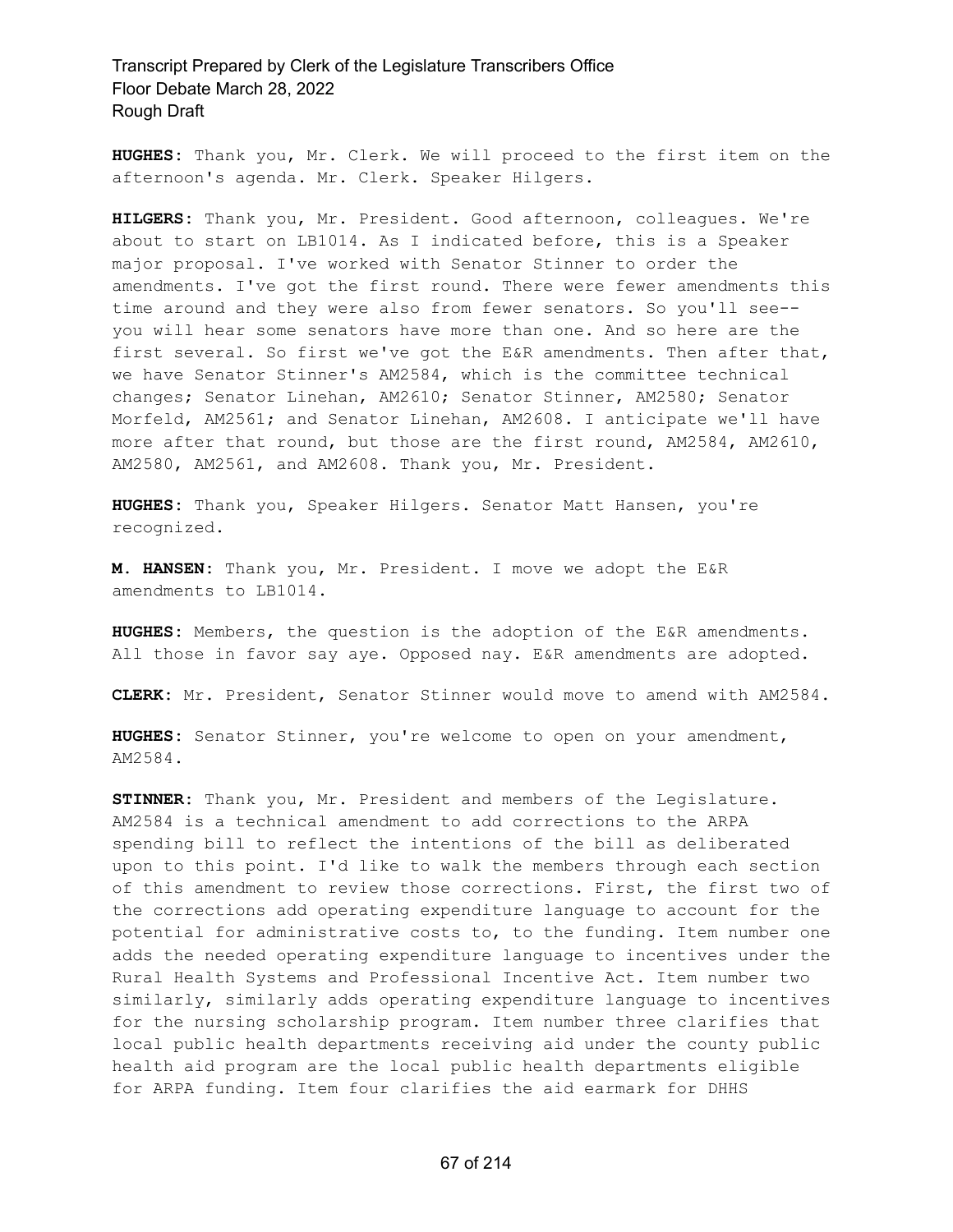expenditures in the administration appropriation to the military department. Item number five corrects the amount each community college can receive from the community college ARPA grant by striking \$15 million and inserting \$10 million to reflect the adjustments made to the grant program. Finally, item six corrects the aid earmark for north Omaha in the recovery grant program for qualified census tracks by inserting no less than \$50 million, as was discussed on the floor last week. I'd like to just take a-- just a moment to talk about the next ten days, I have ten days left as a legislator. There's 11 of us that are also in the same boat. We have probably four of the more significant bills to discuss yet and to pass. ARPA being one of those bills. And I think if you just take the sections that are involved with ARPA, the public health response, we actually have \$157 million allocated to that, that area; negative economic impacts, \$619 million is negative economic impacts; water and sewer broadband, \$85 million; \$115 million to premium pay; and \$15 million for administration. Those areas were hit hardest in COVID. They meet the guidelines, and I think that this is an important bill to pass. Tomorrow, we'll talk about the budget and the budget's an important bill to pass because it makes adjustments to the current budget. It provides wages and wage increases and dollars for our, our employees. Certainly, the 24/7s. It provides a 15 percent half way to the wall for our providers so that they can attract and retain some of the employees that they have today and retain the people that they need to, to attract. Certainly, we've looked at the nursing home thing and that's a, that's a premium pay area along with DD, hard struck, certainly by the present economy and the fact that we have inflation and they consistently are losing people, certified people and they need to have some help. The budget also includes quite a few areas where we have one-time spends, some of them related to ARPA in the housing side of things, but certainly other areas as well, and that gets us down to the last two and they seem to be intertwined. And it really bothers me that they are intertwined because I think we're better than this. We can talk about sentencing reforms, LB920. LB920, I think that we have been explained very clearly that what we're trying to do is keep our population safer. That means that you don't want people jamming out. That's unsafe practices. So by moving people closer to the Parole Board, first of all, they have to show good behavior. Second of all, they have to have programming, and third of all, when they're released, they're under the supervision of a parole officer. All of that equals safety. But we're spun up in political rhetoric and it's stalling a tax bill that is aggressive, that is transformative, that is needed for the state of Nebraska. I don't want to leave here losing all of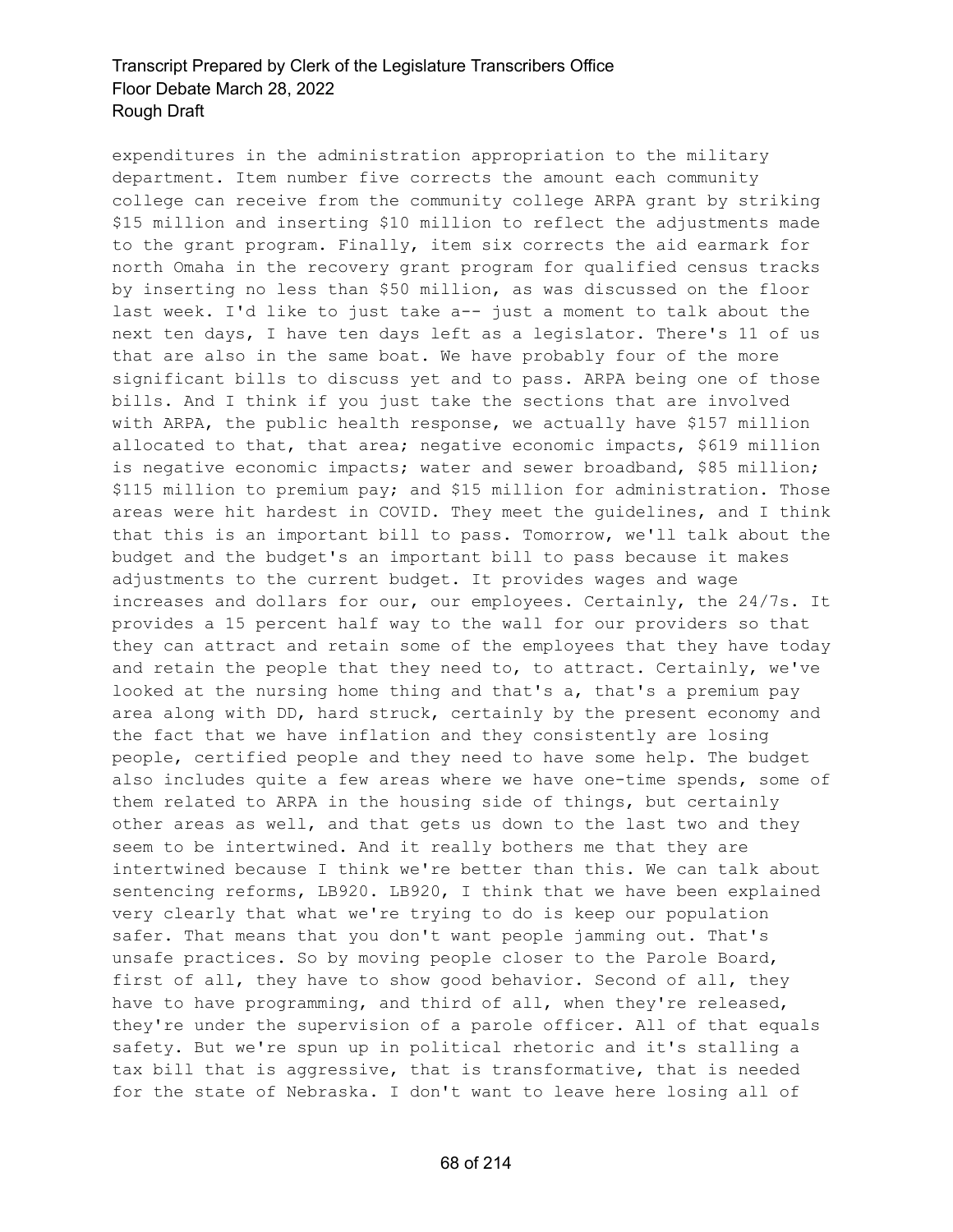it. Folks, we can do this. We can make these changes, we can make the state of Nebraska a much better place. We can make it more competitive from a tax aspect. We can give breaks to senior citizens. We can actually do something, something on prison overcrowding, which we failed to do and every chart leads you into that. And that's as big a budgetary issue, folks, as, as the budgetary issues that we're talking about as it relates to tax reform, as relates to appropriations and provider rates and salaries. Didn't we demonstrate to you that 5 percent cap was important and over 20 years, it's a \$300 million number. And didn't I also explain that when you put in big fixed asset projects like a prison that those you have to look out 20 years, you have to project it out, you have to have a master plan, you have to have all of the data to get it and you have to cite it in the, in the correct places. We don't have all that information yet. But that's a \$270 million, \$300 million project, plus the cost of operations associated with that. We built 800 beds since I've been here and haven't moved the dial. That should demonstrate to you that we're not-- we have a failed system that we have to make some changes. LB920 is, you know, pretty straightforward to me. I guess I break everything down into really simple ways of looking at things. It's about making Nebraska safer. Not-- as you've read in the paper, not everybody that goes in front of the Parole Board passes. But this is only the certain class of prisoners that will have that advantage. To keep that trajectory down to close to zero as we possibly can, that's fiscal responsibility. It's just as fiscally responsible is what we're trying to do with the safeguards on the income tax. It's just as fiscally responsible of what we've been trying to do with the budget. I'm just kind of a pragmatic business person. I get that. But this makes no sense. We have four major things to do. Let's get with it. Thank you, Mr. President.

**HUGHES:** Thank you, Senator Stinner. Debate is open-- now open on AM2584. Senator Briese, you're recognized.

**BRIESE:** Thank you, Mr. President. Good afternoon, colleagues. And I, I certainly appreciate Senator Stinner's comments there and, and I agree with Senator Stinner how important the ARPA bill is, how important LB1014 is. And I don't think too many people would disagree with me that the tax bill that we talk about, the tax package that we talk about is equally, if not more important. I spent the last week and a half listening the budget debate, ARPA debate, etcetera, and I didn't object to any of the provisions in there, except one. We talked about it on the floor a little bit and, and I was good with it and I voted green on the budget bills. I voted green on ARPA so far. And in doing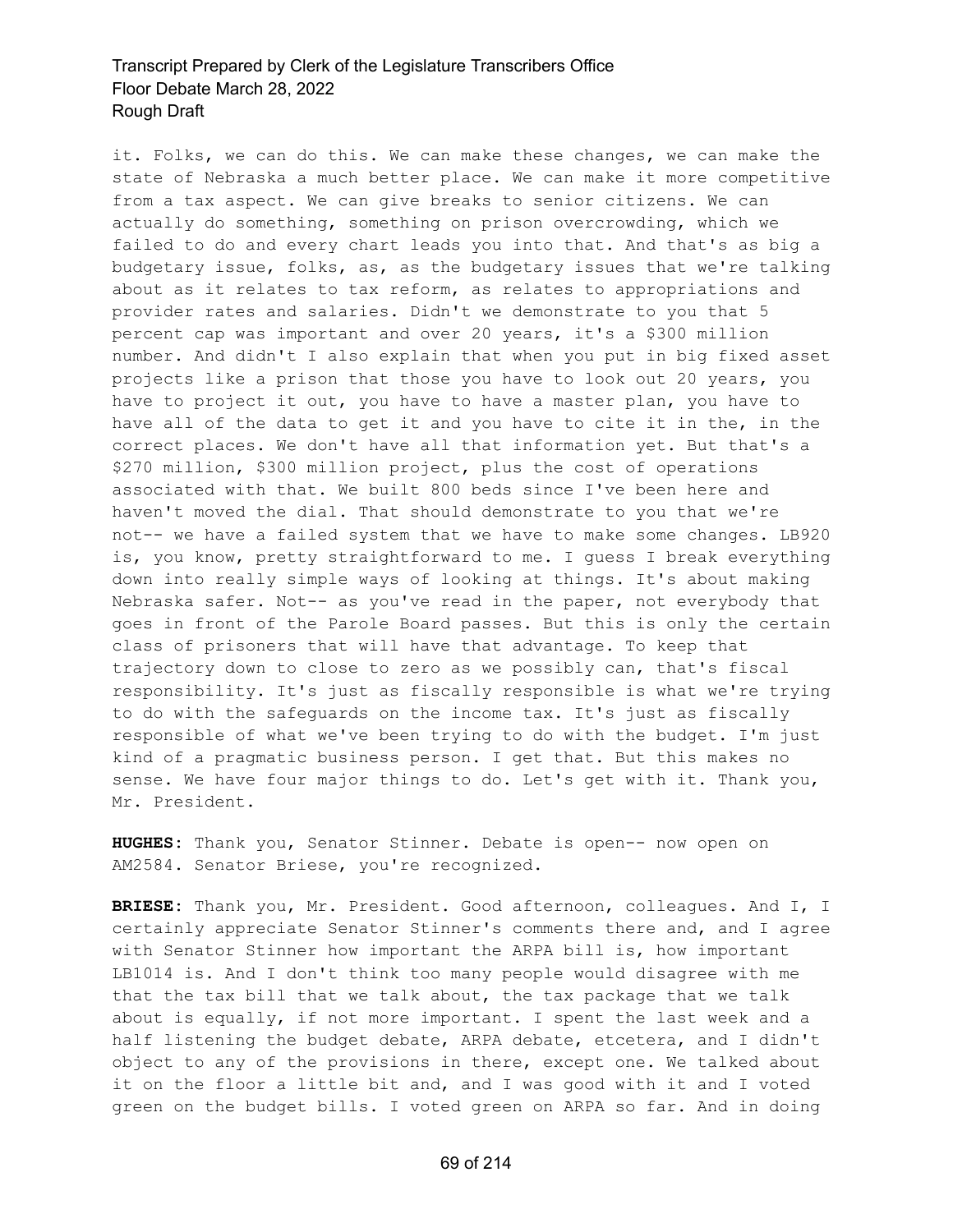so, I relied on the expertise of the Appropriations Committee to strike a balance among competing interests. And I voted with the appropriators to move these things along. But along came the tax bills last week and it was a compromise that also struck a balance among competing interests. But we had a bloc of senators unwilling to recognize the work of Chairwoman Linehan and myself and other members of the Revenue Committee, a bloc of senators willing to throw seniors under the bus, a bloc of senators willing to saddle Nebraska property taxpayers with a \$200 million property tax increase, a bloc of senators unwilling to pass on some additional property tax relief and a bloc of senators unconcerned about the-- our high marginal income tax rate and its curtailment of economic growth in our state. And so my attitude has changed because you see to move this state forward, we have to work together. And Senator Stinner described four major items we have to get done to move this state forward and working together means recognizing the important work of the Appropriations Committee, but it also means recognizing the work of the Revenue Committee. It means recognizing the importance of tax relief to everyday Nebraskans, and it means recognizing the importance of preventing a \$200 million property tax increase on everyday Nebraskans. Last week, during the tax debate, we spoke several times of a compromise a package deal on taxes. As part of the deal, income taxes are married to the LB1107 fix and the community college tax provision is married to both of them. And now it really looks like we have added components to this package deal. And to me, that would be the ARPA provisions, and it would be the budget. And as far as I'm concerned, ARPA and the budget are tied to tax relief, and I won't be voting to advance the ARPA bill or the budget bill until we have an agreement to move the tax package. And even though I have some serious reservations about many components of the budget and the ARPA bill, I think at this point I'm willing to compromise and help move them along if the tax package is advanced as well. Thank you, Mr. President.

**HUGHES:** Thank you, Senator Briese. Senator Albrecht, you're recognized.

**ALBRECHT:** Thank you, President. I too stand and echo the comments just made by Senator Briese. You know, when you have a bill of this magnitude, LB1014, the ARPA funds, and you have to come up with where you'd like that money to come from. And when you ask, they say, nope, not ours. Nope, we're not going to work with you there. Nope, that's not going to work. We're keeping our all. That disturbs me, that disturbs Nebraskans, that disturbs the whole process when one committee can do what they want to do, move whatever they want. We're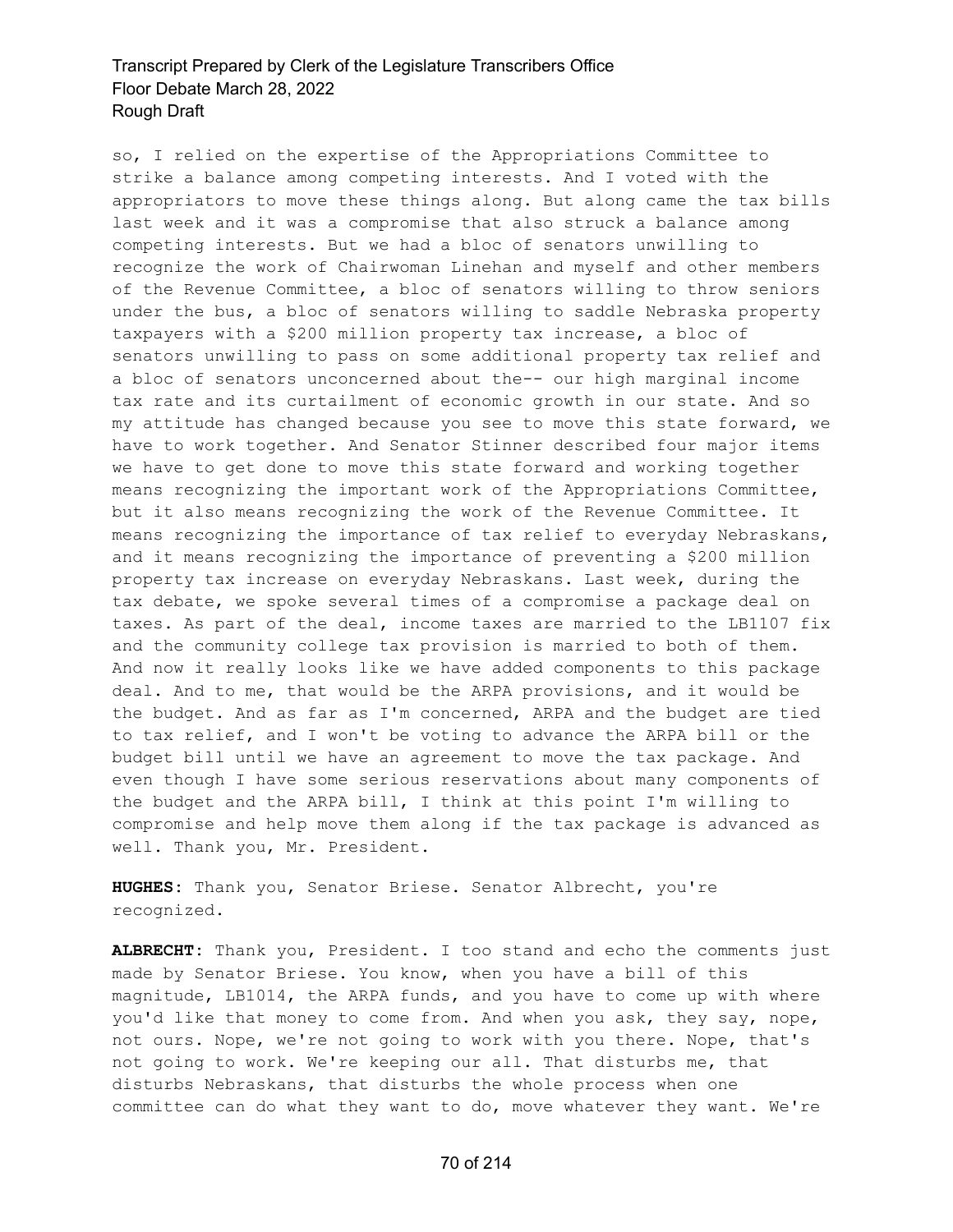going to get to it. I hope we're all in the queue this time instead of Senator Lathrop blocking everything for us. You know, I want to talk about on page 19 of the bill. This is a lot more than a water study. The language on page 20: to be used for the design, construction, and implementation of additional water supply projects, which shall only be used for such purpose. Eligible project costs shall include, but not be limited to, the cost for a water treatment plant, land acquisition, acquiring permits, wellfield, pumping, a transportation of water over twenty-five miles for the purpose of providing potable water. Whatever that means. How does that deal with COVID? What is it about putting \$20 million in these ARPA funds, what does that have to do with COVID? Tell me that. Let's move on to page 22. This is the \$60 million for the community colleges. I have a community college in my district. Line 16: for funding a capital project for offering a course or a program that meets the criteria established in the federal American Rescue Plan Act of 2021. Then in line 20: The grant funds shall not be used to offset student or institutional costs for (1) individuals currently enrolled in secondary school or (2) the individuals enrolled in a program with the primary purpose of earning general academic transfer credits applicable toward a four-year degree. This is too much money to be going to new projects and programs that will have to be sustained by either property taxes or additional state funds. We are going to get some answers to some questions today, folks, because Nebraskans deserve to know what's in this ARPA fund and how it's going to be distributed. Senator Erdman had once said, are these one-time, one-time funding or is this something to help many, many other areas for years to come. But to strap people that are here in Nebraska based on the funding that we're going to say yes to today, that I'm going to have some heartburn with. And to think it's not OK to find money for underprivileged children who are behind in reading and math and help them get ahead, there was no money to be found, and shame on you for even trying to touch anything to do with, with the, the nursing homes. We've given them a 17 percent hit, a raise for their folks to try to get them into their facilities and pay them more than they would pay a normal nurse. That's not going to happen because they really probably don't need it because we're going to give them another \$110 million on top of it.

**HUGHES:** One minute.

**ALBRECHT:** I can listen to the, the fullback, quarterback, whatever his name is, that wants to scream and holler about whatever I'm going to say today, but I'm done. I will not support something like this, any funding that's going to go on and on and on for years to come. This is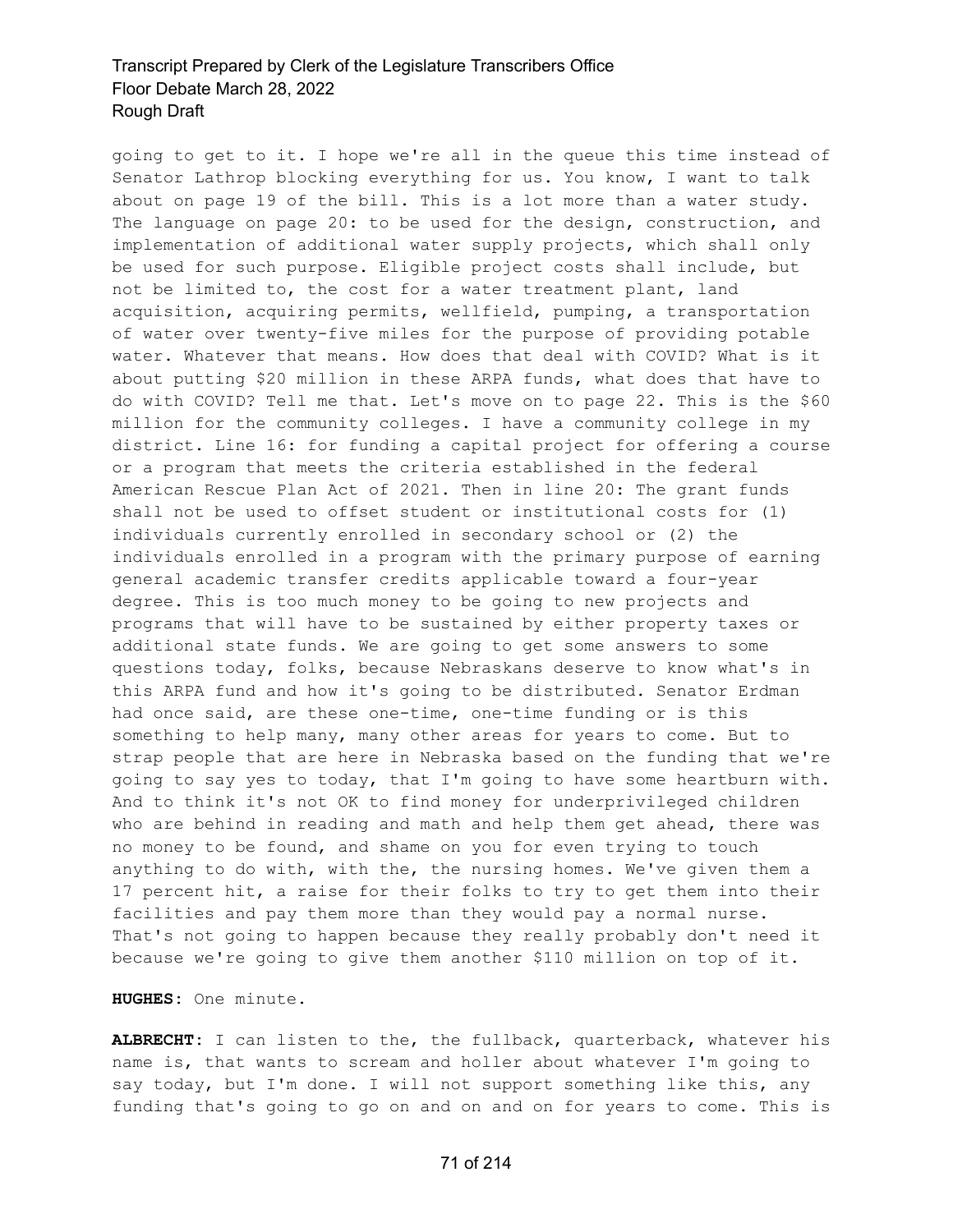about helping people through the COVID transition, not about helping them in other ways. Thank you, Mr. President.

**HUGHES:** Thank you, Senator Albrecht. Senator Arch, you're recognized.

**ARCH:** Thank you, Mr. President. I want to talk for a second and, and I'll have questions for Senator Stinner here in just a second about Section 18 in the ARPA bill and I'm, I'm referencing ER155. Just as a point of reference, if you're, if you're looking at the language and it has to do with, with child welfare aid. As I understand this, this, there is, there is two years of child welfare aid in this particular Section 18, page 10, and it's, it's broken out between \$3 million for an increase in provider rates and then \$7 million for the child welfare case count increase. Now I know, I know that with COVID, we saw a significant decline in cases. The number of cases dropped precipitously. And I think that in my discussions with the department and those who were tracking this closely and, and other, other organizations outside, I think everybody looked at that and recognized that this is-- that this was something temporary, that those cases would come back. Well, they have come back. And so now in meetings that I've been in, there is, there is reported a significant increase in, in those numbers once again. So as I, as I see the dollars here, the \$7 million that goes towards that case count increase, that I understand. And then, and then it's \$7 million and \$3 million, so it's actually, it's actually 10 total. But I guess my question remains then with, with regards to the increase in provider rates. And so the way we had handled some other provider rate increases, we had put those into our, our general budget recognizing that that is an ongoing obligation and we weren't using ARPA funds for that. And in those cases, we were identifying the ARPA funds for recruitment and retention of staff. And so this is handled a little bit differently. And maybe Senator Stinner and I can talk more about this off the mike, but I, I would ask, I would ask him a question if he was willing to yield.

**HUGHES:** Senator Stinner, will you yield?

**STINNER:** Yes, I will.

**ARCH:** So, Senator Stinner, you, you-- I mean, you and I had multiple conversations about this, the ARPA being used for recruitment and retention and then the General Funds, the base rates were, were being increased there. Can you-- is, is there something else-- am I, am I missing something? Can you or maybe we can do this later, but is there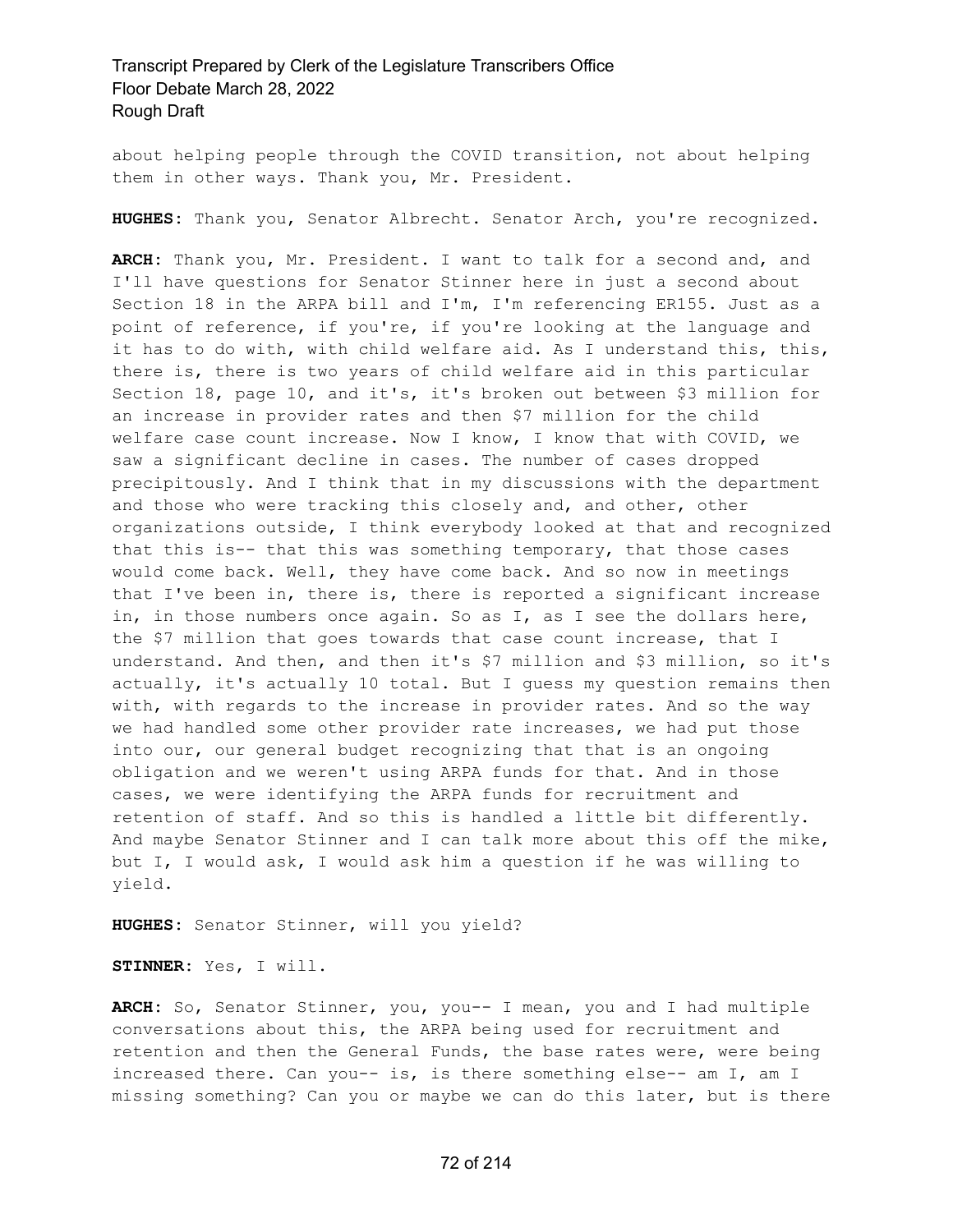something there that there's a reason why we put provider rate increases into ARPA in this particular case? Now it's-- I think it's, like I say, I think it's \$3 million as I, as I, I read the number. But there must have been something in the discussions and maybe, maybe you weren't into that, into that level of detail. But we can, we can talk about this off the mike as well.

**STINNER:** Yes, I'm, I'm trying to do the calculations as I, as trying to compare what's happening into the budget. But the Governor, I think, included the 10 and 15 in, in the regular ARPA request, which we did do. And as you explained, the first year, it was a \$7 million for case counts and \$3 million for provider rate increases. Then obviously that \$3 million slides over and becomes another \$3 million, which is \$6 million for provider rates. And of course, in the budget then we put in some permanent increases in provider rates.

**HUGHES:** One minute.

**STINNER:** These were expected to be temporary within ARPA and expire. So then we came back and actually put in base increases of 15 percent.

**ARCH:** In, in the general budget?

**STINNER:** In the general budget, yes.

**ARCH:** OK. And so these-- this \$3 million here, not the case increase, but the \$3 million here that is expected to expire then at the end of that. So while it's not identified for recruitment and retention, it would expire as we've done in other areas of social services, that would expire as well.

**STINNER:** Yes, the ARPA bill is time definite money where the budget would be ongoing as a base increase.

**ARCH:** OK. Thank you, Senator Stinner. Thank you, Mr. President.

**HUGHES:** Thank you, Senators Arch and Stinner. Senator Linehan, you're recognized.

**LINEHAN:** Thank you, Mr. President. I'm actually up to talk about the amendment, AM2584. So as I understand it, I think when I read the bill this weekend, the language was the \$60 million and no school-- no community college would get more than \$15 million for-- it's in the same area that Senator Albrecht was talking about. So I want to talk to that and then maybe somebody can respond when they're on the mike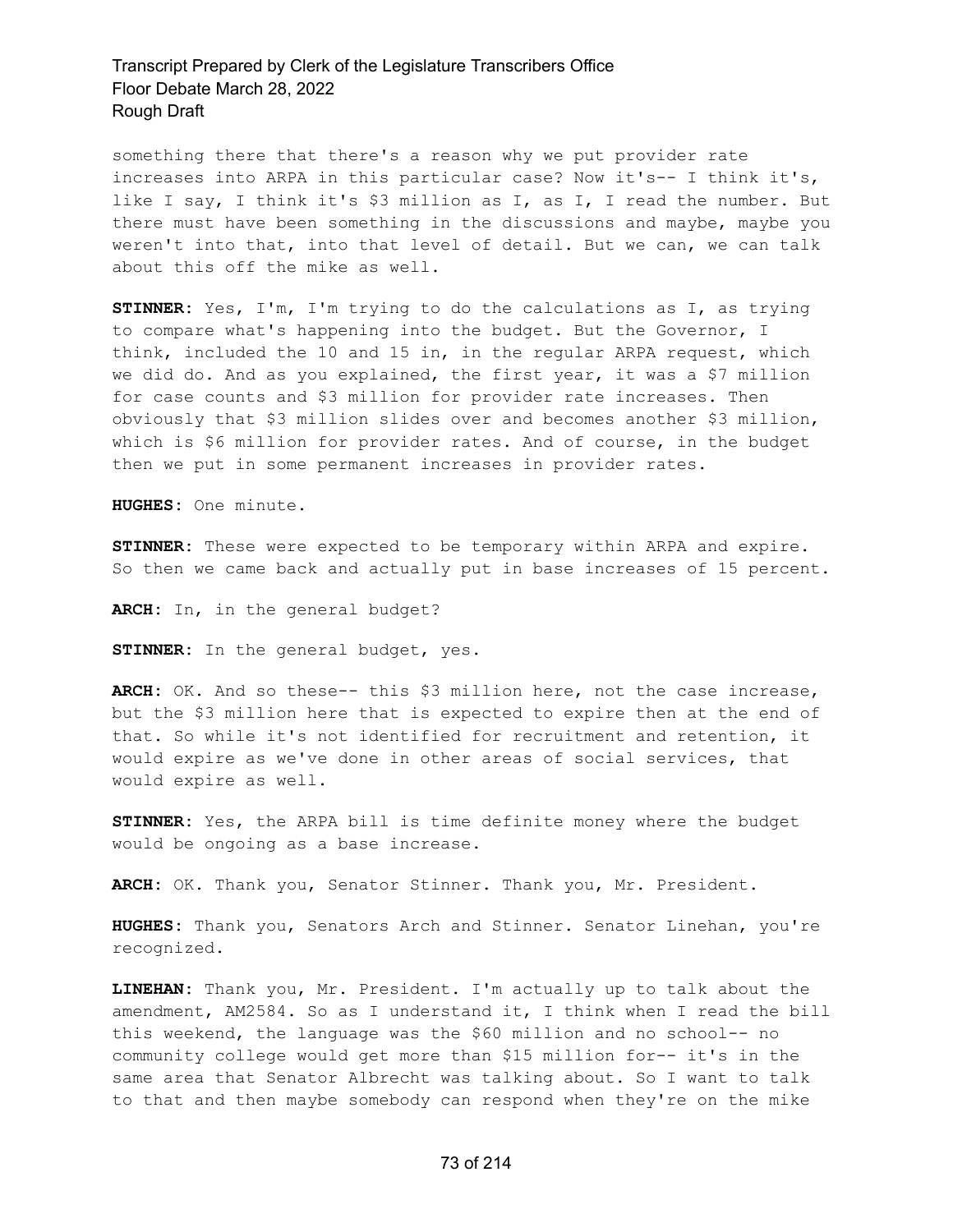next. I don't-- when I saw the \$15 million, I thought, well, that's good because and I know this is a little sticking up for Omaha because Metro Community College is significantly larger with more students than the other schools. So I have and anybody can come look at it or I can hand it out. So I've got the federal funds that have gone to the community colleges here. There's were several different buckets, but the first bucket, for instance, Metro Community College got a little over \$6 million, while Mid-Plains got \$774,000, or almost \$775,000, so that the delta there is over \$5 million. So I'm wondering, is there anything in this bill that kind of takes into account how many students you have? And nothing against any of our community colleges, I'm sure they're all great, but they are very, very different in size. So if I'm looking, the pot is \$60 million and everybody gets 10, it seems to me like that might not be quite fair to Metro or Southeast Community College, so that's one question. And then I too want to know-- we talked all summer about ARPA money, and we talked about the fact that it needed to be one-time spend so it didn't increase our base going forward. And I was under the impression that was one-time spend for everybody, not just us, but for anybody we'd be giving money to. So I don't understand, as Senator Albrecht said on page 22 for funding for a capital project. So that means to me, we're building things. And if we're building things, that means you've got to have employees that are in the building, you've got to take care of the building, you get heat building. I don't know, is there some limit on this, on building things because I've flipped through yesterday, several of community colleges and what they've been doing in the last year, and several of them are already building things. Quite a few things with the ARPA money they already have. And I don't know, this kind of gets down in the weeds on how community colleges are funded, but I see this from both Education Committee, which I sat on, and also from the Revenue Committee. So their levy limit, community colleges is 11 cents, but automatically in that 11 cents, they have 2 cents for a building fund, so they already have a building fund that they get. And from what I could, and if we stay on this too long before now and Select, from what I could pick up from clips I read and the budget reports that they had on their websites, we have a-- I think Southeast is building a \$24 million new building here on the Lincoln campus. I think they just finished a brand new health science building. I will get other examples, but there's a lot of building going on already. And then the other question I had is on the dual credit, as also Senator Albrecht mentioned, I don't quite-- \$15 million a year for dual credit, if I-- I looked Metro Community College, if it's dual credits, was a high school student taking college courses, the tuition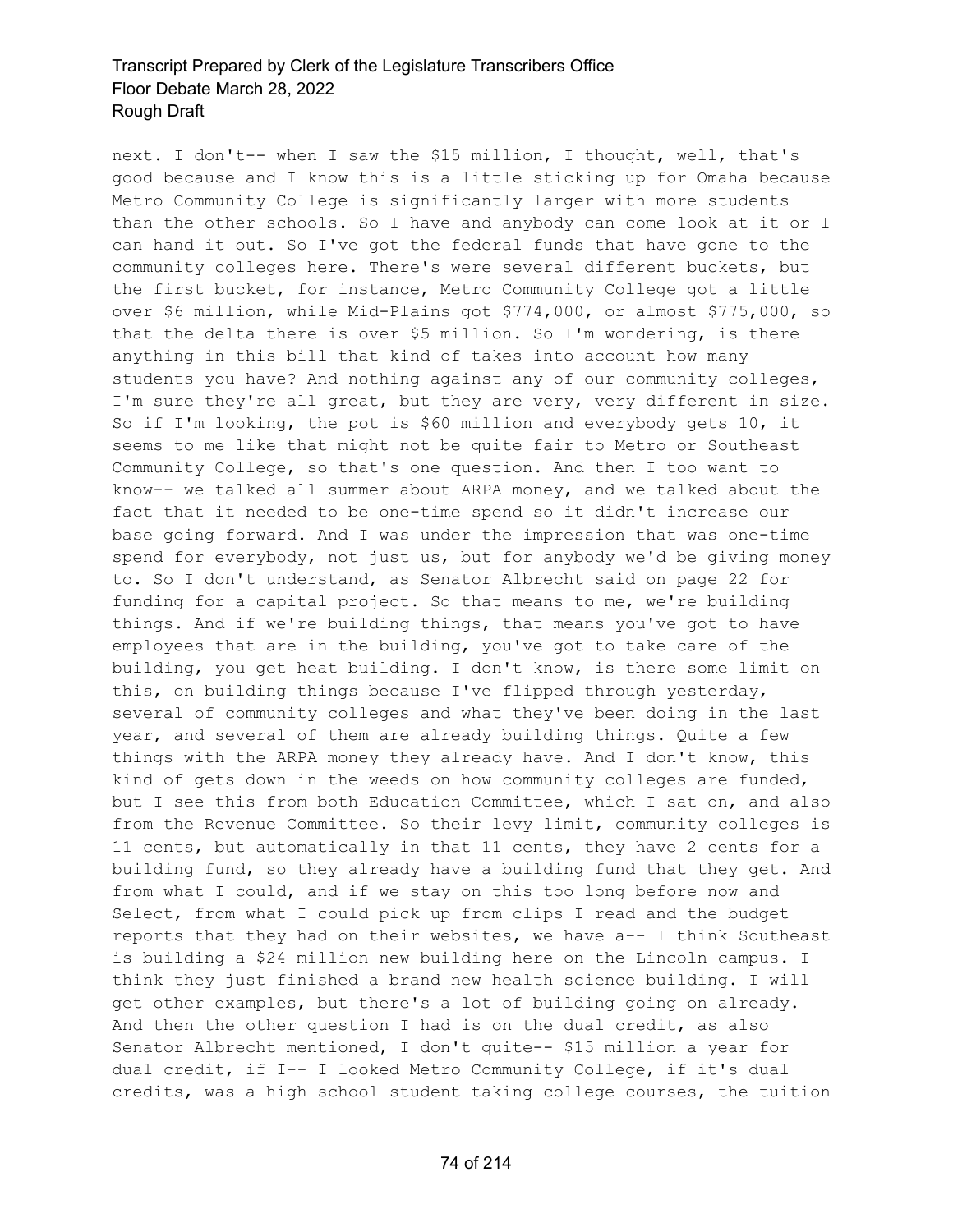is \$33 an hour, so \$15 million would provide 50,000 credit hours per year. I think we have about 25,000 seniors a year. Maybe not that many 24,000. It seems like a lot of money. So are we-- is this dual enrollment--

**HUGHES:** One minute.

**LINEHAN:** --\$15 million per year? Excuse me, it's \$5 million per year. Is that for, is that for the child help pay for the classes? Because the other thing, and then see how this day goes. But we have a situation with dual enrollment and this on Education Committee I have written letters about this, ask community colleges, some kids pay-- or parents pay, some schools pay, and some schools pay half and the parents may half. So I think we really should kind of dig down here and make sure it's fair for all Nebraskans. Thank you.

**HUGHES:** Thank you, Senator Linehan. Senator Friesen, you're recognized.

**FRIESEN:** Thank you, Mr. President. Well, I'll probably just start off where I left off the last time we talked about this bill and I think I was a red vote. And I go back to when I first came here, we did have a lot of money in our cash reserve. We spent a lot of money. I think our General Fund was-- spending was around that 5, 5.5 percent. And a short time later, we were out of money. And I remember all the senators when we were making cuts, we talked about how we're conservative senators. We don't like spending money, we're a high-tax state, we spend too much. And the first thing happens when you dangle a little money in front of us, we spend it. And I look at this and I think if this body would appropriate half of these dollars and leave the other half for next year, that would be quite enough. Let's pick the best of the best programs. Let's move them forward. But it seems like we're just pushing ahead and making sure that we appropriate every last penny and get it all spent. We're going to have a General Fund budget increase of what, 5.7 percent, I believe, highest one probably since I've been here. That doesn't make us fiscally conservative anymore. And I know there's all kinds of trade-offs between our General Fund and this ARPA money on who gets what. And I'm pretty happy to report I don't think my district gets really any of it because I don't have an ARPA bill and I don't have an A bill other than trying to fix digger's hotline. So as we go through here, I, I find it hard to support certain things, especially. I talked numerously about how Offutt Air Force Base would be one of those. To me, the Lincoln Water System, \$20 million, we've got communities out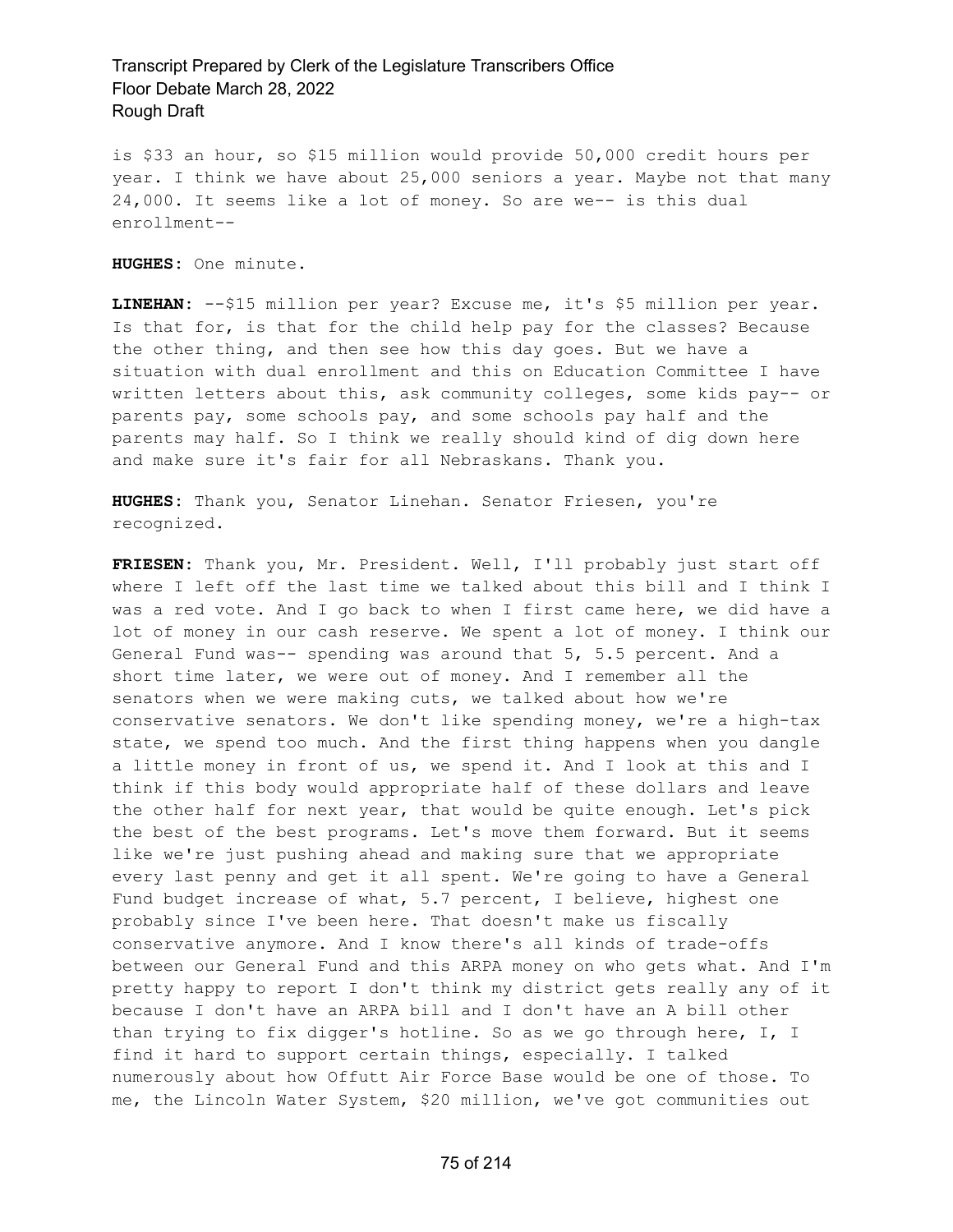in rural Nebraska that have had to fix their water systems. They've had to drill new wells, they, they go out in the country and they had to find their own water source. They worked with the NRD. They, they managed to get it done. I don't know if there's any USDA funds available out there. There's a revolving loan account, I think, for water issues. But for me to say that I need to spend \$20 million to help Lincoln find a new wellfield that doesn't seem to fit what rural Nebraska has to do when they have to find a new wellfield. And we can go through this long list of where we spend this money. And again, I'll go back to the fact that this year we're spending a billion dollars here and almost a half a billion dollars probably in our General Fund budget that if we were truly fiscally conservative, we would probably cut this all in half. And the next year, the new Governor and the new Legislature can make some wise choices again and fund those things that we feel-- they feel at the time deserves funding. Senator Wishart did have a nice bill in there, \$4 million for reverse osmosis systems. And I think for some rural communities, that might possibly be the answer if, if the EPA or whoever regulates probably the HHS who regulates our water systems, because right now I don't think that a, a small community will be exempt from having to treat their water if they have a public water system.

**HUGHES:** One minute.

**FRIESEN:** And so the reverse osmosis system still won't keep them from having to put in a treatment plant, for instance. And I think until we can find a way to change some rules, there are numerous small communities, villages out there who could greatly benefit from something like that. If they were able to put in a reverse osmosis system versus a water treatment facility, it would save us hundreds of thousands of dollars and, and provide good drinking water. So I think there's some options out there, and I'll continue talking about some of them as we move forward. Thank you, Mr. President.

**HUGHES:** Thank you, Senator Friesen. Senator Matt Hansen, you're recognized.

**M. HANSEN:** Thank you, Mr. President and good afternoon, colleagues. Colleagues, I'm to talk a little bit about the bigger picture, as we've already been said. So already we've had one senator talk about how this bill is now tied with the tax package and this and the budget have to go along with the tax package in their mind. Colleagues, I'd like to remind everybody that if you look at the votes, I haven't been supporting the budget and I've also been one of the lead opponents of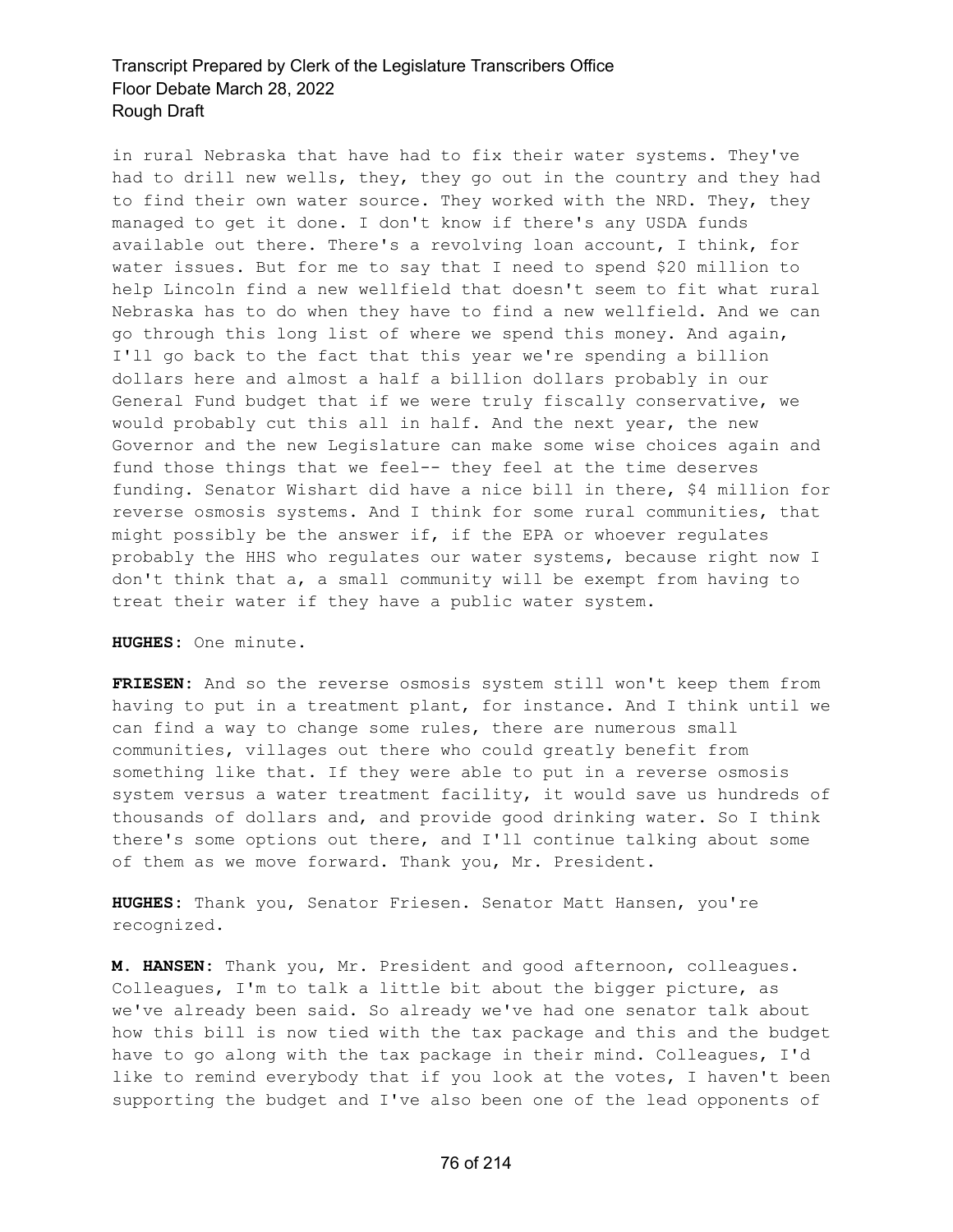the corporate tax giveaways in the tax package. So if there's any thought or desire that is going to influence me, that's, that's misplaced. You can decide what you want your strategy to be going forward doing that. But I voted cloture for one of the bills, but I have not voted for any of the underlying bills. So in any sense that that is pressure on me to try and stop advocating for my community and my perspective and my constituents on taxes, I'm going to say that's misplaced and that's going to be kind of unfortunate and maybe, maybe successful. Maybe not. But I just wanted everybody to know going into that kind of full cards on the, full cards on the table or whatever metaphor I'm trying to go for there. I do not particularly like these budgets. I have not been voting for them. And if you think you can use them as leverage points to drop some of the opposition on taxes, you're mistaken at least as it comes to me. Going forward talking about taxes, we've already had the tax bill that was defeated on Friday described as a compromise. Colleagues, when you take supporters of the bill and add more things into the bill and do not talk to opponents of the bill, it's not a compromise. You've just changed the bill. The key outspoken opponents to the corporate tax cut have been myself and a couple of other senators who have maintained their opposition all the way through. To any extent that there's been negotiations or compromise, it hasn't included us. If you don't need our votes-- I always say if you don't need our votes, you don't need me to vote for it, I understand why you don't come towards me and I understand why you don't negotiate with me. But it's increasingly looking like more and more like you might, and I would encourage you to moving forward kind of keep that in mind when you get up and declare something is a compromise and you've ignored a wide swath of senators who have been continually opposed to something, it might not actually be a compromise because you actually haven't negotiated with people who've had the opposition. Again, if you don't need my vote, if you can get to 33 some other way, I understand. I don't expect to be quartered on every issue and every policy. So colleagues, that's kind of the lay of the land where we're at. And if we want to start tying more things and holding more things hostage and going back and forth, we have the leverage to that and we can go down that path. And that's not necessarily something that I want to do or something that I have a desire to do. I'm going to share something now because a couple of people have asked and I've told people who've asked, so yesterday, or sorry, excuse me, on Friday, after kind of the surprise 11th hour amendment of the Social Security tax, I went ahead and filed an amendment to every Revenue Committee bill that had been prioritized and was still on some round of debate. And it's not my goal to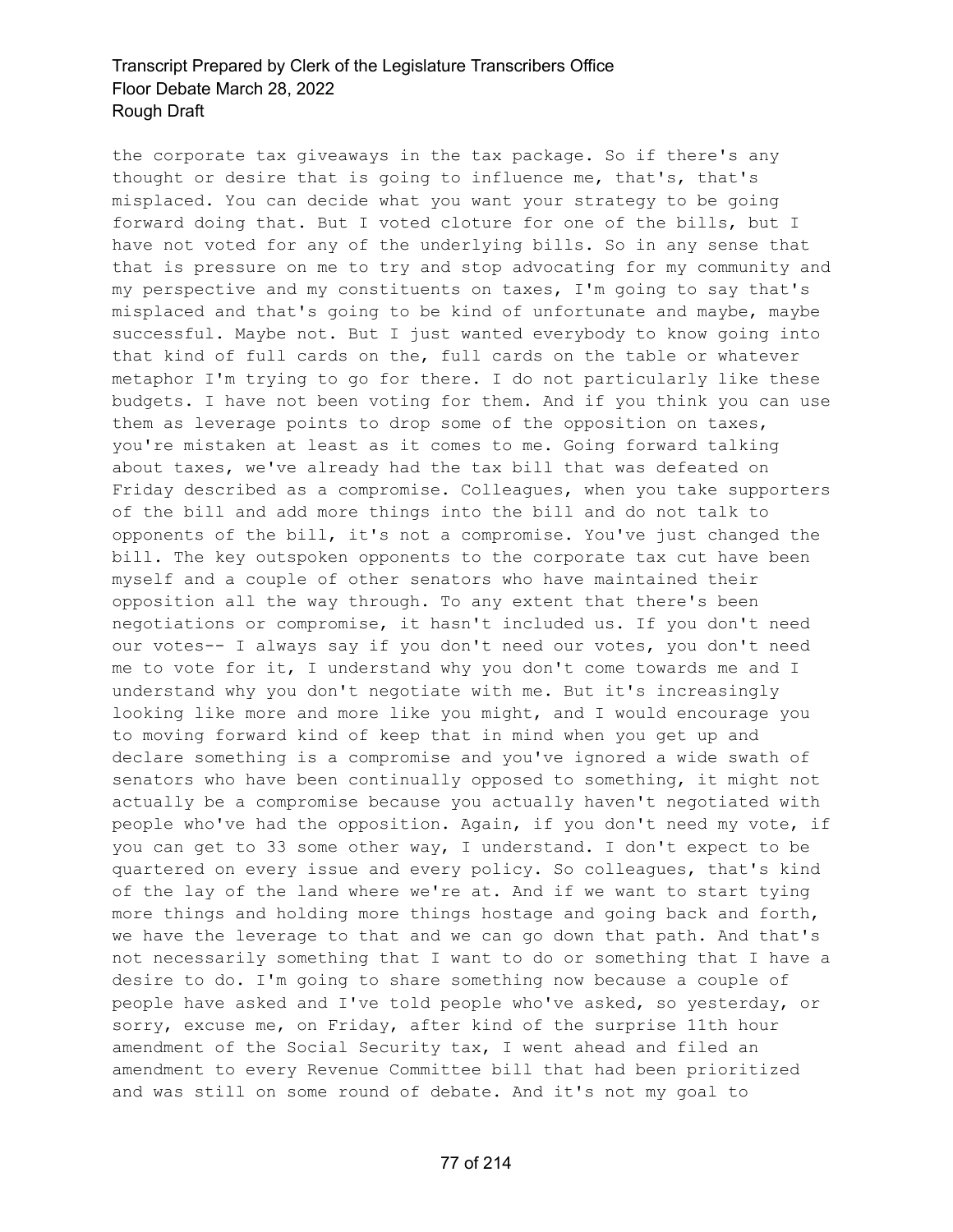filibuster all of those things. It was my goal to prevent a large last second tax package to be thrown on like it was on Friday. I, by all means, would love to have a up-and-down debate on some sort of tax package and to get to it. But when you say vote for this or we're going to kill Social Security in front of you. To me, that's not a debate. That's a hostage situation. And as you've seen, a lot of us did not respond to that well. We did not view that as a sincere debate or sincere attempt, and we're willing to stand up to that. I'm going to continue to stand up and resist on that and I'm going to use whatever motions under the rules that I have to. Again, it's not to derail or take time or waste time on other bills. But if the motion is to kind of keep playing this Whac-A-Mole of which bill is going to be the tax bill, which bill is going to be the real debate, we can play that game and I'll try and fight you on each step.

**HUGHES:** One minute.

**M. HANSEN:** If you've got a coalition of 33 who can move a bill forward and you want to announce it and put it on the schedule and all that, let's have the debate. But if we're going to keep tying other bills in, if we're going to hold the budget hostage like we hold Social Security hostage, I'm just warning you the wheels are starting to come off this session. You know, if somebody wants to throw up adjourn sine die motion this afternoon, I might very well vote for it. Thank you, Mr. President.

**HUGHES:** Thank you, Senator Hansen. Senator Williams, you're recognized.

**WILLIAMS:** Thank you, Mr. President. Good afternoon, colleagues. I wanted to just talk a little bit in general about where we are on a number of things here in the session, and I certainly appreciated the comments that Senator Briese and Senator Stinner made early in this discussion this afternoon, and I, and I echo many of those same concerns. We have a very unique opportunity that has been presented to us. And for those of us that have been here through times when we had a little money, times when we had to cut the budget significantly, and now an opportunity to do some things that are transformative for our state, I think it's, it's our obligation and our responsibility to hold to that and make that happen for the citizens of our state. And as Senator Matt Hansen said, I, I don't like the idea of holding things hostage, one thing for another. But at times, that's the way we do things in here and there are some big things that we have the opportunity to, to accomplish. We've talked a lot about the budget. I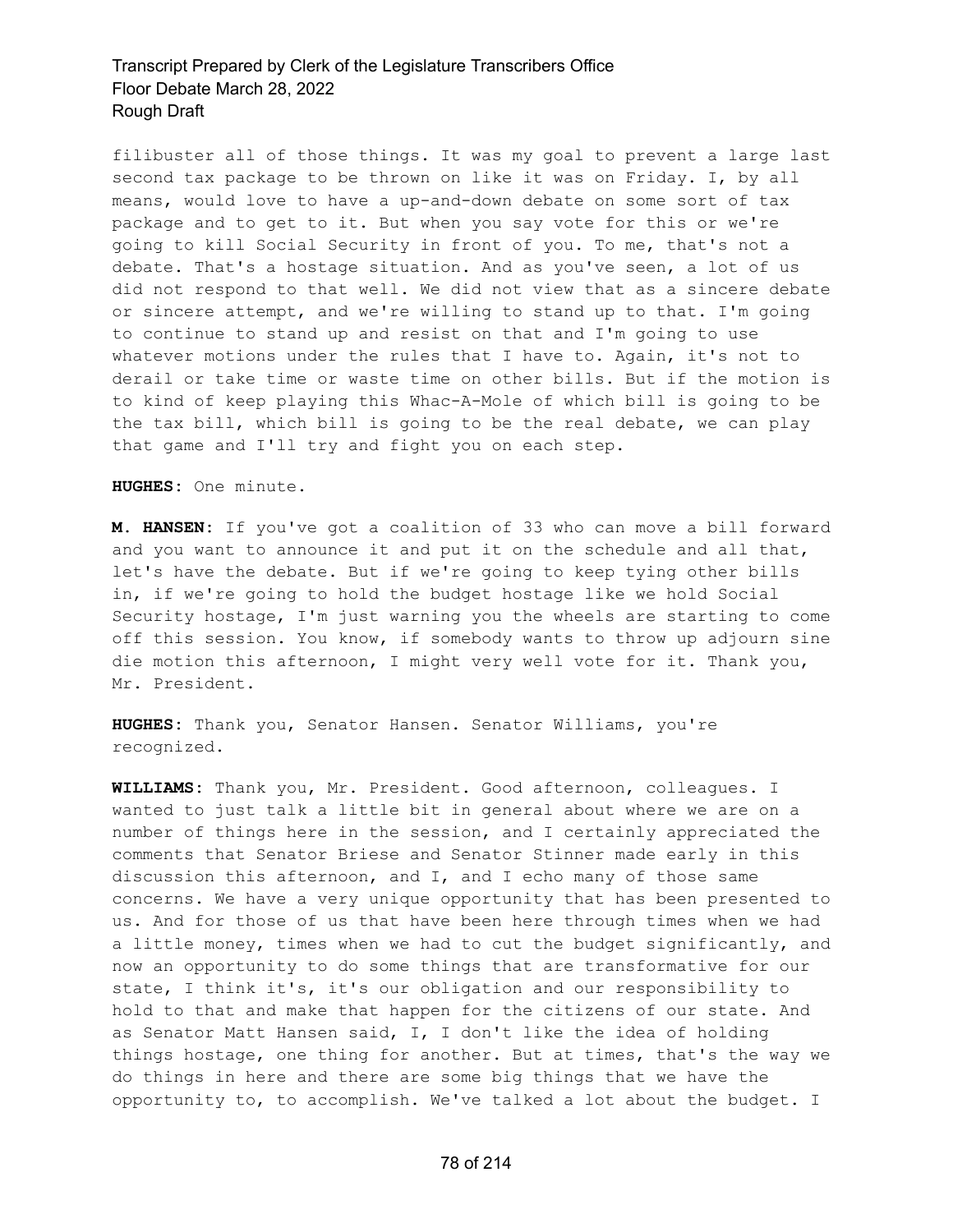appreciate the work that the Appropriations Committee has, has done on the budget. They're spending each day in those hearings and looking at that while the rest of us are, are doing the other work of the body, which we do. At the end of the day, the mainline budget bill came out of Appropriations on a 7-2 vote. I think that's a strong vote showing us the work that they did. In addition now, we have in front of us today, LB1014, the, the ARPA budget, which by the way, came out of the Appropriations Committee with a 9-0 vote. And again, I appreciate, as we have heard many times through this discussion, the, the process that the Appropriations Committee used in weighing out three or four times more requests for dollars than we had dollars to, to put out. I appreciate that and recognize that that tells me while I was doing other things and the rest of us who were doing other things, they were doing their work that, that I think we, we need to support. Tied with that, of course, is the discussion now with the tax situation, which became last Friday, LB825, a different number than we looked at before. But it does encompass not only the tax proposal on the income tax side, the real estate side, but also the Social Security side. And I would argue those are all things that are within our reach of being able to do this session and take, take a step forward that we have not been able to take during the past number of years that we've been here and, and do something pretty substantial. What I recognize when I think about all of these things is that we spend a lot of time talking about our differences and very little time talking about the things that we agree on. And there are a substantial number of things that we agree on, and I believe if we can continue to focus on those, we can build on other things. But in that discussion of the budget and ARPA and the taxes, we can't forget the other significant ingredient that we can make a difference on. And that's LB920 and sentencing reform. My first two years in the body, I had the opportunity to serve on the Judiciary Committee. And for those of us that were here at that point in time, it was much the same discussion that we are having now,--

**HUGHES:** One minute.

**WILLIAMS:** --except we were focused on LB605, which we did get across the finish line. For those of us that were, were here, we had great hope and expectations that that was going to change the direction of the incarceration rates in our state. Doing some things with, with probation, doing some things with problem-solving courts expansions, doing a number of things. The problem was we didn't bite off the whole apple at that time. We didn't take all of the considerations that were laid on the table. We took most of them, but we left a few off. And at the end of the day, what we had hoped would be the results of LB605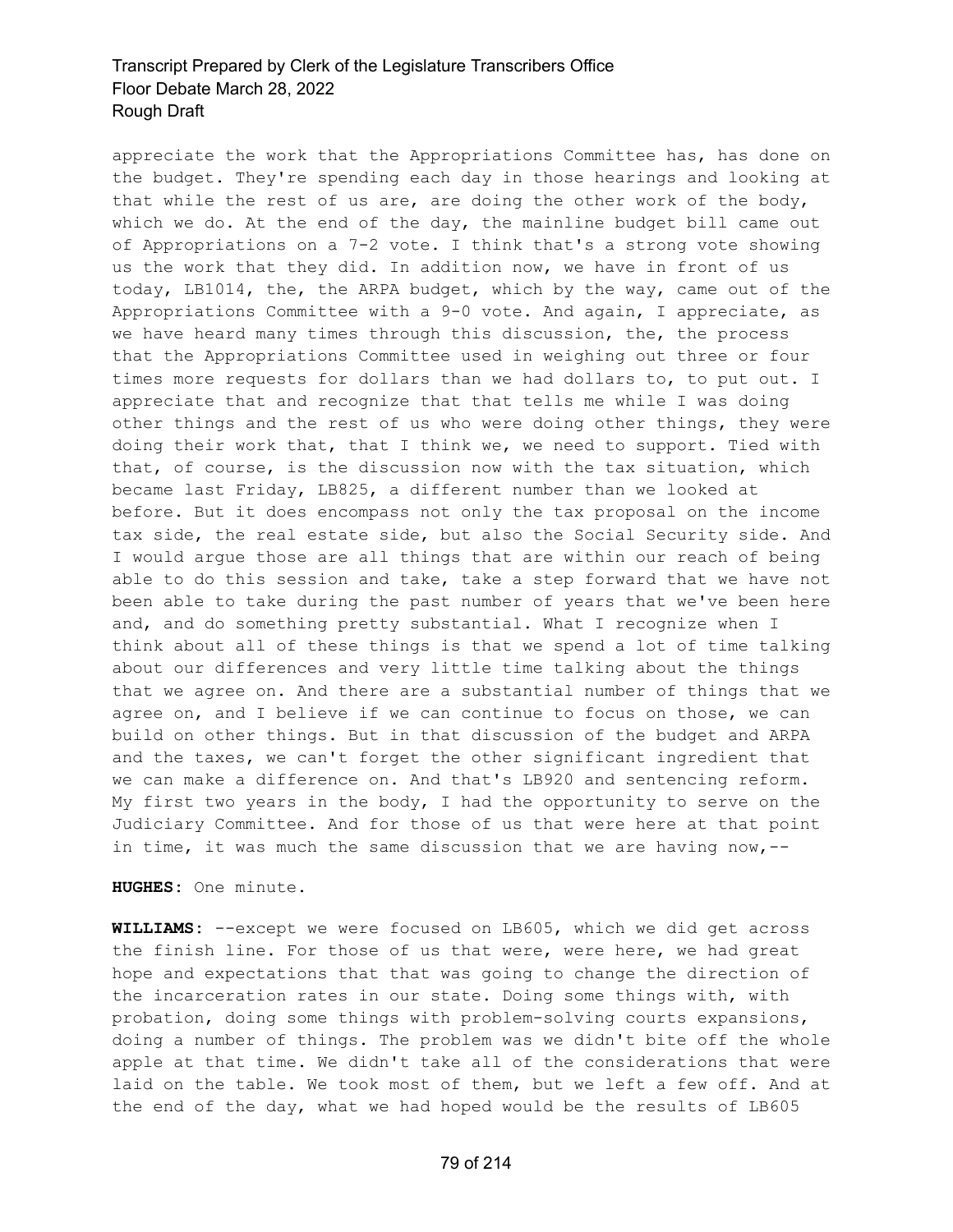didn't materialize. And that reminds me again of a lot of the debate we had over the last week when we were talking about--

**HUGHES:** Time, Senator.

**WILLIAMS:** Did you say time?

**HUGHES:** Time, Senator. Yes, time, Senator.

**WILLIAMS:** Thank you.

**HUGHES:** Thank you, Senator Williams. Senator Albrecht, you're recognized.

**ALBRECHT:** Thank you, President. I'd like to talk a little bit more about the bill. I'm going to go into, I believe it was line-- OK, the workforce housing, we have four different areas to the tune of \$91 million. OK, I understand that we're talking about affordable housing, rural area housing, NIFA, and the water situation in Lincoln. So again, I don't know if we've even spent the dollars that we have allocated over the last couple of years in workforce housing. Would Senator Williams yield to a question?

**HUGHES:** Senator Williams, will you yield?

**WILLIAMS:** Absolutely.

**ALBRECHT:** Thank you, Senator Williams. The last six years, we have always funded rural workforce housing. Have we used up all of those funds up and to this point?

**WILLIAMS:** Yes, we have. We funded two rounds. In 2017, we passed \$7 million, came in out of the Affordable Housing Trust Fund.

**ALBRECHT:** And do you know how many homes were built in the last six years with the workforce housing?

**WILLIAMS:** It must be approaching 1,000 now across the state. The first amount, the \$7 million built over 800 homes across our state, and they're still being built because of the--

**ALBRECHT:** Thank you. Thank you

**WILLIAMS:** --revolving nature.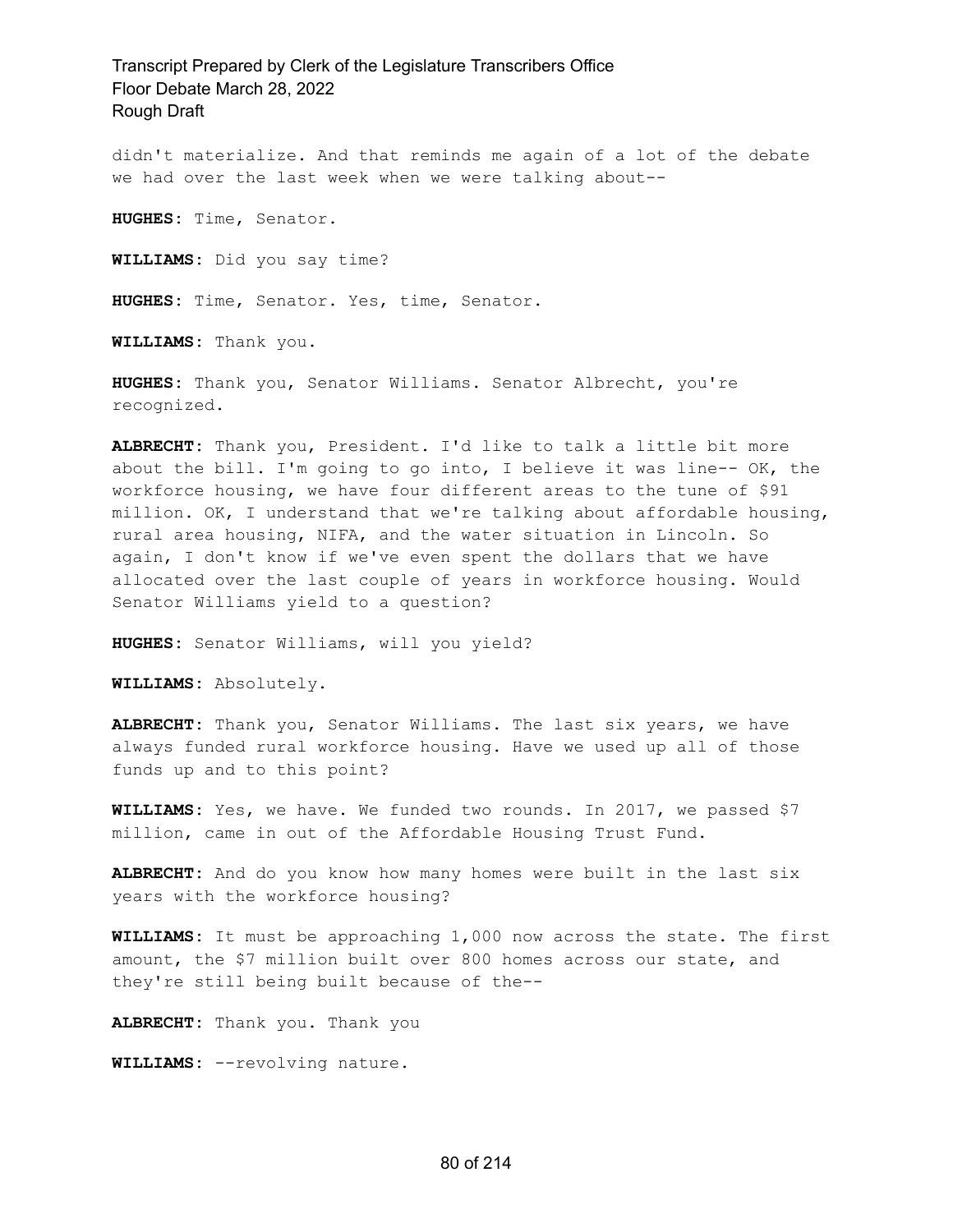**ALBRECHT:** So let me ask you, how many homes do you think will be built in the next three years using these funds? And would this be an appropriate appropriation for dealing with the COVID Relief Act?

**WILLIAMS:** The funding for the rural workforce housing as it is in the budget right now, there is a portion that comes from ARPA that was clearly designed to be a result of the COVID portion because of the workforce shortage, the supply chain changes, and the lack of contractors. The other portion of the funding comes from the cash reserve, which doesn't have those same restrictions.

**ALBRECHT:** OK, so you're blending those two?

**WILLIAMS:** Yes.

**ALBRECHT:** OK. Is it true that somewhere in all of this paperwork that we're trying to absorb, are we, are we building homes for over 300,000 or more in these funds, the \$91 million?

**WILLIAMS:** The workforce housing or middle-income housing bill, LB7- excuse me, LB518 that we did in '17, and then the bill that we did in 2020, 275,000 was the cap to start with, that moved to 285,000, and the bill that you will hear later on this, moves that cap to 325,000.

**ALBRECHT:** Thank you. Again, we have many areas that I have some degree of, of heartburn with, and I just, I just feel like, yeah, we've got all this money and we just have to, to get after it, use it in any way, shape, or form. I know the supply and demand chains of a lot of things building a house, purchasing a car, getting parts just to, to be able to take care of everyday business, it's not as easy to get today. So we're going to allocate all these funds and to some of them, they're going to build some, some new buildings, they're going to, to be getting after this in ways that it's interesting to think that we have enough employees to do all this work, that we have enough supplies to get it all done.

**HUGHES:** One minute.

**ALBRECHT:** You know, we're going to be, we're going to be allocating in ways that we have never done before and to think that, that some of the-- I'm, I'm really kind of hung up on this-- these funds that we're going to give to the colleges because I know their first round of money that came to them, they couldn't, they couldn't find a way to spend it. So it was use it or send it back. How much of these dollars are we going to have to send back when maybe we could have used it in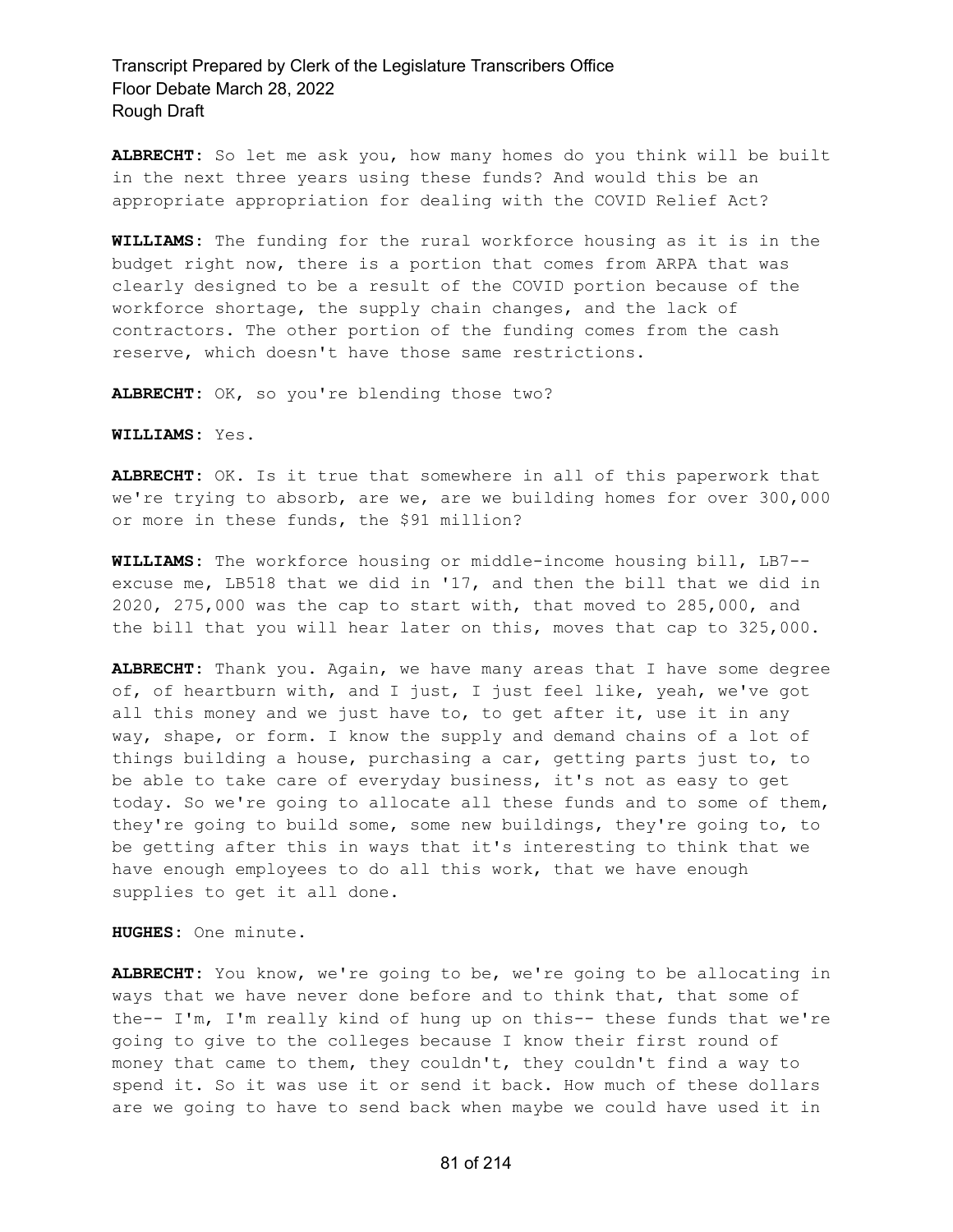other places? So we've got some work to do, folks, before we just give an up-or-down vote on this particular package. Thank you.

**HUGHES:** Thank you, Senator Albrecht and Senator Williams. Colleagues, Senator Brewer would like to welcome 23 seniors from Burwell High School. They are seated in the north balcony, if they would please rise to be welcomed by your Nebraska Legislature. Also, Senator McDonnell would like to welcome 26 elementary students from Karen Western Elementary in Omaha. They are also seated in the north balcony, if they would rise to be recognized by our Nebraska Legislature. Thank you all for coming. Returning to debate. Senator Arch, you're recognized.

**ARCH:** Thank you, Mr. President. When we were going through the ARPA on the first round, I, I expressed a concern, I'm going to do it again. And that is, and we, we all have this concern, I'm not, I'm not unique in this, but that is that we just have to be really careful that we don't build certain things into this budget that then have a life after ARPA funds are gone. And, and so there's a lot of dollars and there's a lot of language in these bills, and we just have to make sure that it's clear so that the expectations are clear as well as these dollars are distributed. And one of the, one of the pieces that I've expressed concern about is, is specific. And I, I-- when I was on the first time we were talking about premium pay and, and that is that the dollars that we provide through ARPA accomplishes what we believe needs to happen. And that is that there needs to be retention, recruitment, rebuild our workforces, get them back into nursing homes, developmental disabilities, child welfare, behavioral health, all the pieces of the social services. That's, that's our intention. So the language that we write into these bills are important. Language is important. And, and in particular, I want to, I want to reference again, I'm back to the ER155 on LB1014, page 16. Now here, here we're talking about specific to nurse-- skilled nursing facilities, but we have, we have language in other parts of this bill as well for other services in social services. But line 8 on that page says, "It is the intent of the Legislature that the money paid to the licensed and medicaid-certified nursing facilities pursuant to this section be expended by such facilities for the purpose of enhancing employee recruitment and retention of direct care staff." And so it, it states intent language. Now my understanding is we could change that to "shall." They-- it "shall" be used rather than simply intent language. But this is not statute. This is an Appropriations bill. And so I, I just, I, I just want to, and people say put it in the record, I want to, I want to put it in the record that what, what we're doing here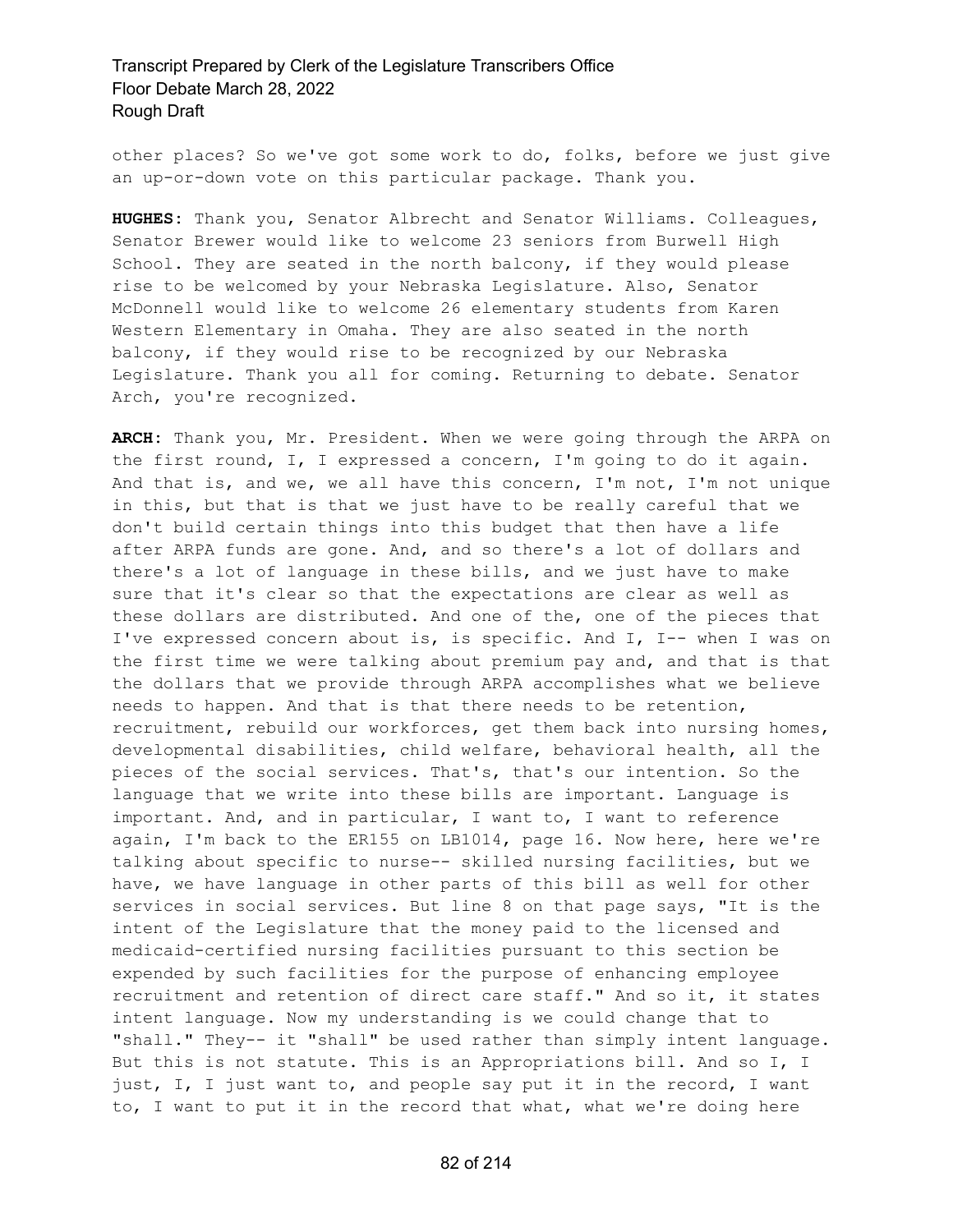is, is we are-- we want these dollars to go to recruitment and retention of staff. That's our intention. It's a strong intention. That is our intention. And so whether that language specifically states that, whether, whether it, whether it doesn't specifically, I mean, we've-- we could massage this bill for the next year. But, but the intention is that it's premium pay, that it goes to the recruitment and retention of staff. Now how would we ever know, right? I mean, that's a whole different question, but how would we know if it was used for that purpose? And so there is, there is some oversight that we'll have to, we'll have to exercise in this so that later on we find out that it wasn't used for that, but maybe a building was built or, you know, whatever it might be. But we want these dollars to go for that purpose. And I, I wanted to state that so that if any goes- anybody goes back to look at this, at the record here, that I think the Legislature is pretty clear that this is the intention. The intention is that these dollars will end at the end of the prescribed period and are not baked into the ongoing General Fund budget. Thank you, Mr. President.

**HUGHES:** Thank you, Senator Arch. Senator Jacobson, you're recognized.

JACOBSON: Thank you, Mr. President. I'd like to really speak on a couple of issues here. First of all, I'd like to talk a little bit about the community college situation and having Mid-Plains Community College in my district and really in my backyard, I want you to know that if you look at colleges in general and you look at the western part of the state and, again, I'm going to skip the geography, but North Platte is west central Nebraska. OK? So you're in west central Nebraska with the community college and then you've got Chadron State, you've got NCTA, which is a part of the University of the Institute of Agriculture and Natural Resources, down in Curtis. Then you're going back to Kearney for UNK and then you're moving on back east. I can tell you, if you look at the investment that we have in colleges in the eastern sliver of Nebraska, it's huge. Metro's huge because it's in Omaha. But guess where the students come from? When you look at the students in-- at the University of Nebraska, when you look at UNO, when you look at the Med Center, when you look at, when you look at Metro, you got students from across the state and they're going there because the facilities are there, the money's there. I can tell you that if I look in North Platte at Mid-Plains and I look at the fact that they do training-- they used to do some training for the railroad. They're doing nursing training. They will do training for Sustainable Beef once it gets built. They'll be doing training for rail park workers once it gets built, and they don't have the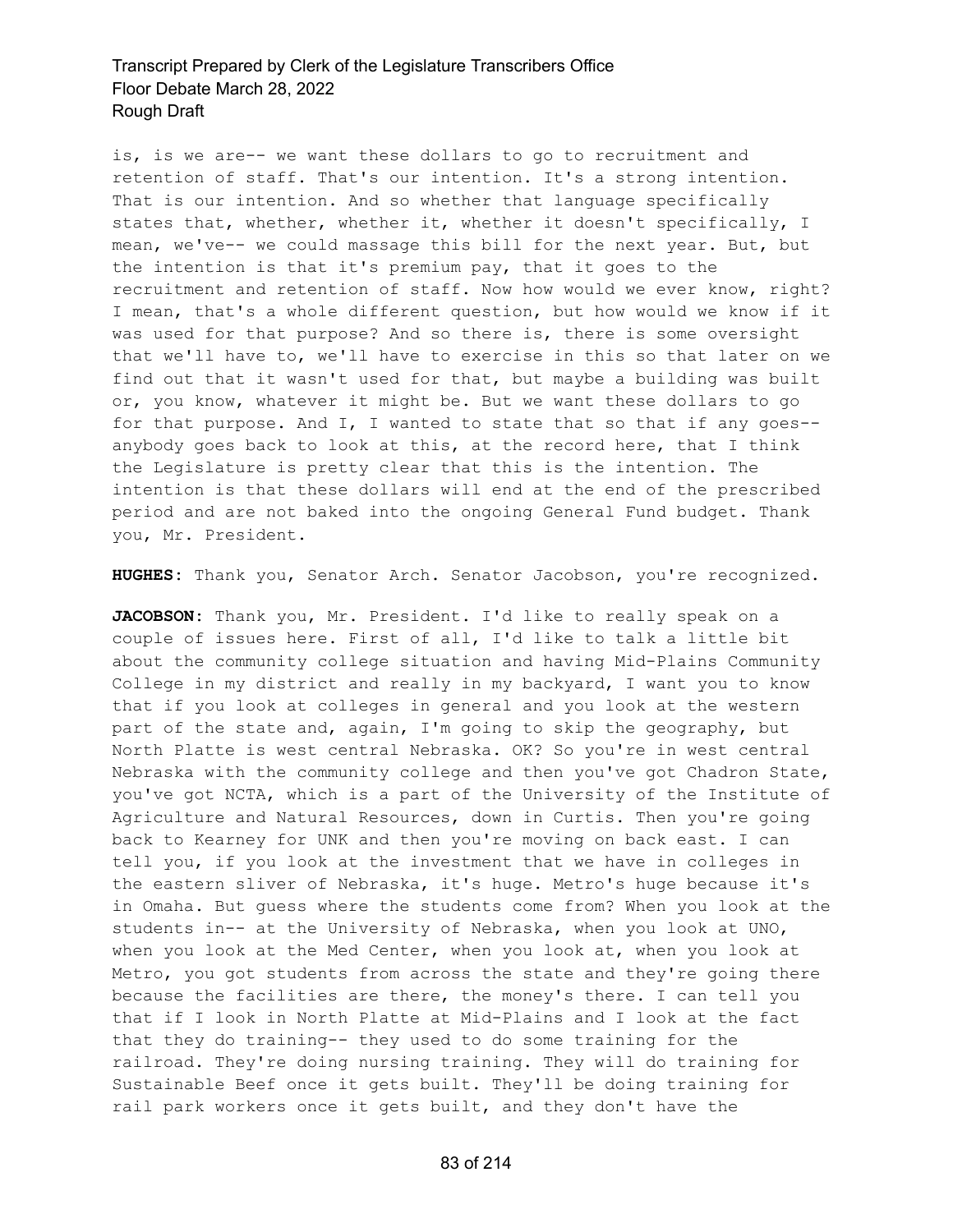facilities and they don't have the funding, all of the funding that they would need to really provide that training. Again, it's if you build it, they will come. It's if you build it, we'll hold people in that part of the state. And we also found studies where we find that where you go to college is typically where you may stay for a job. We're trying to hold people in the western part of the state, and we can do that by continuing to invest in those facilities as well. So I would-- I urge you to continue to think about not divvying dollars based upon where the, where the necessarily the student population is, but where those facilities are at and continue to reinvest in those facilities because we'll get the students if we have the facilities there for them to be there. I also want to talk briefly on workforce housing. I would tell you in North Platte, if Sustainable Beef gets built, 875 jobs. We've got 20 homes on the market today. OK, North Platte, a town of 25,000, has 20 homes available in the market. We are in a crisis situation in terms of trying to build new homes. Now I know there's a lot of discussion about how are these homes are going to get built? Where they're going to have to get built is we're going to have to bring builders from out of state. They're going to come in and build large tracts of homes. They'll bring their-- they'll bring people with them. They'll bring-- they'll, they'll have access to larger materials. There are homes being built here in Lincoln and Omaha, and they're being built because you got large contractors who have access to the supplies and the materials. So the way you do it is, I think Senator Friesen has made this point a number of times and he's correct, there's only so many homes are going to be built. What we're going to influence is where they're going to be built, not only where they're going to be built in Nebraska, but where they're going to be built in the United States. If we can bring builders from Colorado, Kansas, other places and bring them to Nebraska to build homes here, those homes will get built here. But we're going to need to be able to make them affordable when we do that. Workforce housing is a huge deal. When you look at what's happened, the cost of housing, you know, we're at a point right now to where you got to be north of 300,000 if you're going to build a house today. That's where the numbers have taken us. So being able to raise that number on workforce housing is incredibly important as well. I'd also tell you that where North Platte is using the workforce housing is we use, use a program called Shot in the Arm, where we're giving a grant from our funding. It's actually 840 dollars and we're using that \$12,000 per, per home. We've got 38 remaining slots in this last round and we don't have any takers right now--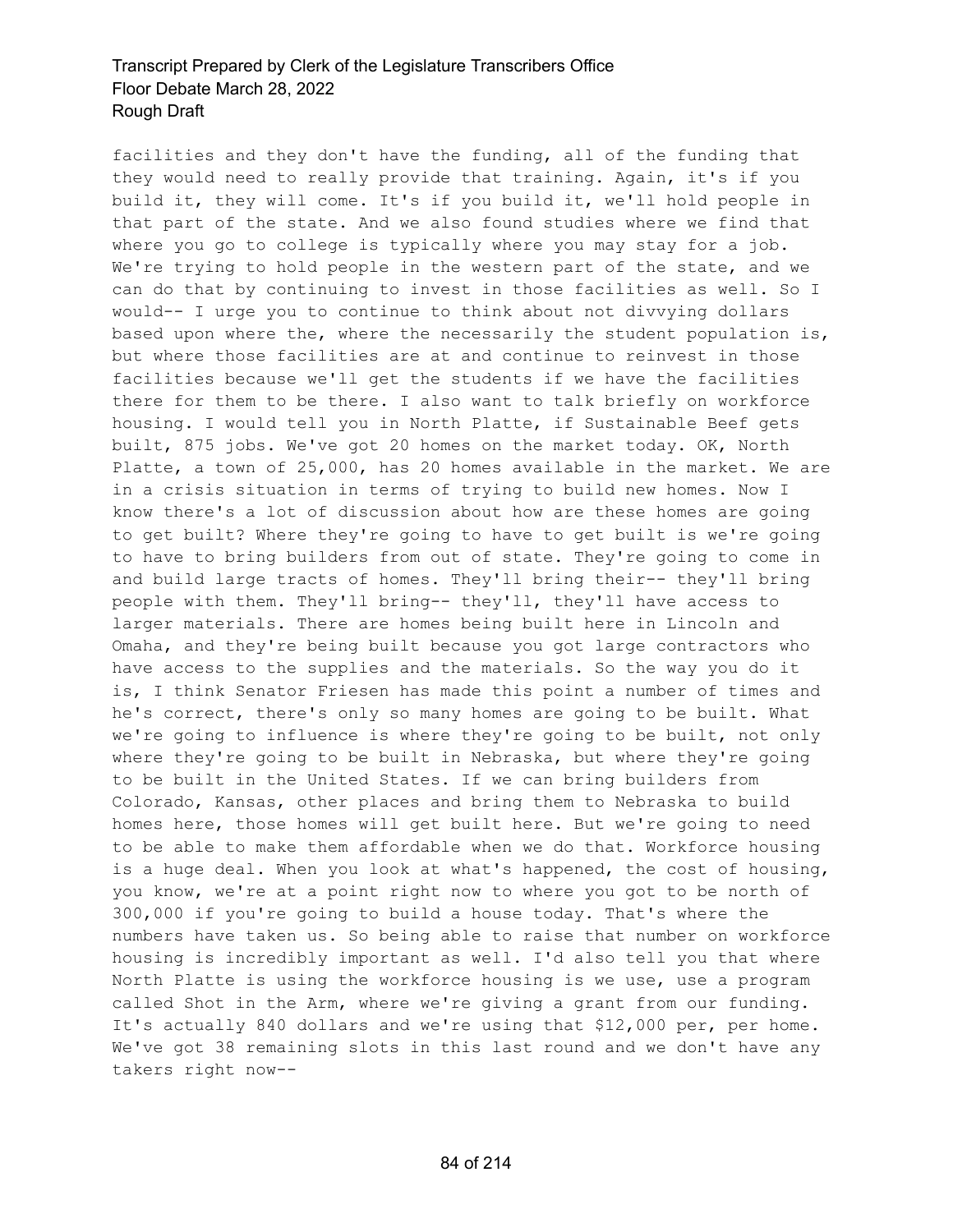**HUGHES:** One minute.

JACOBSON: --because of the cost to build these house-- this housing. So we are concerned about that in terms of how do we continue to make that happen? And so I would tell you that-- and I-- and the other thing I would mention is it relates to ARPA funding in general. With this money, all has to be expended by 2026. I'm very concerned about delaying ARPA funding because if we delay it, people, once it's been allocated, they've got to make their plans, they've got to allocate everything and start building. With the delays that are out there, every year that goes by is a big delay. So thank you, Mr. President. I'm about out of time so I'll yield back to you.

**HUGHES:** Thank you, Senator Jacobson. Senator Wishart, you're recognized.

**WISHART:** Thank you, Mr. President. Colleagues, I rise in support of LB1014 and AM2534 [SIC--AM2584]. I do want to echo the words of Chairman Stinner. You know, this weekend I had the opportunity to talk with a lot of colleagues who are working on negotiating different priorities. And you know, I recognize what happened on Friday was incredibly stressful for those who care deeply about a revenue package coming through, a transformative revenue package coming through in terms of income, property, and Social Security taxes. I, I understand-- I can understand the frustration in, in what occurred on Friday, and then I recognize the drive of those who have been working on LB920 for years, some of them for years. Some of them, like Senator McKinney, who live and breathe Corrections reform in terms of the constituency that he represents. I understand the drive for them to want to see something come across the finish line. And then we look at the budget and we look at the opportunities to fund some major renovations at Offutt, the opportunities to work on major water projects, as well as funding some of the most vulnerable community members, and, and the need to get that across. And then, of course, we have the ARPA package today where when I look at it and what I see is incredibly diverse portfolio of funding that represents many different people across the state and their needs, whether it be Grand Island sewer, whether it be an incredible meatpacking opportunity in, in North Platte, whether it be precious water resources for our Capital city. I see a lot of opportunities in ARPA for people to walk back to their districts with the confidence of having really done something this year. And so in all those conversations that I'm having over the weekend, the one thing that I pushed for everybody to understand is there is an opportunity for us all to walk away with success. And it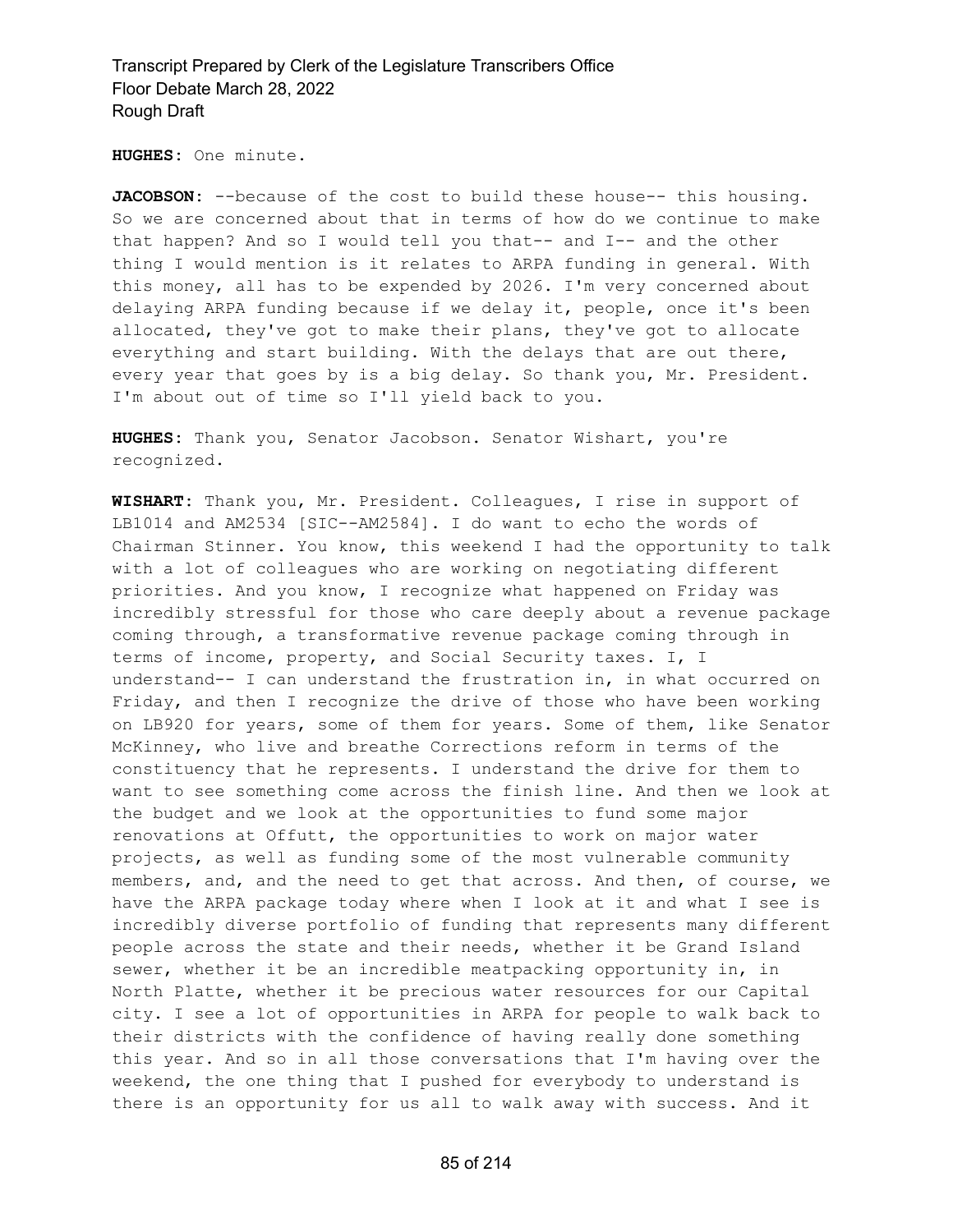just means that everyone needs to set aside the personal differences that you may have at this time in this session, when you feel like you've exhausted all of your relationships and desire to be around one, one another. We need to set those aside, step back, listen to others who have something they care deeply about and find a path forward. And we can all walk away this session having done something very significant for our own districts and for the state of Nebraska. We, we have that opportunity to do this. The way I see it is all of this is very connected and it goes back to what Chairman Stinner brought up early today. We have an opportunity with the amount of money and the fiscal stability we are in today to do major transformative tax cuts. And it's not just Social Security and income and property, it's also inheritance tax. And we just recently did a significant step forward with Chairwoman Linehan's leadership on military taxes--

**WILLIAMS:** One minute.

**WISHART:** --as well. We have that opportunity, but we also have to think about what are the upfront costs to our state that are staring us down in the face every single day. And as an Appropriations Committee member who has spent every single year funding more and more prison beds every single year to the tune of 800 beds, I would like to see us make a significant step forward in Corrections reform to reduce those costs, to afford us the ability to do significant revenue costs. These are all items that are attached to each other, colleagues, which is why instead of battling each other, we should be sitting in rooms, as I think is occurring right now as we speak, and negotiating a path forward. Thank you.

**WILLIAMS:** Thank you, Senator Wishart. Senator Linehan, you're recognized.

**LINEHAN:** Thank you, Mr. President. There's a little revisionist history going on here, and it-- I know that happens years later, but we're talking about days later. We did bring the income tax package to the floor and we couldn't get to the amendment. And somehow that wasn't a horrible thing or a big shock or a secret. And we worked on it and we had to pull it because a handful of senators wouldn't let us get to our amendment. So what we did Friday was the only way we could figure out how to get to the amendment. We could have done it the regular way. There were people here who would not let us. Now as far as the big package and the tax cuts, which the Revenue Committee has worked very hard on and the Appropriations Committee has worked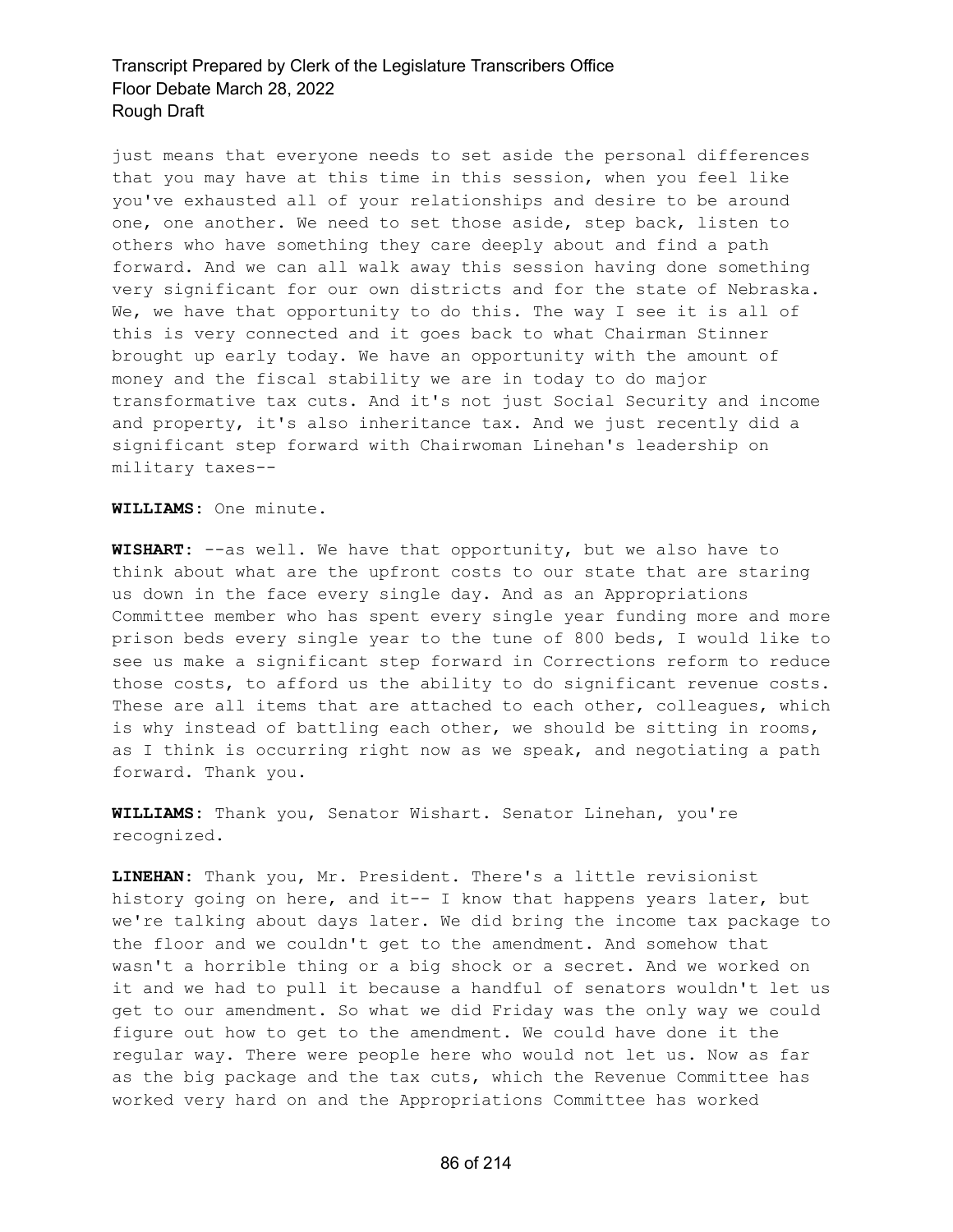extremely hard on their packages. I don't know if it was, like, the first day I was here this session, maybe it was the second or third day, I sat in a room with other leadership and we said, here's what we're going to do. And then we've been back and forth and I spent my time working out a tax package with ag and the chambers and Senator Lindstrom and Senator Briese and Senator Friesen, Senator Flood, Bostar, Albrecht, our whole committee. And we've, we've got several packages that still are, like, getting left behind here, including my priority. I'm not standing up and saying, oh, we're not going home unless my bill is in the package. This whole idea of LB920 wasn't even brought to my attention until maybe what, seven days ago. So you had a group, there's 9 people on Appropriations, 7 [SIC] people on Revenue, 15 [SIC] people have been working for 50 days, almost, 49 days. And to be honest, we all know this, we were working long before we got here on it and we were chugging along. And Senator Briese and I sat here with other members of the Revenue Committee and other conservative members and said, oh, I don't like the spending, but, OK, it's fine, go, go. Fifteen percent, actually, 17 percent provider rates, really? OK, fine, go. And we get the ARPA bill and we're going to give another 15 percent for premium pay. OK, go, go. We didn't get up and scream. Because we had a deal and we knew what the deal was because Senator Stinner worked with us every step of the way, as he has said. And he gave us a box to fit a tax package in and we fit the tax package in the box. And then somehow five days ago, well, I'm a senator and I didn't get my way. Really? This LB920 was never part of the discussions from early on. We could have, I don't know, let me-- Megan Hunt could be standing up saying if I don't get my whatever bill, I'm going to go home mad. I could stand up and say, if I don't get my scholarship tax credit, I'm going to go home mad. Well, I am actually going to go home mad, but I won't blow up the whole thing over it. I mean, really, one senator gets to blow up 15 [SIC] people's work for the whole time we've got here. One senator gets to blow it up. I don't think that's quite fair to the people that have been working on it. Thank you, Mr. President.

**WILLIAMS:** Thank you, Senator Linehan. Senator Flood, you're recognized.

**FLOOD:** Thank you, Mr. President. Members, good afternoon. I would like the tax bill to pass the session. I would like this bill to pass this session. I'm going to vote for cloture on LB1014. I am a member of the Revenue Committee and I am expecting, and that's maybe the wrong word, wanting the tax cut package to pass. And I hate the idea of this bill dying on Select File because we can't figure out a way to get the tax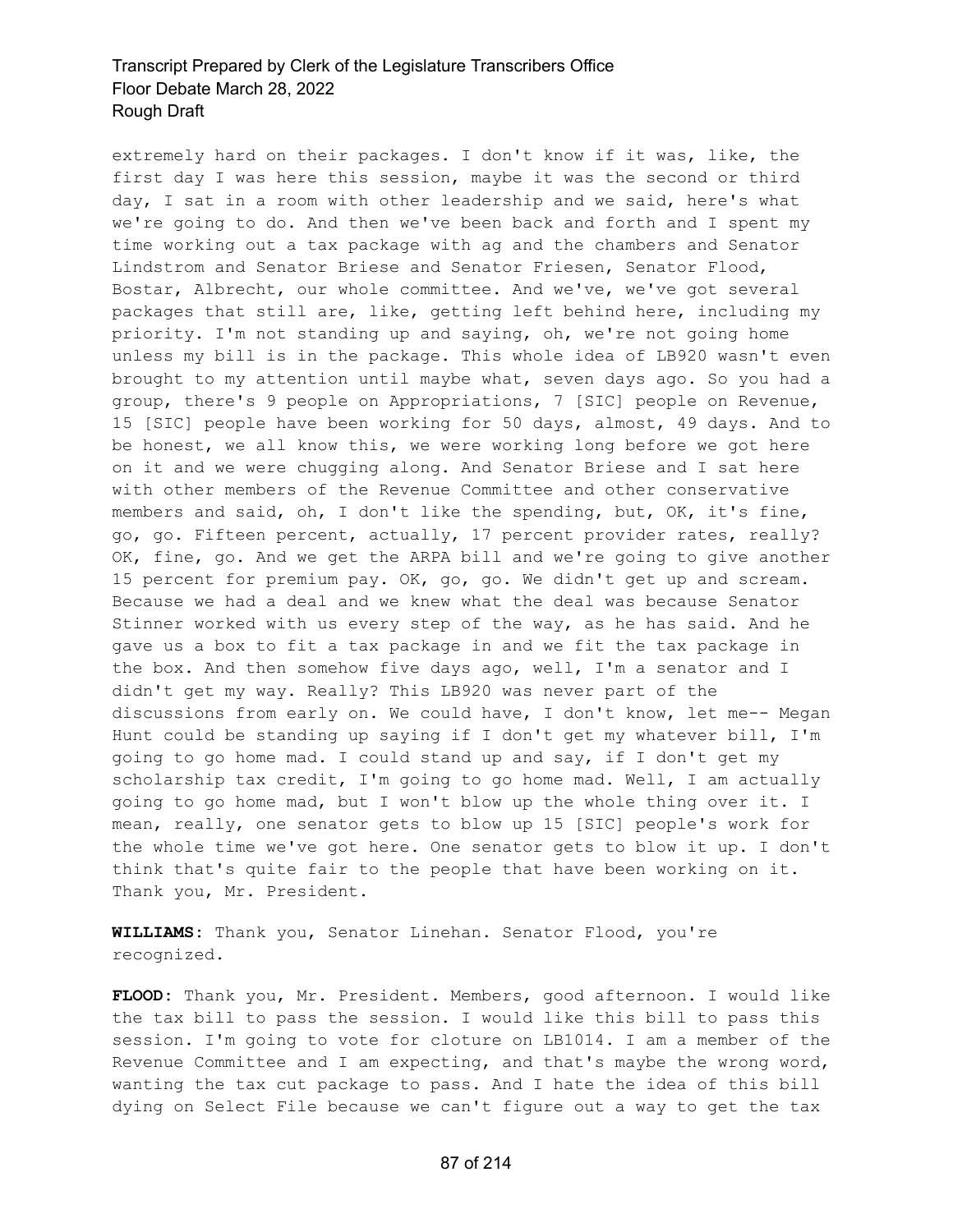cut package passed. I understand the frustration. I understand the angst. I was with my colleagues on the Revenue Committee last Friday when that bill failed on a Select File amendment. And I have this part of me that thinks we're going to get that done. But I also have this fear that if this bill dies on Select File, in my experience, it doesn't matter if it's a Speaker's major proposal or not. The only thing a Speaker's major proposal allows you to do is to order the amendments. The time honored tradition in this Legislature is that when a bill dies on cloture, it's done. And so I, I guess I defer to the Speaker, and I know that's been different. I know Senator-- Speaker Jim Scheer had a situation where the budget died at one stage and he revived it and resuscitated it the next day, which I can understand that because you have a constitutional obligation to pass a state budget, and it would be irresponsible not to do that. But from where I sit, I hope the negotiations are successful because this bill advancing to Final Reading still gives opponents a chance to vote against it on the next round. There are a lot of people in this state that have invested a lot of time, not just all of us, in the compromise that's in front of us. And some of the things that I'm excited about as it relates to the work that the Appropriations Committee and all the members have done here are some of the efforts to try and find common ground to work with some of the housing money. I just talked to representatives outside in the Rotunda that we're talking about how four major prominent bankers in the Lincoln community are working with all these nonprofits to put together an affordable housing strategy that will use these dollars and provide workforce housing in our state's second largest city. I think that's fantastic. I'm pleased about everything that's happening with STAR WARS, and it interplays and intertwines with what's happening in this bill as it relates to the ARPA funding. One of the keys in that, for me, is the idea of doing something really big and successful between Omaha and Lincoln, which has us working with the city of Lincoln as it relates to water sourcing. And there's an opportunity in this bill to continue a lot of that. Like, I would appeal to the people that are negotiating right now to find common ground. I don't think it's in our interest to vote this bill down on Select File. I don't think it's efficient or effective. If you feel strongly about not getting a tax cut package done, you can vote against it on Final Reading. I really feel that, you know, the, the work of a lot of people put into this and the message it sends, it ripples across the rest of the state to people that watch this process. They know we want tax cuts. I definitely want tax cuts. I would like to see the corporate income tax included in the tax cuts,--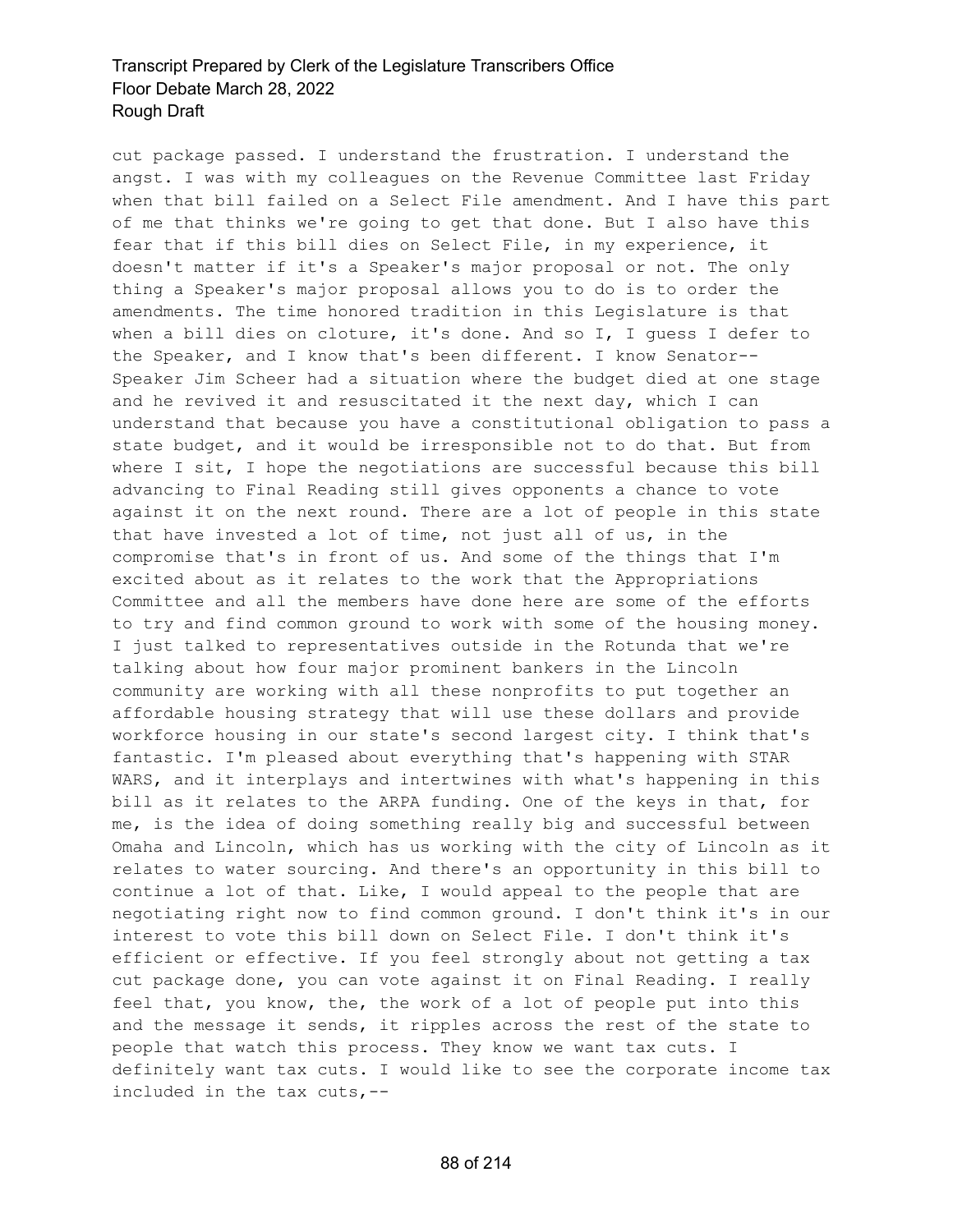**WILLIAMS:** One minute.

**FLOOD:** --which I know is something that is objectionable to some in here. And I don't, I don't want to see it burdened with a bunch of legislative gymnastics around the tax cuts. I want what Senator Briese proposed on Friday. And I'm hopeful that the people that are talking right now are working toward a solution that allows this to go forward and gets the tax cuts done, and I would tie my vote to those two things. But I would wait until Final Reading before we do that in hopes that cooler heads will prevail and we can walk through this and find common ground. Thank you, Mr. President.

**WILLIAMS:** Thank you, Senator Flood. Senator DeBoer, you're recognized.

**DeBOER:** Thank you, Mr. President. Colleagues, I'd like to ask a couple of just technical questions of Senator Stinner. Would you yield?

**WILLIAMS:** Senator Stinner, would you yield?

**STINNER:** Yes, I will.

**DeBOER:** Thank you, Senator Stinner. Let's get the timeline down. So if we-- when do we have to have these ARPA funds spent by?

**STINNER:** I think you have to have them spent-- well, you have to have them committed by 2024 and spent by 2026.

**DeBOER:** What does committed mean and what does-- what do we mean by spent? So committed means appropriated in our budget?

**STINNER:** Yes.

**DeBOER:** OK. And spent means the dollars actually have to have gone out or can I have, say, a five-year contract with someone and I have made the contract, but I haven't spent it all?

**STINNER:** Let me put it this way, committed, yes, we have to appropriate the money in order to go to the various places they have to go to and they're all over-- overseen by agencies. So agencies then have to make sure that they have committed funds and then spent by a certain time.

**DeBOER:** So they have to be, actually, the, the money out of our coffers completely by '26. Is that right?

#### 89 of 214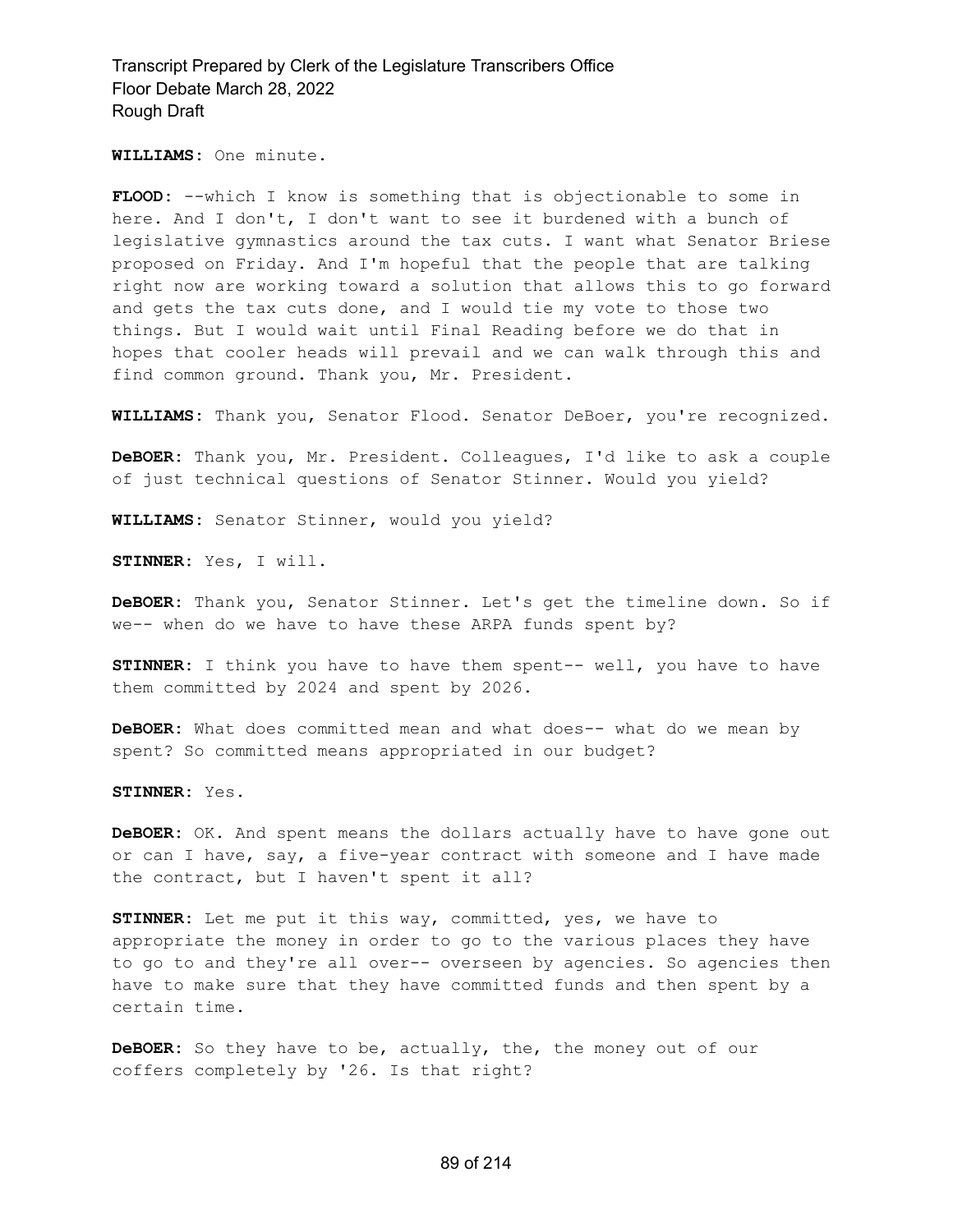**STINNER:** Yes.

**DeBOER:** So if we don't appropriate the funds this year, what will the consequences be?

**STINNER:** Well, this is time-sensitive money, so it takes, it takes a while after appropriating the money for it to get sent to agencies, and many times they, they have to formulate. For an example on shovel ready, they're going to have to formulate some kind of procedure and process, depending on how complex it is. If it's an aid program, generally it just goes straight out. So that would be-- that-- those funds would be readily available to go out. Certainly the overseeing of that by the agency, they may have some procedures and processes that they want to put in place. So there's timelines on each individual item here. And certainly the construction ones, as Senator Wayne had talked to, they become even more complex because construction has to be completed by a certain time. And there are certain reporting requirements, and so it's, it's a little more involved than a normal aid process.

**DeBOER:** OK, so we have to get these dollars out as soon as possible it sounds like. Were you on the Appropriations Committee scrambling to find good projects to fund?

**STINNER:** We had about \$4 billion worth of, worth of projects to look at.

**DeBOER:** And did you reject good projects?

**STINNER:** Did we reject good projects? All of them had certainly good projects, some of them didn't conform to the guidelines, so they were eliminated. But, yeah, all the projects seem to have some, some merit to them. Yes.

**DeBOER:** So do you have any reason to believe that if we waited a year, we would find better uses for this money?

**STINNER:** I would never say that. No, I think we-- I think because of time sensitivity of it, the Governor has agreed that we would put these out in two, two tranches. One is the 520 that we have and then the funds that we may get, possibly even as far as June, would then be also appropriated and could go out.

**DeBOER:** And how long did you all solicit-- when did you first solicit projects for these funds?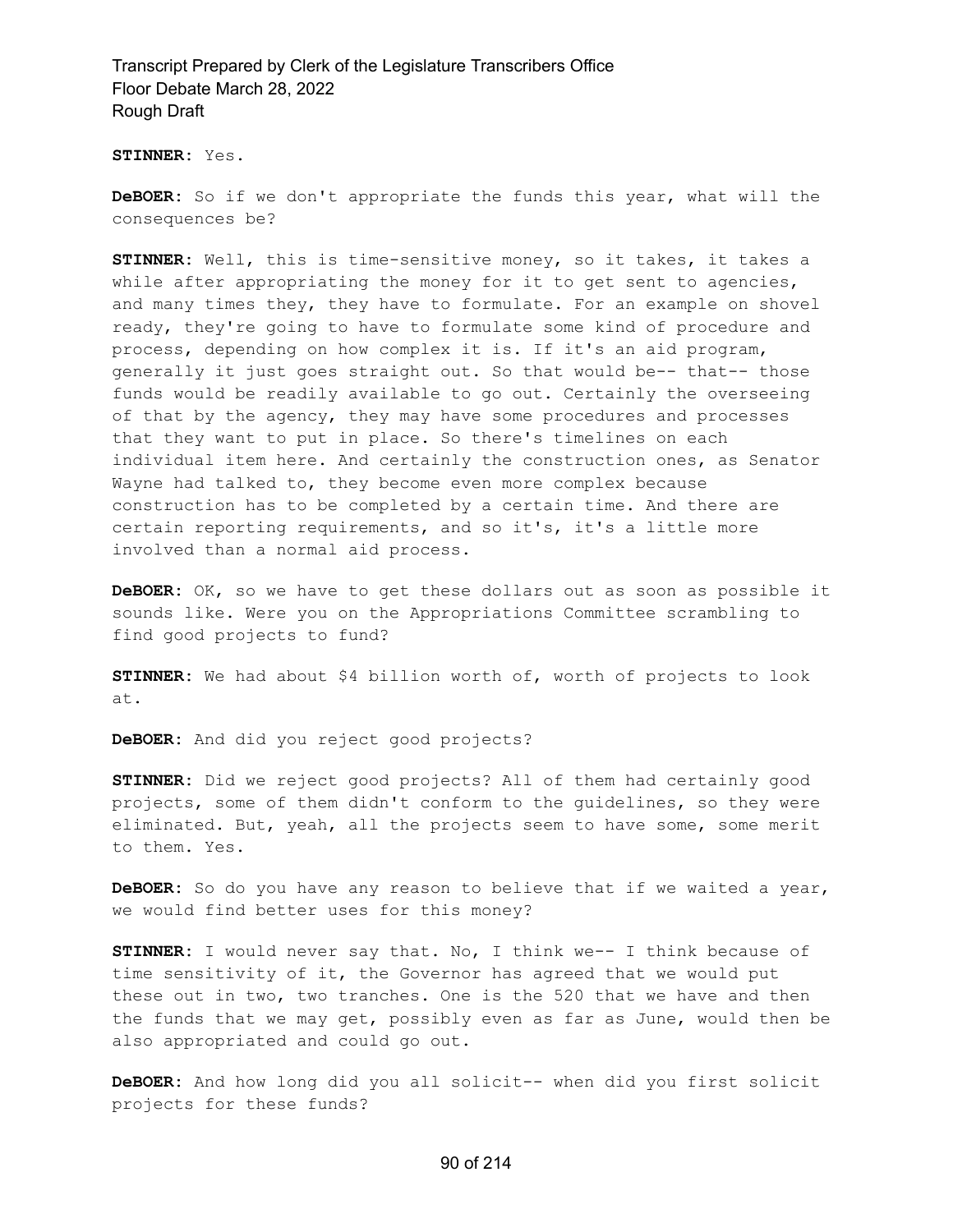**STINNER:** We actually had-- Senator Wishart had an LR and I think it was October. We met and had 55 different folks come in at the hearing and express an interest in ARPA funds.

**WILLIAMS:** One minute.

**DeBOER:** OK, so you've been working at this for a long time?

**STINNER:** Yes.

**DeBOER:** Thank you, Senator Stinner. Colleagues, I understand the concern that folks might have about spending a big chunk of money all at once. Nevertheless, I think what we have here are transformational opportunities to recover an economy that could have gone very badly if we didn't come in and try to revitalize parts of it. The committee has spent a significant amount of time and these dollars have a-- have an end date to them. They have an expiration date. I don't think we're just throwing money at projects. As you heard, we had about four times as many requests as we could actually fund. So I'm going to support this bill and I hope you will join me. Thank you.

**WILLIAMS:** Thank you, Senator DeBoer and Senator Stinner. Senator Kolterman, you're recognized.

**KOLTERMAN:** Thank you, Mr. President. I rise in support of LB1014 and AM2584. I'd like to talk a little bit about the concerns that people have about community colleges getting \$60 million. That \$60 million that we have in place came from the Governor. Actually, the Governor asked for \$90 million. That's his bill, \$90 million. When it got to Appropriations, we cut it to \$60 million. And as far as going equally to others, to each of the schools, that's, that's a request that the community colleges had worked out. All, all of those dollars are going to take care of things that they haven't been able to do. They're one-time spends. Things like equipment, sometimes in some instances, there's going to be some buildings built, but it's things that they haven't been able to do under their 2 cents for capital construction. I'd like to remind the body that these, these institutions train workers for many of the H3 occupations in the state, high-demand, high-skill and high-wage jobs. We have registered and licensed practical nurses, dental assistants, radiology technologists, heavy and tractor-trailer truck drivers. The list could go on and on. This is, this-- if you hear nothing else for me today, which you probably can, can hardly hear me, 86 percent of these graduates, 86 percent of these graduates stay in the state of Nebraska in the districts where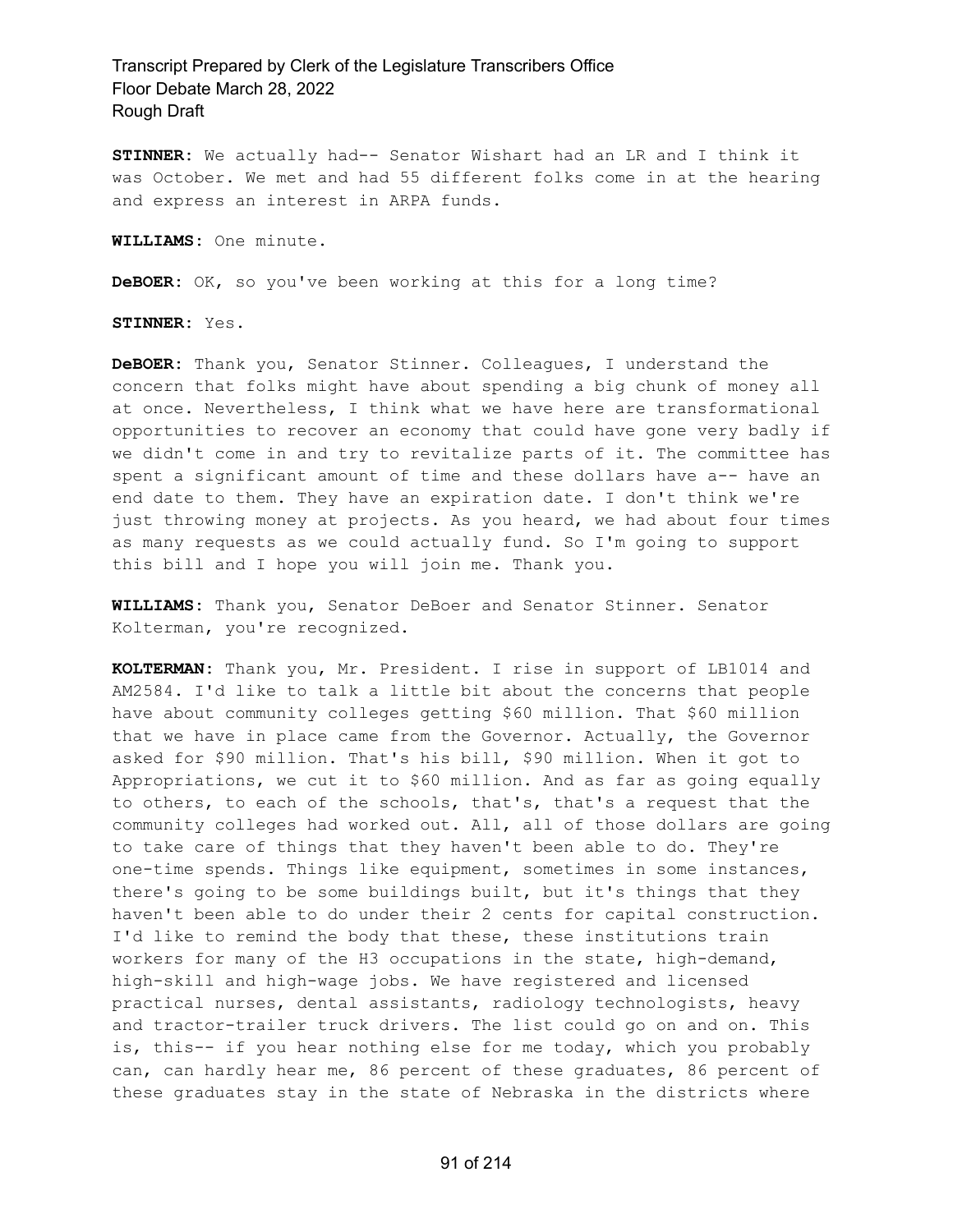they're getting educated. So for us to not fund this under ARPA would be a big mistake. Community colleges play a key role in this state. They roll-- enroll a large number of students. And for every dollar that we spend, we get a \$2.20 return on investment. With that, I'll yield my time to the chair. Thank you.

**WILLIAMS:** Thank you, Senator Kolterman. Senator Friesen, you're recognized.

**FRIESEN:** Thank you, Mr. President. So I think we-- we're getting a pretty good discussion going here, I hope it isn't looked at when I'm talking about the bill, I'm looking at it from a little different perspective than anybody else. But I look at a little bit what we're doing at the federal level and what we're doing with those dollars. And at the federal level, of course, we borrowed every last one of these dollars, but we are the cause of the inflation. With the federal government pouring this much money out and spending and the state's pouring money out and spending, we are driving up the cost of everything. We are-- we keep talking about housing and everything else, workforce development, community colleges, and, and I love community colleges. I'm a graduate of community colleges. I think more kids should go to community colleges instead of the university. There's a lot of trades out there that need people. But when we're trying as a Legislature to pick the winners and losers, we seem to always screw it up. It seems as though businesses should be talking more to the community colleges, and I like what Metro has done, and they seem to react really quickly to what businesses want. They have been what I would call the model of community colleges that I would like to see. They are quick response to business. They react readily. They're willing to create any program that businesses come up and ask them to create. And I think they do a good job of getting the students in there and out of there with an education ready to go to the workforce. But right now, we just are short of people. And all of these programs that we're doing is not going to create any more people. Companies right now are scrambling to hire workers, and they're pulling out all the stops. They don't need incentive to do this. They have enough incentive. They don't have workers. And so they're stealing them from other businesses. They're doing whatever it takes. And in a way, now we're trying to enter into that fray and help them choose winners and losers by incentivizing some of the workforce training. Companies are pretty smart. They'll figure it out themselves. But we're putting a tremendous amount of resources into the community colleges. I, I don't know that, you know, if they've been lax in their maintenance and everything, us shoveling money in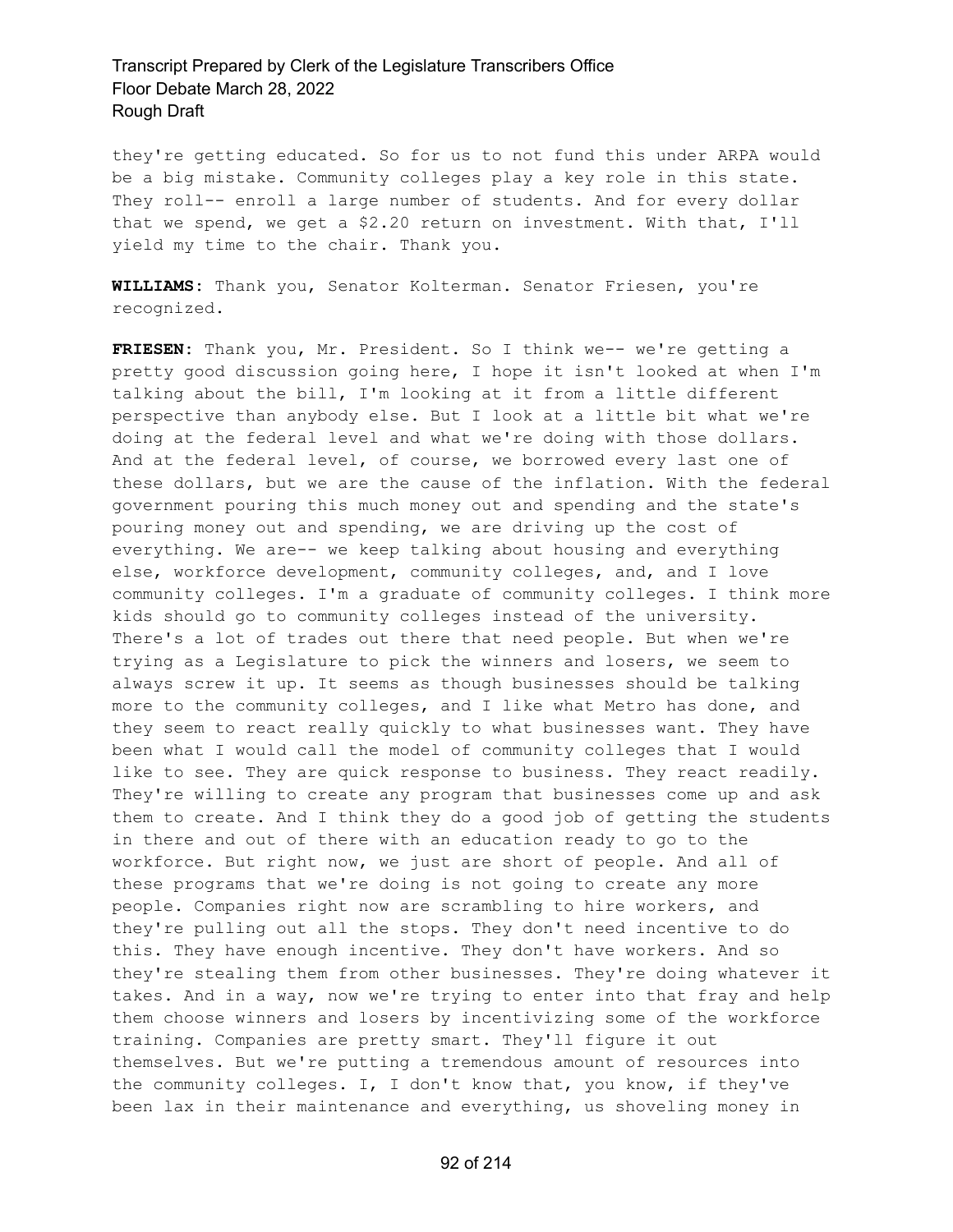there for a one-time fix doesn't fix their ongoing long-term problem, if that's the case. I'm sure everyone, you know, would love to have new buildings and, and new programs and stuff. But if businesses aren't asking for it and I don't know if there's a need to, to say that we should now inject funding into it. But again, I think some of the community colleges have done a great job and some not so much, but to say we're going to put more money into there and solve our workforce issues. It's not true. We don't have enough people. We've been short of people even pre-pandemic. And either-- there's a couple of choices here, either people are staying home of their own choice, they've quit looking for work. And so they're no longer a member of our workforce. It looks like from the numbers I see, our labor participation numbers are right up there pre-pandemic, probably a little higher.

**WILLIAMS:** One minute.

**FRIESEN:** So it tells me people are working. And unless we attract more people to come into the state, we are going to be short of workforce for businesses for the foreseeable future. And I'm not sure how any of the spending changes that. I, I look at the opportunities that businesses provide to, to, to people now that they're trying to attract. And they're, they're telling me they're willing to send them to school and pay them while they're going to school, they're willing to take interns and then let them take off and finish their school. They are-- most businesses are doing the right thing and they're doing it on their own. So when we talk about trying to solve some of the issues here, I'm not sure that some of this is going to solve the issues. Thank you, Mr. President.

**WILLIAMS:** Thank you, Senator Friesen. Senator Matt Hansen, you're recognized.

**M. HANSEN:** Thank you, Mr. President. And good afternoon again, colleagues. I guess, colleagues, in terms of kind of the grand scope of things, I'm genuinely a little bit unsure on who's negotiating what with who for what. I personally don't necessarily feel like I have been asked or have anybody yet whatever literal or metaphorical table exist out there. I understand the votes are such that, again, if you don't need me to vote for something, you don't need me to vote for something. But again, I'm kind of concerned to hear that there's negotiations ongoing and that maybe that we even need to stall for time on this bill to figure out things that we could have figured out all session. A couple of points to address. One, just to be clear, I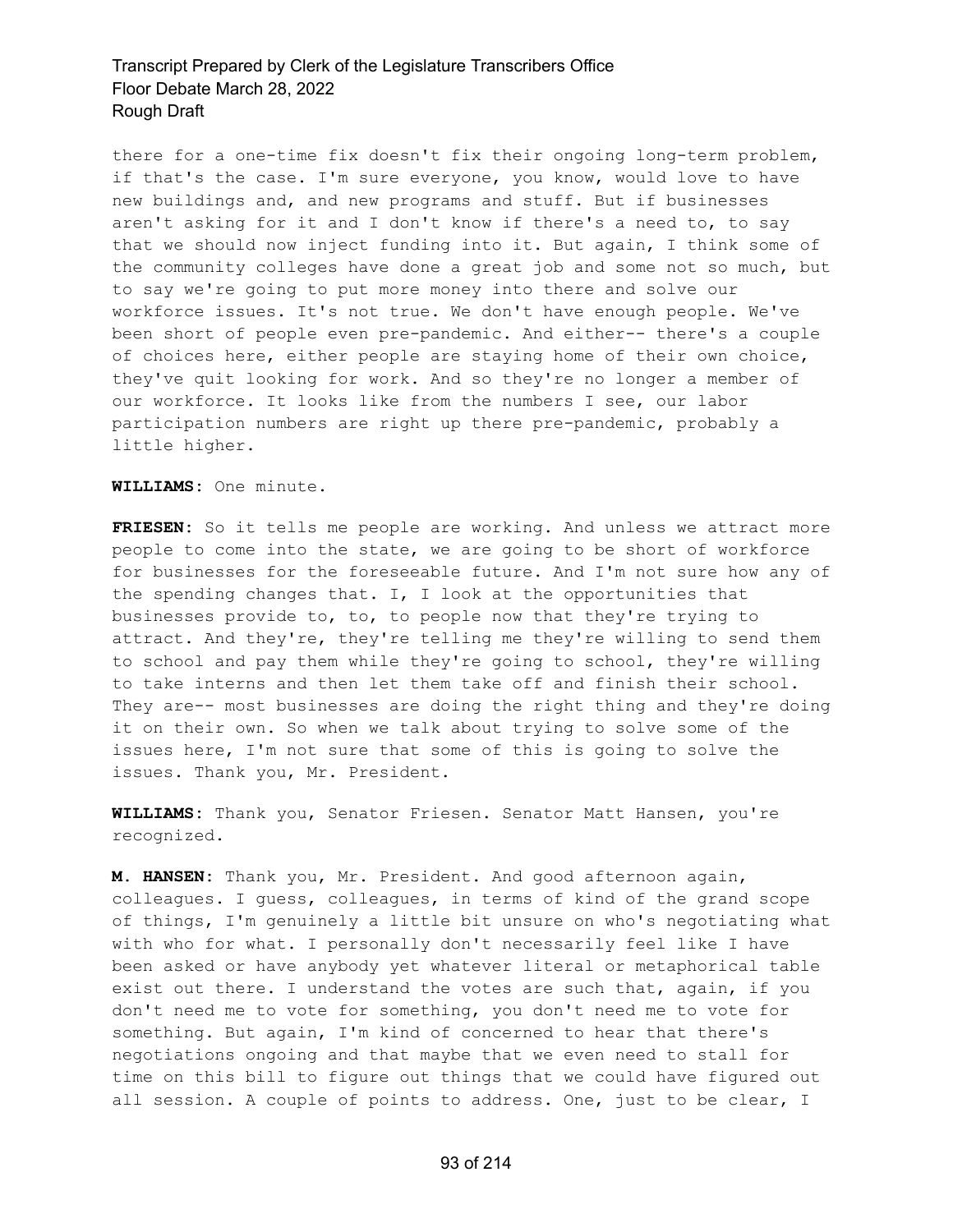guess I am going to support cloture and LB1014 and I will support cloture on the other budget bills as well. Despite not supporting the underlying bills, most likely. And the reason I'm doing that is to, I guess, just keep the session moving forward as a sign of good faith. To me, sometimes I'm able to vote against something without filibustering it, as surprising as that might be to some. And I want to be clear that for me, I'm not throwing up any roadblocks on the tax package because of an unrelated bill. I'm trying to stop components of the tax package because they're components of the tax package, because we are giving away so much revenue to the corporate, just corporate giveaway. And I understand there's plenty of people who want that, and that's good enough for me. But at the end of the day, one of us is going to win or lose. We are going to run out of time. Something's going to happen. But I'm not stalling on the tax package. I'm not doing anything on the tax package except for my opposition to the corporate giveaways in the tax package. I would love to see some other tweaks, including incorporating more people into the income tax cut because we talk about it being a middle-class income tax cut and ignore the huge portion of the middle class that doesn't qualify, but that's its own issue on its own day. The other thing is, and I wanted people to kind of highlight it because this piqued my interest is when we, you know, we talked about priorities were set at the beginning of the session. Senator Linehan talked about meeting with a group and picking out priorities at the beginning of session. I'm not sure what that group is, and I'm not sure what power that group had to decide the priorities for session. And maybe that group not being representative of all of the political views on this floor is an indication of some of the trouble we're getting into later on. I genuinely don't know what that was referenced, and I certainly had I had a vote at the table, what priorities do I have at session? I would not have necessarily picked the priorities that have been listed. For me, the-- again, there are plenty of things that we have. And I'm bringing up all these points because when we talk about process, you know, we talk about it was settled at the beginning of the year. We're going to trade the budget and ARPA for taxes. It's like I wasn't privy to that trade. You can't get upset at me for not being a part of a trade I didn't know existed until you announced it on the floor ten minutes ago. These are all the pieces that are, are getting pieced together around me, and I'm sitting here under the balcony listening to people give floor speech, talking about some negotiation I've never heard of happening or some deal or some meeting. And it's like, wow, I can only imagine what the public at home are trying to follow what this body is trying to do. You know, if I a sitting senator can just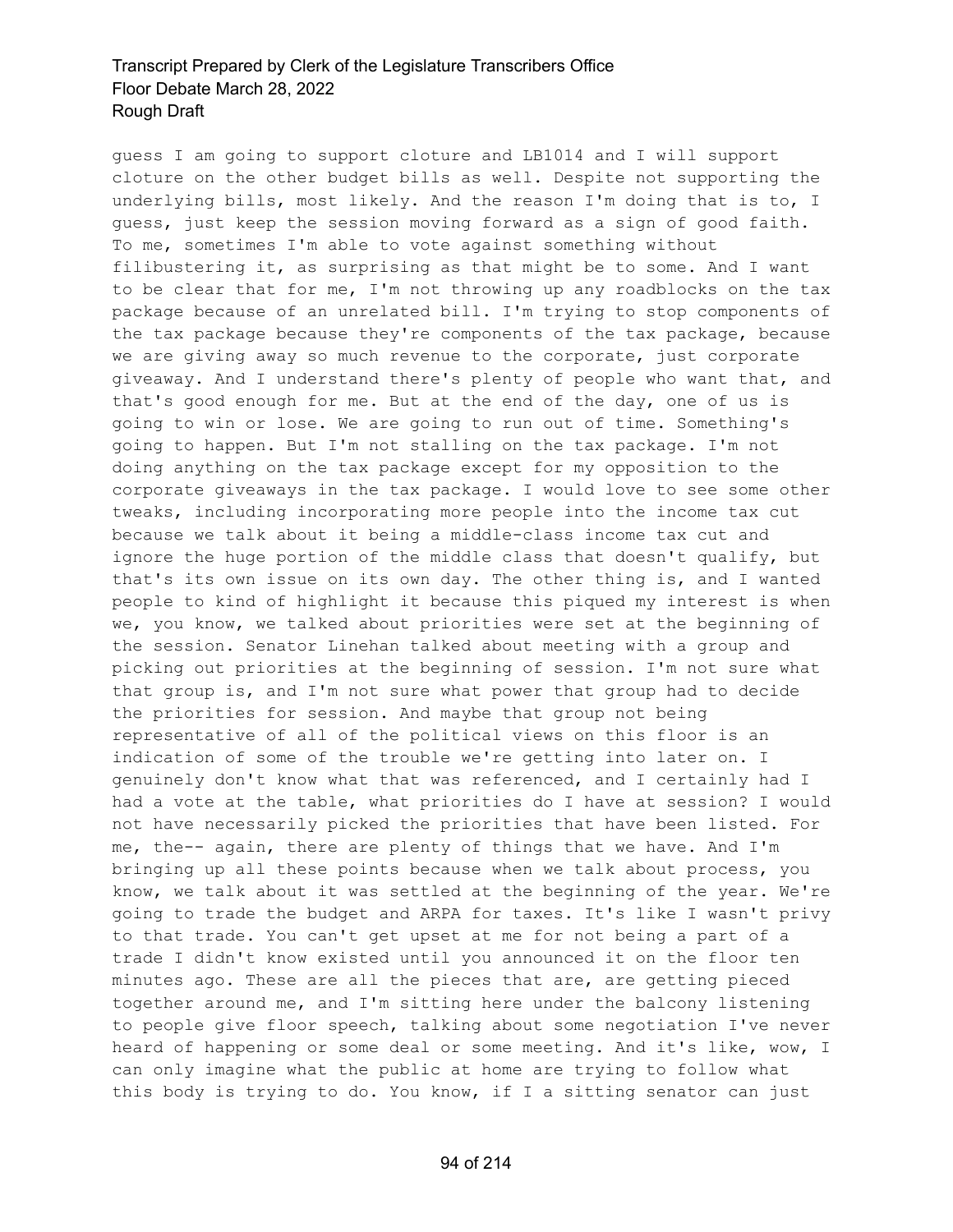basically have the best guess of looking at the agenda, looking at the amendments filed and trying to figure out where to go. And I am not begrudging anybody from having strategy sessions. I know we all do that. We all talk and all the sorts of things. But when it's announced, it's like a definitive like we decide at the beginning. I'm not sure who that is. I'm not sure who that's representative of, and I'm not sure what makes people think that that's going to sway my vote or change my vote. I have some serious concerns in some of these packages. And we'll keep advocating for that. Again, if you can get some votes around me, I understand that. But that's not-- I'm not stalling, I'm not trying to get time, I'm not trying to leverage one bill to another. I just want to make sure that when we have the tax bill, like, I give it--

**WILLIAMS:** One minute.

**M. HANSEN:** --my good college try to take out the provisions that I'm opposed to and change the provisions that I'm kind of neutral on for the better. That's what I'm trying to do. And now this is rolled into tax debate, was not necessarily what I wanted to talk about when I punched my light. I was going to talk about rental assistance, so maybe I'll talk-- punch in my light again. Thank you, Mr. President.

**WILLIAMS:** Thank you, Senator Matt Hansen. Senator Vargas, you're recognized.

**VARGAS:** Thank you very much. I wanted to chime in, actually talk about housing a little bit. I appreciate part of the conversation that's happened and some good questions from Senator Albrecht and from Jacobson and Williams. You know, there's one really high level outcome that did come out of the committee, and I would say one of them was we had very compelling hearings about housing on several bills that were introduced. And I think it was very abundantly clear that, one, there was a need that happens both across urban and rural and everything in between. And, and not only was it necessary and needed, we had pretty broad support from the Chamber. We had realtors, we had bankers, we had, you know, the Lincoln and Omaha Chamber. The reason I bring that up-- and then developers and nonprofits alike, the reason I bring that up is because one of the solutions we wanted to try to move forward on was working on a package. It's something that I worked on with the committee is trying to make sure there was some balance to some urban and rural and also making sure that it's things that we know work. You know, there's some things that you see in here for rural workforce housing, which is a very effective program that, that has existed for,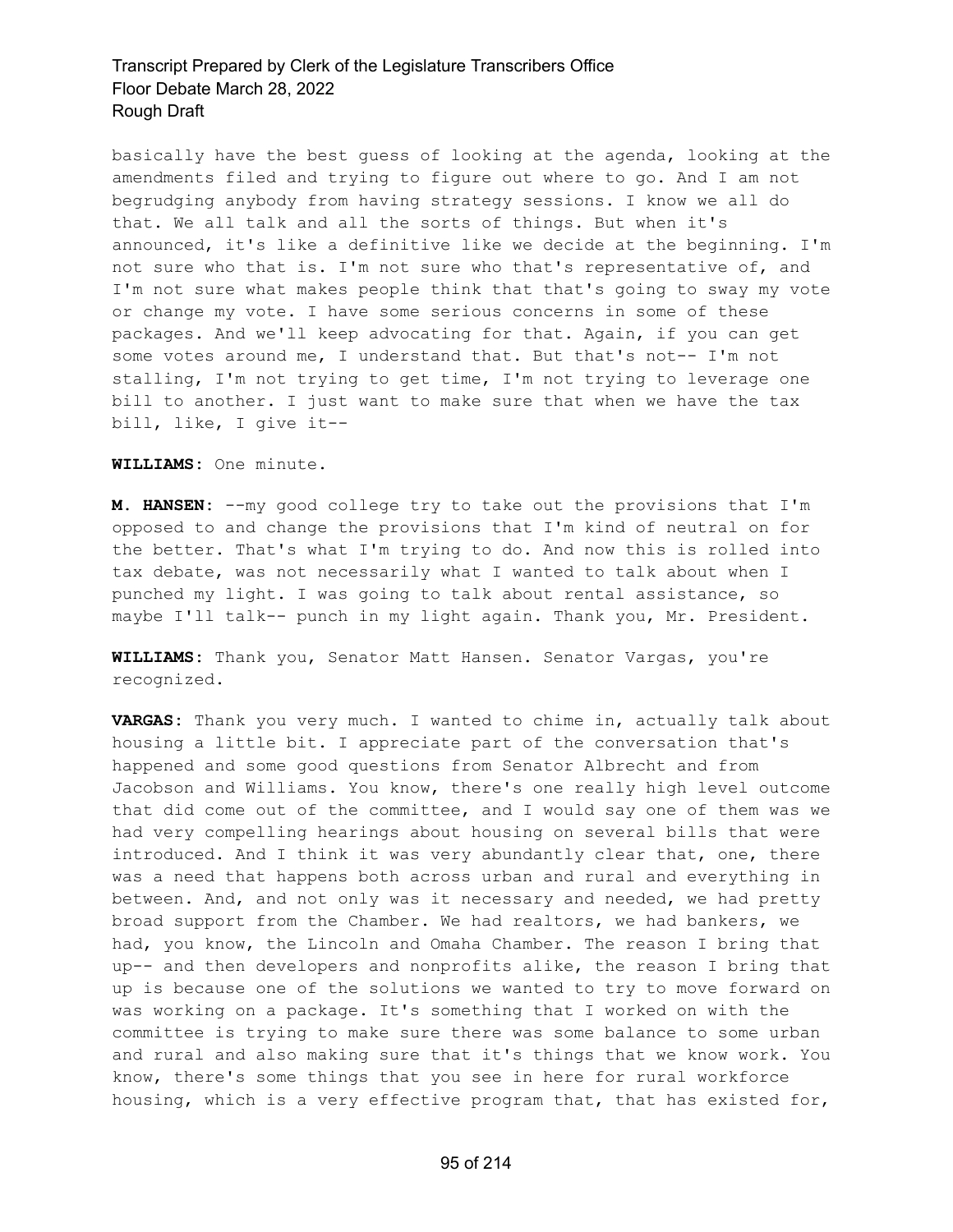for some time. The Planning Committee has done reports on the effectiveness and, and the need and the return on investment, so it's abundantly clear. And so if you ever have any questions about that, you know, Senator Williams, is, you know, is obviously an advocate for it. Since it was his, his bill, his baby, he got through the finish line and the urban one is very similar and is something that we worked on about two years ago that I hope is going to be something that we can invest into the north and south side recovery program. But I say that because it was, it was intentional, and the other parts of this was also the four nine percent lower income tax credit gap financing portion, which was Senator McDonnell bringing a bill trying to make sure that we invest in projects that are not yet done or have gotten more expensive and making sure we have enough funds to then be able to bridge the financing for these affordable housing projects across, across the state. So I say that because that's another part that's part of this project, as well as just regular workforce housing and making sure we're meeting the needs of our community. So that's how this came about. We had amazing hearings. And I also want to thank the philanthropic community that has done so much to leverage our affordable housing program dollars from our Affordable Housing Trust Fund to obviously the work that NIFA has been doing to the work that our real estate, our realtors and bankers have been doing to better leverage, you know, affordable housing and first-time homeownership. And, and the work that's been done through our workforce housing programs. So I say that because I think it's good that we invest in things that we know work and this instance that aren't new programs, which is largely what this has been. And so I wanted to make sure that was clear because I know there are some questions about that. And you know, it is also in alignment with what the Governor had put forward about, I think, 60, 70 percent of these funds were for programs and, and suggestions that the Governor also supported. So I think there's some clear alignment. And so I wanted to make sure that was crystal clear. And the other side of workforce, you know, we talk about community college workforce. We talk about the workforce in terms of the dual credit programs. Listen, I just think this is an opportunity to make sure it's really clear that we want to make sure we're getting people into higher paid wage jobs and upskill them. This isn't a new thing, but what is new is whether or not economic recovery includes getting people back into the workforce. And I think it does. And that was a really great conversation we had in Appropriations Committee about bridging that gap. And so that is why we put the dollars in there because we have great partnerships with some of our community college institutions--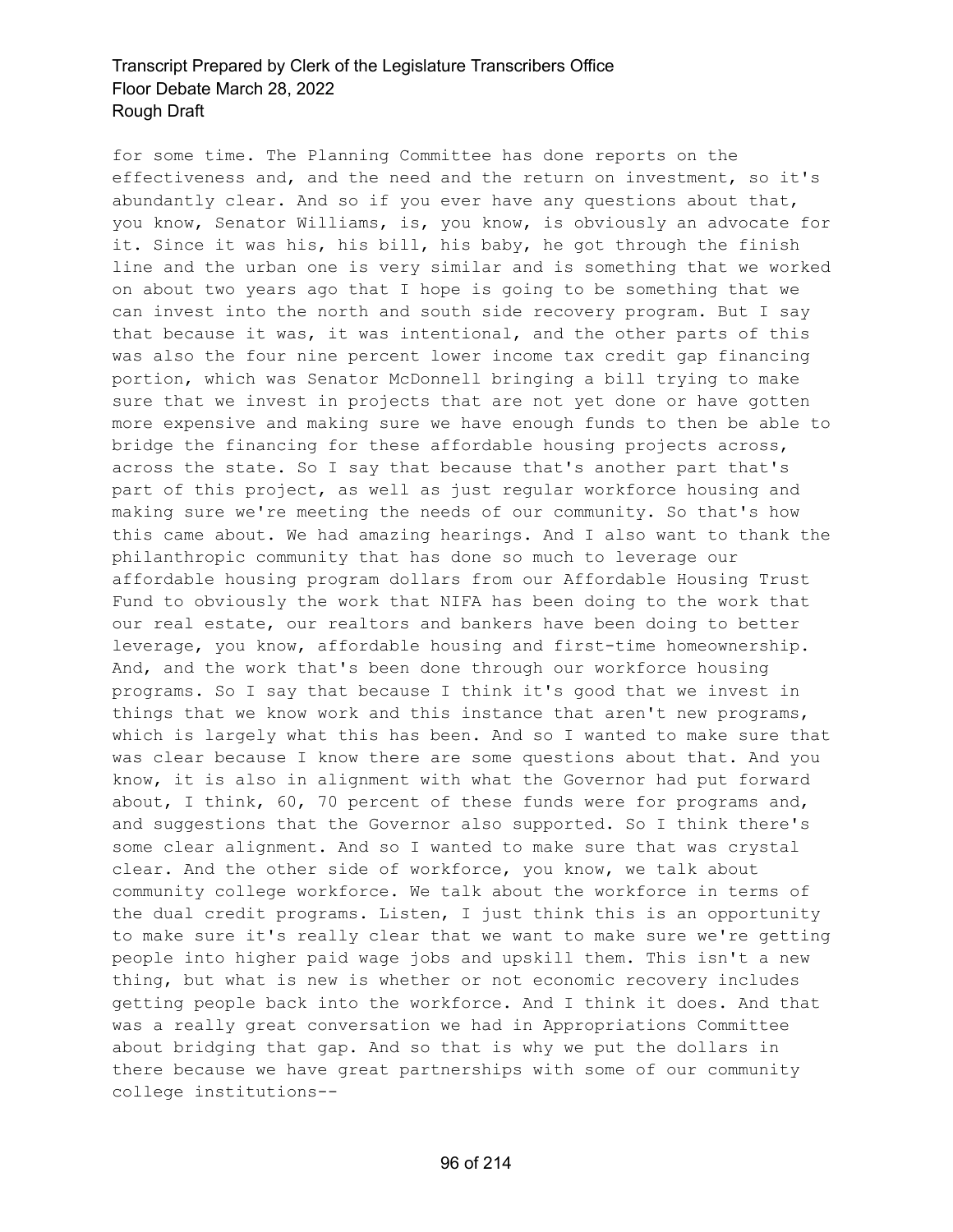**WILLIAMS:** One minute.

**VARGAS:** --and our high schools that are trying to get people into these higher paid jobs quicker where they can do with a few years of college credit while they're in high school and then, and then be able to curb some costs here and get people into the workforce sooner, not later. So I wanted to make sure that was clear outside of all the other, I think, a balanced approach that we have here still. I want to support all those who supported us on cloture the first time around and asking you to support us in cloture again. Because again, many of us introduced bills that did not see the light of day in this, especially those of us on committee. What we tried to do was think about the greater state of Nebraska, obviously, and where shall we be investing the dollars that's going to grow and economically recover not only for north and south Omaha clearly, which is what we set aside funds for that, but also when we're talking about growing our state and the immediate needs for our workforce, for our economy, for jobs, for businesses small to large. And I just want to thank the committee for working on that and ask for your support on cloture on this. Thank you.

**WILLIAMS:** Time, Senator. Thank you, Senator Vargas. Senator Slama, you're recognized.

**SLAMA:** Thank you, Mr. President and good afternoon, colleagues. I, I appreciate the debate on LB1014. I am opposed to AM2584, respectfully. But I have learned a lot from debate today and this may be a situation where I end up changing my position from the first round to the second round just because I, I think we have had a really substantive debate on what's in ARPA, how it's going to be administrated. This is one of the biggest expenditures in Nebraska state history, and I understand that it's federal dollars, but we have a duty to our taxpayers to make sure that it's being spent in a responsible way. And I say that because I hear a lot from my constituents, all the time I hear from them. I knocked 13,000 doors during my election campaign. I've held dozens of town halls in literally every community big or small in my district, have had thousands of conversations with the people of District 1, so southeast Nebraska. And I've never, like, not once, ever heard anyone raise their hand in any of these conversations and go, you know what, I think the government isn't spending enough of our money. Like, I would love to give you more money for the government to spend because you guys are just so great at it, you should spend more of it. I've never heard that, like, we are at zero point zero percent of my constituents have ever told that to me. But you know what I do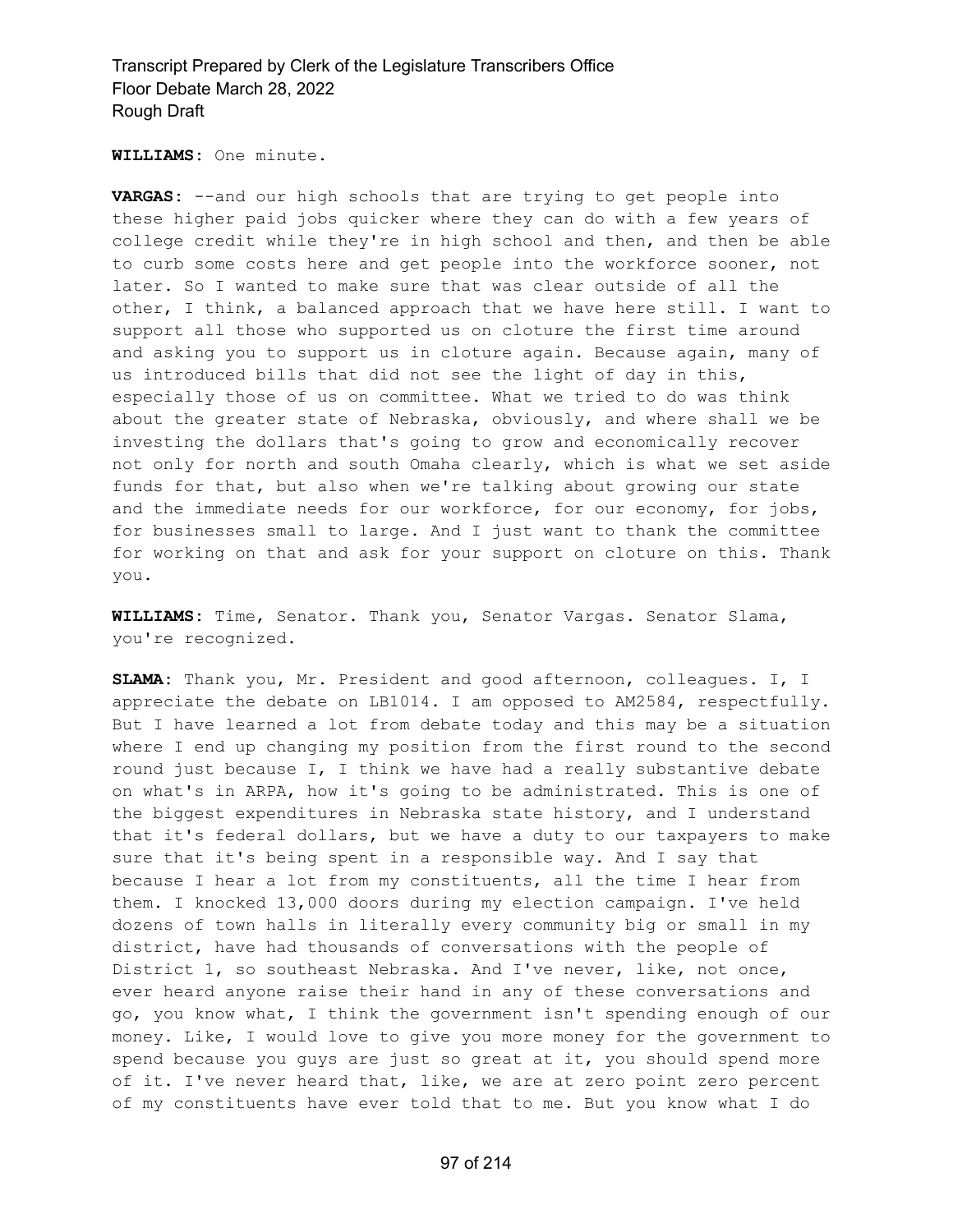hear an overwhelming majority of the time is that my taxes are too high. Why do I pay Social Security taxes when none of our surrounding states pay Social Security taxes? Why are my income taxes so high when I could just move across the border and pay less? Why do I bother running my farm here on the border of Nebraska, when I can just buy land across the river in Missouri or Iowa or Kansas and pay less? Right now, we're in a part of session where we're staring down the barrel of spending \$1.7 billion. That is ''b'' with a, with a billion and zero dollars of direct tax relief. And honestly, as we talk about investing in our state and these expenditures are investments and this is like a line that the federal government has used, and now it's like trickling down to the state level. I think the best investment our state can make is giving those excess dollars back to the people in tax relief and investing in projects that generate more tax relief down the road. And when it comes to LB1014, Senator Linehan and a few others have outlined some pretty valid concerns and concerns I, I share in terms of how LB1014 is going to be operated. I'd like to see firmer lids and hard caps on administrate-- administrative costs. I'd like to see more accountability and not see this money be spent with JPAs, which we're starting to see expand across the state and greatly increase the power of government in taxing authority in some of our areas in the state. So I'm, I'm still listening to debate on LB1014, but I do have some very serious concerns at this point that I, I hope can be addressed through amendments. I hope we can get through AM2584 and get to some cleanup amendments on LB1014 so we can get this in the best shape it can be in because we, at the very least, we owe that to our constituents and to our taxpayers. Thank you, Mr. President.

**WILLIAMS:** Thank you, Senator Slama. Senator Erdman, you're recognized.

**ERDMAN:** Thank you, Mr. President. I was waiting for my turn wondering what might be the subject and Senator Vargas prompted my memory about workforce housing. We had his bill, LB1252, in front of Revenue Committee or Appropriations. Excuse me. And I believe that, that bill was \$20 million. We wound up agreeing to 40 and winds up getting 50, and we passed over that in the committee because we were going to use that as a, as a housing package at the end, and I've spoken about this on several occasions before. And so as we were wrapping up our afternoon on that Saturday, he presented the housing package, which was his bill, LB1252. And then also included in that was Senator McDonnell's LB1041. And that was they adjusted that back to \$21 million. We included Senator Dorn's, his \$8 million, actually \$10 million, for refugee housing. And then we also included Senator Williams' LB1070, which was the workforce housing legislation. So when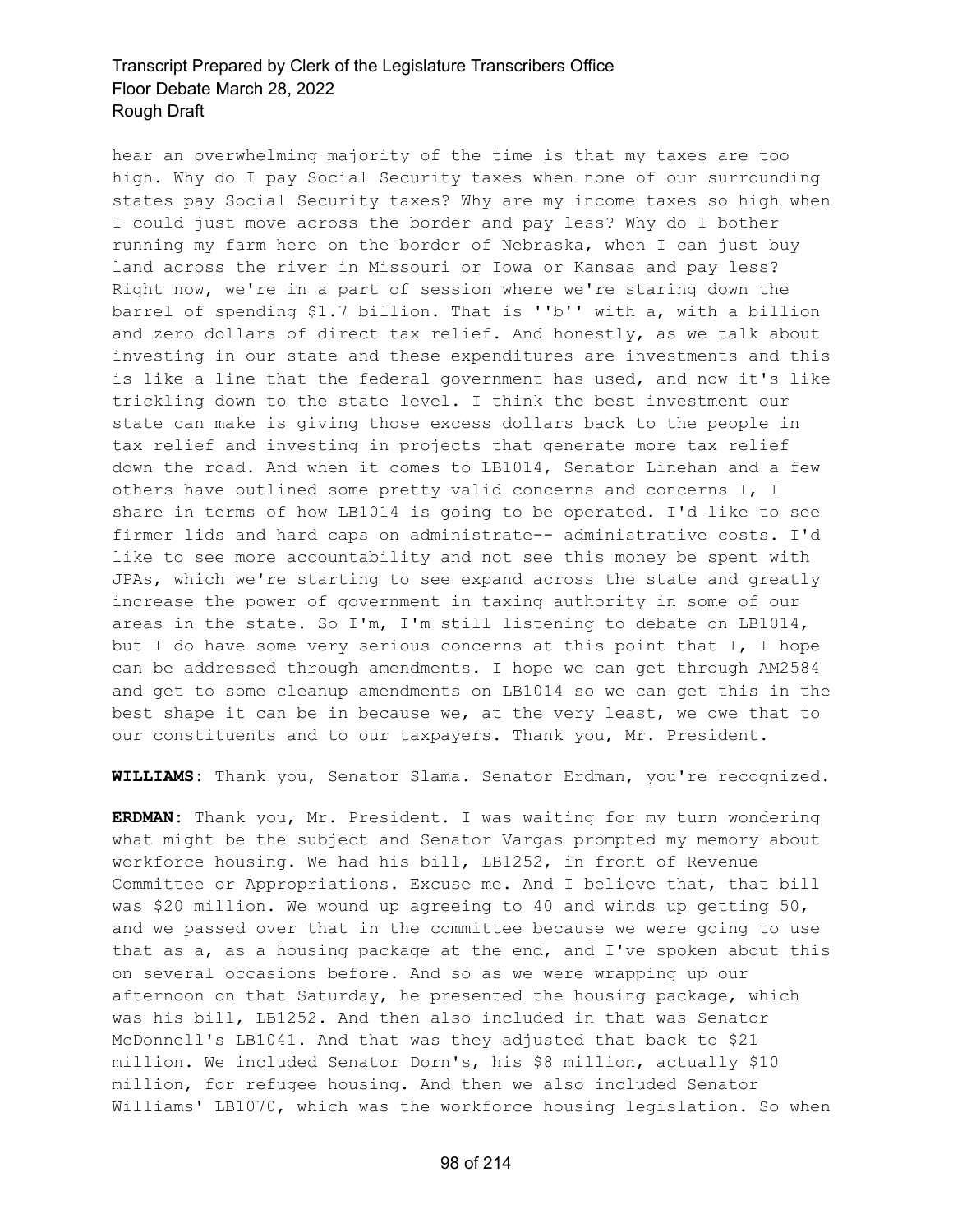we did all that and we finished up, we had \$170 million or something in that range left and that would have been a great package to bring to the floor. But because of the housing package passed that took \$50 million-- \$150 million and left 20 and then Senator Wishart dropped in a bill that was an amendment from another committee of \$20 million for water source for Lincoln. And so I bring it to your attention that three of those bills that we had passed, Senator McDonnell's LB1041, Dorn's LB968, and Williams' LB1070, didn't have the necessary votes to make it for discussion in the Appropriations Committee, but they seem to make it to the floor. I have voted no on every workforce housing bill that has ever come before this body. I have never been able to figure out why the government should build houses, never have been able to figure that out. If the local contractor or investor finds it not to be economically feasible to build a house, why is it the obligation of the state to do that? Never understood that. So I voted no every time on every workforce housing bill. The other issue, and it was brought up earlier by Senator Albrecht, we have added, if this bill passes, we have added \$500 million, \$500 million at least to our budget on continuing appropriations. Say what you will about it being a one-time appropriations. It is not. And if just one-half of this one billion forty million becomes an ongoing appropriation, Senator Lowe, next time we do a budget, we will have to figure out how to get \$500 million more. I don't know how many times I have to say that. I must have said that, this must be at least about the tenth time I've said that. It's the truth. But we continue to go ahead and spend this money as if we have no repercussions later on and we will. And then when that happens, I'll make a little note to myself to remember to say I told you so. But that's exactly what's going to happen. Senator Friesen fairly described to you what's happening with workforce. We don't have the people, no matter how much money we give for training--

#### **WILLIAMS:** One minute.

**ERDMAN:** --and how much money we spend on what we think is going to improve workforce, people it's not going to work we don't have the people. So this is where we're at. So that last \$170 million was peculiar to me. But that's the way things work around here. So when people have concerns about this bill, I can understand why because I was on the Appropriations Committee and I have questions about how that happened. Thank you.

**WILLIAMS:** Thank you, Senator Erdman. Senator McCollister, you're recognized.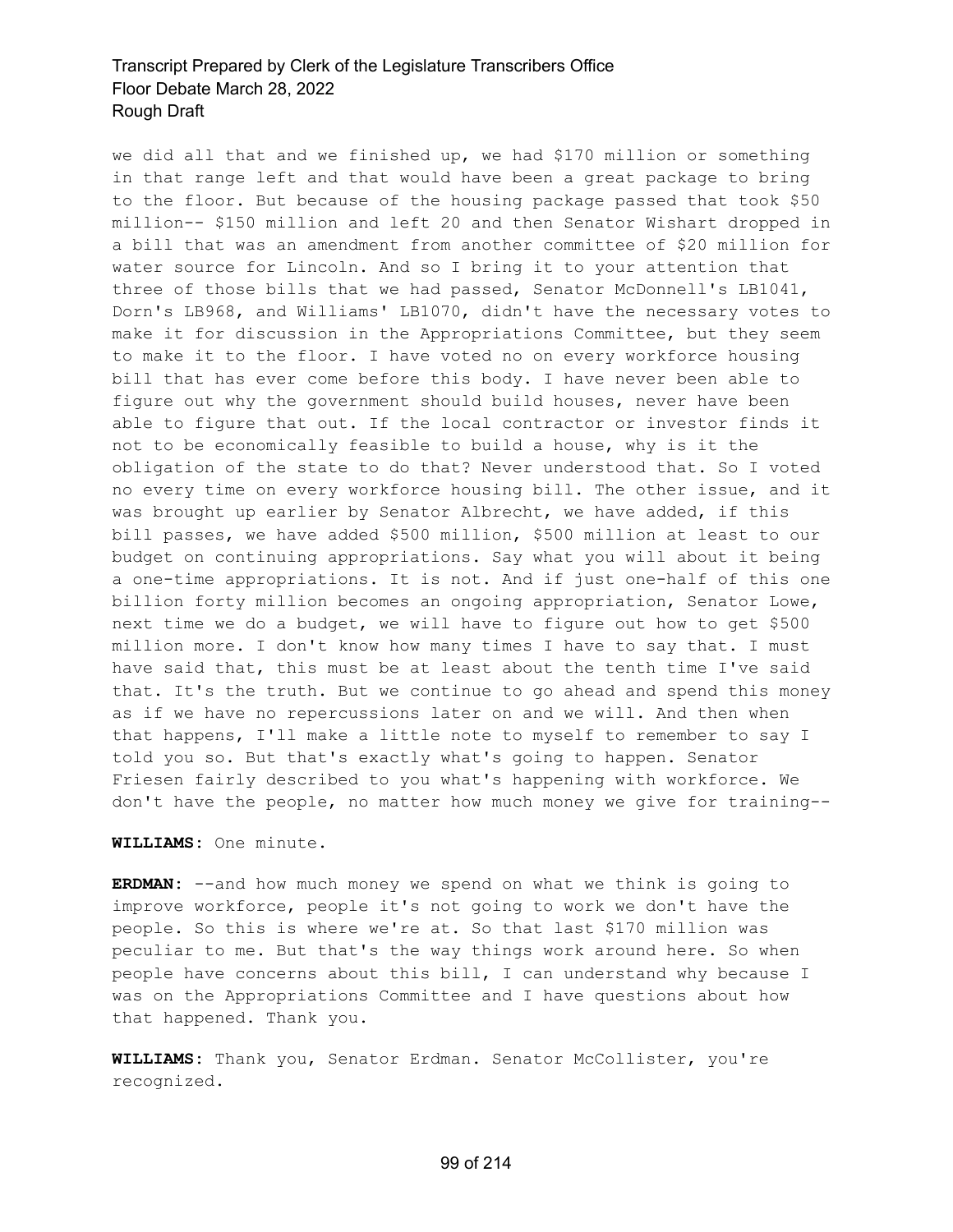**McCOLLISTER:** Thank you, Mr. President. Good afternoon, colleagues. I support LB1014 and AM2584. I also respect the process that we've undergone to get where we are now. The Judiciary Committee, the Revenue Committee, and the Appropriations Committee have done a great job. And I think all those committees represent the body as a whole, particularly, the Appropriations Committee and I, I respect the philosophy that the committee and Chairman Stinner have employed to order the, the priorities that they've come up with. What will the final outcome be, do you think? I think it's likely to be something like the LB1107 process that we saw a couple of years ago and it included a grand bargain, a grand bargain. What will that grand bargain include? It'll certainly include tax reductions. We definitely need the Social Security tax reduction. We need, we need to reduce those income tax rates. We don't compare favorably with other states. I know that to be true and we have additional work to get done on property tax reform. But I also think it needs to include LB920. It's a problem that's been facing this Legislature for decades and a time has now come to a deal with that as well. We need to deal with sentence reform. We need to deal with jamming out. We need to deal with parole reform. My golly, you might have read the newspaper story in the World-Herald about how few times the parole committee has met full force. They can't seem to get enough members to attend a meeting to parole the people that need to be paroled. And those, my golly, those people make more than \$80,000 a year and they can't make a meeting once a month. There's something wrong here and that needs to be part of the bill that we, we deal with in LB920. So I hope the grand bargain will occur. It, it needs to occur. We need the tax relief. We need the property tax relief and we certainly need to deal with LB920. Thank you, Mr. President. Oh, sorry, the balance of time to Senator Dorn.

**WILLIAMS:** Senator Dorn, you are yielded 2:30.

**DORN:** Thank you. Thank you, Senator McCollister. Wasn't going to get up and talk on this bill, but as, as we go about the discussion, as we went about Friday's discussion, on the-- over the weekend, I'm sure many senators had the same thing I did. We had a lot of phone calls, a lot of visiting about what went on Friday and about what was going to be before us this week. It's just to me troubling, I guess, that we are where we're at. I keep asking myself, will this get worked out? Will we get some of these things across the finish line what I think are so critically important for this state in the next three to five years? And one of those being some kind of tax relief, but also the budget in ARPA. I think the ARPA funding, I mentioned it last week. I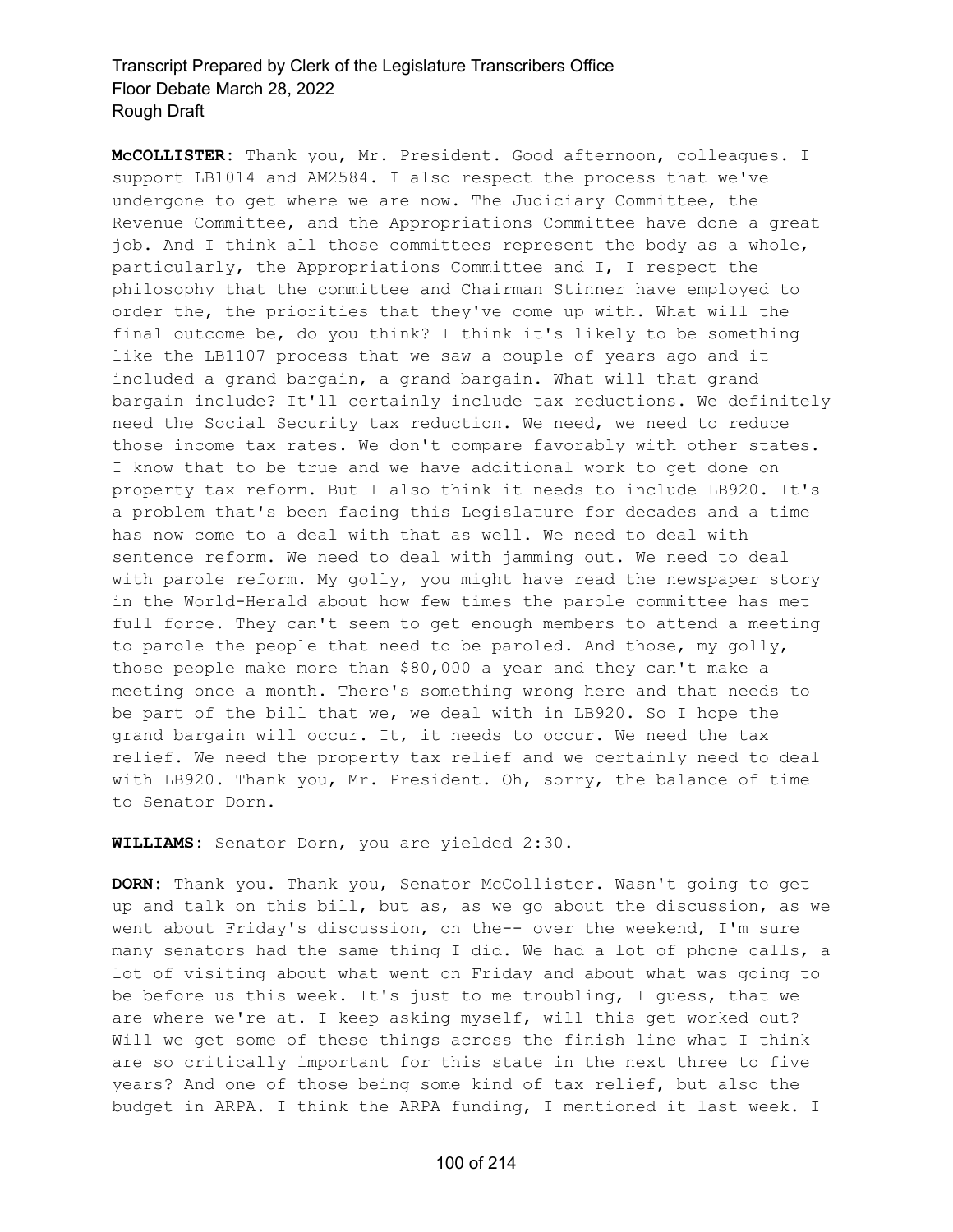think the boost to our economy the next three to five years is going to be just like the CARES funding and that. People worry about, I call it the overall revenue, is that going to be there? There are so many things in the last two, three years from, I call it the federal government, yes, it is our money. It's whatever money you want to call it, but that have been infused into our economy. And when you look at the numbers as they come out, our strong revenue that we have had both income tax and sales tax, it shows how strong our economy is. It shows all of these things that are going really strong. Yes, will there be hiccups? There always is along the way.

**WILLIAMS:** One minute.

**DORN:** But in the bigger picture and the broader-term picture, and that's what I always like to look at or try to get a good handle on in the longer-term picture, we are very, very solid financially. If you would have told us four years ago when we had \$300 million in the rainy day fund that we would be at a point where we have \$1.75 billion in the rainy day fund and that we would then sit here and argue about that money and this money. I think people would have laughed at all of us. Colleagues, we need to work this out. We need to get together and have something done. Thank you.

**WILLIAMS:** Thank you, Senator Dorn and Senator McCollister. Senator Briese, you're recognized.

**BRIESE:** Question.

**WILLIAMS:** I will rule that out of order. We have four members in the queue who have not spoken yet. Moving back to debate. Senator Machaela Cavanaugh, you're recognized.

**M. CAVANAUGH:** Thank you, Mr. President, and thank you for ruling out of order. I have not spoken on this and I think it is important for everybody to have an opportunity to speak at least once on such a major proposal. And so I appreciate that. I, I will echo some of the statements that Senator Matt Hansen has made today. There seems to be some grand compromise happening, but the people that keep saying that there's a grand compromise happening haven't really indicated what that is and who's involved so it's a little bit confusing. Those of you watching at home, I'm just as confused as you probably are because I don't know what people are trying to compromise on. I know that any attempts that I have made to compromise on things that I've opposed this session have been unmet, not even rejected. Just there's not been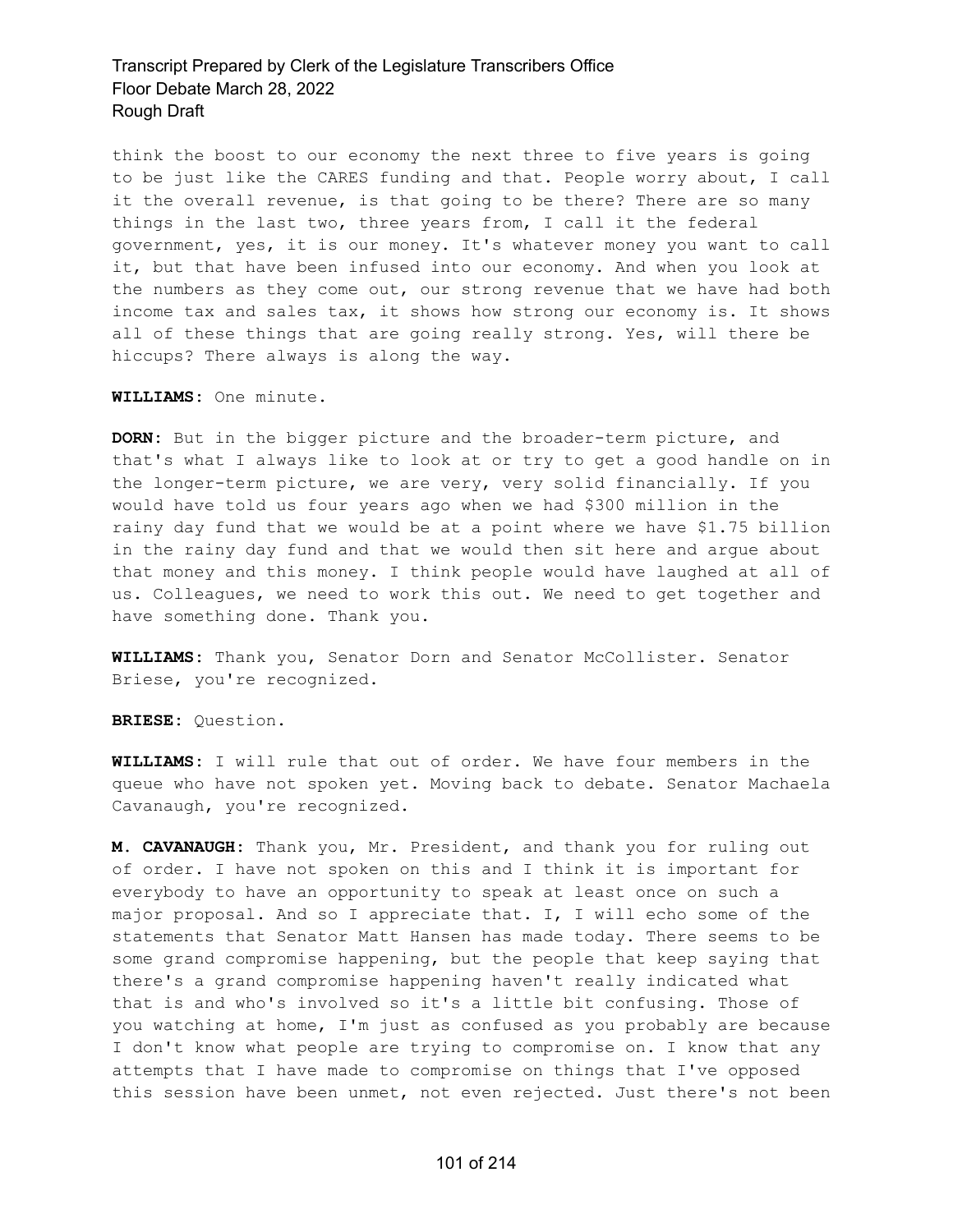a willingness to come to the table and talk about any of the concerns I have with some of the tax and revenue policies. So it's frustrating. I think it's-- I think everybody's getting frustrated with one another. I'm frustrated. I-- there's lots of things in the ARPA package that I don't agree with, but there's also things that are really important to do for people as it relates to COVID relief. And so while I'm not thrilled by the package, I understand the need to move it forward and the people of Nebraska deserve to have these dollars distributed to them. When we get federal dollars, just like any taxes that you want to give back to the people of Nebraska, these are taxpayer dollars. And if you aren't moving these forward to go back into the hands of Nebraskans, you're essentially doing exactly what you think people who don't support your tax cuts are doing. You are denying the people of Nebraska their right to their tax dollars, plain and simple. The only way we, as state senators, can reallocate federal taxed income tax dollars to the people of Nebraska is to authorize the states to use them for the people of Nebraska. There's been a lot of people standing up here and grandstanding on what a vote means. I'm not going to tell you, colleagues, what your vote means here. You can decide for yourself what your vote means. I'm voting for this because it provides much needed relief for developmental disability provider rates. It provides much needed relief for nursing home provider rates. Nursing homes across the state are closing their doors. I don't need any more data. I don't need any more proof. The people of Nebraska have spoken. They are hurting. The people in rural Nebraska are hurting because they don't have the workforce to take care of their nursing homes, and they can't afford to pay people. This isn't abstract. And this isn't about my constituents or your constituents. This is about the people of Nebraska are hurting. But if you want to punish me for not voting for your, whatever that was on Friday, monstrosity of a billion dollars without any thought to the future of the state of Nebraska--

**WILLIAMS:** One minute.

**M. CAVANAUGH:** --then that's your prerogative. But the people in Nebraska are hurting. And these tax dollars, just like the rental assistance tax dollars that the Governor is denying the people of Nebraska, just like the the SNAP. It's all-- you just keep wanting tax cuts and you keep saying that that's what the people want. Yeah, if you ask the people, like, do you want me to cut your taxes? Sure, I want you to cut my taxes. But if you say, but that means that I can't give you rental assistance or childcare subsidies or access to food, food pantries, like you list off all the things you're giving up,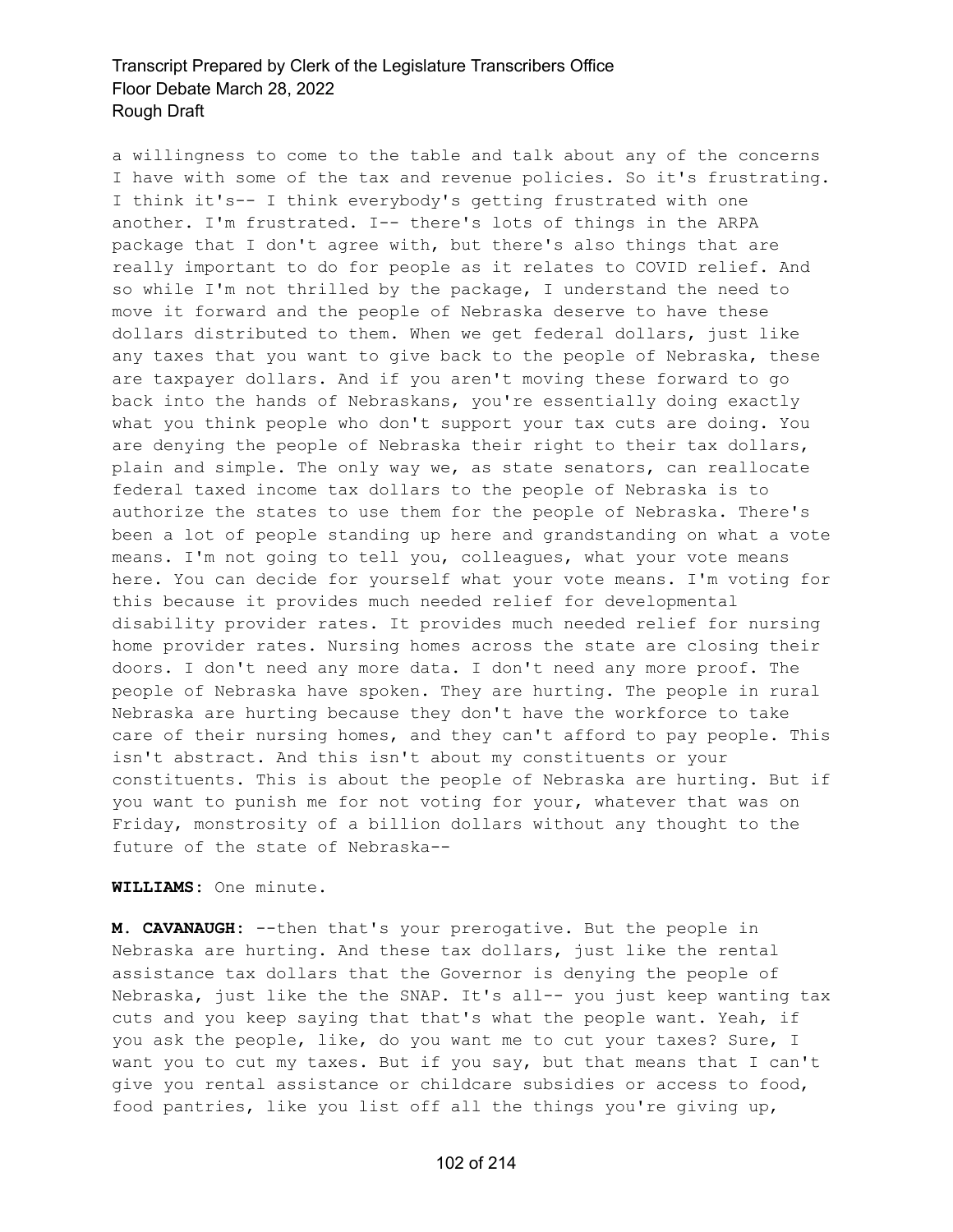they'd be like, well, well, I mean, thank you for the tax cut. But those things are important, too. Those things are important, too. Thank you, Mr. President.

**WILLIAMS:** Thank you, Senator Cavanaugh. Senator Wayne, you're recognized.

**WAYNE:** Good after-- thank you, Mr. President. Good afternoon, colleagues. This is my first time speaking today. I've been actually trying to get caught up on a little bit of work. So I have an amendment that's not up yet. I, I rise in support of AM2584. My amendment will hopefully come up, but basically here's my fear of what's going to happen with the ARPA dollars. The Legislature is going to appropriate to committees or agencies I mean and commissions and those types of things, and they're going to spend the money without a thorough analysis of whether the projects actually qualify, whether the, the ideas behind what the Legislature is doing actually qualifies. And the reason that concerns me is because we'll have a new Governor next year. And whoever is Governor, if the agencies fail to do a thorough job of analyzing each project and analyzing each qualification, they're just going to turn around and say, well, the Legislature told us to do it and there's no accountability whatsoever. So I hopefully have an amendment that comes up to deal with that issue. But for the colleagues or for colleagues here in the room and people who are at home, what you see going on today is a direct result of term limits. See, big ideas in this body are hard to accomplish in eight, in eight years. Now I was fortunate enough before I got here being the president of a school board and actually making some legislative changes to the school board. I spent two years down here, one with the filibuster and one without on changing the size of Omaha Public Schools School Board so I met a lot of people. So when I came to the body my freshman year, I knew a lot of people. But if you're coming in as a brand new senator, it takes a year or two to build a relationship. But we had COVID the last two years, so there wasn't a whole lot of interaction outside of this body to where you could have a coffee, have a drink, have some pizza, have a salad, and have a conversation. So the people you know typically are in the same group of thought process because you kind of knew them for running from office. So when you have a big idea, it takes three or four years, you have to look no further than Inland Port Authority that I've introduced every year that finally got through last year that only applied to rural because that's where the greatest need was. But it was originally five years ago to go to Omaha, particularly north Omaha around the airport. But that big idea took a long time. So what you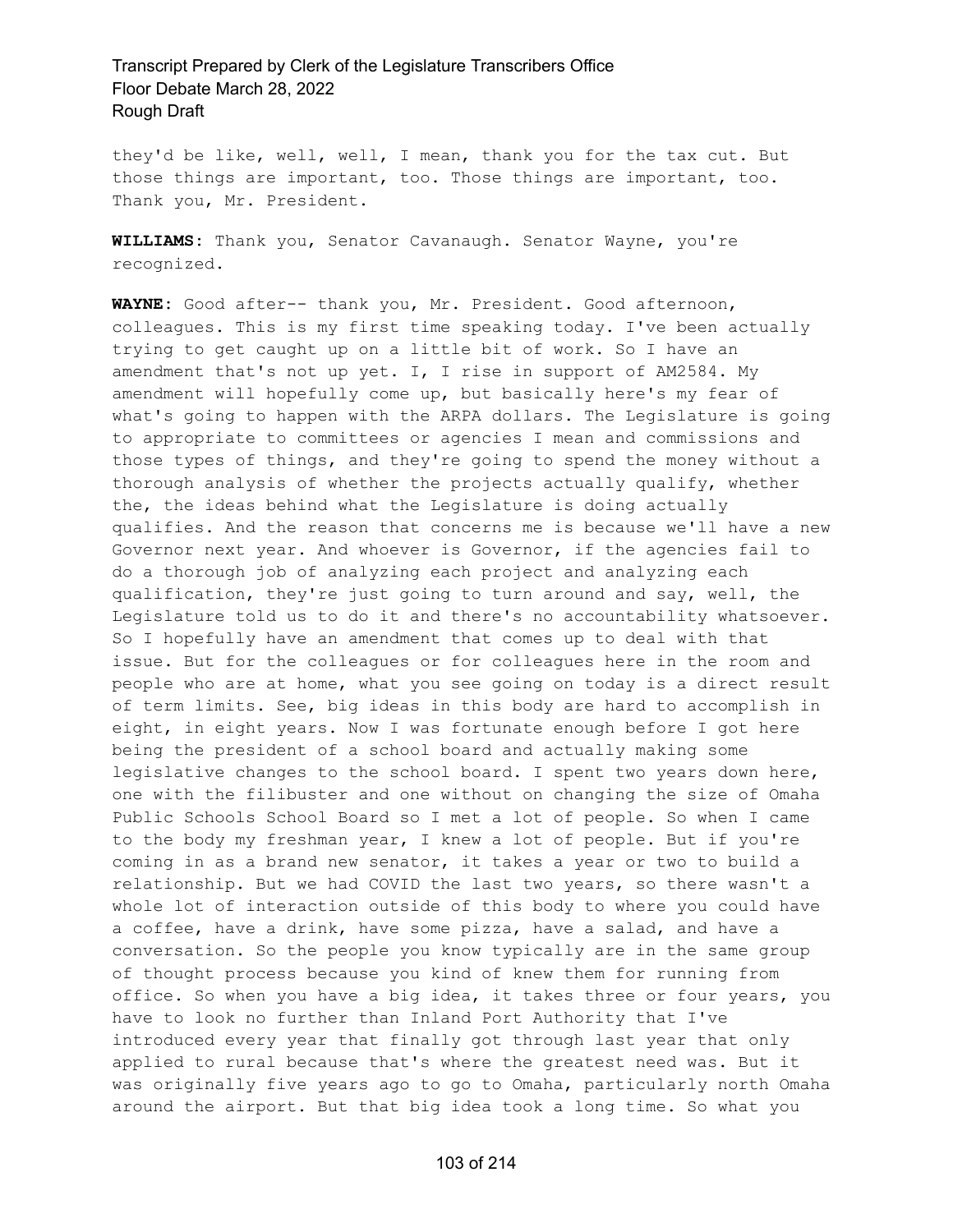have is tax packages, criminal justice reform, all of those things that if you just took \$50 million a year, then over eight years you got a significant package. But you don't know if you can get it done. So when the iron is hot, when you have the funds, you try to jump on it and use every tactic you can because you're done. You don't have time to say, hey, next year, let's put a committee together and let's move the dial a little bit more this way. You don't have time to say, hey, let's do that. I mean, my first year, I found myself here every night, particularly with Senator Friesen and Hughes, having conversations. That's how I hopefully built that relationship, but if you don't have that time and you're confined by term limits and, oh, and by the way, if you have a family, you're going back home to work every day, then you can't build a relationship to build trust to have a big idea. That's one of the biggest problems is the relationship piece in this body. You just don't have the time. So you try to figure out how to get it done as fast as you can, as quick as you can to make sure you accomplish the goals that you came here for--

#### **ARCH:** One minute.

**WAYNE:** --and that takes legitimately six years. So you hope somewhere in the last two-- or one year at beginning at one year at the end or somewhere you got two years to play with, you don't get caught down in the topic that can drag out for two years because then you're out of time. So I hope the Executive Board, who has a, a bill to deal with three, three-term limits, or maybe we can do six-- two six-year terms. I hope that bill gets to the floor and we can have a conversation because I think it's important for the voters to understand what we're seeing is more partisanship. And the reason we're seeing that, I believe, is because we don't have time to build a relationship. And so you're looking at big ideas that take a long time to move across the aisle because we just can't build a trust that is needed in the first four years to get something done. Thank you, Mr. President.

**ARCH:** Thank you, Senator Wayne. Senator Matt Hansen, you're recognized. This is your third opportunity.

**M. HANSEN:** Thank you, Mr. President. Good afternoon, colleagues. So earlier when I was talking about I wasn't quite sure who negotiating with who with what. I took a couple of laps around the first floor of this building and found that about as informative as anything just to see the different people talking in different places and alongside some conversations under the balcony, I think I at least have an idea of what's going on. But again, that's something that I had to go take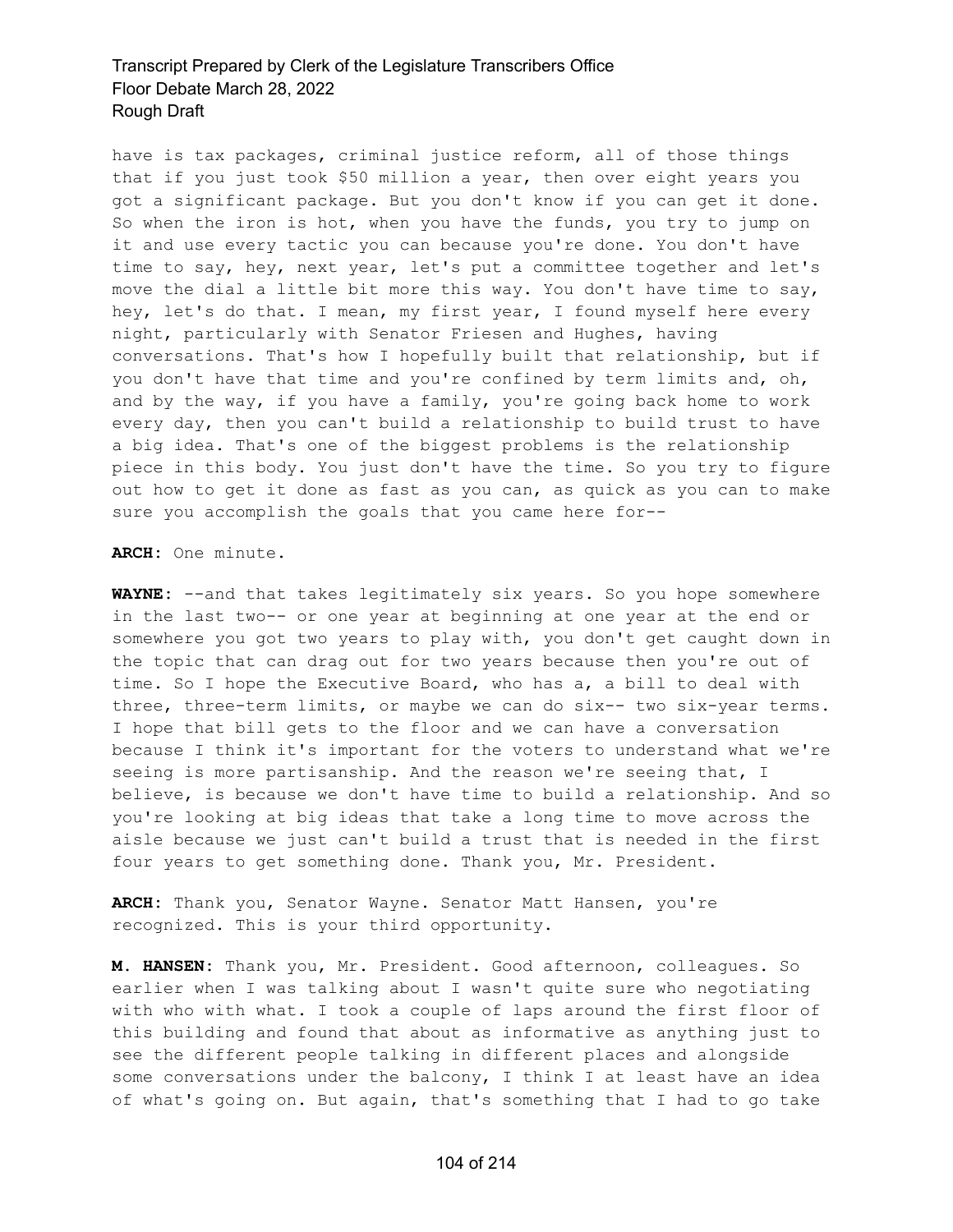the initiative to seek out, to go do. And that's, I guess, on all of us. But when people get up on the microphone and act as matter of fact or clear or this negotiating is happening or we're working on something, it's not always clear to the members of the body. And I still don't even necessarily know what the kind of broad terms of the agreement are going to be and whether it'll be something I support. Again, a lot of these issues are already pretty close, so a few votes one way or the other. You don't need to get unanimous. You just need to get filibuster proof or veto proof depending upon the issue. I did want to talk about just to clarify. I've been meaning to do this. This has come up ever since we passed rental assistance, LB1073 on Final Reading last week. I passed out a letter to everybody. I also kind of sent it to the media. A few sources have picked it up, but the LB1073, the emergency rental assistance being adopted without the E clause does mean that unless the Governor of his own volition kind of decides to apply today or tomorrow, we are going to miss the March 31 deadline. I want to be very clear the March 31 deadline was the last day we could guarantee a receipt of all of the funds, not of any funds. So future efforts to go and get the emergency rental assistance funds will still be important, even if they're not necessarily being issued this week. We've confirmed with the Department of Treasury that there is a minimum number of, I believe, just over \$50 million that Nebraska can get, including if we apply over the summer or if we apply through some other method. And I want to just really reaffirm this is not an, you know, a significantly burdensome application. There's not a lot of stuff we have to prove. As far as I can tell, I think it's literally, you know, a one-page letter and a bank routing information. It is not a, if that, it is not a burdensome process to apply, and these funds have the flexibility to both be used for emergency rental assistance, utility assistance, some of the other things that were initially even proposed to be components of LB1014. That is money that we, the state of Nebraska, are frankly just leaving on the table. Maybe we can get some of it in the future. I think our vote last week probably knocked some money off the top that we'll just never get back. And again, that's a policy decision we can make in the Legislature. I can stomach, I'm disappointed, but I can stomach and I'm not necessarily going to use that as leverage or collateral payback on another issue. But I do want to talk about when we talk about kind of a misuse of priorities and LB1014. We are spending money in the wrong situation. We're allocating it wrong. We're spending it too fast. All of these things. There's other pool of sources, resources out there that we could have used, even if we wanted to sit on it for a while and figure out how to use better in the future. We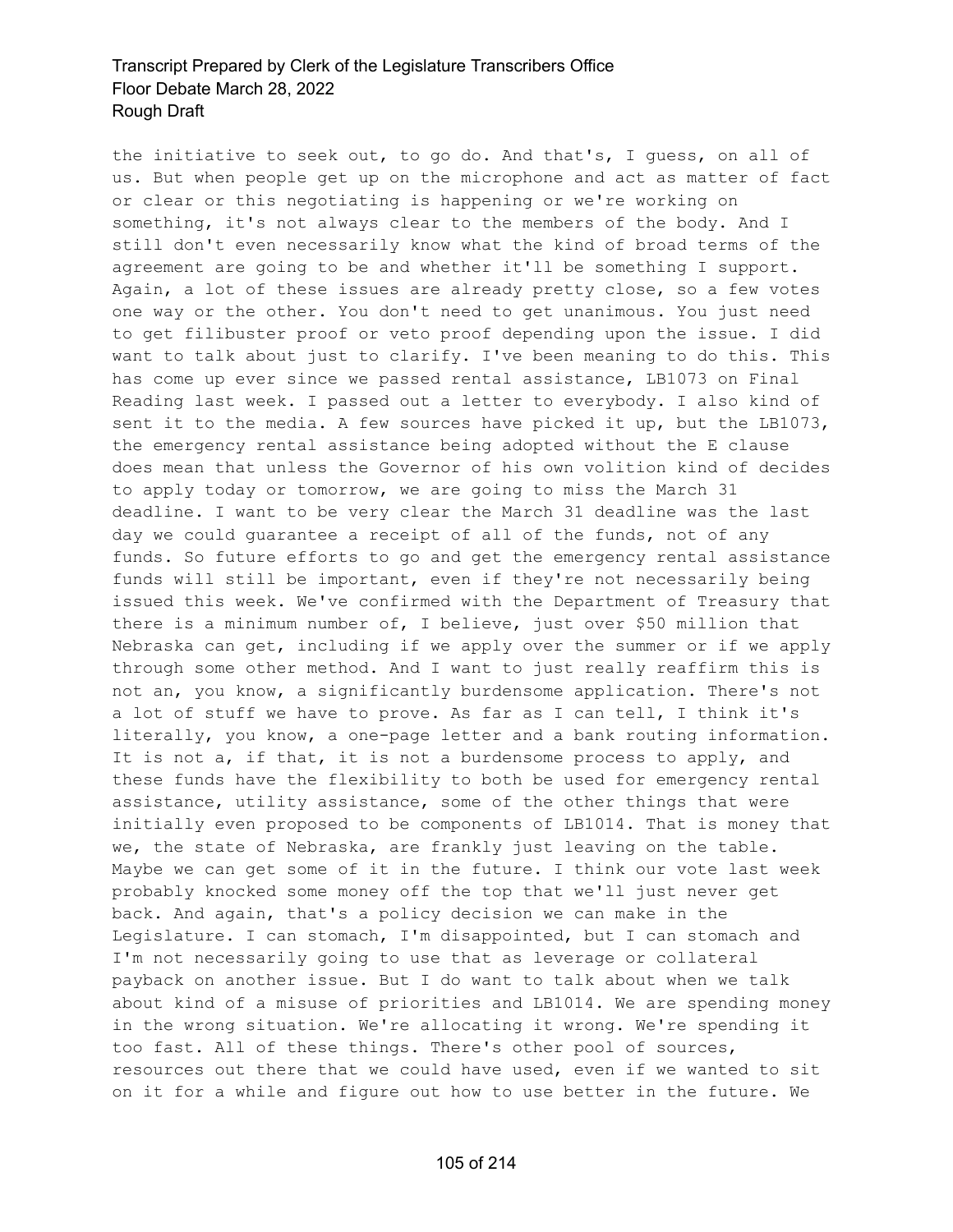could have accepted. And so if individuals, especially individuals who didn't support that or aren't continuing to support that when we have a chance are upset about how ARPA is allocated, I just remind you that we had literally kind of a, a, a separate opportunity to fund some of the things that had been in the ARPA proposals in addition to rental assistance [INAUDIBLE]. That was there, that is still technically there should the Governor sign the bill and apply. It is still technically there. I think we have some other avenues as well. But again, when we're talking about priorities of the state, when I see something like that--

#### **ARCH:** One minute.

**M. HANSEN:** --thank you-- and, and I don't mean this in a way if there's going to be retribution or change or whatever. But some of these floor speeches to me do ring kind of hollow when I hear, see people who are opponents of that bill not willing to support that bill to kind of just reject the money outright and not even give us an opportunity to collect it, to reject that money outright. So then all of a sudden be upset about how different appropriations go, to me is just disappointing. I'll just leave it there. With that, thank you, Mr. President.

**ARCH:** Thank you, Senator. Senator Stinner, you're recognized.

**STINNER:** Thank you, Mr. President. Members of the Legislature, I just wanted to get up once more and try to distill out or at least tell you about a strategy that we incorporated that we looked at in the Appropriations Committee as it relates to provider rates. I think that's been discussed several times here. I want to give you a little bit of an insight into what we were looking at. Obviously, 24/7 facilities and some of the pay increases that were instituted at the state level to attract and retain did carry over into the session. And it was a fairly good size ask. As we looked at the various areas for providers, we chose nursing homes, DD, child welfare, and behavioral health, and all of them unique in their own, own regard. But let's just talk about the nursing home side of things. Nursing homes right now will be getting \$20 per Medicaid bed under the Governor's program. Actually, the math comes out to about where we're at today with that 15, 20 percent increase in nursing home rates. So we took a look at boosting the base pay, the base of nursing homes reimbursement by 15 percent. The other part of this is the premium pay, and we call it premium pay because I didn't want it to be base pay in the nursing homes. In other words, if you put it in, if they start to use it as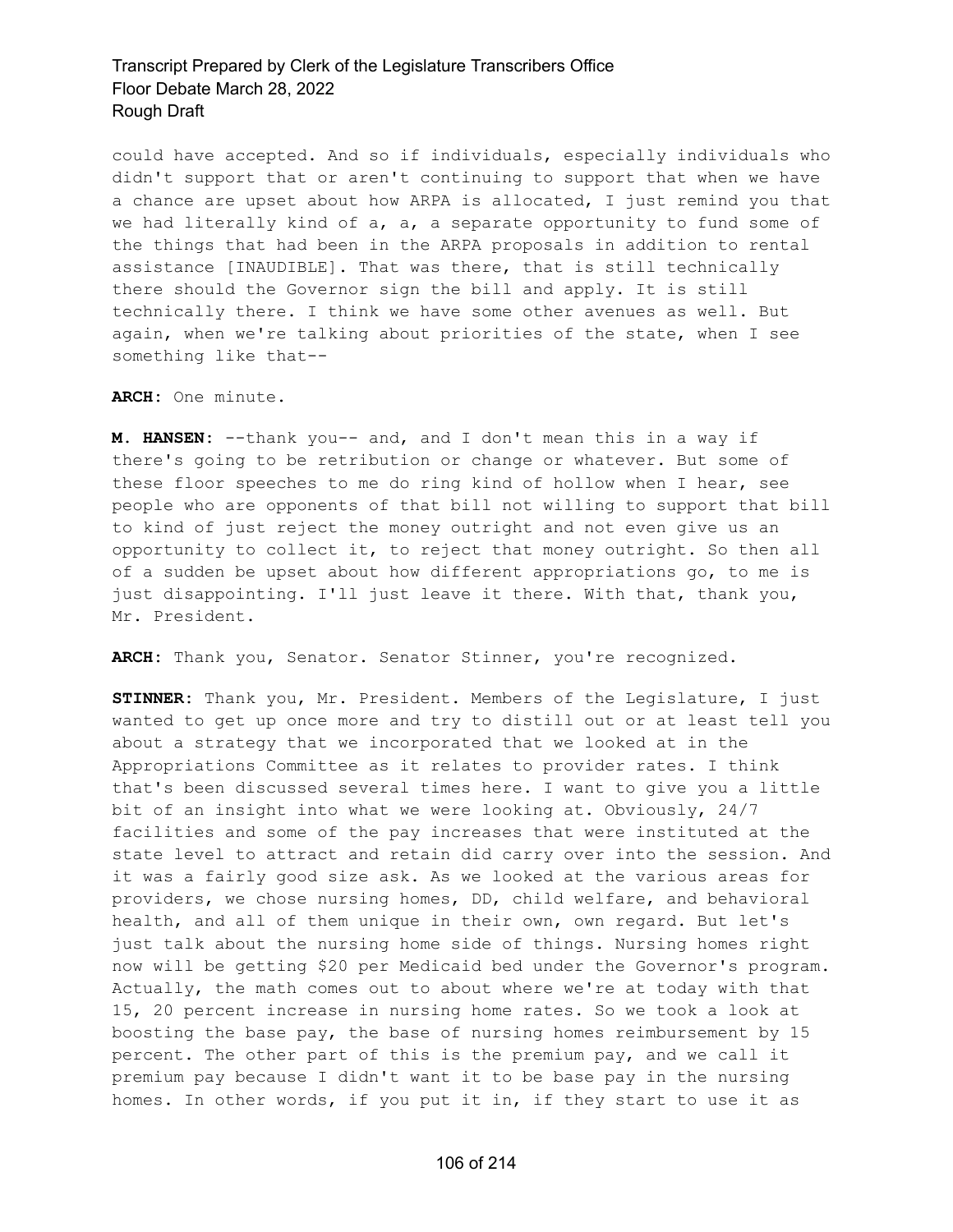base pay, then everybody gets hooked and then they have this cliff effect at the end of the third year. So we were very careful and, actually, HHS came to us and said, you're using the wrong terminology. It needs to be this terminology and that's what we used. And it's really for attracting and retaining, retaining bonuses and attracting the certified staff because there's two problems that have happened in nursing homes. One of them is certified staff, which we heard about, certainly in the Mullen situation. But we also have a reduction in census. The number of people that have coming in have slowed down, certainly during the COVID situation. Obviously, COVID impacted their numbers as well, so they have two, two primary problems. Census being low to try to build, they need to build the census up and obviously then they have to have staff in order to build that census up. So with this 15 percent plus the 15 percent in premium pay, we felt like that at least could get their frontline people up to a wage of that \$18 to \$20 an hour, similar to what we were doing with the state 24/7. It did work as you look at the Keaney hospital for the vets, it did work in that situation as pay rises did attract the staff that they need to fully employ it. So that gave me comfort that this was probably the right strategy for us. But now we have a little bit of a step down. My hopes are that base pay goes up by two percent and supplements that so that we don't have a cliff effect at the end of that. But it buys us time to step that base pay up to get to, to a level where certainly the nursing homes, especially in the rural areas, can survive. Under DD, there is a 35 percent vacancy rate with the DD. I know my providers are short on people, 100 percent turnover in staff over a two-year period of time. So their frontline people were making between \$12 and \$13 dollars an hour. So our, our, folks, we sat down and we looked at a 30 percent increase across the board, and that's on \$13. We get them to \$16.90, which make them competitive with the McDonald's and some of the other competing factors. So that's what we really concentrated on there is to try to get base pay at 15 percent, get them halfway there, and then obviously use provider rates or premium pay so that they could utilize that to attract and--

**ARCH:** One minute.

**STINNER:** --to retain the staff that they have to fill those holes. Child welfare, we kind of talked about, obviously, the Governor's folks use the, the provider rate language in the ARPA bill, but that was a mechanism to get those dollars out. If it falls, if we don't do something at the end of those two years, it would fall back to the original amount so that 15 percent pay increase also was there with obviously some of the ARPA money. Behavioral health was a little bit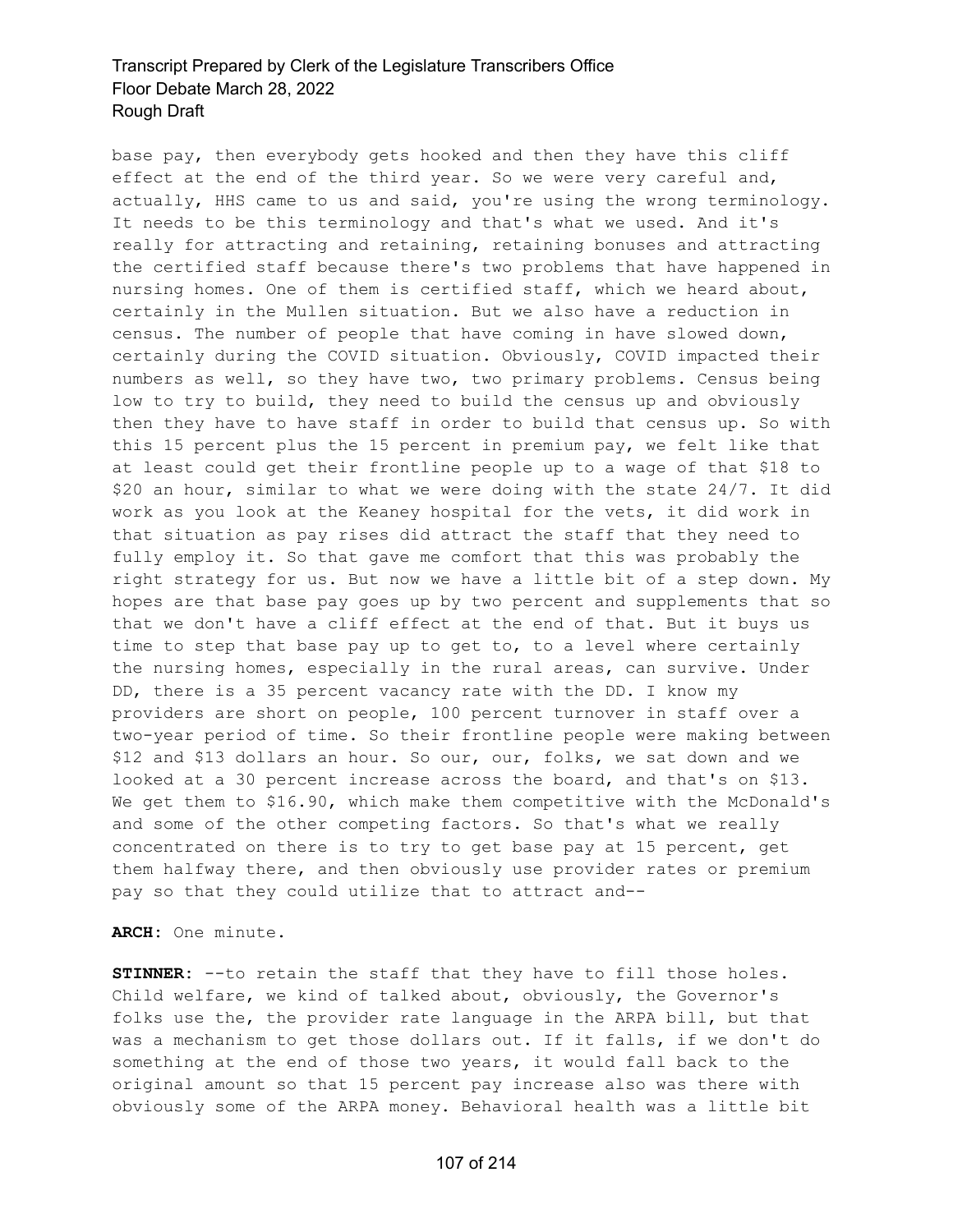different animal because there was money there. The problem is switching between programs. So we gave a base increase of 15 percent on the rate side to pour some money out to them, but also tried to say, hey, you can't continue to hold within five or six program dollars in one program and no dollars in another, you should be switching those programs back and forth. That was the language that's actually in the bill in order that we have behavioral health staffing.

**ARCH:** Time, Senator.

**STINNER:** Thank you.

**ARCH:** Thank you, Senator Stinner. Senator John Cavanaugh, you're recognized.

**J. CAVANAUGH:** Thank you, Mr. President. There we go. Thank you, Mr. President. I rise in support of AM2584 and LB1014, and I appreciate what Senator Stinner was just talking about in the process. And generally, like a lot of people, you know, I had my opinions about how this money should be spent and on specific projects, and I suggested one project that ultimately wasn't funded. And I think a lot of people had suggestions of things where they thought the money should go and that they thought clearly qualified for the American Rescue Plan Act funds and were, I guess, disagreed, disappointed with the outcome. But ultimately, you can't make the, the decision on individual things. You can't throw out the whole program, all of the expenditures that the Appropriations Committee did and all that work because I disagree with one particular decision. And so that's why I'm supporting LB1014, and I will support it going forward because, overall, I think that they made the general, the overall right decision, even though I disagree with a few specifics and, and I don't think anybody should be totally happy with any decision. Nobody got everything they wanted and nobody got nothing, I guess. And as Senator Stinner just talked about all of the expenditures for healthcare, for provider rates, and those things are important and they are specifically important because of what this money is meant to be for, which is addressing the issues that arose as a result of the coronavirus, the COVID-19 pandemic and access to healthcare, availability of hospital beds, availability of providers is part of that and was a huge-- is a hugely important aspect. And again, a lot of people talked about-- Senator Erdman, actually, I think, made a good point that some of these would probably be-- will probably become ongoing expenditures. There's-- I don't think there's any question that some of the things that we spend this money on, though not intending to become ongoing expenditures, are going to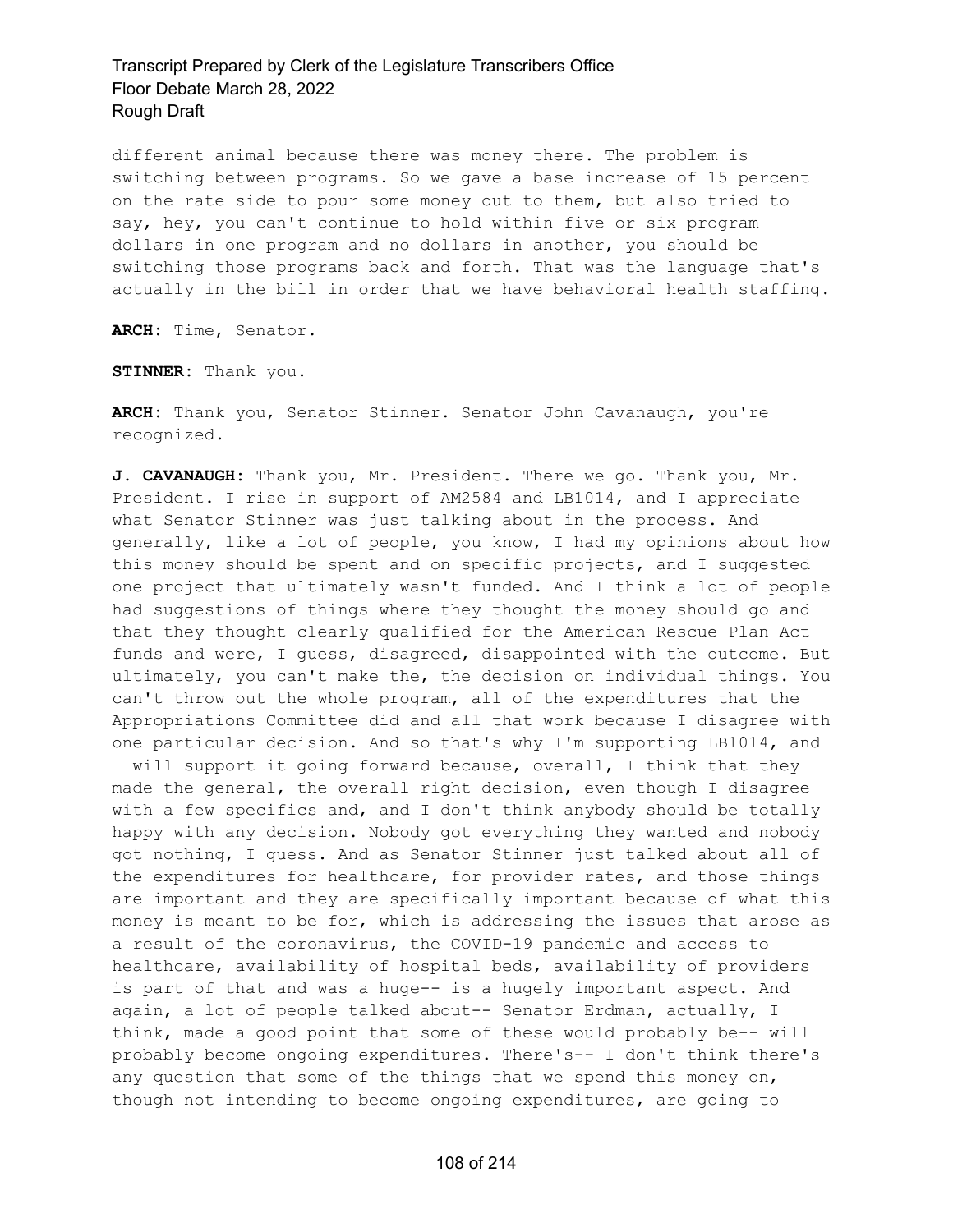become ongoing expenditures. And one of the reasons for that will be that we are spending this money purposefully as one-time spends and it's structured to be that way. But some of the things that we're doing as one-time spends are good ideas, and once they get spent, we, we do that, we will see the positive results of spending it that way. And when somebody comes back and, and makes the case that we should fund it through General Funds, they will have the evidence of what happened here with these expenditures from ARPA and be able to say this is what happens when we spend this money in this way and we get a positive result. And that's a good thing. If we have evidence of positive results, that is an argument to spend money in a specific way. And that's-- that is a, I would say, an evidence-based, logical approach to appropriation. So I think, though, Senator Erdman said it as a negative thing, I think it could be a positive thing. I, I do agree that if we end up having an argument to increase expenditures by about \$500 million a year, that would put us in a bad position. But I think we would have to make a determination on a case-by-case basis of which programs bring value to the state of Nebraska and whether that's an appropriate expenditure. So again, I, I support the overall package, even though I disagree with some specific portions of it. And do wish that there were some other things that were put into it that weren't included, and I've heard lots of people make that case about things that they think should have been included and were not. But again, that's not an argument to vote against the entire bill just because you didn't get-- we didn't get everything we wanted. Everybody didn't get everything they wanted. I don't think if I-- if somebody here got everything--

**ARCH:** One minute.

**J. CAVANAUGH:** --thank you, Mr. President-- if somebody here got everything they wanted out of ARPA, I'd like to hear it. But I think that, that overall, it's a complete package, is a successful expenditure of this money and is a, a logical, reasonable way to approach this. And so I appreciate the work of the Appropriations Committee and, and I will vote for both this amendment and for the bill when we come-- when it comes to that. Thank you, Mr. President.

**ARCH:** Thank you, Senator. Senator Hunt, you are recognized to speak. Senator Hunt on the floor? I do not see Senator Hunt, we will pass on to Senator Briese. You are recognized and this is your third opportunity.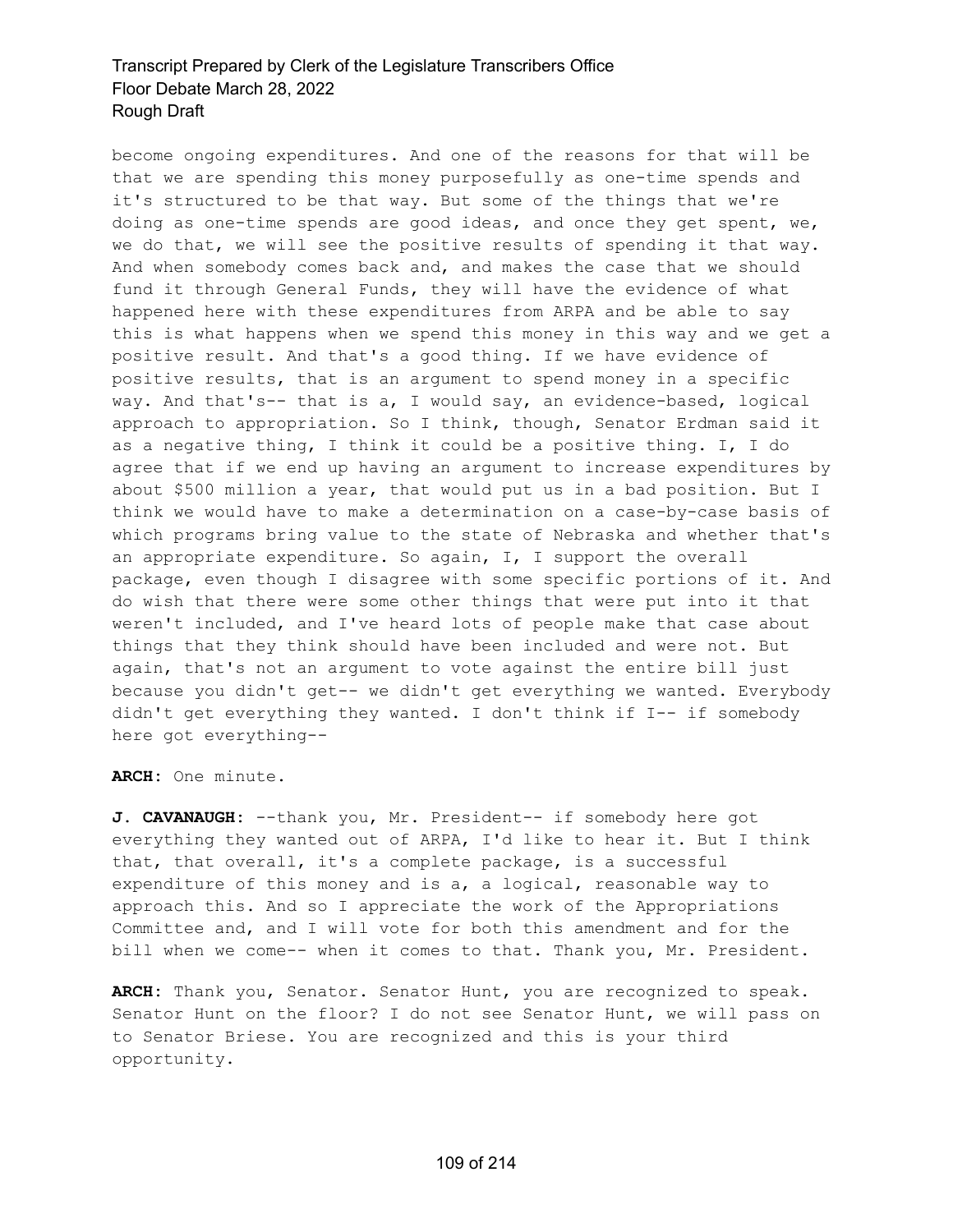**BRIESE:** Thank you, Mr. President, and good afternoon again, colleagues. I heard it suggested earlier that the tax package was not a compromise and but, man, it was a compromise. We-- and that's why it's all tied together and there were some, some very substantial negotiations went into that. The marriage of the income tax provisions, both of the income tax provisions to the LB1107 fix and then the additional LB1107 credits relative to community property- community college taxes paid and then considerable negotiations or discussions were undertaken relative to the 5 percent cap. And so if that wasn't a compromise, what we did there, I really don't know what is. Yes, maybe not everybody was a party to it, but typically that's not the case anyway. And I heard some concerns about the corporate tax provisions in the tax package. We need to remember that those corporate tax rates are important. You know, corporate rates are part of a corporation's cost structure and reducing and improving- reducing those rates improves the cost structure, which can benefit Nebraska consumers. It can benefit the employees of those corporations that can benefit Nebraska shareholders. And as it benefits corporations, it will attract more businesses to do business in our state. And competition is good. It's good for consumers, it's good for Nebraskans. So those corporate-- and plus it improves our rankings, which is important as we try to encourage businesses to come here. So we need to, need to remember, though, what really is at stake here. When you look at that tax package, this tax package is going to prevent a \$200 million property tax increase on everyday Nebraskans. Your constituents and mine. It's extremely important that we get that done. This package is also going to provide within five years another \$195 million a year in the form of tax relief. That is extremely important to all Nebraskans. It's also going to help us reduce our extremely high marginal income tax rates, and that's important as we try to attract residents, businesses, and grow our state. And we can't forget the tax break that we're talking about here relative to our senior citizens, to our Social Security recipients. That as well is extremely important. So we need to remember what is at stake here, and the stakes could not be higher. We need to get this resolved. We need to move this across as a package, ARPA, budget tax relief. Thank you, Mr. President.

**ARCH:** Thank you, Senator. Senator Bostelman, you're recognized.

**BOSTELMAN:** Thank you, Mr. President. I want to talk a little bit about comments made on the mike this morning. To put it in perspective, I had been contacted by several parents about the issue of furries in schools and that. And, and the reason why I brought up on the mike was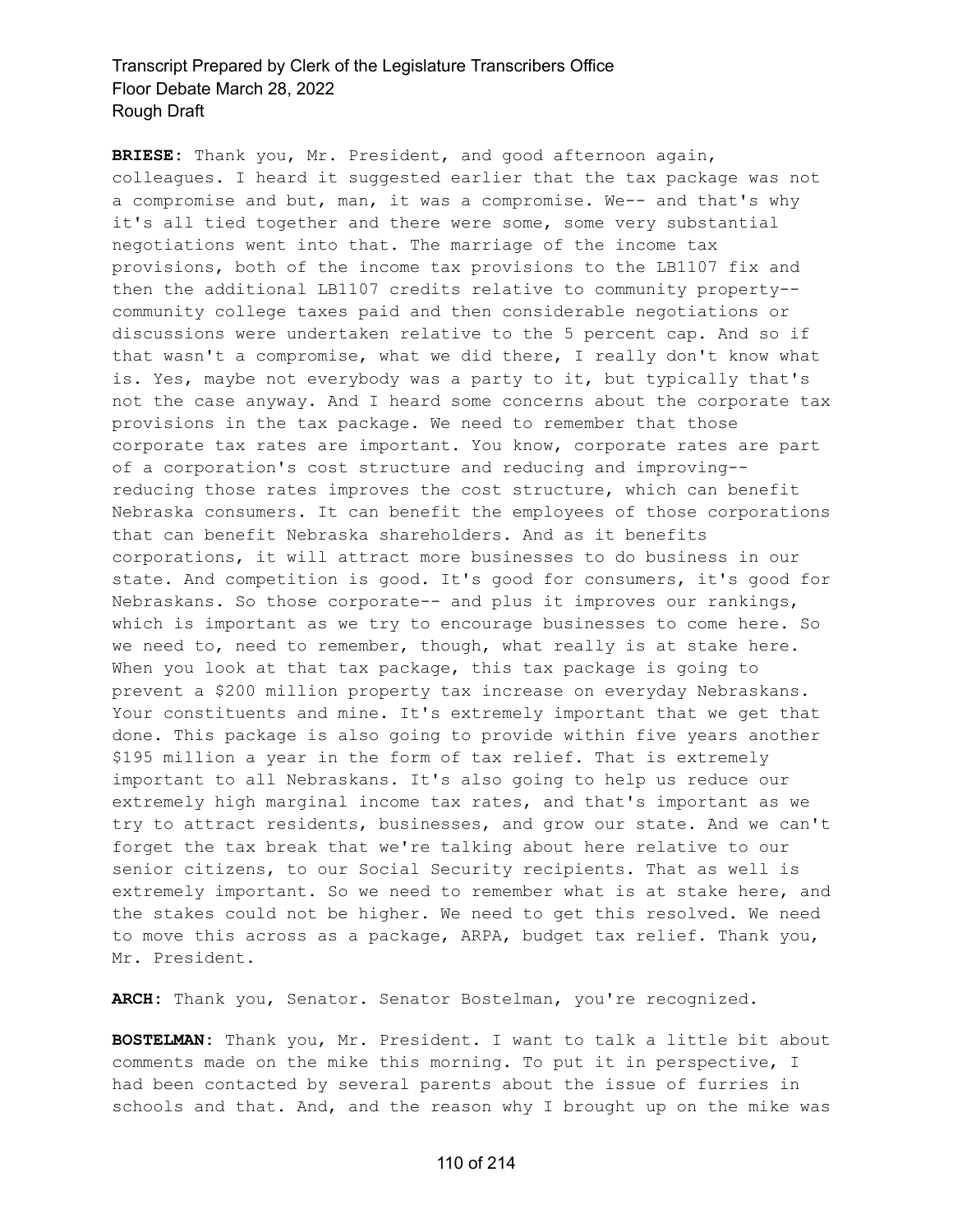I couldn't believe that anything like that was happening. Anything like that could happen in Nebraska schools. And I want to make sure that we had a quick end resolution, I guess, to that. And that's why I wanted to make that discussion just because I felt it pretty hard to believe, so. Senator Walz's office and myself, we've looked into this and called several of those schools that had been brought to my attention, and they assured us none of that happened. So with that, I would like to, if there's any apologies need to be made if anyone took it the wrong way. It was just something that I felt that if this really was happening, that we needed to address it and address it quickly. So with that, I want to end the discussions on furries, furries and that within the state and thank Senator Walz and others that helped me work with this to look at this. And thank you, Mr. President.

**ARCH:** Thank you, Senator. Senator Machaela Cavanaugh, you're recognized.

**M. CAVANAUGH:** Thank you, Mr. President. I think we're at the end of the discussion on this amendment. And I'll be voting green on that. I have concerns about some of the amendments that are pending, but I guess we'll just take them each as they come. The negotiations that have gone on or compromises, when you're compromising with yourselves, it's not really a compromise when you're just taking what everybody who wants a certain thing wants and putting it together and not working with the people who have opposed what you're trying to do consistently. That's not a compromise. I don't have to be in any room for any negotiations, but you might want to have somebody who is in opposition to what you're trying to accomplish have a seat at the table and then you won't be met with so much resistance when you get to the floor because you would have actually attempted to work through a compromise. But just having like-minded people who all want the same thing and then being like, oh, you want that and I want this, so let's both have it, OK. That's not a compromise, that just costs the state an obscene amount of money. So at least that's my understanding of compromise. But I went to Catholic school, so maybe I wasn't educated correctly. Who knows? Thank you, Mr. President.

**ARCH:** Thank you, Senator. Seeing no one left in the queue, Senator Stinner, you're recognized to close on AM2584.

**STINNER:** Thank you, Mr. President. Members of the Legislature, AM25- what is it, 04, AM2584, excuse me-- well, if I could see, I'd be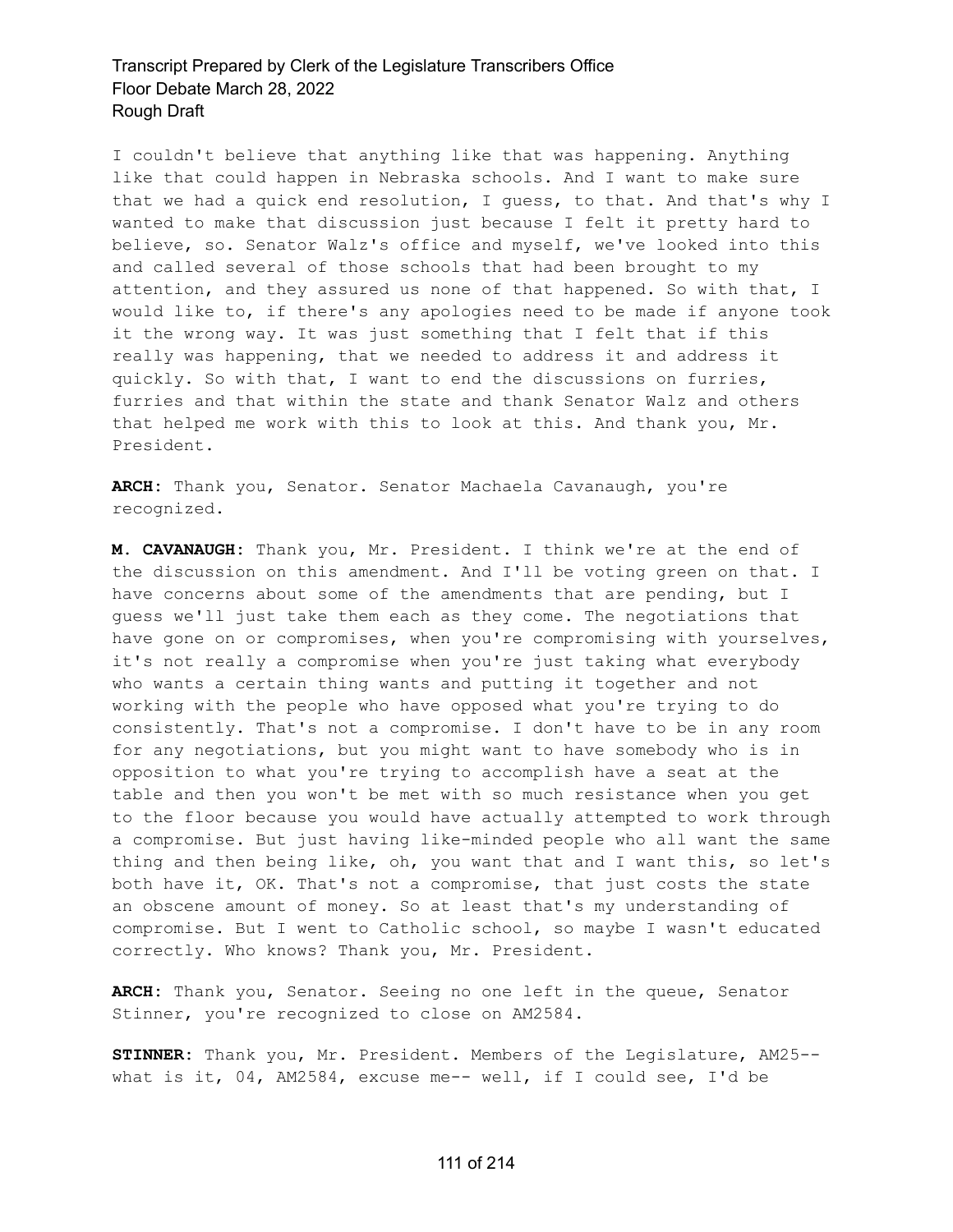dangerous-- is the, the cleanup bill for the ARPA to LB1014 and I would appreciate your green vote. Thank you.

**ARCH:** Thank you, Senator.

**STINNER:** I'd like a call of the house, please.

**ARCH:** There has been a request to place the house under call. Question before the body is, shall the house go under call? All those in favor vote aye; opposed nay. Record, Mr. Clerk.

**CLERK:** 19 ayes, 2 nays to place the house under call.

**ARCH:** The house is under call. Senators, please record your presence. Those unexcused senators outside the Chamber, please return to the Chamber and record your presence. All unauthorized personnel, please leave the floor. The house is under call. Senator Wayne, Senator Matt Hansen, Senator Dorn, Senator Linehan, Senator Hunt, Senator Hilgers, please return to the Chamber. The house is under call. All members are now present. Senator Stinner, for what purpose do you rise?

**STINNER:** I'd like a roll call vote in reverse order, please.

**ARCH:** Mr. Clerk.

**CLERK:** Senator Wishart voting yes. Senator Williams voting yes. Senator Wayne voting yes. Senator Walz voting yes. Senator Vargas voting yes. Senator Stinner voting yes. Senator Slama voting yes. Senator Sanders voting yes. Senator Pansing Brooks. Senator Pahls. Senator Murman voting no. Senator Moser voting yes. Senator Morfeld. Senator McKinney voting yes. Senator McDonnell voting yes. Senator McCollister voting yes. Senator Lowe voting yes. Senator Linehan voting yes. Senator Lindstrom. Senator Lathrop voting yes. Senator Kolterman voting yes. Senator Jacobson voting yes. Senator Hunt voting yes. Senator Hughes voting yes. Senator Hilkemann voting yes. Senator Hilgers voting yes. Senator Matt Hansen not voting. Senator Ben Hansen. Senator Halloran. Senator Gragert voting yes. Senator Geist voting yes. Senator Friesen voting yes. Senator Flood. Senator Erdman. Senator Dorn voting yes. Senator DeBoer voting yes. Senator Day voting yes. Senator Clements voting yes. Senator Machaela Cavanaugh not voting. Senator John Cavanaugh voting yes. Senator Briese voting yes. Senator Brewer voting yes. Senator Brandt voting yes. Senator Bostelman voting yes. Senator Bostar voting yes. Senator Blood voting yes. Senator Arch voting yes. Senator Albrecht voting yes. Senator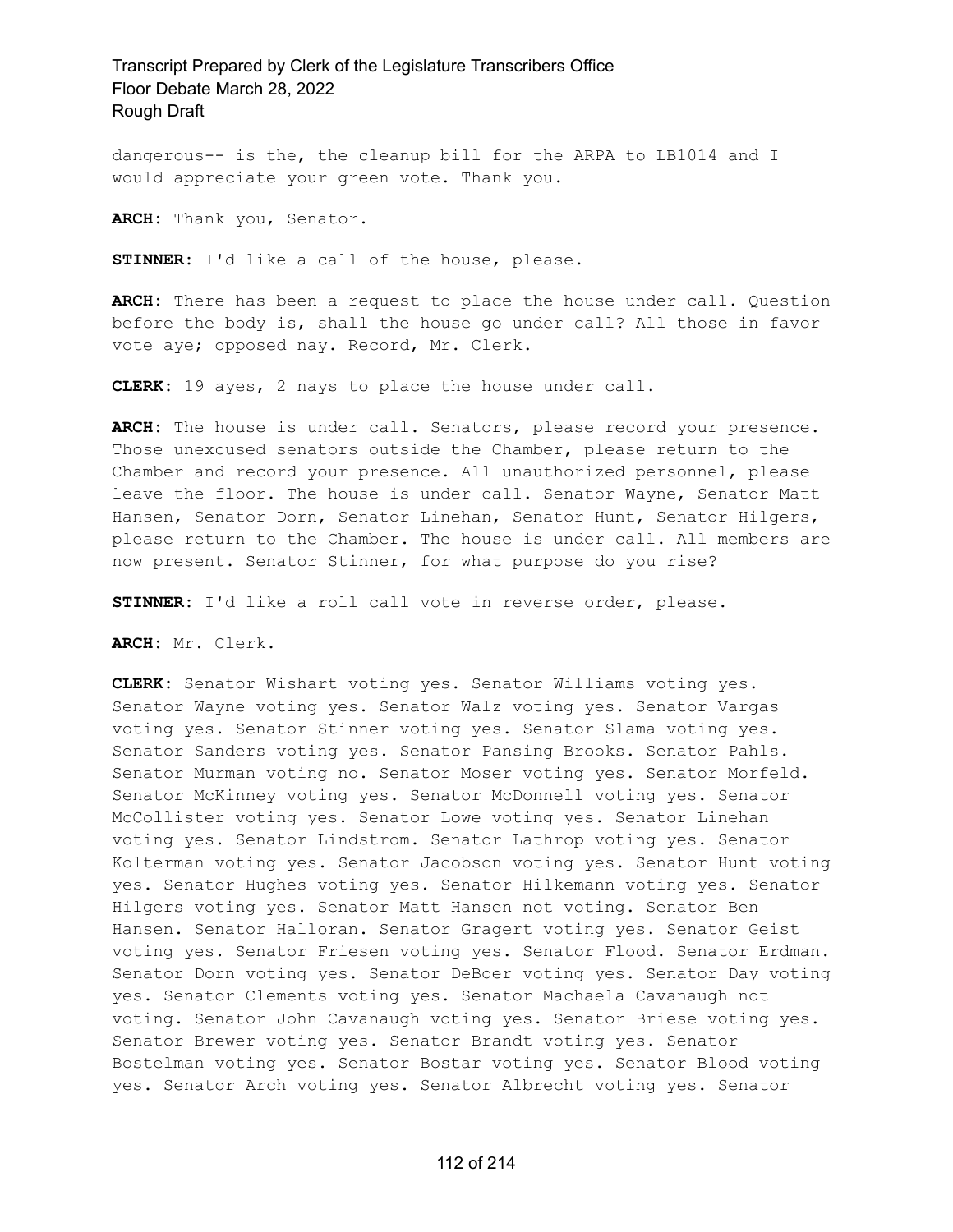Aguilar voting yes. Senator Murman changing from no to yes. 39 ayes, 0 nays, Mr. President, on the adoption of Senator Stinner's amendment.

**ARCH:** AM2584 is adopted. I raise the call. Mr. Clerk.

**CLERK:** Mr. President, want to read a few things before we proceed, if that's all right. Study resolution, LR385, Senator Linehan; LR386 Senator DeBoer; Day, LR387 and LR388, LR389; Murman, LR390; Gragert, LR391. Senator Hunt offers amendments to LB1173 to be printed. New A bill, LB750A by Senator Friesen. It appropriates funds to implement the provisions of LB750. Mr. President, the next amendment is, is AM2610 by Senator Linehan.

**ARCH:** Senator Linehan, you're recognized to open on your amendment.

**LINEHAN:** Thank you, Mr. President. This is a pretty simple amendment. It just says that any organization that is appropriated money from the ARPA funds from this bill, LB1014, can't use more than 15 percent for administrative costs. We do the same thing-- if you, if you look at the bill, it doesn't say exactly how much, but behind every section, it says that there's going to have to be some administration- administrative costs by the agency that's putting the money out. So that's covered. The agencies are covered. But then what I didn't see in the bill and maybe it's there and I just didn't recognize it, but there's no cap on administrative costs. So if you're going to give, let's don't name anybody in particular, there's a lot of-- there's a billion dollars here. But let's say the ABC nonprofit group is going to get-- and there is no ABC nonprofit group so don't look for it. Well, let's say there was an ABC nonprofit group in there that was going to get \$5 million-- [RECORDER MALFUNCTION] is they can only use 15 percent of that for administrative costs. It's a pretty standard thing that's in most. The reason-- some suggested 10 percent because I think the actual ARPA dollars say 10 percent, but-- I don't see Senator Arch right here right now, but I talked to Senator Arch this morning and that's when we go to the HMOs. That's what we have-- I think it's HMOs, managed care. That's what we say they can have is 15 percent for administrative costs. So it just make sure-- it helps I think everybody. When there's no guidelines on this, it can get kind of away from people because if you got to-- if you keep track, you know, if you get-- you know, it's just like your monthly paycheck. You ex-- know what you have to do and just so they don't get carried away with administrative expenses. So that's all it is. Thank you, Mr. President.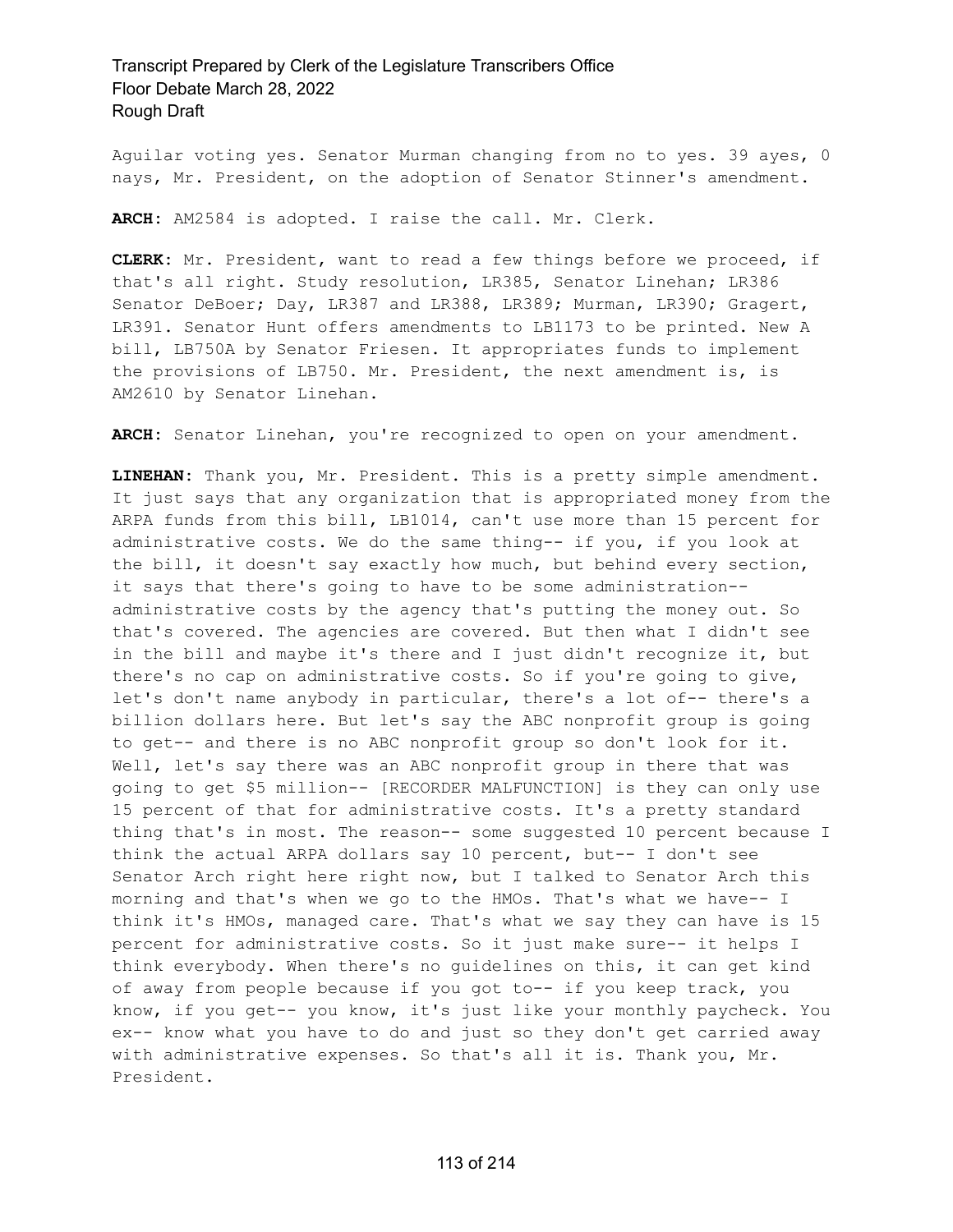**ARCH:** Thank you, Senator. Debate is now open on AM2610. Seeing no one in the queue, Senator Linehan, you're welcome to close on AM2610. Senator Linehan waives close. Question before the body is the adoption of AM2610 to LB1014. All those in favor vote aye; opposed nay. Has everyone voted? Mr. Clerk.

**CLERK:** 32 ayes, 0 nays on adoption of Senator Linehan's amendment.

**ARCH:** AM2610 is adopted. Mr. Clerk, for the next amendment.

**CLERK:** Mr. President, next amendment. Senator Stinner, AM2580.

**ARCH:** Senator Stinner, you're welcome to open on AM2580.

**STINNER:** Thank you, Mr. President. Members of the Legislature, I first want to thank Senator Williams for allowing me to use about \$4 million of his funds for rural workforce housing in the ARPA bill. AM280 [SIC AM2580] is a portion of Senator Briese's LB1203, which was heard in the Appropriations Committee. AM2580 uses \$4 million from ARPA funds in 2022-23 to contract with a statewide nonprofit organization that supports children and families to increase childcare capacity in areas of need. This would be done by providing grants to expand or start childcare programs for the first five years of age. For your information, presently, currently, the institution that is distributing most of the federal funds is Nebraska Children and Family Foundation. Nebraska's working parents, employers, communities have been carrying the burden of insufficient childcare access for years and the problem has only become worse in the wake of the pandemic. Nearly 80 percent of our state's children have all available parents in the workforce. Parents who need and are willing to work should not have to choose between their jobs and caring for children. This is a problem with statewide, statewide implications. On average, the gap between available childcare slots and the potential need is 12.3 in urban areas and 30.4 in rural areas. In approximately 64 of the Nebraska's 93 counties, more than 25 percent of the residents don't have a reasonable access to childcare within driving distance. Even though stabilization grants have helped childcare providers survive the loss of revenue due to the COVID-19, the state had still lost about 7.4 percent of its licensed childcare programs between 2019 and 2021 and 45 percent of the statewide early childhood professional workforce turned over between '20 and '21. This phenomena was almost certainly driven by instability in the childcare market and a lack of financial security offered by, by the professions. Nebraska's business and economic leaders have targeted the lack of workforce as one of the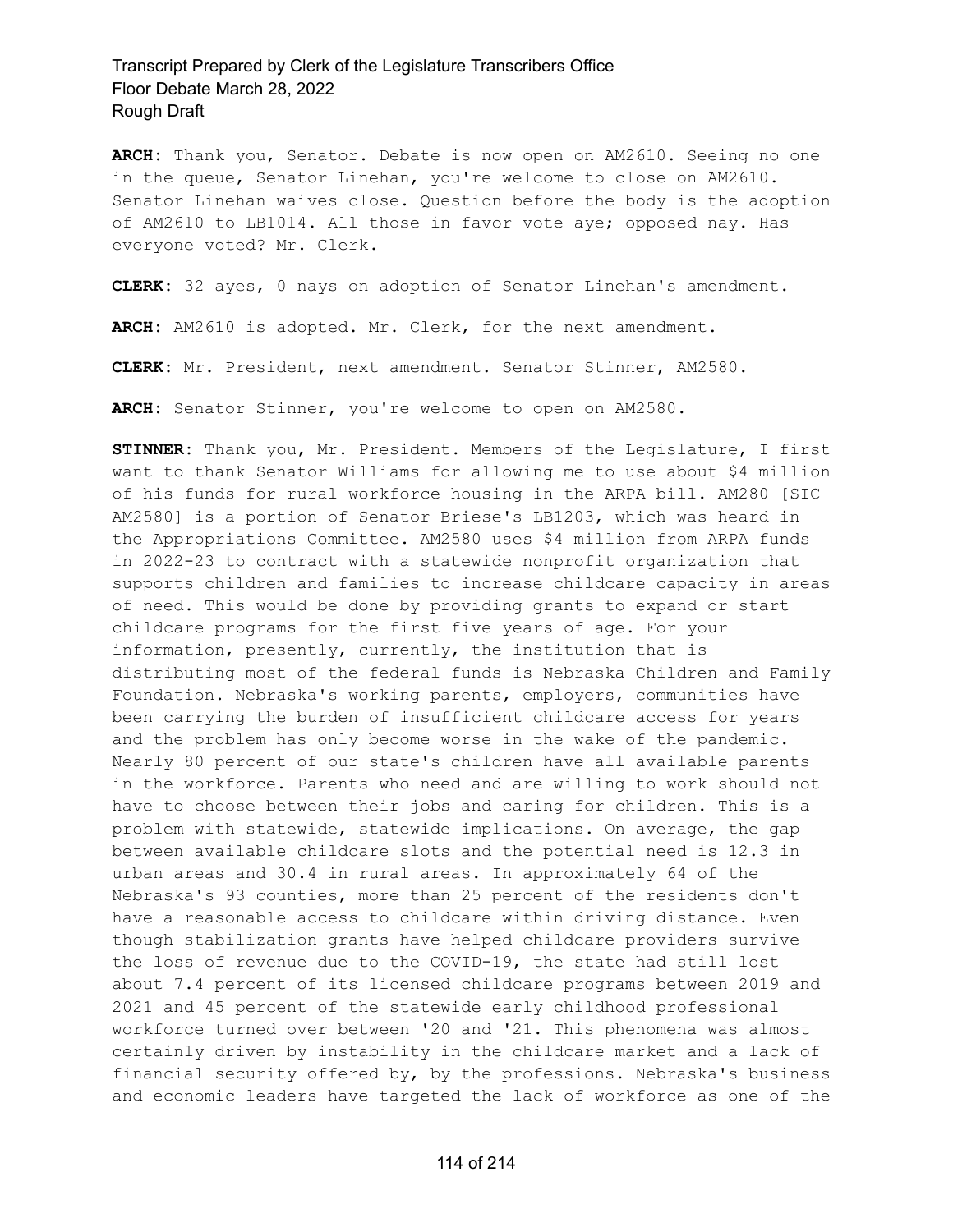most urgent challenges facing our state and its employers. Any realistic strategy for addressing the workforce crisis must also address the need to grow childcare capacity in the Nebraska communities. Nebraska Chamber has indicated that we must add 43,000 18-to-34-year-old residents to Nebraska to bolster the statewide workforce. This is a demographic segment most likely to need childcare for prekindergarten-age children. Local high-quality childcare options make it easier for parents to get to their jobs and stay focused throughout the-- with-- throughout the day knowing their children are being well cared for. This is good for children, parents, employees alike. It helps increase family earnings and workplace productivity while lowering employee absenteeism, absenteeism and turnover. It also makes our state and its communities more marketable and-- to new businesses and industries looking to locate jobs in proximity to the highly engaged and productive workforce. I would like to thank the Nebraska Chamber and its Lincoln and Omaha chapters for their work in supporting this initiative, First Five Nebraska for providing a backdrop of data to show the need, Kids Can Community Center, and CRCC of Omaha for coming out and testifying for the support, the Nebraska Area of Economic Development Association, the Nebraska State Alliance of YMCAs, and numerous other groups that have offered their support. Dedicating, dedicating \$4 million in ARPA to growing community care capacity will not solve the widening childcare gap throughout Nebraska, but it is a necessary step in the right direction. I would like to thank everybody for your interest and support on this issue and I would urge a green vote. And before I get off to the mike, I, I will tell you that this is an area of interest since I-- even before I was elected. I got involved with the Sixpence program in Scottsbluff. It was a pilot program. About 61 percent of the kids that showed up for kindergarten weren't ready to be there, so the Sixpence program is zero to about two to three years old. And then, obviously from three to, to kindergarten is some additional early childhood, at least in Scottsbluff and Gering. This is an important subject, I think. When you look at what happened prepandemic, we were short in almost every- short of childcare services in almost every county. And I think there is a study out there, certainly by the bureau, that looked at what that cost was to the state of Nebraska and it was \$745 million cost because we didn't have adequate childcare to fit that workforce. So we're trying to put people back to work. I understand that the state still has some stabilization grant money, but we-- I cannot get an answer on what-- how they're going to use it or when they're going to use it. So this is really kind of a focused-- with a not for profit, not for profit simply because they're not going to take any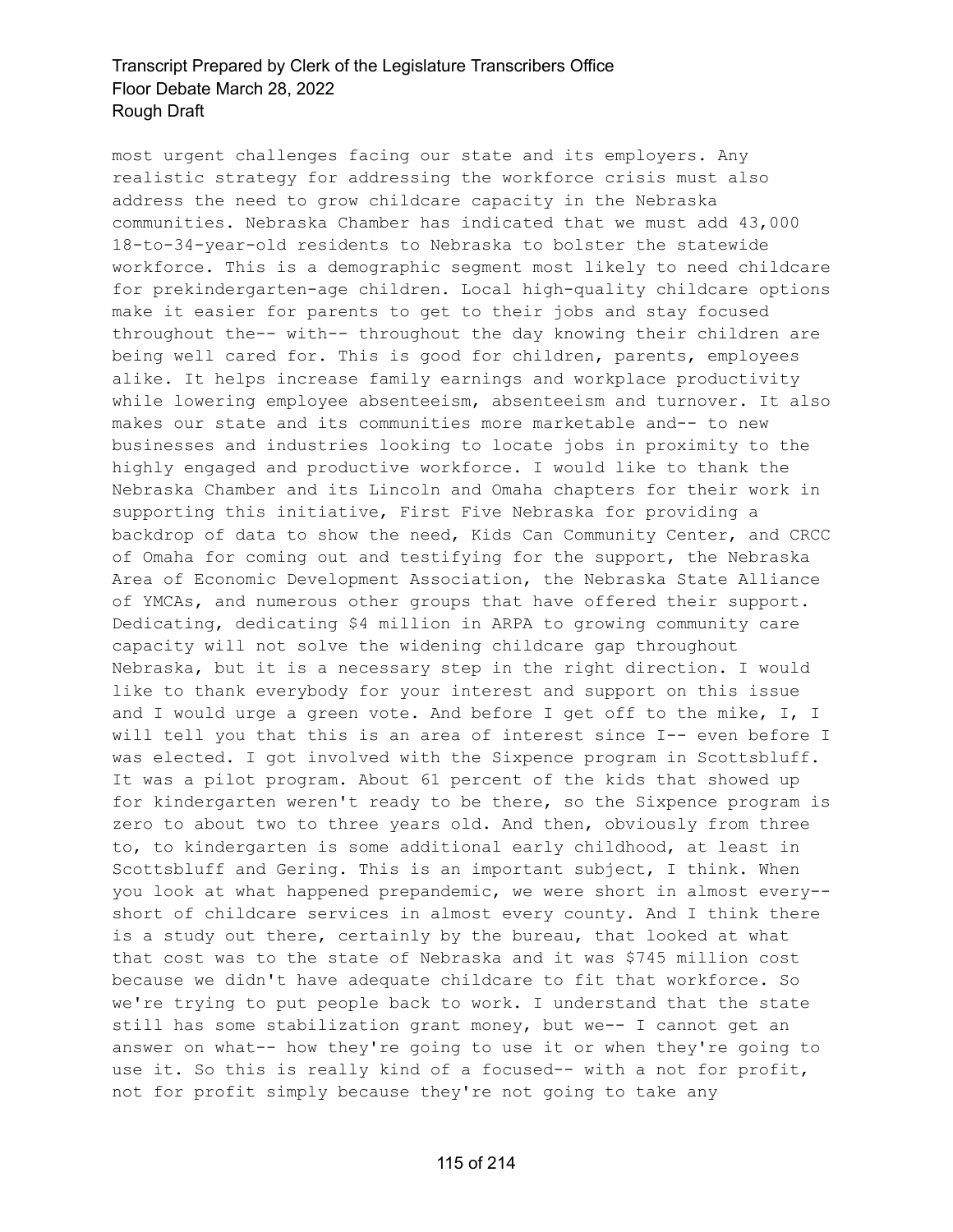organization or administration costs out of this. They're a-- they're proficient at looking at the entire state of Nebraska and they've worked with other people over numerous years. Whether they be governors, Republican or Democrat governors, this is an organization that has worked with them. So with that, I'd, I'd like your green vote. Thank you.

**ARCH:** Thank you, Senator Stinner. Senator Williams, you are recognized.

**WILLIAMS:** Thank you, Mr. President, and good afternoon, colleagues, and I rise in full support of AM2580. There's a number of things that, that I'm passionate about and on that list, of course, as you know, is workforce housing and also education and education at all levels. And underneath LB2580 [SIC AM2580] is the taking of \$4 million that was originally allocated of ARPA dollars to the rural workforce housing. I actually think this is a wonderful use of it, going to the early childhood and childcare industry in this form. When I became very involved with, with the workforce housing and looking at needs of our companies across the state this past-- about a month ago, I had a chance to meet with a number of manufacturers and were asking them, you know, what are the things that are a hindrance to you growing your business? And of course, workforce is clearly the number one thing. When we probed deeper with them, I asked them what was underneath that and the housing issue was number one, but right next to that now is childcare. And as an employer myself, it, it continues to be a struggle. If, if mom can't find affordable, safe childcare for their young ones, they are not going to be in the workforce. So I think this allocation of dollars makes great sense. Not too long ago, First Five and others did a survey on childcare providers and found some interesting things that are not surprising, that childcare providers suffer from low pay, lack of benefits, and stress. And I think about that and turn around and, and recognize that we are trusting some of our most precious assets, our kids, to childcare providers that are struggling with low pay, no benefits, and stress. And I think it is, again, our obligation that when possible, we find some solutions and I believe this is one of them. I would encourage your full support and your green vote on AM2580. Thank you, Mr. President.

**ARCH:** Thank you, Senator. Senator Vargas, you are recognized.

**VARGAS:** Thank you. I'm going to try not to be too repetitive here for the sake of I think there's a clear policy that supports that this is always a good decision in terms of how we should spend recovery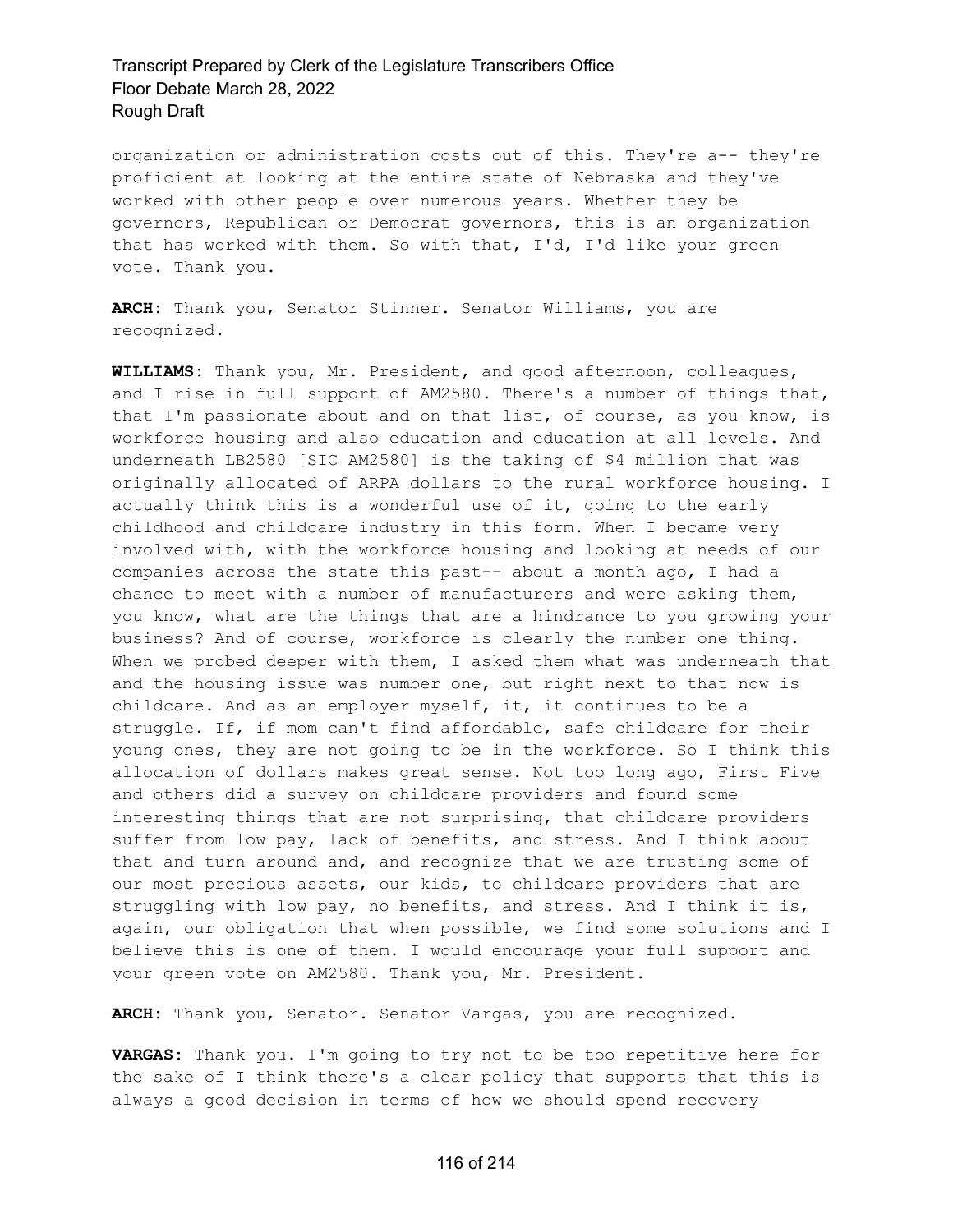dollars. I'm honestly going to speak more just from the sense of I think I'm one of the few working parents that have kids under the age of five that would be in the early ed system. I have this-- had this conversation many times with Senator Cavanaugh, as we both have kids that are under the age of five. And I share that because for those right now, working parents that are trying to figure out early education and childcare and trying to figure out what are the best both access and high quality, there's JUST no question on whether or not it's, IT'S a need when you get to talk to a parent. Now there are other things that our-- obviously families are struggling with, but this was a really great part of the hearing where we did hear a more comprehensive solution for trying to direct federal recovery dollars towards helping working parents in this capacity. It was one of the conversations we had and, and, you know, I think this is-- probably could have been a lot more and it wasn't included in the package, like many things that were included in the package, but I do appreciate that Senator Williams is allowing or supporting \$4 million to come from the rural workforce housing for this, for this specific amendment and I do support this amount. Like I said, it could have been a lot more in terms of what was requested, in terms of what they would have needed and wanted. You just couldn't find all the dollars, obviously, and we-- it didn't, it didn't fit at that time. But I'm supportive of this amendment and I am supportive of the early ed space in this capacity because if you're working parent right now and you're making these really unnecessary tradeoffs and you don't have high quality or even access to early ed, by being able to provide this through an entity that we know works through a nonprofit in the way that it's worded, I think it's going to provide access to working parents that need it the most. And this is still an area of need and I hope-- and I know the chamber has been, you know-- and Senator Stinner is being kind. Look, he's been working on this for, for years and been leading the workforce development, early ed space, you know, commission along with leaders across the state. And this is a very small fraction of, I think, the least that can and should be done in this space. So I would urge your support of AM2580 and thank everybody for voting yes on this. Thank you.

**ARCH:** Thank you, Senator. Senator Matt Hansen, you are recognized.

**M. HANSEN:** Thank you, Mr. President, and good afternoon again, colleagues. Colleagues, I just want to, I guess, rise on this one and say-- I'll probably support this amendment since it's a senator--Speaker-- excuse me, Senator, Stinner, Senator Williams, and Senator Vargas have all spoken in favor of it. But in terms of talking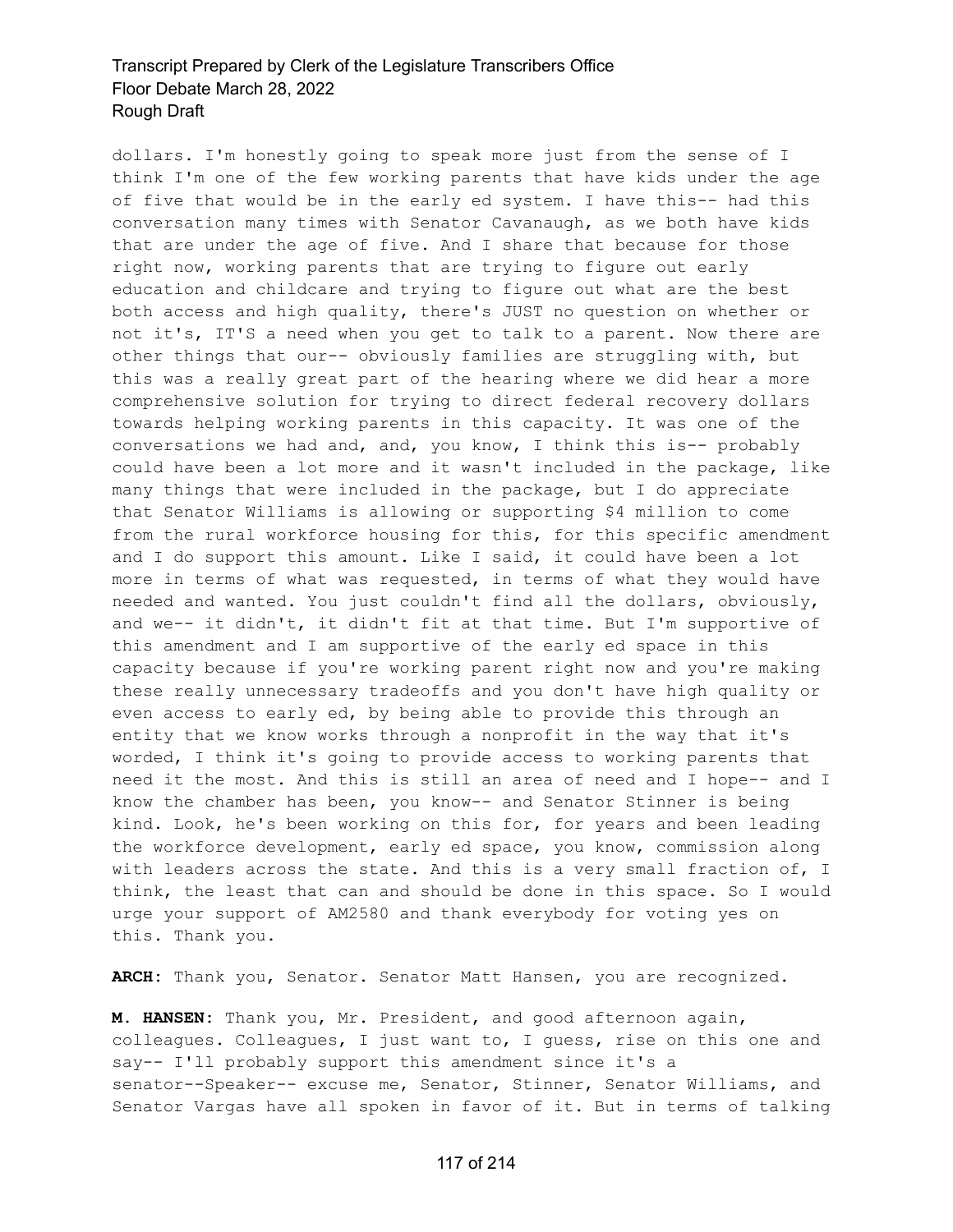about priorities and needs in terms of the ARPA budget and what we've been looking at forward, to me, I understand the-- you-- the process here. And just a refresher for those watching at home, obviously, the ARPA funds have largely been allocated so when you want a change, you both have to suggest the amount you want for your new program or your new spending, as well as where it comes from in the budget. And I bring all this up to say is I'm very glad to see some increased investment in early childhood, you know, early childhood and care of that nature. I think that's something we-- at least I routinely hear from my constituents in terms of needing access to, needing more support, frankly, just needing more providers in addition to both just pure availability as well as cost. The reason I have some hesitation, of course, is it's drawing from some of the housing funds. And I think we as a state really have been struggling to provide the housing that we need. And I know there's-- to some extent is to, you know, what obligation is that as the state? Is that a state obligation or not? It's one of those things that frankly, colleagues, that-- and this is something we've worked with and struggled with in Urban Affairs is housing at the moment is not really anybody's priority or anybody's charge. I've had some issues and some efforts to make the cities take some more charge in housing issues with some successes and some opposition to that. There's been some focus on whether or not we need to have more direct efforts of housing at the state level. But when we see that there's not necessarily a coordinated housing policy in terms of making sure that there's available housing through-- across the state, what we do instead have is two or three really good funds administered that can provide some growth to housing and the rural workforce housing is one of them. And while I understand I probably do support the change, I just want to highlight the fact that, you know, we, we are falling farther and farther behind in terms of available housing and affordable housing. And I don't necessarily mean affordable housing in terms of any specific price point, I just mean affordable to any given family in terms of, you know, spending not being cost burdened to rent burdened. And when we see that, we see that across the state, we've had repeated issues and studies, I know, talking about the difficulties and that. Blueprint Nebraska I keep talking about identifying, you know, 50,000 units. I think with the pandemic, that number hasn't improved at all. And if anything, we're probably behind the eight ball in terms of increasing housing to meet our increasing housing needs. Again, on one study by I believe the Omaha Community Foundation said the Omaha metro area, which I know included Council Bluffs and others, but was probably looking at close to 100,000 units over the next decade or so on its own in terms of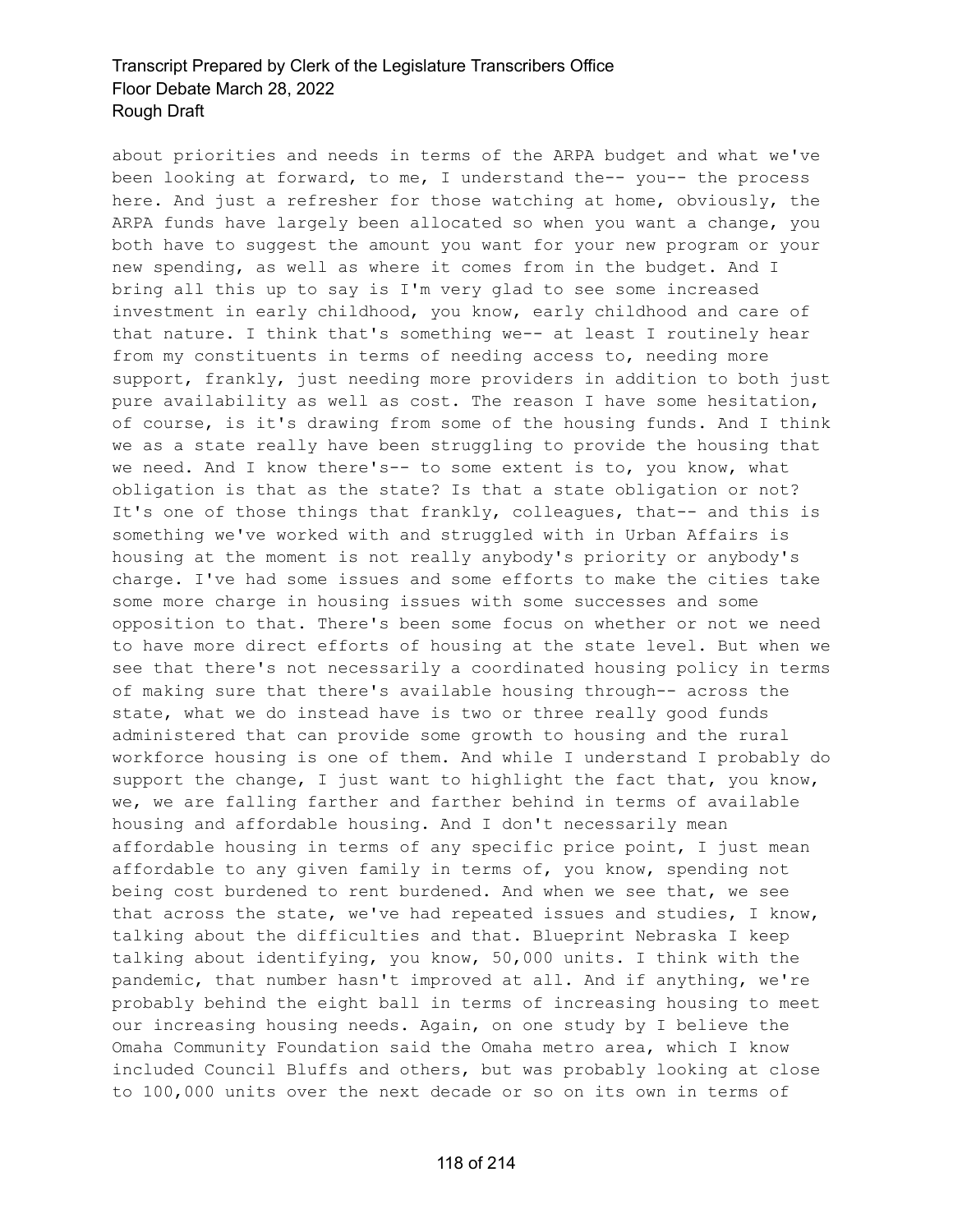just need overall housing. And again, there's lots of components that go into that, including that-- trying to incentivize the build and the building of all types of housing, including, you know, senior housing, dense housing, you know, single-family homes. And we have some programs that are great at doing that and that is why I'm hesitant to see the one time, I think, that the state has really stepped up to put kind of a game-changing amount of money into housing in some of these ARPA ,funds and some of these cash transfers. To start seeing it is a source to pull some away is a little bit difficult. That being said, I do support the overall effort to promote early childhood education and promote those efforts. I'm glad that there's some focus being on that. I'm glad that Senator Stinner has brought this bill--

**ARCH:** One minute.

**M. HANSEN:** --and so I will be supporting it. But I did want to speak on that issue in the sense that please do not think that taking away any money from housing means there's less of a need for housing or haven't proven the need for housing. I had a component to spend money on housing that didn't get incorporated in LB1014 and I think just we could hear there are tens of millions, if not hundreds of millions of dollars worth of need for housing in the state. So that's something we're going to have to continue to focus on or-- I'm term limited- the bod-- the state will have to continue to focus on in the future. Thank you, Mr. President.

**ARCH:** Thank you, Senator. Senator Linehan, you are recognized.

**LINEHAN:** Thank you, Mr. President, and I understand the concern about childcare. I've got seven and a half, I guess, is how you say it, grandchildren. Four of them are kind of beyond-- well, not the littlest one, but I have babies, so I know this is expensive. It's hard on parents. But here-- in the language of the amendment-- I think I'm reading this right and if I'm not, I'm sure somebody will correct me and I would like them to-- there is included in the amount shown as aid for this program for '22-23, \$4 million federal funds to contract with a statewide nonprofit organization that supports children and families to increase childcare capacity in areas of need. So it's- the way I read this, it's one organization that's getting the \$4 million, but maybe I'm not reading it right. But it doesn't say organizations, it just says organization. And then the other thing I think we need to be aware of-- and Senator Stinner mentioned this and I understand he's-- if I understood him right, I can see why he might be frustrated and there does need to be some clarification, I would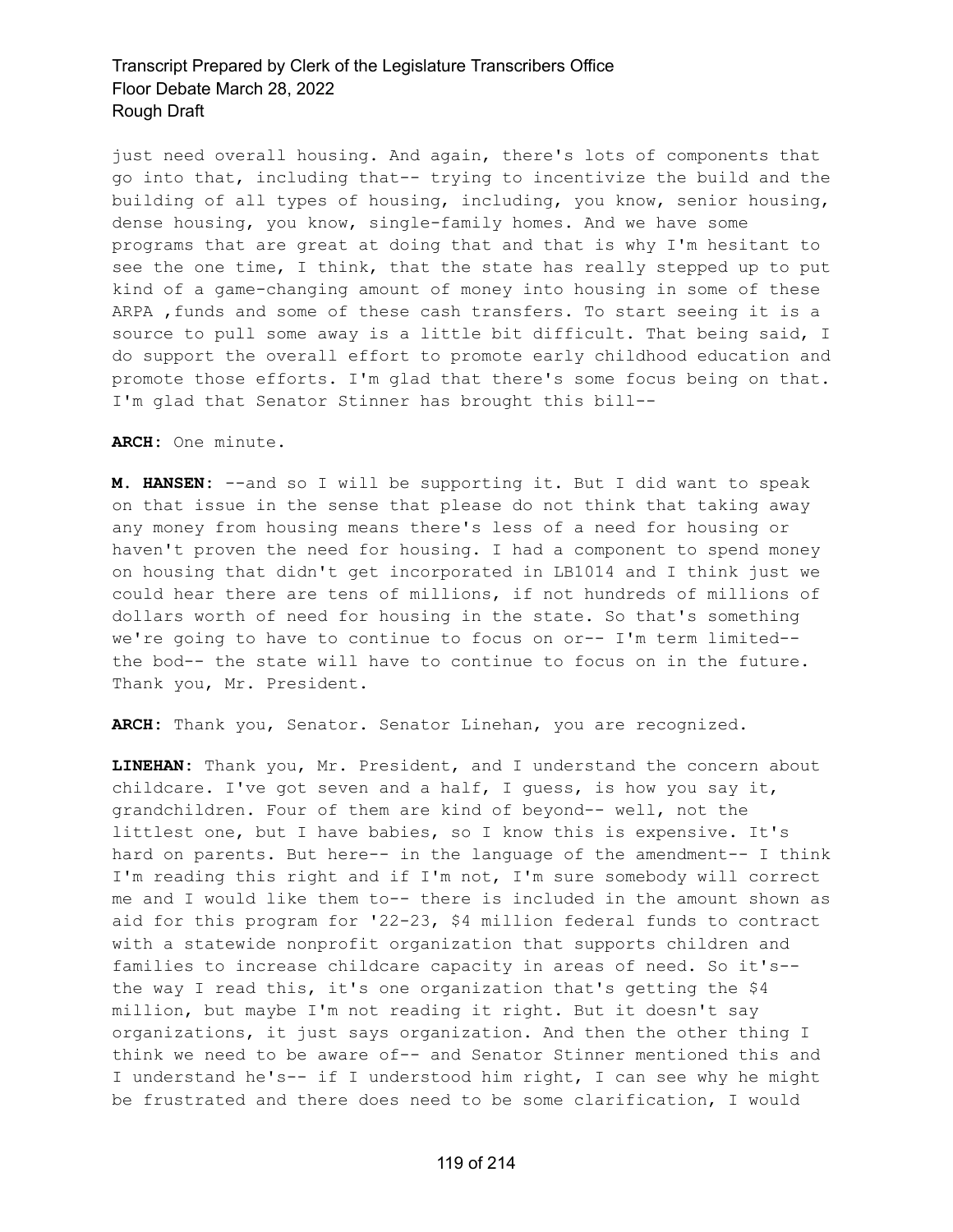agree with him. From the three plans for the-- so a lot of money came to Nebraska through health and human services. It didn't come to us. Like, this is-- this \$1 billion is, like, one out of six, I think, that came to the state and a lot of that money went directly to health and human services. So in the response and relief supplemental appropriations of the CRRSA [SIC], I think they call it-- well, I'm not sure. I'm not good at-- X, whatever you call those things-- they got \$59.6 million in that grant. And then in the ARPA grant that went straight to HHS, they got \$143 million. And then in the last one, American Rescue Plan-- this is all for childcare-- they got \$89.4 million. So-- and of that-- all that was-- went to HHS, the remaining that HHS is still-- I'm hoping I'm saying this all right. I'm sure the Governor's Office will be calling me if I'm not. In the first act, there's \$58.3 Million remaining. In the next act, there's \$96.8 million remaining and the in last one, there's-- they've got all \$89.5 million. So if there's \$250 million, \$300 million sitting in HHS for childcare, I'm not sure where we need to do this, but maybe I've got my numbers back step. Thank you, Mr. President.

**ARCH:** Thank you, Senator Linehan. Senator Jacobson, you are recognized.

**JACOBSON:** Thank you, Mr. President. I guess as I look at this, they-these are two issues that are important to me as I continue to look at economic development. And having spent 42 years in banking, I can tell you that everything is interrelated. And when you start looking at economic development in the community, it's not one thing, it's a combination of things and it's that, it's that proverbial weak, weak link in the chain that breaks the chain. I think about some of the challenges that are out there today and as I start prioritizing them, I recognize the fact that with COVID and following COVID now as we move past COVID, we're dealing with a situation where we have a lot of people who have left the workforce and we're finding that the rate of people that have not returned to the workforce is still fairly high. And I think a lot of that is tied up in two areas; it's childcare and it's also caring for elderly parents because of nursing home closures or concerns about being able to see those loved ones in nursing homes or assisted living facilities. I would also tell you that we have the-- we have a big challenge in housing. And if you don't have a place for people to live, you're going to have a hard time attracting people to take jobs. If you don't have a place for those people that have had their children taken care of, you're going to have a problem with them coming back to work and being productive in the workforce. And if you don't have a place for them to be, your elderly parents or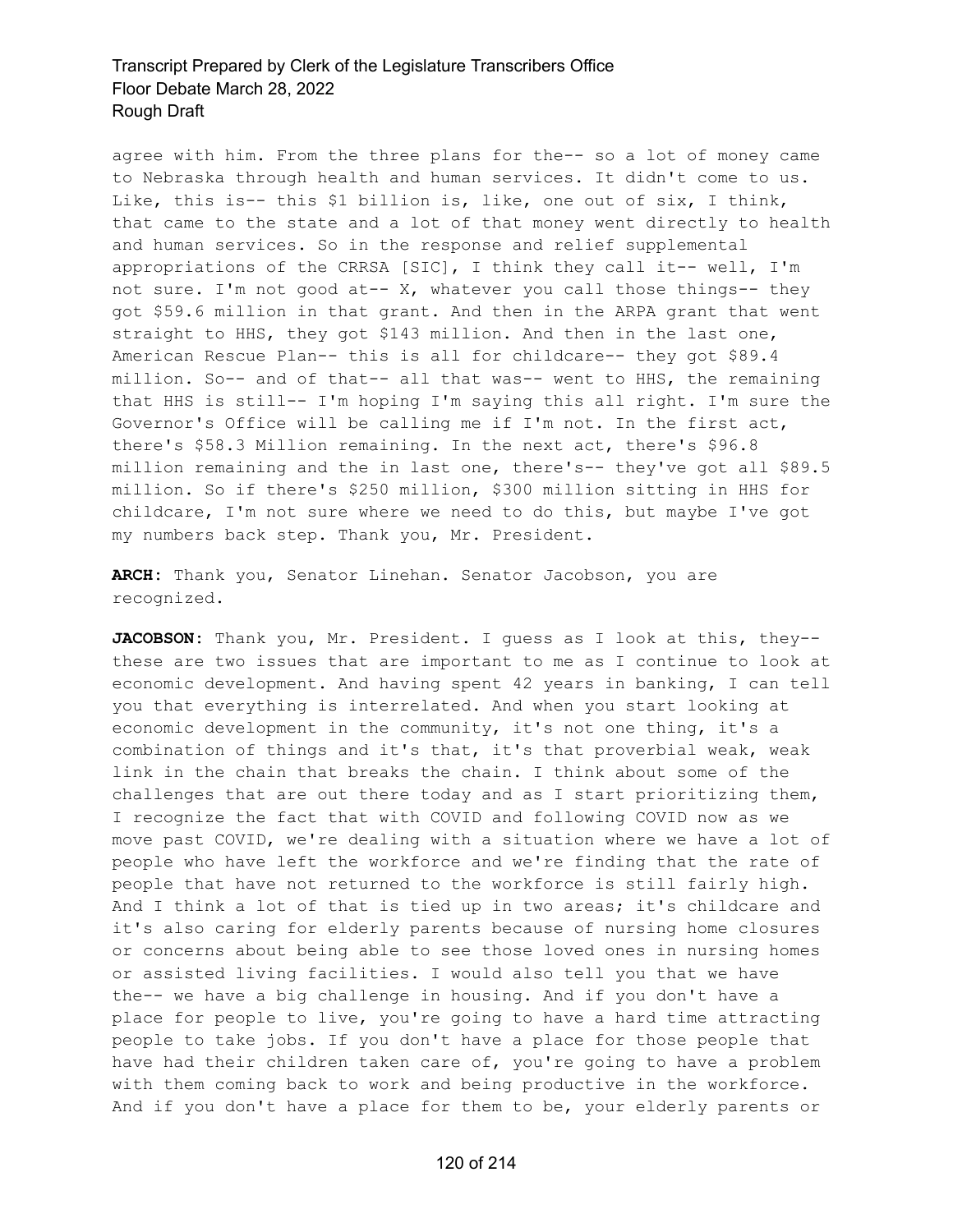others in assisted living, you're going to have a hard time being able to do anything but stay home with them and care for them. So that's all part of the mix in addition to attracting industry and having the right things going on to create those high-paying jobs that attract a healthy workforce. So we're seeing all of that right now and of course, with the inflation going on, that doesn't help matters any either. So as I look at this particular bill, as I've spoken before, I'm a big proponent of, of a workforce housing. I think it's critically necessary. If you don't have it there-- I know it's been raised before about government being involved in housing. Well, government is involved all the time in incentives. Just look at our federal tax code. The federal tax code is filled, filled with incentives that incents people to do certain things, to invest a certain way. We're doing the same thing when it comes to workforce housing when you start looking at how do you incent people to build a home that is affordable and make sure that you're comfortable doing it, that's-- and that the buyer can afford to buy it. If they can't, they're not going to and if they don't have a place to come there and live, they're not going to come work in your community. It's as simple as that. Same thing is true when it comes to childcare. So as I look at this, given the dollar amount that's involved, I'm going to support this amendment because these are both issues that I think are important. And I think we're probably putting the baby a right way I think on this case in being able to allocate dollars in areas that are both important to economic development and moving our communities forward. So I'm going to, I'm going to vote, vote yes on this amendment.

**ARCH:** Thank you, Senator. Senator Friesen, you are recognized.

**FRIESEN:** Thank you, Mr. President. Right now, I think I will support this amendment. But what I want people to start thinking about is we can subsidize early childcare, we can subsidized housing, but is there a plan to where someday this can run on its own? The more we keep subsidizing-- I mean, there are some states now are going to send out a gas tax rebate because people can't afford to drive. If we continue down this path of always subsidizing everything without a long-term plan of how is daycares going to be funded down the road, are we going to just keep subsidizing? Because if we keep subsidizing, they'll just keep raising the cost. And when the state gets involved, we put requirements on daycare facilities, which raises their cost. It just gets to be a vicious circle. And it's not that I'm opposed to this at this time, but really in the long term, there is no plan to ever have businesses step up and pay their employees enough so they can afford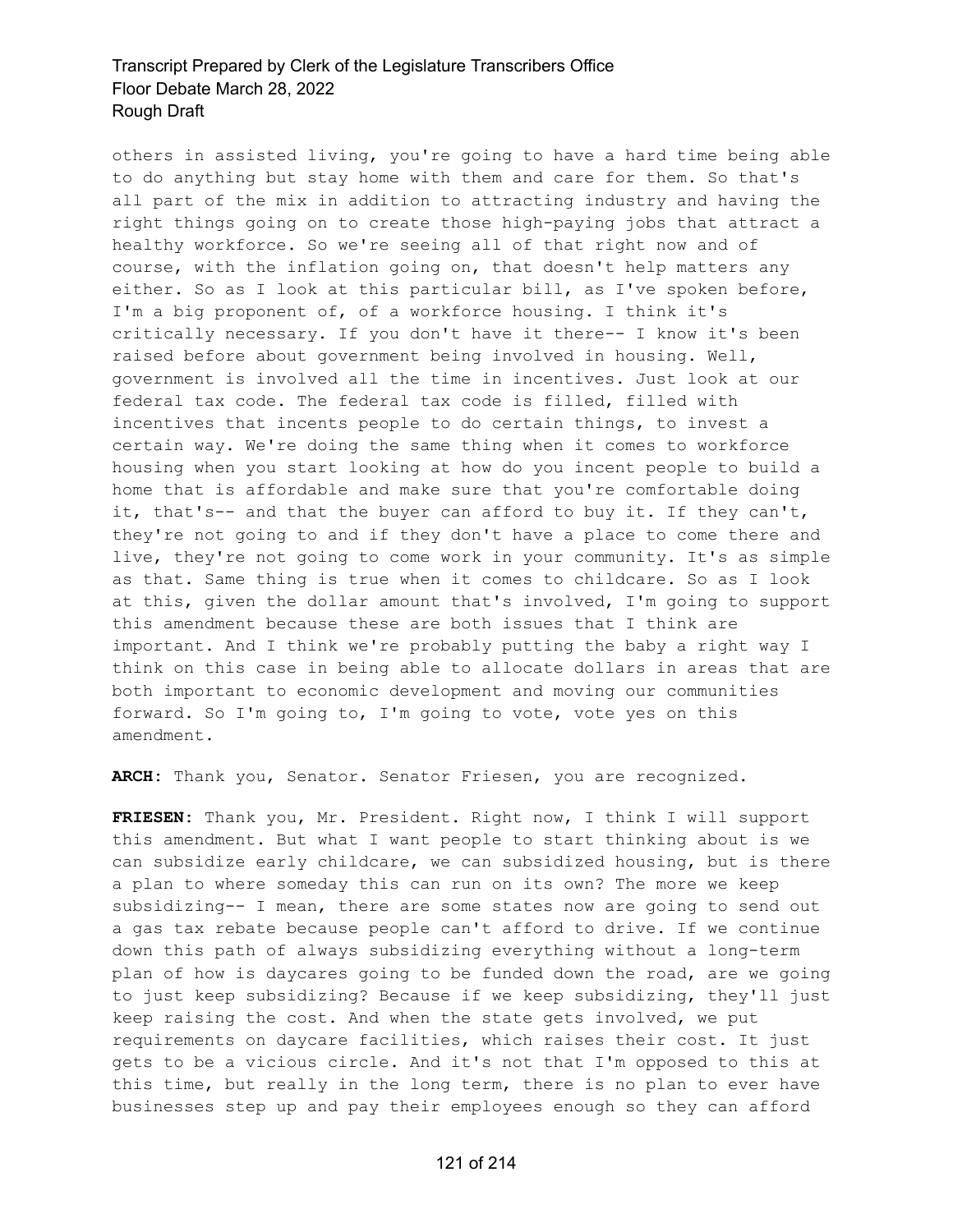childcare. Because again, it is the business out there that wants the employee to show up for work. It is their responsibility to see to it that their employee can show up for work. Those couples out there who don't plan to have kids, now they're having to pony up for childcare. It's the businesses to me, it's their responsibility to pay their employees enough or else start their own daycare or subsidize a daycare, make contributions to a local daycare. But again, the state is stepping up always to subsidize this or that because we've driven the cost up so high that nobody can afford it. In today's markets, I mean, wages are rising. I don't know, I think the cost of daycare is probably going up as fast as wages are going up. But at some point, I feel that businesses need to step up and make sure that there's childcare facilities for their employees. Where's their responsibility? Why is it the taxpayers' responsibility? There are mothers who choose to stay home or fathers, both can choose to stay home and take care of their kids. That's their choice. They don't receive help. If they make that conscious decision to stay home, should they be given a childcare subsidy? Because that's probably the best option, having a parent stay home with their child, but it isn't always an option. But again, we keep subsidizing everything and at some point, there should be a plan, some sort of plan in the future to be able to wean ourselves off of this and say that now daycare facilities down the road are going to have to make a living by what they charge from taking care of the, the kids. And businesses is the ones that should pony up and have to pay for some of that if they want their employee to show up for work. They have some responsibility on this, whether it's through higher wages or a stipend to families with kids. There's numerous alternatives that they can do. And so far, I'm not seeing any of that here being placed-- burden placed upon the businesses. And as a taxpayer, I think we should be asking for some sort of plan longer term where we don't have to do this. Thank you, Mr. President.

**ARCH:** Thank you, Senator. Senator Walz, you are recognized.

**WALZ:** Thank you, Mr. President. I do agree that we need a long-term plan, but I think that providing resources is, is part of that long-term plan. I was going to ask Senator Stinner if he could yield to a question.

**ARCH:** Senator Stinner, will you yield?

**STINNER:** Yes, I will.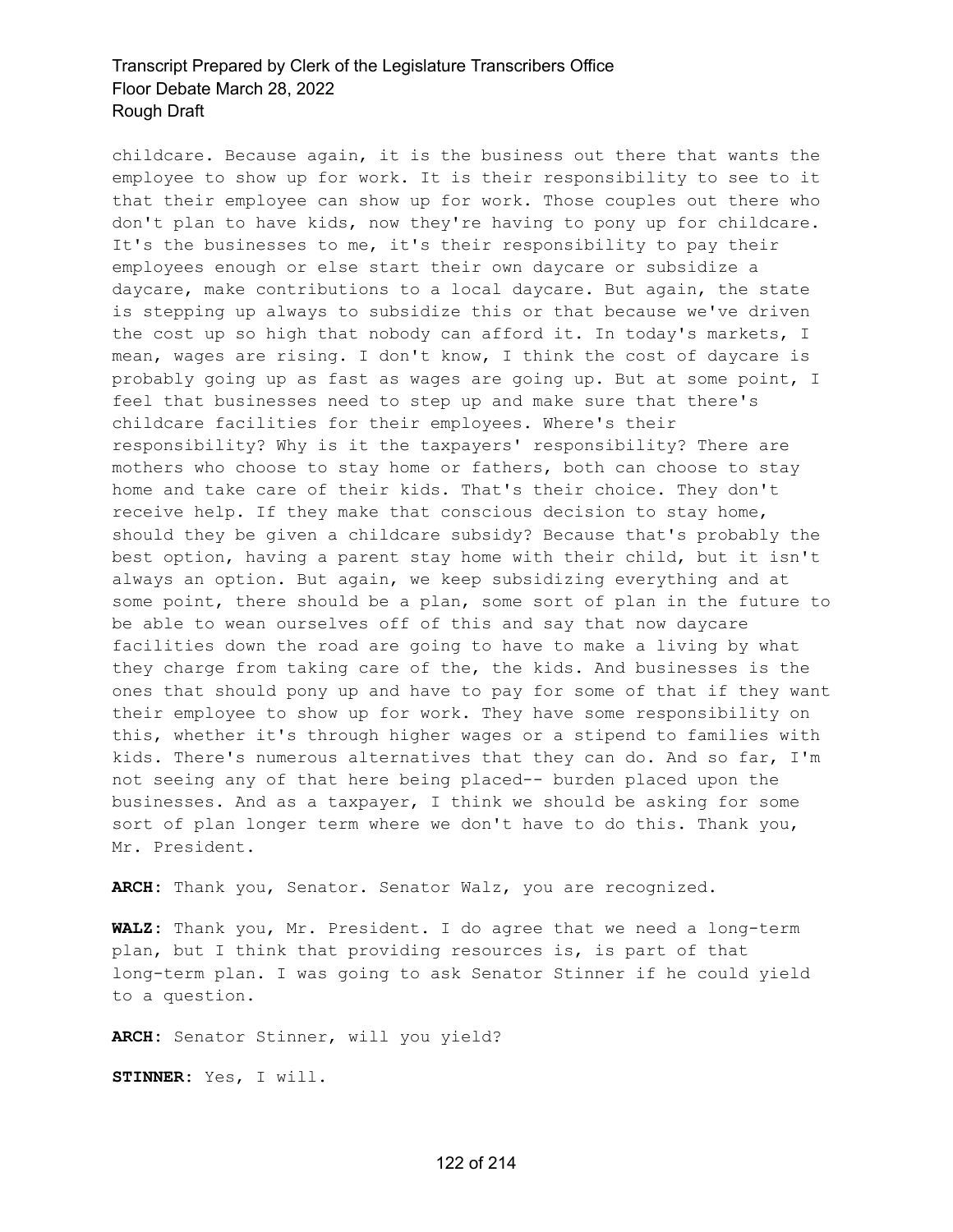**WALZ:** Thank you, Senator Stinner. Unfortunately, my computer's gone. I've been trying to look at the amendment and the bill. Can you just briefly or recap what nonprofits, what organizations will benefit from, from this amendment?

**STINNER:** Yes. I-- it actually got me by surprise too, so I did my investigation and DHHS has used the Nebraska Children and Family Foundation over a long period of time and they are using them now. They have coverage over 88 rural counties, so they are spread out. The other side of it is they just kind of give the money to the not for profit, cuts down on the administrative cost associated with that. So there's really two good benefits; one is coverage; secondarily, the, the lack of-- because it's a not for profit, they don't use a whole lot of administrative costs associated, so it's probably the best way of distributing the funds.

**WALZ:** OK, that was the only question I had. Thank you, Mr. President.

**HUGHES:** Thank you, Senator Walz and Stinner. Senator Williams, you are recognized.

**WILLIAMS:** Thank you, Mr. President. Good afternoon, colleagues. I wanted to finish the thought I had last time when I was on the mike when I was talking about childcare providers, through a survey, being subject to low pay, no benefits, and stress and that we're trusting our most important assets there. And I, i think about that, especially when every day in our local paper, we hear about recruitment of athletes to the University of Nebraska and other places. And I just ask you, would we trust our best athletes to someone that was suffering from low pay, no benefits, and stress? Stress, yes, but not no pay and no benefits. We wouldn't do that with our athletes and yet that's the situation that we place our, our kids into regularly. I want to talk briefly about what I have seen communities and businesses do to step up and take an active role in solving this problem. It is clearly not fair to say that businesses and communities are ignoring this because I'm aware of numerous situations, in particular in my hometown, where businesses and the community in general are stepping up in a significant fashion to address the issue of childcare and early childhood education. A significant facility is in the process of, of the fundraising right now to be built in Gothenburg. It is a partnership that includes the school, the hospital, the community, and many businesses in town. But I would also tell you that those things- the traditional business model that we have looked at for childcare simply doesn't work today and that's why we have to recognize and find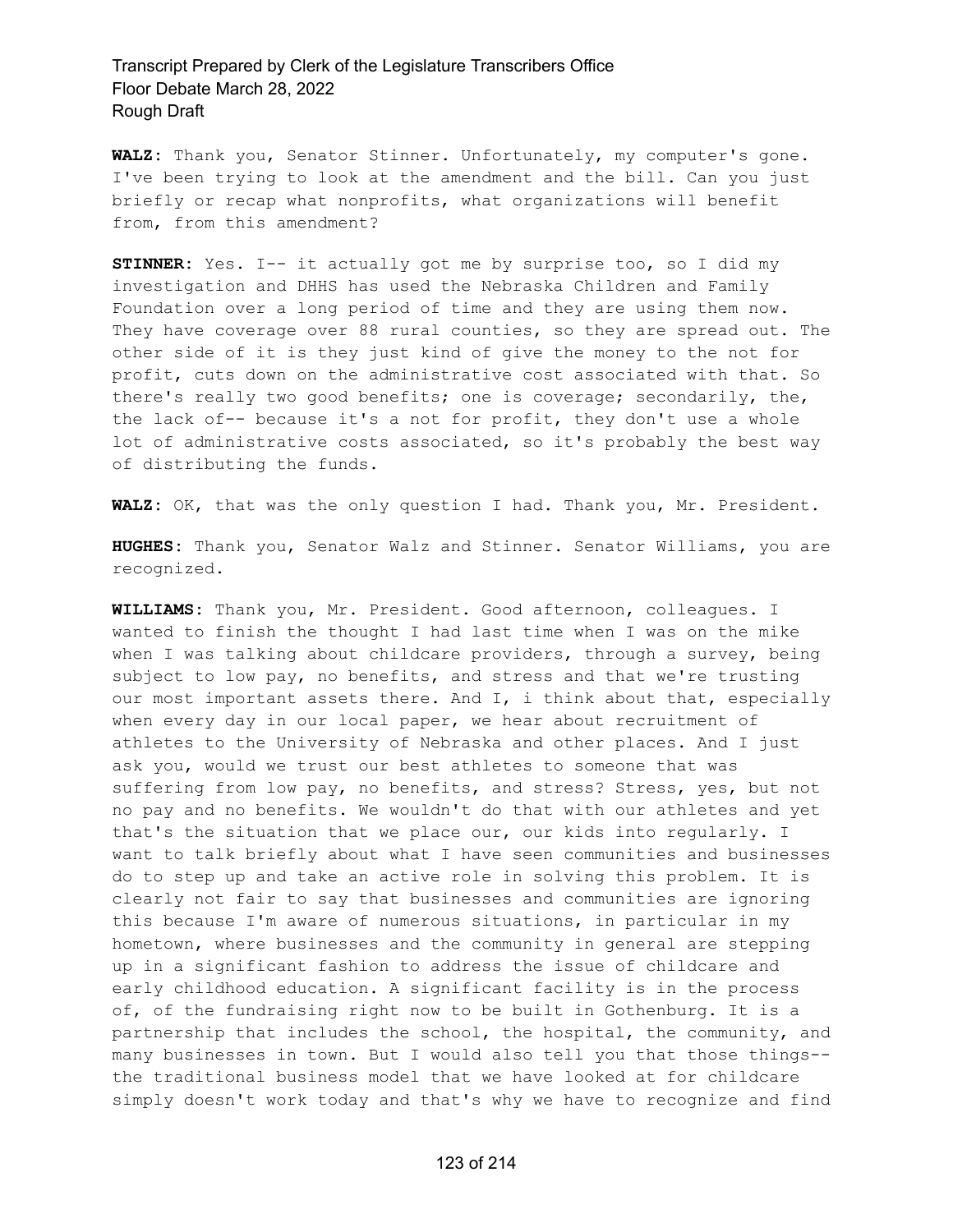different solutions to this. Organizations like Sixpence, organizations like First Five, organizations like Beyond School Bells, all are seeking those kind of arrangements to find a solution and they're working together. And they all need our help and it's our responsibility, I believe, to give that. But there are communities, there are businesses, and there are individuals that are participating in finding solutions to this situation. This isn't going to go away and it isn't going to go away quickly, it's just like our housing issue. We continue to work on that. You will be hearing hopefully later today LB1069, which is my personal priority bill with the updates for the Rural Workforce Housing Act that need to happen so that we can better handle the issues as we move forward. LB1069 is not the funding portion. That portion is partially from ARPA and partially from Cash Funds in the budget and I'd like to again thank the Appropriations Committee for, for recognizing that need as we go forward to do those kind of things. So with that, again, I would encourage strongly your green vote on the Stinner amendment that is on the board so that we can move forward. Thank you, Mr. President.

**HUGHES:** Thank you, Senator Williams. Senator Wayne, you're recognized.

**WAYNE:** Thank you, Mr. President. Colleagues, this is another one that I'm, I'm actually struggling on. One, I believe DHHS-- and I haven't been here for the whole conversation-- that they opened up a grant process and they still have like \$89 million for childcare, so I'm a little, little concerned about that. But again, again, I have an amendment hopefully that'll come up, AM2619, that adds some guardrails around what are actually qualified projects? We're going to put money into affordable housing, rural affordable housing. Our affordable housing in Nebraska is completely defined differently, defined differently than affordable housing underneath the federal HUD and home program. And just last week, one of the employees for the Department of Treasurer [SIC] told many states-- I wasn't on the conference call, but told a couple of other states that I do know people at-- and they were on this council-- call about housing and ARPA and they literally said they're going to use the home definition and guidelines. Go look at the home definition and guidelines. And I don't know if rural, and I'm going to be quite honest, urban are going to be able to meet those definitions for that much poverty. It's based off of LIHTC if you look at LIHTC housing and some things like that, but there are specific guidelines. Now I know in the qualified census tracts in north and south Omaha, there is enough poverty that we can meet those guidelines. But it is the HUD's home definition and flat out what the Treasury said, according to my other colleagues in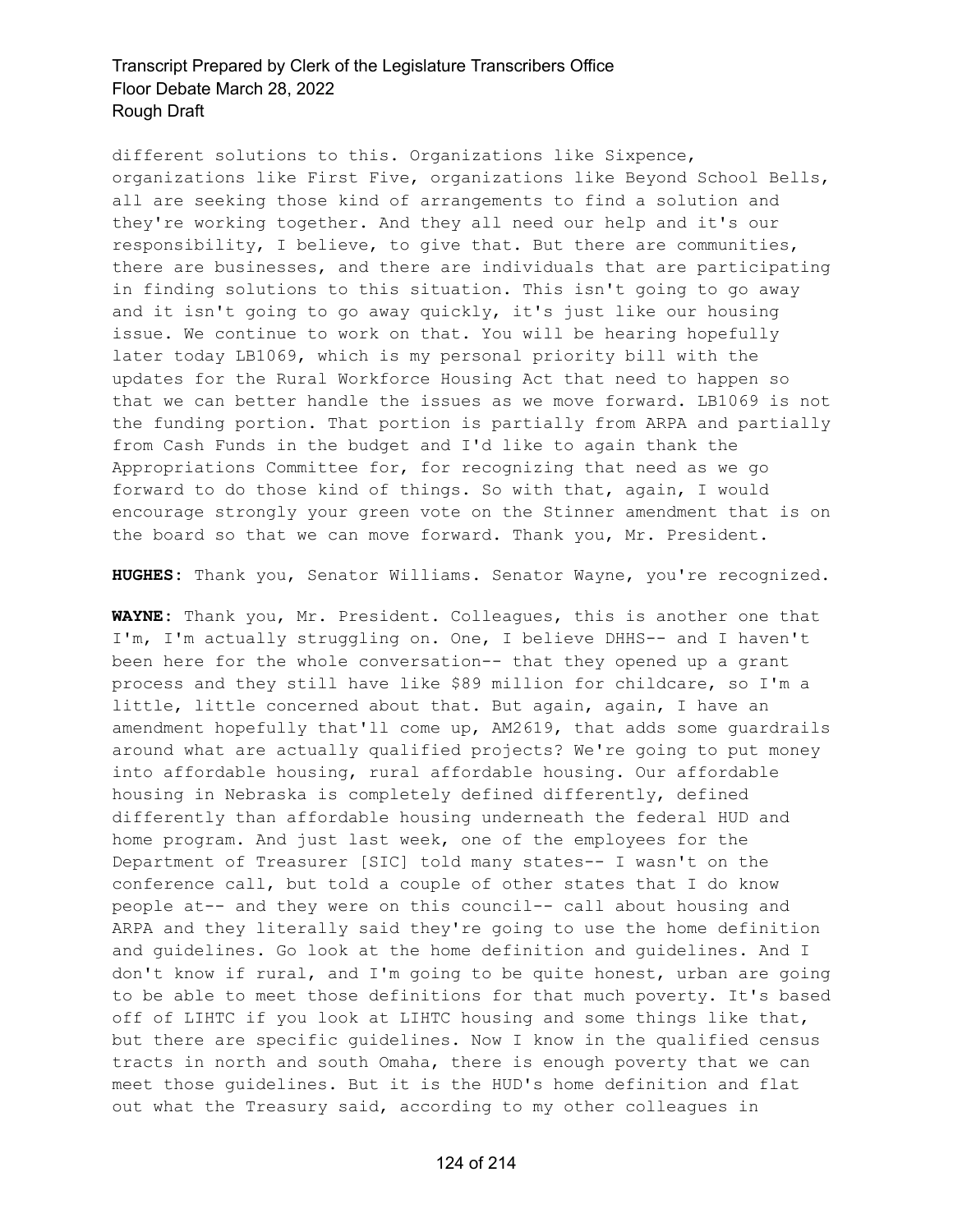different states, is that they said they don't have time to move these, these dollars fast enough to come up with their own rules and regs regarding affordable housing. So they're just going to go ahead and adopt what HUD has already adopted through their home program because they've already identified what they consider to be affordable housing. That is completely different than what we're doing here in Nebraska. So again, I hope my amendment comes up because each agency is going to have to go through in, in detail, understand the legal analysis and more guidance from the treasurer than what I think we're doing right now because they're the enforcers of what we appropriate. My biggest fear is we appropriate these dollars and the agency fulfills what we appropriate and then next year where we're talking about a clawback or in two years, we're going to be fighting about who was responsible. They'll say, well, you told us to appropriate it and then the new governor and the agency will say, well, it wasn't our fault. You just said appropriate it. We need to make sure there are checks and balances, not just from the Legislature, but from the enforcers, which is our government side, our governor side of this equation to make sure that we are making sure that we're using these funds correctly. And I think the affordable housing piece is going to be critical when we start talking about rural versus urban and how we use those dollars and how they meet the national requirement of the HUD home. So if you think people can build a HUD home under \$165,000, which rural is saying they can't, that might be a problem when we come to these federal dollars. So I'll probably go along with this amendment. I don't-- I have a little concern about the \$89 million and why nobody has asked HHS where those-- that dollars are, but it does concern me that when you look at the guidance that's being talked about and the trainings that are going on across the country, we're not, we're not, I don't think, making sure that there's going to be enough emphasis on making sure all these projects meet the definitions that are required by ARPA. Thank you, Mr. President.

**HUGHES:** Thank you, Senator Wayne. Seeing no one else in the queue, Senator Stinner, you're welcome to close on AM2580.

**STINNER:** Thank you, Mr. President. Members of the Legislature, I can tell you I could talk about early childhood for quite some time. I did get an early childhood fellowship and I also worked on a work- workforce task force as it relates to quality daycare centers, so the people who get it right, the regions who get it right, the cities, the state who get the childcare-- quality childcare, they will be the ones that will attract and retain that workforce. If you remember, childcare was the number three most important item when STRATCOM was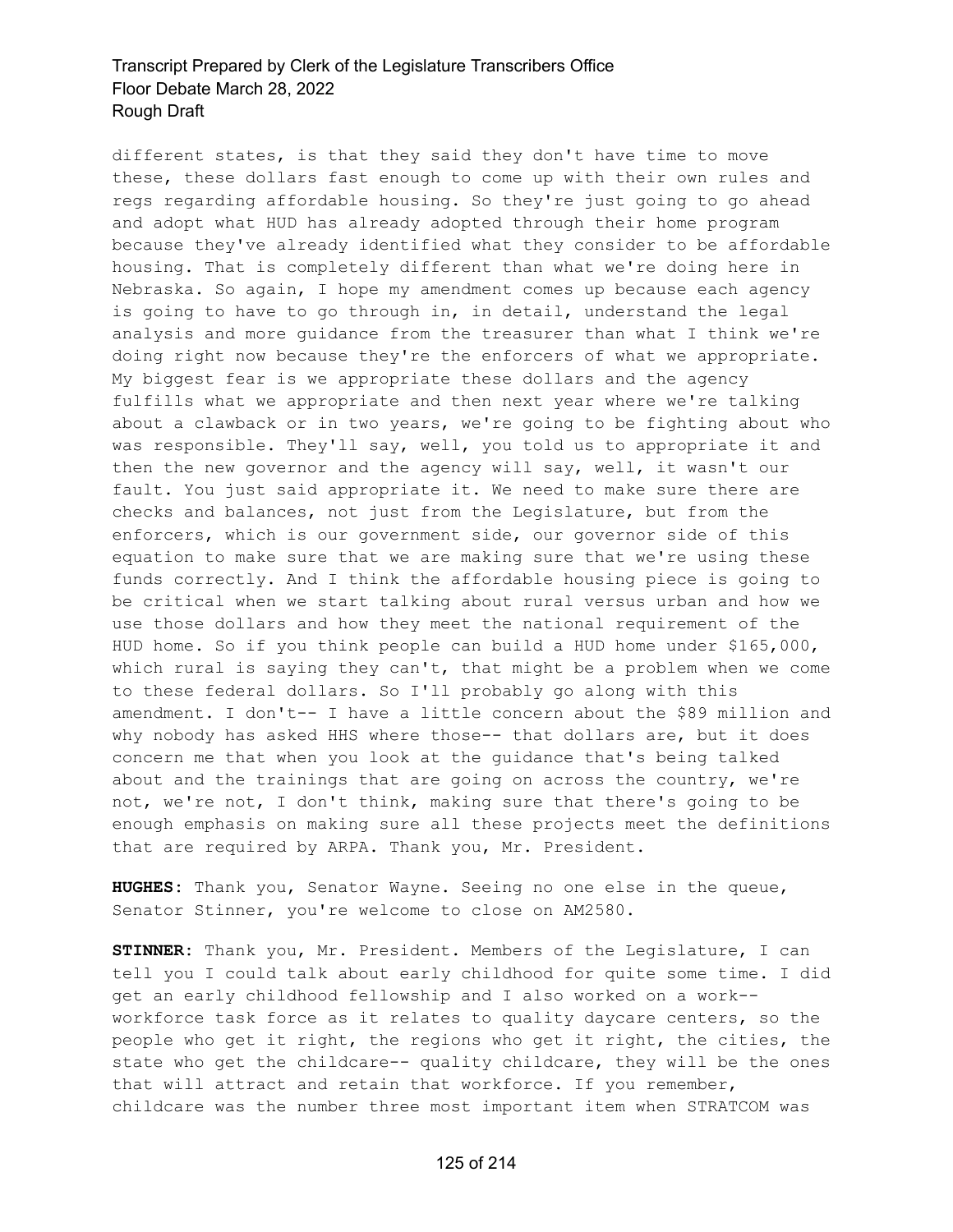looking at the state of Nebraska on their scoring model. So I think it's important, but you got to remember we were behind the curve going into COVID. We lost some more childcare centers, over 200 of them, both home based as well as childcare center. We need a program to incent people to get back into the business. I know in my community, we lost three childcare centers, a couple home based, and there is dollar-- grant dollars associated with trying to bring those folks back, trying to build numbers so that people can get back to work. So I would ask for your green vote. Thank you.

**HUGHES:** Thank you, Senator Stinner. Colleagues, the question before us is the adoption of AM2580. All those in favor vote aye; all those opposed vote nay. Have you all voted? Record, Mr. Clerk.

**CLERK:** 26 ayes, 7 nays, Mr. President, on the amendment.

**HUGHES:** AM2580 is adopted. Next item.

**CLERK:** Senator Morfeld would move to amend, AM2561.

**HUGHES:** Senator Morfeld, you're welcome to open on your amendment, AM2561.

**MORFELD:** Thank you, Mr. President. Colleagues and members of the Legislature, LB-- well, I should say this is LB867, which is in the form of L-- AM2561, but it would appropriate \$500,000 from the federal funds allocated pursuant from the federal American Rescue Plan Act of 2021 for state aid to the Department of Health and Human Services for the Human Immunodeficiency Virus Surveillance and Prevention Programs for education on the benefits of pre-exposure prophylaxis medication for the costs of such medication, education. So what this is, is essentially this is the medication that prevents people who are a high risk of getting HIV from getting HIV. And so folks that are at high risk, so maybe their, their spouse or their partner has HIV. This-- if they take this medication, they will not get HIV. And so what's important about this is a lot of different things. One, we have to educate Nebraskans that this is out there, which is one of the biggest barriers, as we know, is educating people that this is a resource, that this is out there, that this is a type of medication you should be taking if you're high risk. Two, we also need to be able to help provide for the medication. It's very expensive. It's outside of the reach of a lot of people that are high risk and should be taking this medication. So this is a current program that is-- does not have enough funding, but has-- is eligible for funding under the ARPA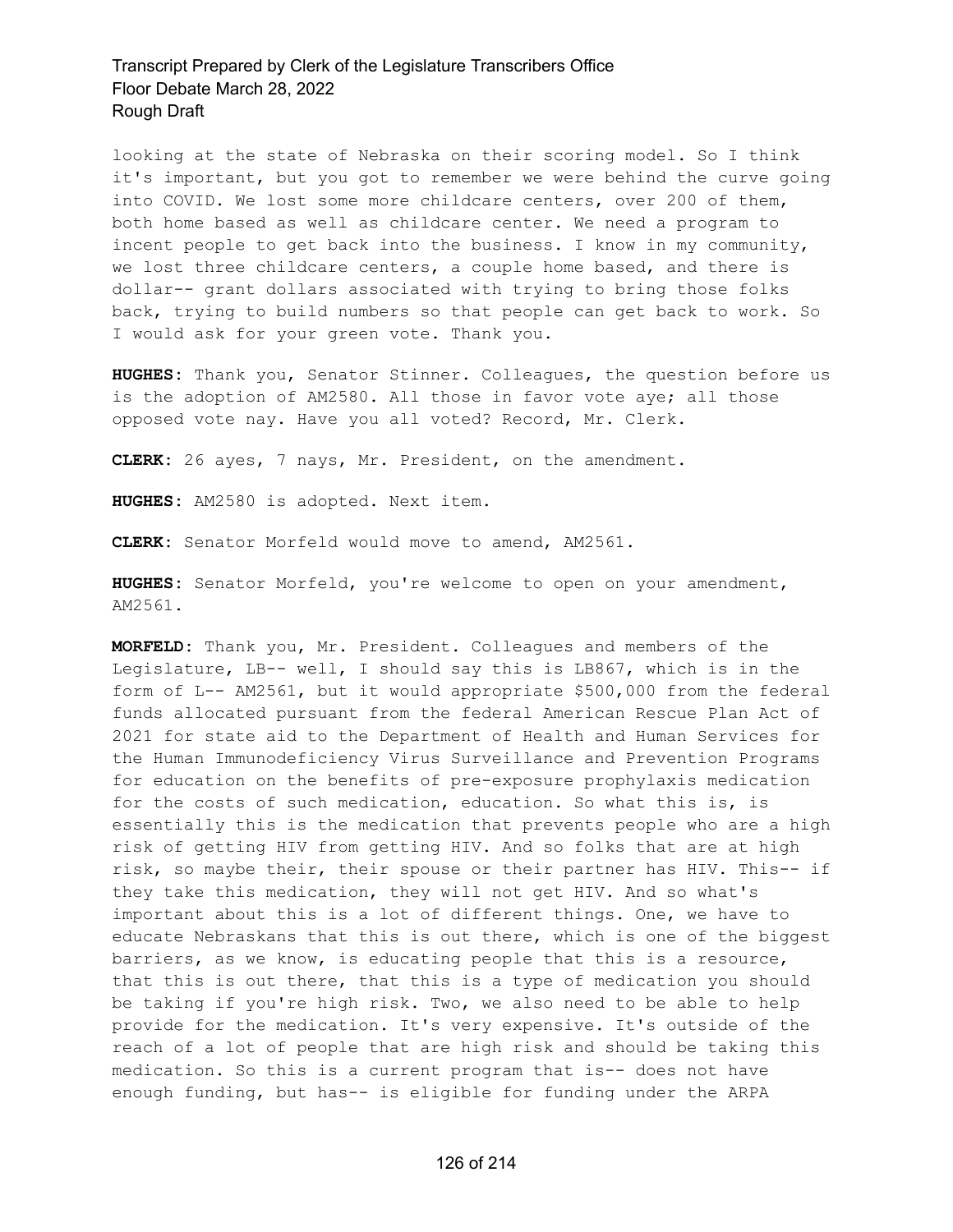funding guidelines. Where are we getting this funding from? That's one question a lot of people have asked me about. I have sat down with Senator McDonnell and he has agreed to allow me to take \$500,000 out of his NIFA program. There's \$47 million total; his portion is \$11 million. And so this would take a half a million dollars out and the money would go to (1) educating people who are high risk and (2) being able to provide and defray the cost of this medication for the people that are identified as high risk, but cannot afford it. This came out of an interim study that was brought to me by a constituent who is a fellow elected official and we had a lot of testimony come in about folks that are high risk for HIV, but if they would have taken this, they would not have contracted HIV. Keep in mind that once you contract HIV, it is very, very, very expensive to get the medication to keep them alive. And why that's important is for a lot of different reasons: (1) it's really tough for those people to stay alive without that medication, but (2) oftentimes the medication is so expensive and the medical treatment is so expensive that quite frankly, they then have to go on Medicaid and then the state has to provide that. So this is a small investment in keeping people healthy, keeping them safe, but also saving the state a lot of money down the road in terms of preventing HIV and then having to provide people that care necessary to keep them alive. And so I'm happy to discuss this. It's a very simple program. It's a program that already is in place at the Department of Health and Human Services. This boosts additional funding for that program that is very much needed and it also qualifies for ARPA because this is a high-risk class of individuals. So with that, I'd be happy to answer any questions that you may have. Thank you.

**HUGHES:** Thank you, Senator Morfeld. Debate is now open on AM2561. Senator Machaela Cavanaugh, you are recognized.

**M. CAVANAUGH:** Thank you, Mr. President. Thank you, Senator Morfeld and Senator McDonnell for bringing this amendment forward and finding the funding for it. I think this is a really interesting topic that isn't discussed a lot and honestly, I didn't even know-- I believe that we had a hearing about this in HHS and I didn't know that this was even an issue. So I very much appreciate Senator Morfeld for digging into this particular issue and bringing it forward to the full Legislature and I also appreciate Senator McDonnell for being willing to help find some of the funds for this. So this is included-- there's included in the amount shown as aid for this program federal funds for the Human Immunodeficiency Virus Surveillance and Prevention Program and what I find really fascinating about this is that I didn't even know that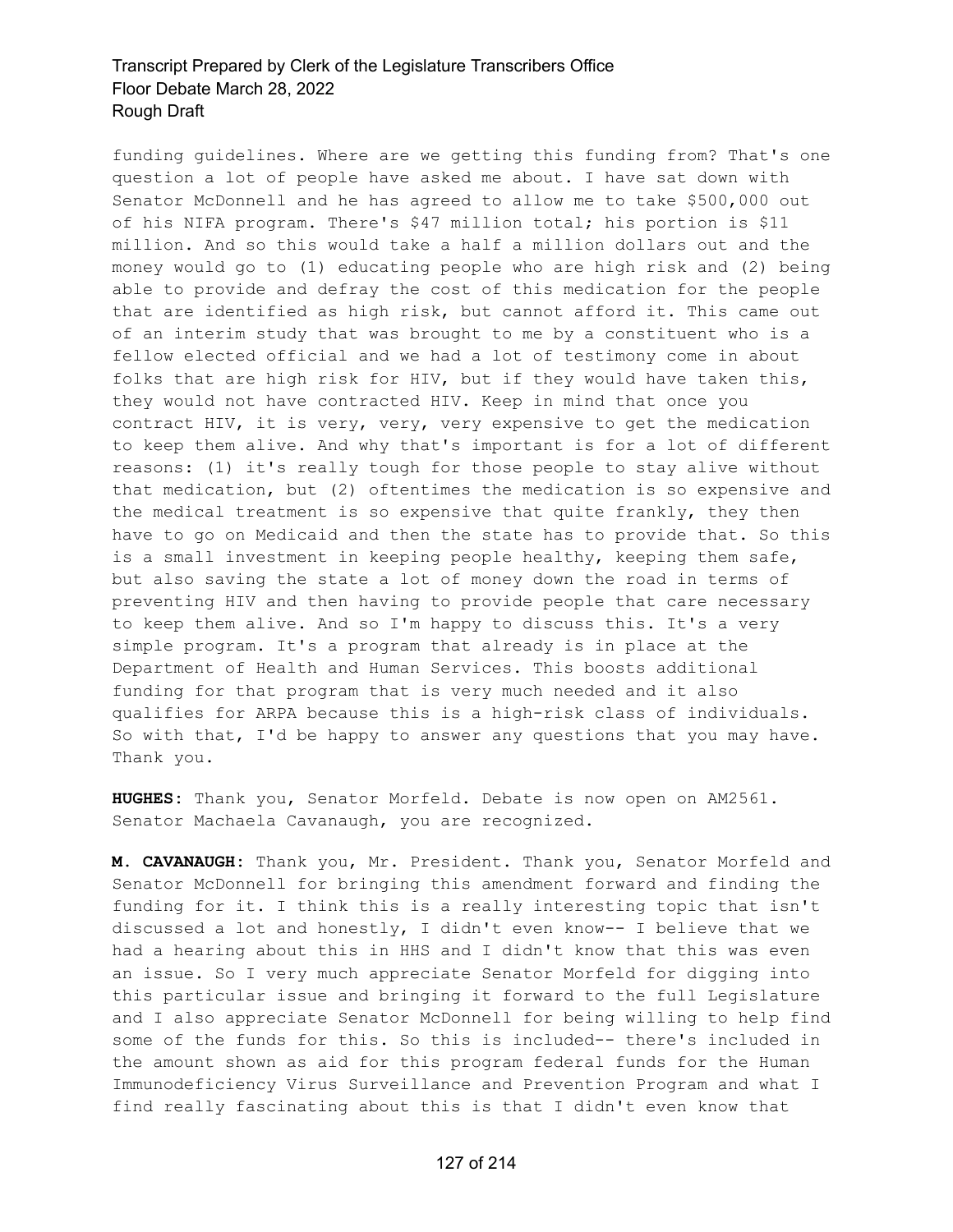this is where we were at medically with HIV and medications and trying to curb the tide. So when we had that hearing, I, I was really fascinated to hear that. I also felt a little remiss that I hadn't been more up to date myself in, in knowing where we're at in this really important, ongoing epidemic that's been happening for decades and taken so many lives too soon. And so I just really appreciate that Senator Morfeld is an advocate for this, has brought it to our attention, and that we're going to be able to do something to help make sure that fewer people in the state of Nebraska are faced with this deadly disease. I do like looking at how these things all fall into place when I'm looking at our amendments. And it's kind of more complicated so if people are watching at home and you're trying to figure this out, you have to go to the E&R underlying bill that we moved when we started on this bill and not the original amended bill that we moved forward because lots of changes were made from, from General to Select on the E&R, which is technical changes and so page numbers and everything change. But this goes to Section 20, agency 25, which then you have to find Section 20 in your E&R version of the bill, which I found Section 25, but not section 20. Section 20 is on page 12, agency 25, and so that's where we see a little change. This is inserting in there, OK, inserting within Section 20. So if there's other changes made, that's one of the things I'm always curious about is how does this get reconciled once changes are made between different-- if the same section is amended multiple times during this process with multiple amendments, I'm just curious how that works, but I suppose I'll find out like the rest of us. Just I am looking forward to voting for this and supporting AM2561. Thank you, Mr. President.

**HUGHES:** Thank you, Senator Cavanaugh. Senator Matt Hansen, you are recognized.

**M. HANSEN:** Thank you, Mr. President, and good afternoon, colleagues. I did want to rise and support Senator Morfeld's amendment and appreciate those who have worked with him to make sure it has a viable path forward to get attached to the ARPA funds. I think in terms when we're talking about ARPA funds, obviously there are lots of different avenues that we can use to apply them and use to help them. Obviously, one of the clear avenues was talking about people who have, you know, kind of most directly suffered some sort of health income or health disparity. When we're talking about those populations, obviously, populations such as people who have suffered from HIV and AIDS just throughout history have always fit into that category. And I think having an opportunity to-- this time to use some funds directed at providing access and providing, you know, response to kind of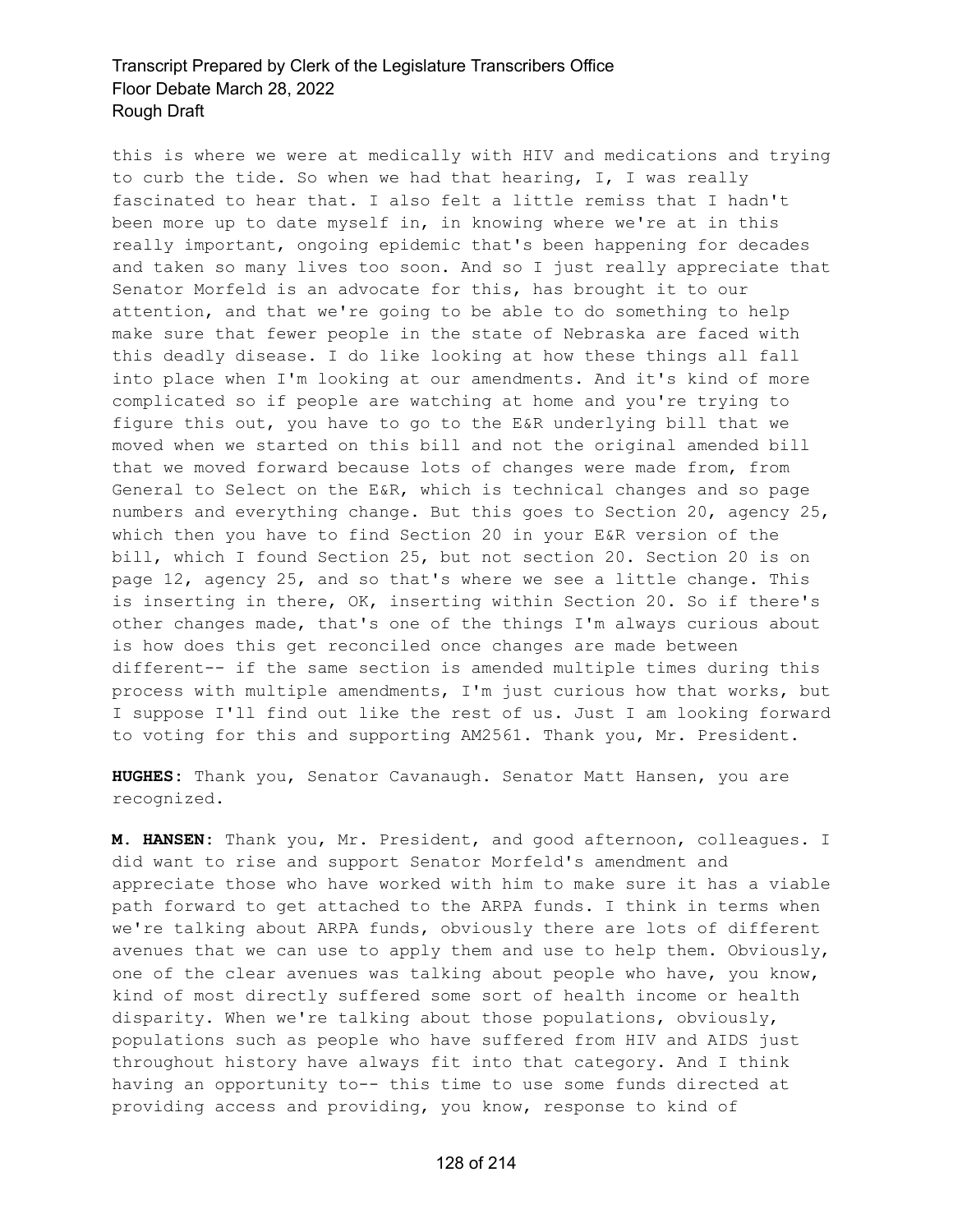healthcare issues, directing them to a program specific to this program makes so much sense to me. We've seen this time and time again where we have the opportunity to kind of invest and educate and, and promote access to what are oftentimes very cost-prohibitive, on a personal measure, individuals. Because, you know, as we talk about this, we talk about things we can do or things we want to do or what should, what should we do, we've got to keep in mind that, you know, a lot of individuals approach situations very differently in terms of when we're talking about including individuals, you know, in terms of when we're even talking about access to insurance, things of that nature, you know? A lot of individuals don't have reliable access to insurance, not because they're not working, but just because there's many jobs still in which that is not a requirement or a guarantee. There are many individuals who have access to insurance, but it is limited or does not necessarily cover or apply in all situations that they would like. We see this over and over again and so doing some opportunities here to provide some incentives, some education to help bridge some of these gaps such that, you know, in many instances, a preventable issue can be addressed would mean a lot. We see this a lot in our opportunity to address ARPA again, as I said. You know, we were looking at all sorts of different things in terms of, you know, capital construction and other things. Frankly, I would recognize and concede with others there are probably some things inside the ARPA bill that are difficult to explain their connection to ARPA. I think looking at a direct health response and a direct health response to kind of an often underserved or, or disserved group is very important. And that's why I'm really glad Senator Morfeld worked with others. I do think this is kind of an interesting process where you have to work to figure out where to take the money from in addition to where, where to just go forward. You know, initially, when some of the initial conversations were said in terms of, much like the last amendment, where are we taking it from, where are we bringing it from, you know, I believe this is coming from some NIFA money, which is Nebraska Investment Finance Authority, which is dealing with primarily housing and issues of that. Overall, would be pretty skeptical about addressing taking too much from that fund, but again, this situation, it's a limited enough amount for a targeted enough need that, in my mind, is a very pressing need and I think that could be a very important and significant role to serve. So with that, Mr. President, I do support Senator Morfeld's amendment. Thank you.

**HUGHES:** Thank you, Senator Hansen. Senator John Cavanaugh, you're recognized.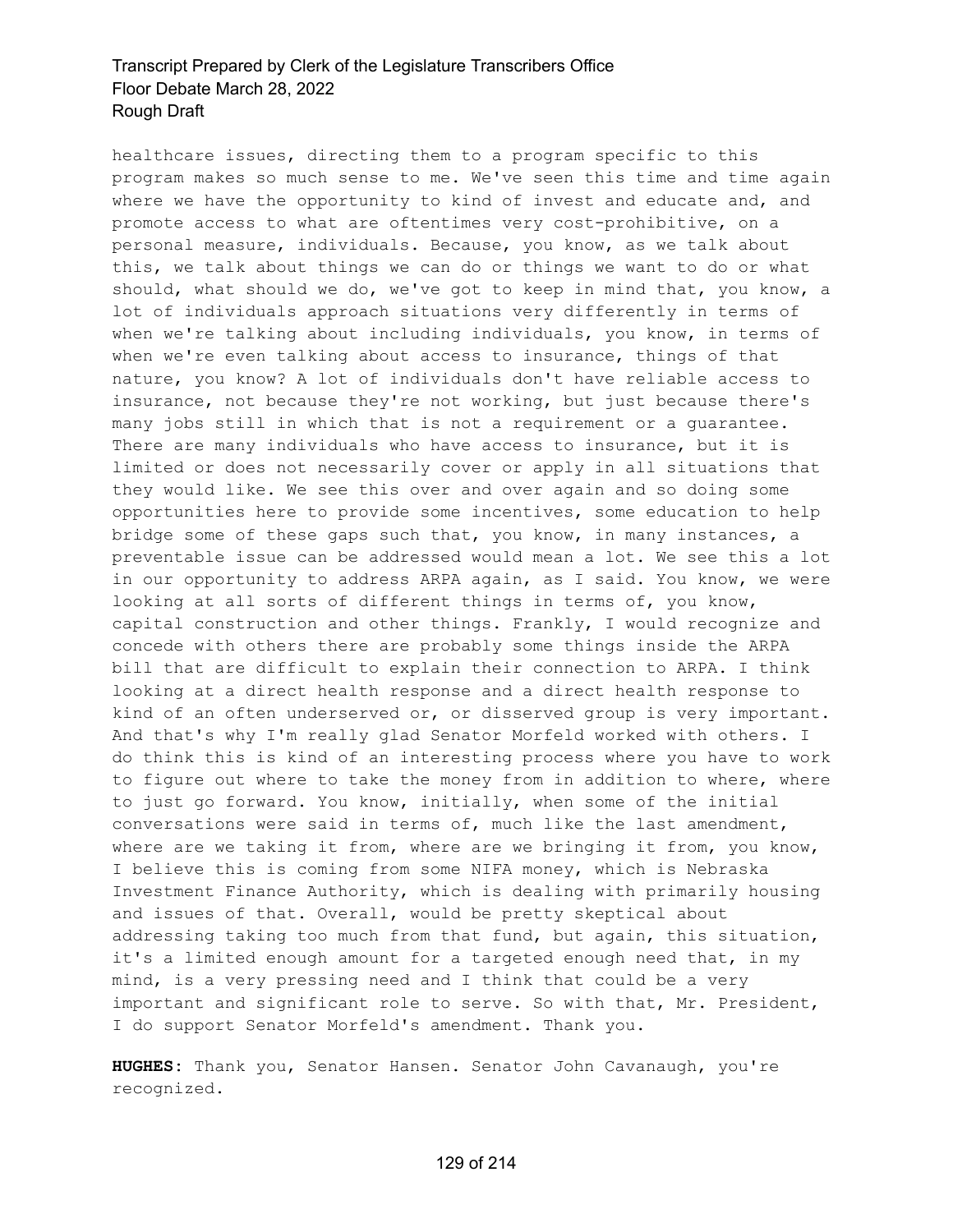**J. CAVANAUGH:** Thank you, Mr. President. Well, I rise in support of AM2561 and again in support of LB1014. And I agree with the sentiments have been already articulated about why this is important. This is exactly the type of thing for which ARPA was intended. There's, you know, a list and we've gone over this many times, but there's people, populations that were disproportionately impacted by the coronavirus, the COVID-19 virus, and some of those populations were disproportionately impacted because of their socioeconomic-- their situation where they lived and-- but some people were adversely affected or disproportionately impacted because of underlying health conditions. People became at higher risk of bad outcomes due to exposure to the coronavirus and that is why we-- they're-- this is an important use of the ARPA dollars because it addresses, helps individuals who were disproportionately impacted on-- in the health impact of the coronavirus. There's also-- certainly people can talk about the evidence that individuals with HIV are-- have other issues that come up more than just as related to COVID. And so this is generally, like all-- like a lot of the things, the money that we're spending in the ARPA dollars, where we're choosing to spend them, we are choosing to spend them in this way because they were impacted economically, health-- mental, physical health impacted by the coronavirus disproportionately. But they do have-- the, the private projects we're undertaking do have long-term benefits to the state of Nebraska as a whole. And so this is one of those where increasing funding to getting, getting people to new medication that is successful in helping people diminish the impact of HIV in the community, but also to diminish the spread of HIV through this prophylaxis process that-- as Senator Morfeld spoke about, meaning that it prevents people from ultimately contracting HIV to begin with, meaning we don't have to later on expend as much money in care and treatment for people. And so this is a smart investment, investment in the real sense, where we're putting up money in the front end and it actually returns us a savings in the long run in terms of expenditures. So it checks both of those boxes in terms of why we should-- this is an appropriate use of ARPA funds, why it serves the goals and objectives that we want to serve in this process and, and the populations in which we are intending for the ARPA funding to benefit and help recover because the-- from the coronavirus funding- or I'm sorry, the coronavirus impact. Again, the, the ARPA funds, as we keep saying, is the American Rescue Plan Act, which was meant to be helping people recover from this and by recovery, we mean get back to at least where you were before, but hopefully we can help people put structural changes in place that will put us in a better position. And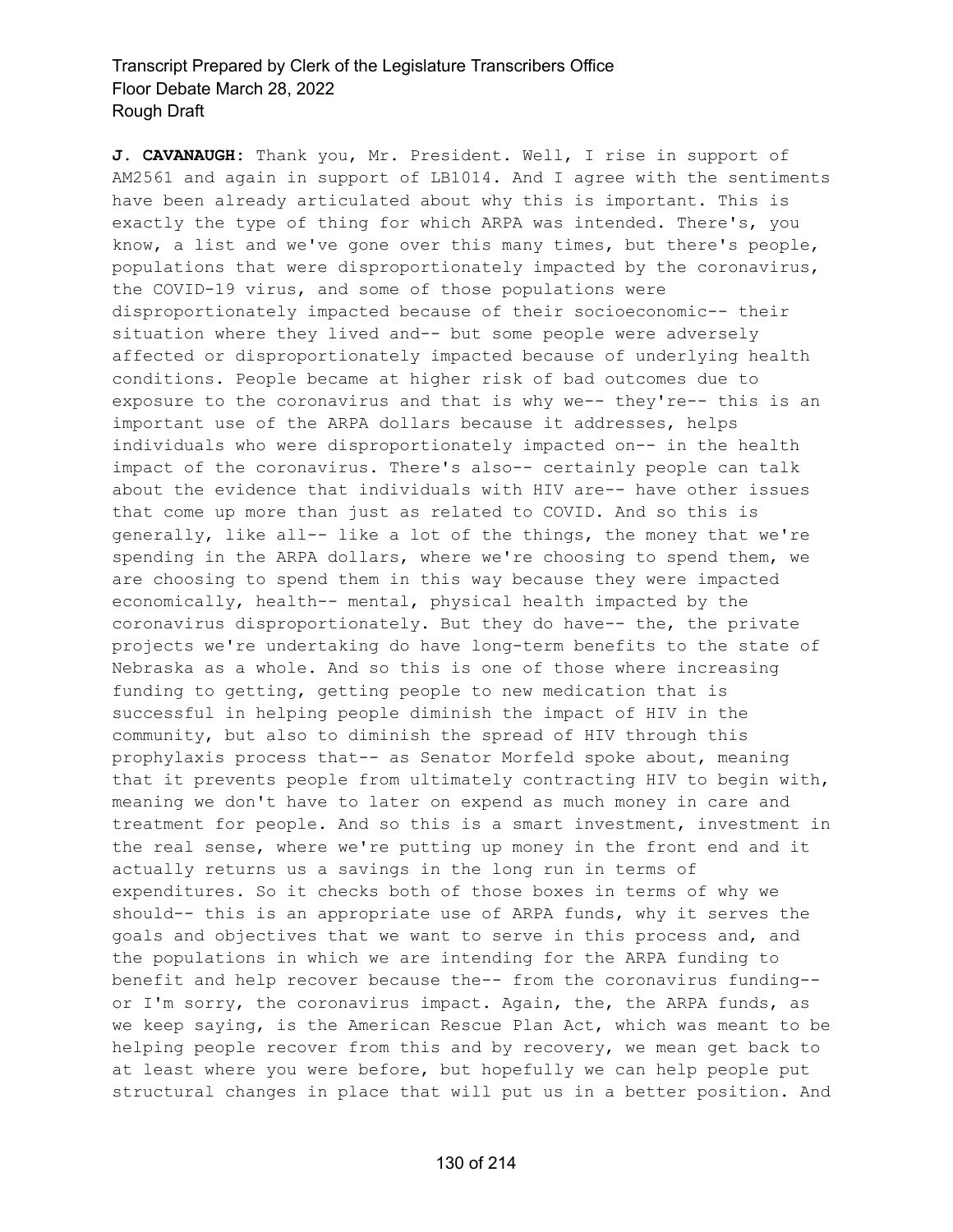this is one such change that I think will help in the long run put us in a better position than we were before the, the coronavirus, so--

**HUGHES:** One minute.

**J. CAVANAUGH:** Thank you, Mr. President. Again, I'd urge your green vote on AM2561 and green vote on LB1014. Thank you, Mr. President.

**HUGHES:** Thank you, Senator Cavanaugh. Senator Slama, you are recognized.

**SLAMA:** Thank you, Mr. President. I appreciate Senator Morfeld's AM2561 and I, I appreciate the efforts made on this front. I do have a in-law with this, with this condition, but I, I do have concerns about the applicability to ARPA funding with prophylactics and I would just like to yield to Senator Morfeld if he had any reason as to why this would fall under the COVID pandemic because I do have concerns that it's not applicable to ARPA funding, so I'll yield the remainder of my time to Senator Morfeld to answer that question.

**HUGHES:** Senator Morfeld, 4:15.

**MORFELD:** Yeah and maybe we can have a discussion, Senator Slama. But in terms of applicability, my understanding is, is that people that are in high risk-- that have high-risk health concerns and particularly that are exacerbated by COVID, which folks in the HIV population are, are eligible for ARPA. So I don't know if there's anything contrary to that. I'll, I'll talk to fiscal here off to the side, but I don't know if Senator Slama would yield to a question. This is her time, obviously, that she gave me, but yeah, what, what-can you, can you describe your concerns? I, I haven't heard any yet, so I'm interested.

**HUGHES:** Senator Slama, will you yield?

**SLAMA:** Sure. No, I'm just looking at the text of the bill and I'm sorry for not raising this with you beforehand. And I understand your explanation of high-risk populations being more highly impacted by the COVID pandemic. I'm just trying to figure out how this does tie in to ARPA funds. And you answered, I think, my question about how these individuals are high risk and if we can prevent it on the front end, we'll have fewer people seriously infected with COVID. So I, I--

**MORFELD:** OK.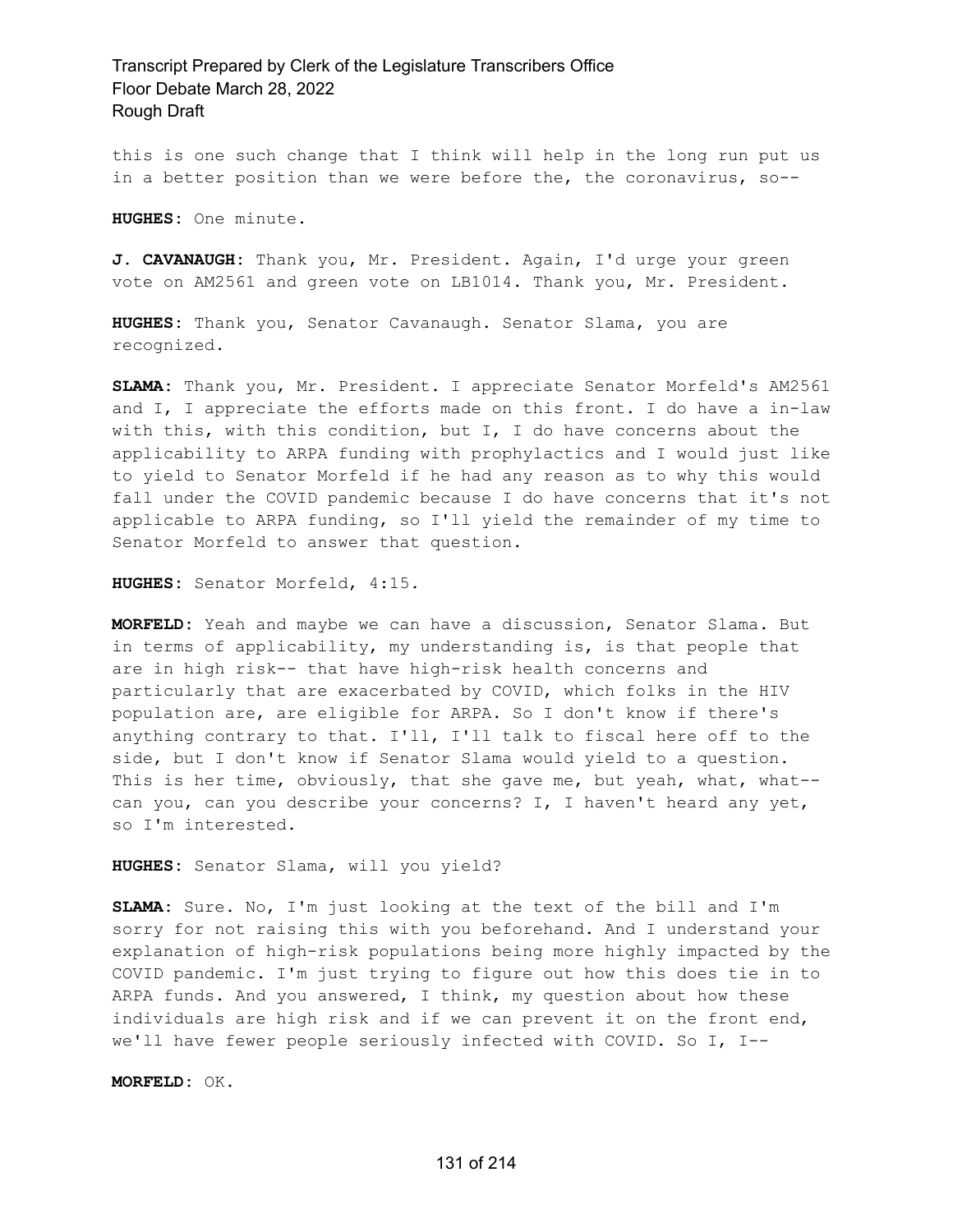**SLAMA:** --do appreciate you answering my question. Thank you, Senator Morfeld.

**MORFELD:** Yeah, thank you, and I'll, I'll, I'll kind of expand upon that now that I've had just a second or two to think about it. So folks that have HIV, particularly during the pandemic, have been at higher risk-- HIV or in this case, preventing folks from getting HIV, they're at a higher-risk population of one, they're already stigmatized in many ways for many different reasons and so their likelihood of going to a hospital or getting assistance is slimmer. But then, two, they are higher risk population during a global pandemic for that reason and then also because oftentimes, these folks have a hard time accessing healthcare for various reasons, income related or otherwise. And so we did do our homework and we were told that this was ARPA eligible and I'll go off and get some more details and some more facts from fiscal right to the right of me here. And if anybody has any other questions surrounding that, I'm happy to answer them. Thank you.

**HUGHES:** Thank you, Senator Slama and Morfeld. Senator Clements, you're recognized.

**CLEMENTS:** Thank you, Mr. President. I was looking at the amendment and trying to find words amending ER155 and I see that the amendment is really referring to AM2330. I haven't quite yet found where it is in ER155, but I would hope that gets corrected. But as far as the, the proposal here was part of LB867. It did come to the Appropriations Committee and in our process, I've-- my notes, I see that three committee members supported this and we had other-- we had a total of, I think, 40 requests that got zero funding and this is one of those; 43 that did get funding, part or all. And I had a couple of items that I wanted to get funded. The education recovery accounts had five people that supported it, but it still doesn't have any funding. And I had another one that had, I think, three supporters. And so this was pretty low on the priority list and there are a number of other items that were, in my opinion, more or higher priorities and so I do not support AM2561. Thank you, Mr. President.

**HUGHES:** Thank you, Senator Clements. Senator Ben Hansen, you're recognized.

**B. HANSEN:** Thank you, Mr. President. Just have a couple of questions for Senator Morfeld if he's willing to yield, please?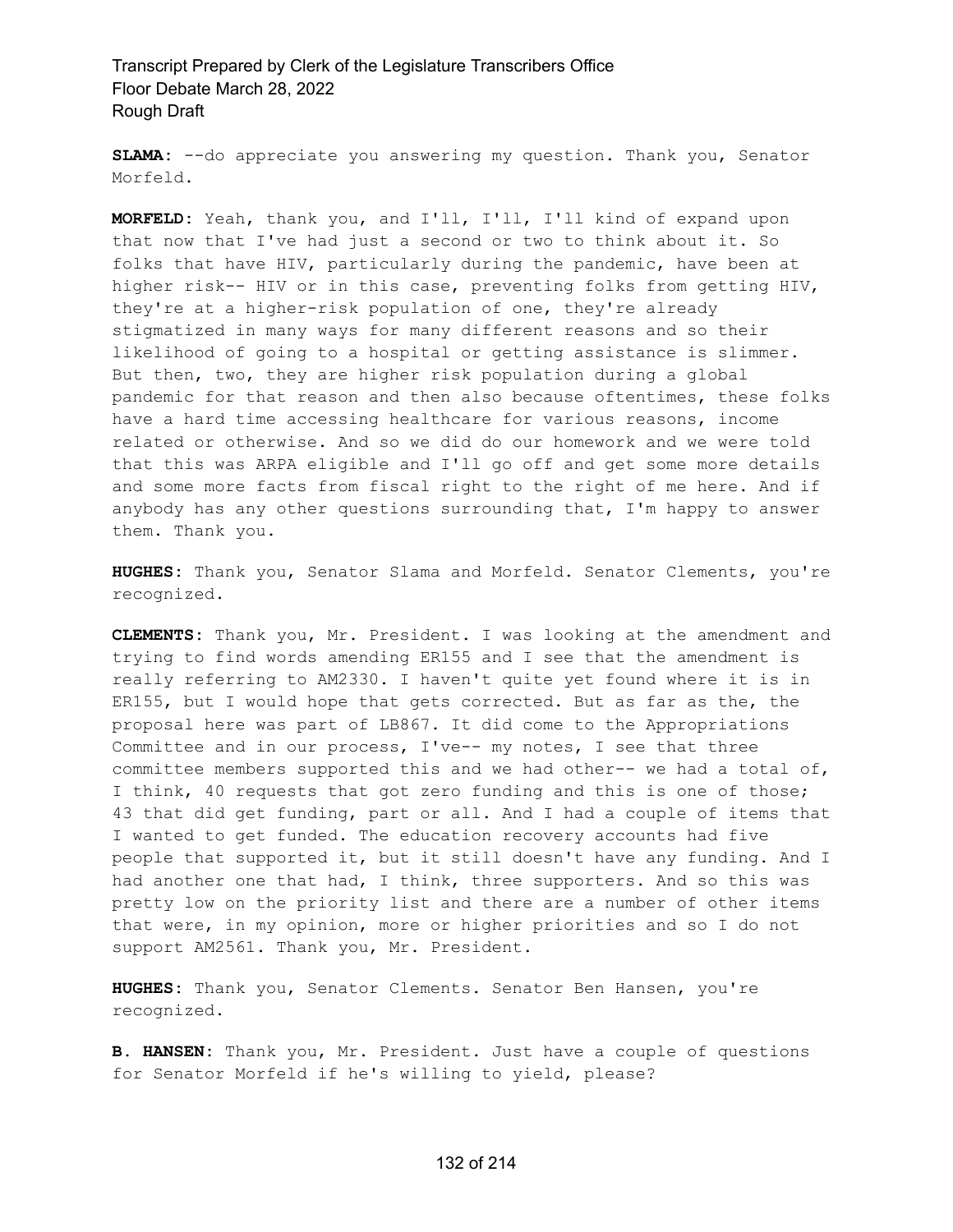**HUGHES:** Senator Morfeld, will you yield?

**MORFELD:** Yes.

**B. HANSEN:** I had, I had similar concerns that Senator Slama did about the appropriateness of this bill when it pertains to ARPA funds being used. And you made a point-- is, is this bill for both people who have HIV and for those who are at risk of getting it or is it all for the people who are at risk of getting it?

**MORFELD:** Yeah, so this is a preventative program, so it's for the folks that are at risk of getting it. And just to clarify, I just heard from the Legislative Fiscal. It's under the health disparities portion of the ARPA funds, so it does qualify. So just wanted to throw that out there.

**B. HANSEN:** And the health disparity funds are typically used for people who currently have an illness who are more at risk of getting more ill if they get COVID, correct?

**MORFELD:** Yes and HIV is absolutely one of those.

**B. HANSEN:** And I agree with you, but this is for people who don't have HIV.

**MORFELD:** Yeah, this is for people who don't have HIV to prevent them from getting HIV so that if they get HIV, they're not at higher risk of getting-- or a high-- higher risk of complications because of COVID.

**B. HANSEN:** OK. I think that's the rub that maybe I have a little bit here, I'm kind of stuck on because there's a lot of people who are at risk of many things that we are not giving ARPA money to. I understand possibly the need. I understand-- nothing against the merit of the bill. It's just more of the, the appropriateness of, of ARPA money being used for this. And do you know-- these-- are people who are maybe a part of this program, are they getting any federal funds already to help with medication for prophylactic use?

**MORFELD:** Yeah, so this is an existing program within the Department of Health and Human Services and it is getting some funding. I haven't gotten the exact amount. I'll go back to Legislative Fiscal, but my understanding, it was a few hundred thousand dollars a year from federal funds. And from the providers that we heard from, it wasn't enough to fulfill the need.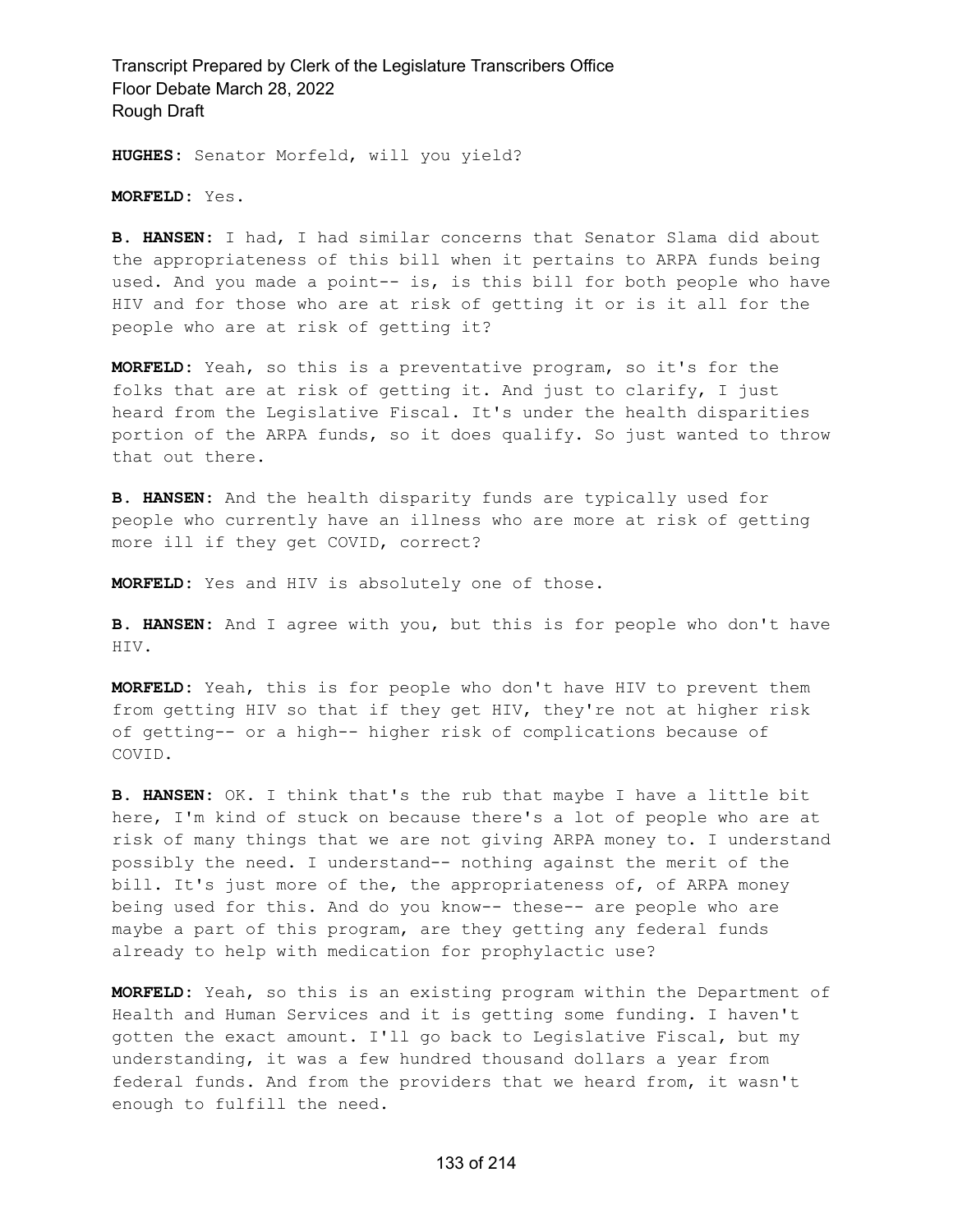**B. HANSEN:** OK, so pretty much every year, it is-- it gets used up?

**MORFELD:** Yep, that's my understanding, but I'll make sure I do my homework on that.

**B. HANSEN:** OK. All right. Yep. Thank you, Senator Morfeld, appreciate it.

**MORFELD:** Thank you.

**B. HANSEN:** I think, colleagues, that's maybe --I'm still deciding what I'm going to do here yet, but I think Senator Slama kind of brought up and some of the concerns that I have as well is that this is for people who currently do not have an illness that we're using ARPA for, which makes sense. We would use ARPA money to help people, those-- for those who currently have an illness who would have a harder time if they did contract COVID, but these are people who do not have an illness right now. They might be at risk. I'm not going to deny it one bit, but, like, where do we-- where does it stop? Do we, do we give the people who are ill, the people who are at risk of being ill? And so I'm hoping we can just kind of think about that with this amendment. But with that, I yield the rest of my time. Thank you, Mr. President.

**HUGHES:** Thank you, Senator Hansen and Senator Morfeld. Senator Stinner, you're recognized.

**STINNER:** Thank you, Mr. President. Just a short note on where we're at on the ARPA bill, since General File, we've actually had nine amendments to the ARPA bill. I think that shows some real good flexibility and working things back and forth. This bill obviously has the consent of Senator McDonnell, so that would be a tenth-- the tenth amendment if it passes. So I think that shows good faith on everybody's part and the willingness to work together and certainly, I think we're making some positive progress. So thank you very much.

**HUGHES:** Thank you, Senator Stinner. Senator Ben Hansen, you're recognized.

**B. HANSEN:** Thank you, Mr. President. Sorry, I forgot to ask Senator Morfeld one more question, if I could, if he would be willing to yield?

**HUGHES:** Senator Morfeld, will you yield?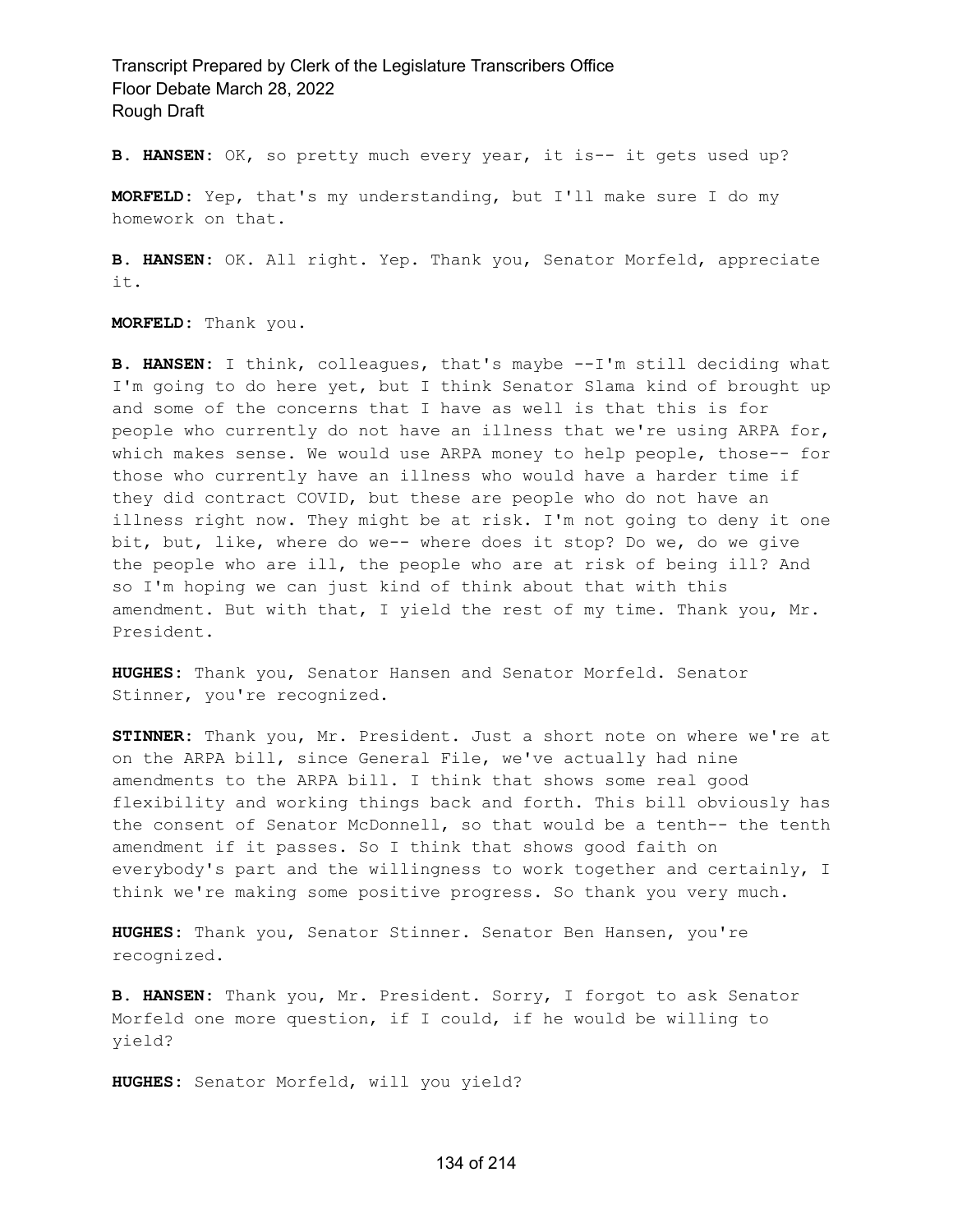**MORFELD:** Yes.

**B. HANSEN:** Thank you. I think I noticed in the fiscal note, does this create a new position in HHS? In the fiscal note, it looked like they-- we would have to create a public or a health director-- I forget the exact name-- that was \$95,000 a year.

**MORFELD:** I am looking at the fiscal note.

**B. HANSEN:** I'm sorry, I don't have in front of me too and I didn't ask--

**MORFELD:** No, I have the fiscal note literally right in front of me. They said the annual administrative cost is \$92,000 per year. I don't know if that's a person. Yeah, community health educator to establish tracking measures for the amount spent. So yeah, it would be one person to help educate folks and spread the word and then also administer the funds and make sure they're being administered appropriately.

**B. HANSEN:** OK. I know sometimes we have issues with the fiscal notes, whether-- how accurate they are not, so.

**MORFELD:** [LAUGHTER] Yeah, no, I'm aware.

**B. HANSEN:** But sometimes if this, this is what I have to go with, sometimes it helps to make a decision on whether this is appropriate or not as well because we're not creating a new program, but we're creating new employees that then cost \$92,000 a year and that's kind of an ongoing expense for a one-time-- supposedly one-time expense. So thank you for answering my question.

**MORFELD:** Yeah.

**B. HANSEN:** I'll yield the rest of my time.

**HUGHES:** Thank you, Senator Hansen and Senator Morfeld. Seeing no one else in the queue, Senator Morfeld, you're welcome to close on AM2561.

**MORFELD:** Yes, thank you, Mr. President. Colleagues, I really appreciate all of your questions. The bottom line is, is that this does fall under ARPA under the health disparities portion of ARPA. I, I do appreciate some people are saying, well, listen, this is, this is preventing people from getting HIV and maybe we want to be helping with people who have HIV right now to be able to prevent those

#### 135 of 214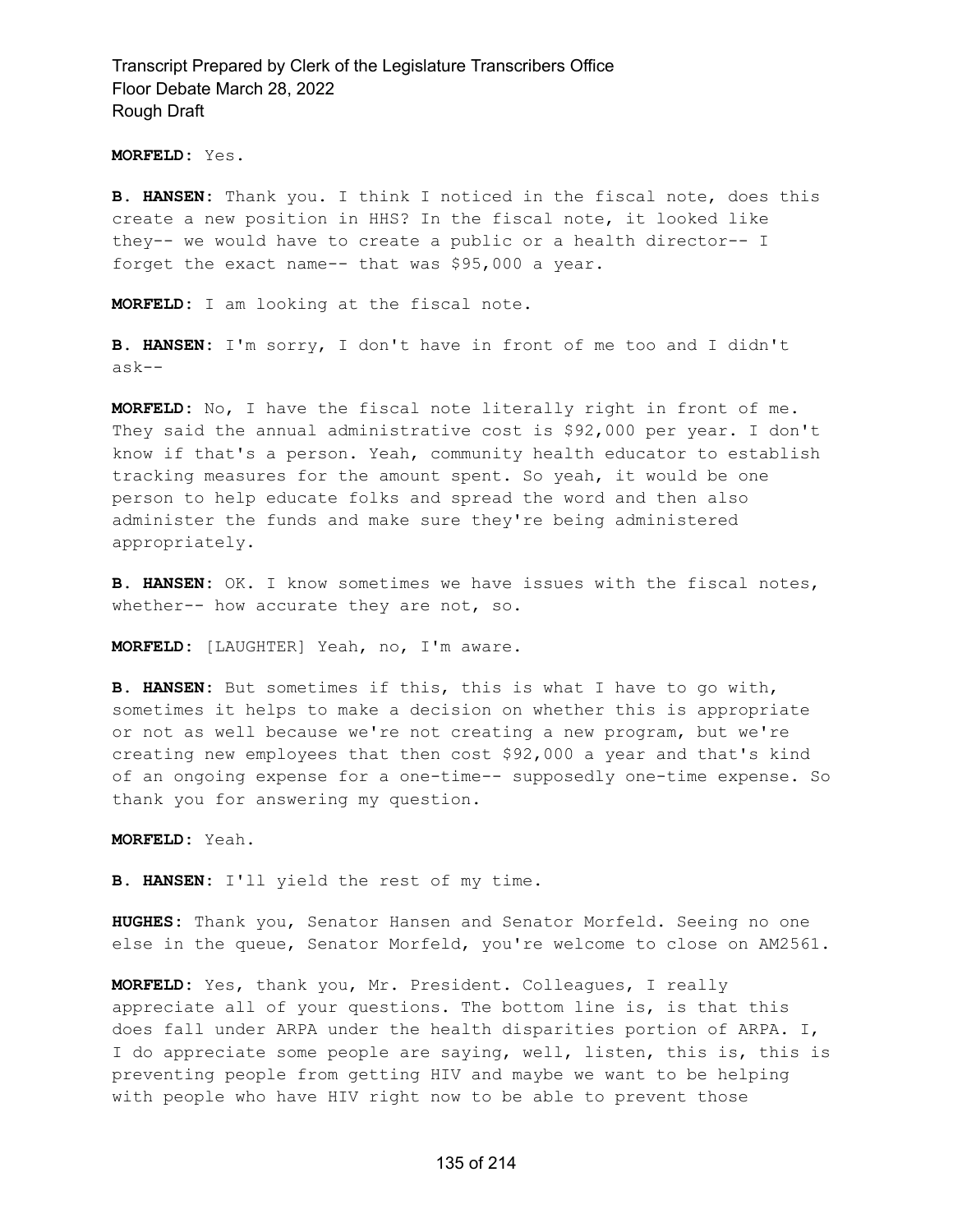complications with COVID. But I really think that, quite frankly, you know, an ounce of prevention is worth, you know, whatever the pound. I can't remember exactly how that euphemism goes, but what, what this is doing is it's preventing people from getting HIV. And is that medication somewhat expensive and out of reach for a lot of people? It absolutely is. But what's even more out of reach for people and even the taxpayers in the state of Nebraska is helping keep people alive who actually get HIV and that literally can cost hundreds of thousands of dollars a year. So what we're doing is we're spending a few thousand dollars per year from these federal funds in preventing somebody from getting HIV to make it so that (1) they stay healthy and they don't get a disease like HIV, but then (2) saving the taxpayers a ton of money on the back end, literally hundreds of thousands of dollars in the back end. Because what happens when somebody gets HIV is it's so expensive that essentially they have to go on state and federal programs and then we have to pay for that medication and rightfully so to keep them alive, but they can't afford it. And so what this is doing, what this is doing is preventing people from getting HIV so that we can make sure that folks are healthy and that people are able to be able to provide for themselves so that they don't have to go on government programs just to stay alive once they, they get the HIV. And so this is a small way in which we can get the support to the folks that need it, educate them on how to take this medication to prevent HIV. And quite frankly, colleagues, it not only keeps them healthy, it saves the state and the taxpayers hundreds of thousands of dollars, if not more down the road. And we heard testimony to that effect time after time and, and I hope that you'll support this legislation. It's a small step, but it'll be a big step in saving the state a lot of money and keeping people safe and healthy. Thank you, Mr. President.

**HUGHES:** Thank you, Senator Morfeld. Colleagues, the question before us is the adoption of AM2561. All those in favor vote aye; all those opposed vote nay. Record, Mr. Clerk.

**CLERK:** 27 ayes, 5 nays on adoption of the amendment.

**HUGHES:** AM2561 is adopted. Speaker Hilgers for an announcement.

**HILGERS:** Thank you, Mr. President. We have-- AM2608 is the last one of this first round. I have two other amendments-- I've spoken to Senator Wayne, Senator Morfeld-- AM2619 and AM2616 that I want to make sure we get to. And so I think normally cloture would be around 5:15 or 5:30, but if we have to go a little longer, we will go past to make sure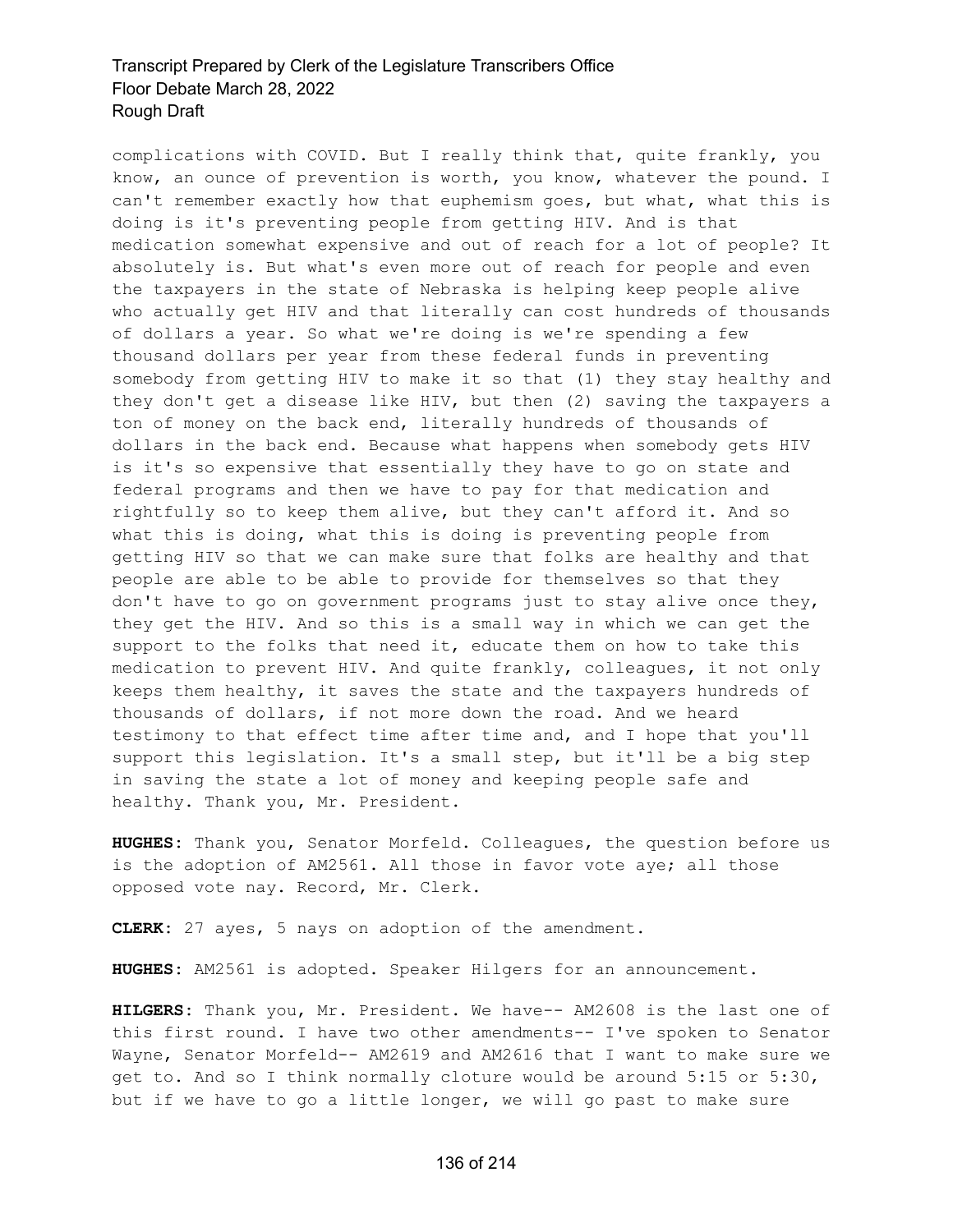that we have a full and fair debate to get those particular amendments up. I have talked to-- I've spoken with, excuse me, with Senator Friesen about his amendments and so we're at least going to get to those two after AM2608 and that might mean that cloture will be a little bit past four hours. Thank you, Mr. President.

**HUGHES:** Thank you, Speaker Hilgers. Mr. Clerk, next item.

**CLERK:** Senator Linehan, AM2608.

**HUGHES:** Senator Linehan, you're welcome to open on AM2608.

**LINEHAN:** Mr. President, so this again is just a very simple-- it's AM2608 and it's a total of five lines. So what we have discovered in the Revenue Committee and Education Committee, some groups are joining together to form joint public agency. So what that is, is-- again, I'll make up somebody. So I'm not talking about specifics. Well, let's say you have a school and they're at their levy limit and they can't raise any money, but then they decide to get an agreement with the town they're in and the town has 5 cents levy limit that they can borrow, so they join a joint public agency and all of a sudden, instead of living within-- if it was a school, \$1.05, they're living within \$1.10. And with that 5 cents, they can, without a vote of the people, build a new school building. This has happened a couple of times. I have a feeling that it's going to happen-- we tried to get ahead of it this year. We'll come back and try to put some guardrails around it next year, but right now we don't have any guardrails around it. So basically a fire department could give their levy authority to a school, a school-- a city could give it to the county. You could have all kinds and you're building things without a vote of the people and let's remember when you get into the things where you're building things without a vote of the people, that's-- it's just-- that is not the way we've ever run things in Nebraska. So what I'm concerned on this bill is we're giving a lot of groups significant amount of money. There's been conversations and in their handouts, they're talking about building new buildings. Several of these groups we're giving money to are at their levy limit or close to their levy limit, so this is just an effort to make sure we don't have, you know, a JPA spring where they're popping up everywhere. So it would-- just says that if you are using these funds, you can't join with another public agency and raise your levy limit. So I'd appreciate a green vote. I don't want to filibuster. I just think it's a good idea. So thank you very much. Here to answer any questions.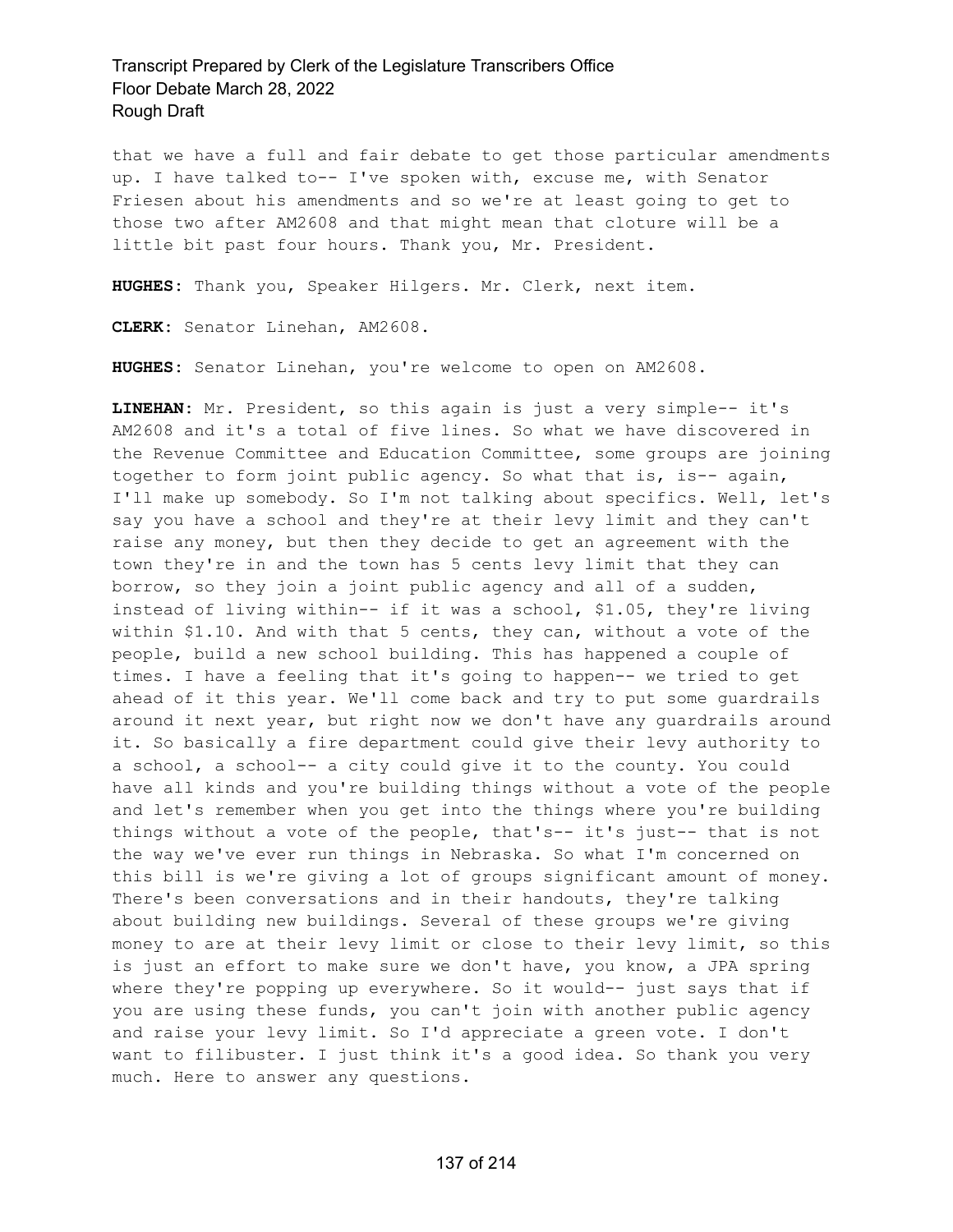**HUGHES:** Thank you, Senator Linehan. Discussion-- debate is now open on AM2608. Senator Machaela Cavanaugh, you're recognized.

**M. CAVANAUGH:** Thank you, Mr. President. I would ask if Senator Linehan would yield to some questions?

**HUGHES:** Senator Linehan, will you yield?

**LINEHAN:** I'm sorry. Yes, I didn't hear that. I'm sorry.

**M. CAVANAUGH:** Sorry. I was just asking if you would yield, thank you. I'm just looking through and I don't know-- do you have a comprehensive list of what the joint public agencies are?

**LINEHAN:** Well, I know there is-- at Southeast Community College, I think they have a joint public agency with Lincoln Public Schools. They built the career academy. They built a new building. I think that too is in a bond that didn't pass and then they did it anyway. Beatrice Public Schools, twice-- a bond effort failed twice and they joined with the ESU and they're doing it anyway. And then I think there's a school in-- well, I'll let him speak to it if he wants to, but there's another school, yes.

**M. CAVANAUGH:** OK. So the schools, as far as I know and I very much could stand for corrections, they're not included in the stipulations around the shovel-ready money, correct?

**LINEHAN:** I'm not-- you'd have to ask--

**M. CAVANAUGH:** OK.

**LINEHAN:** --the appropriators. I think the schools can't be, but that, that's just hearsay. I don't know that.

**M. CAVANAUGH:** Right, I'll confirm that. Thank you. But the community colleges, so we have community colleges in the ARPA plans. So if we were to adopt your amendment, does that mean that any money going to community colleges would not go to Southeast Community College?

**LINEHAN:** No, no, no, no, no. This has nothing to do with what they've already done. This just says if they're going to build something new, which that's-- obviously the can-- I think it's actually \$75 million that's going to community colleges if you add in the dual credit- that they can't, they can't get outside their levy limit without a levy override. Anybody in the state can have a levy override. Voters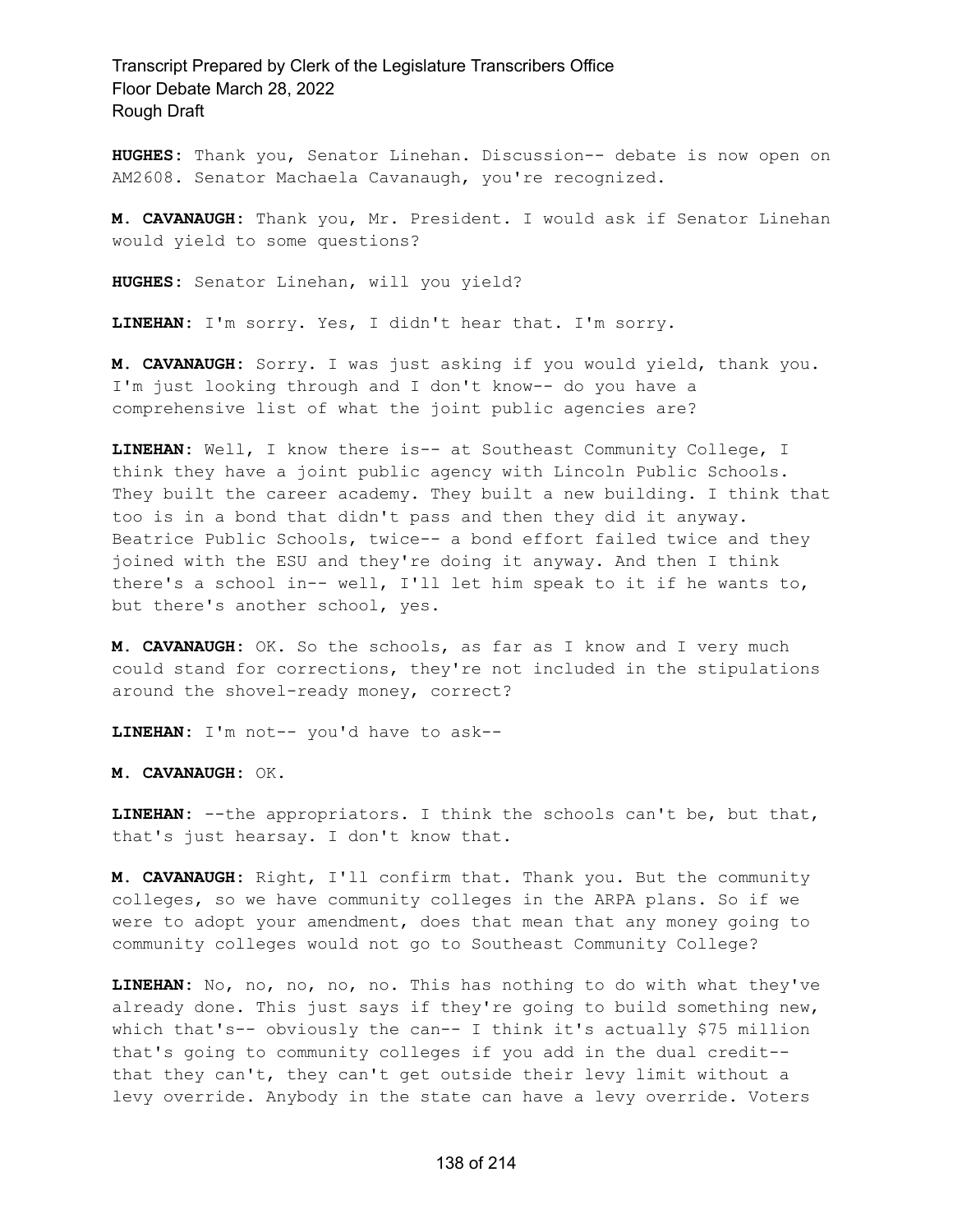decide to spend more than the levy lid, they can go ahead and do that. But this, this has been used in a couple of times where they kind of drive around the levy override, drive, drive around the bond failure, and I just don't want to see it springing up all over.

**M. CAVANAUGH:** OK. I think I understand that part. What I'm kind of getting stuck on is how does this inter-- collaborate with the ARPA funds? Are you--

**LINEHAN:** I'm just saying it can't. Like, they can't, they can't use ARPA funds. And it doesn't have to be community college-- anybody.

**M. CAVANAUGH:** I-- yeah, that was just--

**LINEHAN:** Anybody can't use ARPA funds and then to help pay for the cost and maintenance, they do a JPA, which, which raises property taxes.

**M. CAVANAUGH:** I see. OK. So if they-- they can't-- basically they can't create a JPA after they get the ARPA funds and, and keep the ARPA funds.

**LINEHAN:** Exactly.

**M. CAVANAUGH:** OK, thank you. I think--

**LINEHAN:** To pay for-- to be very exact, to pay for anything they use ARPA funds on.

**M. CAVANAUGH:** OK.

**LINEHAN:** Now they could still do a JPA with something else and some other money--

**M. CAVANAUGH:** Sure.

**LINEHAN:** --but not with the ARPA money.

**M. CAVANAUGH:** Thank you. I really appreciate it and I think I'm less confused now, so thank you.

**LINEHAN:** Thank you.

**M. CAVANAUGH:** I'll yield the remainder of my time to the Chair.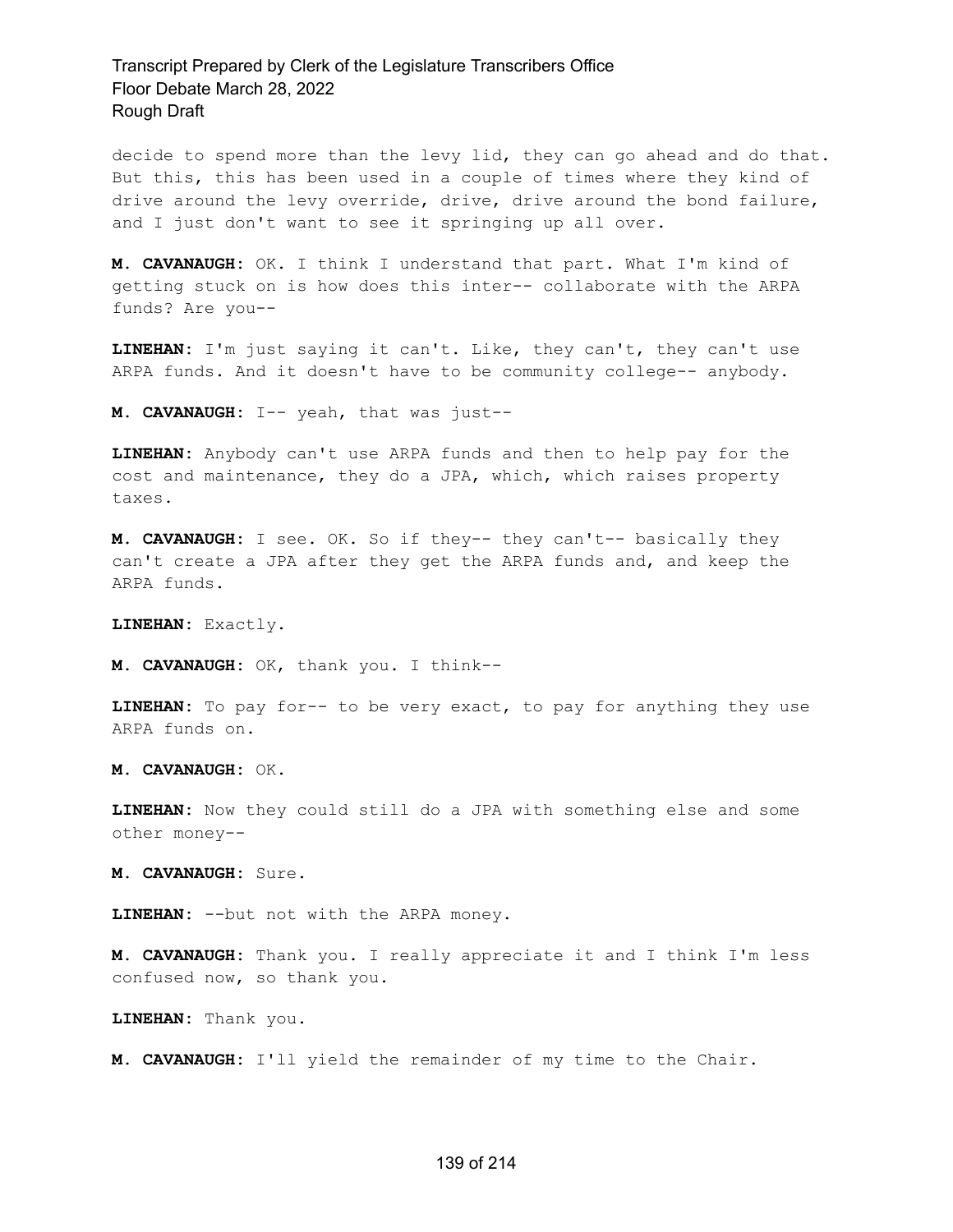**HUGHES:** Thank you, Senators Cavanaugh and Linehan. Senator Erdman, you're recognized.

**ERDMAN:** Thank you, Mr. President. I've heard of these JPAs before and the one that came to my attention first was the one in Beatrice and I was wondering if Senator Dorn would yield to a question or two?

**HUGHES:** Senator Dorn, will you yield?

**DORN:** Yes.

**ERDMAN:** Senator Dorn, I had-- that information became available to me when I was in Scottsbluff. I met a gentleman on the ESU 13 board and he was describing what your ESU and your school did. Can you give us a description of how they went about doing that GPA [SIC]? How they, how they formed that and what happened?

**DORN:** Well, basically, Senator Linehan was right. They tried a couple of bond elections in Beatrice and they didn't pass, so there's-- then they went and with the ESU-- part of the Beatrice School Board and part of the ESU school board then formed a joint public venture. And that is the agency that's going to do the bonding then for them now building a school. The ESU will not be liable for any part of those bonds. The school is going to be liable for those bonds.

**ERDMAN:** So then it's going to raise property tax to pay for those?

**DORN:** No, Beatrice is not going to raise their-- they're at \$1.05 now and what they are doing is they are using part of that \$1.05 now to pay for those bonds. So it depends on how you look at it. They are not going above the \$1.5. Could they still do, I call it a lower operating budget? Would they lower their levy then? That's something you'd have to ask them. I don't know. But they're using-- in that \$1.05, they're using so many cents of that to pay for these bonds and for that school.

**ERDMAN:** OK, so let me see if I can conclude what you said. If they didn't have the bonded indebtedness, they could lower their mill levy because they wouldn't need \$1.05, is that be fair?

**DORN:** That we'd have to ask them. That is something that I don't know if they would have lowered it. I couldn't tell you that. That would be a decision of their superintendent and school board if they would've lowered it if they wouldn't be doing this. I don't know that.

#### 140 of 214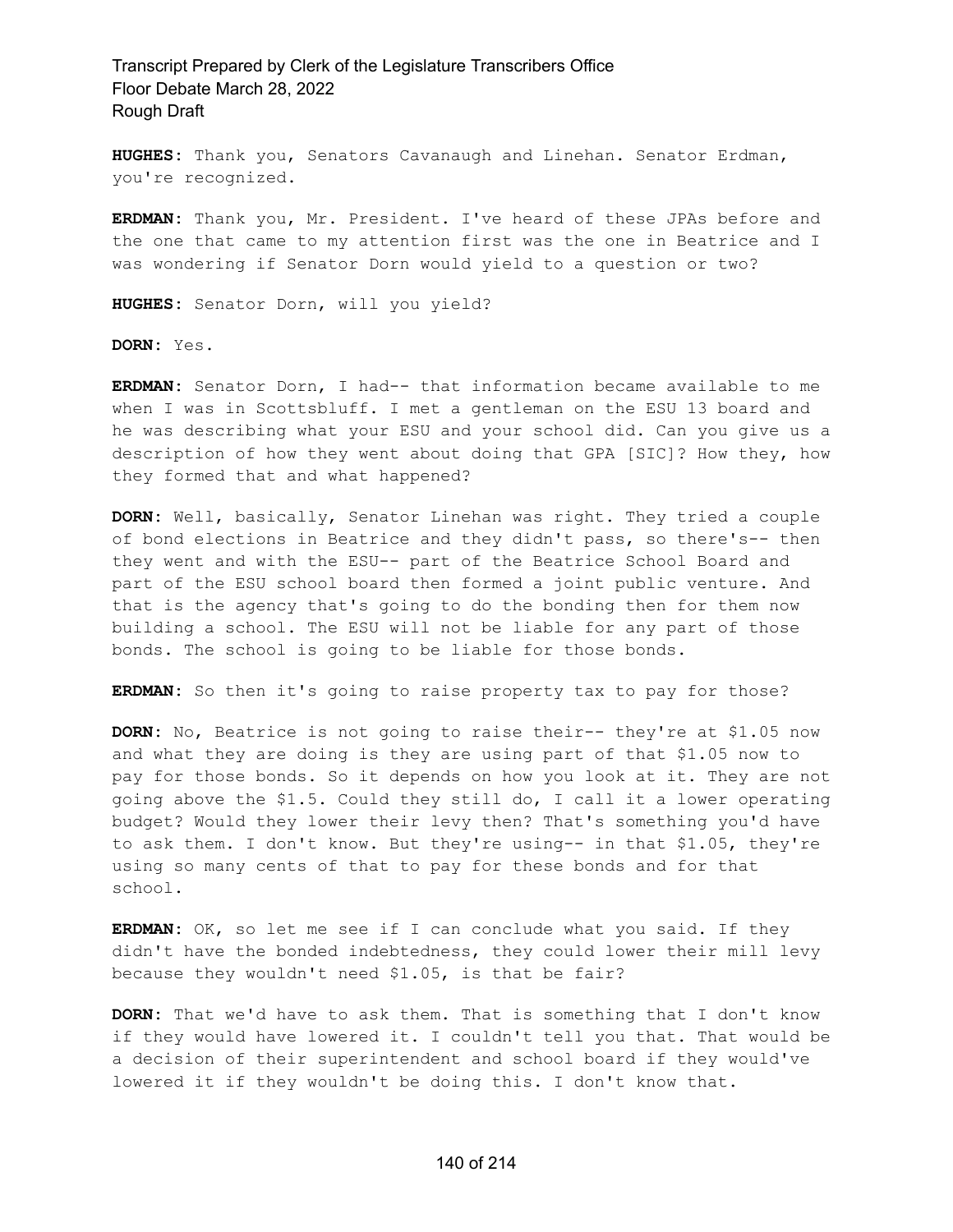**ERDMAN:** But the question is wouldn't they lower it-- the question is they don't want to lower it, but, but they sure could because obviously you've got to have extra money to pay the bonded indebtedness--

**DORN:** Yep.

**ERDMAN:** --or the taxpayers would have voted for it. That doesn't make any sense.

**DORN:** Some of the articles I've read-- and I've just read articles in the paper pertaining to that aspect of it-- they will now have less money available for their operations of the school because they are using part of that money to pay for this bond.

**ERDMAN:** So, so the whole just of having the GPA [SIC] is basically this: it allows them to go into debt without a vote of the people. Would that be a fair statement?

**DORN:** They are, they are going to build that building without a vote of the people, yes.

**ERDMAN:** And it's going to-- they're going to create a debt instrument that they wouldn't be able to do unless they had a vote of the people if they had a bond issue, right?

**DORN:** That-- I'm not sure I quite understand that question. They have had two bond issues that failed. They thought if they did another one, it would also fail.

**ERDMAN:** Well, somebody had a--

**DORN:** So they are, they are, they are allocating or making the commitment that over so many years, part of their budget now, part of their \$1.05 will be used to pay those bonds off.

**ERDMAN:** So tell me, how does the school borrow money?

**DORN:** It does it with that JPA and they have that joint venture and the--

**ERDMAN:** Yeah.

**DORN:** --ESU then is the one that is doing the bonding--

**ERDMAN:** OK.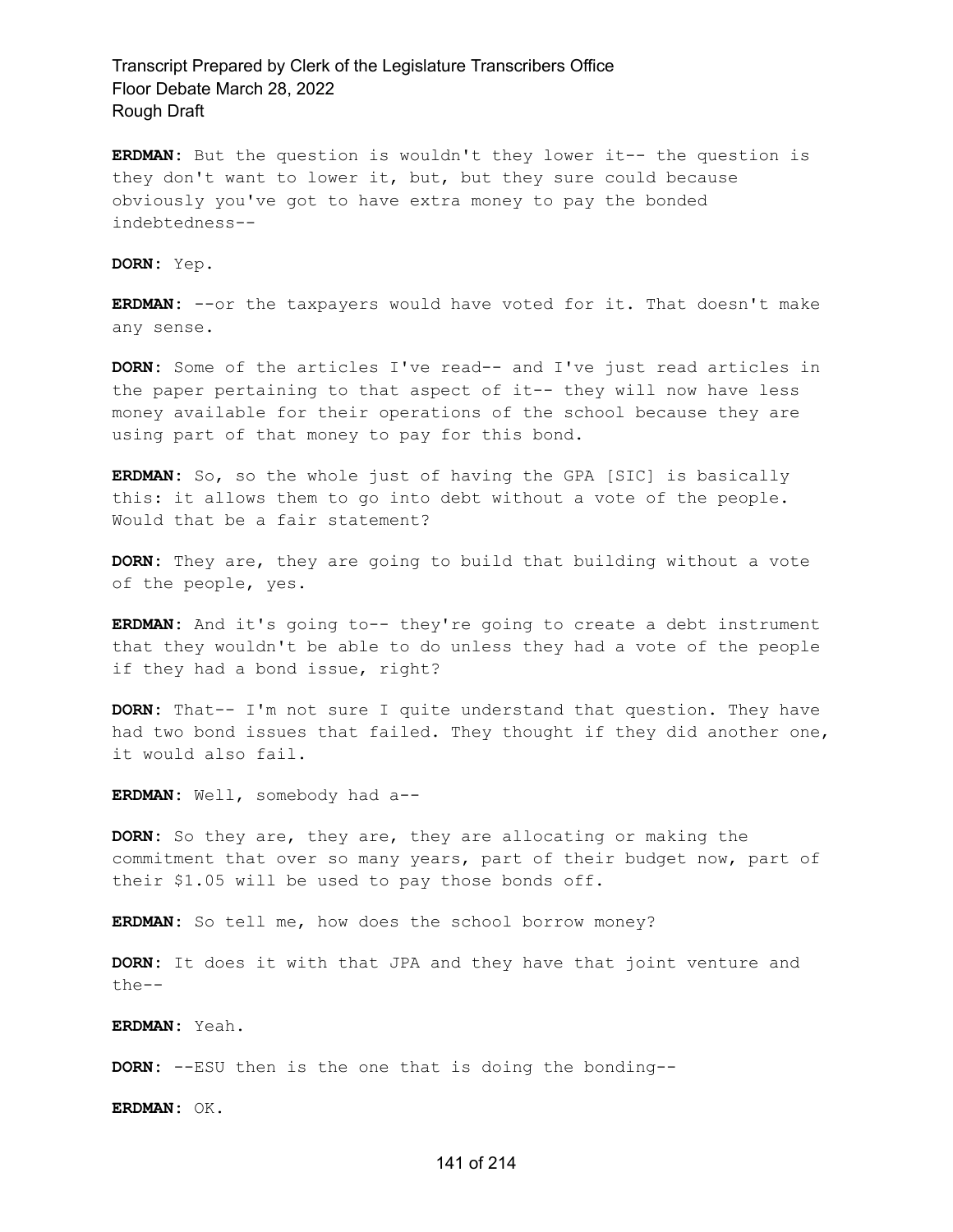**DORN:** --not the school.

**ERDMAN:** Right. So what I'm saying is that an agency of that group they put together, the GPA [SIC] is the one that's taking on the indebtedness by securing the bonds.

**HUGHES:** One minute.

**ERDMAN:** So they are creating an agency that can create debt and that's not what schools or the ESU can do. So that's what they're doing. They're circumventing the will of the people to build a school and they're creating a play-- a way to create debt that someone has to pay off with tax dollars. Is that a fair statement?

**DORN:** That is-- they are creating debt and they will have to pay that off.

**ERDMAN:** Yeah. So it's happening and, you know, the taxpayers need to understand that. And if you were one of those that voted against a bonded indebtedness, there's an election coming up. So be aware. Thank you.

**HUGHES:** Thank you, Senator Erdman and Dorn. Senator Bostelman, you're recognized.

**BOSTELMAN:** Thank you, Mr. President. The other school that Senator Linehan was trying to think of was Wahoo. So Wahoo did it this last year with ESU 2, I believe it was. They joined a J-- they formed a JPA. There was a lot of discussions from a lot of the farmers that come up to me and talked to me about it. Their concern was, was there was bond issues that failed, but then there was a JPA formed, but then they didn't get a vote on that and how that-- their question was, was how that could happen. But that is, that is exactly what happened, similar to what Senator Dorn was saying what happened down in Beatrice. So I do support AM2608. I think that is-- it is a good amendment. There's good intentions behind it. I yield the rest of my time back to the Chair.

**HUGHES:** Thank you, Senator Bostelman. Senator Friesen, you're recognized.

**FRIESEN:** Thank you, Mr. President. I stand in support of AM2608. I think it's just a simple amendment to make sure that some of these funds aren't used in this way. I don't think it will impact anything at this time, but this is an issue I think the Legislature needs to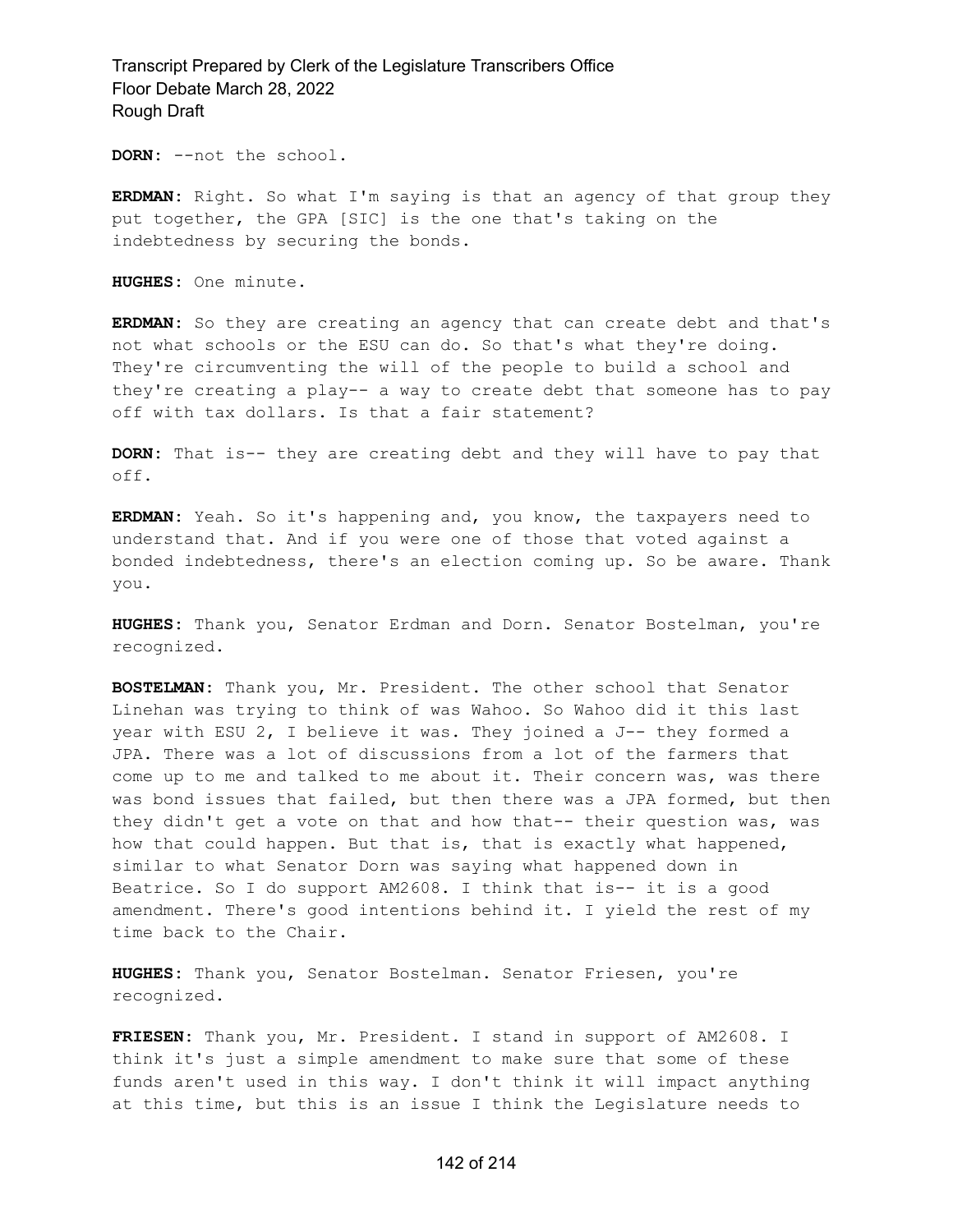look at in future years. But to my knowledge, I don't know that there was anything in the ARPA funding that would be impacted by this statement. But again, I stand in support of the idea that we need to somehow put some controls in place for these creation of these JPAs. Thank you, Mr. President.

**HUGHES:** Thank you, Senator Friesen. Senator Pansing Brooks, you're recognized.

**PANSING BROOKS:** Thank you, Mr. President. I'm still trying to listen to all of this because I'm not sure how Lincoln is going to be affected on these-- the JPA and ARPA funds and so-- and I need to know more. But in the meantime, as I've done before on previous days, as a reminder, on the last day of the Legislature, we get to talk about the positive experiences that have happened during our time in the Legislature. So clearly there isn't all the time in the world and there's certainly not enough time to talk about the value and the friendships that have made, made each of you here so important to me and have made my legislative experience so amazing. So I've talked about Senators Aguilar, Albrecht, Arch, Blood, Bostelman, Brandt, Brewer, and so Senator Briese, I think, is here. So Senator Briese, I want to talk about you and say that you are always polite and kind. I have never heard you raise your voice. You are a studious. You work really hard. I feel fortunate to have worked with you on, on a couple of the property tax bills and I know that you have a big heart and you care a lot about, about people, so I appreciate it and I just want you to know that it has been an honor to serve the people of Nebraska with you. Thank you. The next one of people who are here, Machaela Cavanaugh. Senator Machaela Cavanaugh, I want to thank you. You are persistent beyond measure, determined, tenacious. You have one of the hugest hearts in the Legislature, that's for darn sure. Whenever there is a battle, I always want to be on your side because you have an ability to think things through in an amazing way and it's better to be on your side on things. So I admire that. You are very bright and capable and you have made the body listen to and understand things from a very different perspective and I appreciate that and I want you to know it has been an honor to serve the people of Nebraska with you, Senator Machaela Cavanaugh. Thank you. The next one that I have in alphabetical order is Senator Day. Senator Day, you are a beautiful, kind soul. You, you are a great listener and always willing to help on any issue. You're independent. You are small and mighty and even on your stool. And I just-- I want to say that you are also not to be trifled with and you are also one who doesn't give up. And I appreciate getting to know you this, this past couple of years, and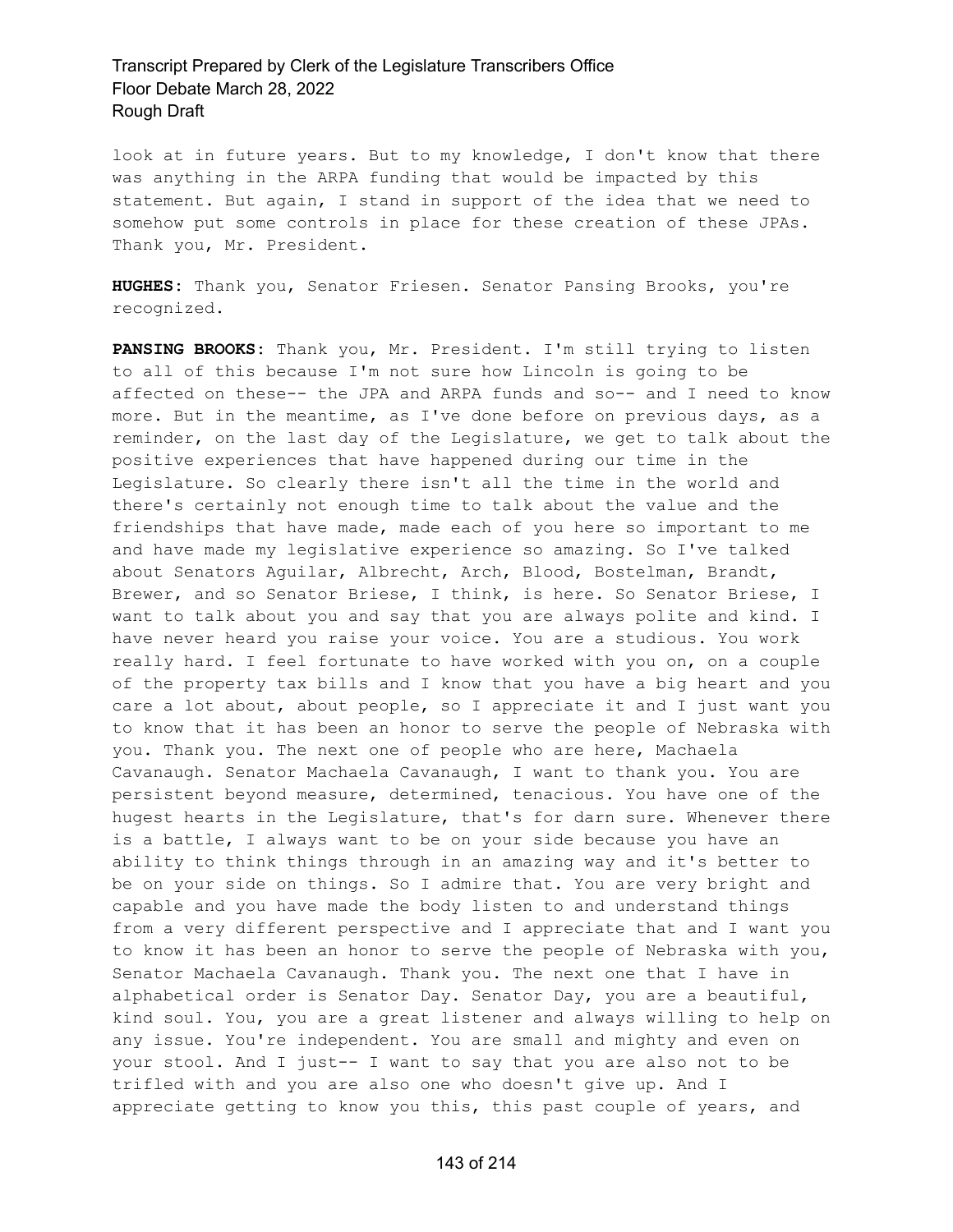you're a wonderful addition to the Legislature and it has been an honor for me to get to serve the people of Nebraska with you, Senator Day. Thank you. How much more time to have left.

**HUGHES:** 1:40.

**PANSING BROOKS:** OK, the next one that I have-- see who's in the Chamber. Oh, OK. How much time?

**HUGHES:** 1:30.

**PANSING BROOKS:** 1:30. OK, Senator Dorn. Senator Dorn, Senator Dorn, are you listening? Senator Williams and Senator Dorn, I'm talking to you on the mike. OK, Senator Dorn, I just want to say that you are a sweet and thoughtful and studious man. I think you understand and explain very complicated issues and appropriations really well. I do think that you work for the people of your district better than most--

**HUGHES:** One minute.

**PANSING BROOKS:** --and are an incredible advocate and do so much good for the people in your district and for the state. So it has been a true honor for me to be able to serve the people of Nebraska with you, Senator Dorn. Thank you. Thank you, Mr. President. I'll be back later.

**HUGHES:** Thank you, Senator Pansing Brooks. Seeing no one else in the queue, Senator Linehan, you're welcome to close on your AM2608.

**LINEHAN:** Thank you. Just to re-echo what Senator Machaela Cavanaugh asked and is very good question, is this has nothing to do with- people can do this right now. They are doing it. It's just the funding in this bill can't be used to do it. So with that, I would appreciate your green vote on AM2608. Thank you very much.

**HUGHES:** Thank you, Senator Linehan. Colleagues, the question before us is the adoption of AM2608. All those in favor vote aye; all those opposed vote nay. Have you all voted? Record, Mr. Clerk.

**CLERK:** 31 ayes, 0 nays on the amendment.

**HUGHES:** AM2608 is adopted. Next item, Mr. Clerk.

**CLERK:** Senator Wayne would move to amend, AM2610.

**HUGHES:** Senator Wayne, you're welcome to open on AM2610.

#### 144 of 214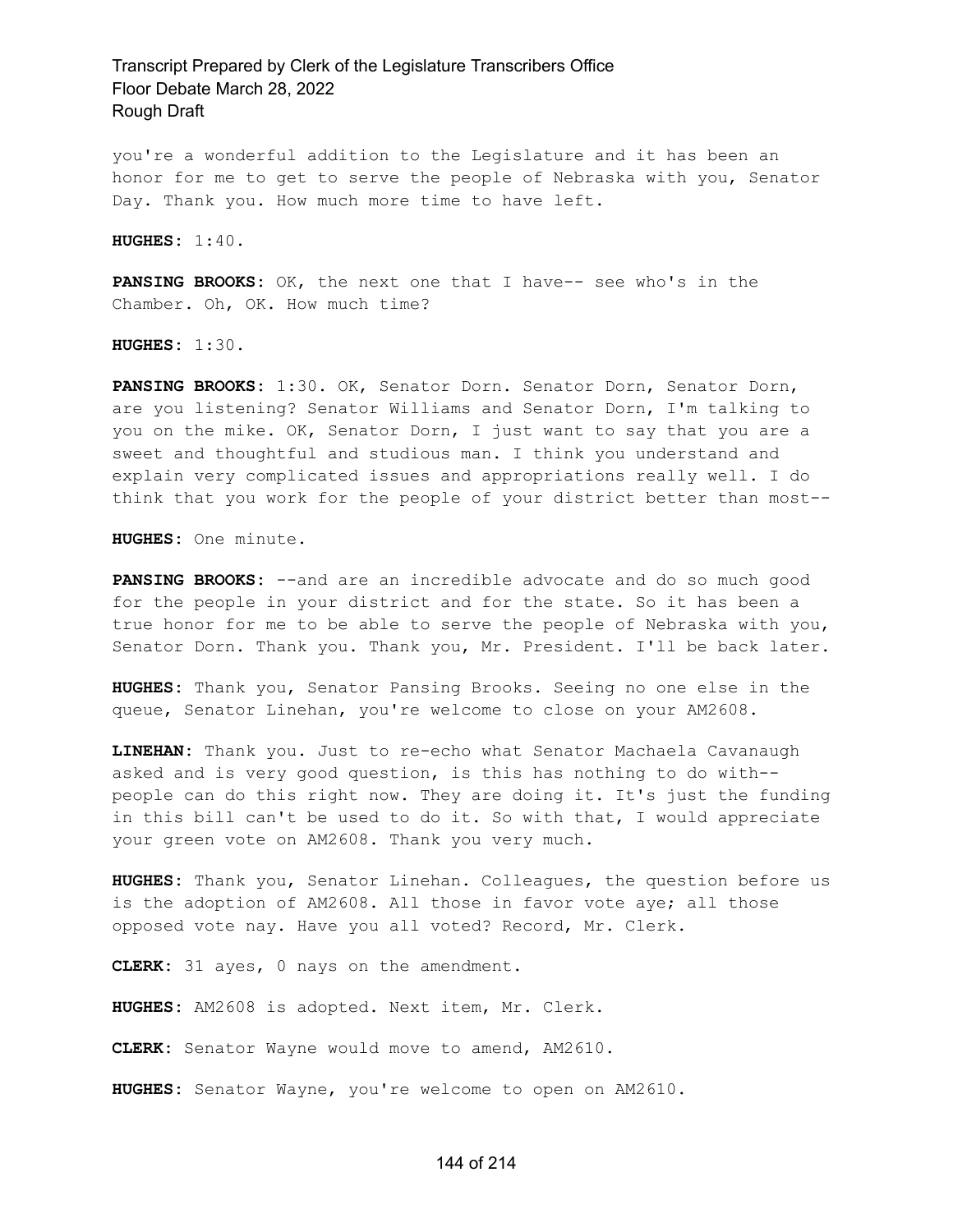**WAYNE:** Thank you, Mr. President. Colleagues, this is just kind of a belt-and-suspender amendment. So the dynamics of it is there will be an oppor-- like, every day, there's new-- not studies, trainings going on and there's little tweaks that everybody is saying about the final rules and their interpretations. And so really, what this says is that all grants underneath the ARPA funds, each commission agency, everybody needs to (1) adopt rules and regulations relating to the distribution of these funds and report them back to the executive branch within 60 days after this is passed. The second portion, it says that all boards, agencies, and commissions shall report to the Executive Board in 90 days after they look at the projects that come in and determine whether or not they're actually eligible. And here's why, colleagues. This is really simple. We have an election going on where there will be a new governor. And what I would hate to happen is there's a clawback that occurs, let's say, of \$100 million, and whoever the next governor is, is going to say well, it's the Legislature's fault and the, and the agencies are going to say, well, we're just doing what the Legislature told us to do. They ran their own legal analysis or their own analysis through Fiscal Office and we think they're right without doing any, any independent analysis within the agency. So all this is doing is trying to hold -- make sure we're all hold accountable and there's not a blame game going on in the next couple of years if there's problems with the ARPA dollars. The last thing this will do for, for the body's perspective is going into next year, we'll know if those are ARPA dollars meet the ARPA requirements and how much is left over and if we need to make any more adjustments at that point. The point of it is, is we're distributing money-- and, and the biggest one I'm going to keep harping at is the small processors. When Senator Brandt hand out of that-- hand out of that- hand out the-- handed out the fact sheet, you look at them, all of them is about upgrades and expansions. So there's questions. Now rather than continue to argue about whether there's questions or not, we want to make sure the Department of Agriculture comes out with the right rules and regs and meet the ARPA requirements and that they make their own determination in addition to ours that they meet. And it applies to everybody, not just small businesses. It applies to, to the DED as it relates to north Omaha, that they need to make sure every project is deemed eligible in their own independent analysis. And reason why that's important is almost every agency has their own attorneys and has the ability to make that determination. So just like any corporation, which I consider agencies mini corporations, they also need to make their own analysis of whether these funds are being properly used. And if not, at least, at least tell the Legislature why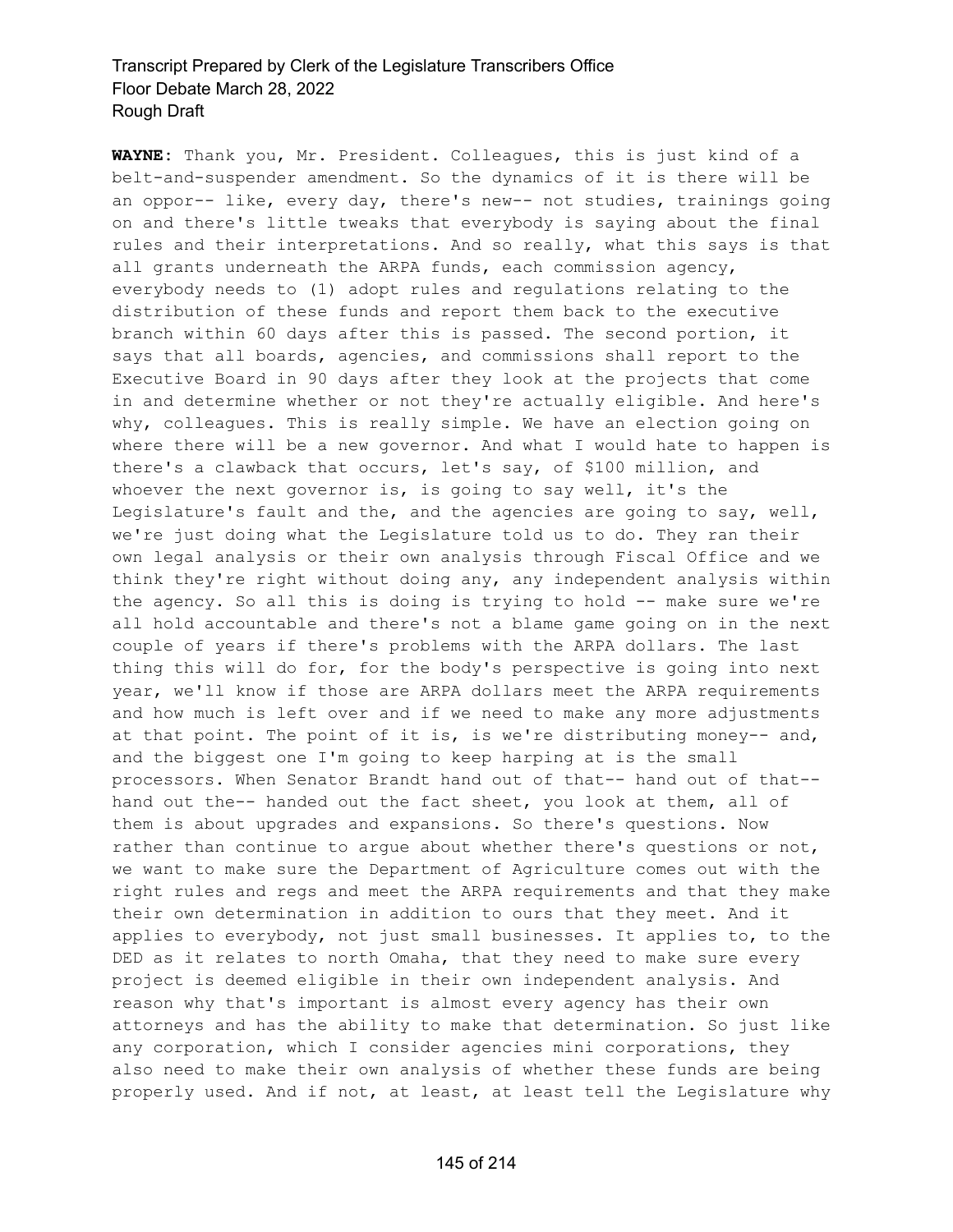those projects are deemed uneligible so we can make a-- also an intelligent decision on what we should do going forward. So it's truly about accountability. It's truly just a belt and suspenders, that we don't get into a blame game two or three years from now blaming whose fault it is, the executive branch or our branch. We both need to make sure that we are make-- that we make sure that these projects and the reasons we're putting these projects together are deemed eligible underneath ARPA. So with that, I would ask for your green support. It's not controversial. It's just making sure that every agency is doing what's required of them. Thank you, Mr. President.

**WILLIAMS:** Thank you, Senator Wayne. Debate is now open on AM2619. Senator Pansing Brooks, you are recognized.

**PANSING BROOKS:** Thank you, Mr. President. So I'm still standing up, taking some time to celebrate the people in this body and celebrate the colleagues and friends that I've made in this body because what gets reported is, is the angst that we've had over time with one another and not, not the good things. So I'm not going to have time to do this during my goodbye on the last day, so I'm going to continue to do it here. Trying to see who's here in alphabetical order next. Senator DeBoer I don't see. OK, Senator Erdman, are you here? Senator Erdman? He's usually here. OK, Senator Flood. Senator Flood, Senator, Senator Flood has cared about this institution and this body greatly. He's provided a lot of, of knowledgeable care and input and-- on processes and procedures and he has his work to invest in the Legislature with its experience as a speaker, and he has done good for the state now for I think it's ten years, is that right? And so it has been an honor to serve the people of Nebraska with you, Senator Flood. Thank you. OK, Senator Friesen, you're next. Senator Friesen, you can smile. It's nothing terrible. Senator Friesen taught me about Fireball, among other things. He has a great sense of humor and he is very determined and he has-- he's-- I think he's really good at explaining things when he gets on the mike and what he's, what he's thinking about. And one thing about Senator Friesen is that he is always willing to sit down and listen and he may not agree, but, but this guy is always willing to sit down and listen. And he's one of the other-- others in here with a great wife, so here's to Nancy, so. And so Senator Friesen, it has been an honor to serve the people of Nebraska with you. Thank you. Senator Geist. People are in and out of the place. OK. Oh, Senator DeBoer. Senator DeBoer is a sweet, brilliant soul. She's a problem solver and she's a friend to all people. She is wise beyond her years, in my opinion, with a spiritual dimension that many of us don't carry or have the ability to do. She's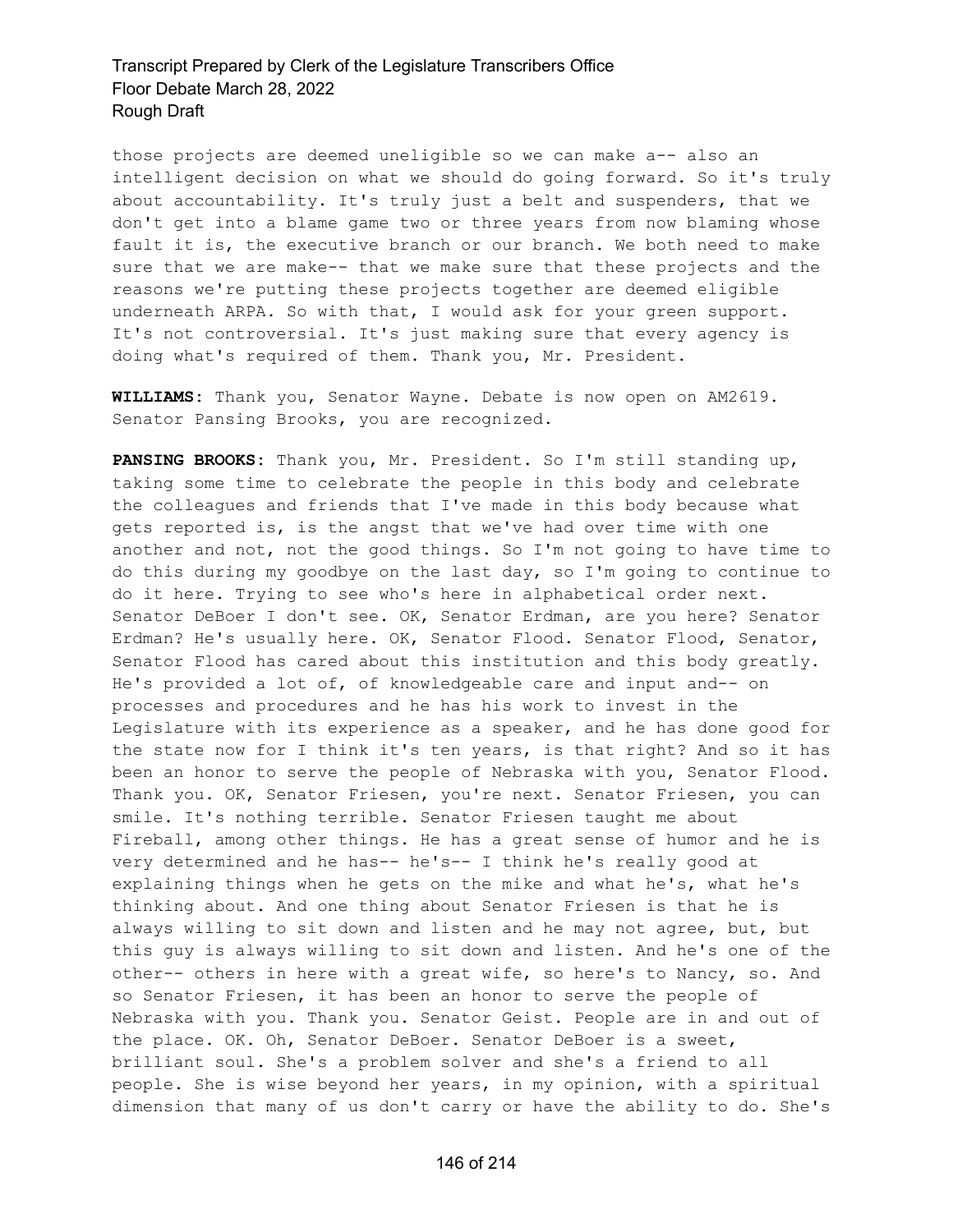also one of the best aunts ever. I've seen that and that interaction. She, she generously opens her doors to all, to all who want to come for gathering and that is a gathering of community and gathering of colleagues. And I really appreciate that no matter the person or the- where they lead on the spectrum, Senator DeBoer makes sure that all are welcome. And Senator DeBoer it has been a true honor to serve the people of Nebraska with you. Thank you, Mr. President.

**WILLIAMS:** Thank you, Senator Pansing Brooks. Senator Lowe, you are recognized.

**LOWE:** Thank you very much, Mr. President. As we look at this and, and, and the review and the report that these agencies are going to have to file, I'd like to ask Senator Wayne a question. Would Senator Wayne yield?

**WILLIAMS:** Senator Wayne, would you yield?

**WAYNE:** Yes.

**LOWE:** Thank you, Senator Wayne. Some of this money from ARPA will be going to political subdivisions, won't it?

**WAYNE:** Potentially, yes.

**LOWE:** And would this be considered an unfunded mandate if we make them file these reports?

**WAYNE:** Probably, technically yes, but they could use 10 percent-- up to 10 percent of their ARPA funds to pay for it so they could still use ARPA funds.

**LOWE:** But it would be an unfunded mandate.

**WAYNE:** Technically, yes.

**LOWE:** And we could be in line to pay for that if, if--

**WAYNE:** I see where you're going. There's probably a possibility of that, yes.

**LOWE:** OK, thank you and I'd-- I would yield you any time you'd like from this.

**WAYNE:** Yes.

#### 147 of 214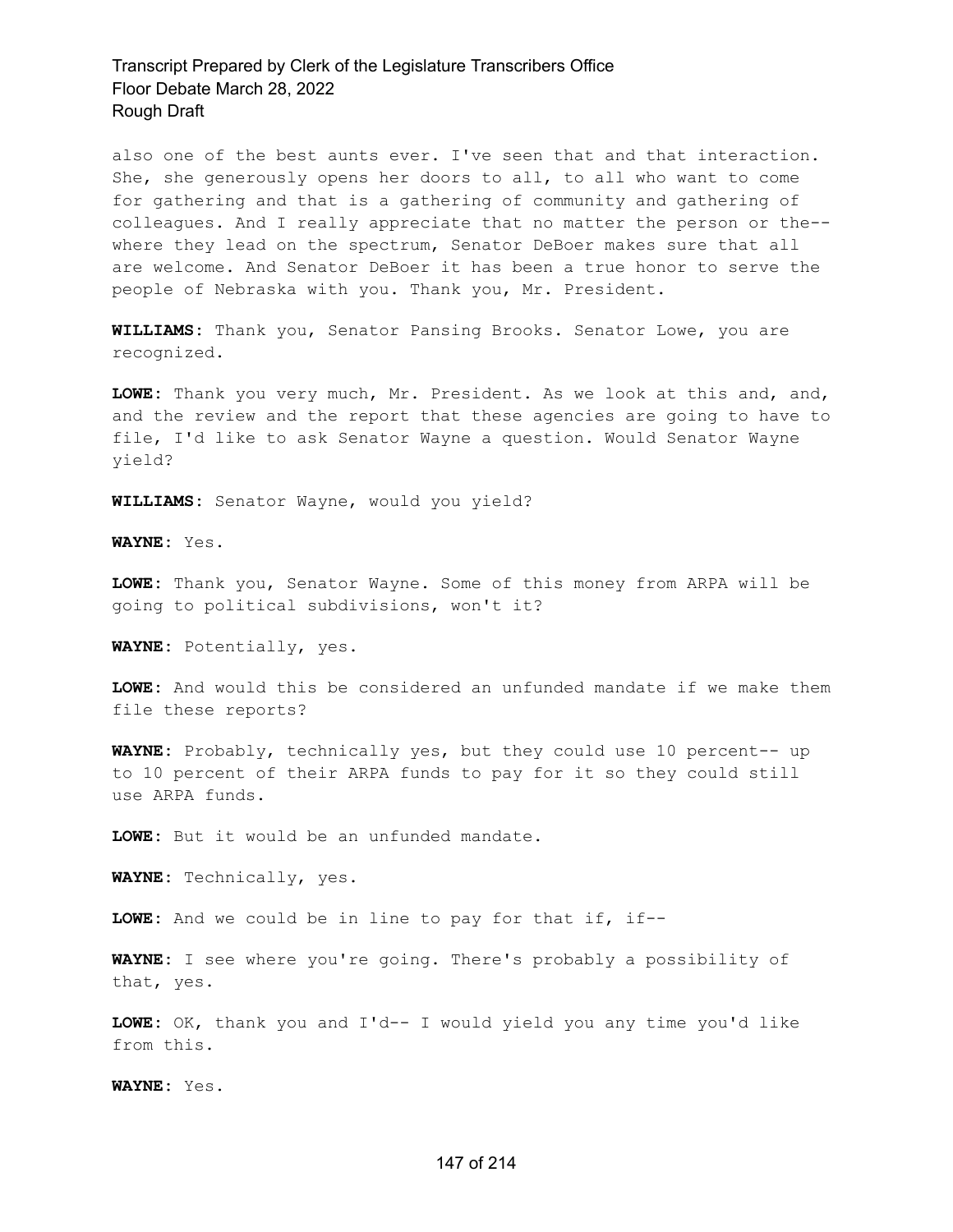**WILLIAMS:** Senator Wayne, you are yielded 3:45.

**WAYNE:** Thank you. Colleagues, this is why words are so important. So in a brief conversation after Senate Stinner thought about it for a little bit, he asked a question. Then it made me start thinking and I just did quick research on my phone and I'm going to have to pull this and correct it either into LB1024 or sometime some of their day. Words matter. And when you use the rule-- words rules and regulations for agencies, then they have to go through a hearing process and that will bog down the disbursement of these funds. That's why I'm, I'm requiring something because there's so many words in this 200 and- page rules of how we just disperse this, we need to make sure every agency. So what I'm going to do is insert this either in LB1024 or somewhere else where we talk about guiding-- guidance documents and they'll still have to do a report. But I can't require-- I mean I can require them to do rules and regs, but then that means funding wouldn't even be disbursed until maybe fall, if not December. That's how important words are in statutes and in federal rules. And if we just made that mistake, imagine distributing a \$1 billion and where the mistakes can lie and who's going to pay for the clawback if we don't get it right? Our taxpayers. So I will bring this back. I'm not going to try to rush it today and I have another bill with LB1024 that we can put it in requiring the same thing, but it's important that we get this right because there will be clawback. So with that, Mr. President, I'd like to withdraw my amendment.

**WILLIAMS:** Amendment is withdrawn. Mr. Clerk.

**CLERK:** Senator Morfeld would move to amend, AM2616.

**WILLIAMS:** Senator Morfeld, you are recognized to open on AM2616.

**MORFELD:** Thank you, Mr. President. Colleagues, this is really a kind of a cleanup/technical and clarifying amendment. I introduced this on behalf of Senator McDonnell, who's been busy working on some things and some negotiations here today, but essentially this relates to his apprenticeship program and makes it so that it's clear that it goes to the right training program within the Department of Labor. And it's a very simple amendment, but it states, and distributed through the recommendation of the Nebraska Worker Training Boards pursuant to the guidelines established in the current section of statute. We worked with the Department of Labor to find the best place to put this and they said that this program would be the most efficient, most effective place to put this funding that will help support our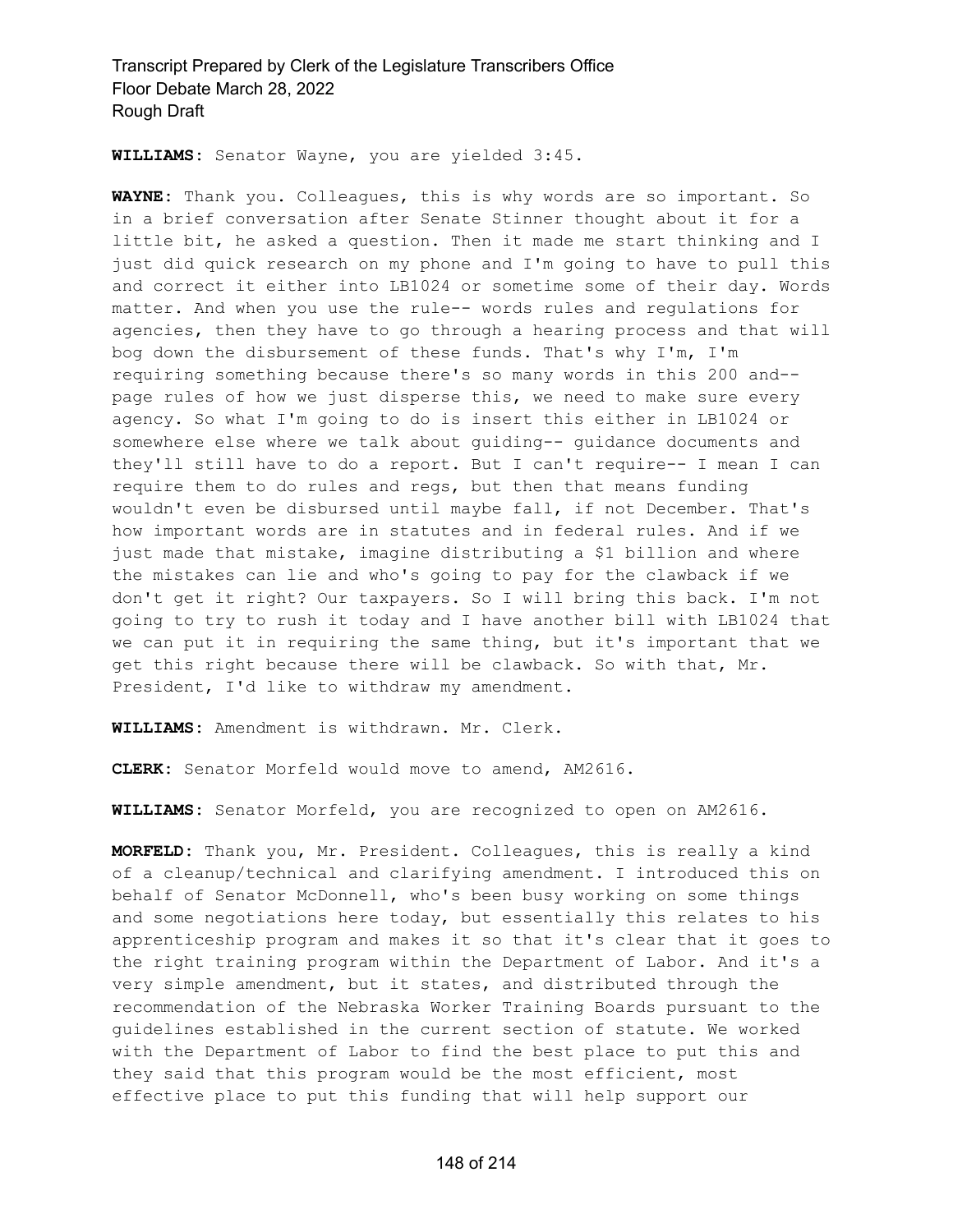high-skilled apprenticeships. It's funding that's already been allocated for that and this is a clarifying amendment to make sure it goes to the right place and under the right program and I'd be happy to answer any questions that you may have.

**WILLIAMS:** Thank you, Senator Morfeld. Debate is now open on AM2616. Seeing no one in the queue, Senator Morfeld, you are recognized to close. Senator Morfeld waives closing. Members, the question is the adoption of AM2616 to LB1014. All those in favor vote aye; those opposed vote nay. Have all voted? Record, Mr. Clerk.

**CLERK:** 30 ayes, 2 nays, Mr. President, on the amendment.

**WILLIAMS:** AM 2616 is adopted. Mr. Clerk, you have a motion on the desk.

**CLERK:** I do. Mr. President, Senator Stinner would move to invoke cloture pursuant to Rule 7, Section 10.

**WILLIAMS:** It is the ruling of the Chair that there has been full and fair debate afforded to LB1014. Senator Stinner, for what purpose do you rise?

**STINNER:** I would like a call of the house and a roll call vote in reverse order, please.

**WILLIAMS:** There has been a request to place the house under call. The question is shall the house go under call? All those in favor vote aye; those opposed vote nay. Record, Mr. Clerk.

**CLERK:** 28 ayes, 5 nays-- 29 ayes, 5 nays, Mr. President, to place the house under call.

**WILLIAMS:** The house is under call. Senators, please record your presence. Those unexcused senators outside the Chamber, please return to the Chamber and record your presence. All unauthorized personnel, please leave the floor. The house is under call. All unexcused members are present. Members, the first vote is the motion to invoke cloture. There's been a request for a roll call vote in reverse order. Mr. Clerk, call the role.

**CLERK:** Senator Wishart voting yes. Senator Williams voting yes. Senator Wayne voting yes. Senator Walz voting yes. Senator Vargas voting yes. Senator Stinner voting yes. Senator Slama voting no. Senator Sanders voting no. Senator Pansing Brooks voting yes. Senator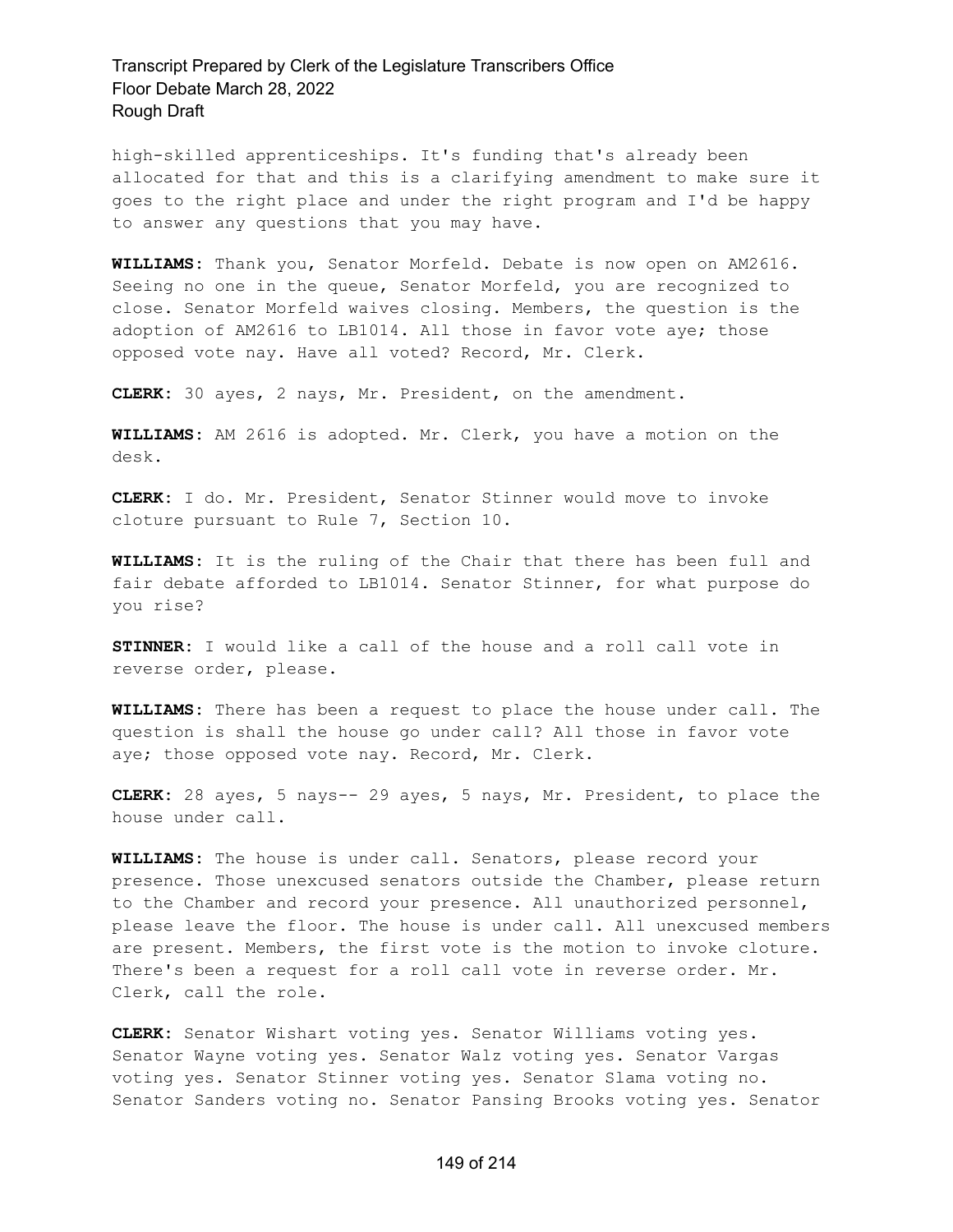Pahls. Senator Murman not voting. Senator Moser voting yes. Senator Morfeld voting yes. Senator McKinney voting yes. Senator McDonnell voting yes. Senator McCollister voting yes. Senator Lowe not voting. Senator Linehan not voting. Senator Lindstrom. Senator Lathrop voting yes. Senator Kolterman voting yes. Senator Jacobson voting yes. Senator Hunt voting yes. Senator Hughes. Senator Hilkemann voting yes. Senator Hilgers voting yes. Senator Matt Hansen voting yes. Senator Ben Hansen voting yes. Senator Halloran not voting. Senator Gragert voting yes. Senator Geist. Senator Friesen not voting. Senator Flood voting yes. Senator Erdman not voting. Senator Dorn voting yes. Senator DeBoer voting yes. Senator Day voting yes. Senator Clements not voting. Senator Machaela Cavanaugh voting yes. Senator John Cavanagh voting yes. Senator Briese voting no. Senator Brewer voting yes. Senator Brandt voting yes. Senator Bostelman voting yes. Senator Bostar voting yes. Senator Blood voting yes. Senator Arch not voting. Senator Albrecht voting no. Senator Aguilar voting yes. Senator Lowe voting yes. Senator Friesen, did-- no? OK. 34 ayes, 4 nays, Mr. President, on the motion to invoke cloture.

**WILLIAMS:** The motion to invoke cloture is adopted. Members, we will now vote on the advancement of LB1014 to E&R for engrossing. All those in favor say aye-- been a request for a machine vote. All those in favor vote aye; those opposed vote nay. Have all voted? Record, Mr. Clerk.

**CLERK:** 33 ayes, 7 nays, Mr. President, on the advancement of the bill.

**WILLIAMS:** LB1014 is advanced. I raise the call. Mr. Clerk, for items.

**CLERK:** Thank you, Mr. President. New resolution: LR392, Senator Friesen, study resolution. Amendments: Senator Friesen to LB3441, Senator Friesen to LB1014, Senator Linehan to LB1014 and Senator Linehan to LB1014. That's all that I have, Mr. President. Thank you.

**WILLIAMS:** Thank you, Mr. Clerk. Returning to the agenda. I believe we're at LB1016 [SIC LB1083].

**CLERK:** Mr. President, LB1016 [SIC LB1083] is on General File. It was a bill originally introduced by the Business and Labor committee. It, it is a bill for an act relating to claims against the state. It appropriates funds for the payment of certain claims and provides for the payment of claims. Introduced in January 18. At that time, referred to Business and Labor. The bill was advanced to General File. I have pending those committee amendments, Mr. President.

#### 150 of 214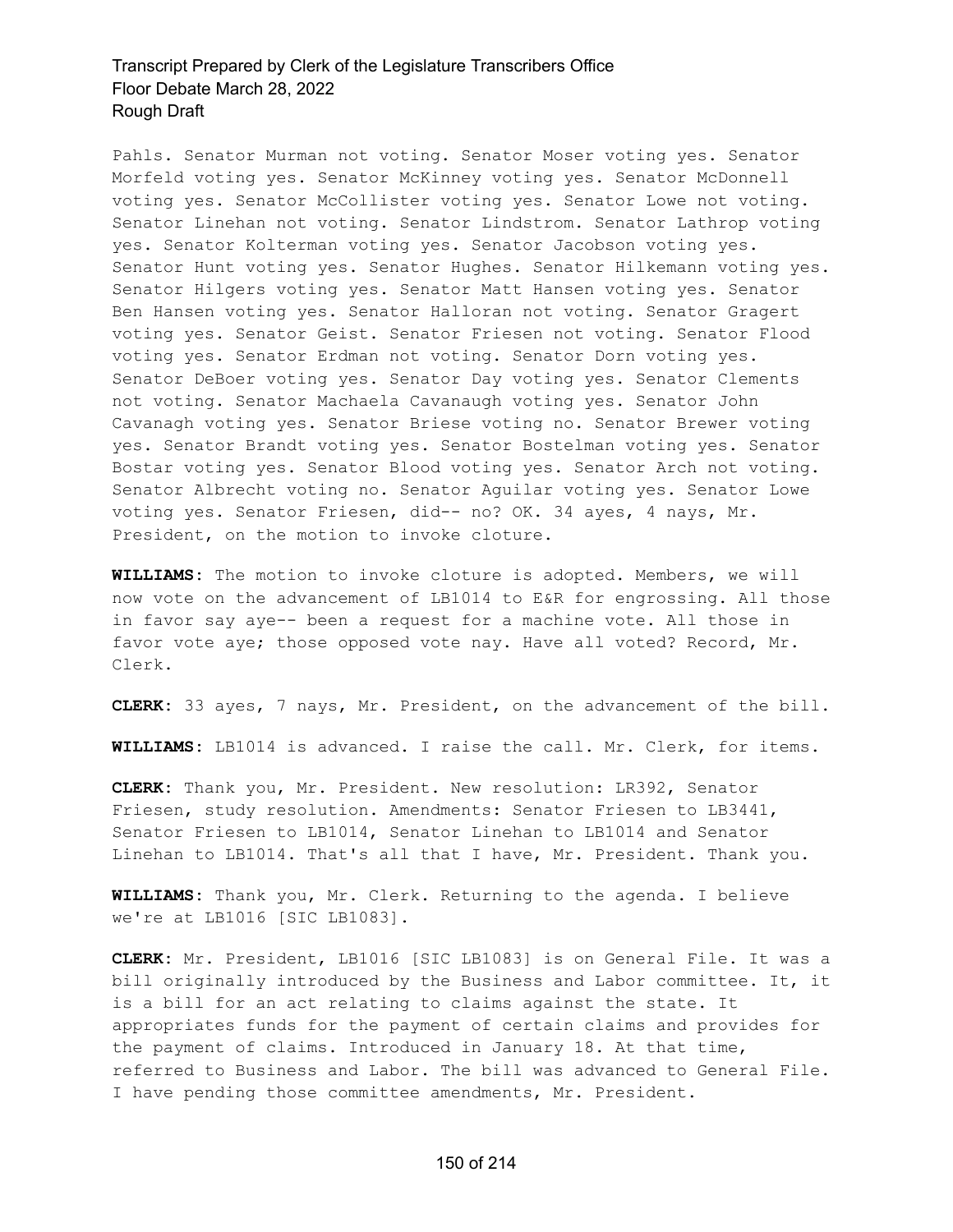**WILLIAMS:** Thank you, Mr. Clerk. Senator Ben Hansen, you are recognized to open on LB1083.

**B. HANSEN:** Thank you, Mr. President. If you get-- if everyone remembers, colleagues, that we-- I opened on this already from last time we brought it on. I read the opening. This is the state claims bill. The accepted state claims bill, previously passed a denial claims bill from before. I believe it was LB1084. So these are the accepted claims bill. I read through them when I was on the microphone last time. I explained just briefly about which-- where they were going, which departments and the claim write-offs and the workmen's- workers' compensation claims. And so with that, I will take any questions if anybody has any. Thank you, Mr. President.

**WILLIAMS:** Thank you, Senator Hansen. Mr. Clerk, there are committee amendments from the Business and Labor Committee. Senator Hansen, you are recognized to address your amendment.

**B. HANSEN:** Thank you, Mr. President. This is an amendment that we-- I got from Department of Labor that added on three other workers' compensation claims because they came in later after we-- four of them, excuse me, after we did the bill. And also there is a decrease in the claims write-off, I believe, from the Department of, the Department of Labor on here from \$254,000 down to approximately \$177,000. So we just had to add those in and that's what this amendment entails. It adds on a few more workers' compensation claims and a decrease in the amount of claims write-off, so. And that's pretty much what the amendment is. Thank you, Mr. President.

**WILLIAMS:** Thank you, Senator Hansen. Mr. Clerk for an amendment.

**CLERK:** Mr. President, Senator Machaela Cavanaugh would move to bracket the bill until March 31.

**WILLIAMS:** Senator Cavanaugh, you are recognized to open up your bracket motion.

**M. CAVANAUGH:** Thank you, Mr. President. I'm sorry, I-- so how long do I have to open?

**WILLIAMS:** 10:00.

**M. CAVANAUGH:** OK, thank you. So Senator Ben Hansen and I talked about this a little bit, so he knows that I am taking time. And I did have a question for him initially, but I found the answer in this enormous

#### 151 of 214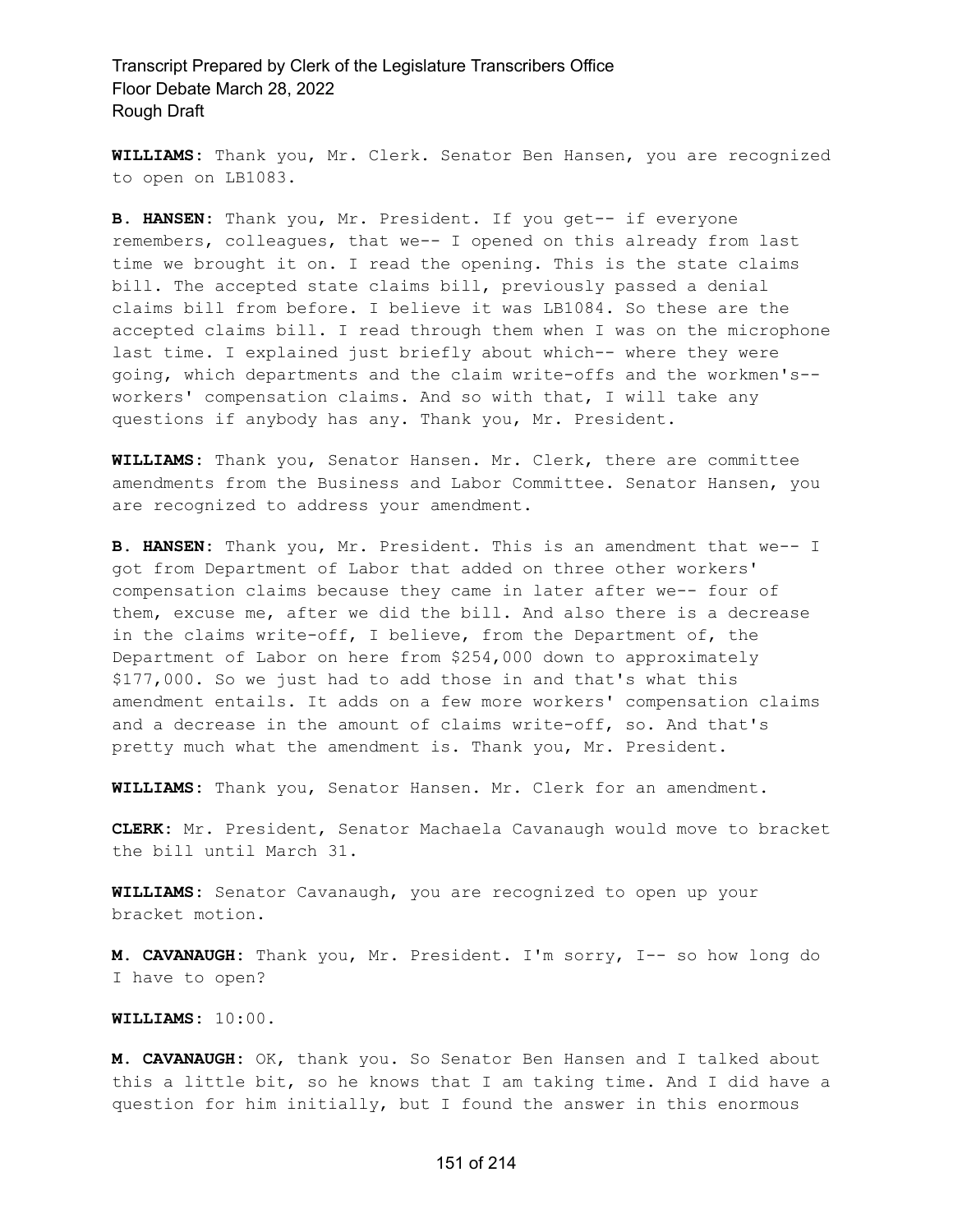book. I love literature. It's the LFO Directory of State Agency Programs and Funds. OK, so there is, on this bill-- on the amendment, the committee amendment, it takes 400-- page 2, line 4, it takes \$425,000 from a revolving fund. And so being the curious person that I am, I wanted to figure out what that revolving fund was. So going back to the first page, it actually tells you that the revolving fund is the Workers' Compensation Claims Revolving Fund and the claims included in this section shall be paid through Program 593 and Agency 65. So Agency 65, I looked up in the front of this book, is the Department of Administrative Services, which makes sense, and then Program 593 is the workers' compensation claim, so to fund all state workers' compensation costs. This program provides statutory benefits for state officials and employees, including the university and state colleges, who are injured while performing duties within the course and scope of their state responsibilities. The program goals focus on providing medical care to injured employees and returning them to employment quickly, reviewing and making payment of all claims in a timely manner, and working cooperatively with the agency personnel, the Attorney General's Office, and treating professionals. So there is -- wow-- \$18 million in this fund right now, so I will ask Senator Ben Hansen to yield to a question in a little bit to give him time to find an answer. I don't think it actually says how the revolving fund is funded, where that money comes from. Maybe it does in an earlier agency claim, but that is a question that I would have. In a few minutes, I will ask the senator yield to that. OK, so this bill is paying out state claims. And in reading over the-- was it the original bill? No. So their state claims can be paid-- anything from zero to \$5,000 can be played by-- paid by this commission that doesn't need anything-- any approval. And then after that, it's \$5,000 to \$50,000 has to go through a more arduous level of approval. And then anything over \$50,000 requires the Legislature's approval. So these are claims made-- workmen's comp claims made against the state that are over \$50,000. And there's one for \$125,000 for a claim. And I am curious what these claims are about because that is a lot of money, \$125,000, and so this one is to pay-- sorry. OK. I'm, I'm looking. I'm trying to be quick, sorry-- through the testimony. So this is one of those things that's like a function of government. This and, like, passing the budget are things we have to do and so it's something that oftentimes-- like my first year, we moved these, these bills and I had no idea what they were. People just said, oh, we have to do them. Like, OK, we have to? I don't know what happens if we don't, but it's always, you know, err on the side of caution, I guess. So I'm trying to figure out-- I don't see where this person's claim is outlined and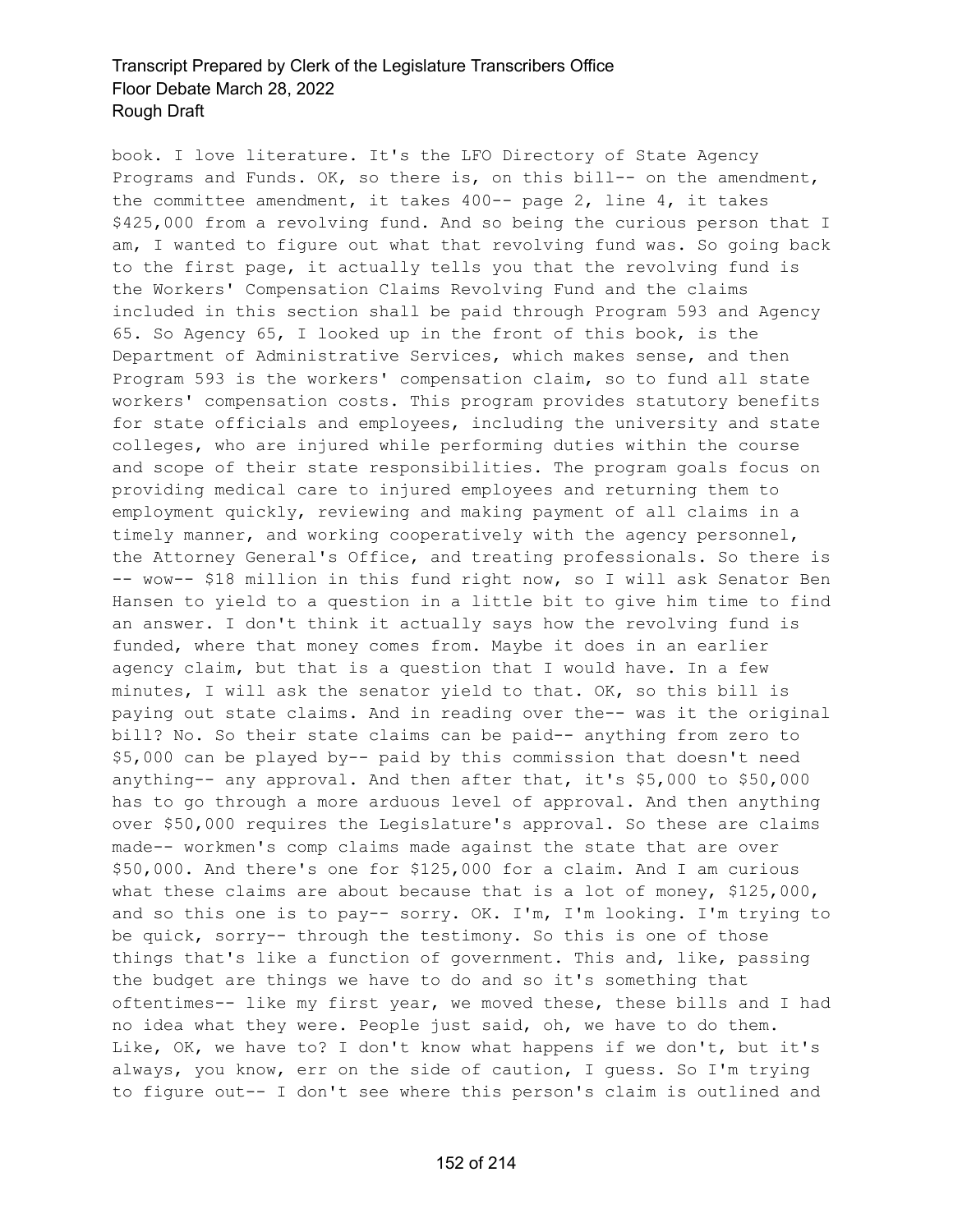what it's for. [INAUDIBLE] OK. No. I am getting out of control with the mountain paper I have on my desk. It's becoming problematic and I apologize. Keeping everything from the budget at the ready. Oh, in the testimony, that is where the \$5,000 information came from and it was from Alan Simpson, the Risk Manager for the state of Nebraska. But I do believe at some point, there was testimony as to why these, these specific claims needed to be paid and I'm trying to find that information. Would Senator Ben Hansen yield to a question?

**WILLIAMS:** Senator Hansen, would you yield?

**B. HANSEN:** I will. Yes.

**M. CAVANAUGH:** Thank you, Senator Hansen. I'm trying to find-- I have the transcript from your hearing and I'm just trying to figure out what the different claims were. Do you recall any of the-- so there's-- the first one is \$125,000. Do you recall what the claim was for?

**B. HANSEN:** A page just handed you a sheet that has a summary of each one right there, so.

**M. CAVANAUGH:** That is fantastic.

**B. HANSEN:** It has all of them on there. It has workers' compensation, compensation claims and indemnification claims too.

**M. CAVANAUGH:** OK, awesome. Thank you for that.

**B. HANSEN:** Um-hum.

**M. CAVANAUGH:** I have one more question.

**B. HANSEN:** Yep.

**M. CAVANAUGH:** The revolving fund, as I mentioned, I found where that is on page 589 of our funds book, but it doesn't say how it is-- like, where that money comes from. And there's \$18 million in that fund and we're expending, like, \$400,000. So do you know or can you give me an answer about that?

**B. HANSEN:** Yes and actually, if you flip to page 619.

**M. CAVANAUGH:** OK.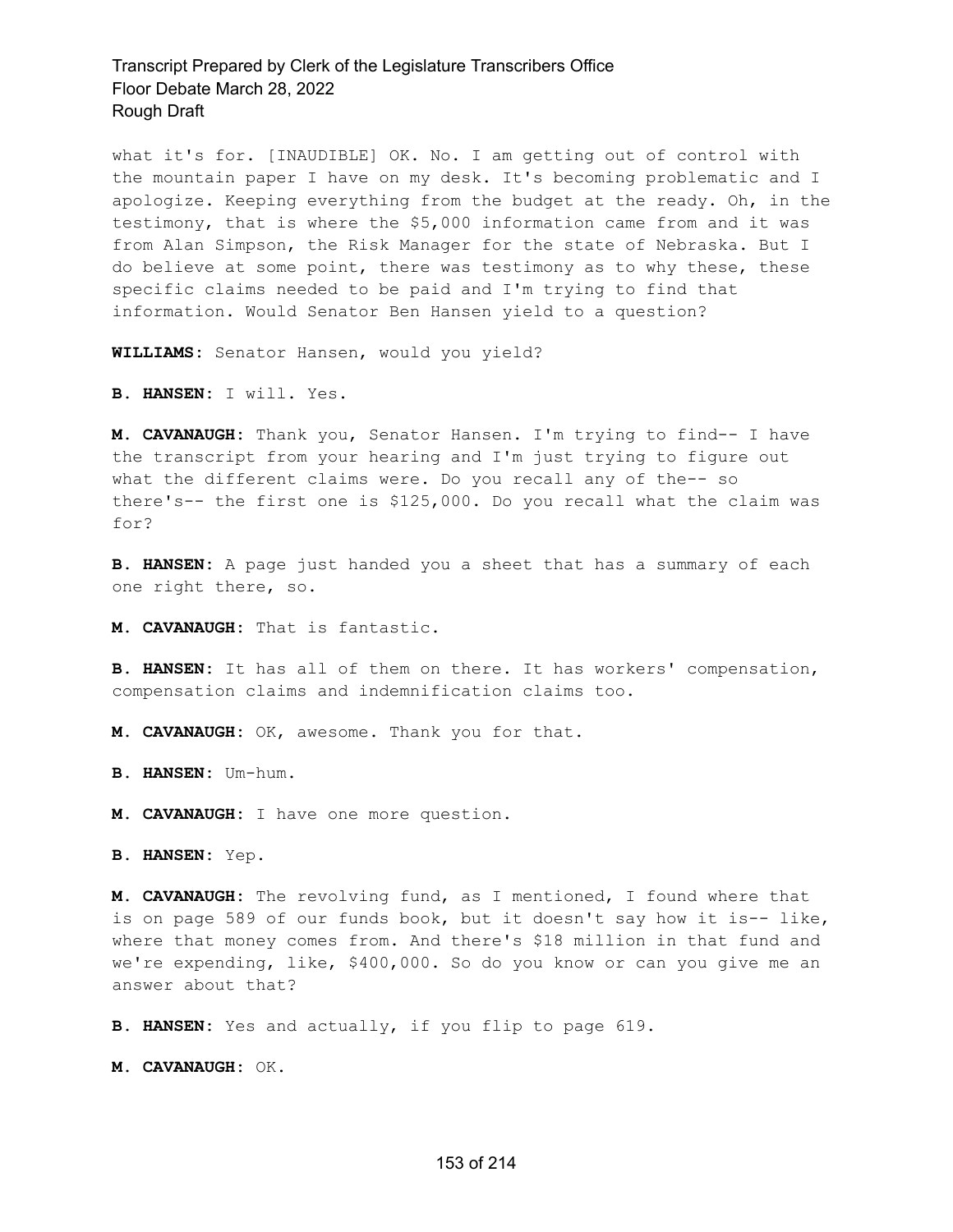**B. HANSEN:** In the Department of Administrative Services, they do have a synopsis of how that works.

**M. CAVANAUGH:** OK, page 619. So it's an insurance policy. So does that money just sit there then, the \$18 million?

**B. HANSEN:** Until it is used, yes, and it's, it's similar to insurance policies, what they say. It operates similar to an insurance policy; those who have claims, those who don't. They subsidize those claims. It's the way-- they have the authority to charge agencies premium for workers' compensation claims. Depending on how many workers' compensation claims that they might have, it is probably their-- what their premium is going to be.

**M. CAVANAUGH:** So this is-- like, state agencies are, are paying within this fund?

**B. HANSEN:** Yes.

**M. CAVANAUGH:** OK, thank you. That's helpful. I appreciate that. OK, I'll, I'll alieve [SIC] you from questions for the moment. So the \$125,000 is for an individual who was-- alleges he was injured on November 1, 2019, while working as a high-voltage electrician for the University of Nebraska. He was maneuvering the portable light trailer by hand when the tongue jack collapsed and pinched the left hand between the hitch and the ground. That sounds-- yikes. Uh, how much time do I have, Mr. President?

**WILLIAMS:** 1:50.

**M. CAVANAUGH:** OK. All right, I have a few-- there's a few more to talk about, so I will hold off on that. And I'm also going to get my readers because this is a very small print, so I will yield the remainder of my time right now to the Chair. Thank you.

**WILLIAMS:** Thank you, Senator Cavanaugh. Debate is now open. Senator Clements, you are recognized. Senator Clements waives his opportunity. Senator Machaela Cavanaugh, you are recognized.

**M. CAVANAUGH:** Thank you, Mr. President. I was trying to have a quick conversation before I got-- had to talk again. So-- OK, the next one is Kenneth Rezac and he alleges he was injured on May 14, 2013, while working as a tech 2. He and injured his low back and received a loss of earning capacity, assigning permanent total disability and his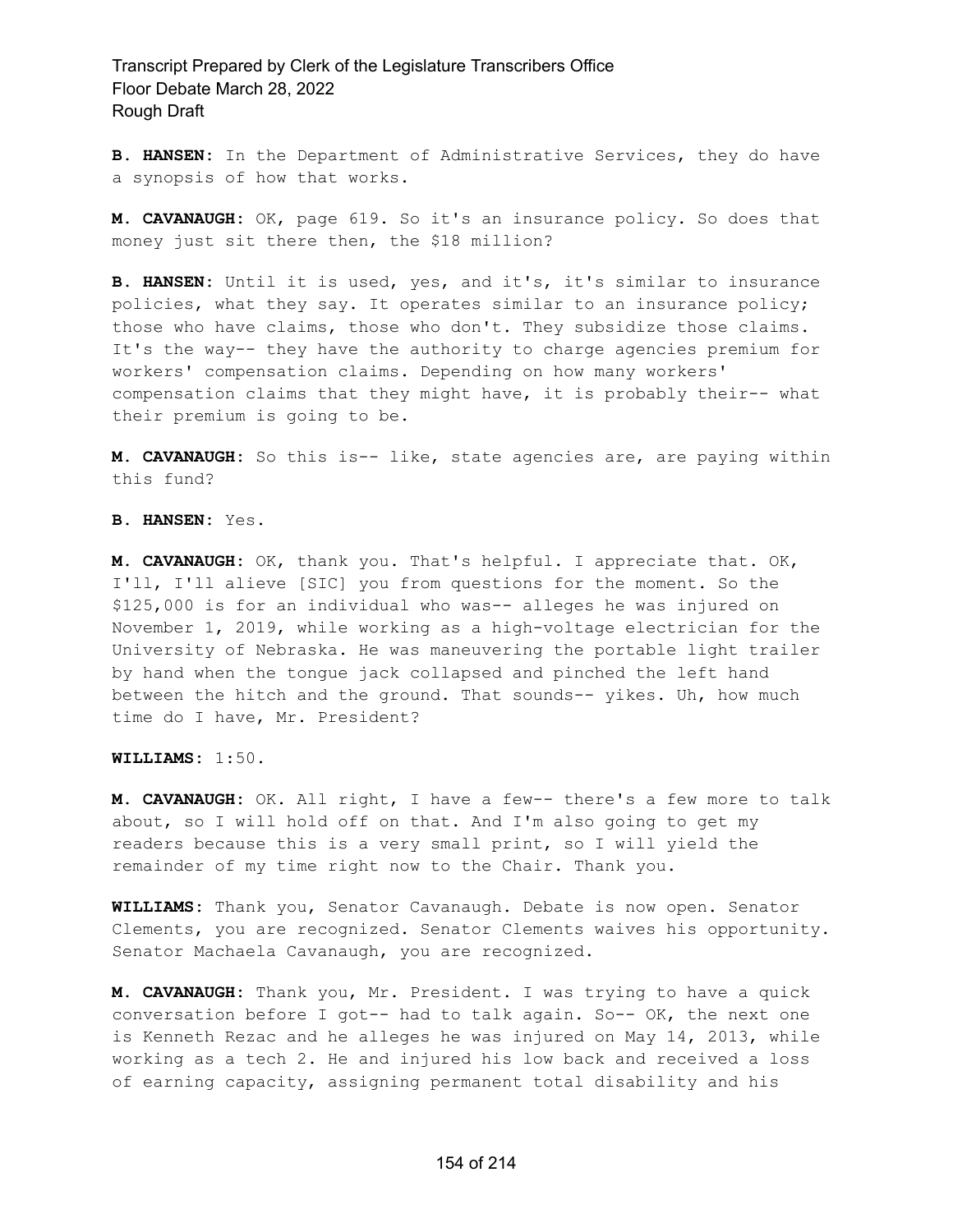claim is for \$100,000 and that dates back to 2013. Would Senator Ben Hansen-- I'm sorry, would you yield to another question?

**WILLIAMS:** Senator Hansen, would you yield?

**B. HANSEN:** Yes.

**M. CAVANAUGH:** Thank you. So this claim of \$100,000 dates back to 2013. Do you recall the details as to why it took so long?

**B. HANSEN:** I do not know and some of these claims I do not have some information on because their-- went to small-- they went to claims court. They went through a hearing or a trial and then some of that is being held confidential. It could be. What-- the information that I have is what you have in front of you.

**M. CAVANAUGH:** OK.

**B. HANSEN:** It's got a summary of what they can-- what, what they're explaining and how some of this stuff happened. I know there may be some other people that might be able to answer your question better off the microphone if-- and I can help you out with that if you need to.

**M. CAVANAUGH:** So these are-- walk me through this a little bit. So these are claims that have gone through the small claims court and they had a payment that was over the \$50,000 and that's why they come then to the Business and Labor Committee?

**B. HANSEN:** From my understanding, yes, and then we have to have a hearing, they have to explain what they are, and they have to go on to the floor for us to prove it, anything over \$50,000.

**M. CAVANAUGH:** And it's not necessarily-- it's not the individuals that are receiving the payment that are coming to the hearing, it's the different entity agencies that are involved?

**B. HANSEN:** Yes.

**M. CAVANAUGH:** So I, I think I saw Department of Transportation maybe came. So one of them must be related to-- like, did the agencies that, that the workmen's comp claim was from, did they come and testify or how does that work?

**B. HANSEN:** The Attorney General's Office did.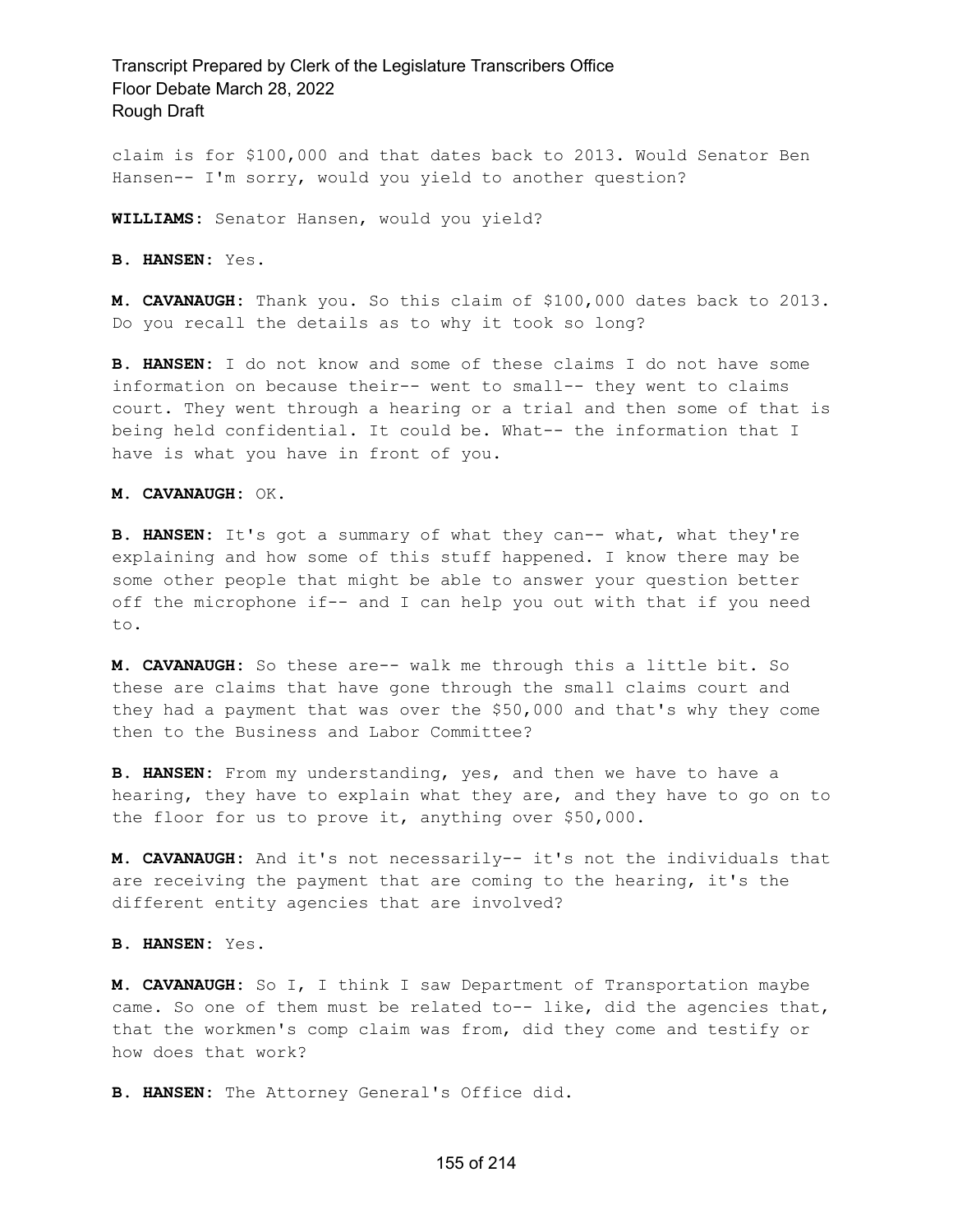**M. CAVANAUGH:** Oh, OK. Oh yeah, see, there is one from the Department of Transportation. They-- oh, this one is for writing off a bill. I don't know that-- it's part of this bill.

**B. HANSEN:** I don't know what you're looking at.

**M. CAVANAUGH:** It's the testimony from Jeff Schroeder from the Department of Transportation asking us to write off-- requesting the bill totaling \$327,000. Sorry, this is-- this seems like it's with the wrong bill, but it says it's this bill. So I-- I'll ask a page to come make a copy to give to you and then maybe--- just confusing, but anyways, thank you, Senator Hansen.

**B. HANSEN:** Yep.

**M. CAVANAUGH:** Thank you. OK, so I appreciate your patience with me, Senator Hansen. The next one is \$150,000 workers' comp and it is someone who was injured on-- while working for the Department of Corrections on or about January-- I'm sorry, December 7, 2018, and February 27, 2019. His injuries left-- his-- he injured his left knee and lower back while conducting an area check of the external yard and slipped on ice that was covered by snow. OK, that's unfortunate.

**WILLIAMS:** One minute.

**M. CAVANAUGH:** Thank you. And then the next one is Billy Maxwell-- oh, I'm sorry, a gentleman who alleged he, he was injured by-- on January 10 and 28, 2012, while working. He injured multiple body parts that required medical treatment and surgery when he tripped on a piece of plywood in an area under renovation. And that one's for \$50,000. Wow, that took a long-- that took ten years to get to us. Wow. OK, I will yield the remainder of my time right now and get back in the queue. Thank you.

**WILLIAMS:** Thank you, Senator Cavanaugh. Senator DeBoer, you are recognized.

**DeBOER:** I'm sorry, Mr. Speaker. I accidentally pushed my button when I was trying to push a different one, so that is all.

**WILLIAMS:** Thank you, Senator DeBoer. Senator Cavanaugh, you are recognized.

**M. CAVANAUGH:** Thank you, Mr. President. Is this my last time and then my closing?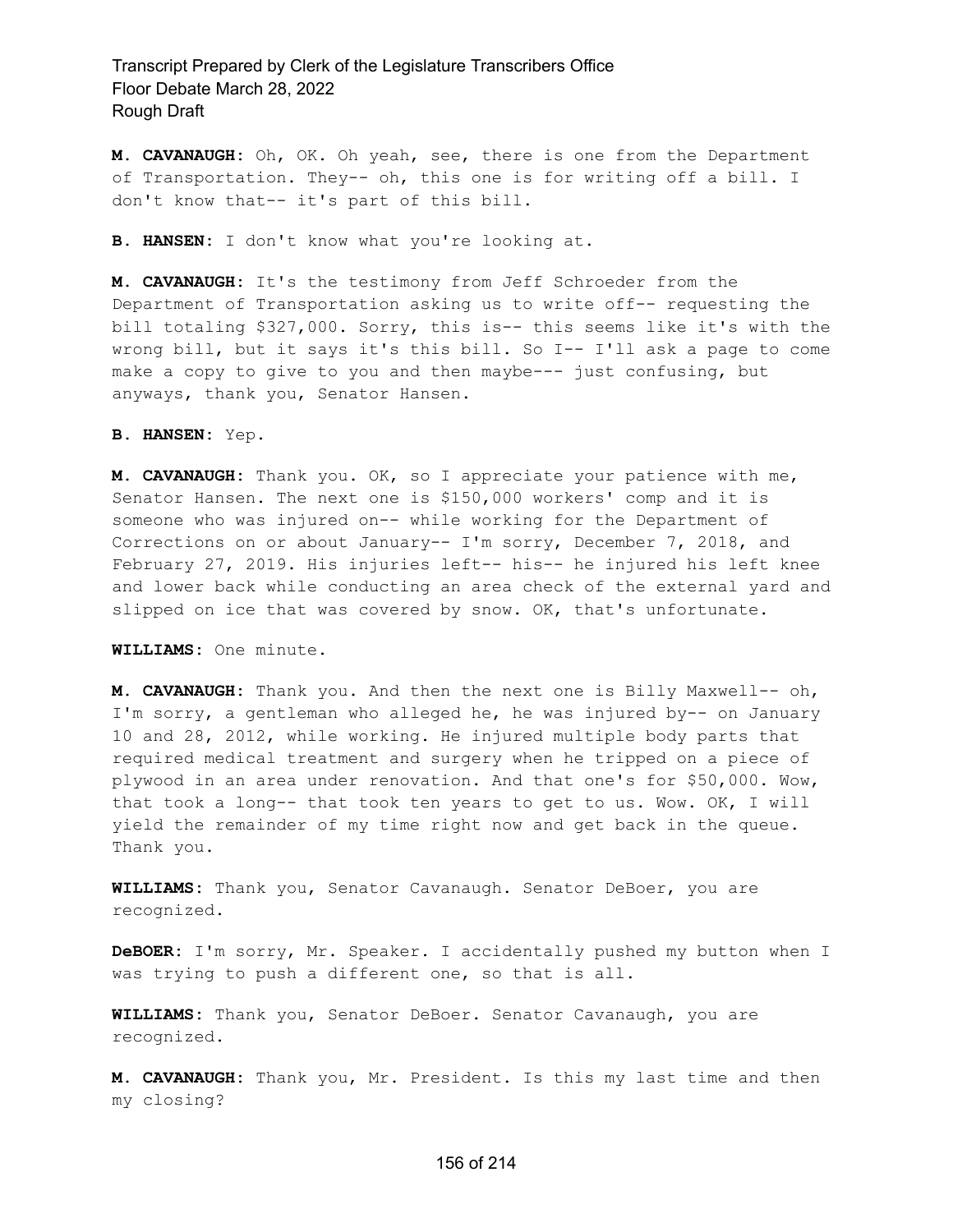**WILLIAMS:** You still have your closing.

**M. CAVANAUGH:** OK. Thank you. So-- all right, I'm back to the claims and then this-- so this bill is a small-- oh, can you give a copy to Senator Hansen? Thank you. Sorry, conducting some side business here on copies. OK, so this is the bill-- the state claims bill. And I've had people asking what I'm doing. I'm taking time. That's what I'm doing. I'm taking time. Why? Because I can. Whenever others aren't taking time, I'll take time to slow things down and to see if those that are negotiating on some mythical negotiation somewhere at an undisclosed location can reach some sort of agreement that can get this body to move forward in a productive way. So I'm going to just take time until that, until that time, a little bit of a pun, sorry. OK. So Senator Ben Hansen, if you have a chance to just look at- maybe he's-- the-- if you have a chance to-- I'm going to ask you to yield now, but if you have a chance to look at that and then maybe we can talk about that in a few minutes. So other testimony comes from the general counsel on behalf of the Department of Labor. And they, they have three separate claims for write-off this year. The Department of Labor is seeking write-off of both unemployment insurance benefit and a tax debt and debts occurred through the Contractor Registration and Wage Payment and Collections Act. As you may recall, NDOL first started writing off debt in 2018 and promised to go forward on an annual basis. We continue to honor that promise and this year added the labor standards programs for the claim-- and gives the claim numbers-- Department of Labor is seeking to write-off \$935,864.89-- 89 cents is key-- in unpaid unemployment insurance, taxes, and payments in lieu of contributions and reimbursements and \$4,865,177.18 in penalties in accrued interest. So I think I'm missing the fiscal note on this. I was thinking it was that \$400,000, but maybe it's larger than that. Sorry, here we go. OK, so the total fiscal note for this LB1083 is \$9.2 million for writing off, which we know they can-- we can afford to do because we have \$18.5 million in the fund that this would come from. It would be interesting to learn more about how we get to \$4.8 million in one year that need to be- that needs to be written off in penalties and accrued interest. How-- I don't understand how that works. The unemployment tax debts accrue at 18 percent interest. The total tax write-off is \$5,000-- \$5,801--

#### **WILLIAMS:** One minute.

**M. CAVANAUGH:** --\$5,801,042.07. This number consists of 119 separate employer accounts that the department has determined uncollectible- yikes-- \$5 million point-- \$5.8 million. And then there's another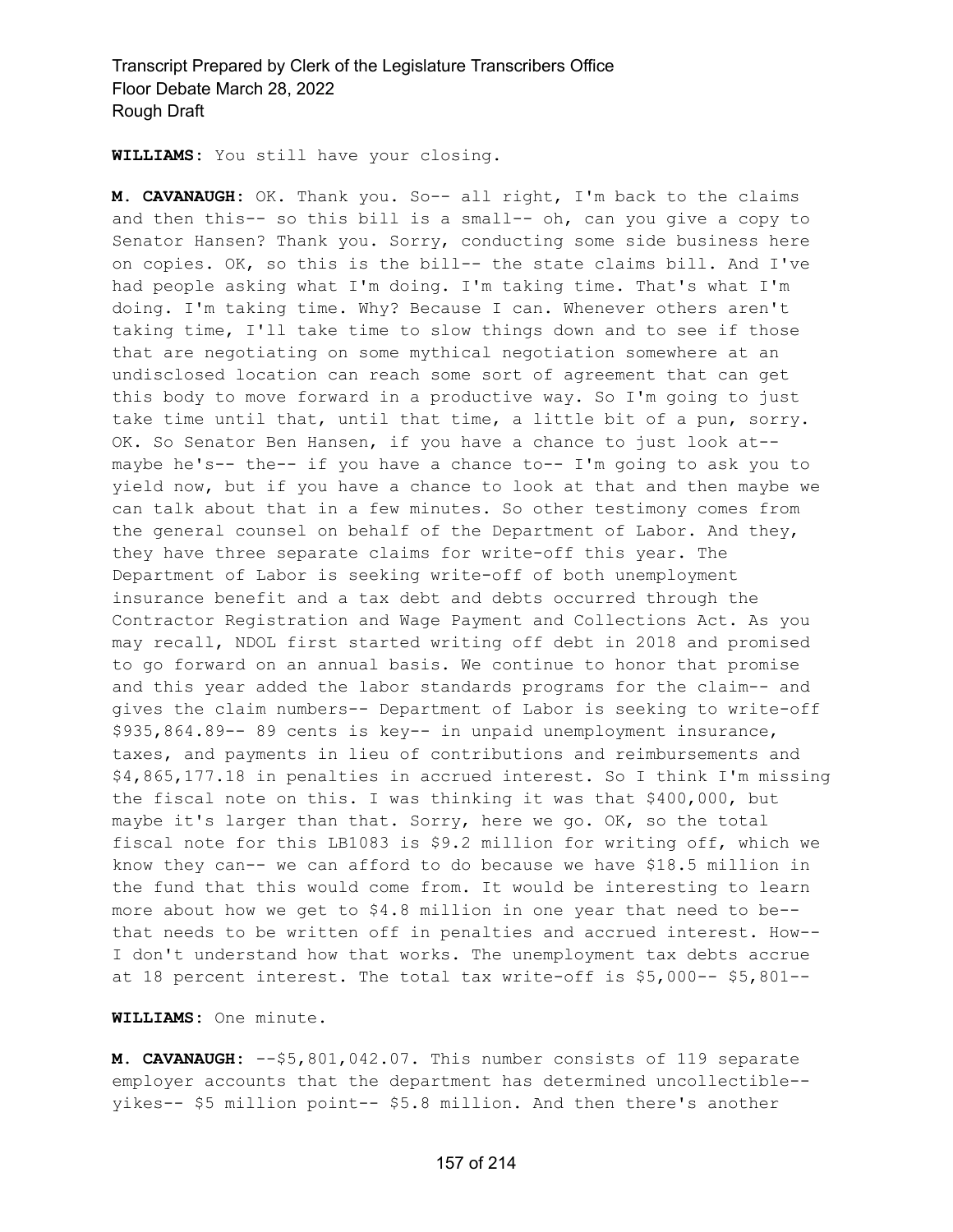claim write off \$254,728.26 in unemployment insurance benefit overpayments. Huh. So we are writing off overpayments, OK. This number consists of 157 individual claimants and 231 total overpayments to the department-- that the department has determined uncollectible. There is no statute of limitations on any of the aforementioned debt, so the Nebraska Department of Labor is seeking to write off this uncollectible debt. Oh, so then it might not just be from the past year, it could be from--

**WILLIAMS:** Time, Senator.

**M. CAVANAUGH:** Thank you.

**WILLIAMS:** Thank you, Senator Cavanaugh. Seeing no one in the queue, Senator Cavanaugh, you are recognized to close on your bracket motion.

**M. CAVANAUGH:** Thank you very much, Mr. President. OK, so since there's nobody-- and I do intend to pull this so please give me a heads-up when I'm about out of time. So-- OK, the Department of Labor goes through similar lengths for unemployment insurance benefit overpayments. Before an unemployment, unemployment insurance benefit debt is determined uncollectible, the overpayment has gone through several collections attempts. The Department of Labor has statutory authority to collect through civil action offset against future benefits set off against any state income tax refund and set off against federal income tax refunds if the overpayment is due to fraud or misreported earnings. If a claimant has filed for benefits since the debt was established, the department has to-- has attempted to recoup the overpayment. Some may have had levies placed on their wages. Of the 231 overpayments proposed for write off, collection for all debt has been attempted through-- edge of our seats-- through the Department of Revenue State Income Tax Offset Program and 52 of the debts were run through the IRS Income Tax Refund Offset Program System to attempt collection against federal income tax refunds. Thirty-eight of the debts were discharged in bankruptcy. The Department of Labor makes every effort to collect all outstanding debts and has litigated collection efforts in both state and federal courts to put the benefit write-off of \$637,508. In perspective, in 2021 alone, the department collected \$2.2 million in benefit overpayments. All the unemployment debts proposed for write-off have been the subject of multiple collection efforts. The Department of Labor is seeking to write off all debts over five years old that have not been-- had a repayment of any kind in the last three years, debts that have been written off through bankruptcy, and debts of business that have closed. So for the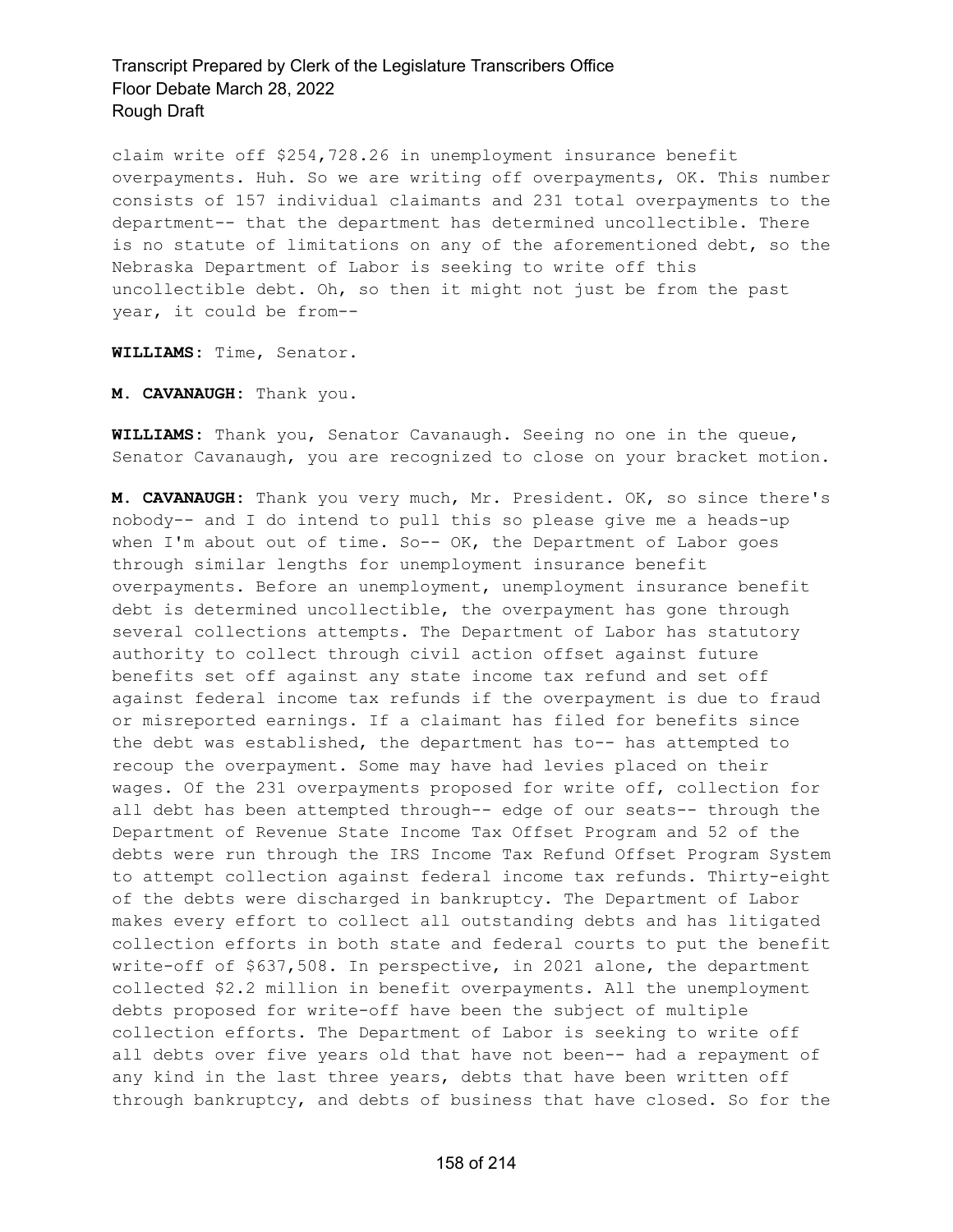next claim, they're writing off \$230,330, which consists of 267 Contractor Registration Act fee request at \$40 per contractor in the sum of \$10,680. Contractor registration fees go to the contractor and professional employer organization registration cash fund six. Six-- 267 Contractor Registration Act citation fees in the sum of \$138,150. The citation fee goes to the school fund and two Wage Payment and Collection Act citation fees in the sum of \$81,500. These citation fees go to the school fund. The contractors under Contract Registration Act write-off are unable to be located by the Department of Labor and multiple collection efforts have been pursued. The citation fees under the Wage Payment and Collection Act were incurred by two employers who were going out of business and did not have the funds to make final payroll. The Department of Labor has no way to pursue those citations, as they no longer operate in Nebraska. This is the first time the Department of Labor has requested a write-off for our labor standards program. This concludes-- OK, sorry, I was reading somebody's testimony. This concludes their testimony. So kind of fascinating stuff. When you're not on a committee and these technical bills come through, you think they're kind of boring, but this one's pretty interesting. Mr. President, how much time do I have left?

#### **WILLIAMS:** 1:15.

**M. CAVANAUGH:** OK, I am going to go ahead and pull my motion. Thank you.

**WILLIAMS:** Your motion is withdrawn. Thank you, Senator Cavanaugh. Moving to debate. Senator Machaela Cavanaugh, you are recognized.

**M. CAVANAUGH:** Thank you, Mr. President. OK, so we've got then the testimony from Michael Green-- Greenlee, attorney at Department of Health and Human Services is testifying, I believe, about specific Section 3 would permit the Department of Health and Human Services to write off certain debts owed for fiscal or accounting purposes and to provide additional information. The total debt for which DHHS is requesting write-off authorization is in the amount of 2.573-- \$2,573,279. It just really I find it so, so funny when we have, like, 27 cents when it's over \$2 million. When you do your taxes, they just have you round up. The requested write-off amount relates to debts owed by-- to DHHS by way of assistance provided through 15 different programs. The debts are due to overpayments made for services provided for which we have not been reimbursed. Would Senator Hansen yield to a question?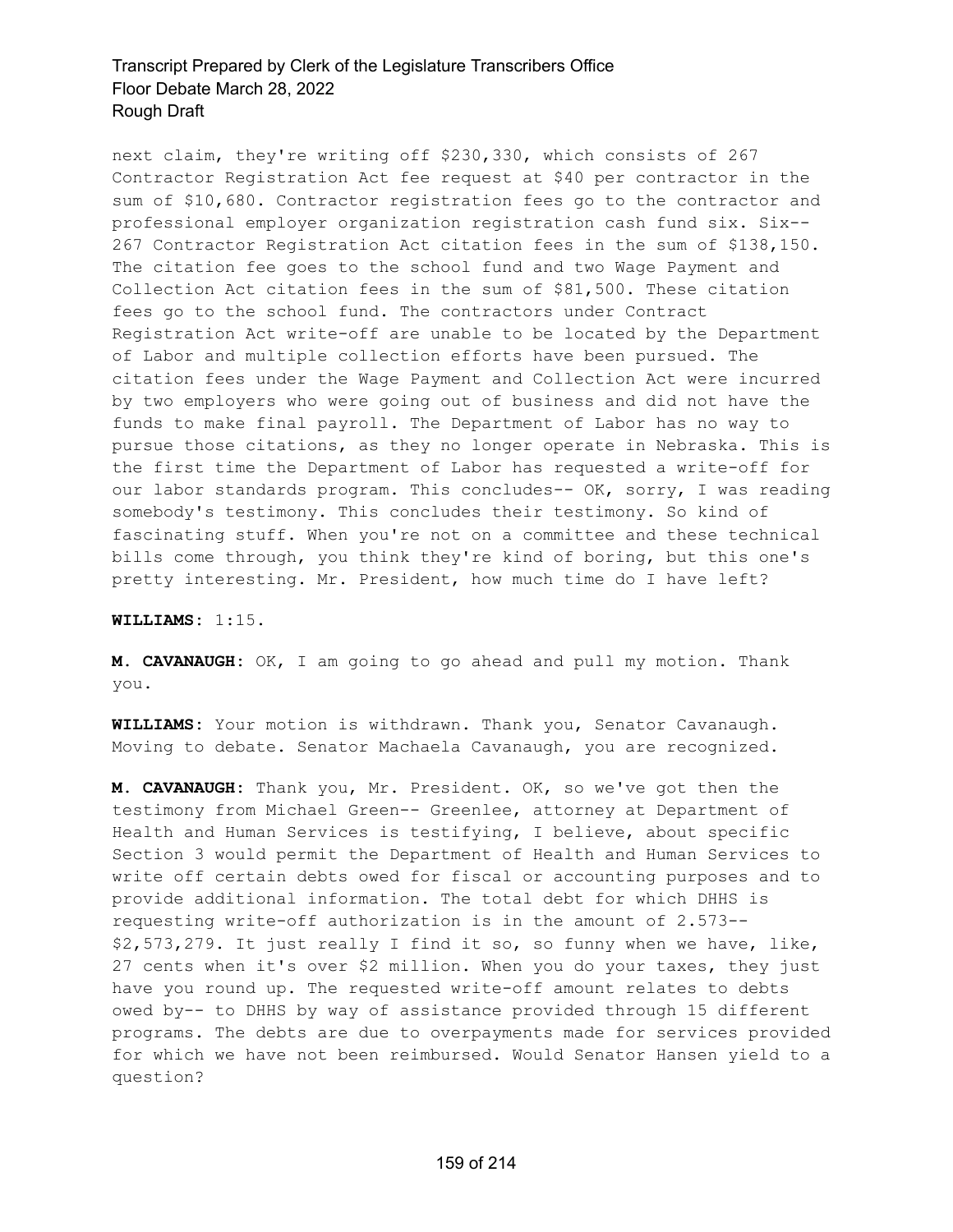**WILLIAMS:** Senator Hansen, would you yield?

**BOSTELMAN:** Of course.

**M. CAVANAUGH:** Thank you. So this-- I didn't know that this was part of it. So this \$2.5 million from DHHS is writing off for, for services that were provided but hadn't been reimbursed. Who would be the person-- who would be doing the reimbursing?

**B. HANSEN:** Who is it? Yeah, are you talking about Medicaid funding?

**M. CAVANAUGH:** Is that-- it doesn't specify it in the testimony.

**B. HANSEN:** Yes, that's primarily probably what it is.

**M. CAVANAUGH:** So--

**B. HANSEN:** I can get-- I can check and make sure if-- you know, but.

**M. CAVANAUGH:** So we are providing \$2.5 million in Medicaid services, but not getting reimbursed for them?

**B. HANSEN:** It might be sometimes people who have used Medicaid and they pass away and so it's uncollectible debt. It might be funds that they couldn't get back through other means through, through collections. So there's-- it's a various-- there's various reasons from my understanding about why some this is uncollectible.

**M. CAVANAUGH:** OK. That's interesting. Thank you. I appreciate that. So I guess maybe I should have continued reading the rest of the, the letter because it says the debt being submitted for write-off is being submitted because (1) the debtor has passed away with no probate being filed-- so thank you Senator Ben Hansen-- or (2) because the debtor had the debt discharge in bankruptcy or (3) because the applicable, applicable statute of limitations has passed, including money owed from persons who remained on needs-based assistance. The majority of this year's submissions, nearly 85 percent, fall within the third category. So because the applicable statute of limitations has passed, including money owed from persons who remained on needs-based assistance-- OK. Well, Senator Hansen, I appreciate you answering my questions. I'll yield the remainder of my time. Thank you.

**WILLIAMS:** Thank you, Senator Cavanaugh. Senator Hansen, you are recognized to close on AM2142. Senator Hansen waives closing. Members, the question is the advancement or the adoption of AM2142 to LB1083.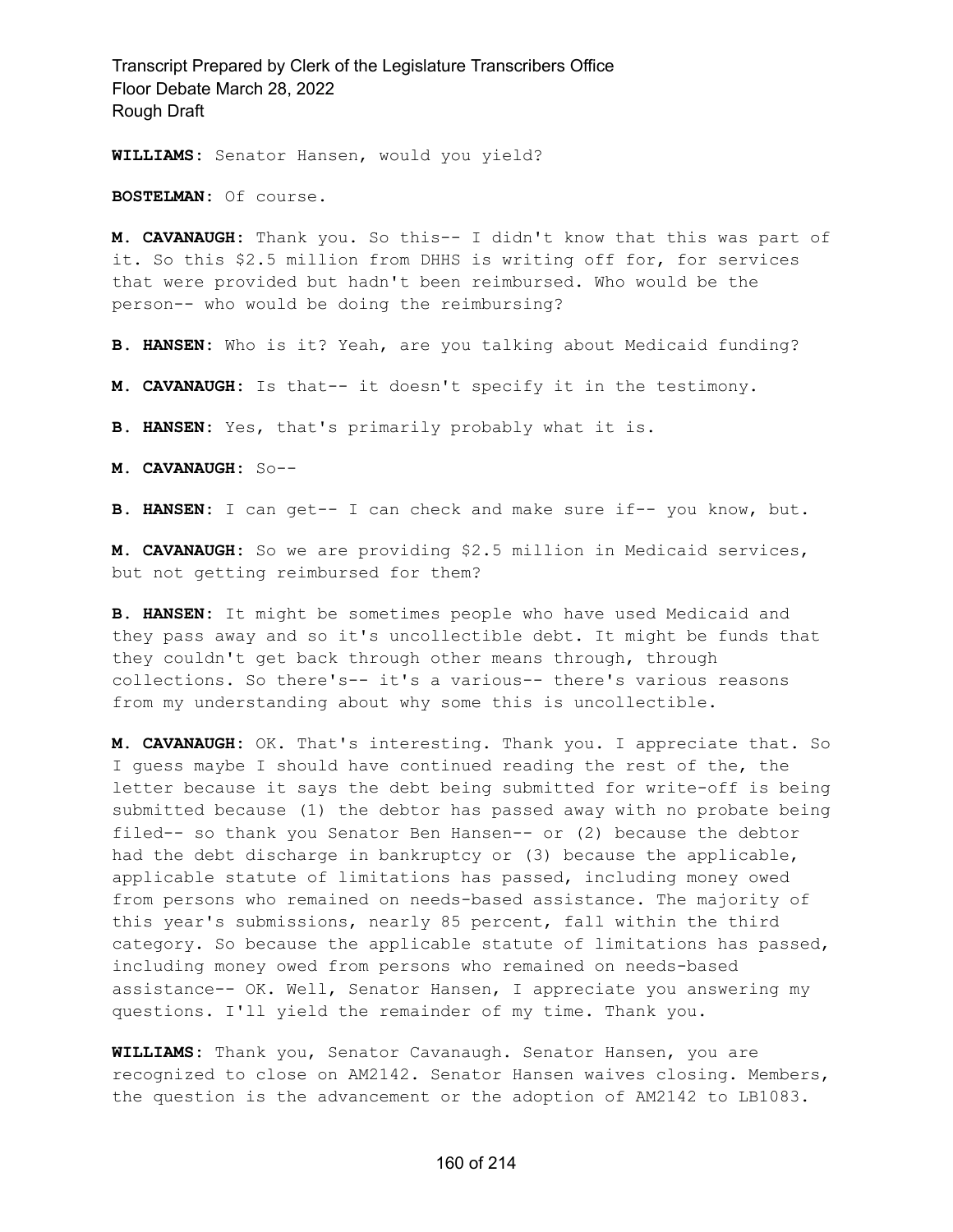All those in favor vote aye; those opposed vote nay. Have all voted? Record, Mr. Clerk.

**B. HANSEN:** 33 ayes, 0 nays on adoption of committee amendments.

**WILLIAMS:** AM2142 is adopted. Returning to debate. Seeing no one in the queue, Senator Hansen, you are recognized a close. Senator Hansen waives closing. Members, the question is the advancement of LB1083 to E&R Initial. All those in favor vote aye; those opposed vote nay. Record, Mr. Clerk.

**CLERK:** 34 ayes, 0 nays, Mr. President, on the advancement of LB1083.

**WILLIAMS:** LB1083 is advanced. Mr. Clerk, do you have any items?

**CLERK:** I have nothing at this time, Mr. President.

**WILLIAMS:** Moving back to the agenda. We moved to LB902.

**CLERK:** Mr. President, LB902. It's a bill by Senator Aguilar. It's a bill for an act relating to postsecondary education; adopts the Nebraska Career Scholarship Act. The bill was introduced on January 7 of this year, referred to the Education for public hearing, advanced to General File. There are committee amendments pending, Mr. President.

**WILLIAMS:** Thank you, Mr. Clerk. Senator Aguilar, you're recognized to open on LB902.

**AGUILAR:** Thank you, Mr. President. Members of the body, good evening and good evening, Nebraska. LB902 creates the Nebraska Career Scholarship Act. This legislation codifies a program that was developed in collaboration between Governor Ricketts, the Legislature, and the higher education sector and it existed in the budget since 2020. Career scholarship dollars are currently sent out to the community college system, private colleges, university system, and the state college system. These scholarships are targeted to students pursuing degrees in programs that are needed in our local communities. The purpose of the program is to create a strong tie, tie to the communities across the state that need workforce such as Norfolk, Columbus, Grand Island, and North Platte. LB902 is-- was advanced unanimously from the Education Committee with an amendment that Chairperson Walz will explain. Before that, I'd like to continue to give background on this important program. Some of our state's largest cities do not have four-year college and I represent one of them,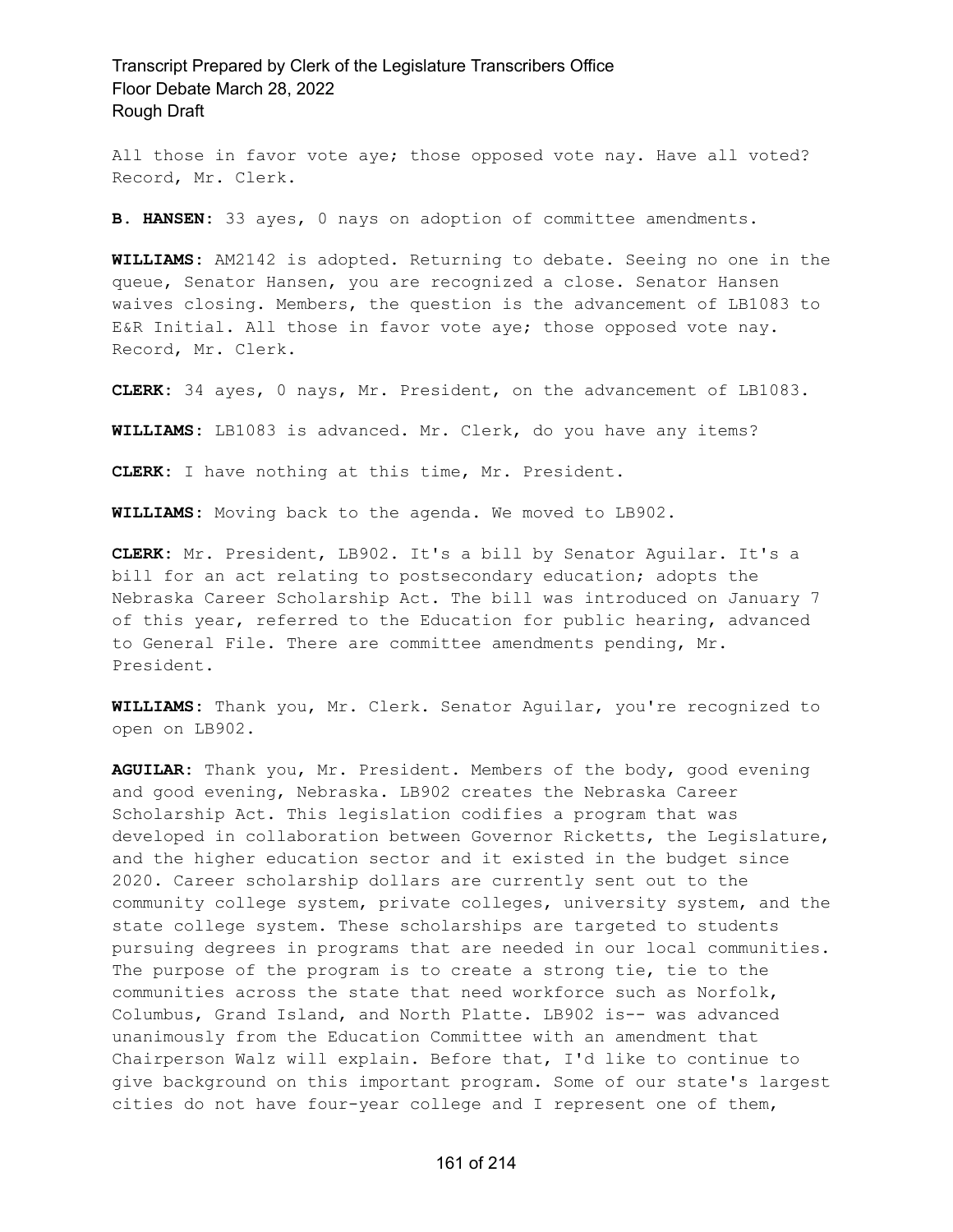Grand Island. Other first-class cities with populations greater than 20,000 without four-year colleges are Norfolk, Columbus, Scottsbluff, Gering, and North Platte. According to a study prepared for central Nebraska, Hall County has fewer bachelor's degrees than the state average. My community recognizes the looming impact of automation and the need to attract higher-skilled workers to ensure that Grand Island can remain competitive for our largest employers and create new job opportunities. While it is unlikely that a four-year college will relocate to Grand Island, the partnership our community has developed with Wayne State College allows my community the ability to host college seniors who will work full time in local businesses for credit while living in Grand Island's downtown district, of which we are very proud. From the mayor of Grand Island to the chamber of commerce to the economic development volunteers and staff, creating a dense urban environment downtown has been a priority. The part-- this partnership gives Grand Island a meaningful fighting chance to increase our higher-skilled workforce and attract young talent. Norfolk's effort has been a model for what we want to accomplish. Their effort was adopted by the State College System Board of Trustees in 2020 after Governor Ricketts proposed that the Legislature gave the green light to the career scholarship program. What I'm asking the Legislature to approve this session is expanded funding to begin the same process in Grand Island. Again, Chairperson Walz will explain more about that in the committee amendment. The additional funding in this bill allows the Wayne State College-- Wayne State Co-op Program in Grand Island to begin with 25 students in its first cohort this fall and these students will be begin living in downtown Grand Island in the fall of 2025. Tuition to attend Wayne State annually is about \$5,000. The scholarship pays \$2,500 in the freshman year, \$3,00 in the sophomore year, \$3,500 in the junior year, and \$5,000 plus housing and a total of-- for a total of \$15,000 their senior year in Grad Island. We will see in AM2194 and LB902A that we are requesting an additional \$50,000 to be drawn from the General Fund to support the growth of this cohort in Grand Island. During the next biennium, the state colleges will request that \$240,000 in additional funding be allocated towards this initiative, growing to a total of \$600,000 in year-- fiscal year '26. I would like to thank Senator Flood for his help with this bill, Nicole Barrett from Senator Walz's Office for her, her work on the amendment, the Education Committee for unanimously advancing this bill, the nine senators who co-sponsored this bill, and I'm also thankful for the broad, bipartisan support it has received. I would appreciate your support for this important bill for the communities across the state to aid them in their efforts to expand their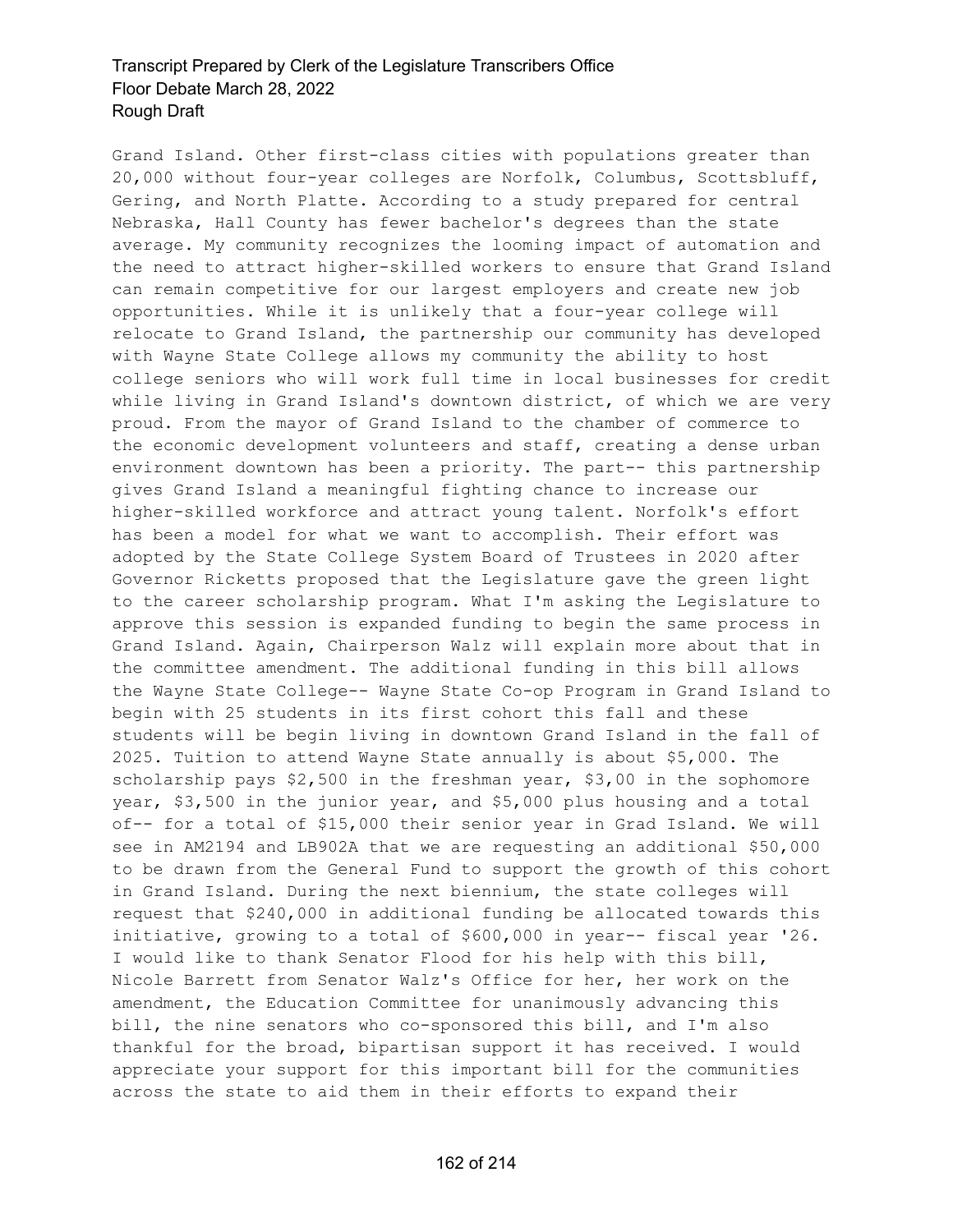workforce with graduates from Nebraska colleges and universities. Thank you, Mr. President.

**ARCH:** Thank you, Senator. Mr. Clerk for an amendment.

**CLERK:** Mr. President, the Education Committee would offer committee amendments, AM2194.

**ARCH:** Senator Walz, you are recognized to open.

**WALZ:** Thank you, Mr. President. First of all, thank you, Senator Aguilar, for bringing this bill. It had a lot of support and came out of the committee, as you said, unanimously. AM2194 substitutes for the bill, making the following changes to the introduced green copy: it reverts some of the program changes back to the intent of what has been included in the original program, as established in the budget bills, to finish four years of the original program unchanged. It then implements a process for making revisions to the program, specifically modifying eligible programs of study beginning with the academic year 2024 and 2025. This process has the Board of Regents, state colleges, and private colleges working with the Department of Economic Development to determine eligible programs based on workforce needs in the state. It changes the way the Department of Economic Development allocates the money to community colleges and private colleges in future years by simply stating that the amount for each group shall be the amount appropriated in the budget bill each year. Finally, it provides intent language to appropriate \$50,000 for the upcoming fiscal year 2022-2023 from the General Fund to the Nebraska State Colleges for cooperative programs with Wayne State College. I believe Senator Aguilar will explain this a bit further when he introduces the A bill, which is up next on the agenda. These changes were supported by Senator Aguilar, the postsecondary institutions, interested lobbyists, and the Governor's Office. They were adopted unanimously by the committee. I encourage your green vote on the committee amendment and the underlying bill. Thank you.

**ARCH:** Thank you, Senator. Debate is now open. Seeing no one in the queue-- oh, excuse me, Senator Erdman, you are recognized to speak.

**ERDMAN:** Thank you, Mr. President. I was wondering if Senator Aguilar would yield to a question?

**ARCH:** Senator Aguilar, will you yield?

**AGUILAR:** Yes, I will.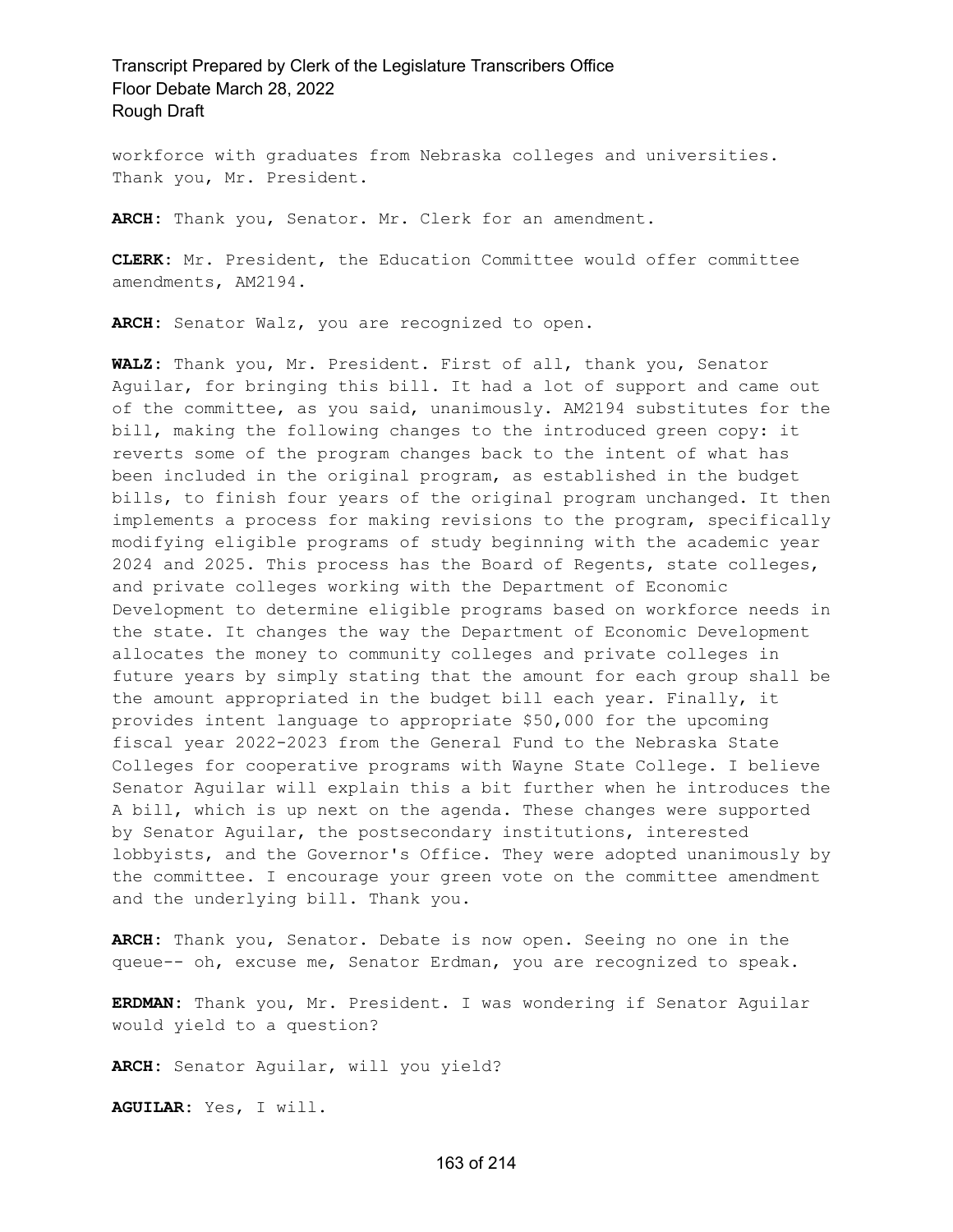**ERDMAN:** Senator Aguilar, is this-- this is an appropriations for not this year, but next year and the year after right?

**AGUILAR:** Yes, I think there is money coming this year yet, though.

**ERDMAN:** It says '22-23 and then '24-25.

**AGUILAR:** I stand corrected.

**ERDMAN:** I, I just was curious about that. So this is the intent, right? This is-- your intent is to do this. We can't appropriate this money. It's the intent to do that in those following two years?

**AGUILAR:** Yeah, I understand that.

**ERDMAN:** So is it-- was this your idea or did somebody to bring this to you, this bill?

**AGUILAR:** Are you talking about the bill in general?

**ERDMAN:** Yes.

**AGUILAR:** Well, as I said in the opening, the idea came from a program that Mike Flood introduced-- Senator Flood introduced for Norfolk a couple of years ago.

**ERDMAN:** OK. All right, thank you.

**AGUILAR:** Thank you, Senator Erdman.

**ARCH:** Thank you, Senators Erdman and Aguilar. Senator Flood, Flood waives. Seeing no one left in the queue, the question before the, the body is the adoption of AM2194. All those in favor vote aye; opposed nay. Has everyone voted? Mr. Clerk.

**CLERK:** 35 ayes, 0 nays on adoption of committee amendments.

**ARCH:** AM2190 is adopted. Senator Aguilar, you are welcome to close on LB902.

**AGUILAR:** I'd just again like to thank everyone and encourage you to vote green on this for the communities, for the students, and for the businesses throughout our state. Thank you.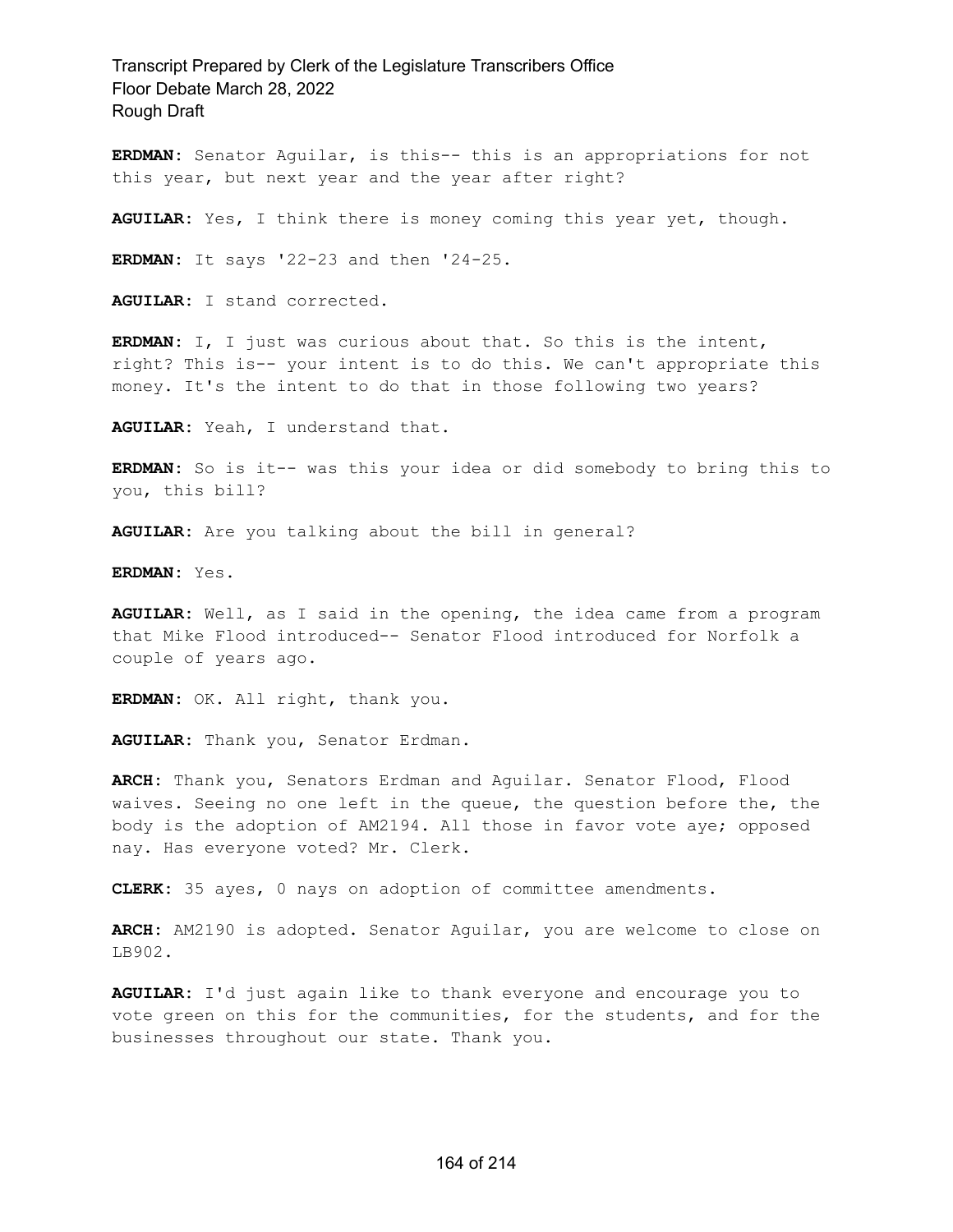**ARCH:** Thank you, Senator. The question before the body is the advancement of LB902 to E&R Initial. All those in favor vote aye; opposed nay. Has everyone voted? Mr. Clerk.

**CLERK:** 36 ayes, 0 nays on the advancement of LB902.

**ARCH:** LB902 advances. Next bill, Mr. Clerk.

**CLERK:** LB902A is a bill by Senator Aguilar. It appropriates funds to implement the provisions of LB902.

**ARCH:** Senator Aguilar, you are welcome to open on LB902A.

**AGUILAR:** Thank you, Mr. President. LB902A simply funds the Nebraska Career Scholarship Act by taking \$50,000 from the General Fund to start up the Wayne State College collaboration in Grand Island. There's also included in the appropriation to this program for \$3 million from the General Fund for state aid for the scholarship-- Nebraska Career Scholarships. Again, I would ask you to vote on LB902A and the underlying bill as well. Thank you. Please vote green.

**HUGHES:** Thank you, Senator Aguilar. Debate is now open on LB902A. Seeing no one in the queue, Senator Aguilar, you're welcome to close. Senator Aguilar waives closing. The colleague-- the question before us is the advancement of LB902A to E&R Initial. All those in favor say aye-- excuse me, we're on General File. My apologies. All those in favor of vote aye; all those opposed vote nay. Have you all voted? Record, Mr. Clerk.

**CLERK:** 29 ayes, 0 nays on the advancement of the A bill, Mr. President.

**HUGHES:** LB902A advances. Next item. Next item.

**CLERK:** LB1069, a bill introduced by Senator Williams, relates to the Rural Workforce Housing Development Act; redefines terms. It changes provisions relating to the workforce housing grant program, annual fund certification, annual audit, and return of funds. Introduced on January 18 of this year, referred to the Business and Labor Committee, advanced to General File. I do not have committee amendments. I do have other amendments to the bill, Mr. President.

**HUGHES:** Senator Williams, you're welcome to open on LB1069.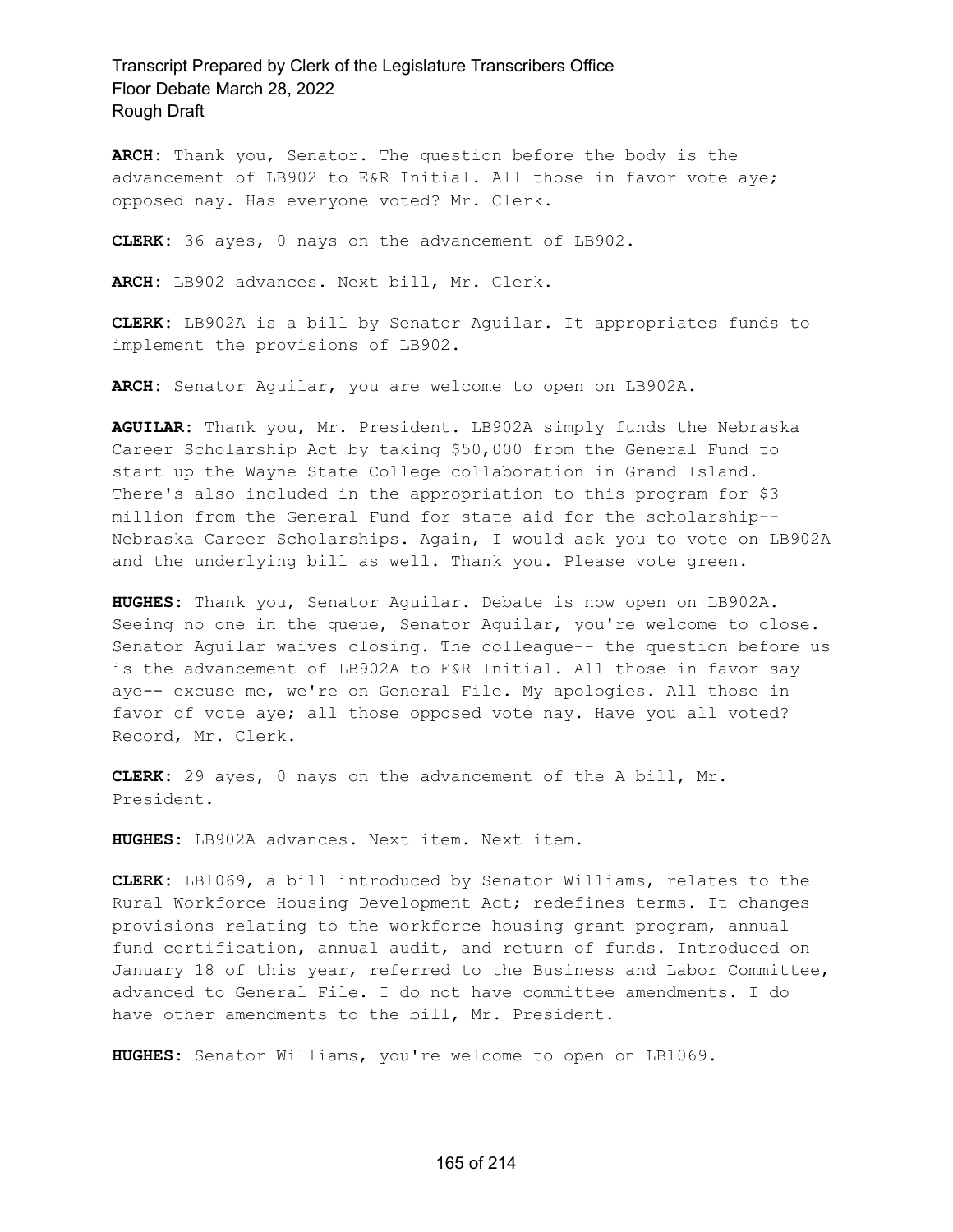**WILLIAMS:** Thank you, Mr. President, and good evening, colleagues. I'm here to introduce my priority bill for this year, LB1069, which would update the Rural Workforce Housing Investment Act. This bill was heard, as you just heard, by the Government-- or the Business and Labor Committee. There was no opposition testimony. It was advanced on a 7-0 vote and supported by the bankers, the realtors, and the homebuilders across our state. Over the past several years, Nebraska has been battling the issue of workforce shortages. It is estimated that there are over 50,000 unfilled jobs and only approximately 20,000 people seeking employment. This was a problem before COVID and now it has even gotten worse. In addition to a worker shortage, we also have a significant shortage of available workforce housing. Again, with COVID, we have seen increases in building costs, supply chain delays, and fewer contractors amplifying the problem. We clearly have a continuing need, particularly in our rural areas, and we have a proven method of addressing this need through the Rural Workforce Housing Investment Act. I'll give a little bit of history. In 2017, I introduced LB518, which created the act and used \$7 million from the Affordable Housing Trust Fund. This bill was heard by the Business and Labor Committee and advanced and it was their committee's priority bill in 2017. Thank you. In 2018, DED awarded the \$7 million to 14 nonprofit development companies to fund housing projects in rural areas all across our state. By 2021, over \$110 million had been invested in rural workforce housing, resulting in over 800 homes being built. Those homes mostly are paying property tax. The builders paid income tax. The people living in those homes paid income tax and sales tax, sales tax on the building itself. The program was oversubscribed, so we stepped up again in 2020 and appropriated \$10 million in General Funds to do a second round of grants through the program. Again, the program was fully subscribed and I believe approximately 17 awards to nonprofit development companies were granted. Because most of the projects are using revolving fund arrangements, the local programs just keep growing. It's the gift that keeps giving. This program has been one of the most successful DED programs ever, a 15 to 1 return on the investment and growing. This program has allowed us to build hundreds of houses across all of rural Nebraska. Today, we are asking for your help again to continue this program. I've introduced three bills. You've heard about them this session: this bill, LB1069, there's LB1070 and LB1071 also. This gives us the flexibility to use some ARPA dollars and couple that with some additional Cash Fund dollars. LB1069, which is in front of you today, simply updates and makes a few changes to the act. Now that DED has operated the program for several years, we have discovered a few changes that we believe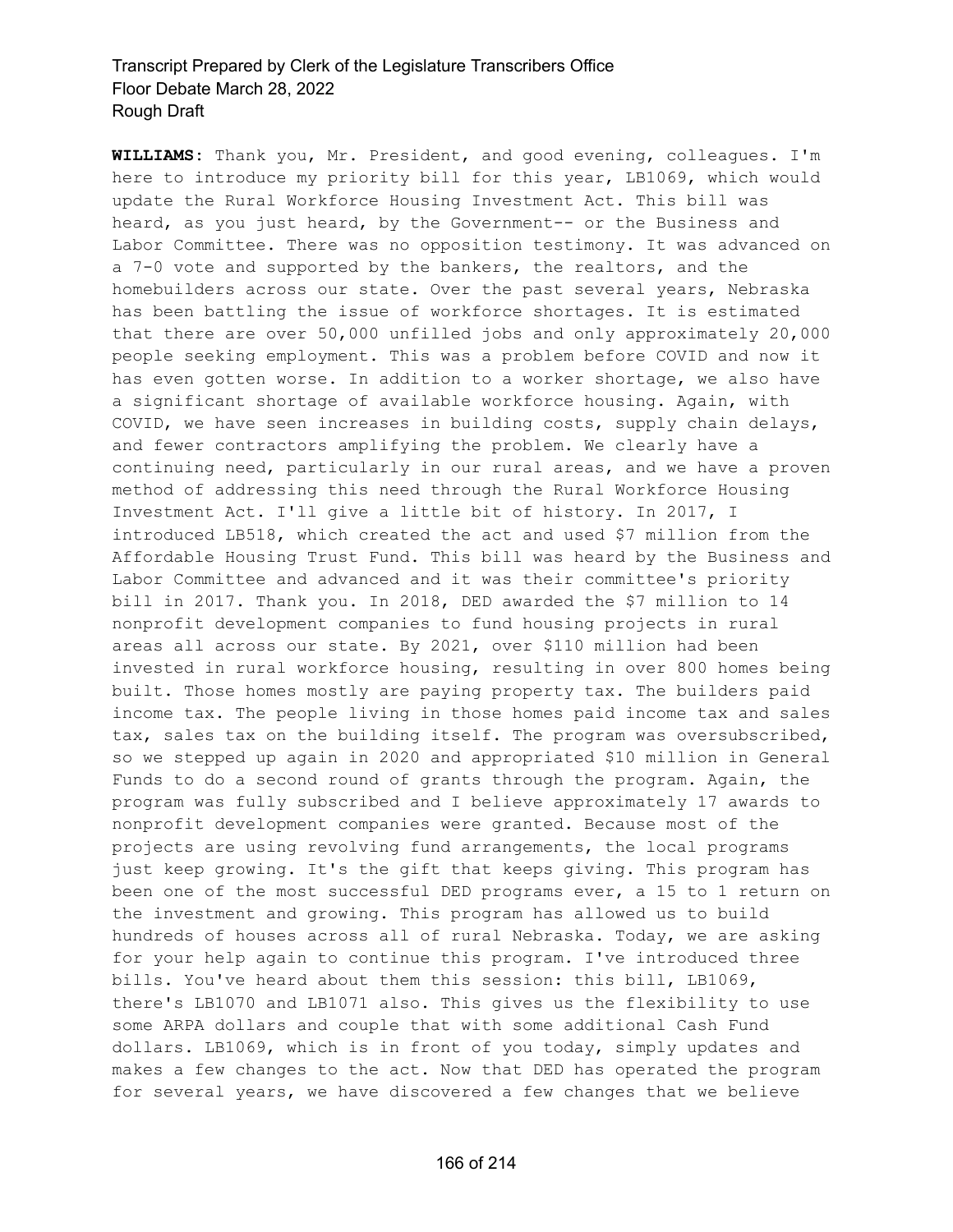will enhance and improve the program for the future. During the summer and fall, we held several stakeholder meetings with people using the program and DED staff. Several of the changes are cleanup and technical in nature. They include a classification in the definition of "matching funds" that ensures that statewide political subdivisions may contribute matching funds to a clarification in the definition of "nonprofit development organizations" that ensures that local nonprofit development organizations are included, a clarification in the definition of "workforce housing" that ensures funds from the National Housing Trust Fund are excluded, and it also removes an unnecessary requirement that a nonprofit workforce housing investment fund be certified annually by the Department of Economic Development. There are a few substantive changes and those are as follows: first of all, LB1069 extends the program through 2026-2027-- that's five years-- and the funding that we have put in place through LB1070 and LB1071 also extend that for those five years. Second, it increases the limit on the cost of construction for owner-occupied homes to \$325,000 and rentals to \$250,000. That has been a major stumbling block as we saw supply chains and cost of housing and materials go up significantly. Several of the projects over the past year have struggled maintaining the previous level of \$285,000 for a single-family dwelling. Number three, it lowers the required local match. We have done this with a one-to-one match. This would lower the match to a \$1 of local funding for every \$2 contributed through the act. It also lowers the financial oversight from requiring an annual audit to requiring a financial review and it also allows the department to make the determination relative to the cumulative amount an individual grantee may receive each year. Clearly, we have a need, we have a, a method that we have used to solve that need through this program, and that is what we are here to continue with LB1069. As the Clerk stated, there are amendments and Mr. President, I would have that be my opening and then I would like to move to the amendments.

**HUGHES:** Mr. Clerk.

**CLERK:** Mr. President, Senator Williams, first amendment I have is AM1867 with a note you wish to withdraw that.

**WILLIAMS:** That's correct.

**CLERK:** Mr. President, Senator Williams would move to amend with AM2299.

**HUGHES:** Senator Williams, you're welcome to open on AM2299.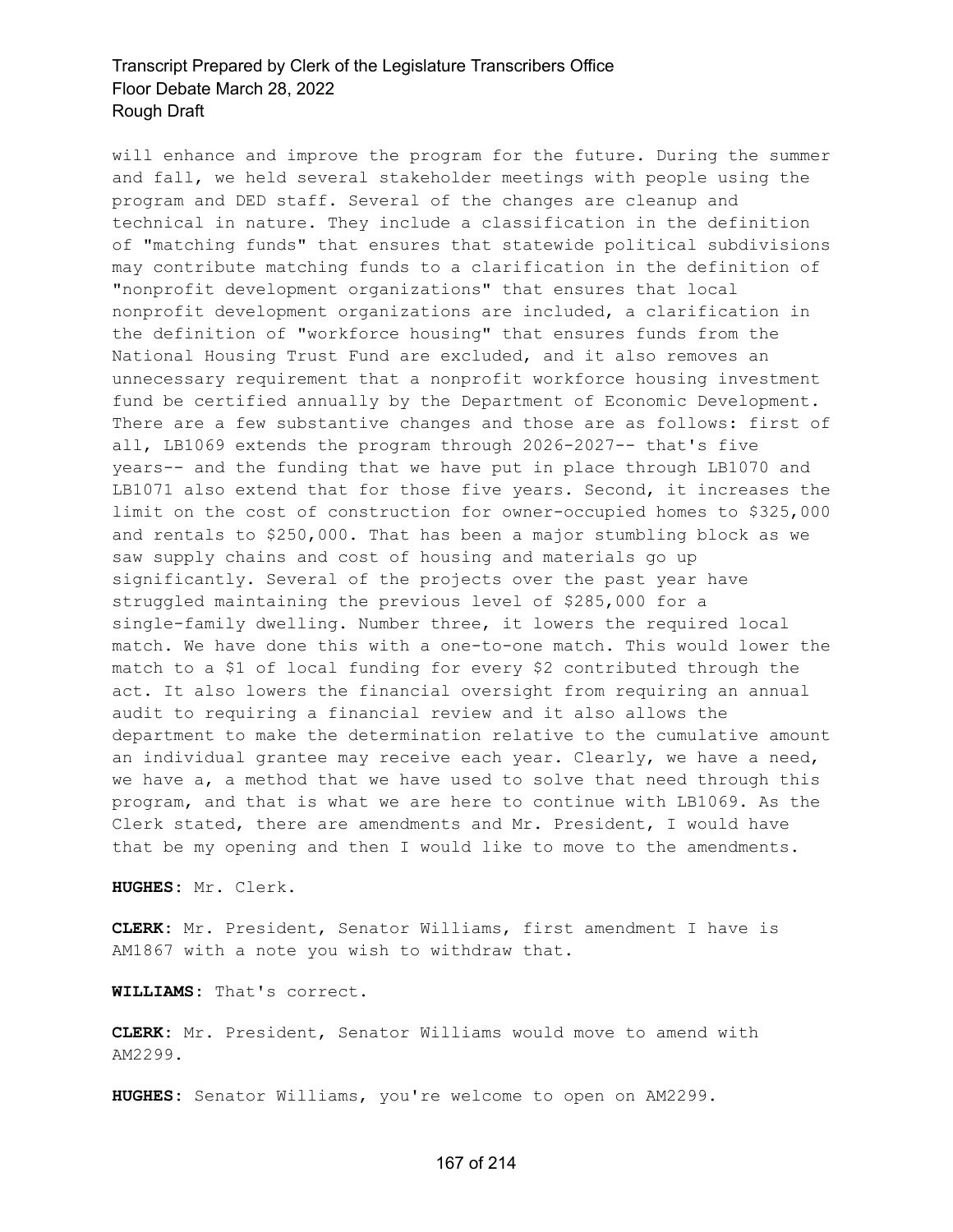**WILLIAMS:** Thank you, Mr. President. AM2299 simply clarifies a couple of minor things. First of all, you may remember that when we passed LB518 in 2017, the money came from the Affordable Housing Trust Fund. The act still contained language that if there were funds left over, those would go back to the Affordable Housing Trust Fund. That would have been the right thing to do, but now, going forward since 2020, the funds have come directly from in, in essence, the General Fund or the Cash Reserve, so AM2299 places those monies back to the General Fund rather than the Affordable Housing Trust Fund. The second thing the amendment does is it clarifies the language on the matching grant to be certain that everyone understands that it is a one-for-two grant program. Those are the changes. I'd be happy to answer question about-- questions about how the program has worked and where we go from here and why it is necessary to continue this. Also, Senator Vargas has an amendment coming up that will add the middle-income housing for the urban areas into LB1069 and I fully support that program. That has always also been very successful. With that, I would encourage your green votes on AM2299 and the underlying LB1069. Thank you, Mr. President.

**HUGHES:** Thank you, Senator Williams. Debate is now open on AM2299. Senator Jacobson, you're recognized.

**JACOBSON:** Thank you, Mr. President. I've spoken many times on this issue and I really applaud the efforts by Senator Williams to bring this forward. This is an important bill for rural Nebraska in particular. I've watched in several communities how they've utilized this. I was recently in Aurora, Nebraska, and looked at the work that they did. They've created a housing subdivision. It was in soy-- it was a soybean field a year ago. Today, it's growing up in houses. I think it's important that people remember that as a developer, when you're going out in these rural communities and you're going to build a subdivision with multiple new housing, you're likely going to come in, annex in farm-- adjacent farmland to the community to be able to build a large enough area to put it in a subdivision and build a housing area. And anyone that goes out and does development and has done development understands that any profits in a development come on the back end, not on the front end. You've got significant infrastructure costs. I did visit with the folks in Aurora to really understand what they were doing, how they were using not only these dollars, but how they were funding this project to be able to make it happen and make the housing affordable. They indicated, I think, that the city is contributing some of the infrastructure costs to help bring that infrastructure cost down and then they're using this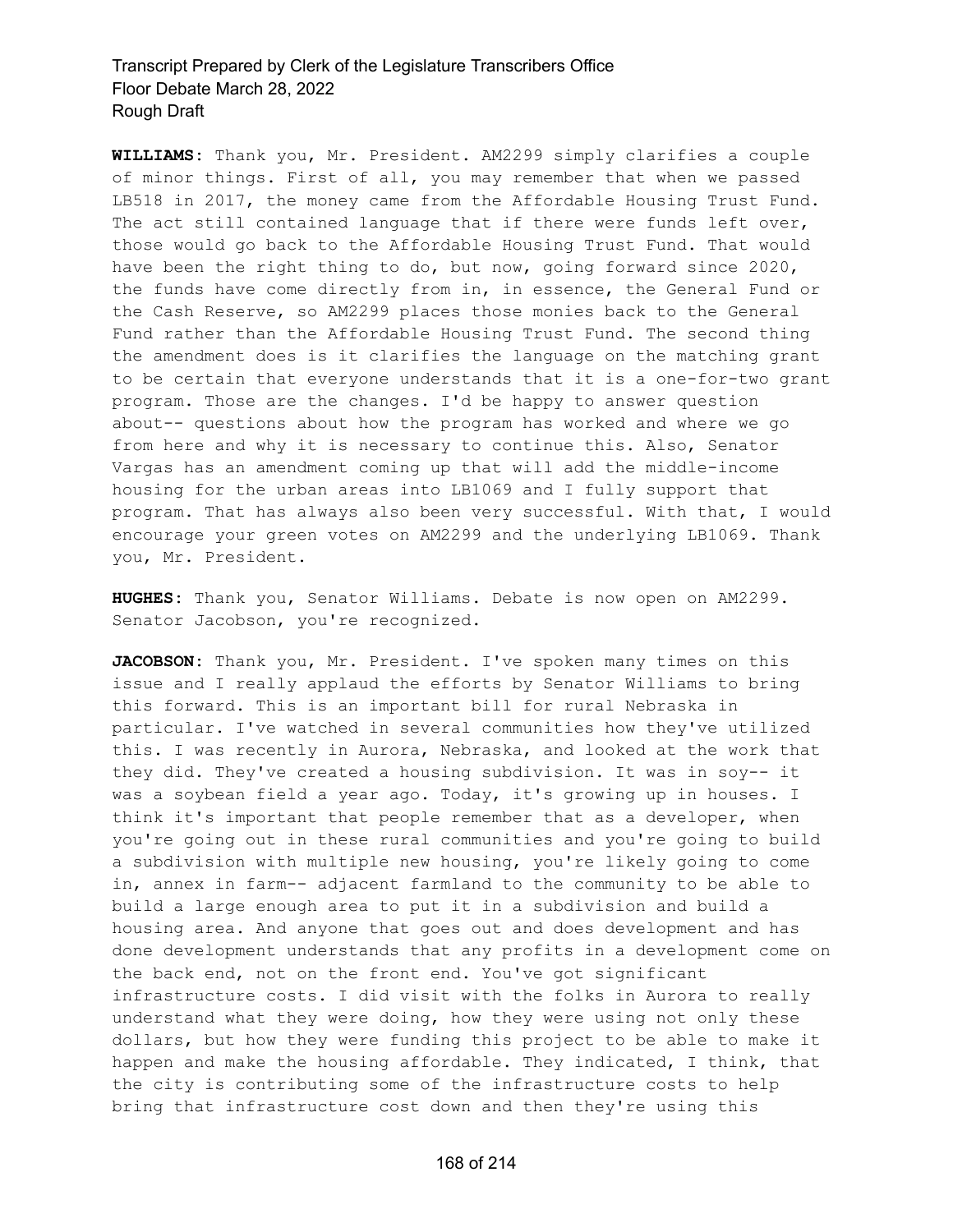program to build substantial housing in that area. Again, I would just tell you that our rural communities are running out of housing and a lot of this housing is aging. And as you look at-- and particularly, we're seeing this in North Platte as we're starting to look at amp- ramping up more employment. I don't know how we're going to create the housing. That's what we're struggling with. And that's why I've been going around to different areas, seeing what they're doing. I-- rather than reinventing the wheel, I like to see projects that have worked and try to figure out how they've done it successfully. This program does indeed work. It's a great program and I think it's one way that we're going to solve the problem housing. It's not the only one. This is one of the tools in the toolbox, but I think it's a very effective one. I would encourage you to vote for the bill and the underlying amendment. Thank you, Mr. President.

**HUGHES:** Thank you, Senator Jacobson. Senator Erdman, you're recognized.

**ERDMAN:** Thank you, Mr. President. Well, this-- my comments will come as no surprise to anybody. I'm voting against LB1069. I've never been able to figure out why the government has to build housing. So I'm going to ask Senator Williams a question, if he'd yield.

**HUGHES:** Senator Williams, will you yield?

**WILLIAMS:** Certainly.

**ERDMAN:** Senator Williams, why doesn't a private investor-- why doesn't a contractor, whoever is building these houses, do this without the government's help?

**WILLIAMS:** Well, I would tell you if there are private investors that were willing to do this, that would be preferable and they would be doing it. The plain fact is they're not available and they're not doing it.

**ERDMAN:** And why would you think they're not doing it?

**WILLIAMS:** Because there is too much risk involved with it; the infrastructure costs to do this where you have to buy the land, put in the streets and sewers, and knowing that you're not going to be able to build enough houses quick enough to, to recoup those costs. It takes the, the normal developers out of the market.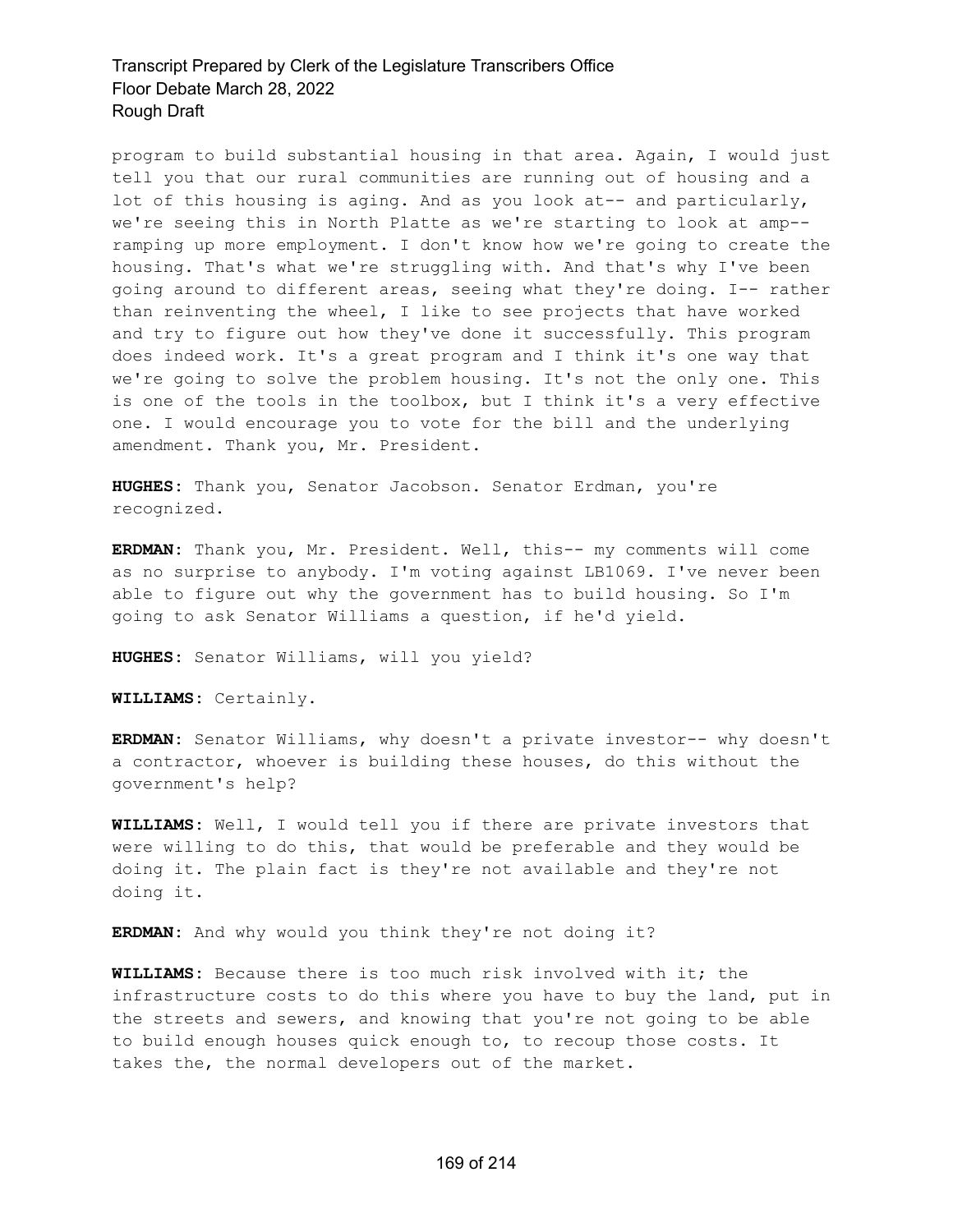**ERDMAN:** Are they using-- aren't, aren't these houses available to use TIF?

**WILLIAMS:** In some cases, TIF has been used. In most cases, not at this point, but it can be used.

**ERDMAN:** OK, so you're talking about changing this from a one to one to one to two. So what, what-- on a \$325,000 house, what would the grant be on that house?

**WILLIAMS:** Well, the grant is not on a house. It's on an entire project. It doesn't subsidize a house if the-- if that's what you're looking at--

**ERDMAN:** OK.

**WILLIAMS:** --and asking.

**ERDMAN:** OK, so on an entire project, what would be the percentage?

**WILLIAMS:** Well, it would-- they would be in for-- if, if you applied for a \$1 million grant, you would have to raise \$500,000 locally to put into it. So a \$1.5 million project, the local match would be \$500,000 under the proposed-- with LB1069.

**ERDMAN:** So it's one-third, right? One-third?

**WILLIAMS:** Yes.

**ERDMAN:** OK. So a development project is greater than \$1 million, would you agree?

**WILLIAMS:** Oftentimes they can be.

**ERDMAN:** OK, so then they have to raise this-- under the current proposal and the current rules, they have to raise-- under that \$1.5 million, have to raise \$750,000, right?

**WILLIAMS:** No, under the current rules, they'd have to raise \$1 million. The match is one to one under the current rules.

**ERDMAN:** One to one? Well, if you said it was a \$1.5 million project, they'd have to raise--

**WILLIAMS:** Yeah, yeah.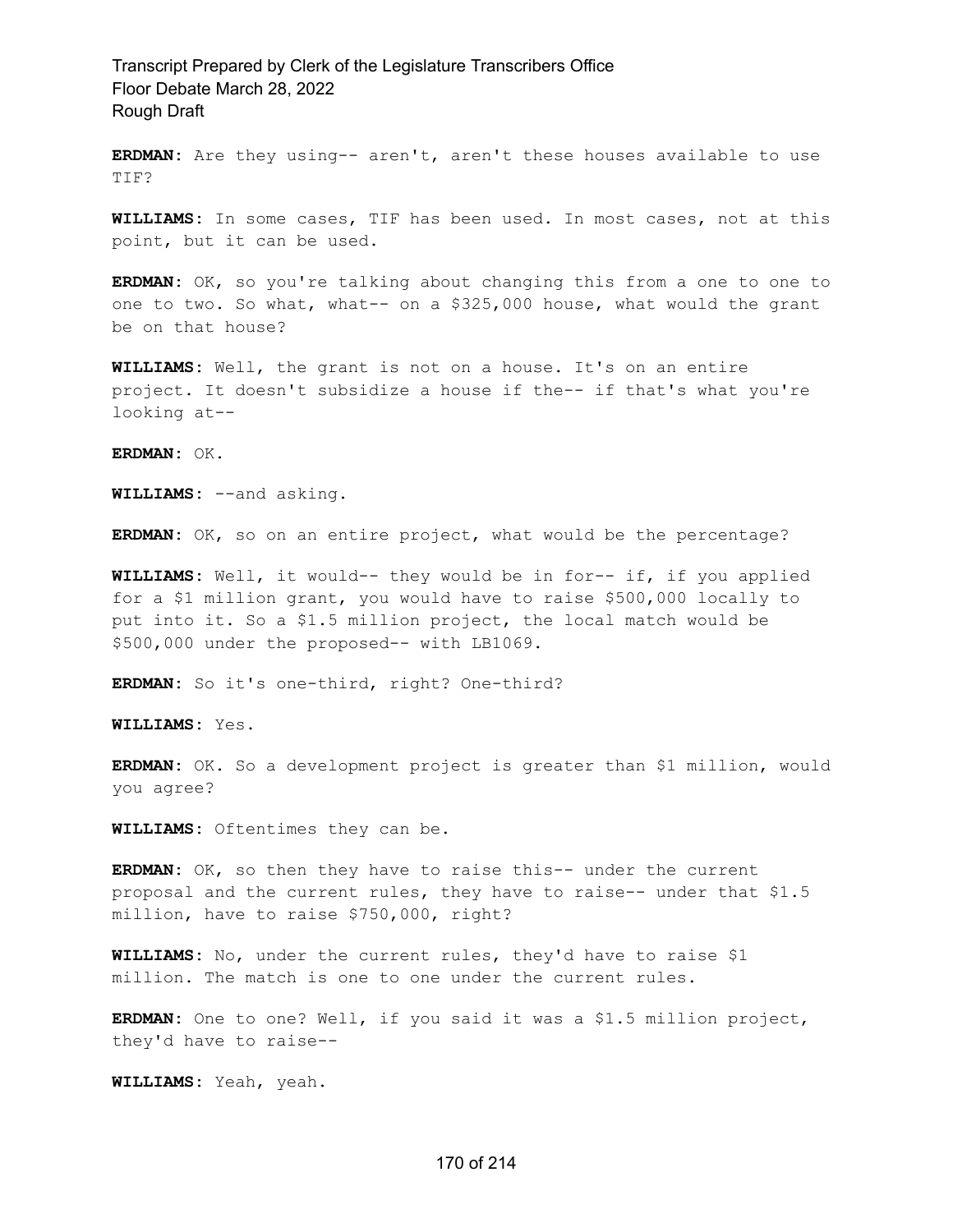**ERDMAN:** Yeah, \$750,000, right? OK.

**WILLIAMS:** And the maximum grant is \$1 million.

**ERDMAN:** So, so earlier in the day, I think you spoke with-- answered questions for Senator Albrecht about how many houses have been built. Could you share that with me again? I thought you said 7,000. What did you say? How many houses have been built?

**WILLIAMS:** There's been-- with the first program with the \$7 million that the state invested, to date, there are over 800 housing units--

**ERDMAN:** OK.

**WILLIAMS:** --built with that.

**ERDMAN:** OK.

**WILLIAMS:** I don't know how many have been done with the second project yet because those just went out last year.

**ERDMAN:** OK. I heard you say seven and I didn't know what that-- I didn't understand that. Thank you.

**HUGHES:** Thank you, Senators Erdman and Williams. Senator Ben Hansen, you're recognized.

**B. HANSEN:** Thank you, Mr. President. I apologize to Senator Williams for not kind of bringing some of these questions beforehand. I just- when I looking at the bill, thinking about a couple of things. I did vote this bill out of committee, but I did maybe just had a couple of questions of Senator Williams if he would yield, please?

**HUGHES:** Senator Williams, will you yield?

**WILLIAMS:** Yes.

**B. HANSEN:** Thank you. I didn't ask this in committee, or maybe I did, but we're increasing the amount of the cost of the house that we're going to build from \$250,000 to \$325,000?

**WILLIAMS:** From \$285,000 to \$325,000.

**B. HANSEN:** That's-- \$325,000, OK, and, and I was just hoping maybe you can like explain a bit of why we had that increase.

#### 171 of 214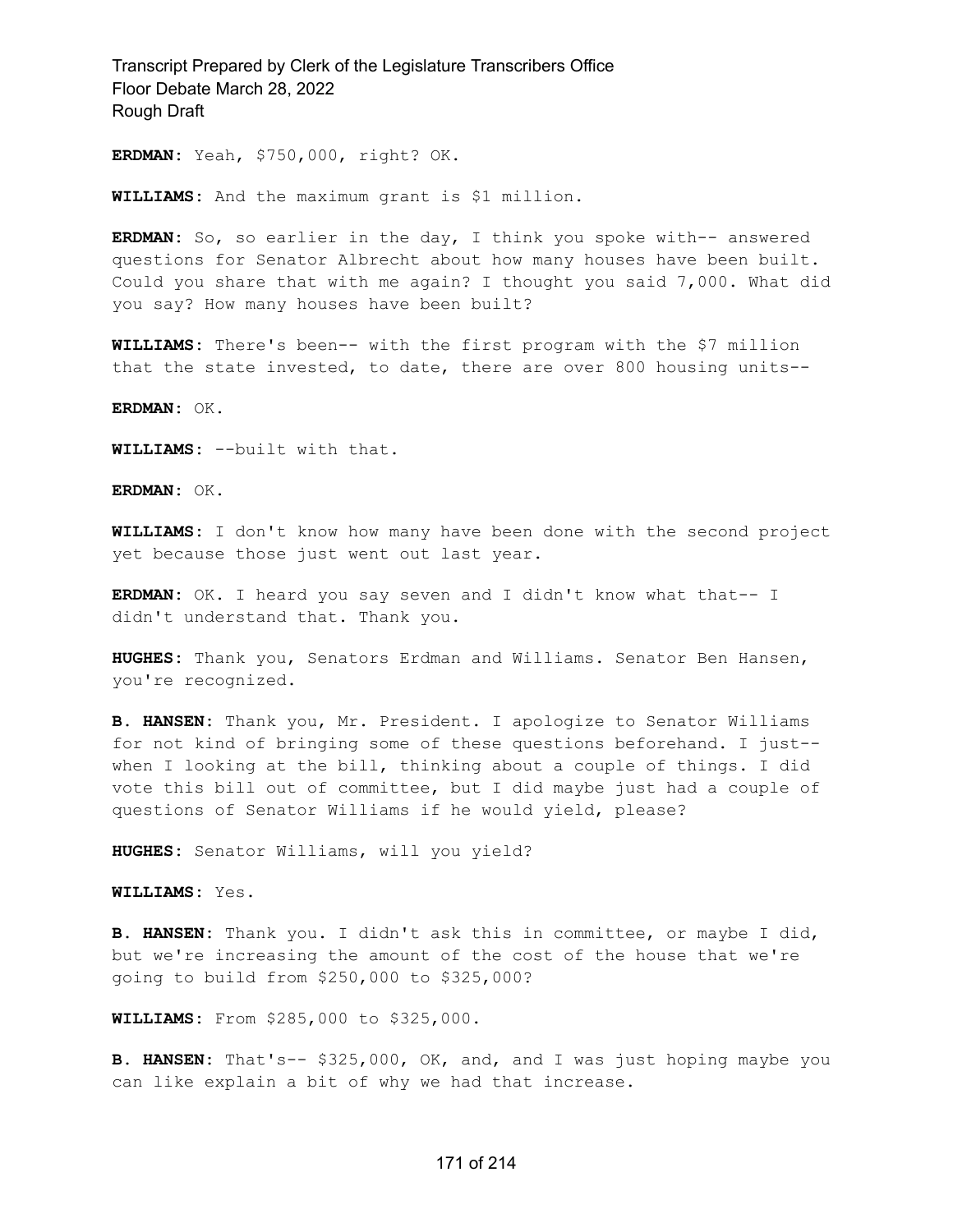**WILLIAMS:** We had the increase because many of the communities that were involved with the program were struggling getting homes built for workforce or middle income and keeping the price under the \$285,000. Part of that was due to supply chain issues and increased building costs during the period of time.

**B. HANSEN:** OK. I-- the only reason I asked that is typically the average cost to build a home in the state of Nebraska is about \$85 to \$95 a square foot. And if they build a house, that's about \$325,000 , it comes out about a 3,000-square-foot home.

**WILLIAMS:** I, I think if you would look at those figures, you're up closer now to \$200 a square foot to build a house, not \$85 or \$90.

**B. HANSEN:** OK and it very well could be, yeah. These are the most recent numbers I got, but yeah, because of cost and supply chain issues, I'm sure that's probably higher. That was-- and also for a rental home, it goes from \$200,000 to \$250,000?

**WILLIAMS:** That's correct.

**B. HANSEN:** OK and for the same reasons as previously?

**WILLIAMS:** Yes.

**B. HANSEN:** OK. Good. Thank you, Senator Williams, appreciate it.

**HUGHES:** Thank you, Senator Hansen and Williams. Senator Kolterman, you're recognized.

**KOLTERMAN:** Good evening, colleagues. I'll try again. I rise in support of LB1016-- or LB1069 and AM2299. I've been in the development business as a partner for probably 20 years in Seward, Nebraska with a, with an entity and we've developed private developments usually ranging from 20 lots at a time. And I will tell you at today's prices, it's getting harder and harder to find people that want to do this kind of development. When you start looking at the costs involved, you're-- you look at the cost of the land itself, you look at the cost of the engineering, the cost of the materials to put in this-- the, the things like the water and the sewer, and it just becomes unbearable and there's a tremendous amount of risk involved with that. And then once you get the development put together with 20 lots, you have to find somebody that's willing to commit to buying those lots at whatever costs you have invested. So if you, if you're investing a \$1 million and you've got 20 lots, you've got to make your-- you've got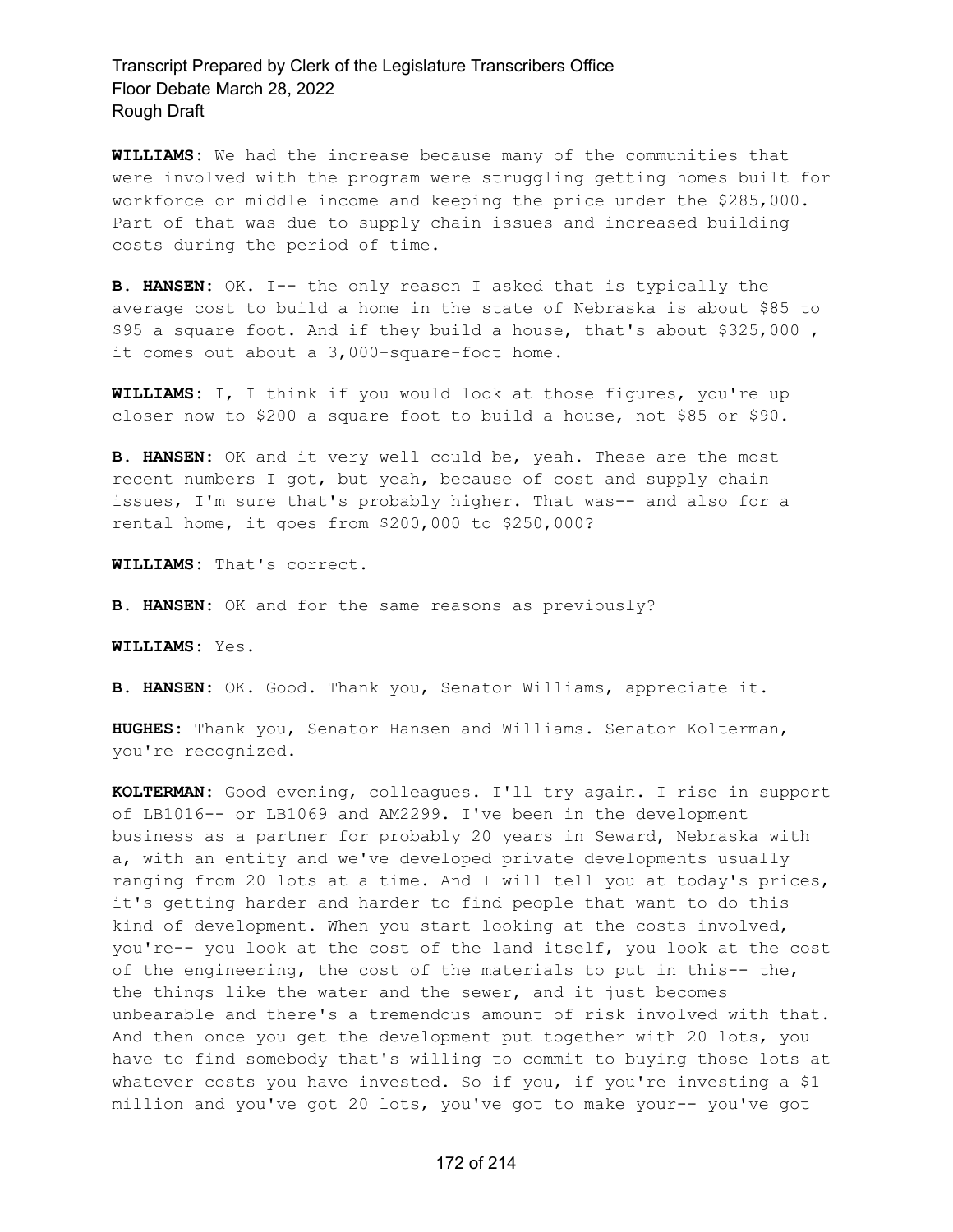to get back you \$1 million plus a small profit. So the people that are doing these developments are people that have the ability to, to cover that risk. And, and I will tell you, it's getting harder and harder as, as the prices of land inflate, as the prices of material inflate, as the builders become less and less, the ability to find people that want to work. This is a risk and for some small towns, if we don't have the help available to them as a state, we won't, we won't see these housing developments increase in these small communities. So I support this from the perspective of it's not, it's not a super lot amount of money, but it is something that can help a community like-- I think the first one that subscribed to this was in Senator Friesen's district. It was Aurora and it's successful. I think York subscribed to it. They've been very successful. So I would encourage a green vote on LB1069 and AMM2299. Thank you.

**HUGHES:** Thank you, Senator Kolterman. Senator Erdman, you're recognized.

**ERDMAN:** Thank you, Mr. President. Senator Kolterman, it hurts my throat to hear you talk. I'm sorry about that. Anyway, so I was wondering Senator Williams would answer a couple more questions. Senator Hansen brought to mind one that I didn't ask.

**HUGHES:** Senator Williams, will you yield?

**WILLIAMS:** Certainly.

**ERDMAN:** Senator Williams, in my earlier conversation, I asked about individual houses and you said this is not for individual houses. So if it's not for individual houses, but a subdivision, what difference does it make what the value is? You said you're raising it from 270-- \$285,000 to \$325,000. If it's not for individual houses. Why do we need to raise the value?

**WILLIAMS:** Because the goal is still to match the price of the home to what the cost of a home would be. So if the nonprofit development corporation has to invest in a project, for instance, half a million dollars doing what Senator Kolterman was saying, buying the land, putting in the infrastructure, and then they have to hire a contractor to build a home, the hope is that they can recoup some of that cost back. And right now, those homes are costing above \$300,000 to build that home that is somewhere around a  $14--1,450$  square foot with a full basement unfinished and a two-car garage.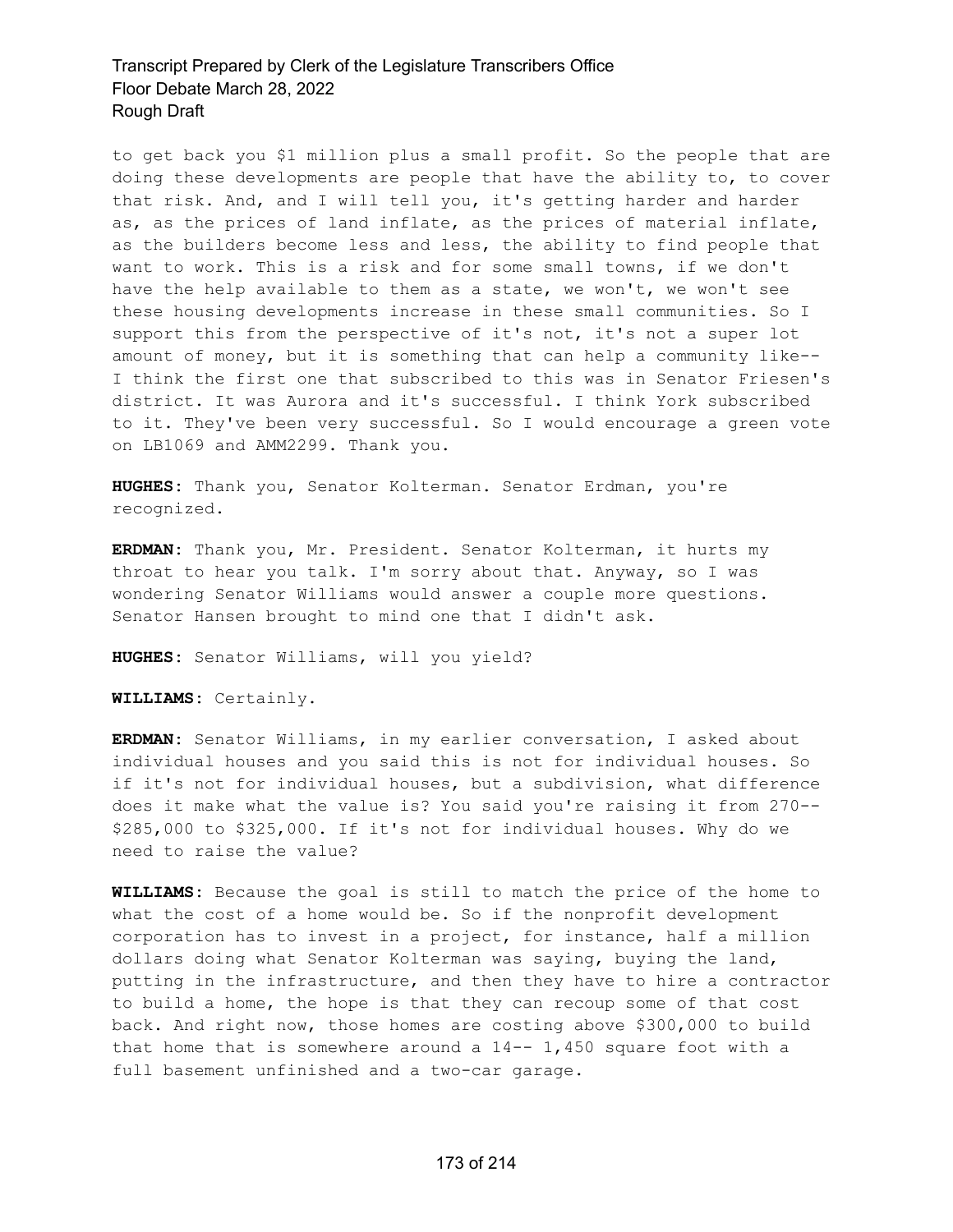**ERDMAN:** OK, so if you do the math, you got a \$325,000 house, you put 50 down. Mortgage, 275. I don't know what the interest rates are today, but your payment, your mortgage could be \$1,500 a month, your property tax would be \$500 a month, and your insurance is probably going to be \$250 a month. So you're talking \$2,300, \$2,400 a month on a-- on your, on your escrow payment. That is a pretty significant load for somebody to bear. You being a banker, what kind of income would someone need to be able to afford a \$2,400 mortgage?

**WILLIAMS:** Well, most of these people will be dual-income families and a teacher or two teachers, a nurse, a teacher, those kind of things. I think they have sufficient income to do that in the, you know, with \$100,000 to \$125,000 of income.

**ERDMAN:** So you're saying \$125,000 would be sufficient?

**WILLIAMS:** Yes.

**ERDMAN:** OK. Well, thank you for answering those questions. I appreciate it. But it still doesn't change my opinion. I was opposed to it when I came up. I'll be opposed to it again and it could be 41 to 1, doesn't make any difference, but that's where I'll be. Thank you.

**HUGHES:** Thank you, Senator Erdman and Senator Williams. Senator Jacobson, you're recognized.

JACOBSON: Thank you, Mr. President. I, I enjoyed the conversation here because I think it's always an important opportunity to educate people as to the process. I think it's important to remember as you move west and try to build, material costs are higher, all the subs are more expensive. So the cost to build a home in North Platte, for example, is higher than it is here in Lincoln or it would be in Omaha, probably 15 percent higher. The other thing that's a little bit of a unique situation in North Platte is there's a lot of the area in North Platte, you can't dig a basement. So if you can't dig a basement, now, all of a sudden you're living square footage goes down. And as we all know, basements are a lot more cost effective in terms of being able to build for additional square footage. So that brings another issue to the table. I think we also need to recognize that one of the challenges that we have in our part of the state, central, west-central Nebraska and North Platte, is you're running into a situation where the current wage level, OK, for an individual-- and as Senator Williams has indicated, we're talking, in many cases, these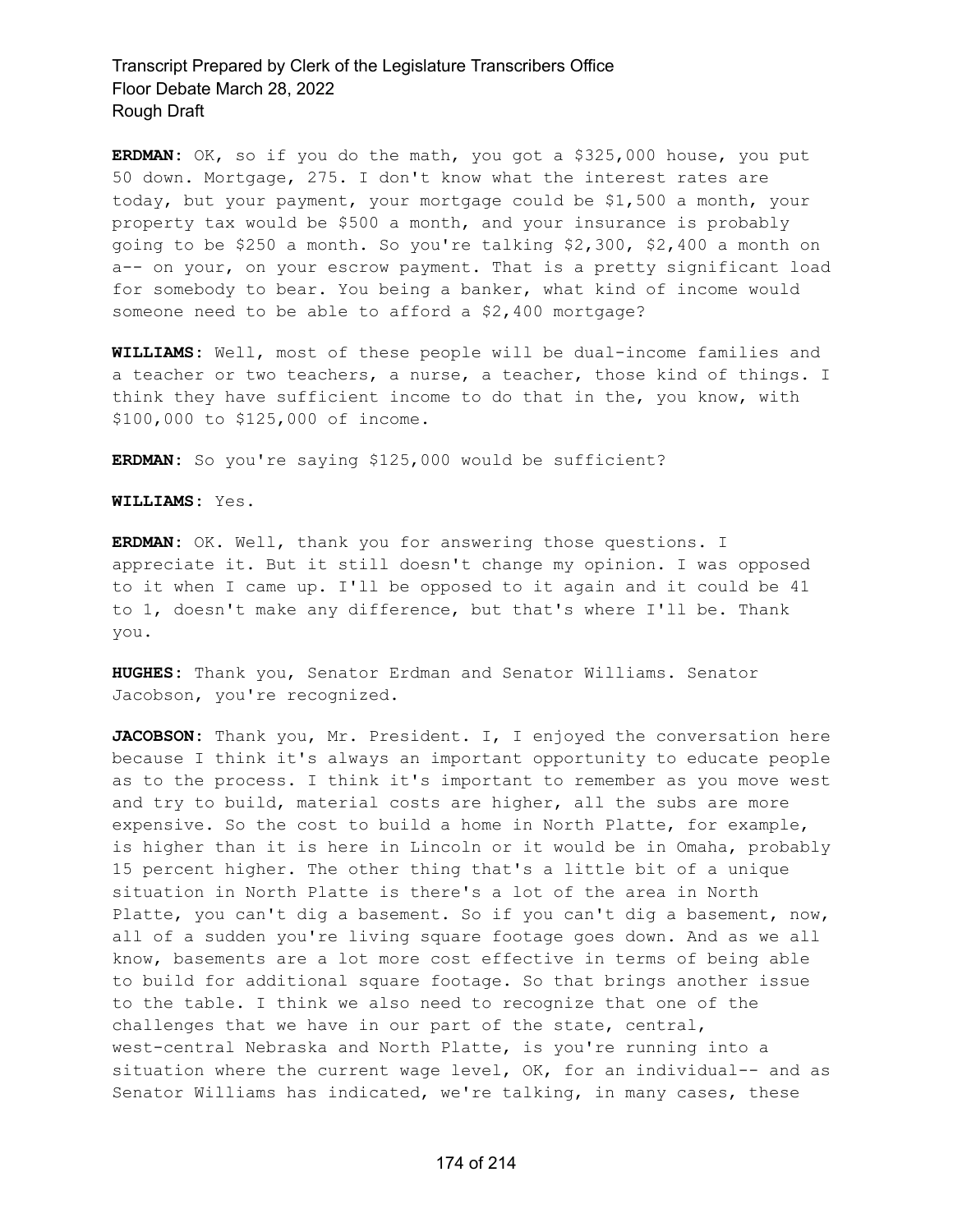would be two-income households-- that your average wage is, is not as good, typically because you don't have-- we don't have the same quality of jobs. That's why Sustainable Beef is going to be so important because we're going to be able to see a significant higher wage available for a lot of employees in that area. We have the Wal-Mart food distribution center that pays well. We have the railroad who has always been our premier employer who has certainly the highest wages paid and the best benefits, certainly jobs that we want to preserve and, and grow. And then you've got the hospital. So those are our major employers that are paying the higher-end wages. So if you can't afford housing in our area, you move to where the better jobs are at and where housing is potentially available and affordable. And typically, that means moving east or moving out of the state. So when you start looking at what do we do, there are 20, 2-0, homes available in the market in North Platte today, 20. You don't want to know what those are going to look like in many cases or how they're priced. OK, we have a-- we're beyond the housing crisis, we're beyond a housing crisis at this point in time. And why do we have the housing crisis? Because of cost to build. It's, it's unaffordable and now interest rates are moving higher and it's going to be even more unaffordable if we don't continue to take steps to do these kinds of programs to encourage people to go out and build more housing, contractors to get involved, communities to get involved with nonprofits or for-profit entities to build more rural workforce housing. Let's also remember that housing isn't static. Remember that you'll have people that will-- we think-- I think about in North Platte, there are people that might be in four- and five-bedroom homes. They're widows or widowers and they're staying in that house because they don't have a place to move to, but if they could move to a new home that's smaller, they would move out of their four- or five-bedroom home. And all of a sudden, that's available for a younger family to move into that's more cost effective. So we need to, we need to look at the entire circle in the housing side. And I'm not a realtor. I've seen one on TV, but I'm not a realtor, and I can tell you that that's the way the process works as you're moving from place to place. And there's a housing- there's a house for different incomes and as long as you're building more houses and making more available, you'll see that movement and you'll see more opportunities for people to buy homes. So thank you, Mr. President.

**HUGHES:** Thank you, Senator Jacobson. Senator Clements, you're recognized.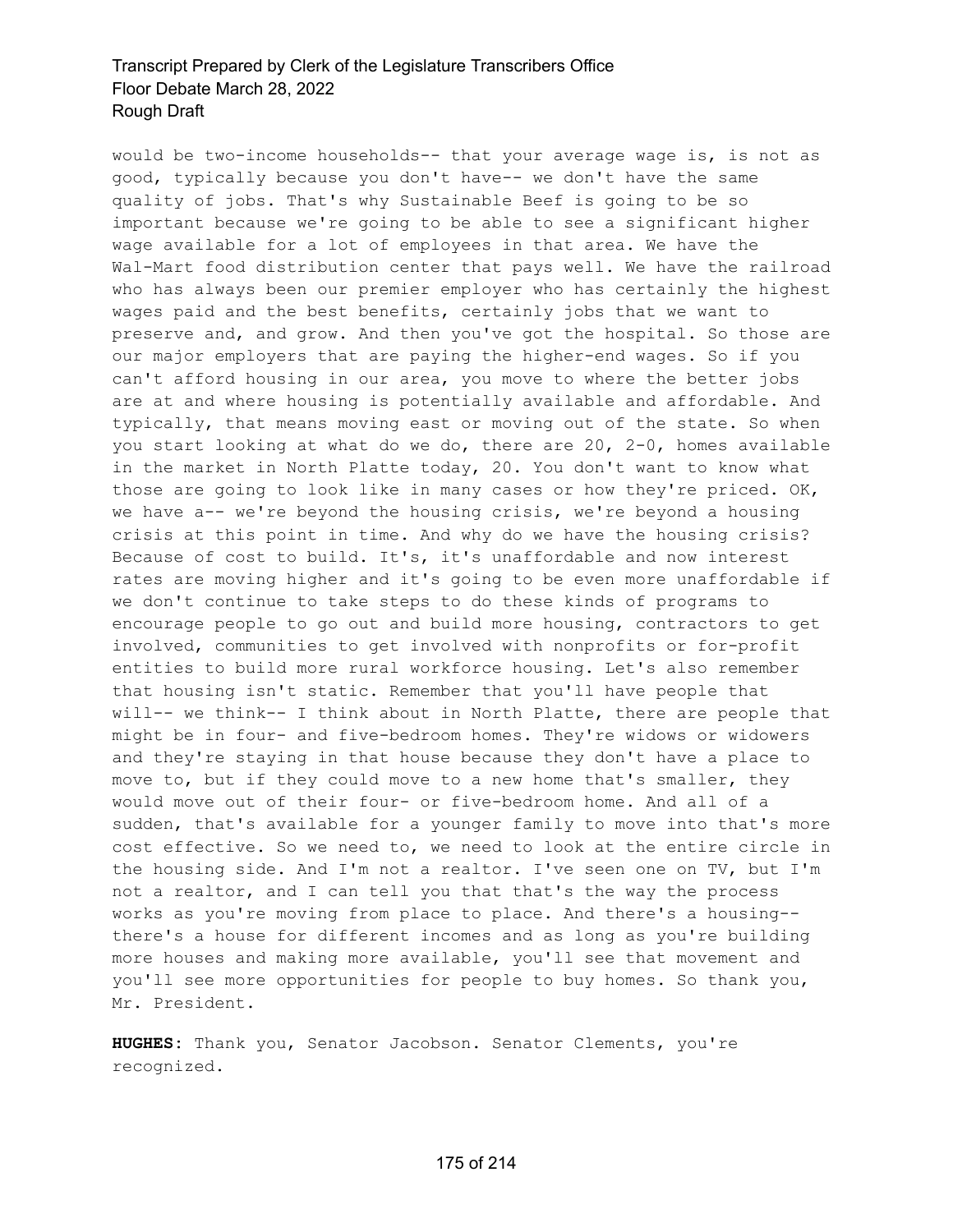**CLEMENTS:** Thank you, Mr. President. There's been a question in my mind as to who really does the granting of these funds and I'd like to ask Senator Williams a question.

**HUGHES:** Senator Williams, will you yield?

**WILLIAMS:** Certainly.

**CLEMENTS:** The bill talks about nonprofit organizations that does the grant funding. Would you explain what kind of nonprofits are doing this?

**WILLIAMS:** Certainly, Senator Clements. That's a, that's a great question. Under the bill, the definition of a nonprofit development organization means a local, regional or statewide nonprofit development organization approved by the director and the director is the Department of Insurance. We have many local entities that have their own development companies that are established on a nonprofit basis. They can be that. They can be a regional area or a district area and we've had a combination with the grants that have been approved so far of all-- all of those kind of things have been approved.

**CLEMENTS:** OK, thank you. So it's a variety. There's development districts throughout the state are, are there not?

**WILLIAMS:** There are and they would qualify.

**CLEMENTS:** OK, so this is eligible-- available to any anybody in the state that wants to try to apply for that, right?

**WILLIAMS:** That's correct.

**CLEMENTS:** And the person who applies for it is the builder, is that right?

**WILLIAMS:** No, the nonprofit development organization applies.

**CLEMENTS:** But they give grants to whom?

**WILLIAMS:** They don't necessarily give grants. That's not how the program has worked.

**CLEMENTS:** Oh, OK.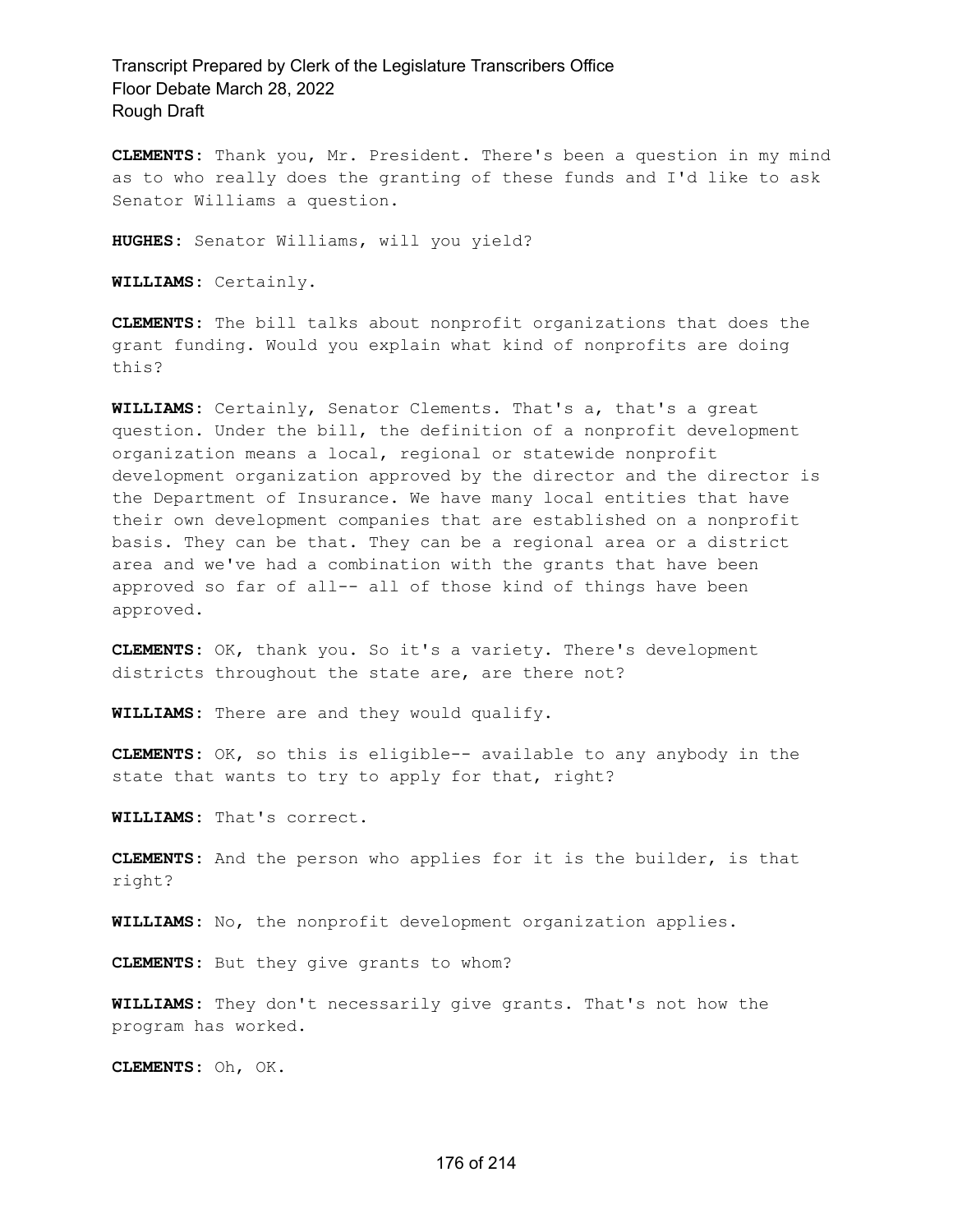**WILLIAMS:** They receive the funds and they become-- I would say in most cases, they become the developer themselves. They purchase the land. They put in the infrastructure. They hire a, a contractor to build the home. They then hire a realtor to sell the home and then they recoup the, the funds and do it again.

**CLEMENTS:** When the house sells, then it goes back to this pool of money?

**WILLIAMS:** If that's how they've set it up. The flexibility that we have created under this program gives the nonprofit a lot of flexibility on how they handle it, but the majority of them are set up that way where they reuse the funds, which is the real beauty of this, because every time it comes back, they can invest it again and build another house.

**CLEMENTS:** All right. Thank you, Senator Williams. Thank you, Mr. President.

**HUGHES:** Thank you, Senator Clements and Senator Williams. Senator Slama, you're recognized.

**SLAMA:** Thank you, Mr. President. I'll be brief. I rise in full support of LB1069 and AM2299. Senator Jacobson was absolutely right when he outlined the housing crisis as beyond a crisis and I can attest to this personally. My husband and I spent the better part of a year on Zillow and other housing websites trying to find a first home that we could afford within my district. A few popped up and they were off the market that day. We eventually lucked out this spring and were able to find an affordable first home that we could work and raise a family in, but our home buying experience was complicated not only by the housing shortage, but also by the supply, supply chain crisis. A lot of the houses that are going up on the market today, whether you're talking in rural or urban Nebraska, our urban homes are older homes that need some work and with contractors and supply chain issues, that work could very easily be extended out a year or more in order to make those homes livable. So when I look at LB1069, I see a, a wonderful opportunity to invest in our communities and, and I-- this is something that really disproportionately impacts rural areas. Senator Williams got to this point well. And the, the money normally doesn't line up to build new homes in rural areas, which is why we're seeing such a shortage and such an aging out of our housing stock. Hence, the need for some supports. Normally, I'm a very small government person, but this is a very narrowly tailored program intended to target a very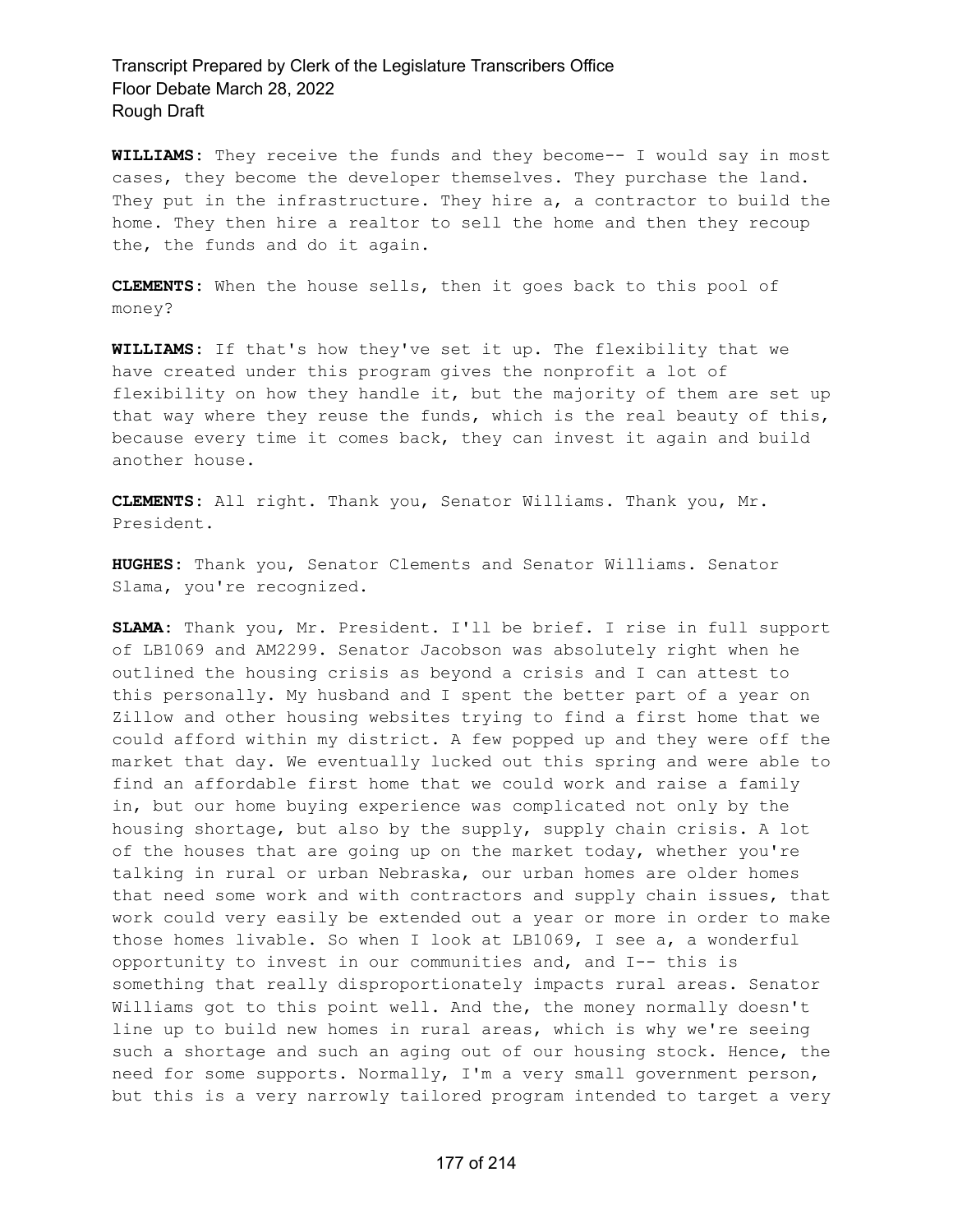high need in our rural areas, so I stand in strong support of it and would like to thank Senator Williams for being a champion of this issue. I'm, I'm really eager to see LB1069 and how it builds on our current program by looping in some of the higher-need, lower-income communities by lowering the, the match requirement. It's going to make a generational impact on our state and I'm proud to support it. Thank you, Mr. President.

**HUGHES:** Thank you, Senator Slama. Senator Moser, you're recognized.

**MOSER:** Thank you, Mr. President. A couple of years ago, I couldn't jog like that. I had a couple of questions for Senator Williams if he would respond.

**HUGHES:** Senator Williams, will you yield?

**WILLIAMS:** Certainly.

**MOSER:** Thank you. I was talking to one of our fellow senators a little bit about who makes money on this thing, how does the incentive work? And so I, I was chatting with you about this, so I thought I might ask you on the record so people understand how it works. So the guy who- or the couple, whatever, that buys the home, they pay market price for it?

**WILLIAMS:** That is the way it is established and that's the way everyone that I have seen has worked.

**MOSER:** So if they live in it a year or so and then they flip it, they're not going to make a whole lot and if they do, they keep the money.

**WILLIAMS:** They're selling at market value. They bought it at market value and they're selling it at market value.

**MOSER:** So it's kind of their investment?

**WILLIAMS:** Yeah.

**MOSER:** So what's the benefit of the, of the grant program? It guarantees that the developer is not going to lose money?

**WILLIAMS:** Well, the developer-- and I think this is where people get confused with this. There is not a normal developer in this situation. If there were a normal developer that was willing to take on the risk,

#### 178 of 214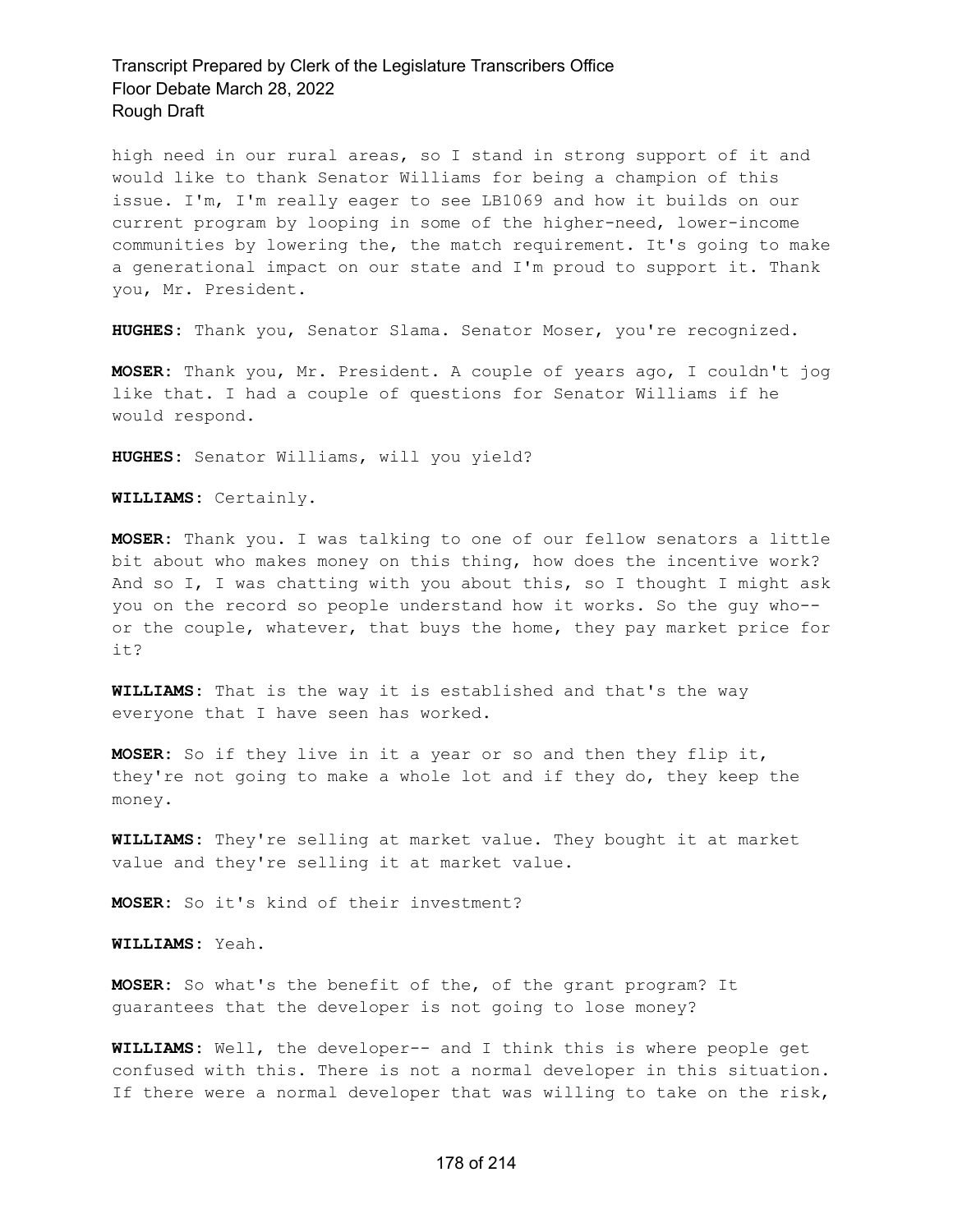they should do it and they would do it, but what we see right now is that is not available. So the nonprofit development organization becomes, in essence, the developer and they can reduce their risk by using the grant program to do that. The grant does not subsidize a homeowner buying the property. It does not subsidize the contractor that builds the property. They're going to contract for a property at a specific price and that's, that's how the program is intended to work.

**MOSER:** Yes, I don't recall the program that we used in Columbus, but we got around \$600,000 for housing development. And what they did is put it in the streets and the sewer and the water and all those things, bought the land and then they sold the lots for a better price and with the understanding that then the homes would be priced a little bit less than the market. And they built about 40 or so homes with that and the lots were-- normally, they would cost \$40,000. They were \$25,000 to \$30,000, so a lot of the private developers bought several of them just to get that extra edge so that their-- they could sell them more quickly and, and hopefully make more money. Well, those are just a couple of questions. You know, you're always worried about, you know, who's going to get the benefit of the grant and so it sounds like we're getting housing. That's the benefit of the grant.

**WILLIAMS:** That's the purpose of this entire program is to provide housing.

**MOSER:** Thank you.

**HUGHES:** Thank you, Senator Moser and Senator Williams. Senator Erdman, you're recognized and this is your third opportunity.

**ERDMAN:** Thank you, Mr. President. I listened to Senator Jacobson talking about those older folks who have a four- or five-bedroom house. We had that issue in Bridgeport and some of the community people got together and built a retirement village that they rent out to those local people because before they had that, people were moving to Scottsbluff, out of the area, and their grandkids and, and their kids were still in Bridgeport. So they give them an opportunity. They built several units there. They rent those for \$750, \$800 a month and that unit is always full and it freed up a lot of those homes that those people were living in that were paying a lot of property tax and had to take care of the yards and so it freed them up to move there. And so the question that one has to ask is why are we short of people to work in Nebraska? And so building these houses, we have to have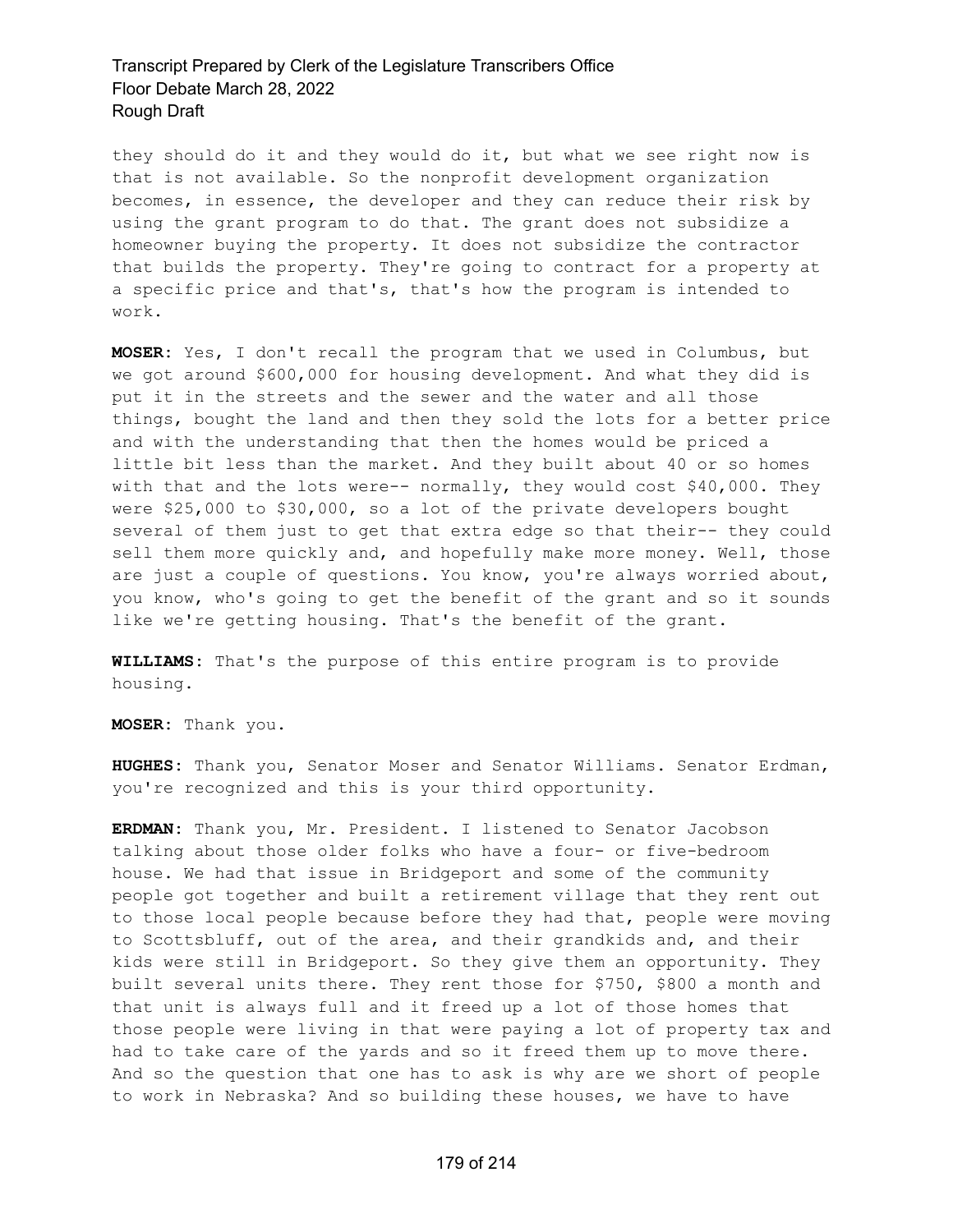somebody move there to fill those houses and I talked to a person last week that transferred from Texas, had a pretty significant raise to come the Nebraska. And when they got their first paycheck, they had less money than they had in Texas, even though they'd gotten a raise because of the income tax that we have. So a house that is \$325,000 in Nebraska in most communities is going to be a 2 percent property tax. And if-- it doesn't take a rocket scientist. You don't have to be an actuarial to figure out that's over \$6,000 bucks a year. That's \$500 a month. So people that are looking to move somewhere aren't thinking about Nebraska and that's why we have a shortage of workforce in Nebraska is because our taxes are too high. And so we continue to do those things that local investors that need to make money won't do because there's too much risk or there's not enough profit. But the government can do that, that's what we do. And at some point in time, we're going to overbuild and then we're going to have a housing crunch again, a crash, and we're going to say, wow, we shouldn't have build all those houses. And when you talk about starter homes, basically a starter home to me has wheels under it. And that's what happened back in Kearney in the '70s when they were short of people. They built several mobile home parks and that's where those people started. And so sometimes in the society in which we live, everybody wants to start at the place where their parents are after 40 years of work. And so I don't know if I'll get another vote, but I'm going to be red on LB1069. Thank you.

**HUGHES:** Thank you, Senator Erdman. Seeing no one else in the queue, Senator Williams, you're welcome to close on AM2299.

**WILLIAMS:** Thank you, Mr. President, and I appreciate the discussion and-- that we have had this evening on this. AM2299 simply clarifies that if there are funds left over in the program, they would go back to the General Fund, which is where they're coming from, rather than the Affordable Housing Trust Fund, and it also is clarifying language on the matching grant portion. That is simply what AM2299 does. I would encourage your green vote. Thank you, Mr. President.

**HUGHES:** Thank you, Senator Williams. Colleagues, the question before us is the adoption of AM2299. All those in favor vote aye; all those opposed vote nay. Have you all voted? Record, Mr. Clerk.

**CLERK:** 27 ayes, 4 nays, Mr. President.

**HUGHES:** AM2299 is adopted. Next item, Mr. Clerk.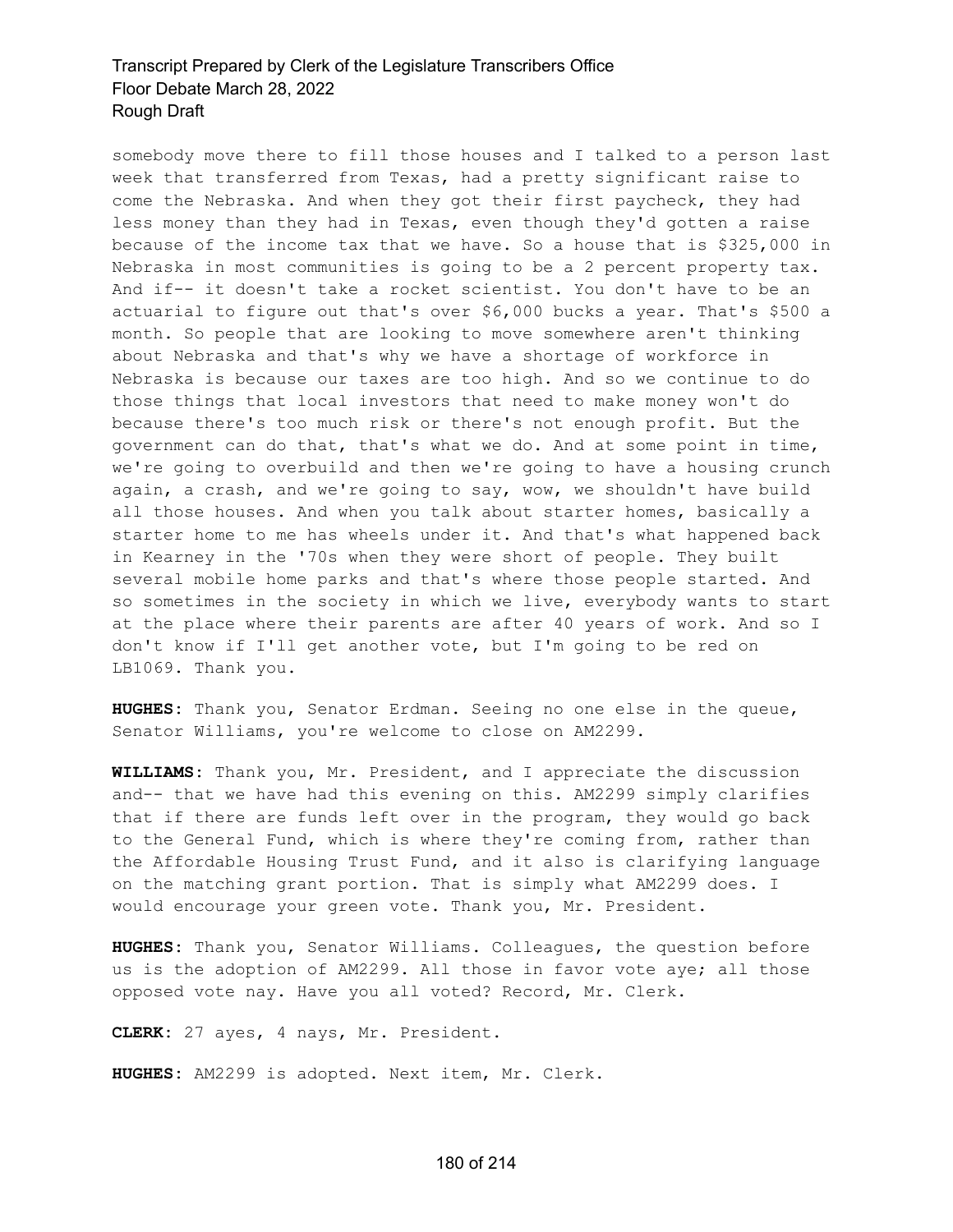**CLERK:** Senator Vargas would move to amend, AM2303.

**HUGHES:** Senator Vargas, you're welcome to open on your AM2303.

**VARGAS:** Thank you very much. I'll try to keep this brief. A lot of the questions that Senator Williams were asked actually apply to this. This is the Middle Income Workforce Housing Investment Act signed into law in 2020 by Governor Ricketts, something that he has supported and the administration has supported, along with the rural workforce housing. This is simply doing three things: (1) making sure that the program stays in place, extending it; (2) making sure that we're reducing the matching grant requirement to 50 percent; and then (3) doing the clarifying changes for where the money goes when it's not utilized, going back to General Funds. It is many of the similar same things as Senator Williams said in his bill and it works very similarly, but for urban, for Lancaster, for Douglas, and I urge your support of this because it is going to make sure that we keep two good programs that are working and make sure that we're harmonizing what we did in Senator Williams' into the urban workforce housing. Thank you.

**HUGHES:** Thank you, Senator Vargas. Debate is now open on AM2303. Senator Friesen, you're recognized.

**FRIESEN:** Thank you, Mr. President. Would Senator Vargas answer some questions?

**HUGHES:** Senator Vargas, will you yield?

**VARGAS:** Yes.

**FRIESEN:** So Senator Vargas, would-- what are some of the differences between the rural workforce housing development program and this program?

**VARGAS:** One, it's really dedicated to urban, to the urban center core. So this is really to qualified census tracts that are in Douglas or Lancaster and this is creating the same type of opportunities, but in urban Nebraska. They have to be in qualified census tracts, so low-income, high-need areas.

**FRIESEN:** Are the matching amounts the same?

**VARGAS:** The matching amounts are currently the same, but the same thing that we did in this one was, was lowering it 50 percent. We're proposing the same thing, to lower to 50 percent.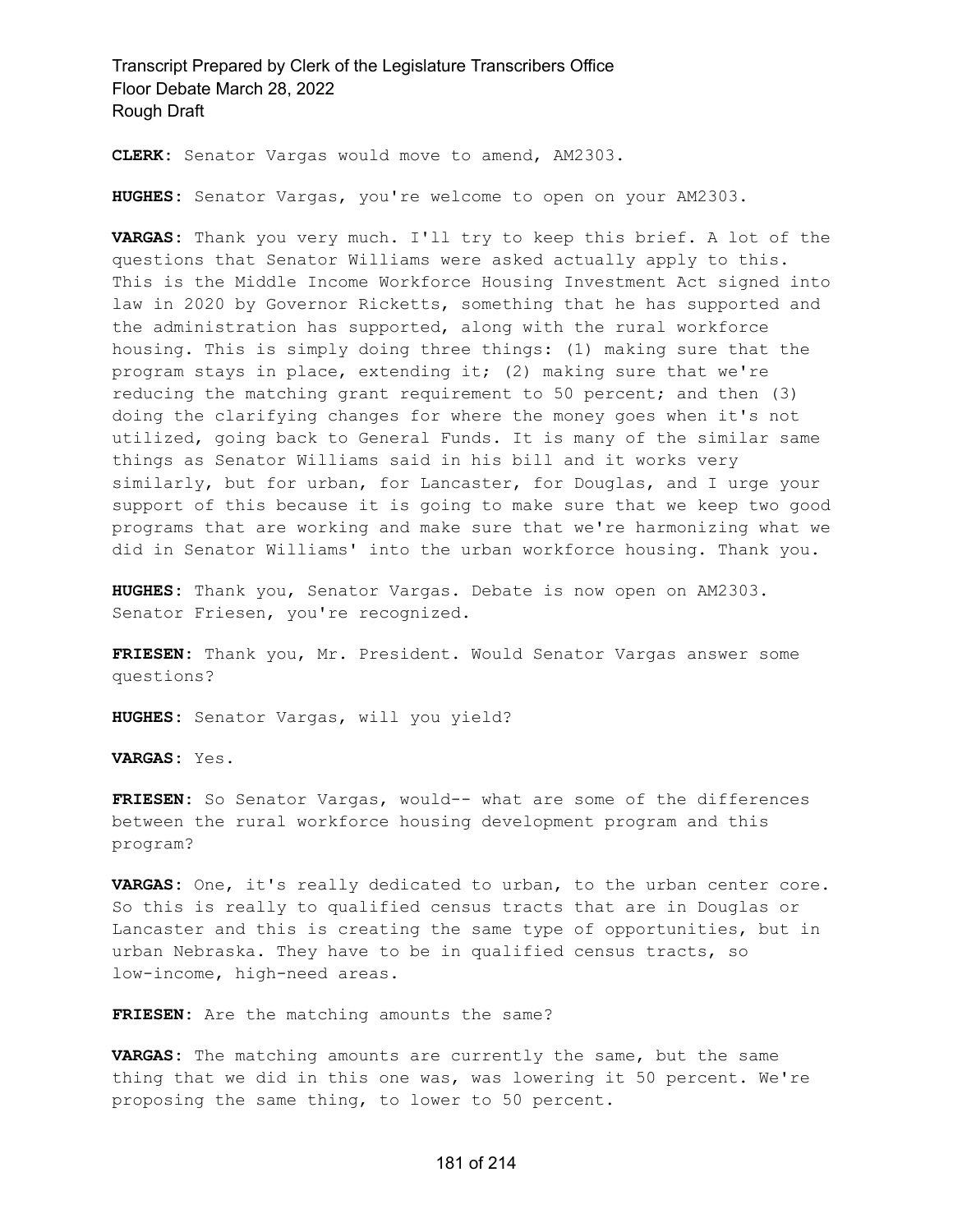**FRIESEN:** So you're taking it down to-- the match will be one half of the grant?

**VARGAS:** Correct, yes.

**FRIESEN:** OK. Thank you, Senator Vargas. Thank you, Mr. President.

**HUGHES:** Thank you, Senator Friesen and Senator Vargas. Seeing no one else in the queue, Senator Vargas, you're welcome to close on AM2303. Senator Vargas waives closing. The question before us is the adoption of AM2303. All in favor of vote aye; all those opposed vote nay. Have you all voted? Record, Mr. Clerk.

**CLERK:** 25 ayes, 3 nays, Mr. President, on the amendment.

**HUGHES:** AM2303 is adopted. Mr. Clerk.

**CLERK:** I have nothing further, Mr. President.

**HUGHES:** Colleagues, the question before us is the advancement to E&R Initial of LB1069. Senator Williams, you're welcome to close.

**WILLIAMS:** Thank you, Mr. President, and, and good evening again, colleagues. I again remind people that this legislation was heard in front of Business and Labor, had no opposition testimony and was advanced on a 7-0 vote. It was supported by the bankers, the realtors, the home builders. Also remember that the Governor included \$75 million in his proposed budget for workforce rural and the middle-income program in the more urban areas. We continue to talk about a need. This solution has worked and has helped us with the need and this program continues to improve. And with the changes that we have implemented through LB1069, I think we will ensure the future for the next five years. This does extend the program through the '26-27 year. With that, I would encourage and ask for your green vote on my priority bill, LB1069. Thank you, Mr. President.

**HUGHES:** Thank you, Senator Williams. Now, members, we will vote to advance to E&R Initial. All those in favor vote aye; all those opposed vote nay. Have you all voted? Record, Mr. Clerk.

**CLERK:** 30 ayes, 3 nays on the advancement of the bill.

**HUGHES:** LB1069 advances. Mr. Clerk, next item.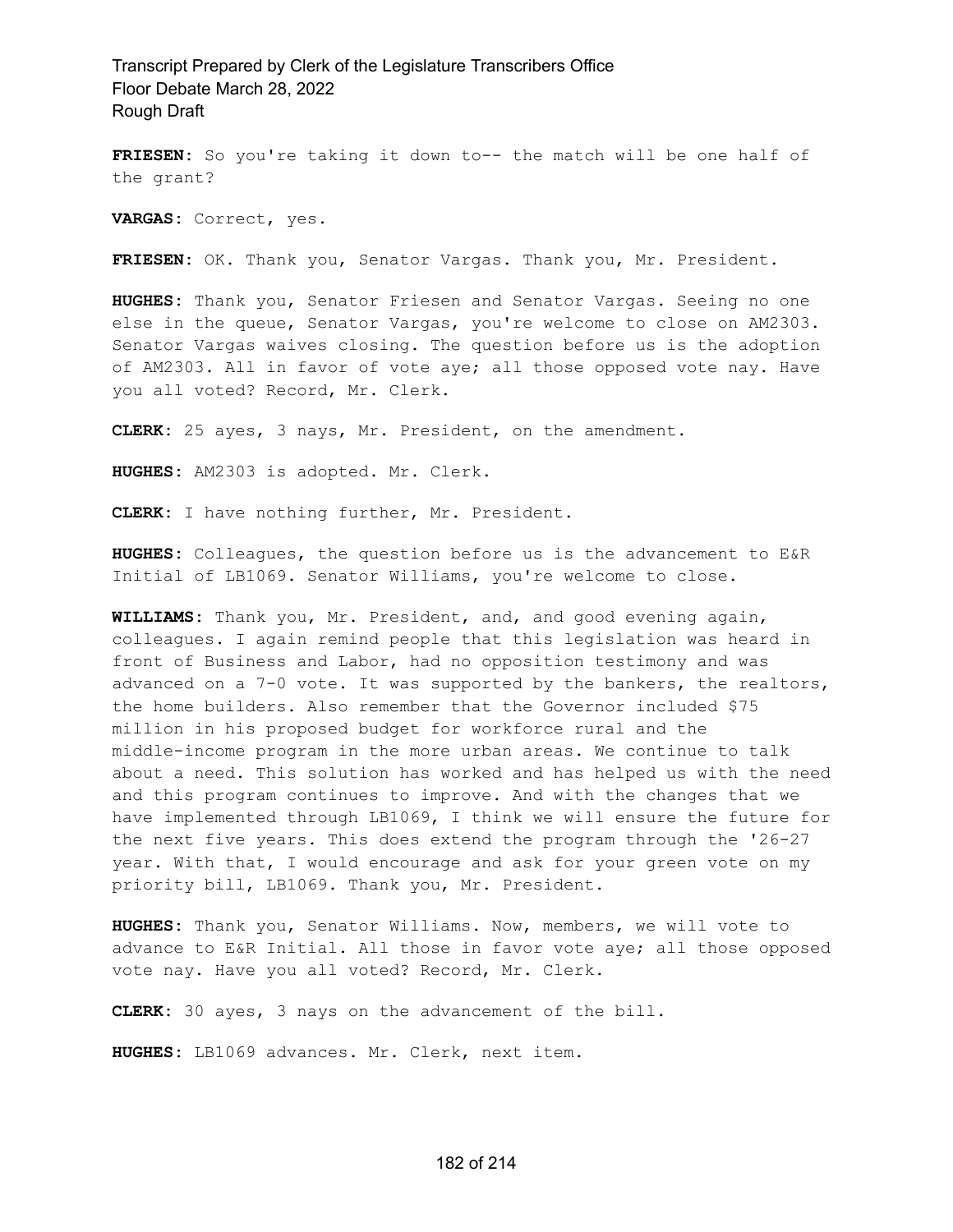**CLERK:** LB853 is a bill introduced by Senator Day. It's a bill for an act relating to revenue and taxation; provides a homestead exemption for certain disabled veterans. Introduced on January 6, referred to the Revenue Committee, advanced to General File. There are Revenue Committee amendments pending.

**HUGHES:** Senator Day, you're welcome to open on LB853.

**DAY:** Thank you, Mr. President, and good evening, colleagues. LB853 is my personal priority bill and it would create a new prorated homestead exemption for veterans with service-connected disabilities that are rated as between 50 percent and 90 percent on the VA schedule for rating disabilities. Whenever we're working on legislation that would create a new exemption for a group of Nebraskans, I know the natural question that comes up is why? Why does this make fiscal sense? While there is a clear fiscal rationale based on the justification of lost earning power, I would also appeal to the debt of gratitude that we owe this group of Nebraskans in particular. These are Nebraskans who left home to serve our state and country and have come back having made enormous and life-changing sacrifices. While each veteran with a service-related injury faces a lifetime of unique and personal challenges, for the purpose of-- purposes of evaluation, service-related injuries are determined by a graduated rating system under the VA schedule for rating disabilities. The ratings range from zero to 100 percent and higher ratings may reflect a single serious disability or a combination of several smaller disabilities. The basis for these ratings are the average impairment of earning capacity that results from the service member's injury. It's also important to understand that when a veteran has more than one disability, the ratings are not simply added together. For example, a 30 percent disability rating plus 20 percent disability does not equal a total 50 percent disability rating. Instead, combined ratings are calculated by a formula and rounded down to the nearest 10 percent, meaning veterans often have a rating that is less than the sum of their injuries. While a 1 to 100 rating system may seem remote and calculated, I would urge everyone in this room to consider the life-altering changes that those with service injuries go through and consider the physical and psychological loss as if they suddenly happen to ourselves or a loved one. For the 17,629 Nebraska veterans who have, who have a 50 percent or greater service-related injury, this is their daily reality, a life forever altered by the courage they showed in serving our country and our way of life. Although the size of our veteran population is declining among the youngest generation of veterans, service-connected injuries are increasing as a proportion of those returning home. Post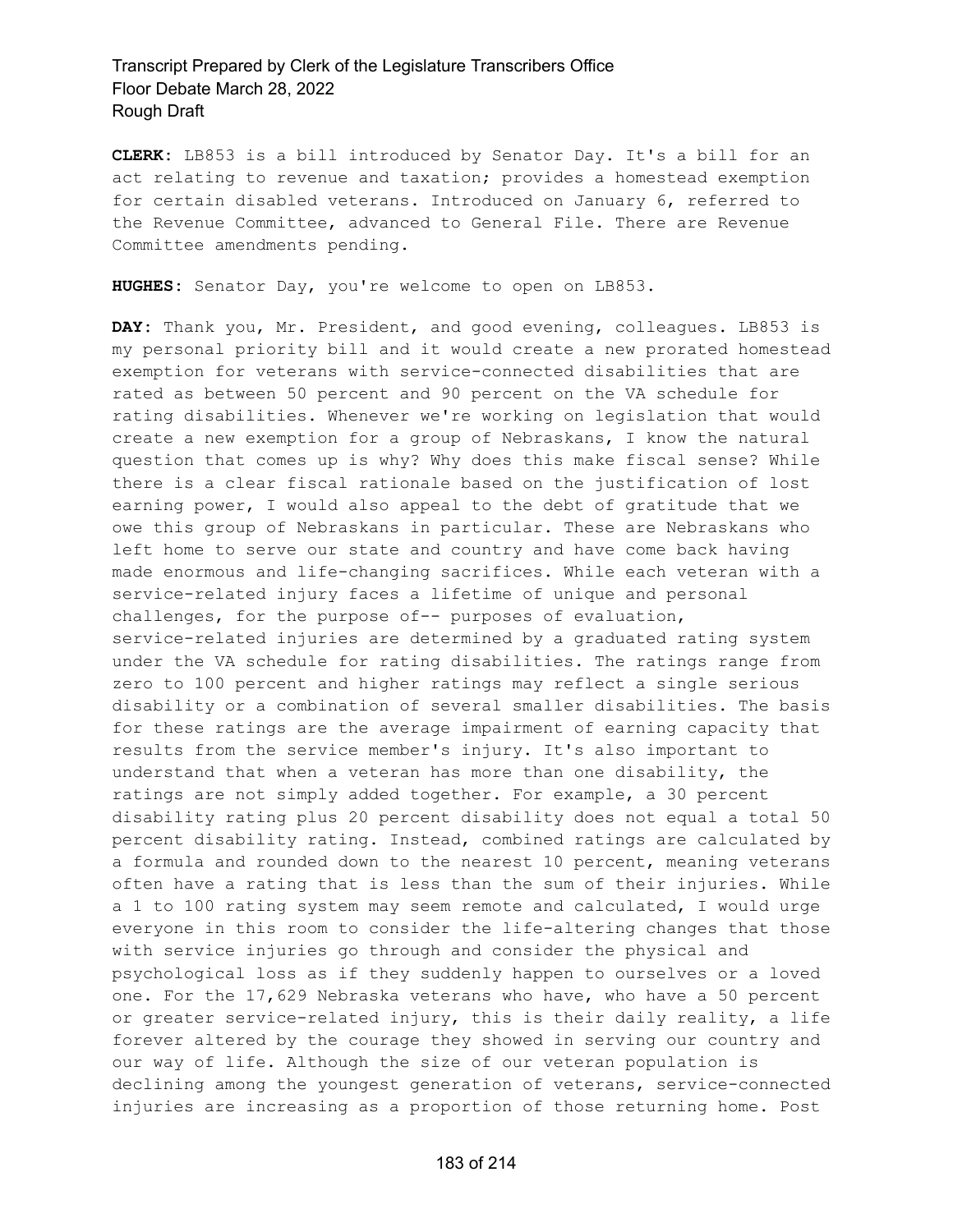9/11 veterans report a 43 percent rate of service-connected disabilities, significantly higher than veterans from other periods. Additionally, among this subcategory of veterans with a service-related disability, 39 percent of these injuries have a disability rating of more than 70 percent. Unfortunately, we have another generation of Nebraskans trying to build their lives while experiencing the lasting effects of their service injuries. When we think of the nature of a partial disability, it seems only natural to be optimistic about the effects of a partial service injury. Yet these are injuries that would be considered massive in any colloquial or commonsense meaning of the term. For example, a case of 70 percent impairment for post-traumatic stress disorder involves suicidal thoughts, near continuous panic attacks, inability to manage stressful situations, and a projected 70 percent loss of earnings. This veteran would not qualify for our homestead exemption in the status quo. In terms of physical injuries, another example would be if your arm is amputated at the shoulder, you would qualify for-- you qualify for a 100 percent service disability and would get the exemption. However, if it's amputated below the deltoid but above the elbow, it's a 70 percent disability in your nondominant arm and an 80 percent disability in your dominant arm. Regardless, in each case, we would not currently give those veterans the homestead exemption. Veterans with a 50 percent or higher service-related injury only suffer from a partial disability in the clinical, cold, and bureaucratic meaning of the term. As anyone else can see, these are life-altering, altering injuries, excuse me. Alaska, Illinois, Kansas, and Vermont already include versions of 50 percent or higher service-related disabilities in their property tax exemptions and it is time for Nebraska to join them. LB853 would prorate the level of service-related disability for those who are 50 percent or more disabled, matching the level of property tax exemption with their level of service disability and 10 percent tiers. I'm not pretending that LB853 comes anywhere close to enough to make up for what many veterans have lost in defending us. However, I am asking you to consider giving this amount back to make, to make things slightly easier for those who have given so much to all of us here today. LB853 advanced from the Revenue Committee unanimously and received no opposition testimony. Additionally, there is a committee amendment, LB-- excuse me, AM1601. This would fix a drafting error that accidentally placed the exemption for non service-related injuries and would correct this and grant the exemption to service-related injuries. So with that, I ask for your green vote on the committee amendment, AM1601, and the underlying bill, LB853. Thank you, Mr. President.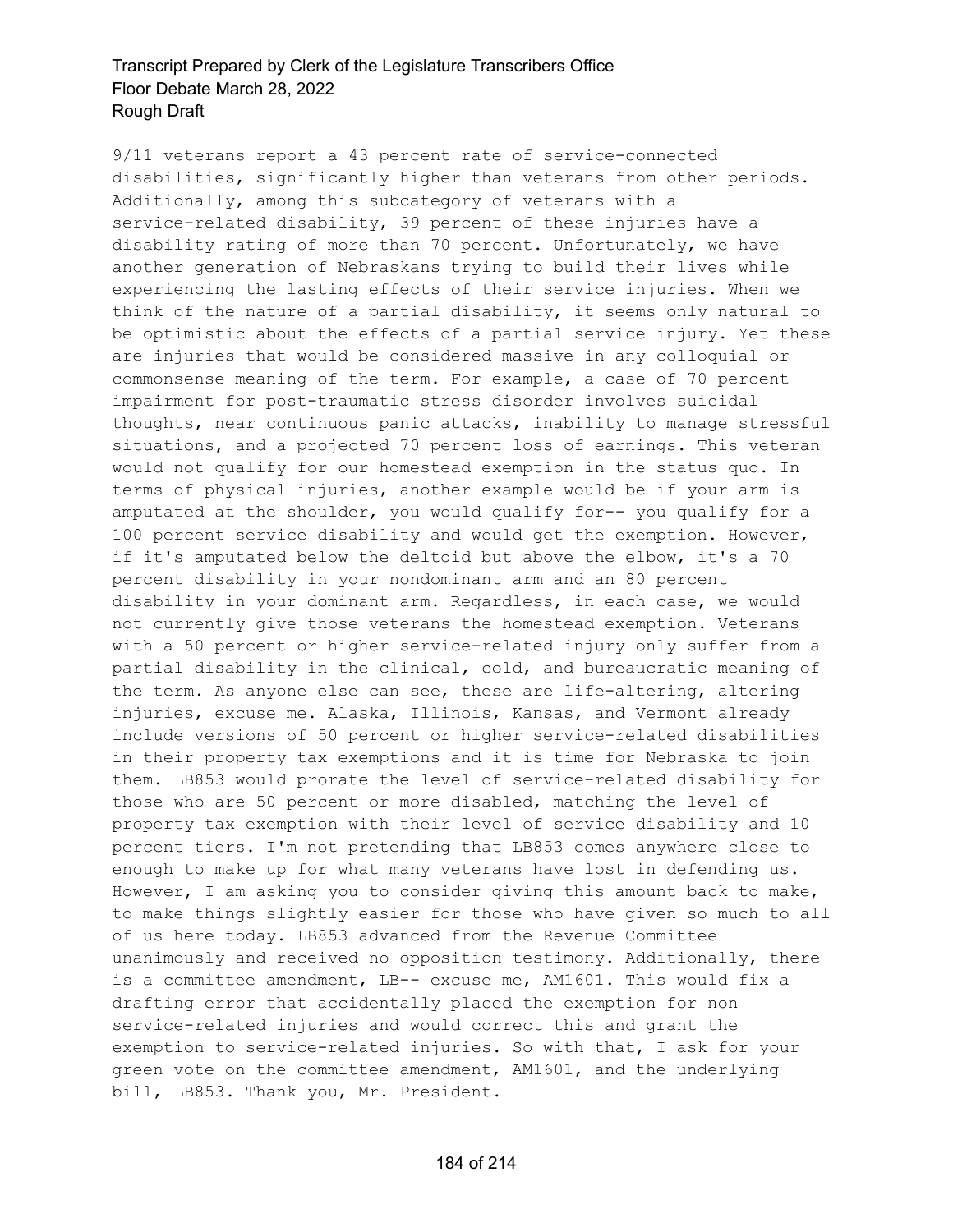**HUGHES:** Thank you, Senator Day. As the Clerk stated, there are amendments from the Revenue Committee. Senator Linehan, as Chair of the committee, you are recognized to open on the amendments.

**LINEHAN:** Good evening, Mr. President. Thank you. Thank you, Senator Day, for providing an overview of LB853. Senator Day brought the language found in committee amendment AM1601 to the hearing on LB853. The Revenue Committee adopted the language on an 8-0 vote. The amendment moves the language for the partial homestead exemption for military veterans to the correct section of statute. The amendment clarifies a partial exemption for military veterans applies to service-related disability injuries. Thank you, colleagues, and I ask for your support of the committee amendment, AM1604, and for your support to move LB853 to Select File. I'll be happy to answer any questions. Thank you.

**HUGHES:** Thank you, Senator Linehan. Mr. Clerk, there's an amendment to the committee amendment.

**CLERK:** Mr. President, Senator Sanders would move to amend the committee amendment, AM2371.

**HUGHES:** Senator Sanders, you're welcome to open on AM2371.

**SANDERS:** Thank you, Mr. President. Good evening, colleagues. Today, I'm introducing a friendly amendment that adds to the text of my bill, LB1080, into LB853. I would like to thank Senator Day for allowing me to amend my bill into hers and for bringing this legislation that supports Nebraska disabled veterans. AM2371 amends the original text, LB1080, my bill, which also changes homestead exemption provisions, LB853. LB1080 had no opposition at the hearing and advanced on an 8-0 vote from the Revenue Committee. The bill was brought to us by the Sarpy County Commissioners. AM2371 represents a modest change to our homestead exemption laws that will make a big impact for our veterans who are permanently and totally disabled. It provides a friendly process for veterans whose disabilities make it difficult for them to refile for the homestead exemption each year and whose disability is extremely unlikely to improve over time. Under AM2371, veterans who are totally and permanently disabled can apply for a homestead exemption every five years rather than on a yearly basis. We chose five years because this proposed processes coincides with the current practices in the Sarpy County Assessor's Office, requiring that veterans submit a summary of benefits every five years to confirm their disability status. AM2371 is the result of numerous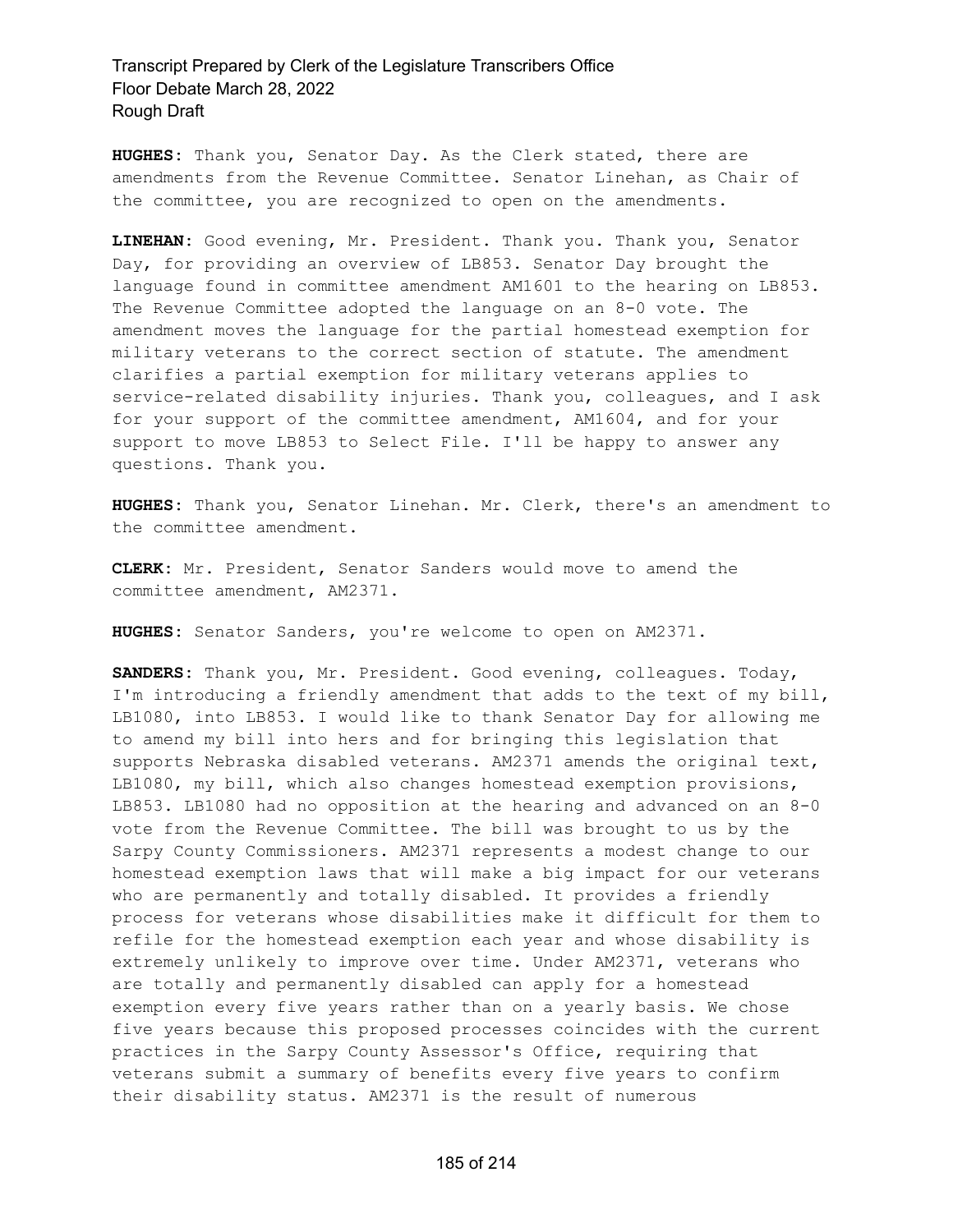conversations. The Sarpy County Board of Commissioners have led with the county assessors, county veterans, service officers, and other interested parties. Given the large population of veterans in Sarpy County and Douglas County, we expect the biggest impact will be seen in these two counties. Sarpy County estimates that 1,000 veterans, or 10 percent of the homestead exemption recipients, would be impacted by this change in Sarpy County alone. I am happy to answer any questions that you may have and I urge you to vote green on AM2371 and the underlying-- underlining bill. Thank you, Mr. President.

**HUGHES:** Thank you, Senator Sanders. Debate is now open on AM2371. Senator Brewer, you are recognized.

**BREWER:** Thank you, Mr. President. Well, I'll start by thanking Senator Sanders, Senator Linehan, and Senator Day for this bill and the amendments. I think to understand the system that's used for, for determining disability, I probably need to tell you my story so you understand how the process works. So in 2014, I retire after almost 37 years. You're sent to a medical facility and they assess you and that assessment determines how much disability you have. Now what they do is they look at the injuries you sustained throughout your time in the military and then they put a value to each of those. So let me run through just a quick list here. So at the time I retired, they determined I had two damaged vertebrae in my neck, C4 and C5, three damaged vertebrae in my back L-- or S1, L4, and L5-- I'd had my left thumb blown off and reattached, but it reattached just fine-- loss of hearing in the right ear, loss of vision in the right eye, damaged rotator cuff in the right arm, 21 different shrapnel wounds, seven gunshot wounds to include the left lung, right arm, right calf, neck, and head, both ankles fused, and a traumatic brain injury. So for those injuries, you're awarded 70 percent. None of those exceeded 70 percent and the way it works is that they use a math formula where you add them all together and it's some number that's way below anything you could ever dream of. And then for you to ever increase that number, it is a very difficult process you go through of being reevaluated. Each county has a county service officer that works with veterans and, and their job is to help you increase that if it's possible, if you're deserving and you can prove it, but normally that is a very long process, sometimes ten or more years before you can have one of those increased. So when you hear some of these numbers and you question whether or not this is really a reasonable thing or if they really need it or not, understand these numbers really don't reflect the, the true amount of injuries that they've sustained. It is a math formula that's used so that the government can pay you or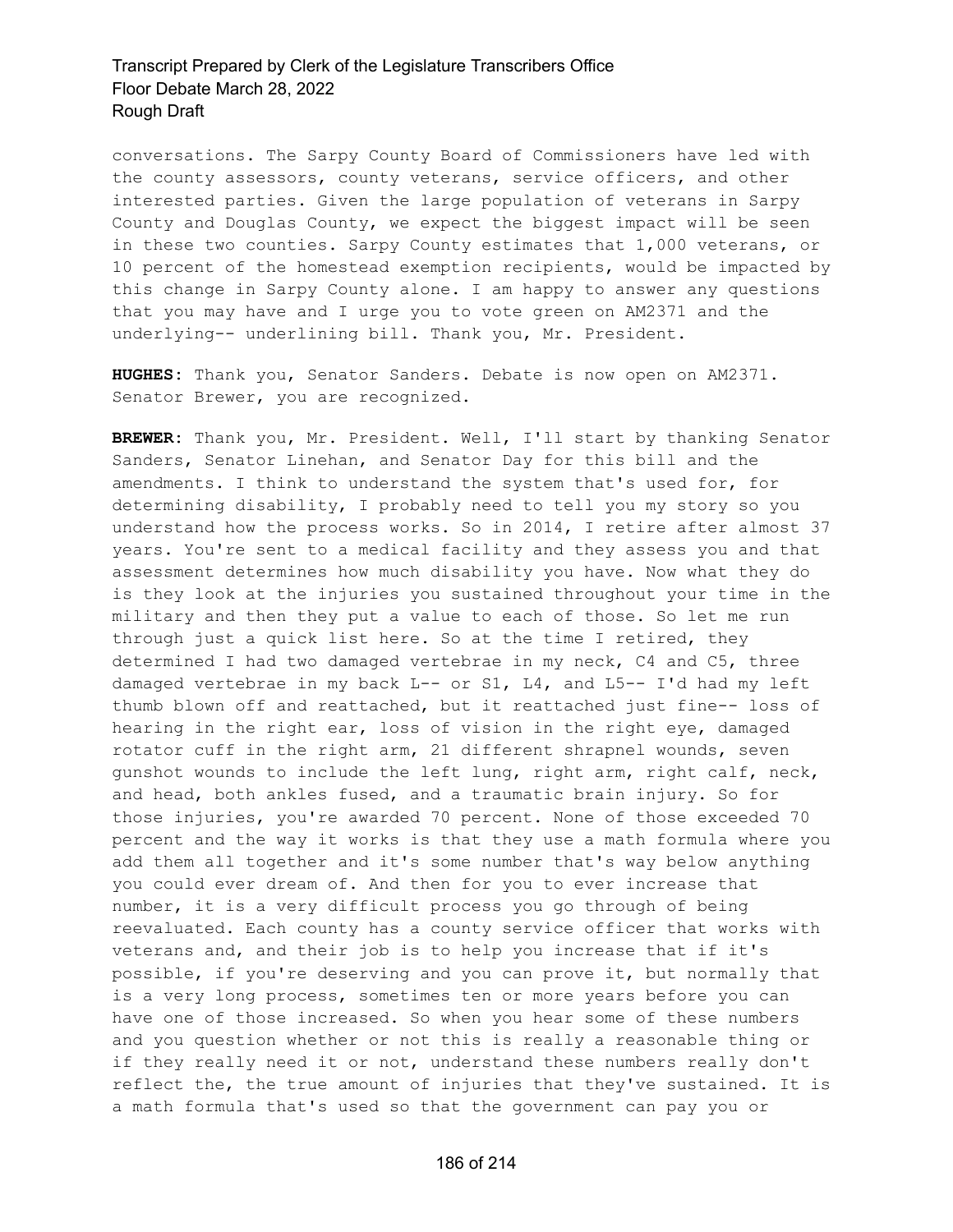recognize you for the least amount possible. So with that, I would ask your vote-- green vote on LB853 and amendments. Thank you, Mr. President.

**HUGHES:** Thank you, Senator Brewer. Senator Jacobson, you're recognized.

**JACOBSON:** Thank you, Mr. President. I really want to applaud Senator Day, Senator Sanders, and of course, Senator Brewer for their work on this bill. There's really never enough that we can do for our veterans. It's, it's really unbelievable when I come here and I spend time around Senator Brewer and I'm always in awe of someone who has done what he's done for our country, suffered the injuries that he suffered, and he's here serving in the Legislature. He's really a source of strength for me when I come here and watch him and watch what he's done in his career and what he's done for our country and recognize that he's not alone. There are a lot of people out there just like him. So again, I understand this can have some minor impact on the counties as you start looking at, at this exemption, but I think it's the very least that we can do for our veterans. I would highly encourage everyone to vote green on the-- on all of the amendments and the underlying bill and Senator Day, thank you again.

**HUGHES:** Thank you, Senator Jacobson. Seeing no one else in the queue, Senator Sanders, you're welcome to close on AM2371. Senator Sanders waives closing. Members, the question before us is the adoption of AM2371. All those in favor of vote aye; all those opposed vote nay. Have you all voted? Record, Mr. Clerk.

**CLERK:** 37 ayes, 0 nays on adoption of the amendment to the committee amendments.

**HUGHES:** AM2371 is adopted. Next item, Mr. Clerk.

**CLERK:** Senator Hansen, FA165. I have a note you want to withdraw, Senator. Thank you. I have nothing further to the committee amendments, Mr. President.

**HUGHES:** Thank you, Mr. Clerk. Senator Linehan, you're welcome to close on AM1601. Senator Linehan waives closing. Members, the question is the adoption of AM1601. All those in favor vote aye; all those opposed vote nay. Have you all voted? Record, Mr. Clerk.

**CLERK:** 38 ayes, 0 nays, Mr. President, on the adoption of committee amendments.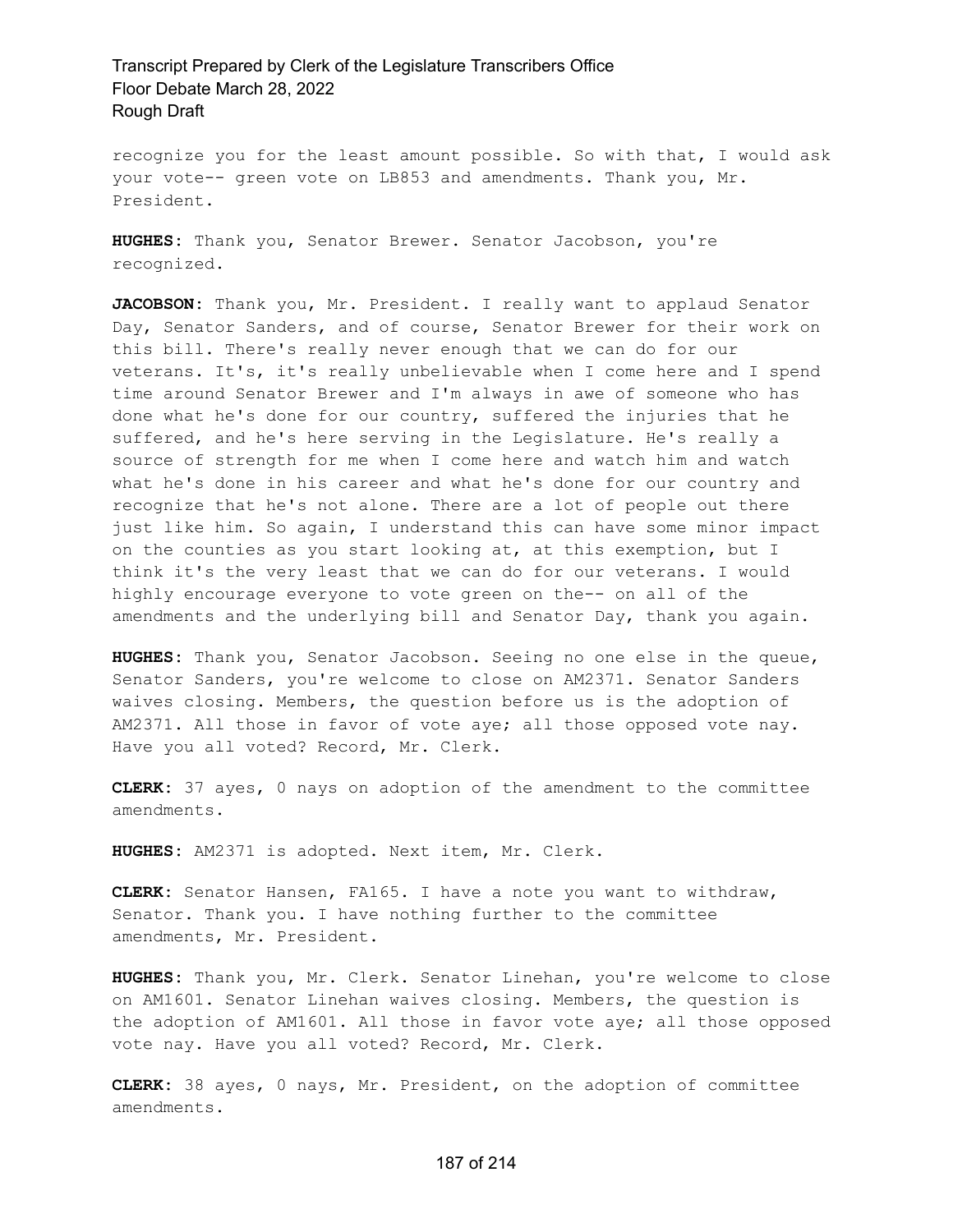**HUGHES:** AM1601 is adopted.

**CLERK:** I have nothing further, Mr. President.

**HUGHES:** Senator Day, you're welcome to close on a LB853. Senator Day waives closing. Colleagues, the question is the advancement to E&R Initial of LB853. All those in favor of vote aye; all those opposed vote nay. Have you all voted? Record, Mr. Clerk.

**CLERK:** 39 ayes, 0 nays on the advancement of the bill.

**HUGHES:** LB853 advances. Colleagues, pursuant to the, to the agenda, we will now move to the 7:00 items. LB741A, Mr. Clerk.

**CLERK:** Mr. President, LB741A is bill by Senator DeBoer. It appropriates funds to implement LB741. Senator DeBoer has an amendment pending, Mr. President, AM2628.

**HUGHES:** Senator DeBoer, you're welcome to open on LB741A.

**DeBOER:** Thank you, Mr. President. I'm actually going to ask to move to my amendment time and waive the opening on this.

**HUGHES:** Without objection, we'll move to AM2628.

**DeBOER:** Thank you, Mr. President. Colleagues, this is the trailing A bill for LB741. There has been an adjustment to the A bill that I just got maybe 15 minutes ago, so I thank all the ones in Bill Drafters who are working and this was just prevented-- or presented to me. LB741A with-- so AM2628 is a white copy, strikes the original so that the new matter is now AM2628. That includes the money for Senator Brandt's LB1001, which was included on Select File, and that is the vast bulk of the, the A bill. There is \$10,000-- or \$11,209 for an amendment that I put on as well. So that is the A bill and I would encourage your green vote on 7-- or on AM2628, which replaces LB741A.

**HUGHES:** Thank you, Senator DeBoer. Debate is now open on AM2628. Seeing no one in the queue, Senator DeBoer, you're welcome to close on AM2628. Senator DeBoer waives closing. Colleagues, the question before us is the advancement of AM2628. All those in favor of vote aye; all those opposed vote nay. Have you all voted? Record, Mr. Clerk.

**CLERK:** 35 ayes, 0 nays, Mr. President, on the amendment.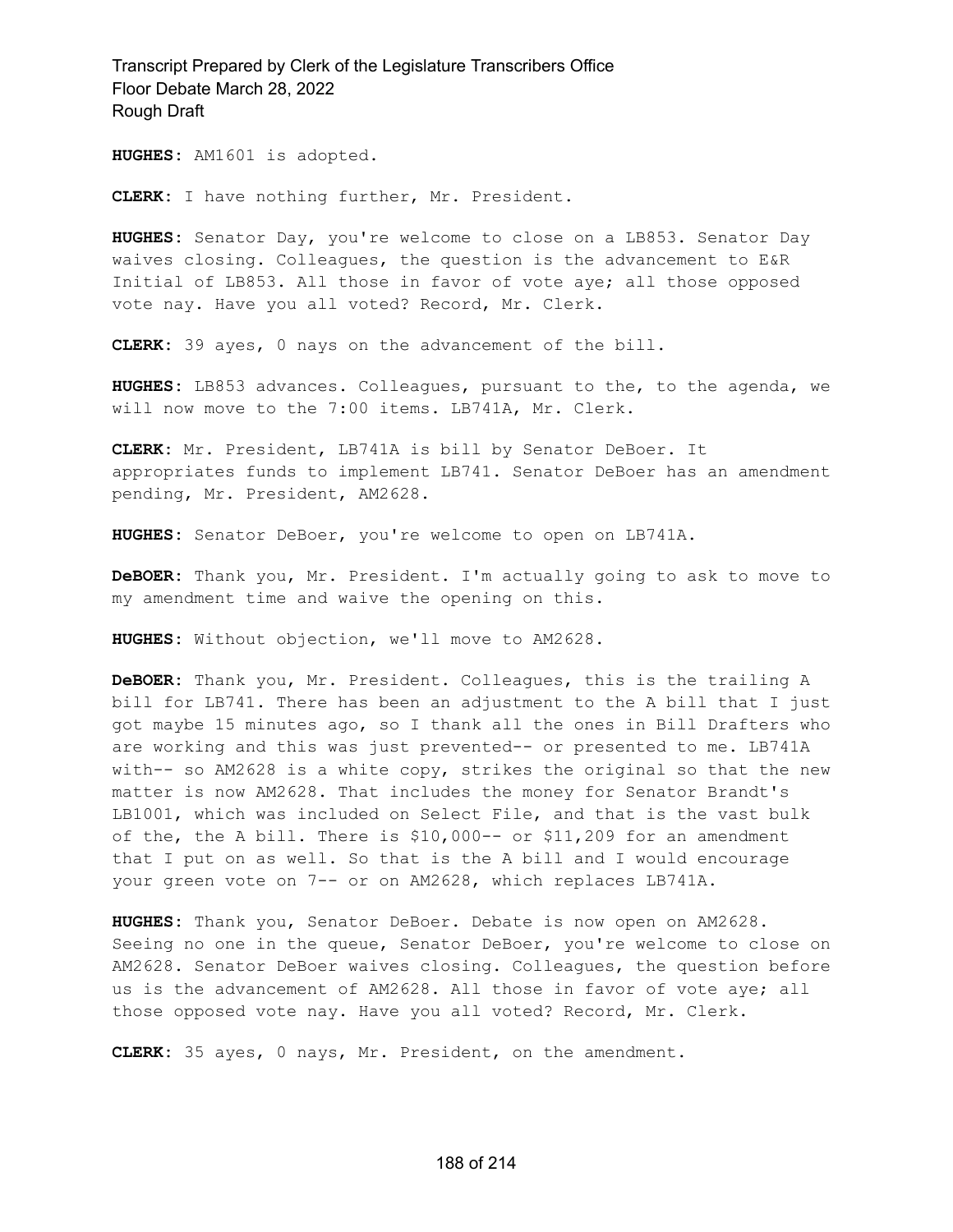**HUGHES:** AM2628 is adopted. Returning to the bill, seeing no one in the queue, Senator DeBoer, you're welcome to close on LB741A. Senator, DeBoer waives closing. Members, the question before us is the advancement to E&R Initial of LB741A. All those in favor vote aye; all those opposed vote nay. Have you all voted? Record, Mr. Clerk.

**CLERK:** 33 ayes, 0 nays on the advancement of LB741A.

**HUGHES:** LB741A advances. Mr. Clerk, next item.

**CLERK:** Yes, sir. Mr. President, the next bill is LB752 A. It's a bill by Senator Arch. It appropriates funds to implement the provisions of LB752.

**HUGHES:** Senator Arch, you're welcome to open on LB752A.

**ARCH:** Thank you, Mr. President. Good evening, colleagues. LB752A is the appropriation bill for one of the Health and Human Services Committee's priority bills. As a reminder, LB752 is the Health and Human Services Committee's Christmas tree related to licensure in public health and we'll be discussing that just a couple of bills from now. LB752A appropriates \$79,552 from the General Fund for fiscal year '22-23 and \$99,326 from the General Fund for fiscal year '23-24 to the Department of Health and Human Services to carry out the provisions of the Alzheimer's Disease and Other Dementia Support Act, including the creation of advisory council, which is one of the bills included in LB752. The money appropriated to the department will pay for the FTE needed to support the council. With that, I ask for your green vote on LB752A, also on the underlying LB752 when we get to it. Thank you.

**HUGHES:** Thank you, Senator Arch. Debate is now open on LB752A. Seeing no one in the queue, Senator Arch, you're welcome to close on LB752A. Senator Arch waives closing. Members, the question before us is the advancement to E&R Initial of LB752A. All those in favor of vote. aye; all those opposed vote nay. Have you all voted? Record, Mr. Clerk.

**CLERK:** 35 ayes, 0 nays on the advancement of the A bill.

**HUGHES:** LB752A advances. Mr. Clerk, next item.

**CLERK:** LB1024A by Senator Wayne. It's a bill for an act to appropriate funds to implement the provisions of LB1024.

**HUGHES:** Senator Wayne, you're welcome to open on LB1024A.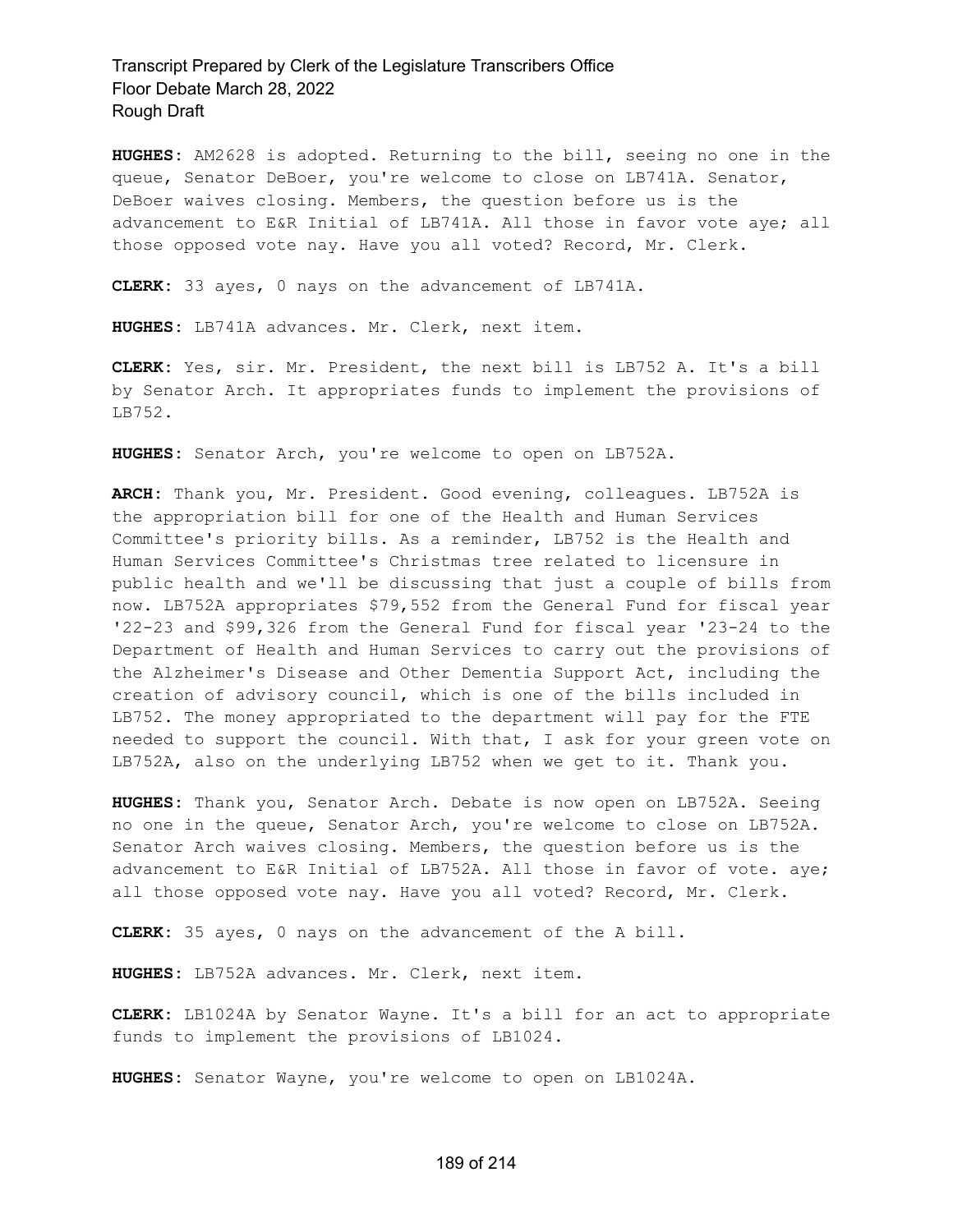**WAYNE:** Thank you, Mr. President. Colleagues, this A bill, we already- we're working on the amendment, so it will completely change on Select File along with LB1024. I would ask for a green vote so they can stay together and we can have the conversation on Select File regarding the amendment that we're proposing to adopt the change LB1024. Thank you, Mr. President.

**HUGHES:** Thank you, Senator Wayne. Debate is now open on LB1024A. Seeing no one in the queue, Senator Wayne, you're welcome to close on LB1024A. Senator Wayne waives closing. Members, the question before us is the advancement to E&R Initial of LB1024A. All those in favor of vote aye; all those opposed vote nay. Record, Mr. Clerk.

**CLERK:** 27 ayes, 0 nays, Mr. President, on the advancement of the A bill.

**HUGHES:** LB1024A advances. Mr. Clerk, next item.

**CLERK:** Mr. President, Select File. Senator McKinney, Enrollment and Review amendments to LB707.

**HUGHES:** Senator McKinney for a motion.

**McKINNEY:** Mr. President, I move to adopt the E&R amendments to LB707.

**HUGHES:** Members, the question is the adoption of E&R amendments. All those in favor say aye. Opposed nay. The E&R amendments are adopted.

**CLERK:** Senator Flood would move to amend, AM2205.

**HUGHES:** Senator Flood, you're welcome to open on your amendment, AM2205.

**FLOOD:** Thank you, Mr. President, members. As a member of the Banking Committee, it's my pleasure to introduce this amendment. It is a friendly amendment. AM2205 addresses a concern raised when the Legislature adopted LB649, the Nebraska Financial Innovation Act, last session, which authorized the creation of digital asset depositories. LB993, introduced by Senator Bostar, has been added to LB707 pursuant to an amendment adopted on General File. LB993 would provide limitations on digital asset and cryptocurrency custody services. During the Banking, Commerce and Insurance Committee hearing on LB993, concerns were raised regarding the existing requirement under Section 8-3009 for a digital asset depository to maintain unencumbered liquid assets valued at not less than 100 percent of the digital assets in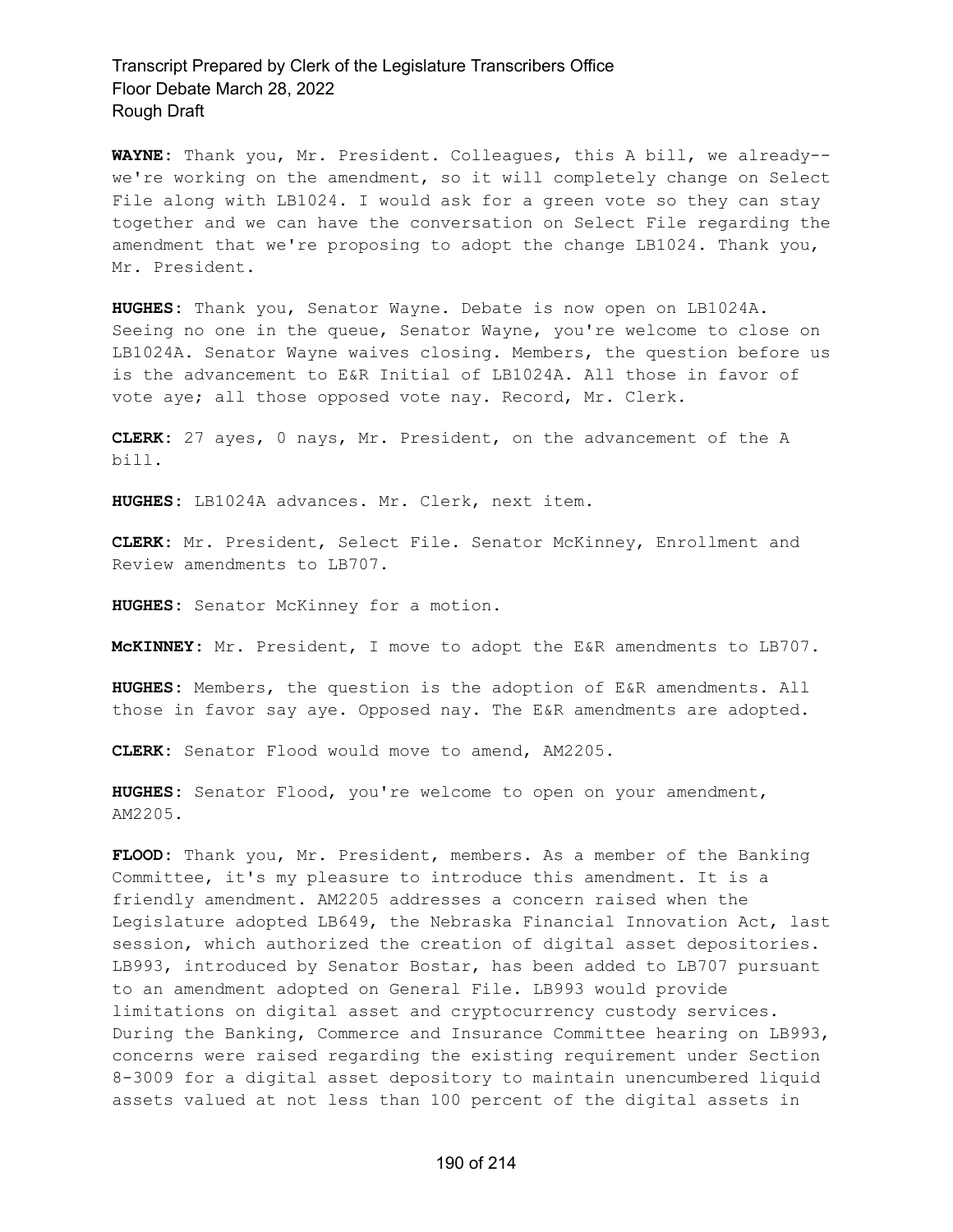its custody. After discussions with the banking industry, the consensus view is that it is inappropriate to require a digital asset depository to main [SIC] 100 percent reserves for digital assets held in custody since they are not, quote unquote liabilities under the digital asset depository. AM2205 would reflect the industry standard that stablecoin issued by a digital asset depository have 100 percent in liquid asset reserves, backing any outstanding stablecoin issued by the digital asset depository, also known as a DAD. The amendment is supported by the Nebraska Department of Banking and Finance, the Nebraska Bankers Association, representatives of the digital assets industry as well. The department believes the amended-- the amendment will enhance the regulation of stablecoin issued in our state. I would ask you to support AM2205 and the underlying bill and thank you for your consideration.

**HUGHES:** Thank you, Senator Flood. Debate is now open on AM2205. Senator Williams, you're recognized.

**WILLIAMS:** Thank you, Mr. President. I just want everyone to know that as Chairman of the Banking Committee, I fully support this amendment, as does the committee, as we do the next amendment that's coming up from Senator Dorn. So I encourage your green vote on AM2205. Thank you, Mr. President.

**HUGHES:** Thank you, Senator Williams. Seeing no one else in the queue, members, the question before us is the adoption of AM2205. All those in favor of vote aye; all those opposed vote nay. Have you all voted? Record, Mr. Clerk.

**CLERK:** 26 ayes, 3 nays, Mr. President, on the adoption of the amendment.

**HUGHES:** AM2205 is adopted. Next item.

**CLERK:** Senator Dorn would move to amend, AM2405.

**HUGHES:** Senator Dorn, you're welcome to open on your AM2405.

**DORN:** Thank you. Thank you, Mr. President. I want to thank Senator Williams for allowing us to add this amendment, LB24-- AM2405 was my bill, LB81. It's a straightforward bill. Under a 1953 law, auctioneers from another state who wanted to conduct a public auction in Nebraska had to be licensed under the same required-- requirement as Nebraska auctioneers. The out-of-state auctioneer is supposed to apply for a license with the county clerk. The county clerk is then supposed to

#### 191 of 214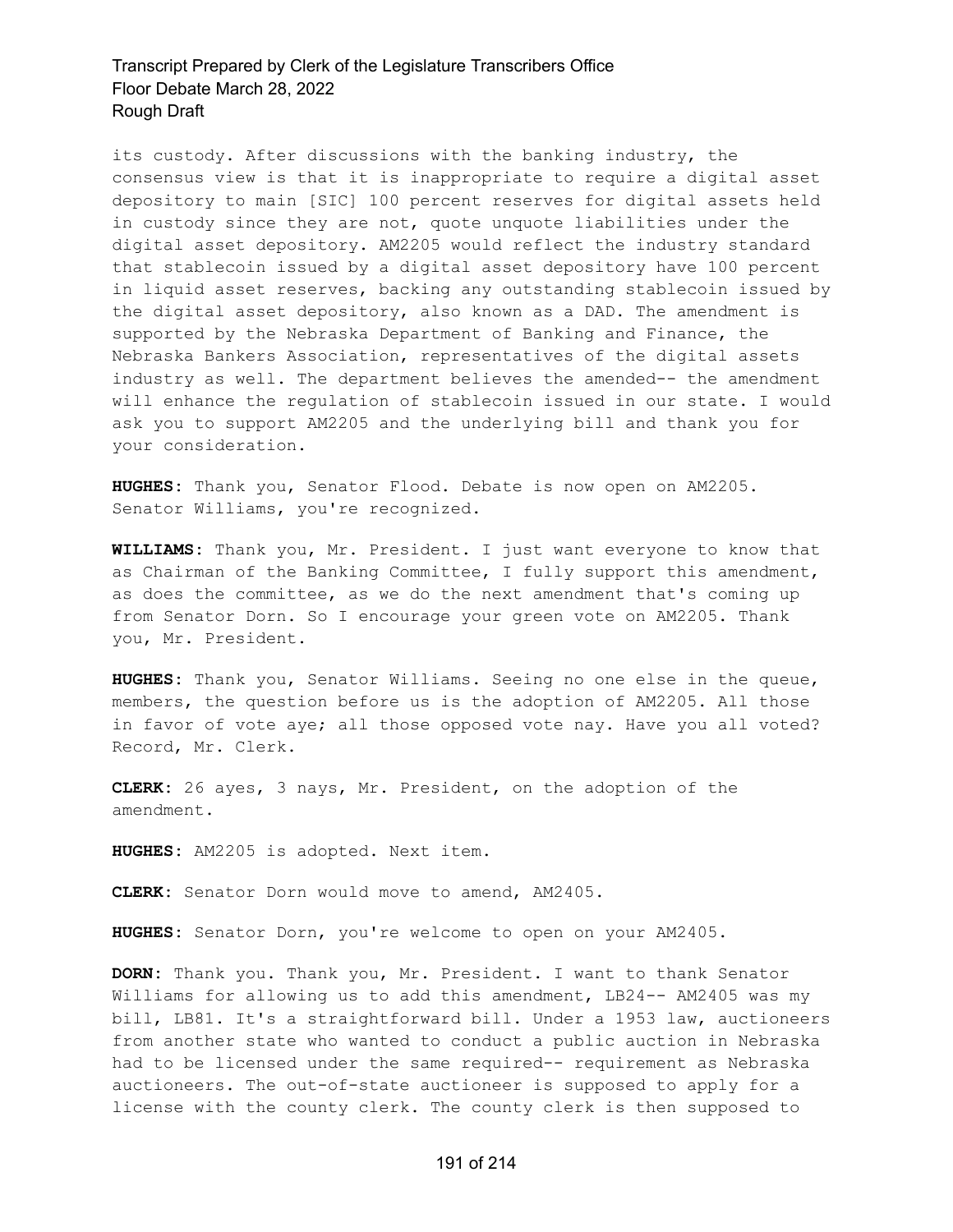track down the requirements of the other state where the auctioneer comes from. The county clerk then creates an application and license and chain-- charges the same fee as the other state. County clerks haven't been doing this. Lancaster County hasn't issued an auctioneer license in 15 years and it's not being used. The law doesn't provide any guidance about what clerks do with the application and there is no enforcement mechanism if an auctioneer from another state doesn't apply for a license. LB811 does not change any requirement for auctioneers who sell real property. Real estate auctions would continue to be conducted in compliance with the Nebraska Real Estate Licensing Act. The Real Estate Commission did a simple chart for you- and that's the handout that we just gave out here-- so that you can see what 8-- LB811 changes. It simply eliminates an out-of-date, unused, unnecessary licensing registration. This was brought to us by the county, the county group and I-- the first thing that happened or one of the things that's been happening in the last few years is some of the clerks have been approached and asked about doing this. They don't know what the statute is. They don't know what to charge. This is a bill that was 53 years ago that basically is time to change and take it off the books. Thank you.

**HUGHES:** Thank you, Senator Dorn. Debate is now open on AM2405, Senator Erdman, you're recognized.

**ERDMAN:** Thank you, Mr. President. Senator Dorn, you yield to a questioner or two?

**HUGHES:** Senator Dorn, will you yield?

**DORN:** Yes.

**ERDMAN:** Senator Dorn, who brought this to your attention that it's needed to be changed?

**DORN:** The NACO did, the county group.

**ERDMAN:** Say that again?

**DORN:** NACO, the county organization--

**ERDMAN:** OK.

**DORN:** --brought this to my attention, yes.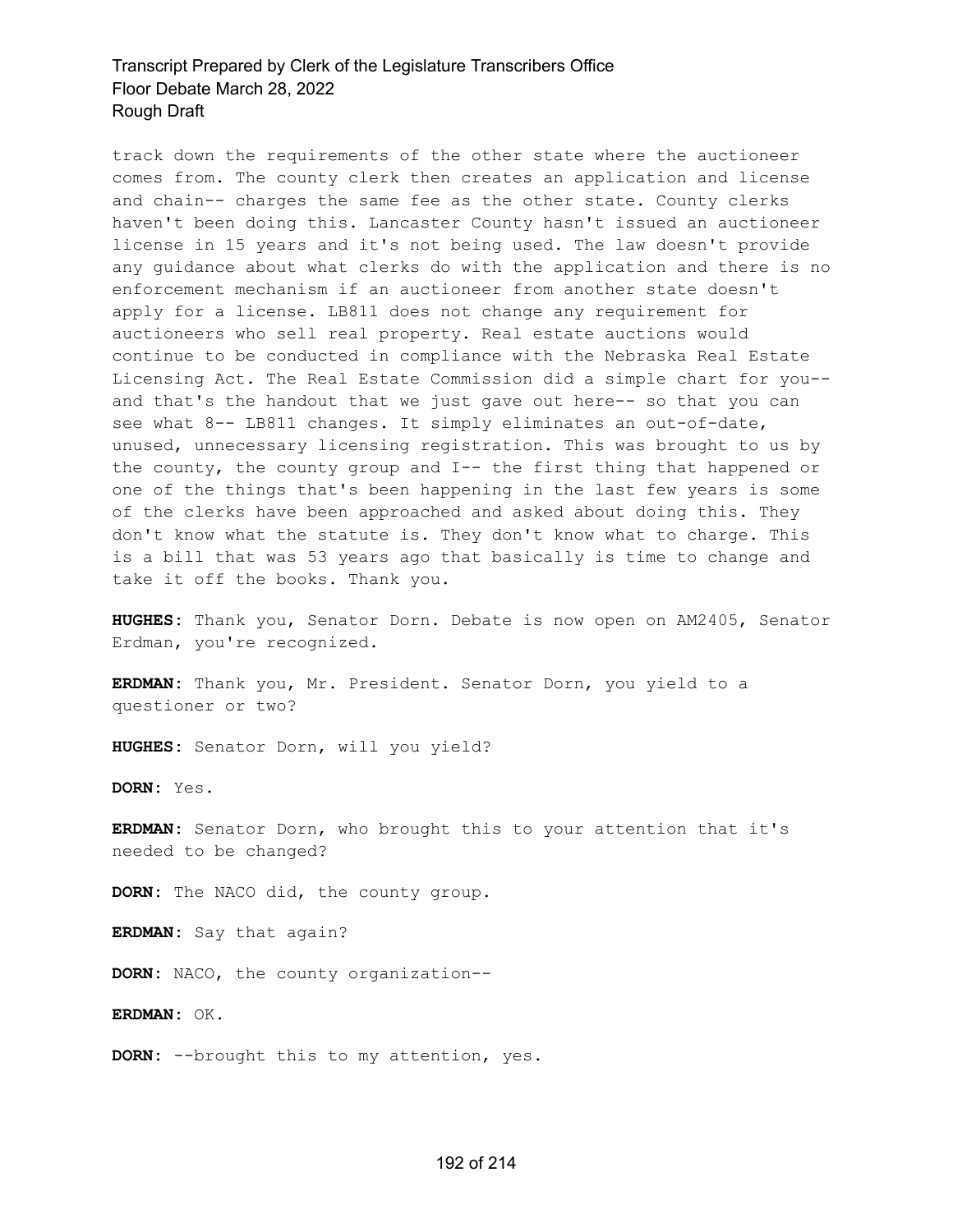**ERDMAN:** All right. So let's just follow through and let me read line 4 and it says this-- this is the underlined part-- "all auctioneers of any state shall comply" and then it goes on to say with requirements of the Nebraska Real Estate License Act before conducting a sale of real estate in this state. So why did we need to do that? Because the old language said that nothing contained in this section and I listed them shall be construed to permit any person to conduct a sale of real estate without first complying with the requirements of Nebraska Real Estate License Act. So what, what did we change here that makes a difference?

**DORN:** We, we really didn't change anything except that eliminating the old statute. That's all we changed. They-- and that's why we're-- the county clerks were having an issue, especially I call it along the borders or whatever when somebody would-- the out-of-state auctioneers were found out that they-- we had this statute in place so they would go to the clerk's office, which is where they were supposed to go, to find out about this. Generally speaking, the clerks didn't know what was going on. They would get ahold of NACO or somebody else. And that's why we contacted also the Nebraska Real Estate Commission and that's the handout that we handed out there with Greg Lemon and he basically is saying that there is no change to this. It's just eliminating a statute so that when-- people don't have to come and ask the clerk what they're supposed to do and then nobody knows.

**ERDMAN:** So you're trying to tell me that that old language, if I read that old language, I wouldn't know that I have to have a real estate license?

**DORN:** I guess I-- you have to ask that question again.

**ERDMAN:** OK.

**DORN:** I didn't catch that part.

**ERDMAN:** All right, here's what he used to say.

**DORN:** Yep.

**ERDMAN:** Nothing contained in this section and it lists them shall be construed to permit any person to conduct a sale of real estate without first complying with the requirements of the Nebraska Real Estate License Act, OK? That would say to me if I read that, hey, I can't sell real estate in Nebraska unless I have a license. And so you're changing it to say all auctioneers of any state shall comply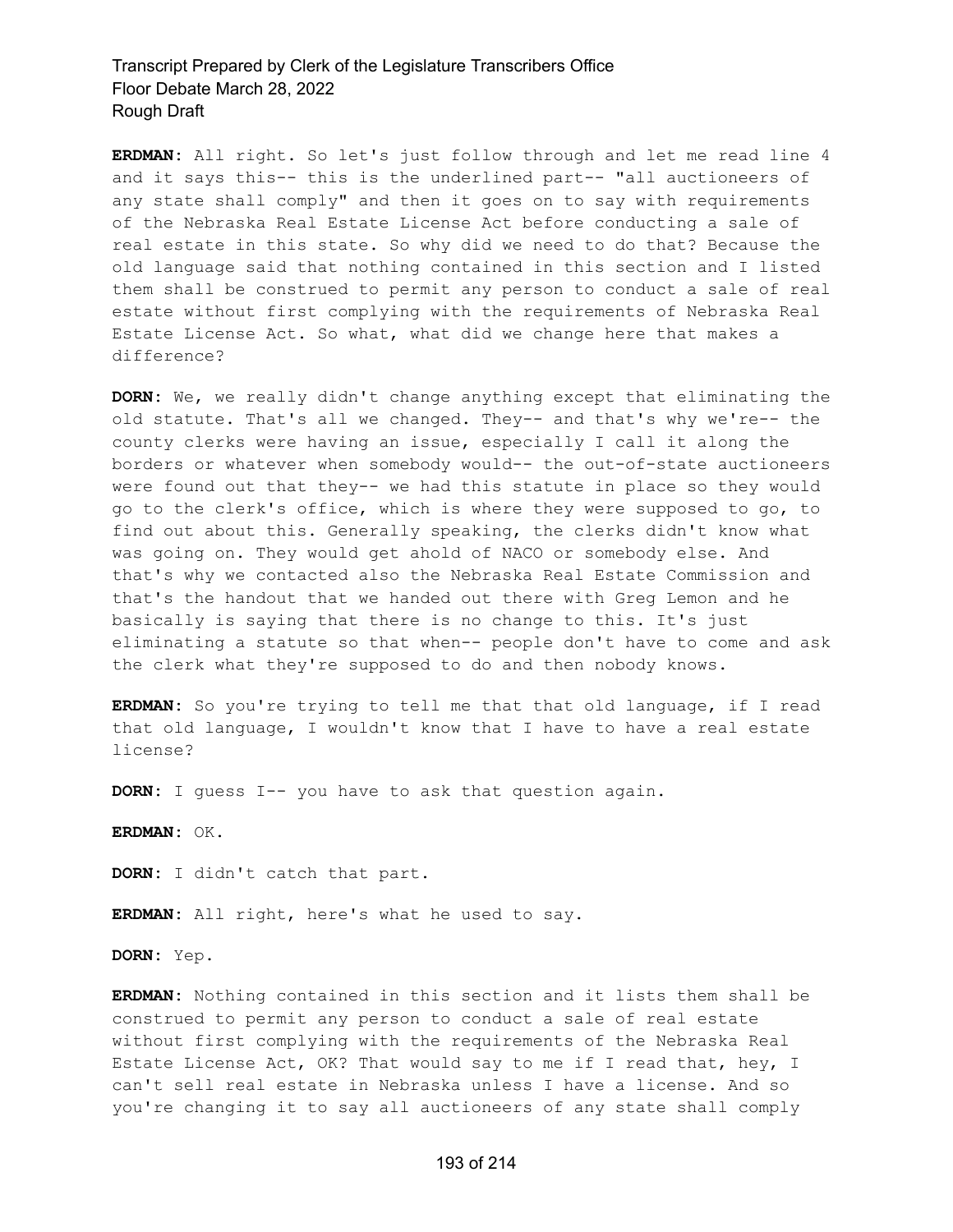with the requirements of the national real estate-- Nebraska Real Estate License Act before conducting a sale of real estate in the state. It says the same thing.

**DORN:** Well, it, it's-- it may somewhat say the same thing, but the interpretation was that those auctioneers from out of state, they now had to make sure they qualified with the Nebraska one, so then they would go ask the clerks and the clerk said they didn't know what was going on or whatever because it's an out-of-date-- what it does is it changes the wording so that now they can conduct that auction here in Nebraska.

#### **ERDMAN:** They--

**DORN:** Well, they could before. I, I agree with your thought process on that, but what this does is it clarifies, it clarifies the part that they now don't have to come and ask a clerk because we-- that's the part we had a statute-- in statute in Nebraska.

**ERDMAN:** You're not-- let me understand this. So you're changing it if they couldn't find this statute before, what's changing in language going to make them available to find it now?

**DORN:** Well, that-- basically that bottom part just clarifies that they have to conduct-- to conduct a sale in Nebraska, they have to meet our licensing procedures.

**ERDMAN:** No, the old part said that too. The old part said nothing contained in this section shall be construed to permit any person to conduct a sale of real estate without first complying with the requirements in our real estate. It said the same thing. It said--

**DORN:** One minute.

**ERDMAN:** --exactly the same thing.

**DORN:** It, it-- this is a clarification. That was the way I was presented with it, that this is now going to eliminate that 50-year-- 53-year-old provision that the clerks were having an issue with because people came forward.

**ERDMAN:** I, I sell real estate and I've never gone to the clerk of a- of the of the county to ask them a real estate question.

**DORN:** You--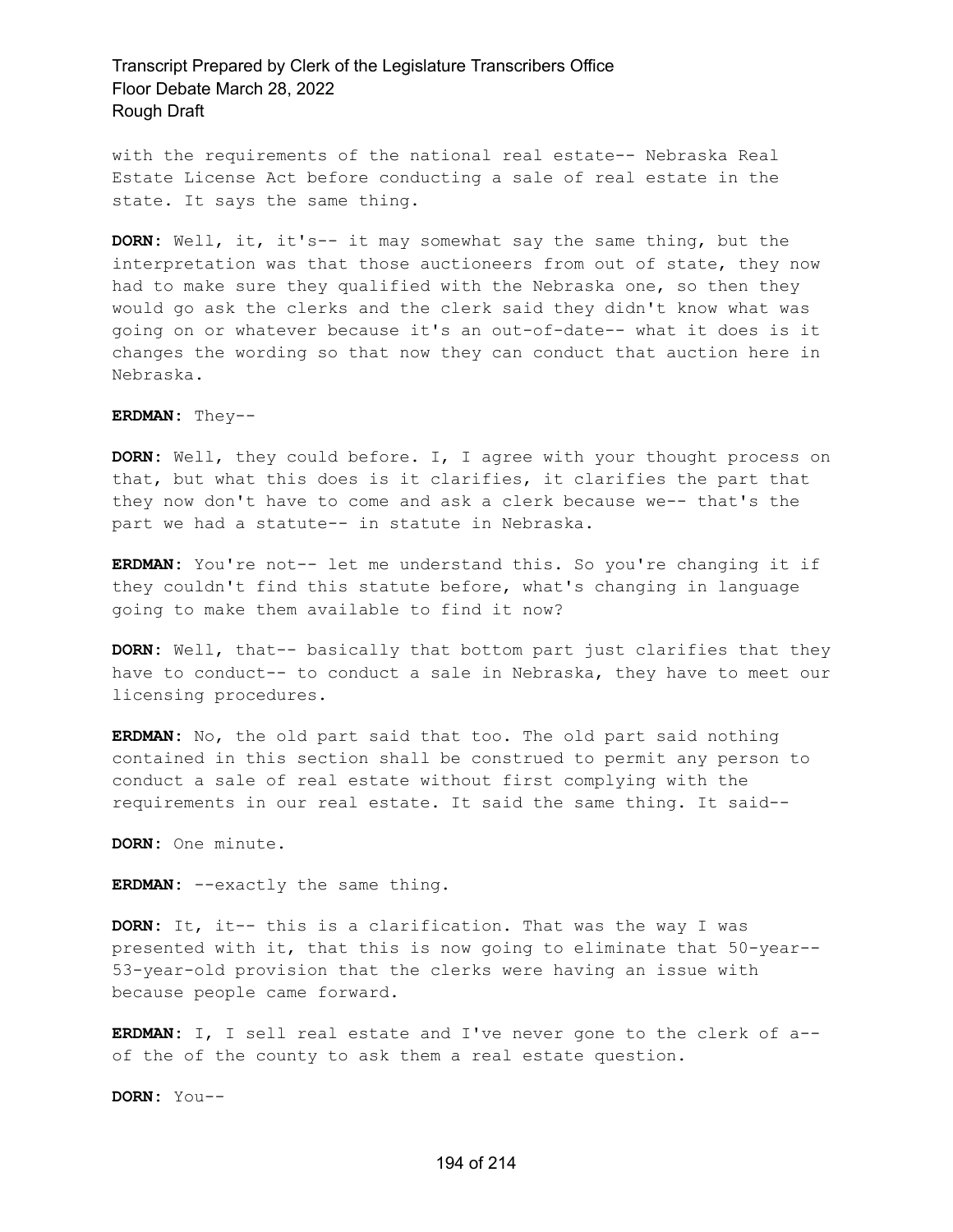**ERDMAN:** I look it up on the real estate website.

**DORN:** You, you don't, but out-of-state auctioneers were. That's where the issue was. It was the out-of-state auctioneers not having that clarification that they did not need to do it.

**ERDMAN:** I'm a no.

**HUGHES:** Thank you, Senator Erdman and Senator Dorn. Seeing no one else in the queue, Senator Dorn, you're welcome to close on AM2405. Senator Dorn waives closing. Members, the question before us is the adoption of AM2405. All those in favor of vote aye; all those opposed vote nay. Have you all voted? Record, Mr. Clerk.

**CLERK:** 30 ayes, 1 nay, Mr. President, on the adoption of the amendment.

**HUGHES:** AM2405 is adopted.

**CLERK:** I have nothing further on the bill, Mr. President.

**HUGHES:** Senator Williams, you're welcome to close. Senator McKinney for a motion.

**McKINNEY:** Mr. President, I move to advance LB707 to E&R for engrossing.

**HUGHES:** Colleagues, the question before us is the advancement of LB707. All those in favor say aye. Opposed nay. LB707 advances. Mr. Clerk, next item.

**CLERK:** Senator McKinney, LB863. I have Enrollment and Review amendments. LB863.

**HUGHES:** Senator McKinney for a motion.

**McKINNEY:** Mr. President, I move to adopt the E&R amendments to LB863.

**HUGHES:** Colleagues, the question is the adoption of E&R amendments to LB863. All those in favor say aye. Opposed nay. The E&R amendments are adopted.

**CLERK:** I have nothing further on that bill, Senator.

**HUGHES:** Senator McKinney for a motion.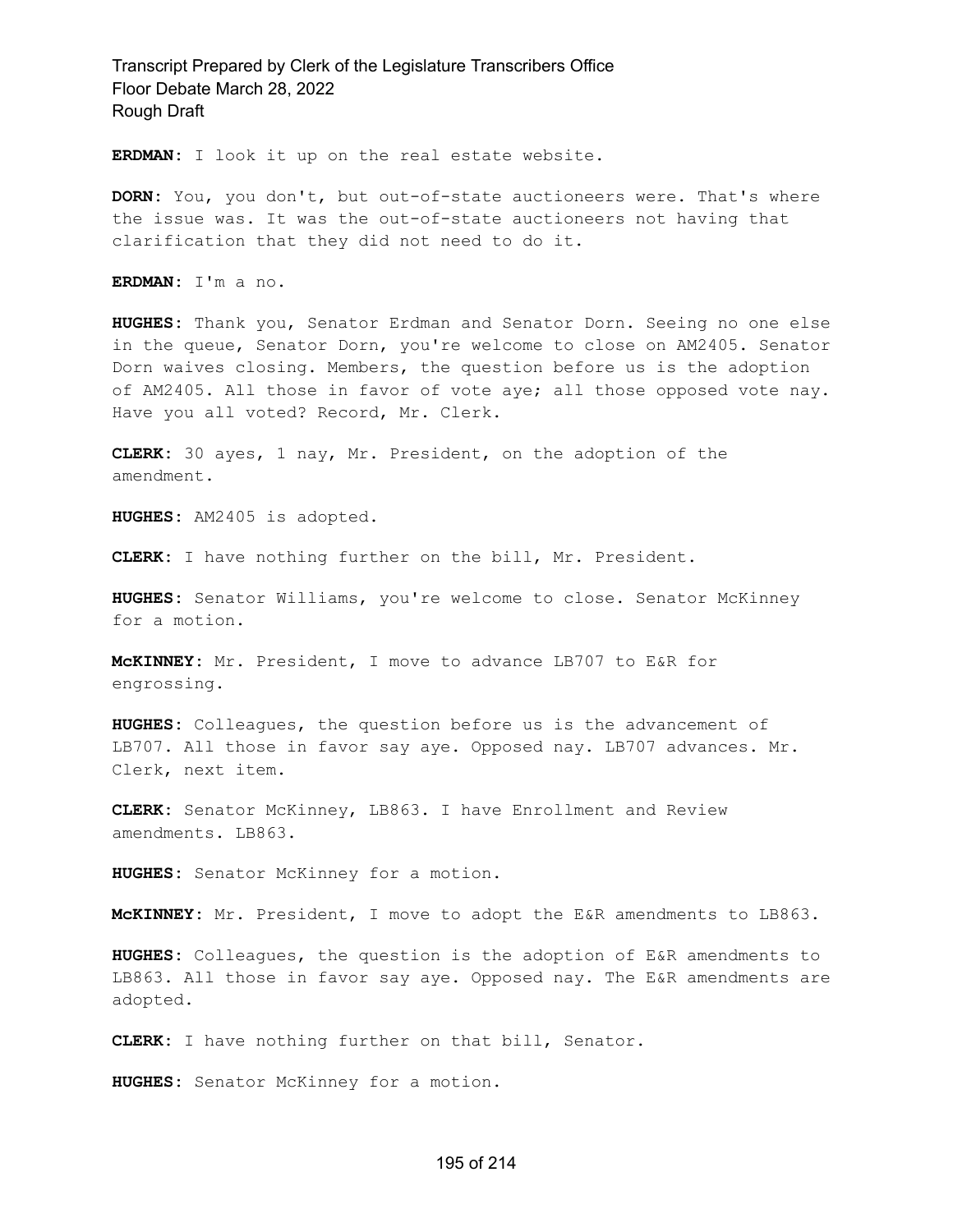**McKINNEY:** President, I move to advance LB863 to E&R for engrossing.

**HUGHES:** Members, the question is the advancement of LB863 to E&R. All those in favor say aye. Opposed nay. LB863 advances. Mr. Clerk, next item.

**CLERK:** Mr. President, LB752 has Enrollment and Review amendments, first of all, Senator.

**HUGHES:** Senator McKinney for a motion.

**McKINNEY:** Mr. President, I move to adopt the E&R amendments to LB752.

**HUGHES:** Colleagues, the question is the adoption of E&R amendments to LB752. All those in favor say aye. Opposed nay. The E&R amendments are adopted. Mr. Clerk.

**CLERK:** Arch would move to amend with AM2302.

**HUGHES:** Senator Arch, you're welcome to open on AM2302.

**ARCH:** Thank you, Mr. President. Colleagues, AM2302 to the E&R amendment is a technical amendment that clarifies language and harmonizes provisions with the most recent edition of the Licensed Professional Counselors Interstate Compact, which has already been enacted in two other states. The addition of the language in Section 7 will ideally make it easier for the Federal Bureau of Investigation to complete the required criminal background checks and fingerprinting under the compacts that Nebraska is a party to. In Nebraska, we have licensed mental health practitioners, LMHPs, and licensed independent mental health practitioners, LIMHPs, within the overarching licensing umbrella. Within that license, you can also specialize in such areas as social work, marriage and family therapy, or professional counseling and receive a certification. The additional language in Section 16 clarifies that only licensed independent mental health practitioners, or LIMHPs, with certifications in professional counseling may be eligible for the Licensed Professional Counselors Interstate Compact here in Nebraska. After speaking with the Council for State Governments and the Department of Health and Human Services, we all felt this language accurately reflected the intent of the compact. By the way, every state does this differently. They all have different names and, and certifications, qualifications, so we're trying to find the one that matches with the state of Nebraska for the compact. Other LIMHPs may not have had the required training under the compact, while LMHPs would not be able to independently diagnose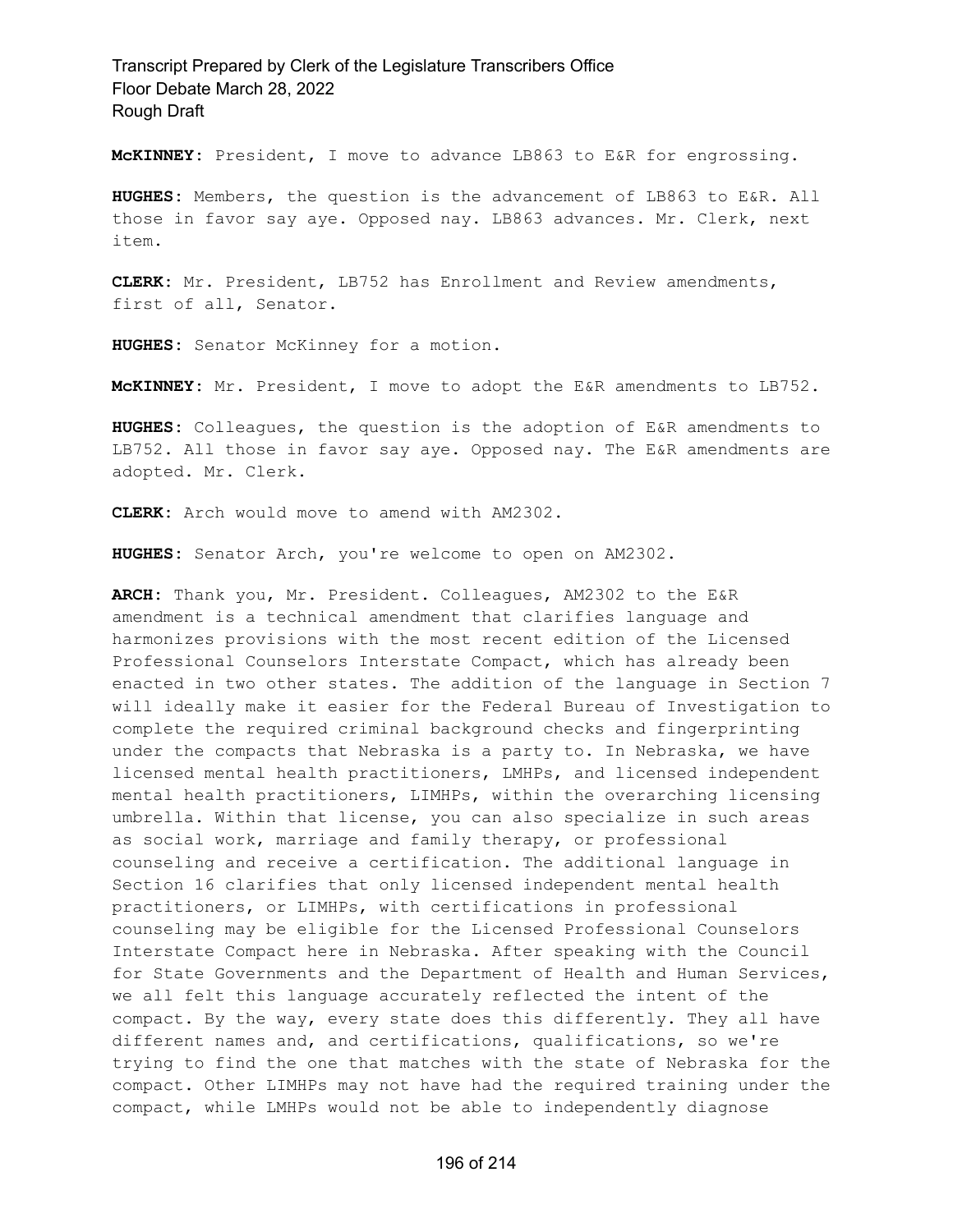certain serious behavioral health conditions, which is a requirement under the compact. I'd like to thank Senator Blood, the Council for State Governments, the Department of Health and Human Services for working with us on this amendment, continuing to help find ways to bring healthcare professionals to Nebraska. With that, I urge your green vote on AM2302 and on the underlying E&R amendment. Thank you.

**WILLIAMS:** Thank you, Senator Arch. Debate is now open on the amendment. Seeing no one in the queue, Senator Arch, you're recognized to close. Senator Arch waives closing. Members, the question is the adoption of AM2302 to LB752. All those in favor vote aye; those opposed vote nay. Have all voted? Record, Mr. Clerk.

**CLERK:** 35 ayes, 0 nays on the adoption of the amendment.

**WILLIAMS:** AM2302 is adopted. Mr. Clerk.

**CLERK:** Nothing further, Mr. President.

**WILLIAMS:** Senator McKinney for a motion.

**McKINNEY:** Mr. President, I move to advance LB752 to E&R for engrossing.

**WILLIAMS:** Members, you've heard the motion to advance. All those in favor say aye. Those opposed say nay. LB752 is advanced. Mr. Clerk.

**CLERK:** Senator, with respect to LB805, I have E&R amendments.

**WILLIAMS:** Senator McKinney for a motion.

**McKINNEY:** Mr. President, I move to adopt the E&R amendments to LB805.

**WILLIAMS:** Members, you've heard the motion to adopt the E&R amendments. All those in favor say aye. Those opposed say nay. The amendments are adopted. Mr. Clerk.

**CLERK:** Senator Brandt has AM2581. I have a note you want to withdraw. I have nothing further on the bill, Mr. President.

**WILLIAMS:** Senator McKinney for a motion.

**McKINNEY:** Mr. President, I move to advance LB805 to E&R for engrossing.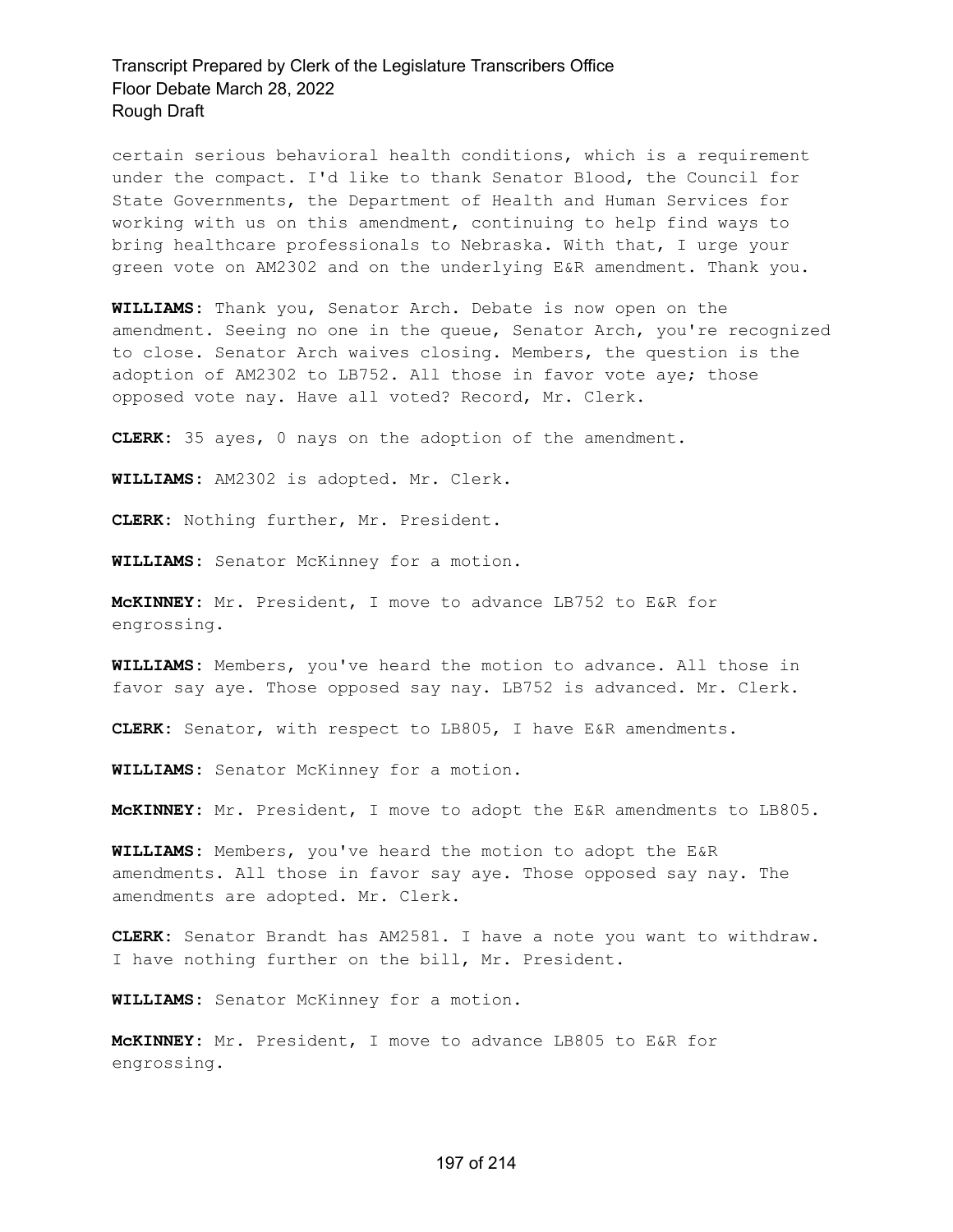**WILLIAMS:** Members, you've heard the motion to advance LB805. All those in favor say aye. Those opposed say nay. LB805 is advanced. Mr. Clerk.

**CLERK:** Mr. President, LB805A. I have, I have E&Rs, first of all, Senator.

**WILLIAMS:** Senator McKinney for a motion.

**McKINNEY:** Mr. President, I move to adopt the E&R amendments to LB805A.

**WILLIAMS:** Members, you've heard the motion to adopt the E&R amendments. All those in favor say aye. Those opposed say nay. The E&R amendments are adopted.

**CLERK:** Senator--

**WILLIAMS:** Mr. Clerk.

**CLERK:** --Hughes would move to amend, AM2592.

**WILLIAMS:** Senator Hughes, you're recognized to open on AM2592.

**HUGHES:** Thank you, Mr. President. Colleagues, this is a very short amendment. We caught a drafting error that came down from Bill Drafters and I want to thank Keisha in the Fiscal Office for catching this. This just, just makes clear that the first year we're asking for ARPA funds and after that, it will have to come out of General Funds if the Appropriations Committee so, so desires. I would appreciate a green vote. Thank you.

**WILLIAMS:** Thank you, Senator Hughes. Debate is now open on AM2592. Seeing no one in the queue, Senator Hughes, you're recognized to close. Senator Hughes waives closing. Members, the question is the adoption of AM2592 to LB805 [SIC LB805A]. All those in favor vote aye; those opposed vote nay. Have all voted? Record, Mr. Clerk.

**CLERK:** 31 ayes, 0 nays, Mr. President, on the adoption of Senator Hughes's amendment.

**WILLIAMS:** The amendment is adopted.

**CLERK:** I have nothing further on the bill Mr. President.

**WILLIAMS:** Senator McKinney for a motion.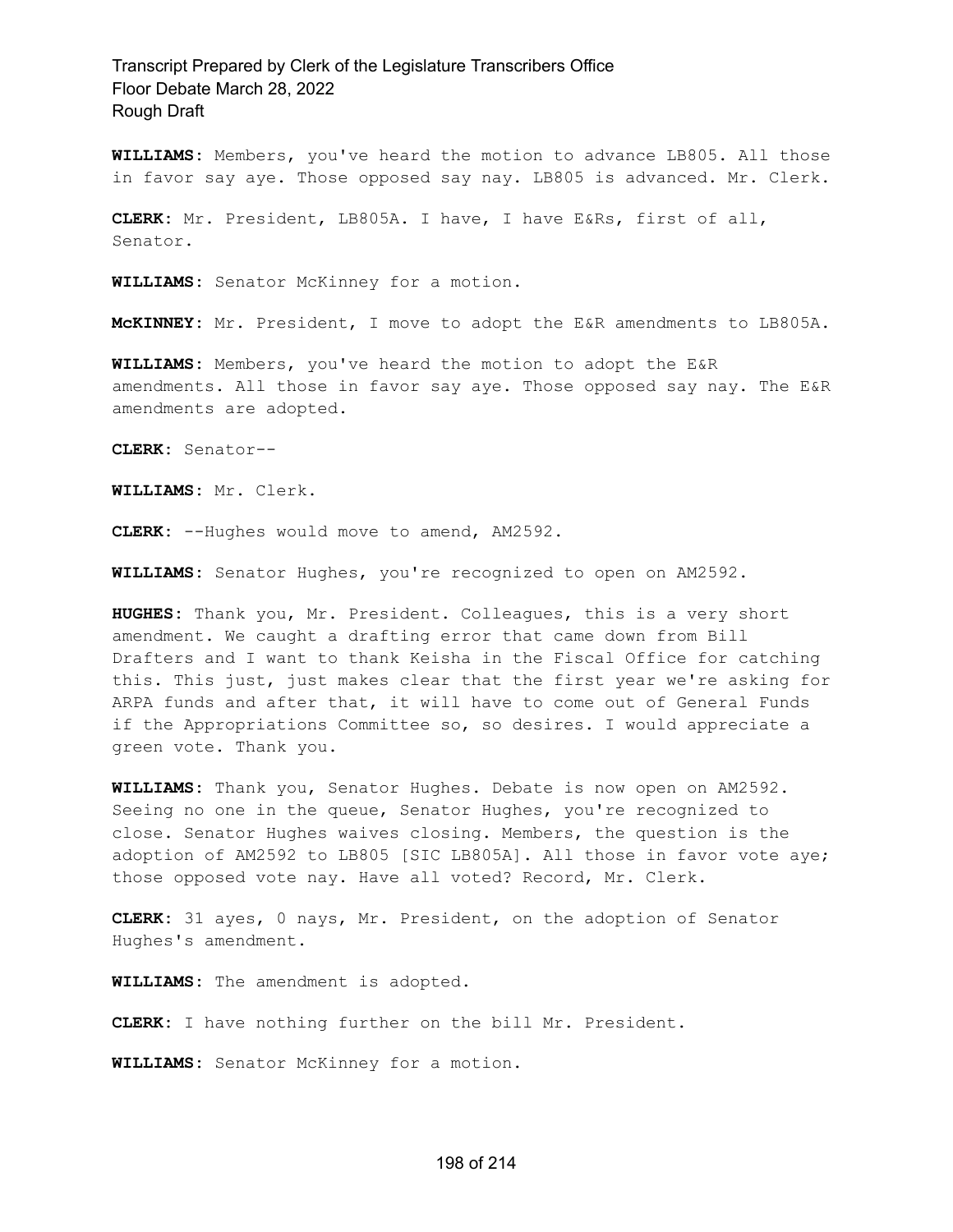**McKINNEY:** Mr. President, I move to advance LB805A to E&R for engrossing.

**WILLIAMS:** Members, you've heard the motion to advance LB805A. All those in favor say aye. Those opposed say nay. The bill is advanced. Mr. Clerk.

**CLERK:** Mr. President, LB800 [SIC LB809]. Senator McKinney, I have Enrollment and Review amendments, first of all.

**WILLIAMS:** Senator McKinney for a motion.

**McKINNEY:** Mr. President, I move to adopt the E&R amendments to LB809.

**WILLIAMS:** Members, you've heard the motion to adopt the E&R amendments. All those in favor say aye. Those opposed say nay. The amendments are adopted.

**CLERK:** Senator, Senator Gragert would move to amend with AM2591, but I have a note you want to withdraw.

**WILLIAMS:** Withdrawn.

**CLERK:** I have nothing further on that bill.

**WILLIAMS:** Senator McKinney for a motion.

**McKINNEY:** Mr. President, I move to advance LB809 to E&R for engrossing.

**WILLIAMS:** Members, you've heard the motion to advance LB809. All those in favor say aye. Those opposed say nay. The bill is advanced. Mr. Clerk.

**CLERK:** Senator McKinney, LB809A. No E&Rs. Senator Gragert, I understand you want to withdraw AM2442.

**WILLIAMS:** Withdrawn.

**CLERK:** I have nothing further pending to AM2442-- sorry--

**WILLIAMS:** Senator McKinney for a motion.

**CLERK:** -- LB809A.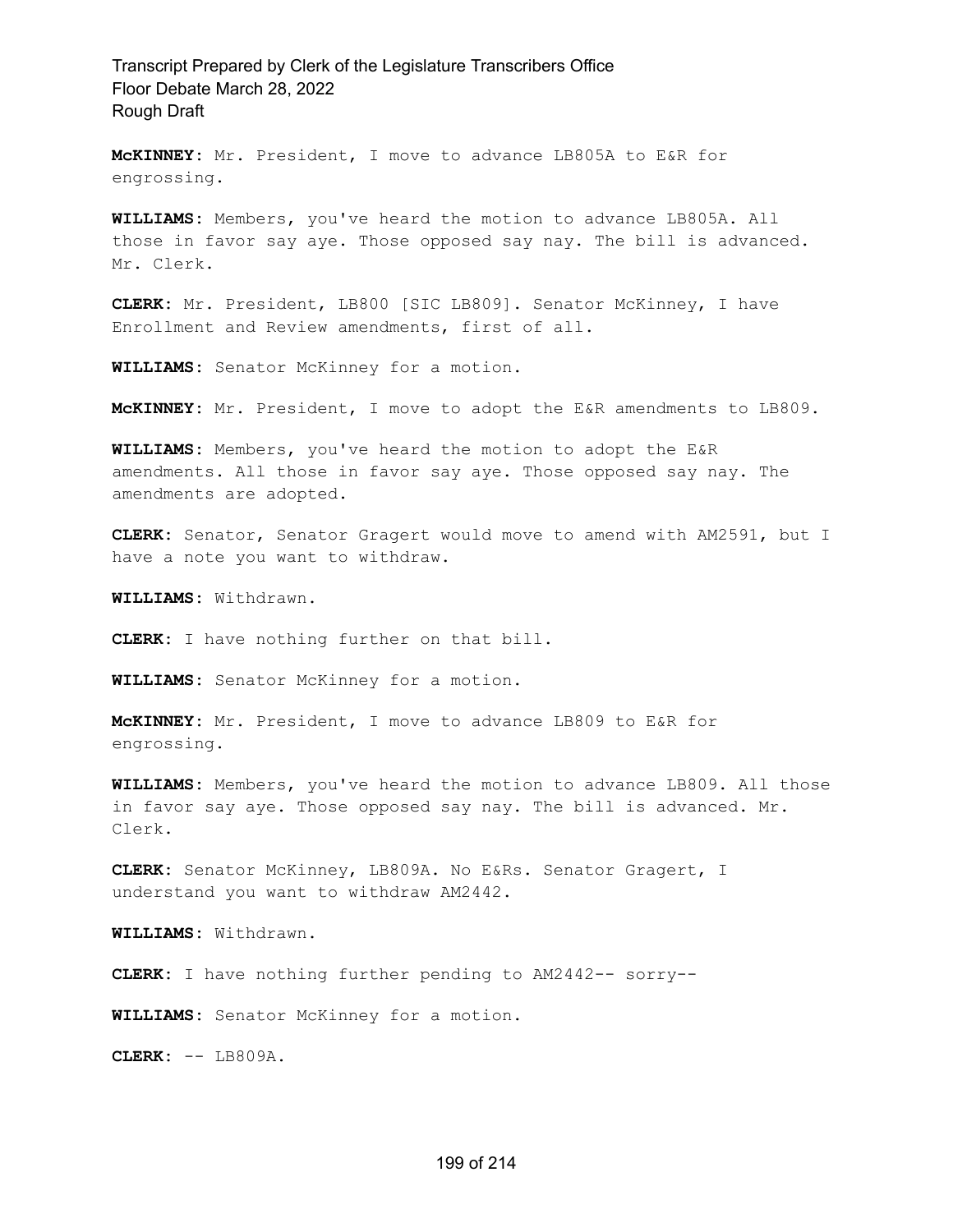**McKINNEY:** Mr. President, I move to advance LB809A to E&R for engrossing.

**WILLIAMS:** Members, you've heard the motion to advance LB809A. All those in favor say aye. Those opposed say nay. The bill is advanced. Mr. Clerk, LB800.

**CLERK:** Senator McKinney, I have Enrollment and Review amendments, first of all.

**WILLIAMS:** Senator McKinney for a motion.

**McKINNEY:** Mr. President, I move to adopt the E&R amendments to LB800.

**WILLIAMS:** Members, you've heard the motion to adopt the E&R amendments. All those in favor say aye. Those opposed say nay. The E&R amendments are adopted. Mr. Clerk. Senators-- Senator Hilgers for a- you are recognized.

**HILGERS:** Thank you, thank you, Mr. President. Good evening, colleagues. As I mentioned earlier this morning, today's evening agenda I wanted to present to the body really just Select File bills that were clean, that didn't have any real substantive amendments, i.e., other, other bills that had come out of committee, anything that were substantive or new material. Because of that, there are-- I've given members who have filed amendments the opportunity to withdraw them and stay on tonight's agenda, at least in two instances, one of which is LB800 and another is LB888 if the senators wish to continue to have debate on the amendment. So those two bills tonight we will skip over, so we'll skip over LB800, LB888. It doesn't mean that we won't ever come back to them. It just for tonight because I've conveyed to the body that I wanted these Select File bills to be clean and not controversial and not add new material. We'll skip over them and we'll find some other time on another day for the agenda. So we'll skip over those two bills. Thank you, Mr. President.

**WILLIAMS:** Thank you, Speaker Hilgers. Mr. Clerk, back to the agenda, LB750.

**CLERK:** LB750, Senator McKinney, I have Enrollment and Review amendments pending.

**WILLIAMS:** Senator McKinney for a motion.

**McKINNEY:** Mr. President, I moved to adopt the E&R amendments to LB750.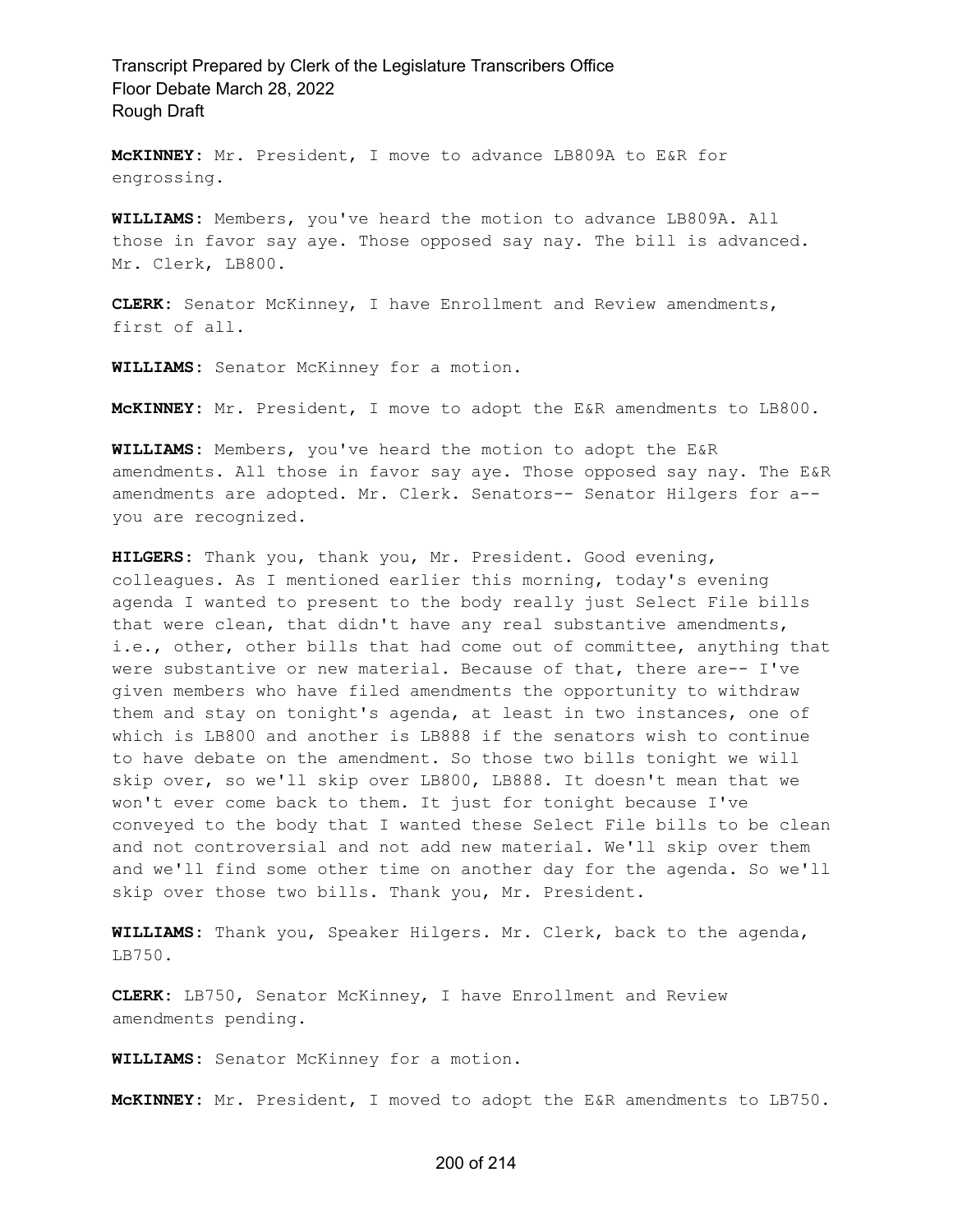**WILLIAMS:** Members, you've heard the motion to adopt the E&R amendments. All those in favor say aye. Those opposed say nay. The E&R amendments are adopted. Mr. Clerk.

**CLERK:** I have nothing further on that bill, Senator.

**WILLIAMS:** Senator McKinney for a motion.

**McKINNEY:** Mr. President, I move to advance LB750 to E&R for engrossing.

**WILLIAMS:** Members, you've heard the motion to advance LB750. All those in favor say aye. Those opposed say nay. LB750 is advanced. Mr. Clerk.

**CLERK:** LB1273, Senator. I have E&Rs first of all.

**WILLIAMS:** Senator McKinney for a motion.

**McKINNEY:** Mr. President, I move to adopt the E&R amendments to LB1273.

**WILLIAMS:** Members, you've heard the motion to adopt the E&R amendments. All those in favor say aye. Those opposed say nay. The amendments are adopted. Mr. Clerk.

**CLERK:** Senator Matt Hansen, I have FA186 with a note you wish to withdraw.

**WILLIAMS:** Withdrawn.

**CLERK:** I have nothing further on that bill, Mr. President.

**WILLIAMS:** Senator McKinney for a motion.

**McKINNEY:** Mr. President, I move to advance LB1273 to E&R for engrossing.

**WILLIAMS:** Members, you've heard the motion to advance LB1273. All in favor say aye. Opposed say nay. LB1273 is advanced. LB1273A, Mr. Clerk.

**CLERK:** Mr. President, Senator McKinney, I have no amendments to LB1273A.

**WILLIAMS:** Senator McKinney for a motion.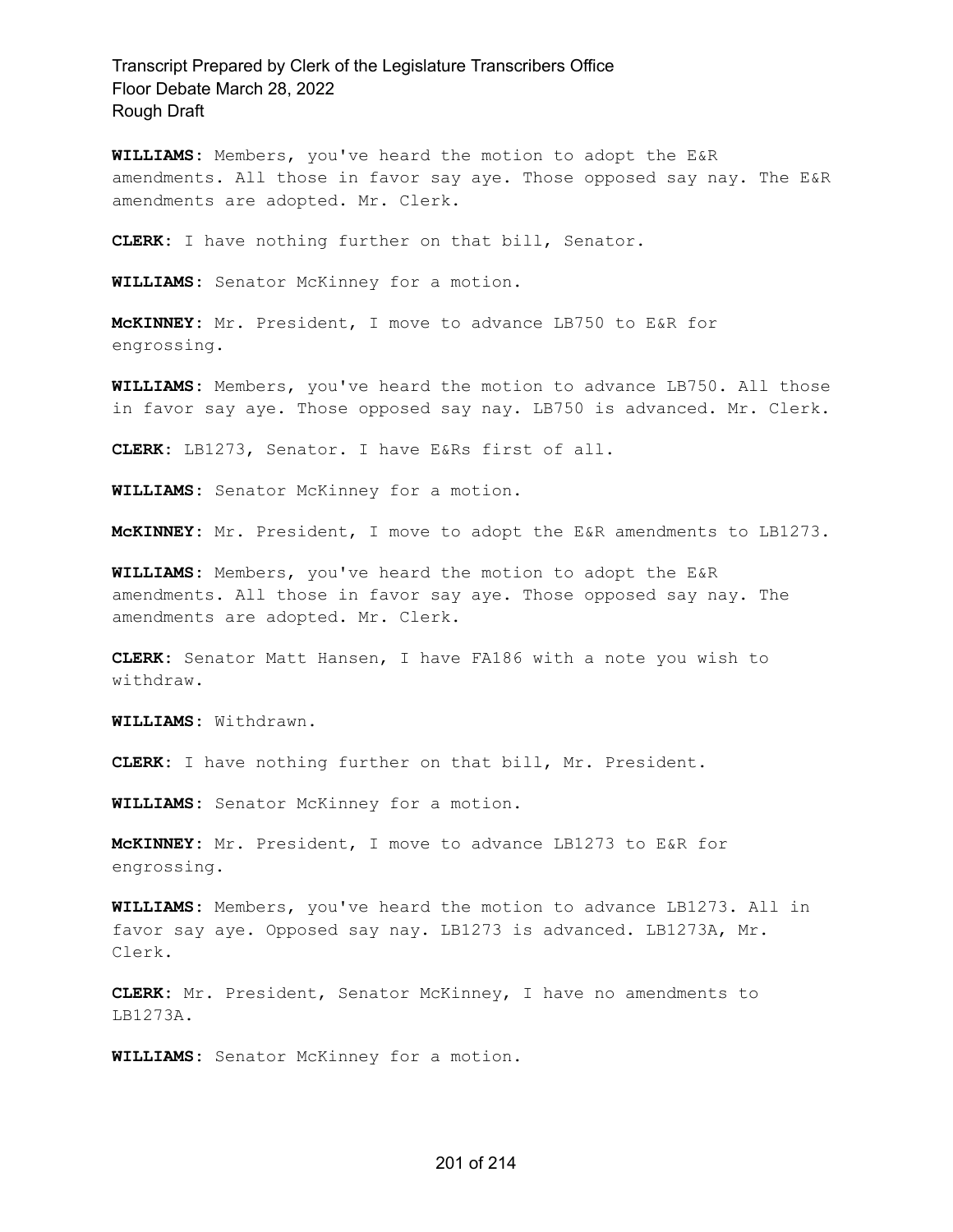**McKINNEY:** Mr. President, I move to advance LB1273A to E&R for engrossing.

**WILLIAMS:** Members, you've heard the motion to advance LB1273A. All those in favor say aye. Those opposed say nay. LB1273A is advanced. Mr. Clerk, LB1112.

**CLERK:** Senator, LB12-- excuse me, LB1112, I have Enrollment and Review amendments.

**WILLIAMS:** Senator McKinney for a motion.

**McKINNEY:** Mr. President, I move to adopt the E&R amendments to LB1112.

**WILLIAMS:** Members, you've heard the motion to adopt the E&R amendments. All those in favor say aye. Those opposed say nay. The E&R amendments are adopted. Mr. Clerk.

**CLERK:** I have nothing further on LB1112, Senator.

**WILLIAMS:** Senator Erdman, you are recognized.

**ERDMAN:** Thank you, thank you, Mr. President. I had, I had not heard from too many of the folks out west, but I did get some correspondence from a superintendent and-- in my district and he sent me an email and he said that they have no 9th through 12th grade math teacher and it's been open since January as of today, he's had no one to fill that application. And he said requiring the district to have a semester of computer science is a great idea, but his question is who teaches it? So he, he asked this question: how meaningful is it when you don't have a qualified staff to teach it? Who is going to teach this computer science at their school to meet the requirements? This may be a requirement that's easily fulfilled in the larger schools in the eastern part of the state, but when you get into my district, they don't have qualified teachers to even teach math or science and that's it's a little difficult for them to meet the requirements on computer science if they don't have a qualified teacher. So I was wondering if Senator McKinney would yield to a question?

**WILLIAMS:** Senator McKinney, would you yield?

**McKINNEY:** Yes.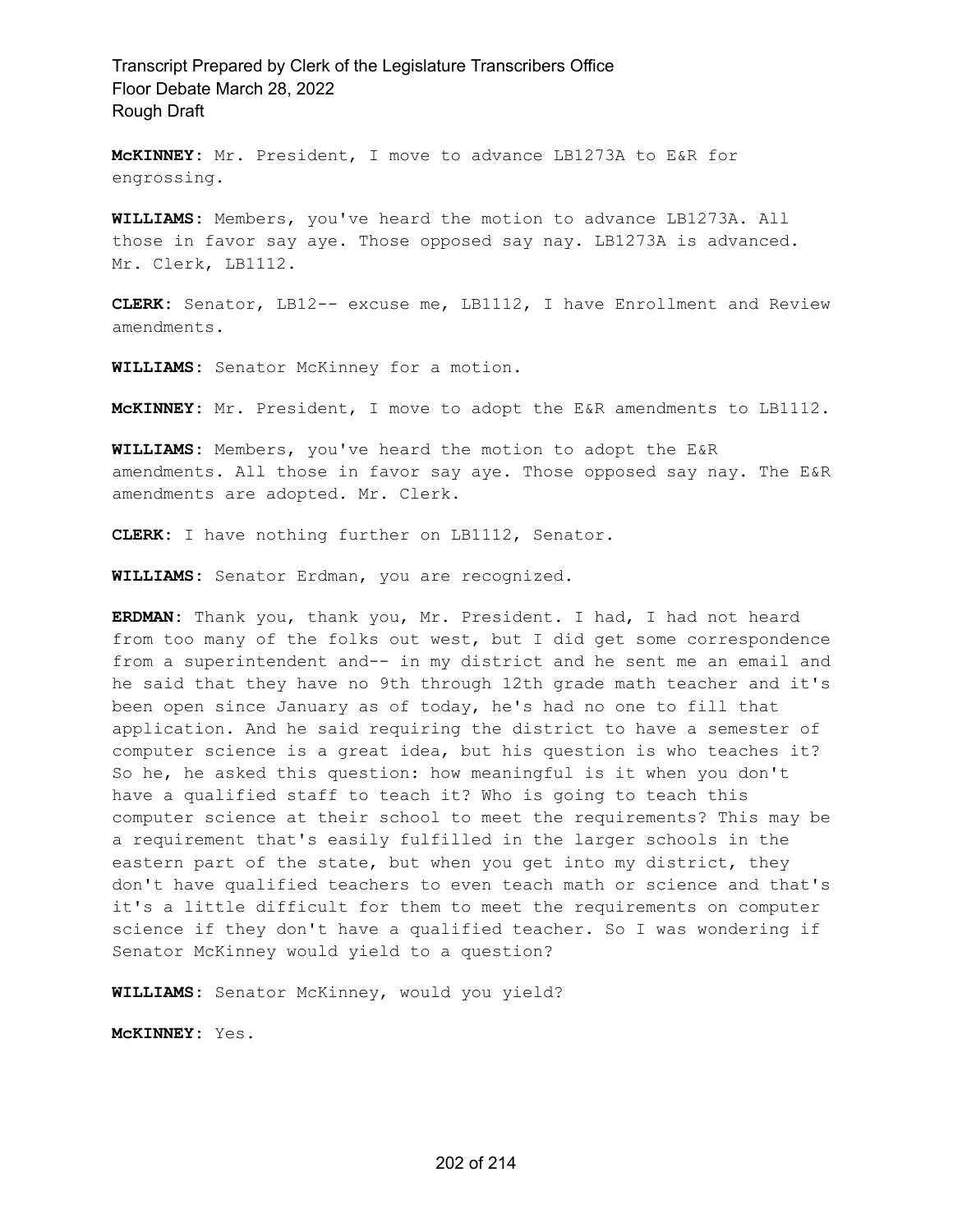**ERDMAN:** Senator McKinney, what and how should I answer this superintendent about what he should do to try to accomplish the requirement of LB1112?

**McKINNEY:** He could-- it-- I'm not sure if they read the bill after we amended it, but the bill would allow for blended learning and the school districts also could use online education to assist with, with that concern.

**ERDMAN:** So you said they could do it online?

**McKINNEY:** Yes.

**ERDMAN:** OK, I don't know-- he didn't say anything about that. I'd have to get a hold of him and see, but we don't have the same kind of instructors in rural Nebraska that you have in eastern Nebraska. So did you say the amendment allows that to happen?

**McKINNEY:** Yes, it allows for online education and blended learning.

**ERDMAN:** OK, thank you.

**McKINNEY:** No problem.

**WILLIAMS:** Thank you, Senator Erdman and Senator McKinney. Senator Clements, you are recognized.

**CLEMENTS:** Thank you, Mr. President. I also had communication from a school and it was an eastern Nebraska school near me and from a principal who was concerned about having to be an endorsed teacher to teach computer science. They don't have anybody that is able to do that and I was glad to hear that online learning could be a substitute for that. I just am hoping that the Department of Education will allow the flexibility there for schools that are having trouble finding a certified teacher to do computer science. He also mentioned that if you require a in-school five-hour class, things like music, band, welding, ag education, business, STEM, engineering, which are electives, might be selected-- might not be selected if they have to have a mandatory computer science class. So I, I just wanted to raise those concerns that I had received and I am just hoping that the online course will qualify so that a school does not have to get a certified teacher for this subject. Thank you, Mr. President.

**WILLIAMS:** Thank you, Senator Clements. Senator, Senator Bostelman, you are recognized.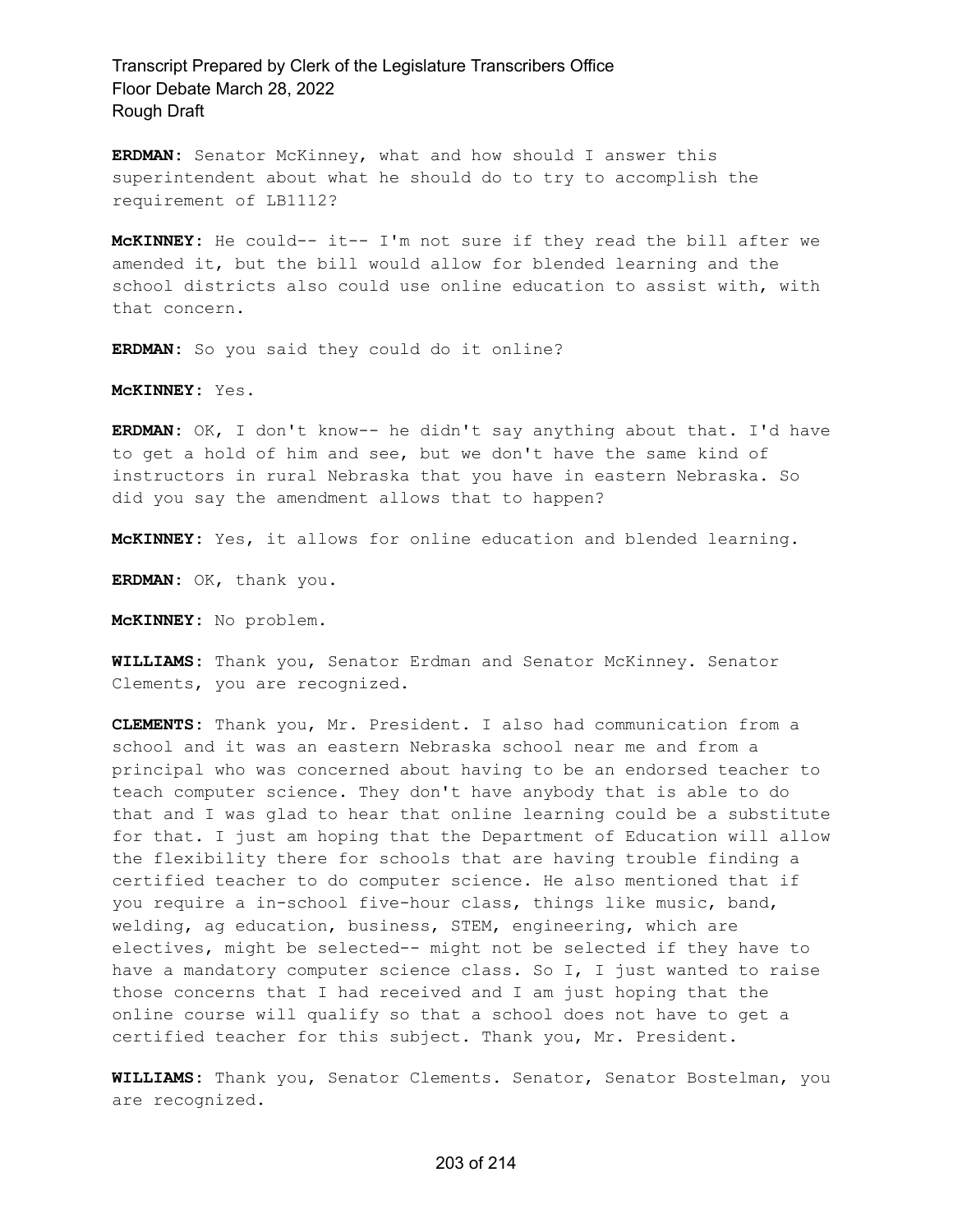**BOSTELMAN:** Thank you, Mr. President. I have similar comments from my ESU and here's a couple of comments there. So at this point in time, I'd be opposed to LB112. Twelve of the 16 districts reporting indicate that LB1112 carries unfunded mandates that will directly result in additional cost of staffing and materials required in order to meet the requirements. Ten of the 16 districts indicate that there are foreseeable scheduling challenges for students and staff in adopting an additional single-course requirement for high school. Eleven of the 16 districts are concerned that the addition of another single-course requirement at the high school means that they are denying students of other course opportunities they may choose to take, which include courses like ag, welding, etcetera, that are also H3 work areas in our state and 14 of the 16 districts assert that they already require a computer science or technical course in the seventh or eighth grade for all students. Many of them say--- some of them the superintendents, principals I heard from say they already give one on one with, with computers and that. So I think there's a concern within the ESUs and schools that this is not needed. They're already doing things along this line, so thank you, Mr. President. I yield the rest of my time back to the Chair.

**WILLIAMS:** Thank you, Senator Bostelman. Senator Albrecht, you are recognized.

**ALBRECHT:** Thank you, Speaker [SIC]. I had supported this on the General File and I told Senator McKinney that I thought it was really a great idea. And in the meantime, I have heard from two of my schools and again, the same concern is that they're probably going to have to hire someone at \$60,000 to \$75,000 with benefits and, and such. So it might not work for me and of course, these unfunded mandates-- and when you think of local control, we might have to switch gears here just a little bit before I could get on board, so thank you.

**WILLIAMS:** Thank you, Senator Albrecht. Senator Brandt, you are recognized.

**BRANDT:** Thank you, Mr. President. Would Senator McKinney be available to answer a question?

**WILLIAMS:** Senator McKinney, would you yield?

**McKINNEY:** Yes.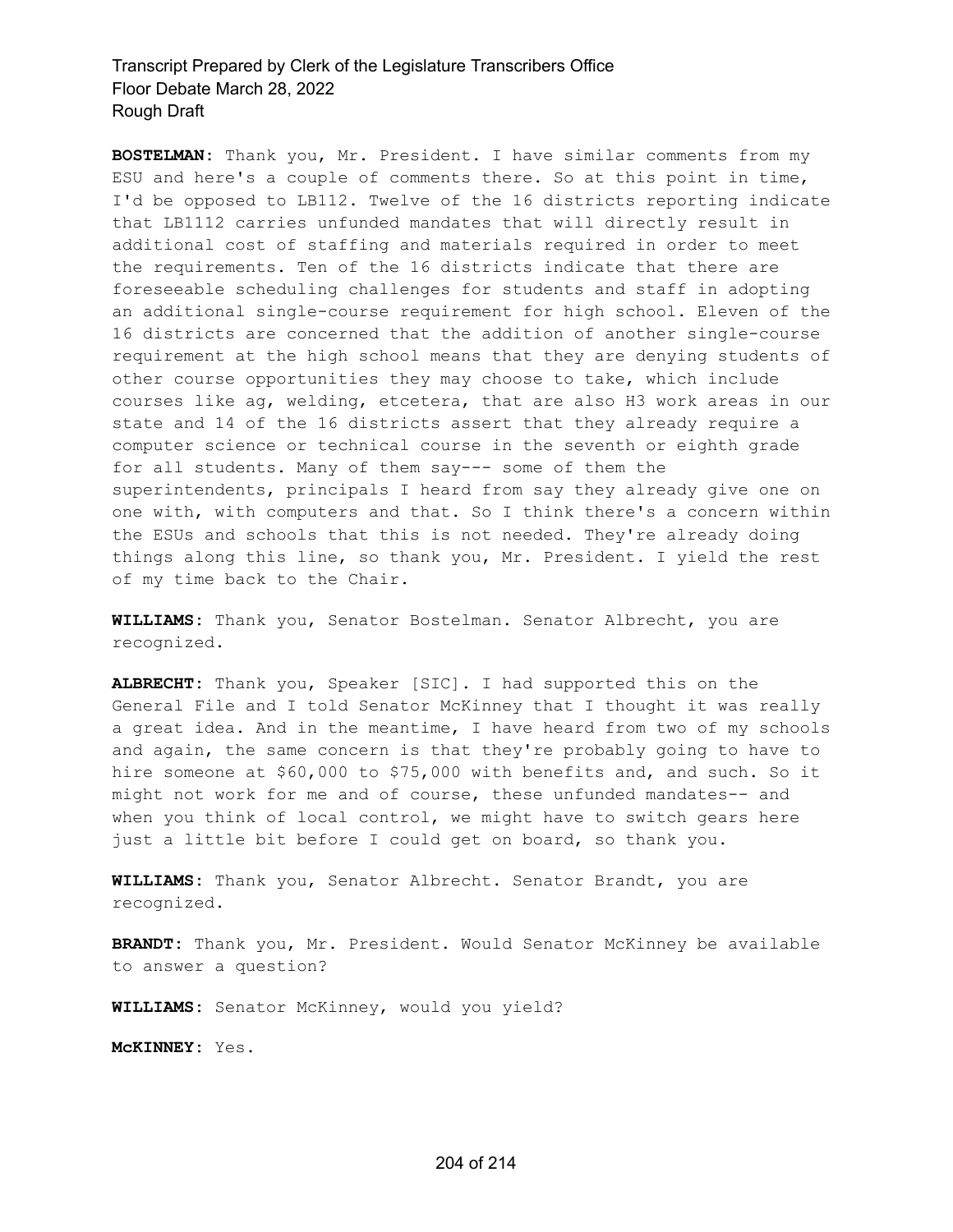**BRANDT:** Thank you, Senator McKinney, and, and we've talked about this exact thing with, with some of our small schools out there and I'm not going to pile on. I mean, they have the same concerns that have been voiced tonight, but one of, one of the ideas that the schools brought forth because we meet with the superintendents and I said, you guys have to come up with some solutions. And one of them-- in a lot of our schools, in our junior highs, they receive this training and in a lot of our schools-- for example, if an eighth grader takes algebra 1, that counts toward high school credit. So does this bill enable the same situation with these computer classes?

**McKINNEY:** I can't say for-- with, with 100 percent certainty because I still don't understand how that works in practice, where a kid takes a class at middle school and it counts as a high school credit. I just don't know how that works in practice.

**BRANDT:** When does this bill go into effect?

**McKINNEY:** 2026.

**BRANDT:** OK, so it would be possible next year to come up with some fixes to the bill that could address a lot of these concerns for the small schools?

**McKINNEY:** Yes, for sure.

**BRANDT:** And you'd be, you'd be all right with that?

**McKINNEY:** Yeah.

**BRANDT:** All right, thank you, Senator McKinney.

**McKINNEY:** No, no problem.

**WILLIAMS:** Thank you, Senator Brandt and Senator McKinney. Senator Moser, you are recognized.

**MOSER:** Thank you, Mr. President. Senator McKinney, could you respond to a question or two?

**WILLIAMS:** Senator McKinney, would you yield?

**McKINNEY:** Sure.

**MOSER:** We had a little discussion about this earlier. Some of the schools that emailed or called me were concerned about adding another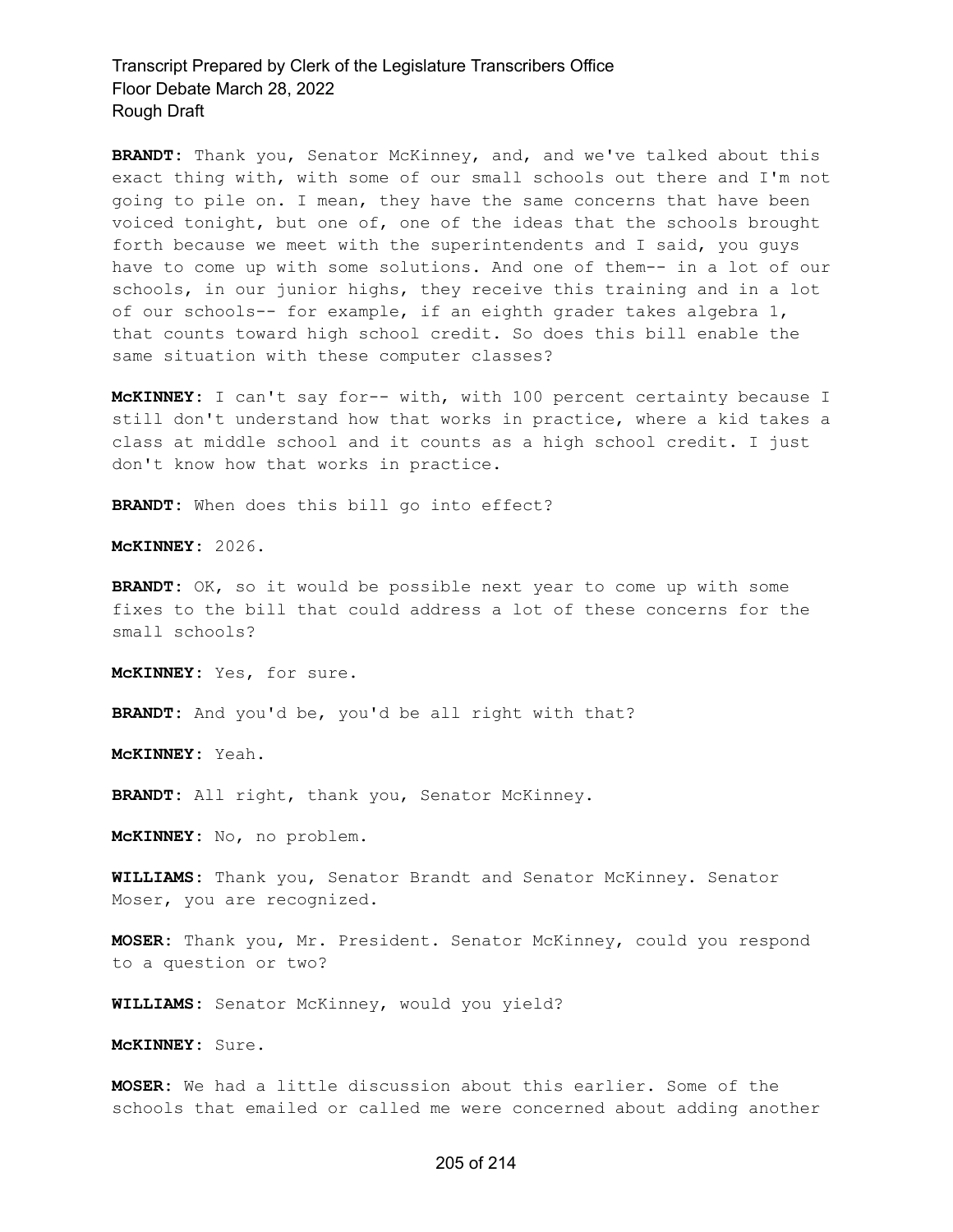requirement for graduation and that, you know, there are some kids who struggle to graduate and requiring everybody to take computer coding might be another hurdle to them graduating. So is there any thought in your mind of making this available to students, but not necessarily a requirement for graduation?

**McKINNEY:** We, we thought about that and in consideration of that, we extended it out to the 2026 incoming freshman class. So when they work on their education plans in middle school, they'll be preparing high school with that in mind.

**MOSER:** Yeah, I don't know if the high schools in your district have higher graduation rates or lower than the average, but, you know, it's just something I didn't think about when I voted for it earlier. And the argument-- you know, you get a lot of calls from people who complain about something that's going to make them do extra work and sometimes you just kind of let those calls kind of, you know-- like water on a duck's back. You just kind of let it go. But I thought this was pretty valid arguments, so that's kind of what changed my mind. Thank you.

**WILLIAMS:** Thank you, Senator Moser and Senator McKinney. Senator Linehan, you are recognized.

**LINEHAN:** Mr. President, I rise in support-- strong support of Senator McKinney's LB1112. I was at the hearing. This was not-- this was brought by the business community. We must have had-- it was one of the few hearings I've been at this year-- and I also chair the Revenue Committee-- where we had as many business owners, CEOs. Here's the deal: today, we pass the bill-- or we at least got-- send it on-- the ARPA bill, send it on to Final Reading with \$75 million in it for workforce development, at least that much. And we have a bunch of business people, business owners, CEOs come in and say we have kids graduating from high school. We can't give them jobs because they don't know how to do anything on a computer. Well, I don't know. Would you-- everybody that works for us here has to know how to turn on a computer, how to use the program. Senator McKinney worked with the schools. They can do it online. They don't have to have an instructor. This was at the request of the business community. And if we think we're-- workforce is what we're all about today and I agree, we're all about it. This is what they need. They want kids who graduate from high school-- we can graduate kids from high school. They don't have to know how to-- well, let's, let's don't even go there. Let's just stick with the idea that it's pretty hard-- if you go into any place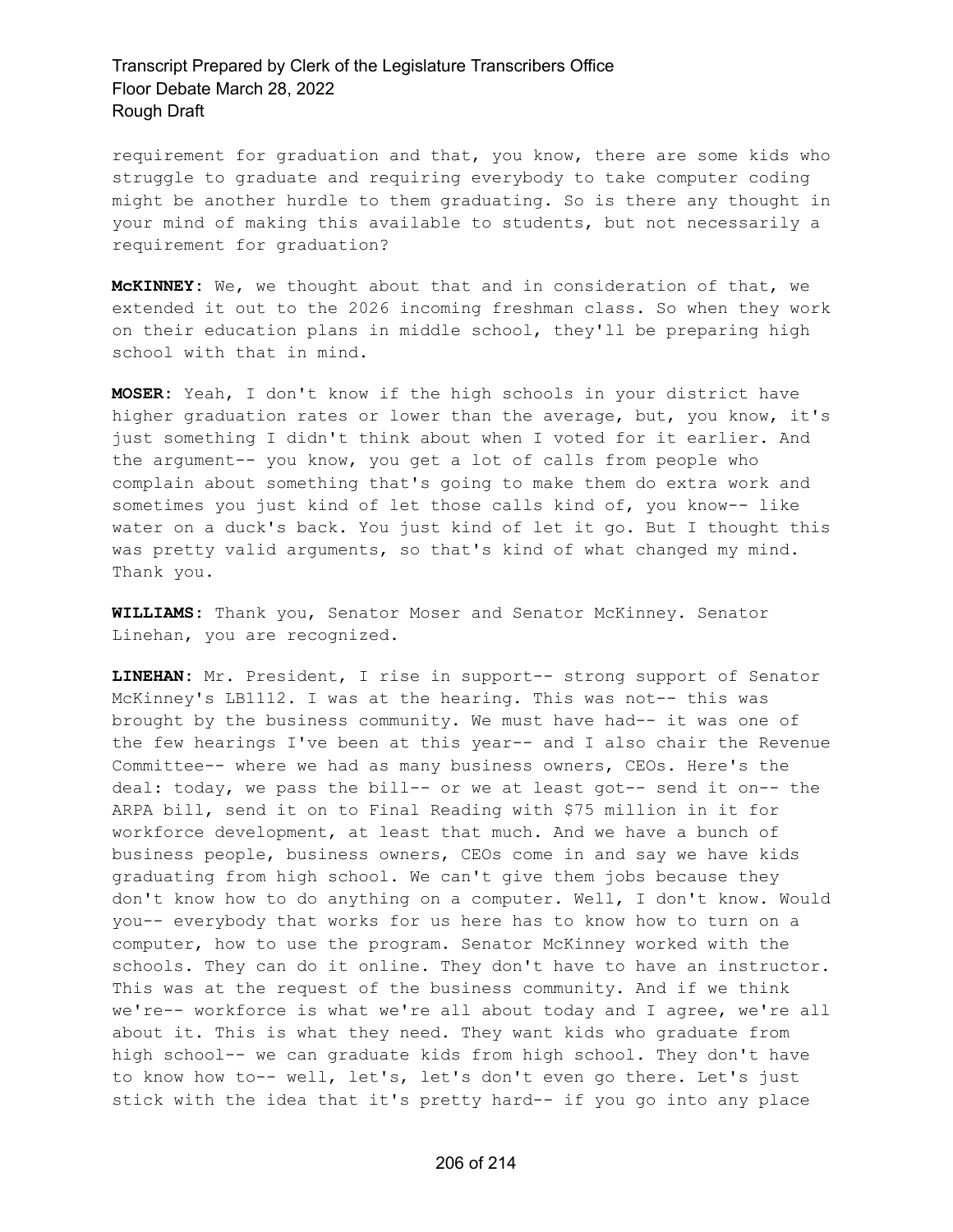today and you want a job, you know how to run a computer. Thank you, Mr. President.

**WILLIAMS:** Thank you, Senator Linehan. Senator Erdman, you are recognized.

**ERDMAN:** Thank you, Mr. President. So I, I happened to look up the fiscal note here and it looks like they're going to create another position over at the Department of Education. Senator McKinney, will you yield to a question?

**WILLIAMS:** Senator McKinney, would you yield?

**McKINNEY:** Sure.

**ERDMAN:** So Senator McKinney, you see that on the fiscal note, it says it's appropriating \$134,247 from General Fund to the Department of Education. So they're going to hire another person to teach this online. This online class will be taught by that person, is that correct?

**McKINNEY:** No, it won't be taught by them. They just would oversee the, the implementation and program.

**ERDMAN:** So they're going to, they're going to have a cost of \$134,000 to oversee this program?

**McKINNEY:** Yeah.

**ERDMAN:** Do you agree with that?

**McKINNEY:** I don't know if I agree, but that's what they put in for it.

**ERDMAN:** I think I'd do it for \$50,000. I mean, think about that. So we've got 512 people who work in the Department of Education and they surely can't find somebody that can oversee this program?

**McKINNEY:** Possibly, but, you know, they, they put it in.

**ERDMAN:** This is absurd. I-- you know, I, I just shake my head when I see these things. And so I would assume that they asked the department for a, an opinion and I would assume that's exactly what the department said and why wouldn't they if, if they can just choose to get how much money-- ever money they want? Thank you for answering the questions.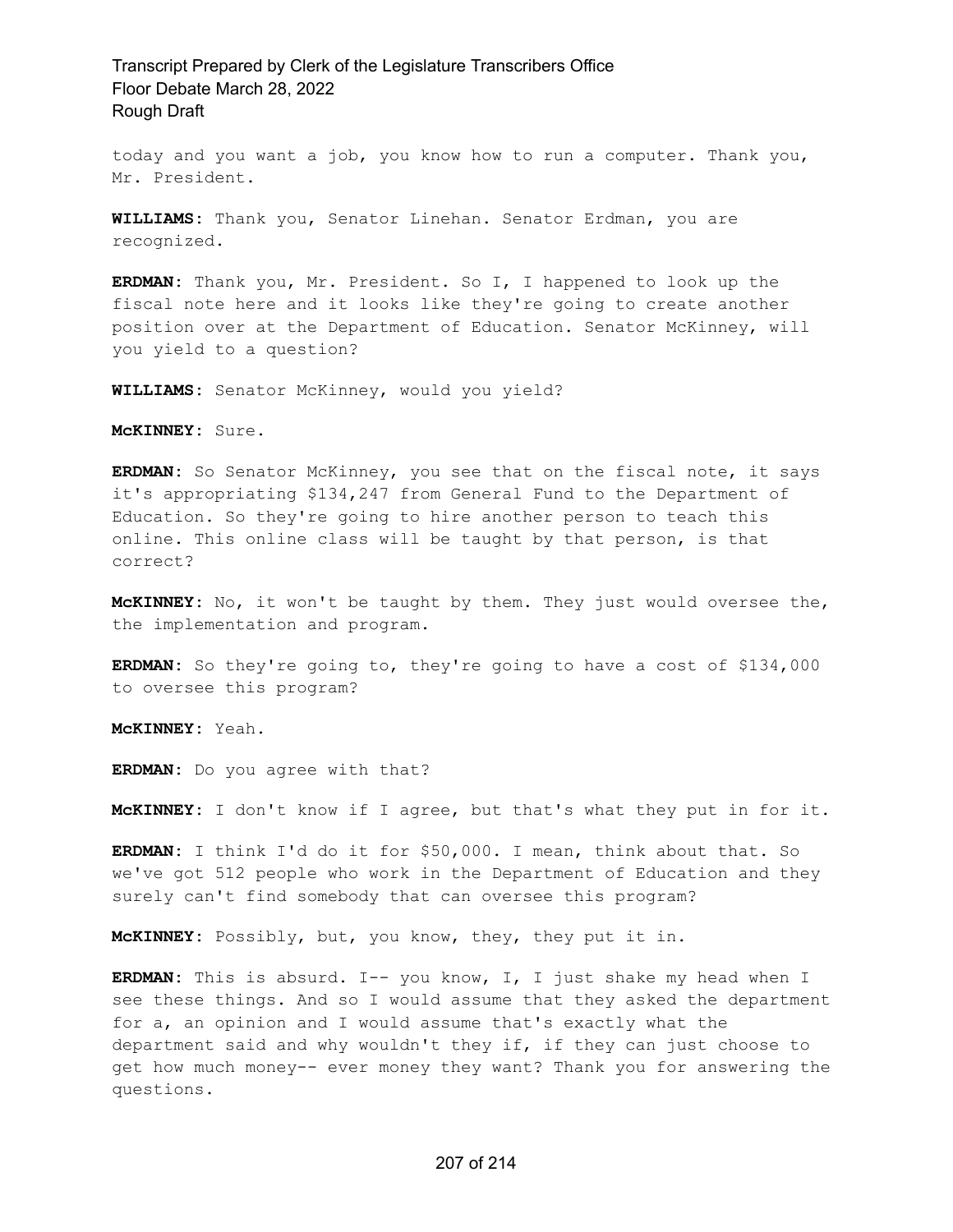**WILLIAMS:** Thank you, Senator Erdman and Senator McKinney. Senator Brandt, you are recognized.

**BRANDT:** Thank you, Mr. President. Would Senator Linehan yield to some questions?

**WILLIAMS:** Senator Linehan, would you yield?

**LINEHAN:** Most certainly.

**BRANDT:** Thank you, Senator Linehan. You're in a unique position. You serve on both the Education Committee and you're Chairman of Revenue. This morning, we head to our discussion on unfunded mandates. You just gave some testimony that the business community is all for this. Is, is the business community willing to throw some dollars in this for these rural schools, particularly those 160 school districts that don't receive any state aid?

**LINEHAN:** Senator McKinney would be better to answer this because I am going on, you know, whatever-- how many hours we've been here, but my recollection is that the online programs, they would and do fund and wouldn't make available to any schools that would use them without charge. That is-- I think that's right. Senator McKinney is shaking his head yes.

**BRANDT:** All right. Thank you, Senator Linehan. Senator McKinney, would you yield to a question?

**WILLIAMS:** Senator McKinney, would you yield?

**McKINNEY:** Yes.

**BRANDT:** Senator Linehan just told us that this would be at no cost to the school districts if they use online learning. Is that correct?

**McKINNEY:** Yes, the curriculum is free to the districts and the business community has offered to provide that free of charge.

**BRANDT:** All right, thank you. That's what I needed to hear.

**WILLIAMS:** Thank you, Senator Brandt, McKinney, and Linehan. Seeing no one in the queue, Mr. Clerk.

**CLERK:** I have nothing further on the bill, Mr. President.

**WILLIAMS:** Senator McKinney for a motion.

#### 208 of 214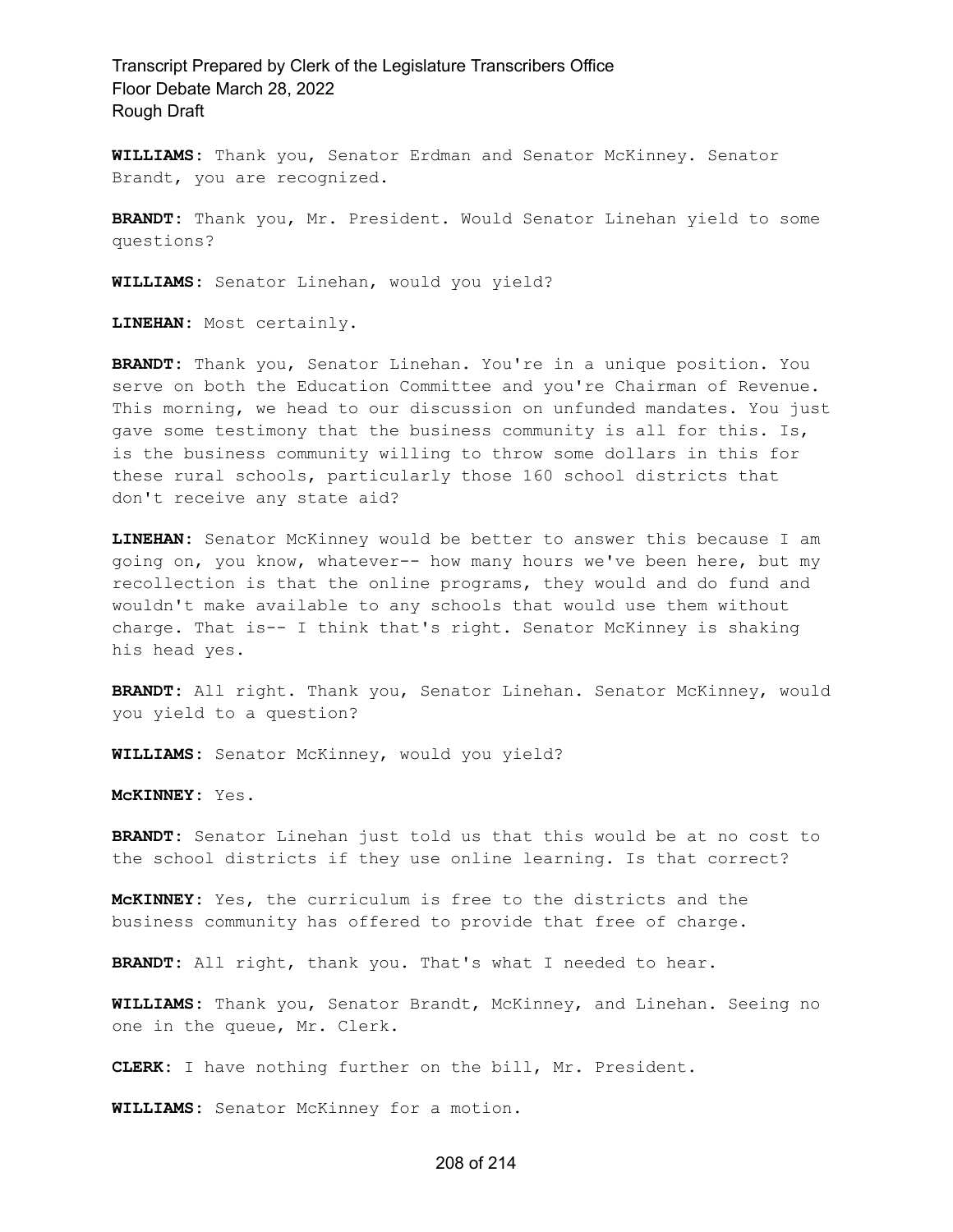**McKINNEY:** Mr. President, I move to advance LB1112 to E&R for engrossing.

**WILLIAMS:** Members, you've heard the motion to advance LB1112. All those in favor say aye. There's been a request for a machine vote. Members, you've heard the discussion, all those in favor of advancing LB1112 vote aye; those opposed vote nay. Have all voted? Record, Mr. Clerk.

**CLERK:** 26 ayes, 5 nays on the advancement of the bill.

**WILLIAMS:** LB1112 advances. Next bill, Mr. Clerk.

**CLERK:** LB112A. Senator, I have no amendments to the bill.

**WILLIAMS:** Senator McKinney for a motion.

**McKINNEY:** Mr. President, I move to advance LB112A to E&R for engrossing.

**WILLIAMS:** Members, you've heard the motion to advance LB1112A. All those in favor say aye. Those opposed say nay. The bill is advanced. Mr. Clerk, returning to General File, LB1144.

**CLERK:** LB1144 is a bill by Senator Friesen. It's a bill for an act relating to telecommunications; changes discontinuance of service provisions under the Nebraska Telecommunications Regulation Act. It defines terms. It changes provisions relating to Nebraska Broadband Bridge Act related to grant matching fund requirements. Introduced on January 19 of this year, referred to the Transportation Committee, advanced to General File. There are committee amendments pending, Mr. President.

**WILLIAMS:** Thank you, Mr. Clerk. Senator Friesen, you are recognized to open on LB1144.

**FRIESEN:** Thank you, Mr. President and members of the Legislature. LB1144 is the second Transportation and Telecommunications Committee priority bill and it focuses on our ongoing effort to expand and improve broadband availability across the state. As I will point out, during the explanation of the standing committee amendment, LB1144 incorporates a number of ideas from other bills that the committee considered this session. You will recall that last session, the Legislature enacted LB388, which introduced on behalf of the Governor and it created the Broadband Bridge Act. The bridge act used \$20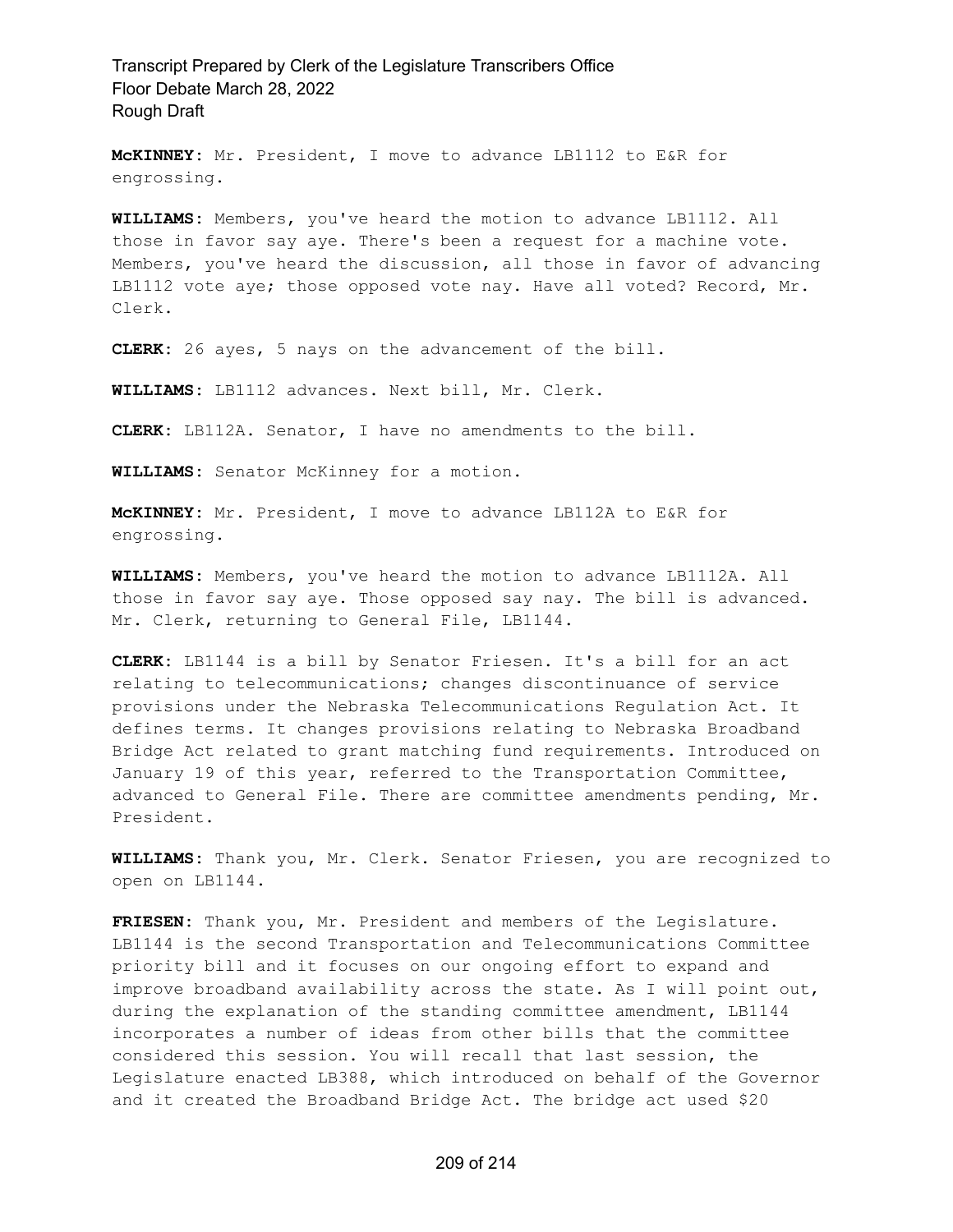million in state General Funds administered through the Public Service Commission to provide grants to fund broadband improvement in unserved and underserved areas of Nebraska. The bridge act also provided that any federal funds directed to the state for broadband improvement would be administered through this program. The Public Service Commission released the first-year bridge grant acts in January and following the release of their order, there were questions raised about the process developed and its administration. My view has been that the majority of the changes and improvements made to the bridge act process should be, for the most part, left to the commission to address and refine and address the statutory change, at this, point should be focused on those changes the commission cannot make administratively. The commission, in preparation for the year two grant cycle, has opened a docket to review the process, solicited public comments, and conducted a public hearing for the proposed changes on March 22. We should allow that process to work. I believe the better process at this point in time is to give the commission the opportunity to review their implementation of the program and give them a chance to make revisions based upon their comments and ideas they have received. The committee will introduce some interim LR that will provide oversight to the commission's administration revisions in the year two grant process results and the need next year for any additional legislative response to the administration of this program, as well as any federal support programs. Mr. President, at this time, I'd like to move to an explanation of the standing committee amendment, as it becomes the bill.

**WILLIAMS:** Thank you, Senator Friesen. As the Clerk stated, there are amendments from the TNT committee. Senator Friesen, as Chair of the committee, you are recognized to open on the committee amendments.

**FRIESEN:** Thank you, Mr. President. AM2107 does become the bill. The amendment incorporates elements of other bills that were considered by the Transportation and Telecommunications Committee this session. Section 1 is a revised version of LB914, introduced by Senator Bostelman. The amendment provides that the commission may create and maintain an official Nebraska broadband map, funding for which shall come from the federal broadband funding, which can be used for maps- mapping purposes. The commission is to review and determine the need to maintain a state map. Section 2 is a revised version of Section 1 of original LB1144. The amendment revises current law regarding the discontinuance or abandonment of voice telephone service. This section is updated to clarify process for a carrier that wishes to retire copper facilities and upgrade to fiber. The law is amended to provide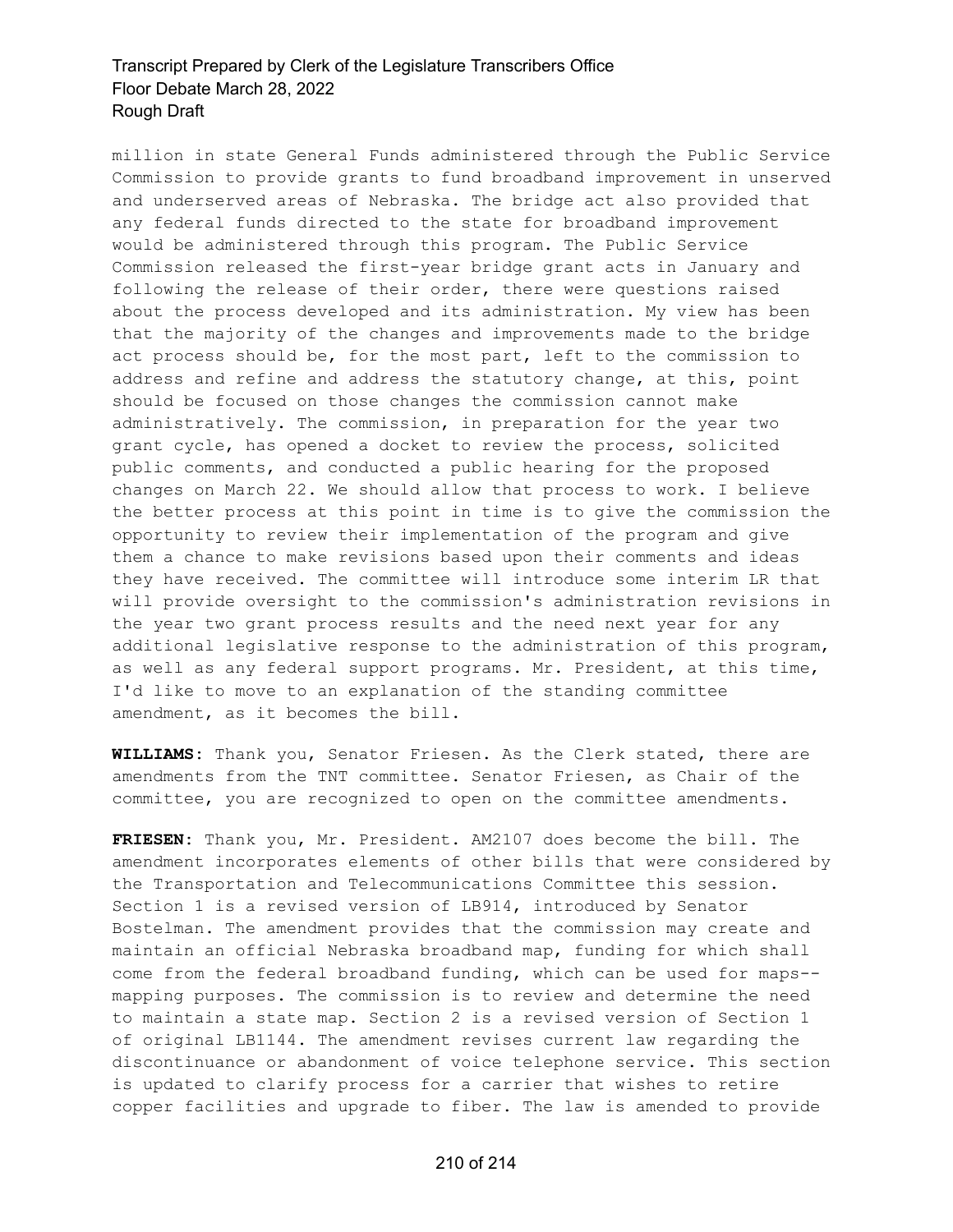that a hearing is only required if the commission determines it is necessary. The section is amended to apply to communications companies and telecommunications providers. Section 3, this section is a revised version of LB1234. The section creates an expedited process for the telecommunications companies to obtain railroad crossing permits. The current rail crossing permit process is amended to provide that if a telecommunications company files a completed rail crossing agreement with the railroad and if the railroad fails to respond to the application within 30 days of receipt of the completed application, the telecommunications company may petition the commission for the issuance of expedited crossing permit. The commission required to issue the permit within 15 days of receipt. The expedited permit must require placement of the facilities within the railroad right of way within a public road crossing. For purposes of this section, the word response should be given its plain and ordinary meaning. Section 5 amends the Broadband Bridge Act and provides that the current match rate to receive a bridge act of 50 percent of the project cost is reduced to a 25 percent match for projects located in high-cost-of-service locations. The commission is authorized to provide longer extensions than the current one six-month extension upon a showing of good cause for completion of projects. Section 7, this section adds new language to the bridge act challenge process. The commission may require that a provider challenging a grant application provide speed test data in portions of the application being challenged. Senator Flood will have an amendment which will require the commission to obtain speed test data when application is challenged. Section 8, this section incorporates language from LB1214 and provides that any entity receiving a grant shall, as a condition of the grant, agree to provide broadband service in the project area for a period of 15 years following the receipt of funding. Currently, a grant recipient must agree to provide service until released from the obligation by the commission. Additionally, the Commission shall not add to the obligation of a grant recipient unless specifically authorized by the bridge act or by federal law. Section 9 enacts a new provision of law under the bridge act. It provides any provider receiving support from the Nebraska Universal Service Act, the bridge act, or any federal funds administered by the commission for the provision of broadband service shall be subject to service quality. Customer service, and billing regulations established by the commission is a condition of support. Service quality regulation shall only apply to those locations for a provider that receives commission support. The commission shall not add to the obligations of a provider after support has been awarded. This, I believe, is a very significant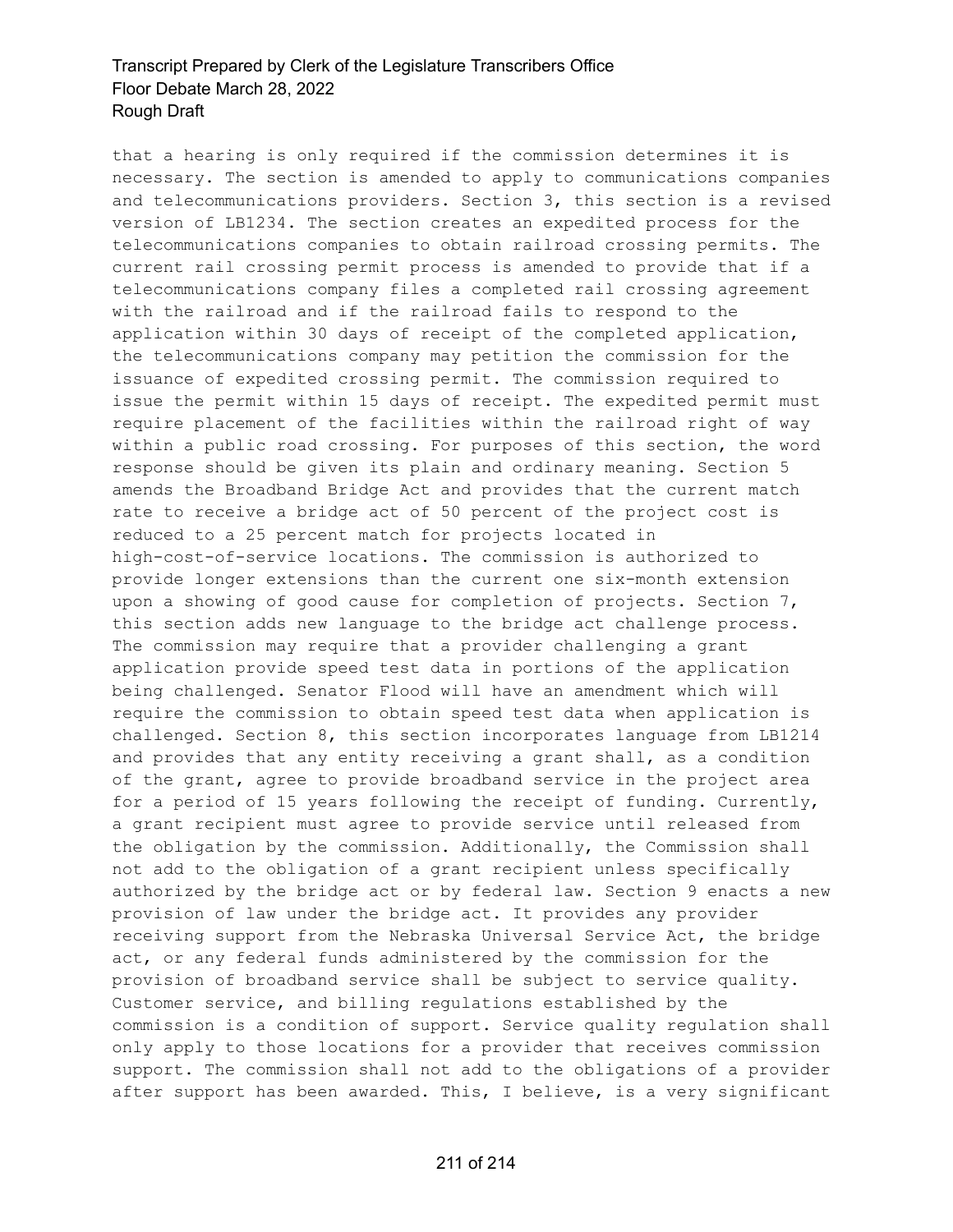provision, probably the most important provision of LB1144. We are starting the process of investing tens of hundreds of millions of dollars into broadband. It is important to make sure that we have accountability built into the process that's 5, 10, 15 years after the grant is made that a funding decision made to build 100 by 100 broadband. Using this process, the project is still capable of providing that service and that the provider has maintained the investment they have promised the state. There have been some not comfortable with this section and Speaker Hilgers has developed an alternative that he will offer and if adopted, I can also support it. Section 10 adds a new provision to the bridge act that states nothing in the act authorizes the commission to regulate internet service and all provide-- also provides that the commission shall not deny a bridge act application based on pricing or terms and conditions of service, although the weighted scoring system may take into account an applicant's terms and conditions of service. Sections 11 to 16 amendments to the bill Senator Dorn's Precision Agriculture Infrastructure Act. The act will be administered by the Public Service Commission and creates a grant fund with the purpose to provide precision agriculture connectivity to accelerate rural economic development and provide high-speed connectivity to farm sites in unserved areas of the state. Funding for the act shall come from the federal Broadband Equity, Access, and Deployment Program and grants from the program shall not exceed \$2 million per year. Finally, the committee amendment adds the emergency clause to those provisions of the bill that address the Broadband Bridge Act. And Mr. President, that concludes my introduction of the committee amendment and I would be happy to address any questions. Thank you, Mr. President.

**WILLIAMS:** Thank you, Senator Friesen. Mr. Clerk, there is an amendment to the committee amendment.

**CLERK:** First of all, Mr. President, Senator Flood had an amendment to the committee amendments, AM2316, but I have a note he wishes to withdraw.

**WILLIAMS:** Withdrawn.

**CLERK:** With that action, Senator Hilgers would move to amend, AM2428.

**WILLIAMS:** Speaker Hilgers, you are recognized to open on AM2428.

**HILGERS:** Thank you, Mr. President. Good evening, colleagues. AM2428 is a friendly amendment. So when the committee did its work in-- they

#### 212 of 214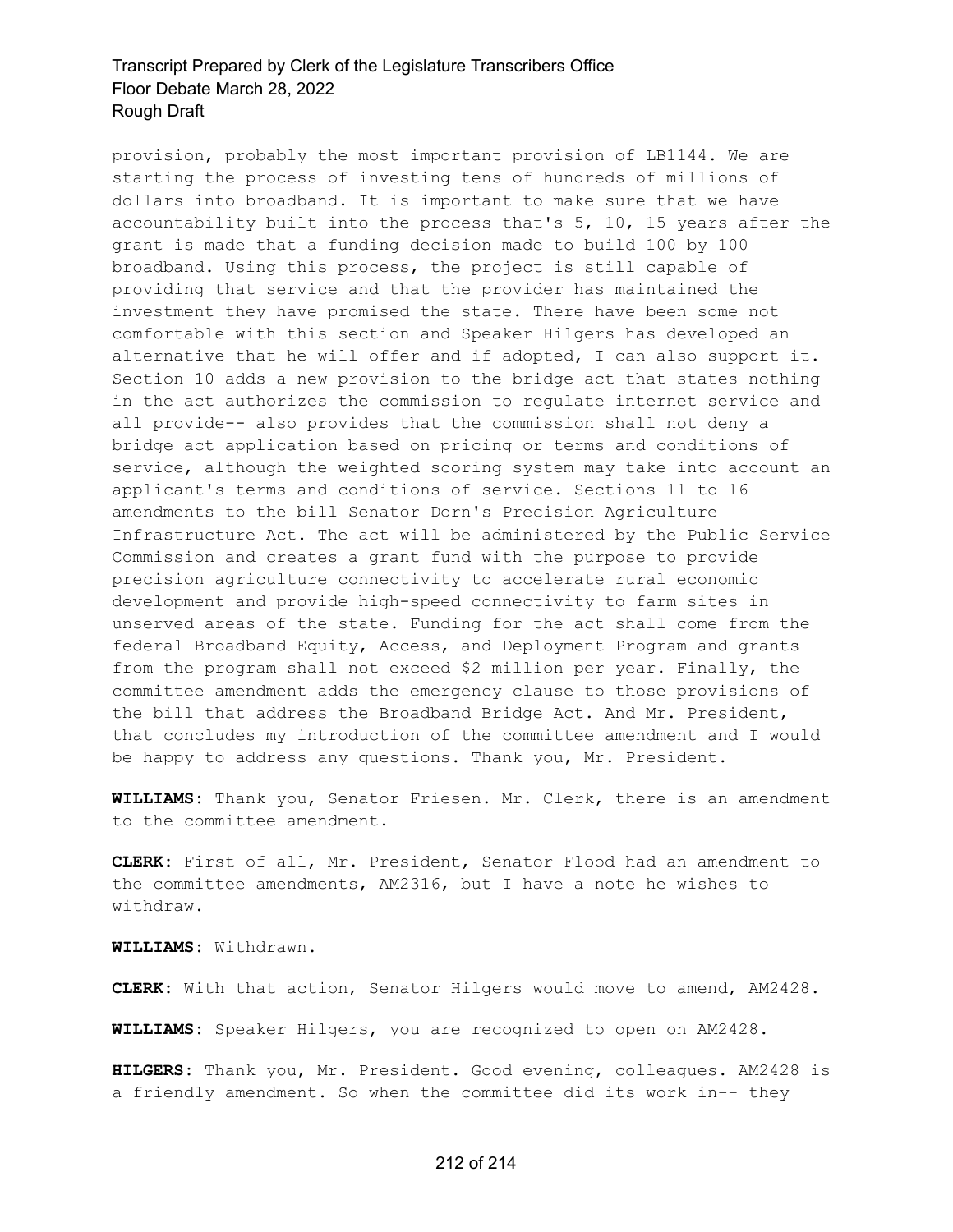included Section 9 and Section 9 really ported over some of the quality of service requirements from the voice context into the broadband context and I understand what Senator Friesen was trying to accomplish. Part of the issue was that it would-- the requirements in the voice context were fairly broad and that put into the broadband context, we were concerned that certain companies wouldn't apply. They would be deterred from require-- from applying because of the additional regulation. So what AM2428 does is it strips out Section 9 and then comes back and says, look, what we're really trying to do, which is what I think Senator Friesen is trying to get at, is to say anyone who takes these dollars has to commit to a certain up-and-down speed over a certain timeframe. And so what-- this new section and this amendment would be essentially to accommodate the concerns addressed by the committee or identified by the committee and Senator Friesen, but doing it in a slightly more narrow way to make sure that we're not deterring that investment. So again, this is a friendly amendment and I would encourage your green light on AM2428.

**WILLIAMS:** Thank you, Speaker Hilgers. Debate is now open on AM2428. Seeing no one in the queue, Senator Hilgers, you are recognized a close. Senator Hilgers waives closing on AM2428. Members, the question is the adoption of AM2428. All those in favor vote aye; those opposed vote nay. Have all voted? Record, Mr. Clerk.

**CLERK:** 34 ayes, 0 nays on adoption of Senator Hilgers' amendment.

**WILLIAMS:** AM2428 is adopted. Mr. Clerk, you have another amendment to the committee amendment.

**CLERK:** Senator Flood, AM28-- AM2408, excuse me.

**WILLIAMS:** Senator Flood, you are recognized to open on AM2408.

**FLOOD:** Mr. President, with your permission, I'd like to withdraw and refile this amendment on Select File.

**WILLIAMS:** Amendment is withdrawn.

**CLERK:** I have nothing further, Mr. President.

**WILLIAMS:** Thank you, Mr. Clerk. Debate is now open on AM2109 [SIC]. Seeing no one in the queue, Senator Friesen, you are recognized to close on the committee amendment, AM2107. Senator Friesen waives closing. Members, the question is the adoption of AM2107 to LB1144.

#### 213 of 214